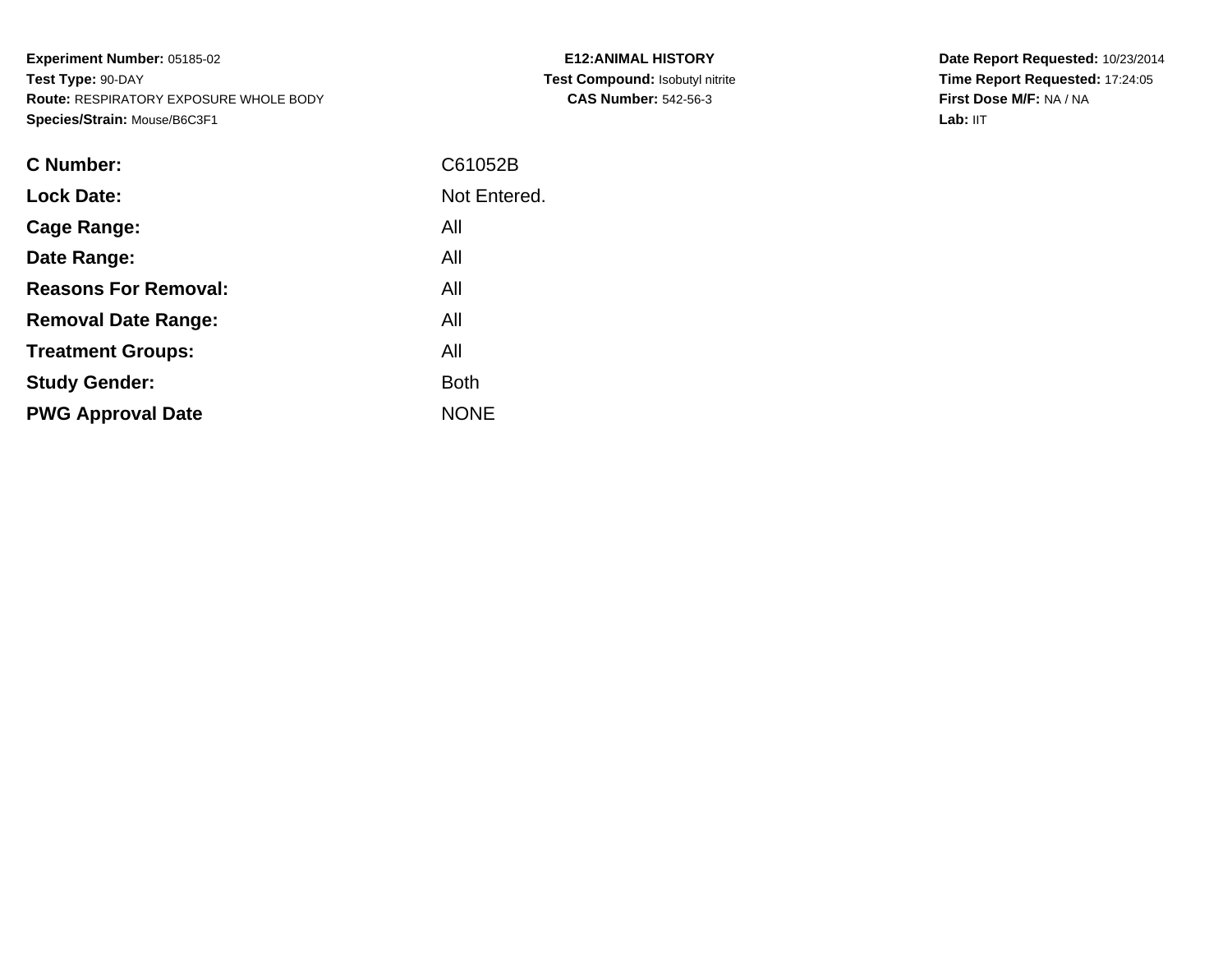#### **Species/Strain:** Mouse/B6C3F1

#### **E12:ANIMAL HISTORY Test Compound:** Isobutyl nitrite**CAS Number:** 542-56-3

| CAGE: 1             |                                        |       | <b>SEX: Male</b> |                    |       | <b>TRT#: 1</b>           | <b>TRT: CONTROL</b> |                       |  |  |
|---------------------|----------------------------------------|-------|------------------|--------------------|-------|--------------------------|---------------------|-----------------------|--|--|
| <b>ANIMAL ID: 1</b> |                                        |       |                  |                    |       |                          |                     |                       |  |  |
| <b>DAY</b>          | <b>DATE</b>                            | OP ID | <b>DOSE TIME</b> | <b>WEIGHT TIME</b> | WT(g) | <b>WEIGHT<br/>STATUS</b> | <b>OBS TIME</b>     | <b>OBSERVATIONS</b>   |  |  |
| -1                  | 04/17/87                               | 6     |                  | 07:34:38           | 22.1  |                          | 07:34:38            | Normal                |  |  |
| $\mathbf 1$         | 04/17/87                               | 6     |                  | 07:34:38           | 22.1  |                          | 16:06:06            | Normal                |  |  |
| $\overline{c}$      | 04/18/87                               |       |                  |                    |       |                          | 08:41:44            | Normal                |  |  |
| $\overline{2}$      | 04/18/87                               |       |                  |                    |       |                          | 16:25:50            | Normal                |  |  |
| 3                   | 04/19/87                               |       |                  |                    |       |                          | 08:09:58            | Normal                |  |  |
| 3                   | 04/19/87                               |       |                  |                    |       |                          | 15:49:42            | Normal                |  |  |
| 4                   | 04/20/87                               |       |                  |                    |       |                          | 07:24:52            | Normal                |  |  |
| 4                   | 04/20/87                               |       |                  |                    |       |                          | 15:39:46            | Normal                |  |  |
| 5                   | 04/21/87                               |       |                  |                    |       |                          | 07:27:26            | Normal                |  |  |
| 5                   | 04/21/87                               |       |                  |                    |       |                          | 15:41:46            | Normal                |  |  |
| 6                   | 04/22/87                               |       |                  |                    |       |                          | 07:17:34            | Normal                |  |  |
| 6                   | 04/22/87                               |       |                  |                    |       |                          | 15:43:02            | Normal                |  |  |
| $\overline{7}$      | 04/23/87                               |       |                  |                    |       |                          | 07:22:48            | Normal                |  |  |
| 8                   | 04/24/87                               |       |                  | 06:57:18           | 23.6  |                          | 06:57:18            | Normal                |  |  |
| 15                  | 05/01/87                               |       |                  | 07:20:56           | 24.3  |                          | 07:20:56            | Normal                |  |  |
| 22                  | 05/08/87                               |       |                  | 07:00:20           | 24.6  |                          | 07:00:20            | Normal                |  |  |
| 29                  | 05/15/87                               |       |                  | 07:01:58           | 26.6  |                          | 07:01:58            | Normal                |  |  |
| 36                  | 05/22/87                               |       |                  | 07:04:08           | 28.0  |                          | 07:04:08            | Normal                |  |  |
| 43                  | 05/29/87                               |       |                  | 07:03:44           | 28.2  |                          | 07:03:44            | Normal                |  |  |
| 50                  | 06/05/87                               |       |                  | 07:07:56           | 29.1  |                          | 07:07:56            | Normal                |  |  |
| 57                  | 06/12/87                               |       |                  | 07:08:12           | 28.9  |                          | 07:08:12            | Normal                |  |  |
| 64                  | 06/19/87                               |       |                  | 07:22:32           | 30.3  |                          | 07:22:32            | Normal                |  |  |
| 71                  | 06/26/87                               |       |                  | 07:22:10           | 30.7  |                          | 07:22:10            | Normal                |  |  |
| 77                  | 07/02/87                               |       |                  | 07:10:44           | 32.2  |                          | 07:10:44            | Normal                |  |  |
| 85                  | 07/10/87                               |       |                  | 07:10:58           | 32.8  |                          | 07:10:58            | Normal                |  |  |
| 92                  | 07/17/87                               | 5     |                  | 07:13:16           | 33.2  |                          | 07:13:16            | Alopecia Body Ventral |  |  |
|                     | REMOVED ** REASON - TERMINAL SACRIFICE |       |                  |                    |       |                          |                     |                       |  |  |
| 98                  | 07/23/87                               | 6     |                  | 06:23:46           | 33.6  |                          | 06:23:46            | Normal                |  |  |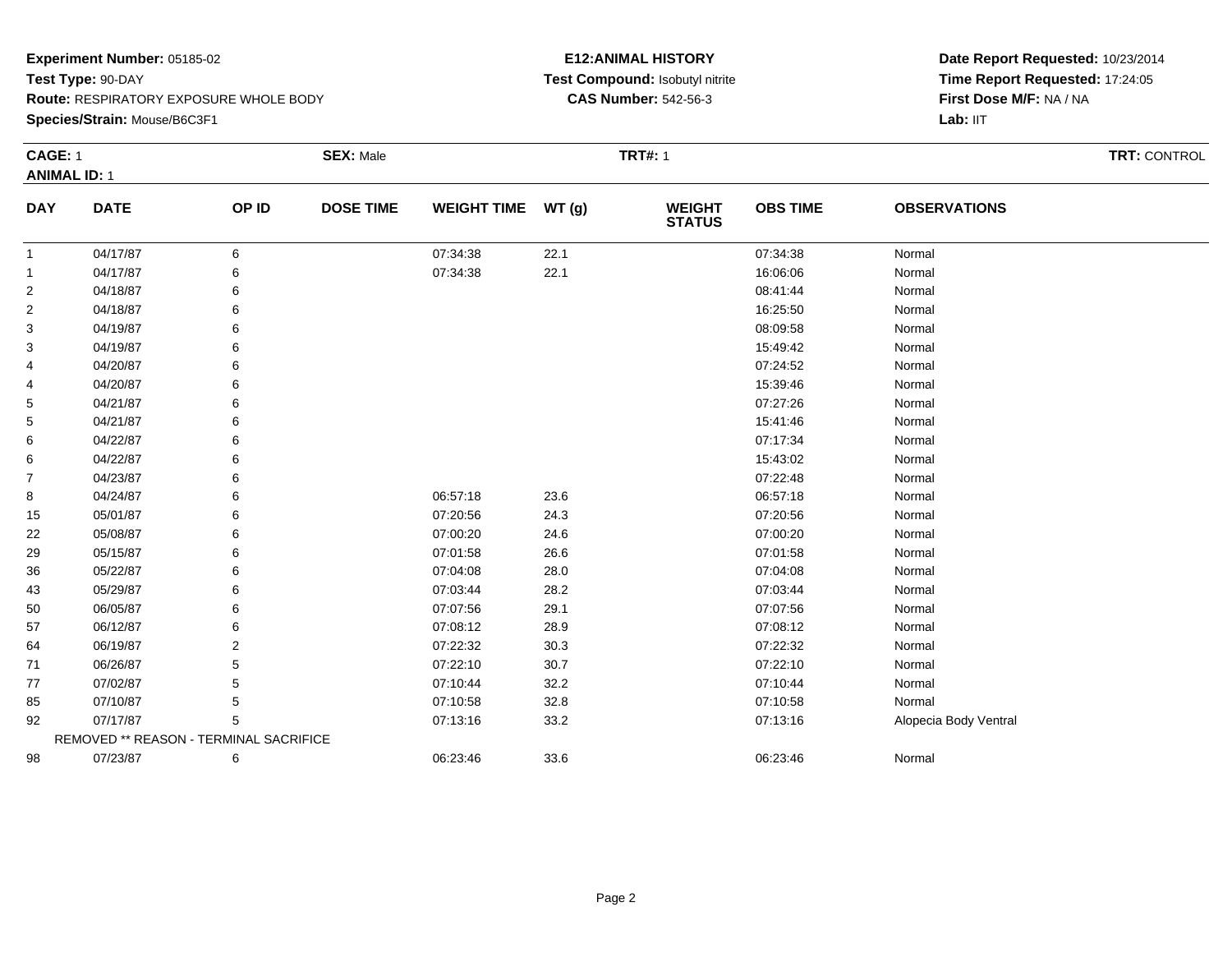**Species/Strain:** Mouse/B6C3F1

#### **E12:ANIMAL HISTORY Test Compound:** Isobutyl nitrite**CAS Number:** 542-56-3

| CAGE: 2             |                                        |       | <b>SEX: Male</b> |                    |               | <b>TRT#: 1</b>                 |                 | TRT: CONTROL        |  |
|---------------------|----------------------------------------|-------|------------------|--------------------|---------------|--------------------------------|-----------------|---------------------|--|
| <b>ANIMAL ID: 2</b> |                                        |       |                  |                    |               |                                |                 |                     |  |
| <b>DAY</b>          | <b>DATE</b>                            | OP ID | <b>DOSE TIME</b> | <b>WEIGHT TIME</b> | <b>WT (g)</b> | <b>WEIGHT</b><br><b>STATUS</b> | <b>OBS TIME</b> | <b>OBSERVATIONS</b> |  |
| $\mathbf{1}$        | 04/17/87                               | 6     |                  | 07:46:58           | 23.1          |                                | 07:46:58        | Normal              |  |
| -1                  | 04/17/87                               | 6     |                  | 07:46:58           | 23.1          |                                | 16:06:30        | Normal              |  |
| $\overline{2}$      | 04/18/87                               | 6     |                  |                    |               |                                | 08:42:16        | Normal              |  |
| 2                   | 04/18/87                               | 6     |                  |                    |               |                                | 16:26:14        | Normal              |  |
| 3                   | 04/19/87                               |       |                  |                    |               |                                | 08:20:18        | Normal              |  |
| 3                   | 04/19/87                               |       |                  |                    |               |                                | 15:56:40        | Normal              |  |
| 4                   | 04/20/87                               |       |                  |                    |               |                                | 07:34:30        | Normal              |  |
| 4                   | 04/20/87                               |       |                  |                    |               |                                | 15:52:58        | Normal              |  |
| 5                   | 04/21/87                               |       |                  |                    |               |                                | 07:36:36        | Normal              |  |
| 5                   | 04/21/87                               |       |                  |                    |               |                                | 15:50:16        | Normal              |  |
| 6                   | 04/22/87                               |       |                  |                    |               |                                | 07:36:08        | Normal              |  |
| 6                   | 04/22/87                               |       |                  |                    |               |                                | 15:50:22        | Normal              |  |
| $\overline{7}$      | 04/23/87                               | 6     |                  |                    |               |                                | 07:46:08        | Normal              |  |
| 8                   | 04/24/87                               |       |                  | 07:09:18           | 26.0          |                                | 07:09:18        | Normal              |  |
| 15                  | 05/01/87                               | 6     |                  | 07:29:30           | 27.7          |                                | 07:29:30        | Normal              |  |
| 22                  | 05/08/87                               |       |                  | 07:11:22           | 28.6          |                                | 07:11:22        | Normal              |  |
| 29                  | 05/15/87                               |       |                  | 07:14:04           | 28.6          |                                | 07:14:04        | Normal              |  |
| 36                  | 05/22/87                               |       |                  | 07:13:06           | 29.5          |                                | 07:13:06        | Normal              |  |
| 43                  | 05/29/87                               | 6     |                  | 07:10:18           | 30.0          |                                | 07:10:18        | Normal              |  |
| 50                  | 06/05/87                               | 6     |                  | 07:10:30           | 30.5          |                                | 07:10:30        | Normal              |  |
| 57                  | 06/12/87                               | 6     |                  | 07:09:44           | 30.4          |                                | 07:09:44        | Normal              |  |
| 64                  | 06/19/87                               | 2     |                  | 07:29:30           | 30.9          |                                | 07:29:30        | Normal              |  |
| 71                  | 06/26/87                               | 5     |                  | 07:26:00           | 31.5          |                                | 07:26:00        | Normal              |  |
| 77                  | 07/02/87                               |       |                  | 07:17:18           | 32.6          |                                | 07:17:18        | Normal              |  |
| 85                  | 07/10/87                               | 5     |                  | 07:17:08           | 32.1          |                                | 07:17:08        | Normal              |  |
| 92                  | 07/17/87                               | 5     |                  | 07:16:48           | 32.6          |                                | 07:16:48        | Normal              |  |
|                     | REMOVED ** REASON - TERMINAL SACRIFICE |       |                  |                    |               |                                |                 |                     |  |
| 98                  | 07/23/87                               | 6     |                  | 06:25:28           | 32.5          |                                | 06:25:28        | Normal              |  |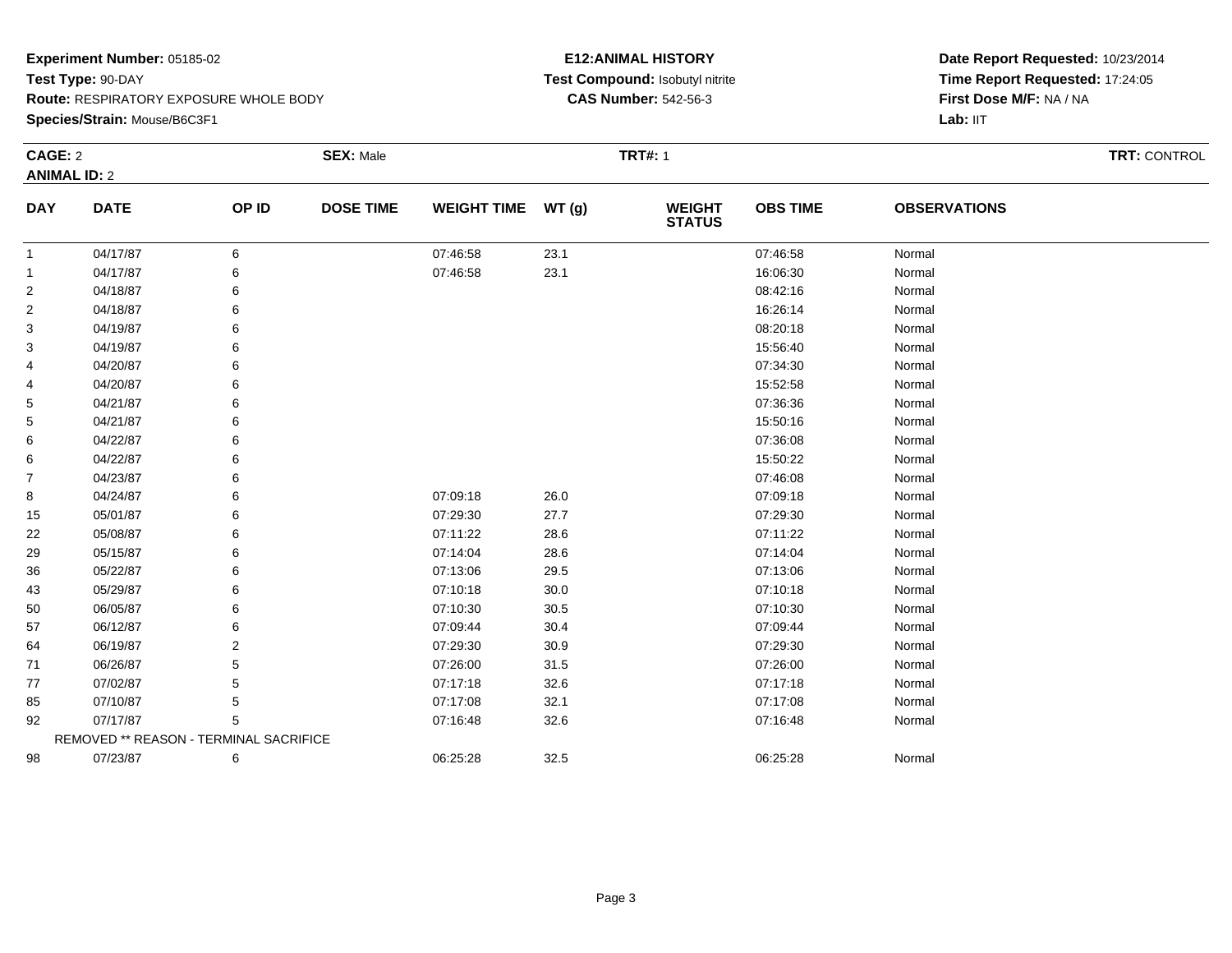#### **Species/Strain:** Mouse/B6C3F1

#### **E12:ANIMAL HISTORY Test Compound:** Isobutyl nitrite**CAS Number:** 542-56-3

| CAGE: 3             |                                        |                | <b>SEX: Male</b> |                    |       | <b>TRT#: 1</b>                 | TRT: CONTROL    |                       |  |
|---------------------|----------------------------------------|----------------|------------------|--------------------|-------|--------------------------------|-----------------|-----------------------|--|
| <b>ANIMAL ID: 3</b> |                                        |                |                  |                    |       |                                |                 |                       |  |
| <b>DAY</b>          | <b>DATE</b>                            | OP ID          | <b>DOSE TIME</b> | <b>WEIGHT TIME</b> | WT(g) | <b>WEIGHT</b><br><b>STATUS</b> | <b>OBS TIME</b> | <b>OBSERVATIONS</b>   |  |
| -1                  | 04/17/87                               | 6              |                  | 07:47:32           | 22.3  |                                | 07:47:32        | Normal                |  |
| $\mathbf{1}$        | 04/17/87                               | 6              |                  | 07:47:32           | 22.3  |                                | 16:06:42        | Normal                |  |
| $\overline{c}$      | 04/18/87                               | 6              |                  |                    |       |                                | 08:42:30        | Normal                |  |
| $\overline{2}$      | 04/18/87                               | 6              |                  |                    |       |                                | 16:26:24        | Normal                |  |
| 3                   | 04/19/87                               | 6              |                  |                    |       |                                | 08:20:28        | Normal                |  |
| 3                   | 04/19/87                               | 6              |                  |                    |       |                                | 15:56:50        | Normal                |  |
| 4                   | 04/20/87                               | 6              |                  |                    |       |                                | 07:34:38        | Normal                |  |
| 4                   | 04/20/87                               | 6              |                  |                    |       |                                | 15:53:06        | Normal                |  |
| 5                   | 04/21/87                               | 6              |                  |                    |       |                                | 07:36:44        | Normal                |  |
| 5                   | 04/21/87                               | 6              |                  |                    |       |                                | 15:50:24        | Normal                |  |
| 6                   | 04/22/87                               | 6              |                  |                    |       |                                | 07:36:14        | Normal                |  |
| 6                   | 04/22/87                               | 6              |                  |                    |       |                                | 15:50:28        | Normal                |  |
| $\overline{7}$      | 04/23/87                               | 6              |                  |                    |       |                                | 07:46:18        | Normal                |  |
| 8                   | 04/24/87                               | 6              |                  | 07:10:02           | 25.4  |                                | 07:10:02        | Normal                |  |
| 15                  | 05/01/87                               | 6              |                  | 07:29:58           | 25.2  |                                | 07:29:58        | Normal                |  |
| 22                  | 05/08/87                               | 6              |                  | 07:12:04           | 26.3  |                                | 07:12:04        | Normal                |  |
| 29                  | 05/15/87                               | 6              |                  | 07:14:34           | 27.4  |                                | 07:14:34        | Normal                |  |
| 36                  | 05/22/87                               | 6              |                  | 07:13:40           | 28.6  |                                | 07:13:40        | Normal                |  |
| 43                  | 05/29/87                               | 6              |                  | 07:10:50           | 28.6  |                                | 07:10:50        | Normal                |  |
| 50                  | 06/05/87                               | 6              |                  | 07:11:06           | 29.6  |                                | 07:11:06        | Normal                |  |
| 57                  | 06/12/87                               | 6              |                  | 07:10:16           | 30.2  |                                | 07:10:16        | Normal                |  |
| 64                  | 06/19/87                               | $\overline{2}$ |                  | 07:30:00           | 31.3  |                                | 07:30:00        | Normal                |  |
| 71                  | 06/26/87                               | 5              |                  | 07:26:18           | 31.6  |                                | 07:26:18        | Alopecia Body Ventral |  |
| 77                  | 07/02/87                               | 5              |                  | 07:17:44           | 31.9  |                                | 07:17:44        | Alopecia Body Ventral |  |
| 85                  | 07/10/87                               |                |                  | 07:17:42           | 31.7  |                                | 07:17:42        | Alopecia Body Ventral |  |
| 92                  | 07/17/87                               | 5              |                  | 07:17:06           | 32.5  |                                | 07:17:06        | Alopecia Body Ventral |  |
|                     | REMOVED ** REASON - TERMINAL SACRIFICE |                |                  |                    |       |                                |                 |                       |  |
| 98                  | 07/23/87                               | 6              |                  | 06:26:10           | 32.2  |                                | 06:26:10        | Alopecia Body Ventral |  |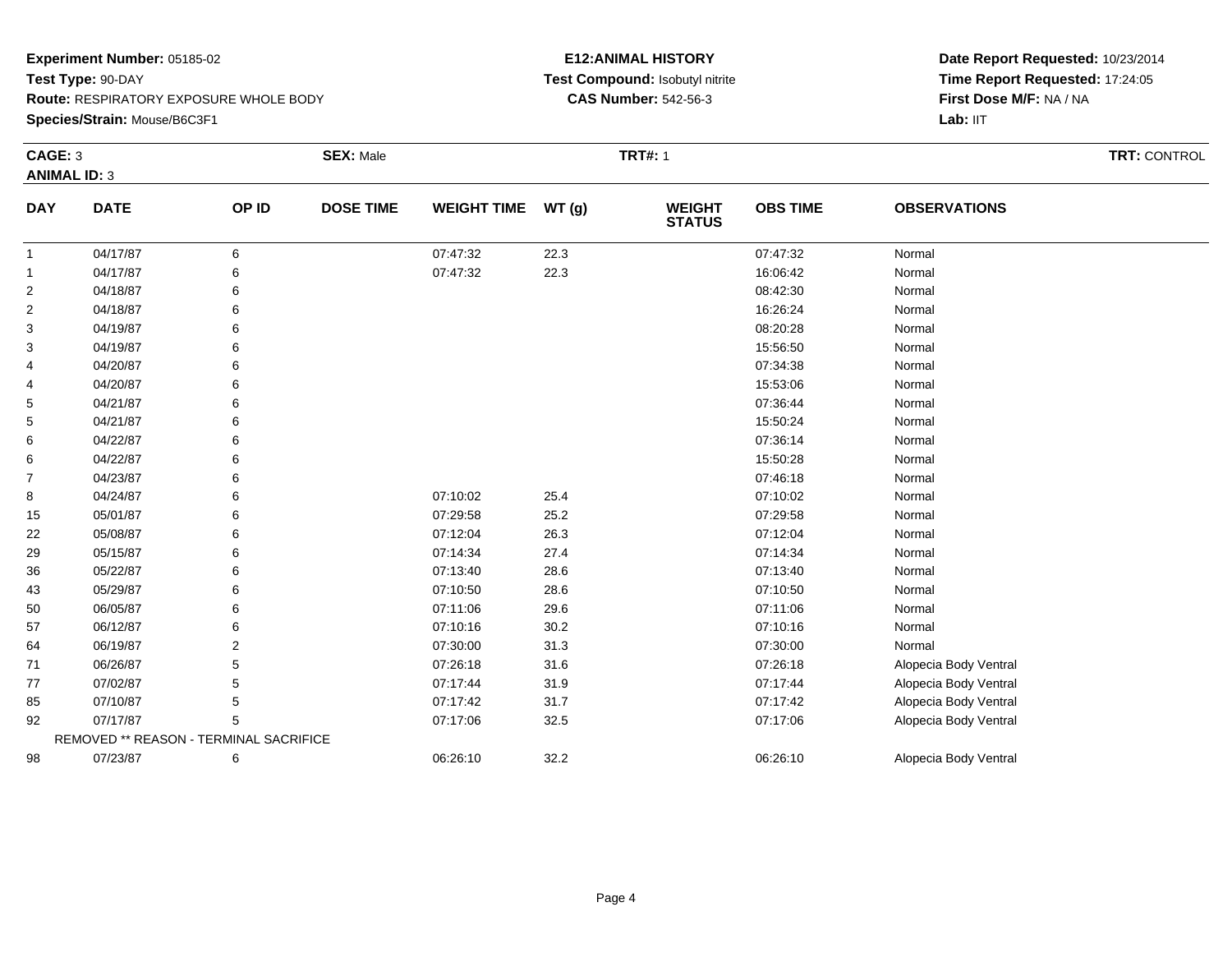**Species/Strain:** Mouse/B6C3F1

#### **E12:ANIMAL HISTORY Test Compound:** Isobutyl nitrite**CAS Number:** 542-56-3

| <b>CAGE: 4</b>      |                                        |       | <b>SEX: Male</b> |                    |       |                                | <b>TRT#: 1</b>  |                       |  |  |  |
|---------------------|----------------------------------------|-------|------------------|--------------------|-------|--------------------------------|-----------------|-----------------------|--|--|--|
| <b>ANIMAL ID: 4</b> |                                        |       |                  |                    |       |                                |                 |                       |  |  |  |
| <b>DAY</b>          | <b>DATE</b>                            | OP ID | <b>DOSE TIME</b> | <b>WEIGHT TIME</b> | WT(g) | <b>WEIGHT</b><br><b>STATUS</b> | <b>OBS TIME</b> | <b>OBSERVATIONS</b>   |  |  |  |
| $\mathbf{1}$        | 04/17/87                               | 6     |                  | 07:48:12           | 24.2  |                                | 07:48:12        | Normal                |  |  |  |
| $\mathbf{1}$        | 04/17/87                               | 6     |                  | 07:48:12           | 24.2  |                                | 16:06:58        | Normal                |  |  |  |
| $\overline{2}$      | 04/18/87                               | 6     |                  |                    |       |                                | 08:42:44        | Normal                |  |  |  |
| $\overline{2}$      | 04/18/87                               | 6     |                  |                    |       |                                | 16:26:34        | Normal                |  |  |  |
| 3                   | 04/19/87                               |       |                  |                    |       |                                | 08:20:38        | Normal                |  |  |  |
| 3                   | 04/19/87                               |       |                  |                    |       |                                | 15:57:00        | Normal                |  |  |  |
| 4                   | 04/20/87                               |       |                  |                    |       |                                | 07:34:48        | Normal                |  |  |  |
| 4                   | 04/20/87                               |       |                  |                    |       |                                | 15:53:16        | Normal                |  |  |  |
| 5                   | 04/21/87                               |       |                  |                    |       |                                | 07:36:58        | Normal                |  |  |  |
| 5                   | 04/21/87                               |       |                  |                    |       |                                | 15:50:36        | Normal                |  |  |  |
| 6                   | 04/22/87                               |       |                  |                    |       |                                | 07:36:24        | Normal                |  |  |  |
| 6                   | 04/22/87                               |       |                  |                    |       |                                | 15:50:38        | Normal                |  |  |  |
| $\overline{7}$      | 04/23/87                               |       |                  |                    |       |                                | 07:46:28        | Normal                |  |  |  |
| 8                   | 04/24/87                               |       |                  | 07:10:32           | 27.2  |                                | 07:10:32        | Normal                |  |  |  |
| 15                  | 05/01/87                               |       |                  | 07:30:40           | 28.1  |                                | 07:30:40        | Normal                |  |  |  |
| 22                  | 05/08/87                               |       |                  | 07:12:38           | 29.7  |                                | 07:12:38        | Normal                |  |  |  |
| 29                  | 05/15/87                               |       |                  | 07:15:08           | 31.2  |                                | 07:15:08        | Normal                |  |  |  |
| 36                  | 05/22/87                               |       |                  | 07:14:12           | 33.0  |                                | 07:14:12        | Normal                |  |  |  |
| 43                  | 05/29/87                               |       |                  | 07:11:28           | 34.3  |                                | 07:11:28        | Normal                |  |  |  |
| 50                  | 06/05/87                               |       |                  | 07:11:42           | 36.6  |                                | 07:11:42        | Normal                |  |  |  |
| 57                  | 06/12/87                               |       |                  | 07:11:56           | 37.4  |                                | 07:11:56        | Normal                |  |  |  |
| 64                  | 06/19/87                               | 2     |                  | 07:30:44           | 36.8  |                                | 07:30:44        | Normal                |  |  |  |
| 71                  | 06/26/87                               | 5     |                  | 07:27:04           | 36.6  |                                | 07:27:04        | Normal                |  |  |  |
| 77                  | 07/02/87                               |       |                  | 07:18:16           | 36.1  |                                | 07:18:16        | Normal                |  |  |  |
| 85                  | 07/10/87                               | 5     |                  | 07:18:46           | 36.8  |                                | 07:18:46        | Normal                |  |  |  |
| 92                  | 07/17/87                               |       |                  | 07:17:30           | 36.7  |                                | 07:17:30        | Alopecia Body Ventral |  |  |  |
|                     | REMOVED ** REASON - TERMINAL SACRIFICE |       |                  |                    |       |                                |                 |                       |  |  |  |
| 98                  | 07/23/87                               | 6     |                  | 06:26:42           | 37.6  |                                | 06:26:42        | Normal                |  |  |  |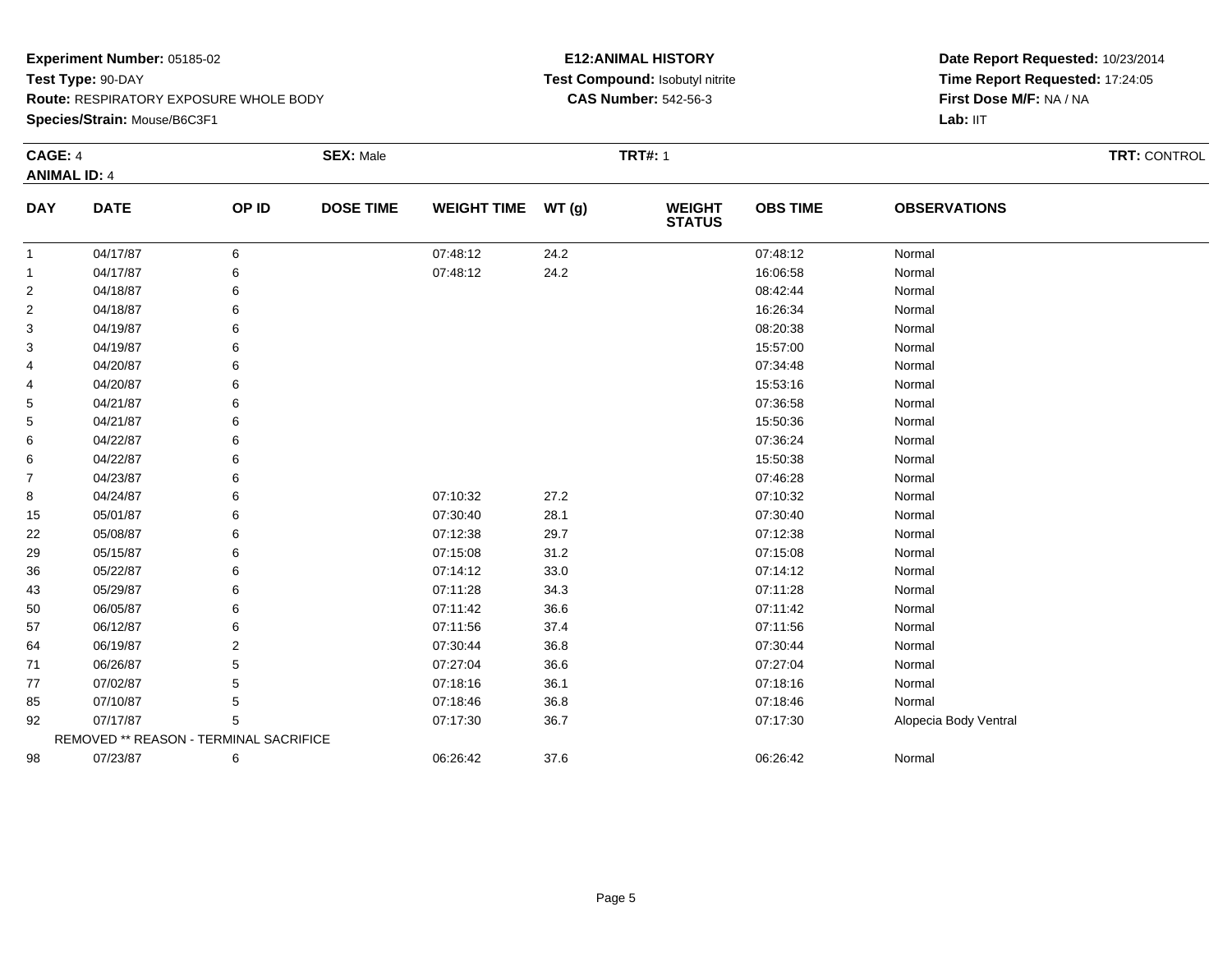**Species/Strain:** Mouse/B6C3F1

#### **E12:ANIMAL HISTORY Test Compound:** Isobutyl nitrite**CAS Number:** 542-56-3

|                | CAGE: 5                                |                 | <b>SEX: Male</b> |                    |          | <b>TRT#: 1</b>                 |                 | <b>TRT: CONTROL</b>   |  |
|----------------|----------------------------------------|-----------------|------------------|--------------------|----------|--------------------------------|-----------------|-----------------------|--|
|                | <b>ANIMAL ID: 5</b>                    |                 |                  |                    |          |                                |                 |                       |  |
| <b>DAY</b>     | <b>DATE</b>                            | OP ID           | <b>DOSE TIME</b> | <b>WEIGHT TIME</b> | WT(g)    | <b>WEIGHT</b><br><b>STATUS</b> | <b>OBS TIME</b> | <b>OBSERVATIONS</b>   |  |
| $\mathbf{1}$   | 04/17/87                               | 6               |                  | 07:48:52           | 24.1     |                                | 07:48:52        | Normal                |  |
| $\mathbf{1}$   | 04/17/87                               | 6               |                  | 07:48:52           | 24.1     |                                | 16:07:10        | Normal                |  |
| 2              | 04/18/87                               | 6               |                  |                    |          |                                | 08:42:54        | Normal                |  |
| $\overline{c}$ | 04/18/87                               | 6               |                  |                    |          |                                | 16:26:42        | Normal                |  |
| 3              | 04/19/87                               | 6               |                  |                    |          |                                | 08:20:46        | Normal                |  |
| 3              | 04/19/87                               | 6               |                  |                    |          |                                | 15:57:12        | Normal                |  |
| 4              | 04/20/87                               | 6               |                  |                    |          |                                | 07:34:58        | Normal                |  |
| 4              | 04/20/87                               | 6               |                  |                    |          |                                | 15:53:24        | Normal                |  |
| 5              | 04/21/87                               | 6               |                  |                    |          |                                | 07:37:10        | Normal                |  |
| 5              | 04/21/87                               | 6               |                  |                    |          |                                | 15:50:46        | Normal                |  |
| 6              | 04/22/87                               | 6               |                  |                    |          |                                | 07:36:32        | Normal                |  |
| 6              | 04/22/87                               | 6               |                  |                    |          |                                | 15:51:58        | Normal                |  |
| $\overline{7}$ | 04/23/87                               | 6               |                  |                    |          |                                | 07:46:38        | Normal                |  |
| 8              | 04/24/87                               | 6               |                  | 07:11:10           | 27.2     |                                | 07:11:10        | Normal                |  |
| 15             | 05/01/87                               | 6               |                  | 07:31:10           | 28.0     |                                | 07:31:10        | Normal                |  |
| 22             | 05/08/87                               | 6               |                  | 07:13:12           | 29.1     |                                | 07:13:12        | Normal                |  |
| 29             | 05/15/87                               | 6               |                  | 07:15:38           | 29.7     |                                | 07:15:38        | Normal                |  |
| 36             | 05/22/87                               | 6               |                  | 07:14:38           | 31.3     |                                | 07:14:38        | Normal                |  |
| 43             | 05/29/87                               | 6               |                  | 07:12:08           | 30.4     |                                | 07:12:08        | Normal                |  |
| 50             | 06/05/87                               | 6               |                  | 07:12:14           | 32.9     |                                | 07:12:14        | Normal                |  |
| 57             | 06/12/87                               | 6               |                  | 07:12:40           | 29.9     |                                | 07:12:40        | Normal                |  |
| 64             | 06/19/87                               | 2               |                  | 07:34:10           | 30.8     |                                | 07:34:10        | Normal                |  |
| 71             | 06/26/87                               | 5               |                  | 07:27:36           | 31.5     |                                | 07:27:36        | <b>Wound Tail</b>     |  |
| 77             | 07/02/87                               | 5               |                  | 07:18:44           | $30.5\,$ |                                | 07:18:44        | Alopecia Body Ventral |  |
|                |                                        |                 |                  |                    |          |                                |                 | <b>Wound Tail</b>     |  |
| 85             | 07/10/87                               | $5\phantom{.0}$ |                  | 07:19:30           | 31.2     |                                | 07:19:30        | Alopecia Body Ventral |  |
|                |                                        |                 |                  |                    |          |                                |                 | <b>Wound Tail</b>     |  |
| 92             | 07/17/87                               | 5               |                  | 07:17:56           | 32.8     |                                | 07:17:56        | <b>Wound Tail</b>     |  |
|                | REMOVED ** REASON - TERMINAL SACRIFICE |                 |                  |                    |          |                                |                 |                       |  |
| 98             | 07/23/87                               | 6               |                  | 06:27:10           | 32.5     |                                | 06:27:10        | <b>Wound Tail</b>     |  |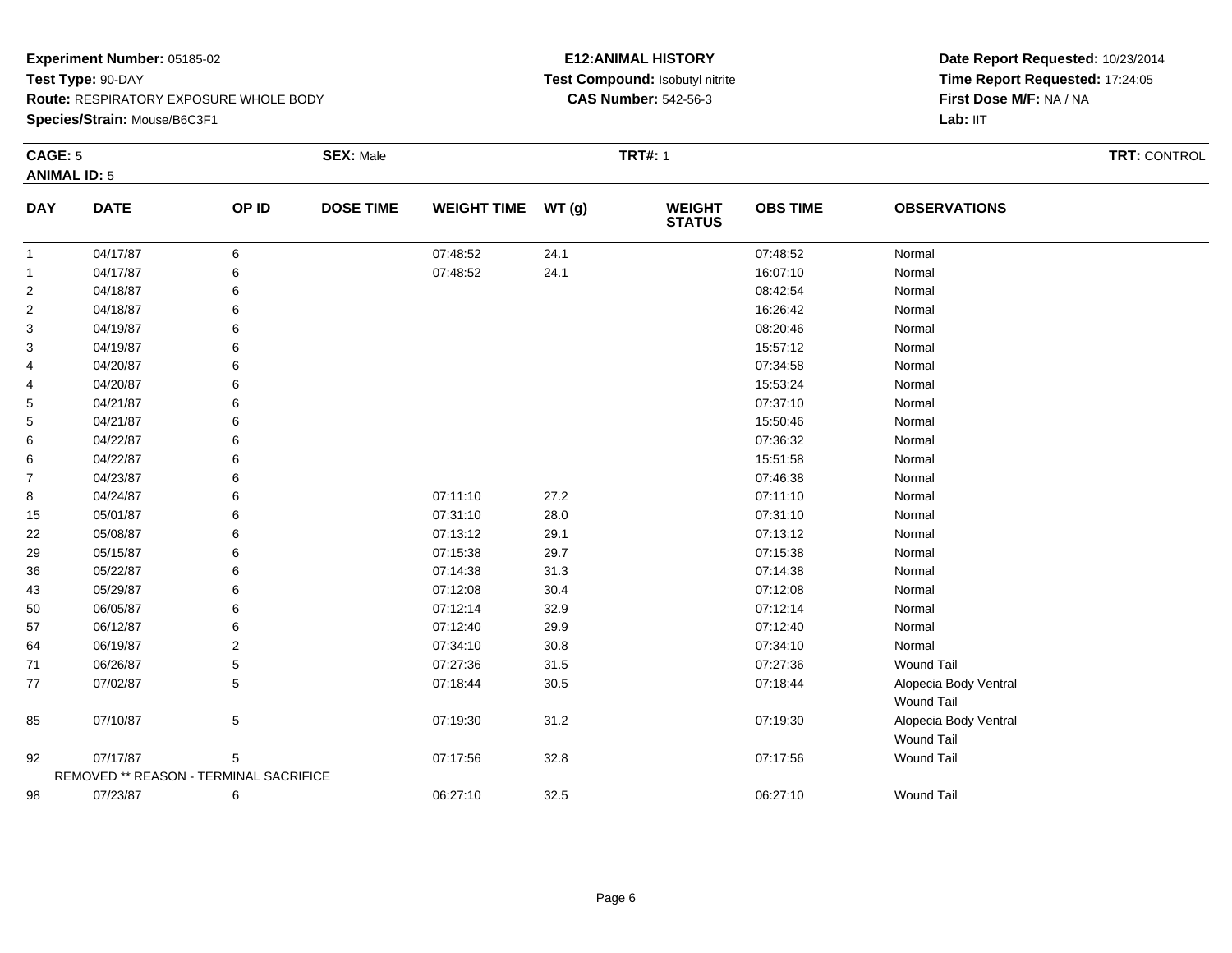**Species/Strain:** Mouse/B6C3F1

#### **E12:ANIMAL HISTORY Test Compound:** Isobutyl nitrite**CAS Number:** 542-56-3

| <b>CAGE: 6</b><br><b>ANIMAL ID: 6</b> |                                        |       | <b>SEX: Male</b> |                    |       | <b>TRT#: 1</b> | TRT: CONTROL    |                     |  |
|---------------------------------------|----------------------------------------|-------|------------------|--------------------|-------|----------------|-----------------|---------------------|--|
| <b>DAY</b>                            | <b>DATE</b>                            | OP ID | <b>DOSE TIME</b> | <b>WEIGHT TIME</b> | WT(g) | <b>WEIGHT</b>  | <b>OBS TIME</b> | <b>OBSERVATIONS</b> |  |
|                                       |                                        |       |                  |                    |       | <b>STATUS</b>  |                 |                     |  |
| $\overline{1}$                        | 04/17/87                               | 6     |                  | 07:49:38           | 24.0  |                | 07:49:38        | Normal              |  |
| 1                                     | 04/17/87                               | 6     |                  | 07:49:38           | 24.0  |                | 16:07:32        | Normal              |  |
| 2                                     | 04/18/87                               | 6     |                  |                    |       |                | 08:43:18        | Normal              |  |
| $\overline{c}$                        | 04/18/87                               | 6     |                  |                    |       |                | 16:26:50        | Normal              |  |
| 3                                     | 04/19/87                               | 6     |                  |                    |       |                | 08:20:54        | Normal              |  |
| 3                                     | 04/19/87                               | 6     |                  |                    |       |                | 15:57:24        | Normal              |  |
| 4                                     | 04/20/87                               | 6     |                  |                    |       |                | 07:35:10        | Normal              |  |
| 4                                     | 04/20/87                               |       |                  |                    |       |                | 15:53:32        | Normal              |  |
| 5                                     | 04/21/87                               |       |                  |                    |       |                | 07:37:20        | Normal              |  |
| 5                                     | 04/21/87                               | 6     |                  |                    |       |                | 15:50:54        | Normal              |  |
| 6                                     | 04/22/87                               | 6     |                  |                    |       |                | 07:36:40        | Normal              |  |
| 6                                     | 04/22/87                               | 6     |                  |                    |       |                | 15:52:38        | Normal              |  |
| 7                                     | 04/23/87                               | 6     |                  |                    |       |                | 07:46:48        | Normal              |  |
| 8                                     | 04/24/87                               | 6     |                  | 07:11:50           | 28.7  |                | 07:11:50        | Normal              |  |
| 15                                    | 05/01/87                               | 6     |                  | 07:31:34           | 28.9  |                | 07:31:34        | Normal              |  |
| 22                                    | 05/08/87                               | 6     |                  | 07:13:38           | 30.1  |                | 07:13:38        | Normal              |  |
| 29                                    | 05/15/87                               | 6     |                  | 07:16:14           | 31.6  |                | 07:16:14        | Normal              |  |
| 36                                    | 05/22/87                               | 6     |                  | 07:15:12           | 33.5  |                | 07:15:12        | Normal              |  |
| 43                                    | 05/29/87                               | 6     |                  | 07:12:36           | 33.5  |                | 07:12:36        | Normal              |  |
| 50                                    | 06/05/87                               | 6     |                  | 07:13:02           | 34.4  |                | 07:13:02        | Normal              |  |
| 57                                    | 06/12/87                               | 6     |                  | 07:15:30           | 33.4  |                | 07:15:30        | Normal              |  |
| 64                                    | 06/19/87                               | 2     |                  | 07:36:38           | 33.4  |                | 07:36:38        | Normal              |  |
| 71                                    | 06/26/87                               | 5     |                  | 07:28:26           | 34.2  |                | 07:28:26        | Normal              |  |
| 77                                    | 07/02/87                               | 5     |                  | 07:20:28           | 33.1  |                | 07:20:28        | <b>Ruffled Fur</b>  |  |
| 85                                    | 07/10/87                               | 5     |                  | 07:21:22           | 33.7  |                | 07:21:22        | Normal              |  |
| 92                                    | 07/17/87                               | 5     |                  | 07:18:24           | 34.9  |                | 07:18:24        | Normal              |  |
|                                       | REMOVED ** REASON - TERMINAL SACRIFICE |       |                  |                    |       |                |                 |                     |  |
| 98                                    | 07/23/87                               | 6     |                  | 06:28:02           | 35.5  |                | 06:28:02        | Normal              |  |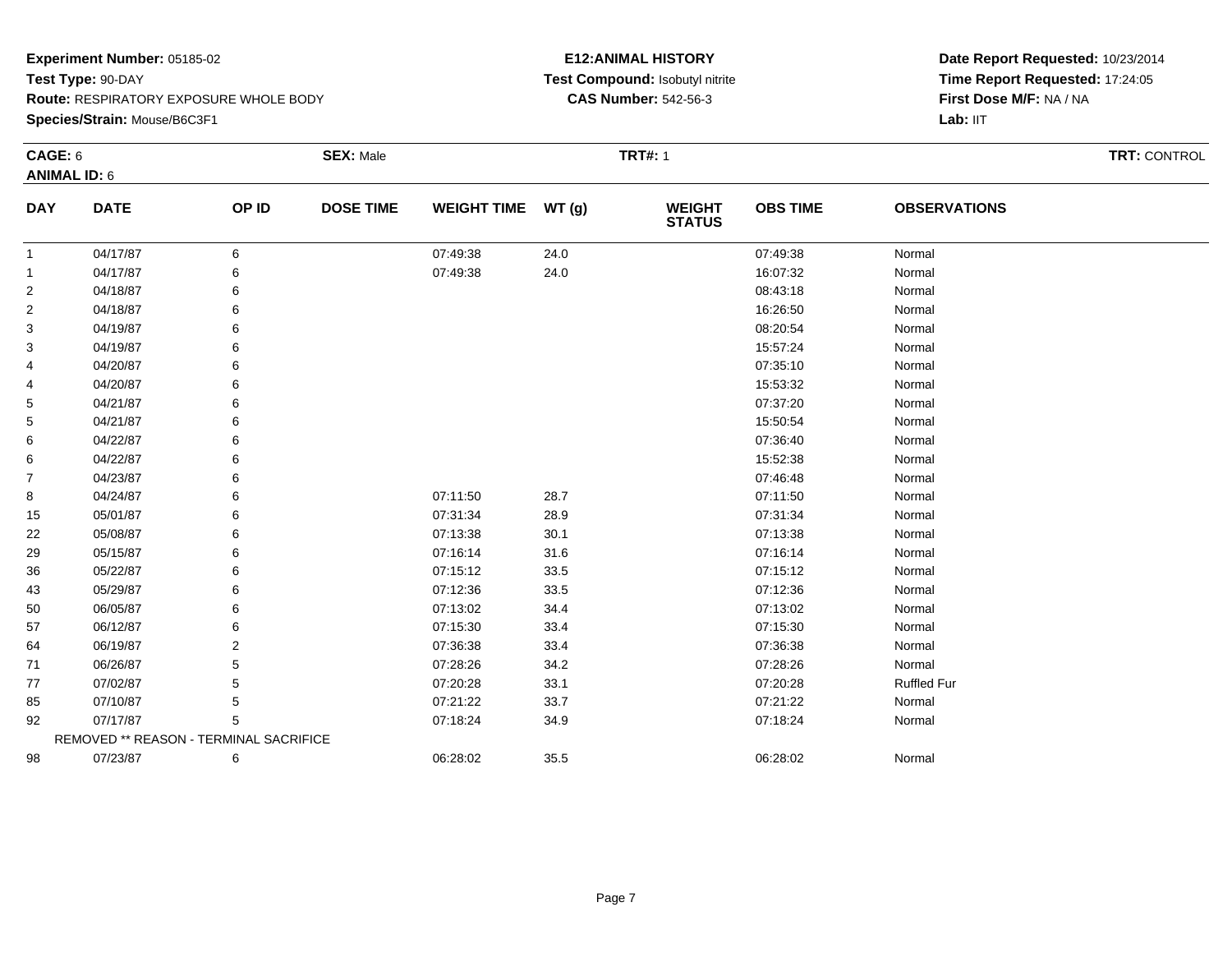#### **Species/Strain:** Mouse/B6C3F1

#### **E12:ANIMAL HISTORY Test Compound:** Isobutyl nitrite**CAS Number:** 542-56-3

| CAGE: 7             |                                        |                | <b>SEX: Male</b> |                    |          | <b>TRT#: 1</b>                 | <b>TRT: CONTROL</b> |                     |  |
|---------------------|----------------------------------------|----------------|------------------|--------------------|----------|--------------------------------|---------------------|---------------------|--|
| <b>ANIMAL ID: 7</b> |                                        |                |                  |                    |          |                                |                     |                     |  |
| <b>DAY</b>          | <b>DATE</b>                            | OP ID          | <b>DOSE TIME</b> | <b>WEIGHT TIME</b> | WT(g)    | <b>WEIGHT</b><br><b>STATUS</b> | <b>OBS TIME</b>     | <b>OBSERVATIONS</b> |  |
| -1                  | 04/17/87                               | 6              |                  | 07:50:18           | 24.9     |                                | 07:50:18            | Normal              |  |
| 1                   | 04/17/87                               | 6              |                  | 07:50:18           | 24.9     |                                | 16:07:46            | Normal              |  |
| 2                   | 04/18/87                               | 6              |                  |                    |          |                                | 08:43:30            | Normal              |  |
| $\overline{c}$      | 04/18/87                               | 6              |                  |                    |          |                                | 16:27:00            | Normal              |  |
| 3                   | 04/19/87                               | 6              |                  |                    |          |                                | 08:21:02            | Normal              |  |
| 3                   | 04/19/87                               | 6              |                  |                    |          |                                | 15:57:34            | Normal              |  |
| 4                   | 04/20/87                               | 6              |                  |                    |          |                                | 07:35:18            | Normal              |  |
| 4                   | 04/20/87                               | 6              |                  |                    |          |                                | 15:53:40            | Normal              |  |
| 5                   | 04/21/87                               |                |                  |                    |          |                                | 07:37:30            | Normal              |  |
| 5                   | 04/21/87                               |                |                  |                    |          |                                | 15:51:04            | Normal              |  |
| 6                   | 04/22/87                               |                |                  |                    |          |                                | 07:36:48            | Normal              |  |
| 6                   | 04/22/87                               |                |                  |                    |          |                                | 15:52:50            | Normal              |  |
| 7                   | 04/23/87                               | 6              |                  |                    |          |                                | 07:47:00            | Normal              |  |
| 8                   | 04/24/87                               | 6              |                  | 07:12:24           | 26.6     |                                | 07:12:24            | Normal              |  |
| 15                  | 05/01/87                               | 6              |                  | 07:32:16           | 26.8     |                                | 07:32:16            | Normal              |  |
| 22                  | 05/08/87                               | 6              |                  | 07:14:08           | 27.7     |                                | 07:14:08            | Normal              |  |
| 29                  | 05/15/87                               | 6              |                  | 07:16:50           | 28.5     |                                | 07:16:50            | Normal              |  |
| 36                  | 05/22/87                               |                |                  | 07:15:42           | 29.7     |                                | 07:15:42            | Normal              |  |
| 43                  | 05/29/87                               | 6              |                  | 07:13:14           | $30.0\,$ |                                | 07:13:14            | Normal              |  |
| 50                  | 06/05/87                               | 6              |                  | 07:13:40           | 30.6     |                                | 07:13:40            | Normal              |  |
| 57                  | 06/12/87                               |                |                  | 07:16:06           | 31.3     |                                | 07:16:06            | Normal              |  |
| 64                  | 06/19/87                               | $\overline{2}$ |                  | 07:37:00           | 31.6     |                                | 07:37:00            | Normal              |  |
| 71                  | 06/26/87                               | 5              |                  | 07:28:46           | 29.9     |                                | 07:28:46            | Normal              |  |
| 77                  | 07/02/87                               | 5              |                  | 07:21:12           | 32.7     |                                | 07:21:12            | Normal              |  |
| 85                  | 07/10/87                               | 5              |                  | 07:21:50           | 32.5     |                                | 07:21:50            | Normal              |  |
| 92                  | 07/17/87                               | 5              |                  | 07:18:54           | 33.7     |                                | 07:18:54            | Normal              |  |
|                     | REMOVED ** REASON - TERMINAL SACRIFICE |                |                  |                    |          |                                |                     |                     |  |
| 98                  | 07/23/87                               | 6              |                  | 06:28:28           | 33.7     |                                | 06:28:28            | Normal              |  |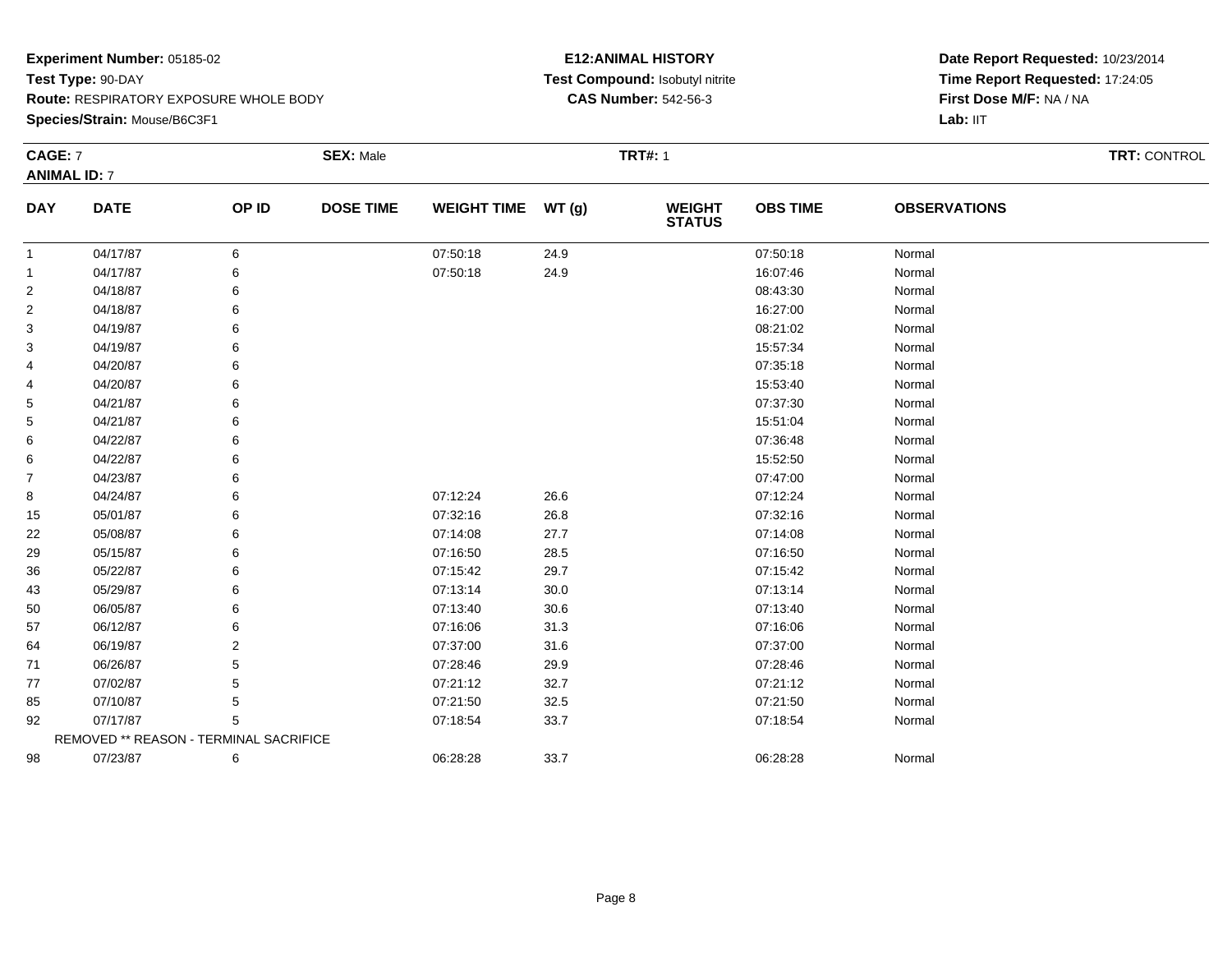### **Species/Strain:** Mouse/B6C3F1

#### **E12:ANIMAL HISTORY Test Compound:** Isobutyl nitrite**CAS Number:** 542-56-3

| CAGE: 8        |                                        |                | <b>SEX: Male</b> | <b>TRT#: 1</b>     |      |                                |                 |                       |  |  |  |
|----------------|----------------------------------------|----------------|------------------|--------------------|------|--------------------------------|-----------------|-----------------------|--|--|--|
|                | <b>ANIMAL ID: 8</b>                    |                |                  |                    |      |                                |                 |                       |  |  |  |
| <b>DAY</b>     | <b>DATE</b>                            | OP ID          | <b>DOSE TIME</b> | WEIGHT TIME WT (g) |      | <b>WEIGHT</b><br><b>STATUS</b> | <b>OBS TIME</b> | <b>OBSERVATIONS</b>   |  |  |  |
| -1             | 04/17/87                               | 6              |                  | 07:50:58           | 24.6 |                                | 07:50:58        | Normal                |  |  |  |
| -1             | 04/17/87                               | 6              |                  | 07:50:58           | 24.6 |                                | 16:08:00        | Normal                |  |  |  |
| 2              | 04/18/87                               | 6              |                  |                    |      |                                | 08:43:40        | Normal                |  |  |  |
| $\overline{c}$ | 04/18/87                               | 6              |                  |                    |      |                                | 16:27:10        | Normal                |  |  |  |
| 3              | 04/19/87                               | 6              |                  |                    |      |                                | 08:21:12        | Normal                |  |  |  |
| 3              | 04/19/87                               | 6              |                  |                    |      |                                | 15:57:42        | Normal                |  |  |  |
| 4              | 04/20/87                               | 6              |                  |                    |      |                                | 07:35:28        | Normal                |  |  |  |
| 4              | 04/20/87                               | 6              |                  |                    |      |                                | 15:53:48        | Normal                |  |  |  |
| 5              | 04/21/87                               | 6              |                  |                    |      |                                | 07:37:40        | Normal                |  |  |  |
| 5              | 04/21/87                               | 6              |                  |                    |      |                                | 15:51:14        | Normal                |  |  |  |
| 6              | 04/22/87                               | 6              |                  |                    |      |                                | 07:36:56        | Normal                |  |  |  |
| 6              | 04/22/87                               | 6              |                  |                    |      |                                | 15:52:56        | Normal                |  |  |  |
| $\overline{7}$ | 04/23/87                               | 6              |                  |                    |      |                                | 07:47:20        | Normal                |  |  |  |
| 8              | 04/24/87                               | 6              |                  | 07:13:06           | 28.4 |                                | 07:13:06        | Normal                |  |  |  |
| 15             | 05/01/87                               | 6              |                  | 07:32:56           | 29.6 |                                | 07:32:56        | Normal                |  |  |  |
| 22             | 05/08/87                               | 6              |                  | 07:14:48           | 30.8 |                                | 07:14:48        | Normal                |  |  |  |
| 29             | 05/15/87                               | 6              |                  | 07:17:30           | 31.6 |                                | 07:17:30        | Normal                |  |  |  |
| 36             | 05/22/87                               | 6              |                  | 07:16:12           | 32.2 |                                | 07:16:12        | Normal                |  |  |  |
| 43             | 05/29/87                               | 6              |                  | 07:13:48           | 32.2 |                                | 07:13:48        | Normal                |  |  |  |
| 50             | 06/05/87                               | 6              |                  | 07:14:16           | 34.0 |                                | 07:14:16        | Normal                |  |  |  |
| 57             | 06/12/87                               | 6              |                  | 07:16:34           | 33.3 |                                | 07:16:34        | Normal                |  |  |  |
| 64             | 06/19/87                               | $\overline{2}$ |                  | 07:37:26           | 35.3 |                                | 07:37:26        | Normal                |  |  |  |
| 71             | 06/26/87                               | 5              |                  | 07:29:18           | 35.0 |                                | 07:29:18        | Alopecia Body Ventral |  |  |  |
| 77             | 07/02/87                               | 5              |                  | 07:21:42           | 36.0 |                                | 07:21:42        | Alopecia Body Ventral |  |  |  |
| 85             | 07/10/87                               | 5              |                  | 07:22:08           | 36.9 |                                | 07:22:08        | Alopecia Body Ventral |  |  |  |
| 92             | 07/17/87                               | 5              |                  | 07:19:20           | 37.7 |                                | 07:19:20        | Alopecia Body Ventral |  |  |  |
|                | REMOVED ** REASON - TERMINAL SACRIFICE |                |                  |                    |      |                                |                 |                       |  |  |  |
| 98             | 07/23/87                               | 6              |                  | 06:28:54           | 37.5 |                                | 06:28:54        | Alopecia Body Ventral |  |  |  |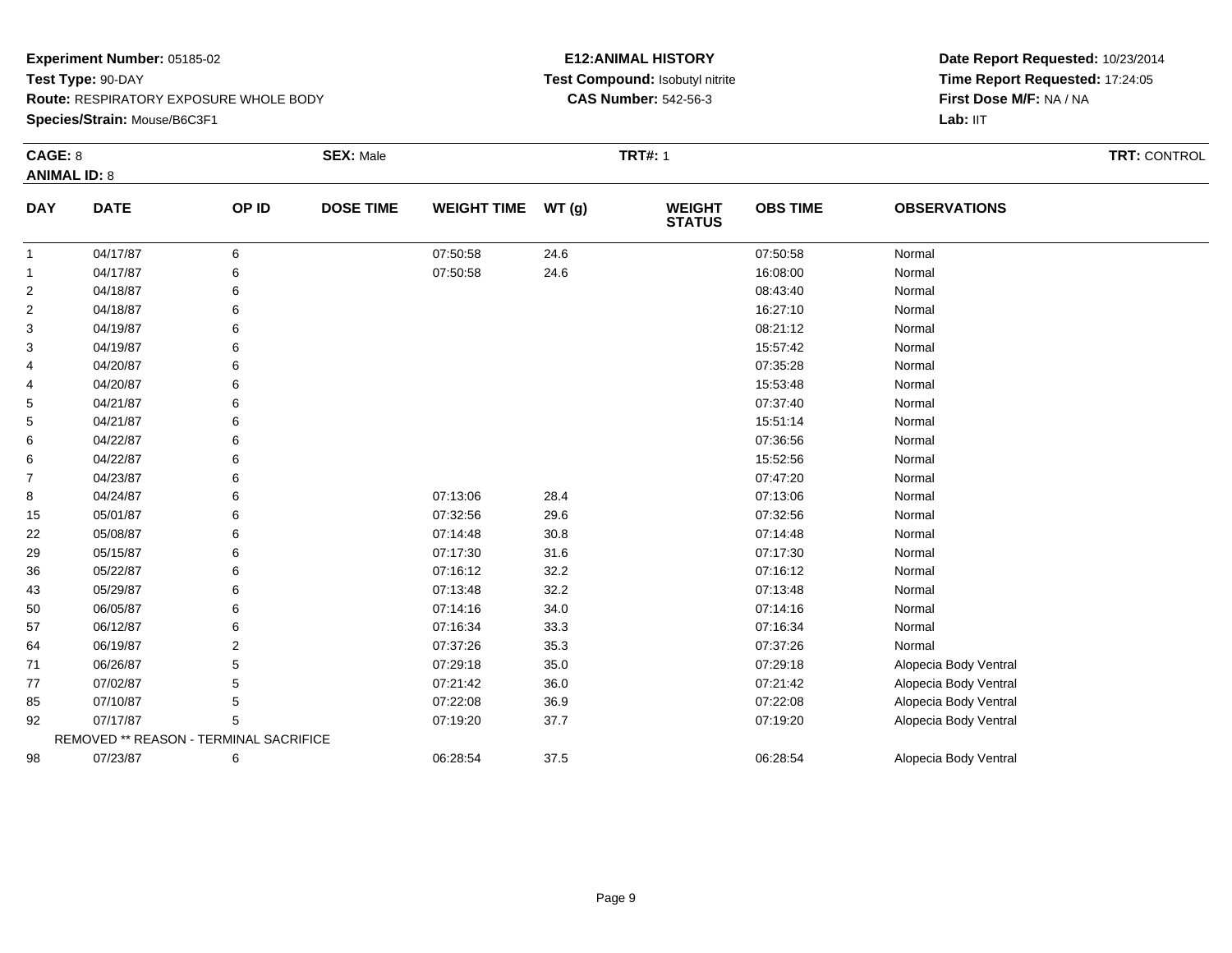**Species/Strain:** Mouse/B6C3F1

#### **E12:ANIMAL HISTORY Test Compound:** Isobutyl nitrite**CAS Number:** 542-56-3

| CAGE: 9             |                                        |       | <b>SEX: Male</b> |                    |      | <b>TRT#: 1</b>                 |                 |                     | TRT: CONTROL |
|---------------------|----------------------------------------|-------|------------------|--------------------|------|--------------------------------|-----------------|---------------------|--------------|
| <b>ANIMAL ID: 9</b> |                                        |       |                  |                    |      |                                |                 |                     |              |
| <b>DAY</b>          | <b>DATE</b>                            | OP ID | <b>DOSE TIME</b> | WEIGHT TIME WT (g) |      | <b>WEIGHT</b><br><b>STATUS</b> | <b>OBS TIME</b> | <b>OBSERVATIONS</b> |              |
| $\overline{1}$      | 04/17/87                               | 6     |                  | 07:51:34           | 25.2 |                                | 07:51:34        | Normal              |              |
| $\mathbf{1}$        | 04/17/87                               | 6     |                  | 07:51:34           | 25.2 |                                | 16:08:14        | Normal              |              |
| 2                   | 04/18/87                               | 6     |                  |                    |      |                                | 08:43:52        | Normal              |              |
| 2                   | 04/18/87                               | 6     |                  |                    |      |                                | 16:27:18        | Normal              |              |
| 3                   | 04/19/87                               | 6     |                  |                    |      |                                | 08:21:22        | Normal              |              |
| 3                   | 04/19/87                               | 6     |                  |                    |      |                                | 15:57:52        | Normal              |              |
| 4                   | 04/20/87                               | 6     |                  |                    |      |                                | 07:35:36        | Normal              |              |
| 4                   | 04/20/87                               |       |                  |                    |      |                                | 15:53:56        | Normal              |              |
| 5                   | 04/21/87                               | 6     |                  |                    |      |                                | 07:38:02        | Normal              |              |
| 5                   | 04/21/87                               | 6     |                  |                    |      |                                | 15:51:22        | Normal              |              |
| 6                   | 04/22/87                               | 6     |                  |                    |      |                                | 07:37:06        | Normal              |              |
| 6                   | 04/22/87                               | 6     |                  |                    |      |                                | 15:53:06        | Normal              |              |
| 7                   | 04/23/87                               | 6     |                  |                    |      |                                | 07:47:36        | Normal              |              |
| 8                   | 04/24/87                               | 6     |                  | 07:13:38           | 29.7 |                                | 07:13:38        | Normal              |              |
| 15                  | 05/01/87                               | 6     |                  | 07:33:24           | 29.6 |                                | 07:33:24        | Normal              |              |
| 22                  | 05/08/87                               | 6     |                  | 07:15:16           | 30.2 |                                | 07:15:16        | Normal              |              |
| 29                  | 05/15/87                               | 6     |                  | 07:18:16           | 31.6 |                                | 07:18:16        | Normal              |              |
| 36                  | 05/22/87                               | 6     |                  | 07:16:48           | 32.7 |                                | 07:16:48        | Normal              |              |
| 43                  | 05/29/87                               | 6     |                  | 07:14:20           | 33.4 |                                | 07:14:20        | Normal              |              |
| 50                  | 06/05/87                               | 6     |                  | 07:15:00           | 34.2 |                                | 07:15:00        | Normal              |              |
| 57                  | 06/12/87                               | 6     |                  | 07:17:10           | 35.2 |                                | 07:17:10        | Normal              |              |
| 64                  | 06/19/87                               | 2     |                  | 07:37:44           | 35.6 |                                | 07:37:44        | Normal              |              |
| 71                  | 06/26/87                               | 5     |                  | 07:29:44           | 36.1 |                                | 07:29:44        | Normal              |              |
| 77                  | 07/02/87                               | 5     |                  | 07:22:08           | 36.2 |                                | 07:22:08        | <b>Ruffled Fur</b>  |              |
| 85                  | 07/10/87                               | 5     |                  | 07:22:32           | 38.1 |                                | 07:22:32        | Normal              |              |
| 92                  | 07/17/87                               | 5     |                  | 07:19:40           | 39.8 |                                | 07:19:40        | Normal              |              |
|                     | REMOVED ** REASON - TERMINAL SACRIFICE |       |                  |                    |      |                                |                 |                     |              |
| 98                  | 07/23/87                               | 6     |                  | 06:29:18           | 39.6 |                                | 06:29:18        | Normal              |              |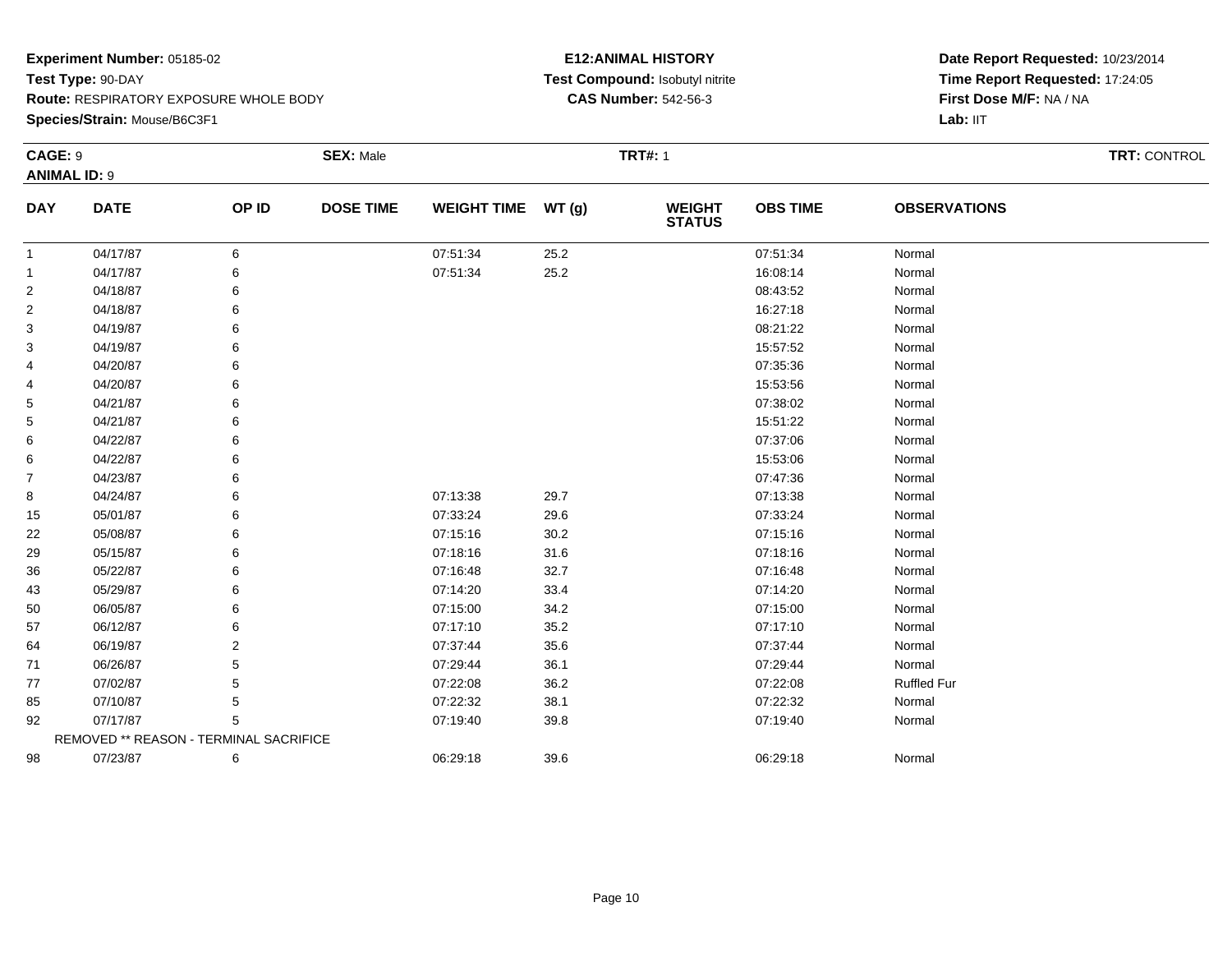**Species/Strain:** Mouse/B6C3F1

#### **E12:ANIMAL HISTORY Test Compound:** Isobutyl nitrite**CAS Number:** 542-56-3

|                | <b>CAGE: 10</b>                        |       | <b>SEX: Male</b> |                    |       | <b>TRT#: 1</b>                 |                 | TRT: CONTROL        |  |
|----------------|----------------------------------------|-------|------------------|--------------------|-------|--------------------------------|-----------------|---------------------|--|
|                | <b>ANIMAL ID: 10</b>                   |       |                  |                    |       |                                |                 |                     |  |
| <b>DAY</b>     | <b>DATE</b>                            | OP ID | <b>DOSE TIME</b> | <b>WEIGHT TIME</b> | WT(g) | <b>WEIGHT</b><br><b>STATUS</b> | <b>OBS TIME</b> | <b>OBSERVATIONS</b> |  |
| $\mathbf{1}$   | 04/17/87                               | 6     |                  | 07:52:18           | 24.5  |                                | 07:52:18        | Normal              |  |
| $\mathbf{1}$   | 04/17/87                               | 6     |                  | 07:52:18           | 24.5  |                                | 16:08:32        | Normal              |  |
| $\overline{2}$ | 04/18/87                               |       |                  |                    |       |                                | 08:44:04        | Normal              |  |
| $\overline{2}$ | 04/18/87                               |       |                  |                    |       |                                | 16:27:26        | Normal              |  |
| 3              | 04/19/87                               |       |                  |                    |       |                                | 08:21:32        | Normal              |  |
| 3              | 04/19/87                               | 6     |                  |                    |       |                                | 15:58:04        | Normal              |  |
| 4              | 04/20/87                               |       |                  |                    |       |                                | 07:35:46        | Normal              |  |
| 4              | 04/20/87                               |       |                  |                    |       |                                | 15:54:08        | Normal              |  |
| 5              | 04/21/87                               | 6     |                  |                    |       |                                | 07:38:14        | Normal              |  |
| 5              | 04/21/87                               |       |                  |                    |       |                                | 15:51:32        | Normal              |  |
| 6              | 04/22/87                               |       |                  |                    |       |                                | 07:37:14        | Normal              |  |
| 6              | 04/22/87                               | 6     |                  |                    |       |                                | 15:53:14        | Normal              |  |
| $\overline{7}$ | 04/23/87                               |       |                  |                    |       |                                | 07:47:44        | Normal              |  |
| 8              | 04/24/87                               | 6     |                  | 07:14:18           | 28.0  |                                | 07:14:18        | Normal              |  |
| 15             | 05/01/87                               |       |                  | 07:33:58           | 29.1  |                                | 07:33:58        | Normal              |  |
| 22             | 05/08/87                               |       |                  | 07:15:48           | 30.1  |                                | 07:15:48        | Normal              |  |
| 29             | 05/15/87                               | 6     |                  | 07:19:14           | 30.9  |                                | 07:19:14        | Normal              |  |
| 36             | 05/22/87                               | 6     |                  | 07:17:22           | 30.9  |                                | 07:17:22        | <b>Wound Tail</b>   |  |
| 43             | 05/29/87                               | 6     |                  | 07:14:58           | 31.5  |                                | 07:14:58        | <b>Wound Tail</b>   |  |
| 50             | 06/05/87                               | 6     |                  | 07:16:00           | 30.8  |                                | 07:16:00        | Reddened Tail       |  |
|                |                                        |       |                  |                    |       |                                |                 | <b>Wound Tail</b>   |  |
| 57             | 06/12/87                               | 6     |                  | 07:17:44           | 31.3  |                                | 07:17:44        | <b>Wound Tail</b>   |  |
| 64             | 06/19/87                               | 2     |                  | 07:38:12           | 32.3  |                                | 07:38:12        | <b>Wound Tail</b>   |  |
| 71             | 06/26/87                               | 5     |                  | 07:31:16           | 32.6  |                                | 07:31:16        | <b>Wound Tail</b>   |  |
| 77             | 07/02/87                               |       |                  | 07:23:14           | 32.4  |                                | 07:23:14        | <b>Wound Tail</b>   |  |
| 85             | 07/10/87                               | 5     |                  | 07:23:02           | 32.8  |                                | 07:23:02        | Wound Tail          |  |
| 92             | 07/17/87                               | 5     |                  | 07:20:04           | 33.2  |                                | 07:20:04        | <b>Wound Tail</b>   |  |
|                | REMOVED ** REASON - TERMINAL SACRIFICE |       |                  |                    |       |                                |                 |                     |  |
| 98             | 07/23/87                               | 6     |                  | 06:29:58           | 33.0  |                                | 06:29:58        | <b>Wound Tail</b>   |  |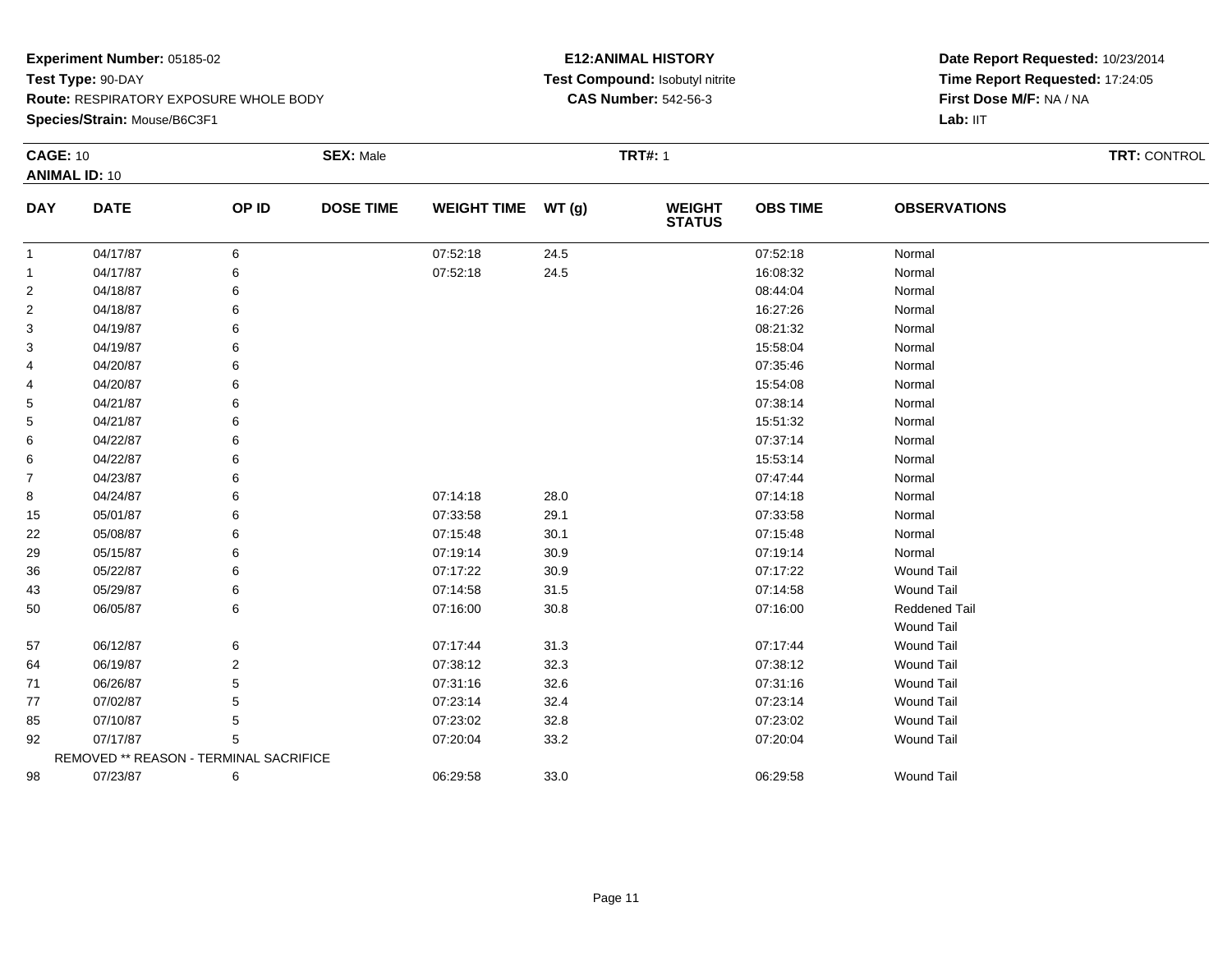**Species/Strain:** Mouse/B6C3F1

#### **E12:ANIMAL HISTORY Test Compound:** Isobutyl nitrite**CAS Number:** 542-56-3

| <b>CAGE: 21</b> | <b>ANIMAL ID: 21</b>                   |       | <b>SEX: Male</b> |                    |       | <b>TRT#: 2</b>                 |                 |                       | <b>TRT: 10 PPM</b> |
|-----------------|----------------------------------------|-------|------------------|--------------------|-------|--------------------------------|-----------------|-----------------------|--------------------|
|                 |                                        |       |                  |                    |       |                                |                 |                       |                    |
| <b>DAY</b>      | <b>DATE</b>                            | OP ID | <b>DOSE TIME</b> | <b>WEIGHT TIME</b> | WT(g) | <b>WEIGHT</b><br><b>STATUS</b> | <b>OBS TIME</b> | <b>OBSERVATIONS</b>   |                    |
| 1               | 04/17/87                               | 6     |                  | 08:01:06           | 21.4  |                                | 08:01:06        | Normal                |                    |
| 1               | 04/17/87                               | 6     |                  | 08:01:06           | 21.4  |                                | 16:24:32        | Normal                |                    |
| 2               | 04/18/87                               | 6     |                  |                    |       |                                | 08:56:28        | Normal                |                    |
| $\overline{2}$  | 04/18/87                               | 6     |                  |                    |       |                                | 16:36:04        | Normal                |                    |
| 3               | 04/19/87                               |       |                  |                    |       |                                | 08:31:54        | Normal                |                    |
| 3               | 04/19/87                               |       |                  |                    |       |                                | 16:09:22        | Normal                |                    |
| 4               | 04/20/87                               | 6     |                  |                    |       |                                | 07:45:26        | Normal                |                    |
| 4               | 04/20/87                               |       |                  |                    |       |                                | 16:25:26        | Normal                |                    |
| 5               | 04/21/87                               |       |                  |                    |       |                                | 07:53:16        | Normal                |                    |
| 5               | 04/21/87                               | 6     |                  |                    |       |                                | 16:00:24        | Normal                |                    |
| 6               | 04/22/87                               | 6     |                  |                    |       |                                | 07:43:48        | Normal                |                    |
| $\overline{7}$  | 04/23/87                               |       |                  |                    |       |                                | 07:59:00        | Normal                |                    |
| 8               | 04/24/87                               | 6     |                  | 07:30:42           | 23.6  |                                | 07:30:42        | Normal                |                    |
| 15              | 05/01/87                               | 6     |                  | 07:44:56           | 24.6  |                                | 07:44:56        | Normal                |                    |
| 22              | 05/08/87                               |       |                  | 07:26:00           | 25.8  |                                | 07:26:00        | Normal                |                    |
| 29              | 05/15/87                               | 6     |                  | 07:30:48           | 26.1  |                                | 07:30:48        | Normal                |                    |
| 36              | 05/22/87                               | 6     |                  | 07:33:04           | 27.0  |                                | 07:33:04        | Normal                |                    |
| 43              | 05/29/87                               | 6     |                  | 07:28:08           | 27.8  |                                | 07:28:08        | Normal                |                    |
| 50              | 06/05/87                               |       |                  | 07:35:40           | 28.5  |                                | 07:35:40        | Normal                |                    |
| 57              | 06/12/87                               | 6     |                  | 07:30:14           | 28.1  |                                | 07:30:14        | Normal                |                    |
| 64              | 06/19/87                               | 2     |                  | 07:42:46           | 28.5  |                                | 07:42:46        | Normal                |                    |
| 71              | 06/26/87                               | 5     |                  | 07:37:14           | 29.1  |                                | 07:37:14        | Alopecia Body Ventral |                    |
| 77              | 07/02/87                               | 5     |                  | 07:29:36           | 29.1  |                                | 07:29:36        | Alopecia Body Ventral |                    |
| 85              | 07/10/87                               | 5     |                  | 07:28:46           | 29.1  |                                | 07:28:46        | Alopecia Body Ventral |                    |
| 92              | 07/17/87                               | 5     |                  | 07:27:08           | 29.8  |                                | 07:27:08        | Alopecia Body Ventral |                    |
|                 | REMOVED ** REASON - TERMINAL SACRIFICE |       |                  |                    |       |                                |                 |                       |                    |
| 98              | 07/23/87                               | 6     |                  | 06:30:40           | 30.4  |                                | 06:30:40        | Alopecia Body Ventral |                    |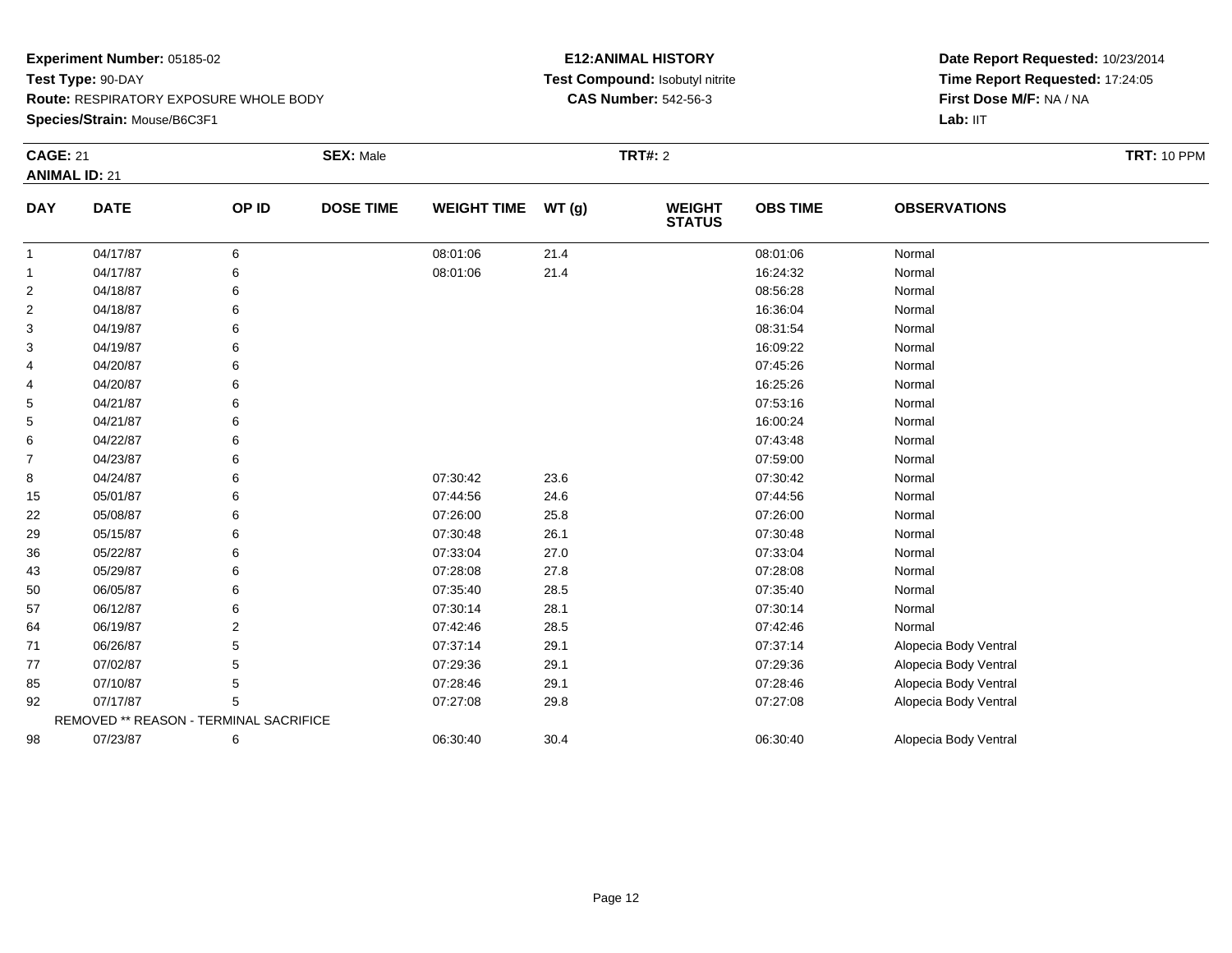**Species/Strain:** Mouse/B6C3F1

#### **E12:ANIMAL HISTORY Test Compound:** Isobutyl nitrite**CAS Number:** 542-56-3

| <b>CAGE: 22</b> |                                        |       | <b>SEX: Male</b> |                    |       | <b>TRT#: 2</b>                 |                 |                       | <b>TRT: 10 PPM</b> |
|-----------------|----------------------------------------|-------|------------------|--------------------|-------|--------------------------------|-----------------|-----------------------|--------------------|
|                 | <b>ANIMAL ID: 22</b>                   |       |                  |                    |       |                                |                 |                       |                    |
| <b>DAY</b>      | <b>DATE</b>                            | OP ID | <b>DOSE TIME</b> | <b>WEIGHT TIME</b> | WT(g) | <b>WEIGHT</b><br><b>STATUS</b> | <b>OBS TIME</b> | <b>OBSERVATIONS</b>   |                    |
| $\mathbf{1}$    | 04/17/87                               | 6     |                  | 08:01:44           | 23.6  |                                | 08:01:44        | Normal                |                    |
| $\mathbf{1}$    | 04/17/87                               | 6     |                  | 08:01:44           | 23.6  |                                | 16:25:10        | Normal                |                    |
| $\overline{2}$  | 04/18/87                               |       |                  |                    |       |                                | 08:56:38        | Normal                |                    |
| $\overline{2}$  | 04/18/87                               |       |                  |                    |       |                                | 16:36:18        | Normal                |                    |
| 3               | 04/19/87                               | 6     |                  |                    |       |                                | 08:32:04        | Normal                |                    |
| 3               | 04/19/87                               |       |                  |                    |       |                                | 16:09:32        | Normal                |                    |
| 4               | 04/20/87                               |       |                  |                    |       |                                | 07:45:34        | Normal                |                    |
| 4               | 04/20/87                               |       |                  |                    |       |                                | 16:25:36        | Normal                |                    |
| 5               | 04/21/87                               |       |                  |                    |       |                                | 07:53:24        | Normal                |                    |
| 5               | 04/21/87                               |       |                  |                    |       |                                | 16:00:32        | Normal                |                    |
| 6               | 04/22/87                               | 6     |                  |                    |       |                                | 07:43:56        | Normal                |                    |
| 6               | 04/22/87                               |       |                  |                    |       |                                | 16:49:50        | Normal                |                    |
| $\overline{7}$  | 04/23/87                               |       |                  |                    |       |                                | 07:59:08        | Normal                |                    |
| 8               | 04/24/87                               |       |                  | 07:31:30           | 25.3  |                                | 07:31:30        | Normal                |                    |
| 15              | 05/01/87                               |       |                  | 07:47:00           | 25.3  |                                | 07:47:00        | <b>Ruffled Fur</b>    |                    |
| 22              | 05/08/87                               |       |                  | 07:29:04           | 27.3  |                                | 07:29:04        | Normal                |                    |
| 29              | 05/15/87                               |       |                  | 07:32:38           | 27.9  |                                | 07:32:38        | Normal                |                    |
| 36              | 05/22/87                               |       |                  | 07:36:28           | 29.0  |                                | 07:36:28        | Normal                |                    |
| 43              | 05/29/87                               |       |                  | 07:29:56           | 29.5  |                                | 07:29:56        | Normal                |                    |
| 50              | 06/05/87                               |       |                  | 07:36:34           | 30.4  |                                | 07:36:34        | Normal                |                    |
| 57              | 06/12/87                               |       |                  | 07:31:50           | 30.8  |                                | 07:31:50        | Normal                |                    |
| 64              | 06/19/87                               | 2     |                  | 07:45:34           | 31.4  |                                | 07:45:34        | Normal                |                    |
| 71              | 06/26/87                               | 5     |                  | 07:41:24           | 32.2  |                                | 07:41:24        | Alopecia Body Ventral |                    |
| 77              | 07/02/87                               |       |                  | 07:33:44           | 32.1  |                                | 07:33:44        | Alopecia Body Ventral |                    |
| 85              | 07/10/87                               | 5     |                  | 07:35:36           | 32.7  |                                | 07:35:36        | Alopecia Body Ventral |                    |
| 92              | 07/17/87                               |       |                  | 07:30:24           | 32.2  |                                | 07:30:24        | Alopecia Body Ventral |                    |
|                 | REMOVED ** REASON - TERMINAL SACRIFICE |       |                  |                    |       |                                |                 |                       |                    |
| 98              | 07/23/87                               | 6     |                  | 06:33:02           | 33.5  |                                | 06:33:02        | Alopecia Body Ventral |                    |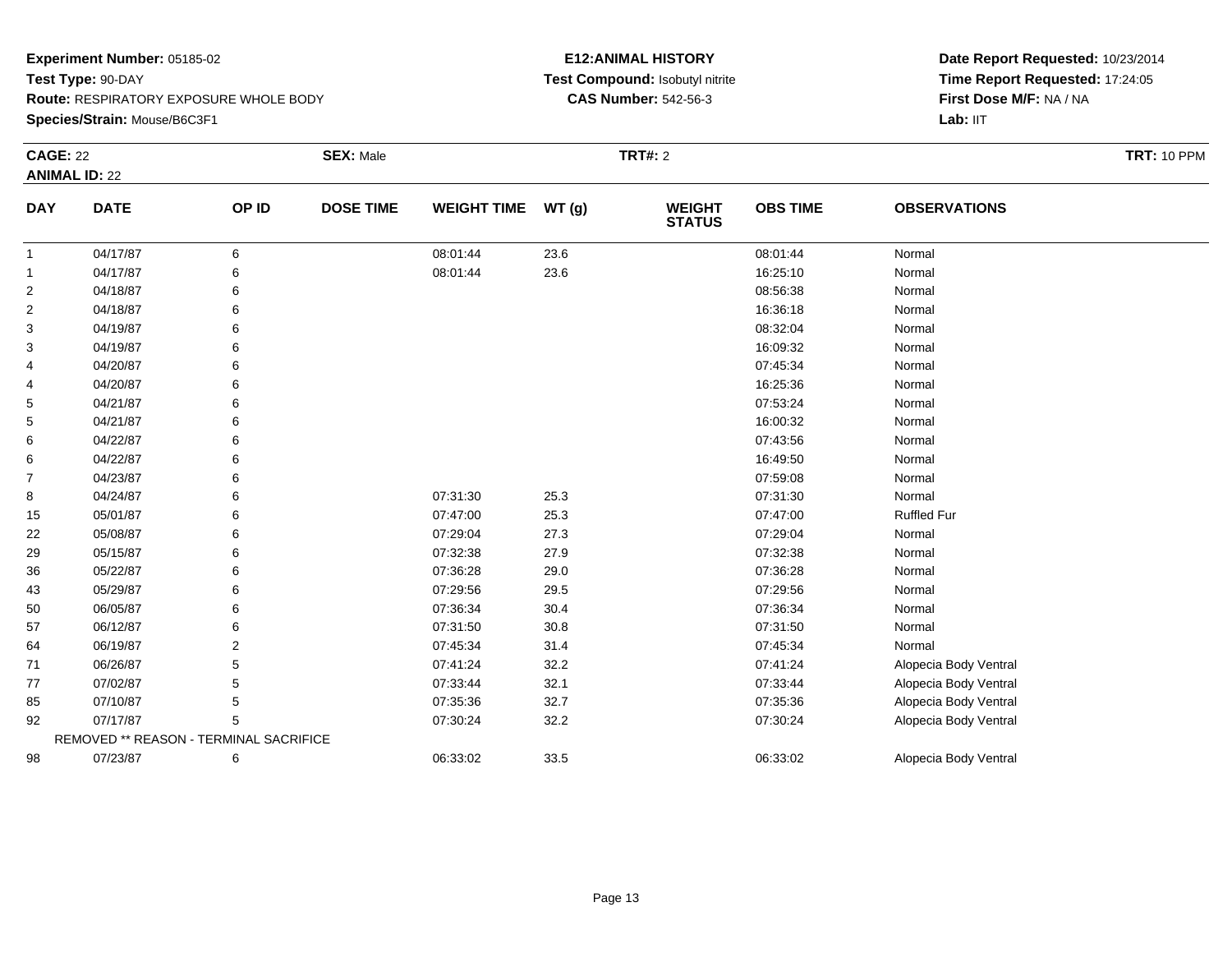**Species/Strain:** Mouse/B6C3F1

#### **E12:ANIMAL HISTORY Test Compound:** Isobutyl nitrite**CAS Number:** 542-56-3

| <b>CAGE: 23</b> |                                        |       | <b>SEX: Male</b> |                    |       | <b>TRT#: 2</b>                 |                 |                     | <b>TRT: 10 PPM</b> |
|-----------------|----------------------------------------|-------|------------------|--------------------|-------|--------------------------------|-----------------|---------------------|--------------------|
|                 | <b>ANIMAL ID: 23</b>                   |       |                  |                    |       |                                |                 |                     |                    |
| <b>DAY</b>      | <b>DATE</b>                            | OP ID | <b>DOSE TIME</b> | <b>WEIGHT TIME</b> | WT(g) | <b>WEIGHT</b><br><b>STATUS</b> | <b>OBS TIME</b> | <b>OBSERVATIONS</b> |                    |
| -1              | 04/17/87                               | 6     |                  | 08:02:18           | 19.9  |                                | 08:02:18        | Normal              |                    |
| $\mathbf{1}$    | 04/17/87                               | 6     |                  | 08:02:18           | 19.9  |                                | 16:25:26        | Normal              |                    |
| $\overline{2}$  | 04/18/87                               | 6     |                  |                    |       |                                | 08:56:50        | Normal              |                    |
| $\overline{c}$  | 04/18/87                               | 6     |                  |                    |       |                                | 16:36:28        | Normal              |                    |
| 3               | 04/19/87                               |       |                  |                    |       |                                | 08:32:14        | Normal              |                    |
| 3               | 04/19/87                               |       |                  |                    |       |                                | 16:09:42        | Normal              |                    |
| 4               | 04/20/87                               |       |                  |                    |       |                                | 07:45:44        | Normal              |                    |
| 4               | 04/20/87                               |       |                  |                    |       |                                | 16:25:46        | Normal              |                    |
| 5               | 04/21/87                               |       |                  |                    |       |                                | 07:53:32        | Normal              |                    |
| 5               | 04/21/87                               |       |                  |                    |       |                                | 16:00:40        | Normal              |                    |
| 6               | 04/22/87                               |       |                  |                    |       |                                | 07:44:06        | Normal              |                    |
| 6               | 04/22/87                               |       |                  |                    |       |                                | 16:50:02        | Normal              |                    |
| 7               | 04/23/87                               |       |                  |                    |       |                                | 07:59:20        | Normal              |                    |
| 8               | 04/24/87                               |       |                  | 07:45:14           | 22.6  |                                | 07:45:14        | Normal              |                    |
| 15              | 05/01/87                               | 6     |                  | 07:48:02           | 25.4  |                                | 07:48:02        | Normal              |                    |
| 22              | 05/08/87                               |       |                  | 07:29:28           | 26.2  |                                | 07:29:28        | Normal              |                    |
| 29              | 05/15/87                               |       |                  | 07:32:56           | 27.5  |                                | 07:32:56        | Normal              |                    |
| 36              | 05/22/87                               |       |                  | 07:36:48           | 28.8  |                                | 07:36:48        | Normal              |                    |
| 43              | 05/29/87                               | 6     |                  | 07:30:24           | 29.9  |                                | 07:30:24        | <b>Wound Tail</b>   |                    |
| 50              | 06/05/87                               | 6     |                  | 07:37:00           | 29.7  |                                | 07:37:00        | <b>Wound Tail</b>   |                    |
| 57              | 06/12/87                               |       |                  | 07:32:14           | 30.4  |                                | 07:32:14        | <b>Wound Tail</b>   |                    |
| 64              | 06/19/87                               | 2     |                  | 07:45:58           | 31.2  |                                | 07:45:58        | Normal              |                    |
| 71              | 06/26/87                               | 5     |                  | 07:41:46           | 30.1  |                                | 07:41:46        | Normal              |                    |
| 77              | 07/02/87                               | 5     |                  | 07:34:04           | 29.4  |                                | 07:34:04        | Normal              |                    |
| 85              | 07/10/87                               | 5     |                  | 07:36:02           | 30.2  |                                | 07:36:02        | <b>Wound Tail</b>   |                    |
| 92              | 07/17/87                               | 5     |                  | 07:30:40           | 30.5  |                                | 07:30:40        | <b>Wound Tail</b>   |                    |
|                 | REMOVED ** REASON - TERMINAL SACRIFICE |       |                  |                    |       |                                |                 |                     |                    |
| 98              | 07/23/87                               | 6     |                  | 06:33:32           | 30.7  |                                | 06:33:32        | <b>Wound Tail</b>   |                    |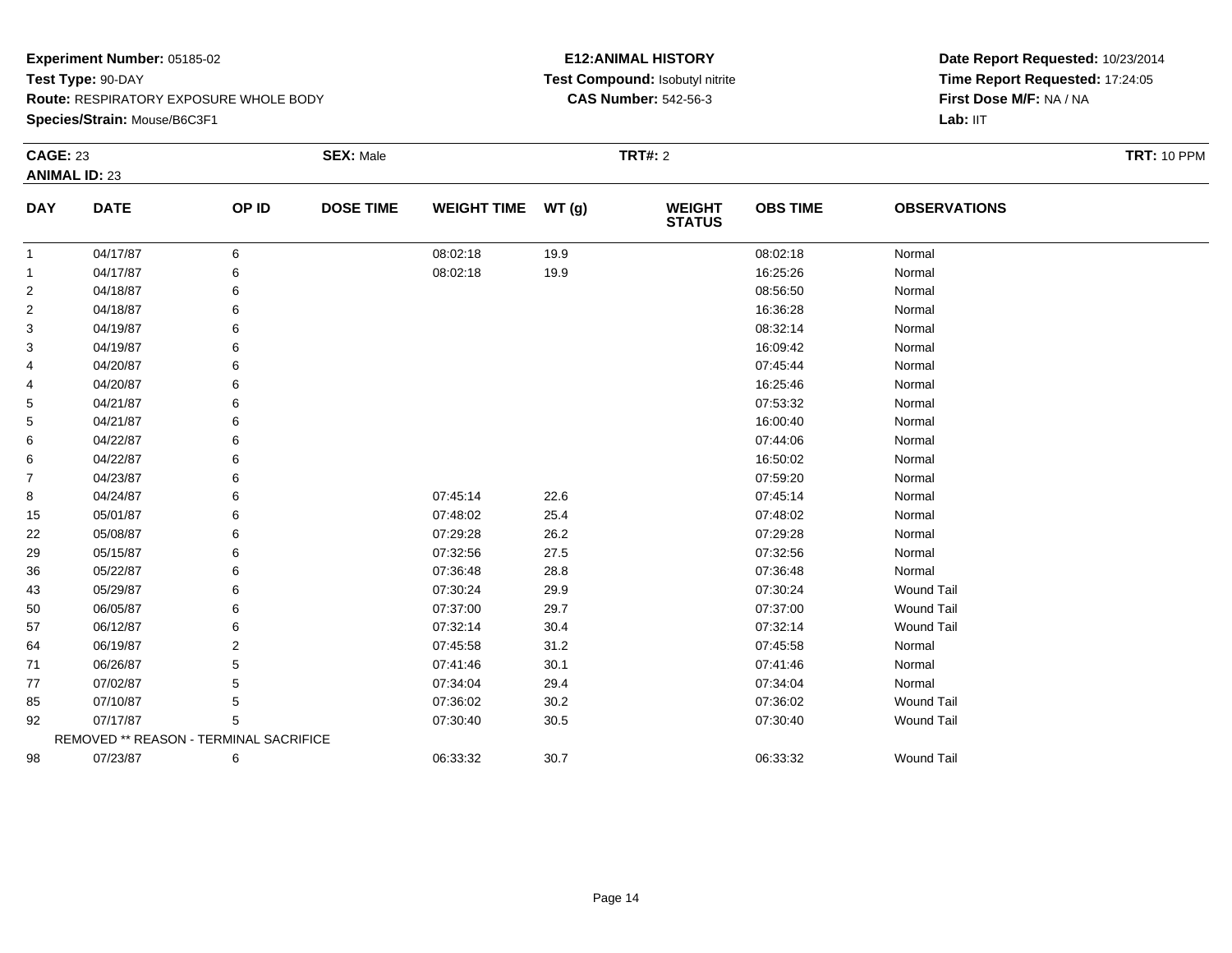**Species/Strain:** Mouse/B6C3F1

#### **E12:ANIMAL HISTORY Test Compound:** Isobutyl nitrite**CAS Number:** 542-56-3

| <b>CAGE: 24</b> |                                        |                | <b>SEX: Male</b> |                    |       | <b>TRT#: 2</b>                 |                 |                       | <b>TRT: 10 PPM</b> |
|-----------------|----------------------------------------|----------------|------------------|--------------------|-------|--------------------------------|-----------------|-----------------------|--------------------|
|                 | <b>ANIMAL ID: 24</b>                   |                |                  |                    |       |                                |                 |                       |                    |
| <b>DAY</b>      | <b>DATE</b>                            | OP ID          | <b>DOSE TIME</b> | <b>WEIGHT TIME</b> | WT(g) | <b>WEIGHT</b><br><b>STATUS</b> | <b>OBS TIME</b> | <b>OBSERVATIONS</b>   |                    |
| $\mathbf{1}$    | 04/17/87                               | 6              |                  | 08:03:02           | 24.2  |                                | 08:03:02        | Normal                |                    |
| $\mathbf{1}$    | 04/17/87                               | 6              |                  | 08:03:02           | 24.2  |                                | 16:25:40        | Normal                |                    |
| $\overline{c}$  | 04/18/87                               | 6              |                  |                    |       |                                | 08:57:08        | Normal                |                    |
| $\overline{c}$  | 04/18/87                               |                |                  |                    |       |                                | 16:36:42        | Normal                |                    |
| 3               | 04/19/87                               |                |                  |                    |       |                                | 08:32:32        | Normal                |                    |
| 3               | 04/19/87                               |                |                  |                    |       |                                | 16:09:50        | Normal                |                    |
| 4               | 04/20/87                               |                |                  |                    |       |                                | 07:45:52        | Normal                |                    |
| 4               | 04/20/87                               |                |                  |                    |       |                                | 16:25:58        | Normal                |                    |
| 5               | 04/21/87                               |                |                  |                    |       |                                | 07:53:38        | Normal                |                    |
| 5               | 04/21/87                               |                |                  |                    |       |                                | 16:00:46        | Normal                |                    |
| 6               | 04/22/87                               |                |                  |                    |       |                                | 07:44:16        | Normal                |                    |
| 6               | 04/22/87                               |                |                  |                    |       |                                | 16:50:14        | Normal                |                    |
| $\overline{7}$  | 04/23/87                               | 6              |                  |                    |       |                                | 07:59:30        | Normal                |                    |
| 8               | 04/24/87                               | 6              |                  | 07:46:06           | 26.2  |                                | 07:46:06        | Normal                |                    |
| 15              | 05/01/87                               |                |                  | 07:48:42           | 28.3  |                                | 07:48:42        | Normal                |                    |
| 22              | 05/08/87                               |                |                  | 07:29:56           | 29.5  |                                | 07:29:56        | Normal                |                    |
| 29              | 05/15/87                               |                |                  | 07:33:16           | 32.1  |                                | 07:33:16        | Alopecia Body Ventral |                    |
| 36              | 05/22/87                               |                |                  | 07:37:06           | 34.2  |                                | 07:37:06        | Alopecia Body Ventral |                    |
| 43              | 05/29/87                               | 6              |                  | 07:31:02           | 33.3  |                                | 07:31:02        | Alopecia Body Ventral |                    |
| 50              | 06/05/87                               |                |                  | 07:37:40           | 35.3  |                                | 07:37:40        | Alopecia Body Ventral |                    |
| 57              | 06/12/87                               |                |                  | 07:32:42           | 35.2  |                                | 07:32:42        | Alopecia Body Ventral |                    |
| 64              | 06/19/87                               | $\overline{2}$ |                  | 07:46:16           | 35.0  |                                | 07:46:16        | Alopecia Body Ventral |                    |
| 71              | 06/26/87                               | 5              |                  | 07:42:10           | 37.1  |                                | 07:42:10        | Alopecia Body Ventral |                    |
| 77              | 07/02/87                               | 5              |                  | 07:34:24           | 36.5  |                                | 07:34:24        | Alopecia Body Ventral |                    |
| 85              | 07/10/87                               | 5              |                  | 07:36:28           | 36.4  |                                | 07:36:28        | Alopecia Body Ventral |                    |
| 92              | 07/17/87                               | 5              |                  | 07:31:08           | 37.0  |                                | 07:31:08        | Alopecia Body Ventral |                    |
|                 | REMOVED ** REASON - TERMINAL SACRIFICE |                |                  |                    |       |                                |                 |                       |                    |
| 98              | 07/23/87                               | 6              |                  | 06:34:12           | 37.0  |                                | 06:34:12        | Alopecia Body Ventral |                    |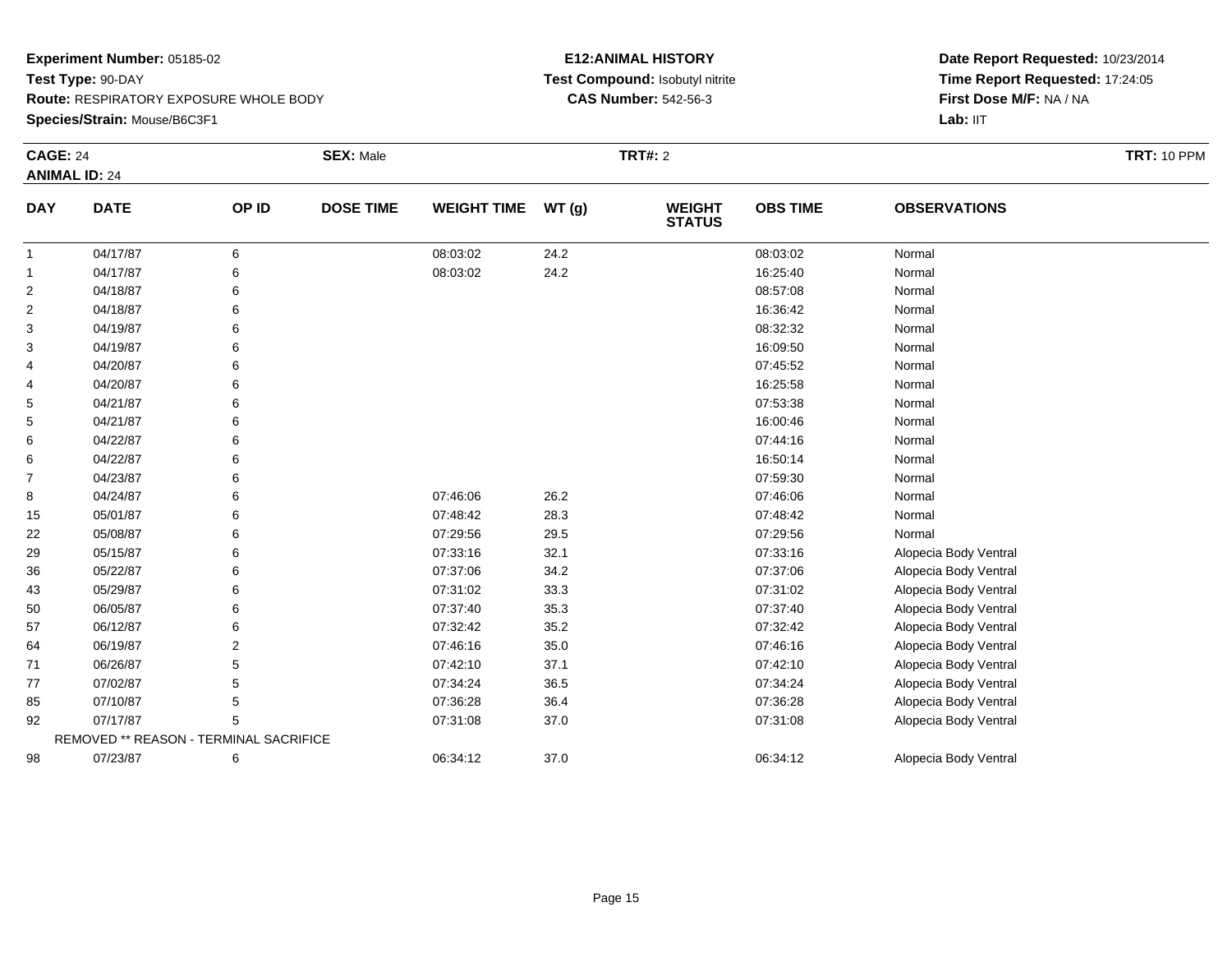**Species/Strain:** Mouse/B6C3F1

#### **E12:ANIMAL HISTORY Test Compound:** Isobutyl nitrite**CAS Number:** 542-56-3

| <b>CAGE: 25</b> |                                        |       | <b>SEX: Male</b> |                    |      | <b>TRT#: 2</b>                 |                 |                     | <b>TRT: 10 PPM</b> |
|-----------------|----------------------------------------|-------|------------------|--------------------|------|--------------------------------|-----------------|---------------------|--------------------|
|                 | <b>ANIMAL ID: 25</b>                   |       |                  |                    |      |                                |                 |                     |                    |
| <b>DAY</b>      | <b>DATE</b>                            | OP ID | <b>DOSE TIME</b> | WEIGHT TIME WT (g) |      | <b>WEIGHT</b><br><b>STATUS</b> | <b>OBS TIME</b> | <b>OBSERVATIONS</b> |                    |
| -1              | 04/17/87                               | 6     |                  | 08:03:28           | 23.8 |                                | 08:03:28        | Normal              |                    |
| -1              | 04/17/87                               | 6     |                  | 08:03:28           | 23.8 |                                | 16:26:04        | Normal              |                    |
| $\overline{2}$  | 04/18/87                               | 6     |                  |                    |      |                                | 08:57:22        | Normal              |                    |
| 2               | 04/18/87                               |       |                  |                    |      |                                | 16:36:52        | Normal              |                    |
| 3               | 04/19/87                               |       |                  |                    |      |                                | 08:32:44        | Normal              |                    |
| 3               | 04/19/87                               |       |                  |                    |      |                                | 16:10:00        | Normal              |                    |
| 4               | 04/20/87                               |       |                  |                    |      |                                | 07:46:04        | Normal              |                    |
| 4               | 04/20/87                               |       |                  |                    |      |                                | 16:26:08        | Normal              |                    |
| 5               | 04/21/87                               |       |                  |                    |      |                                | 07:53:46        | Normal              |                    |
| 5               | 04/21/87                               |       |                  |                    |      |                                | 16:00:56        | Normal              |                    |
| 6               | 04/22/87                               |       |                  |                    |      |                                | 07:44:24        | Normal              |                    |
| 6               | 04/22/87                               |       |                  |                    |      |                                | 16:50:30        | Normal              |                    |
| $\overline{7}$  | 04/23/87                               | 6     |                  |                    |      |                                | 07:59:42        | Normal              |                    |
| 8               | 04/24/87                               |       |                  | 07:46:50           | 25.6 |                                | 07:46:50        | Normal              |                    |
| 15              | 05/01/87                               | 6     |                  | 07:49:48           | 27.2 |                                | 07:49:48        | Normal              |                    |
| 22              | 05/08/87                               |       |                  | 07:30:32           | 29.1 |                                | 07:30:32        | Normal              |                    |
| 29              | 05/15/87                               |       |                  | 07:34:02           | 29.7 |                                | 07:34:02        | Normal              |                    |
| 36              | 05/22/87                               |       |                  | 07:37:44           | 31.2 |                                | 07:37:44        | Normal              |                    |
| 43              | 05/29/87                               | 6     |                  | 07:31:26           | 32.3 |                                | 07:31:26        | Normal              |                    |
| 50              | 06/05/87                               |       |                  | 07:38:20           | 32.7 |                                | 07:38:20        | Normal              |                    |
| 57              | 06/12/87                               |       |                  | 07:33:08           | 33.5 |                                | 07:33:08        | Normal              |                    |
| 64              | 06/19/87                               | 2     |                  | 07:46:46           | 35.4 |                                | 07:46:46        | Normal              |                    |
| 71              | 06/26/87                               |       |                  | 07:42:42           | 36.7 |                                | 07:42:42        | Normal              |                    |
| 77              | 07/02/87                               |       |                  | 07:35:00           | 37.1 |                                | 07:35:00        | Normal              |                    |
| 85              | 07/10/87                               | 5     |                  | 07:36:50           | 38.1 |                                | 07:36:50        | Normal              |                    |
| 92              | 07/17/87                               | 5     |                  | 07:31:26           | 38.5 |                                | 07:31:26        | Normal              |                    |
|                 | REMOVED ** REASON - TERMINAL SACRIFICE |       |                  |                    |      |                                |                 |                     |                    |
| 98              | 07/23/87                               | 6     |                  | 06:34:40           | 39.0 |                                | 06:34:40        | Normal              |                    |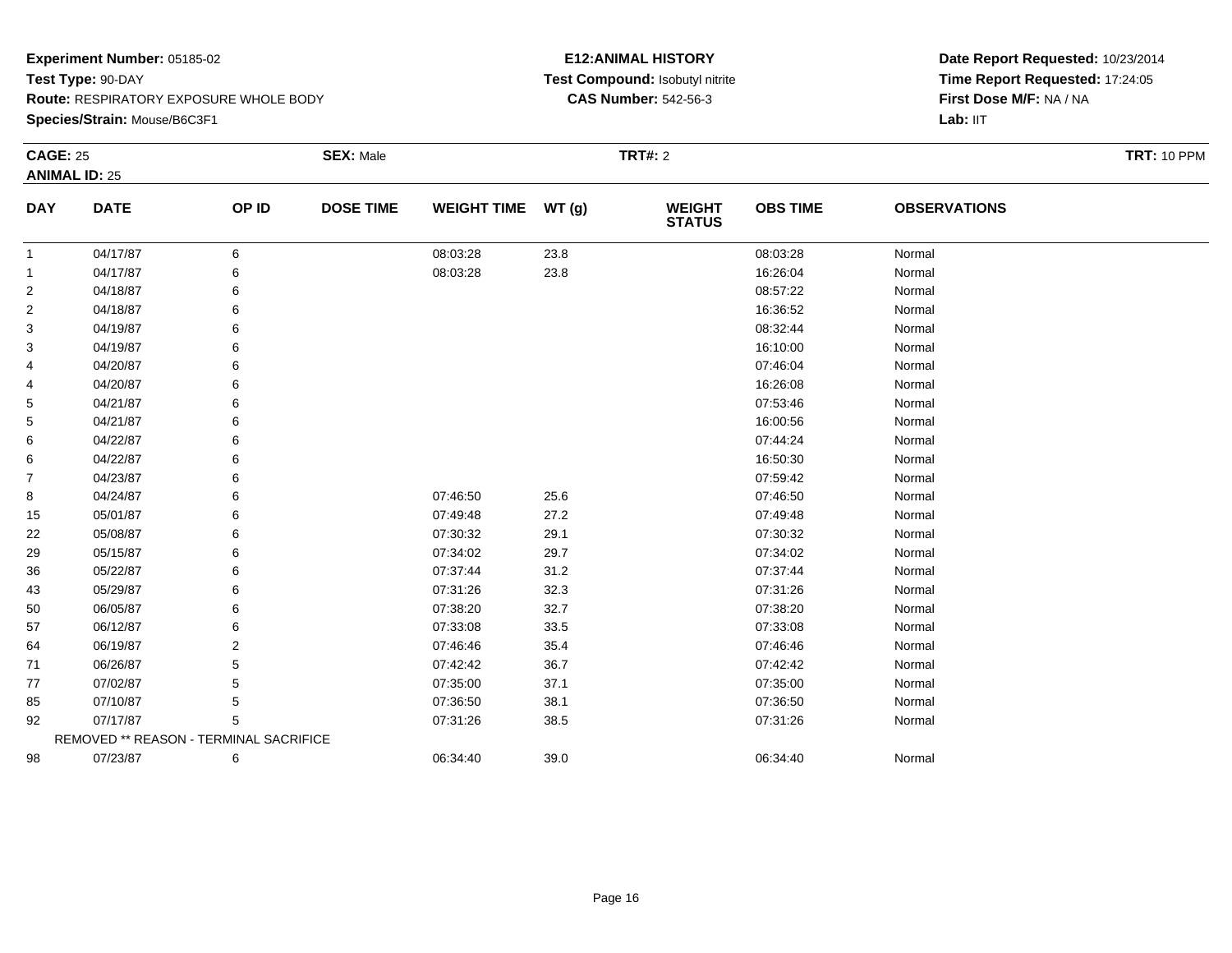**Species/Strain:** Mouse/B6C3F1

#### **E12:ANIMAL HISTORY Test Compound:** Isobutyl nitrite**CAS Number:** 542-56-3

| <b>CAGE: 26</b> |                                        |       | <b>SEX: Male</b> |                    |       | <b>TRT#: 2</b>                 |                 |                     | <b>TRT: 10 PPM</b> |
|-----------------|----------------------------------------|-------|------------------|--------------------|-------|--------------------------------|-----------------|---------------------|--------------------|
|                 | <b>ANIMAL ID: 26</b>                   |       |                  |                    |       |                                |                 |                     |                    |
| <b>DAY</b>      | <b>DATE</b>                            | OP ID | <b>DOSE TIME</b> | <b>WEIGHT TIME</b> | WT(g) | <b>WEIGHT</b><br><b>STATUS</b> | <b>OBS TIME</b> | <b>OBSERVATIONS</b> |                    |
| $\mathbf{1}$    | 04/17/87                               | 6     |                  | 08:04:08           | 23.6  |                                | 08:04:08        | Normal              |                    |
| $\mathbf{1}$    | 04/17/87                               | 6     |                  | 08:04:08           | 23.6  |                                | 16:26:20        | Normal              |                    |
| $\overline{2}$  | 04/18/87                               | 6     |                  |                    |       |                                | 08:57:36        | Normal              |                    |
| $\overline{2}$  | 04/18/87                               |       |                  |                    |       |                                | 16:37:02        | Normal              |                    |
| 3               | 04/19/87                               |       |                  |                    |       |                                | 08:32:54        | Normal              |                    |
| 3               | 04/19/87                               |       |                  |                    |       |                                | 16:10:10        | Normal              |                    |
| 4               | 04/20/87                               |       |                  |                    |       |                                | 07:46:16        | Normal              |                    |
| 4               | 04/20/87                               |       |                  |                    |       |                                | 16:26:14        | Normal              |                    |
| 5               | 04/21/87                               |       |                  |                    |       |                                | 07:53:54        | Normal              |                    |
| 5               | 04/21/87                               |       |                  |                    |       |                                | 16:01:06        | Normal              |                    |
| 6               | 04/22/87                               |       |                  |                    |       |                                | 07:44:30        | Normal              |                    |
| 6               | 04/22/87                               |       |                  |                    |       |                                | 16:50:40        | Normal              |                    |
| 7               | 04/23/87                               |       |                  |                    |       |                                | 07:59:52        | Normal              |                    |
| 8               | 04/24/87                               |       |                  | 07:48:42           | 26.1  |                                | 07:48:42        | <b>Ruffled Fur</b>  |                    |
| 15              | 05/01/87                               | 6     |                  | 07:50:54           | 27.2  |                                | 07:50:54        | Normal              |                    |
| 22              | 05/08/87                               |       |                  | 07:31:04           | 27.9  |                                | 07:31:04        | Normal              |                    |
| 29              | 05/15/87                               |       |                  | 07:34:30           | 28.8  |                                | 07:34:30        | Normal              |                    |
| 36              | 05/22/87                               |       |                  | 07:38:04           | 29.6  |                                | 07:38:04        | Normal              |                    |
| 43              | 05/29/87                               |       |                  | 07:31:48           | 29.4  |                                | 07:31:48        | Normal              |                    |
| 50              | 06/05/87                               |       |                  | 07:38:50           | 29.9  |                                | 07:38:50        | Normal              |                    |
| 57              | 06/12/87                               |       |                  | 07:33:40           | 29.7  |                                | 07:33:40        | Normal              |                    |
| 64              | 06/19/87                               | 2     |                  | 07:47:08           | 30.9  |                                | 07:47:08        | Normal              |                    |
| 71              | 06/26/87                               |       |                  | 07:43:00           | 31.3  |                                | 07:43:00        | Normal              |                    |
| 77              | 07/02/87                               |       |                  | 07:35:26           | 31.2  |                                | 07:35:26        | Normal              |                    |
| 85              | 07/10/87                               | 5     |                  | 07:37:12           | 31.6  |                                | 07:37:12        | Normal              |                    |
| 92              | 07/17/87                               | 5     |                  | 07:31:48           | 32.5  |                                | 07:31:48        | Normal              |                    |
|                 | REMOVED ** REASON - TERMINAL SACRIFICE |       |                  |                    |       |                                |                 |                     |                    |
| 98              | 07/23/87                               | 6     |                  | 06:35:10           | 33.6  |                                | 06:35:10        | Normal              |                    |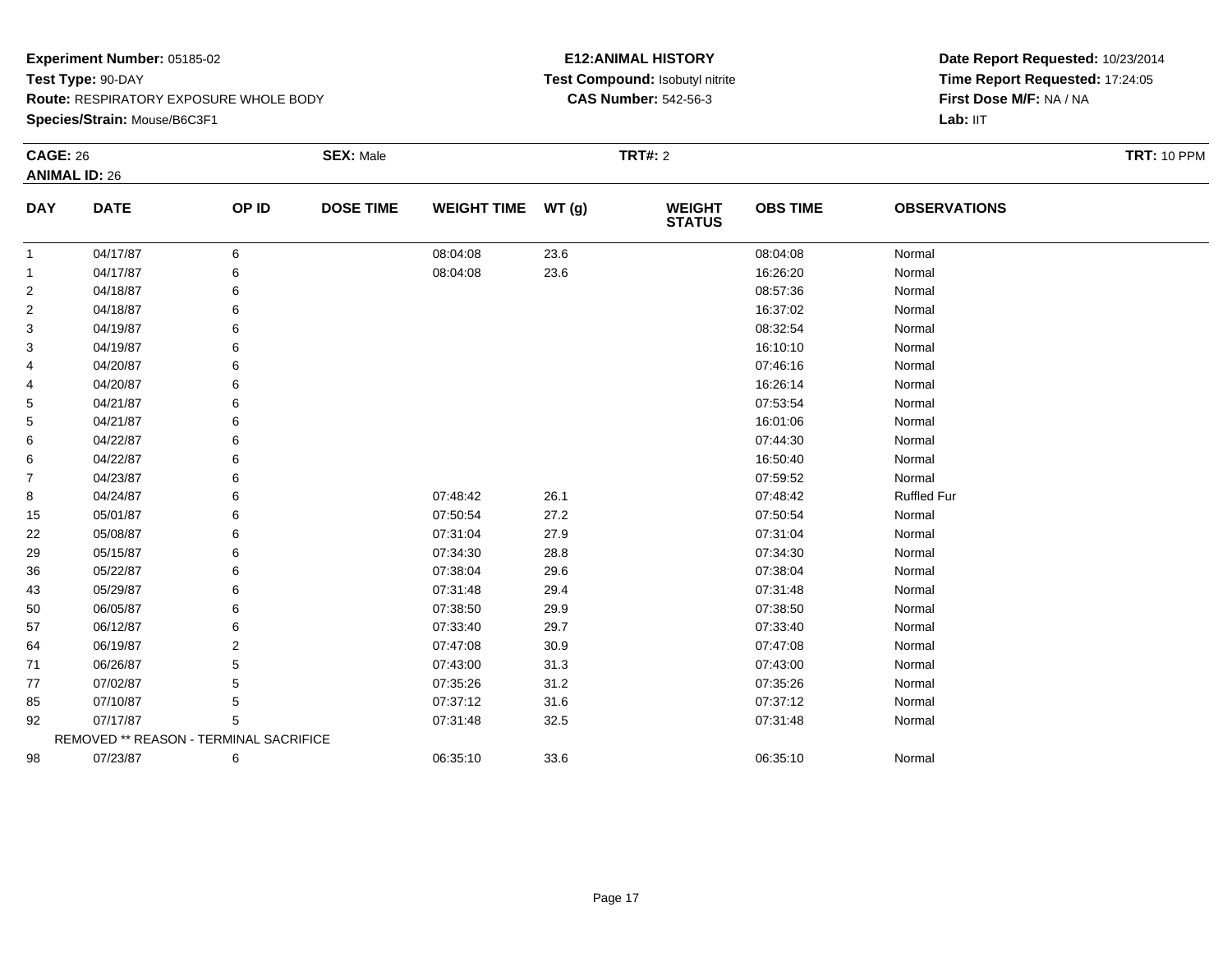**Species/Strain:** Mouse/B6C3F1

#### **E12:ANIMAL HISTORY Test Compound:** Isobutyl nitrite**CAS Number:** 542-56-3

| <b>CAGE: 27</b>      |                                        |       | <b>SEX: Male</b> |                    |        | <b>TRT#: 2</b>                 |                 |                     | <b>TRT: 10 PPM</b> |
|----------------------|----------------------------------------|-------|------------------|--------------------|--------|--------------------------------|-----------------|---------------------|--------------------|
| <b>ANIMAL ID: 27</b> |                                        |       |                  |                    |        |                                |                 |                     |                    |
| <b>DAY</b>           | <b>DATE</b>                            | OP ID | <b>DOSE TIME</b> | <b>WEIGHT TIME</b> | WT (g) | <b>WEIGHT</b><br><b>STATUS</b> | <b>OBS TIME</b> | <b>OBSERVATIONS</b> |                    |
| -1                   | 04/17/87                               | 6     |                  | 08:04:36           | 24.8   |                                | 08:04:36        | Normal              |                    |
| $\mathbf{1}$         | 04/17/87                               | 6     |                  | 08:04:36           | 24.8   |                                | 16:26:44        | Normal              |                    |
| 2                    | 04/18/87                               | 6     |                  |                    |        |                                | 08:57:46        | Normal              |                    |
| $\overline{2}$       | 04/18/87                               | 6     |                  |                    |        |                                | 16:37:24        | Normal              |                    |
| 3                    | 04/19/87                               |       |                  |                    |        |                                | 08:33:06        | Normal              |                    |
| 3                    | 04/19/87                               |       |                  |                    |        |                                | 16:10:20        | Normal              |                    |
| 4                    | 04/20/87                               |       |                  |                    |        |                                | 07:46:24        | Normal              |                    |
| 4                    | 04/20/87                               |       |                  |                    |        |                                | 16:26:26        | Normal              |                    |
| 5                    | 04/21/87                               |       |                  |                    |        |                                | 07:54:00        | Normal              |                    |
| 5                    | 04/21/87                               |       |                  |                    |        |                                | 16:01:14        | Normal              |                    |
| 6                    | 04/22/87                               |       |                  |                    |        |                                | 07:44:40        | Normal              |                    |
| 6                    | 04/22/87                               |       |                  |                    |        |                                | 16:50:48        | Normal              |                    |
| 7                    | 04/23/87                               |       |                  |                    |        |                                | 08:00:10        | Normal              |                    |
| 8                    | 04/24/87                               | 6     |                  | 07:49:44           | 27.6   |                                | 07:49:44        | Normal              |                    |
| 15                   | 05/01/87                               | 6     |                  | 07:51:38           | 28.8   |                                | 07:51:38        | Normal              |                    |
| 22                   | 05/08/87                               |       |                  | 07:31:42           | 29.8   |                                | 07:31:42        | Normal              |                    |
| 29                   | 05/15/87                               |       |                  | 07:34:48           | 30.6   |                                | 07:34:48        | Normal              |                    |
| 36                   | 05/22/87                               |       |                  | 07:38:22           | 31.8   |                                | 07:38:22        | Normal              |                    |
| 43                   | 05/29/87                               | 6     |                  | 07:32:10           | 33.3   |                                | 07:32:10        | Normal              |                    |
| 50                   | 06/05/87                               |       |                  | 07:39:24           | 33.7   |                                | 07:39:24        | Normal              |                    |
| 57                   | 06/12/87                               |       |                  | 07:33:58           | 33.9   |                                | 07:33:58        | Normal              |                    |
| 64                   | 06/19/87                               | 2     |                  | 07:47:26           | 34.4   |                                | 07:47:26        | Normal              |                    |
| 71                   | 06/26/87                               |       |                  | 07:43:24           | 35.2   |                                | 07:43:24        | Normal              |                    |
| 77                   | 07/02/87                               | 5     |                  | 07:35:54           | 34.9   |                                | 07:35:54        | Normal              |                    |
| 85                   | 07/10/87                               | 5     |                  | 07:37:44           | 35.4   |                                | 07:37:44        | Normal              |                    |
| 92                   | 07/17/87                               | 5     |                  | 07:32:04           | 35.8   |                                | 07:32:04        | Normal              |                    |
|                      | REMOVED ** REASON - TERMINAL SACRIFICE |       |                  |                    |        |                                |                 |                     |                    |
| 98                   | 07/23/87                               | 6     |                  | 06:35:32           | 36.7   |                                | 06:35:32        | Normal              |                    |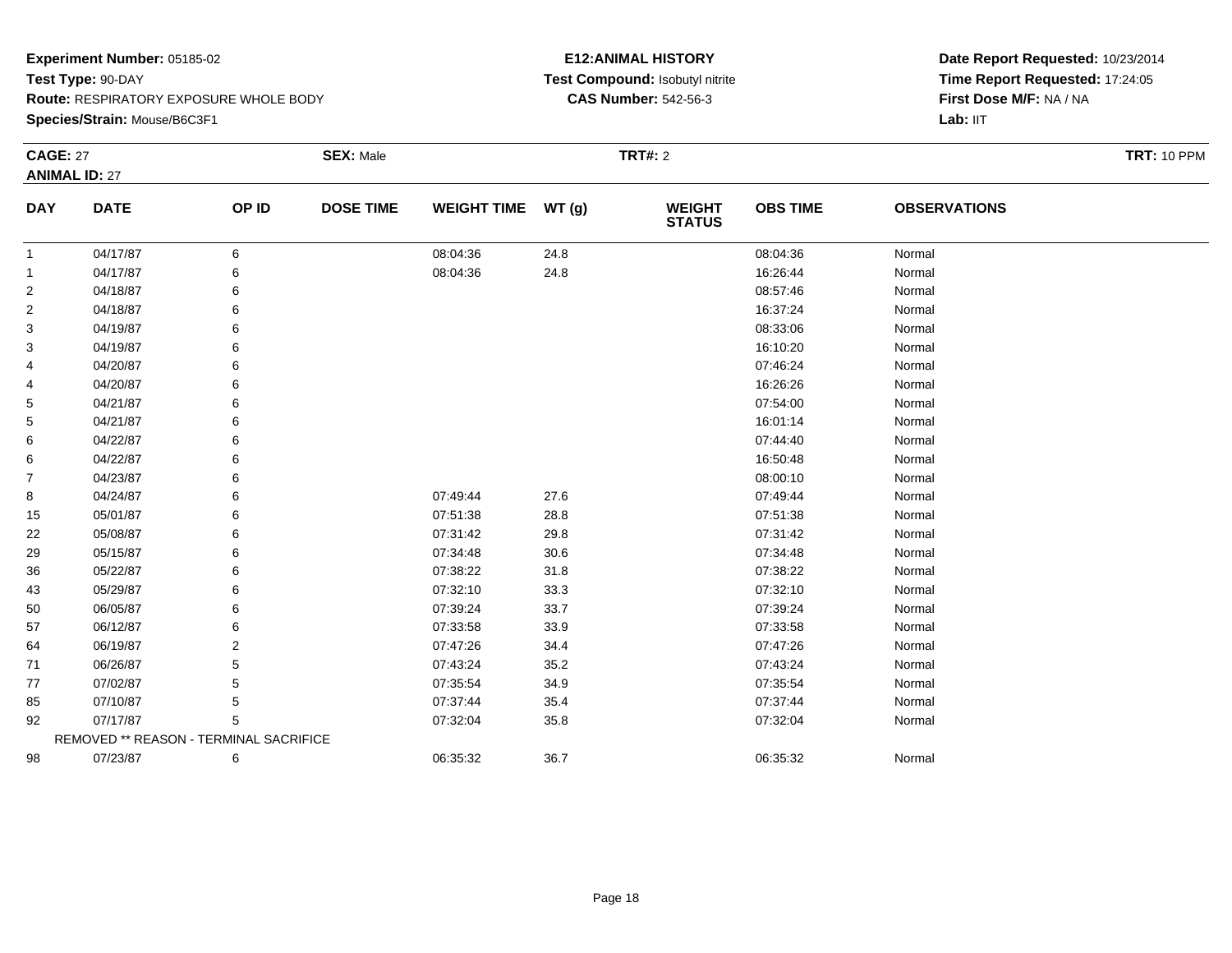#### **Species/Strain:** Mouse/B6C3F1

#### **E12:ANIMAL HISTORY Test Compound:** Isobutyl nitrite**CAS Number:** 542-56-3

| <b>CAGE: 28</b> |                                        |       | <b>SEX: Male</b> |                    |       | <b>TRT#: 2</b>                 |                 |                       | <b>TRT: 10 PPM</b> |
|-----------------|----------------------------------------|-------|------------------|--------------------|-------|--------------------------------|-----------------|-----------------------|--------------------|
|                 | <b>ANIMAL ID: 28</b>                   |       |                  |                    |       |                                |                 |                       |                    |
| <b>DAY</b>      | <b>DATE</b>                            | OP ID | <b>DOSE TIME</b> | <b>WEIGHT TIME</b> | WT(g) | <b>WEIGHT</b><br><b>STATUS</b> | <b>OBS TIME</b> | <b>OBSERVATIONS</b>   |                    |
| -1              | 04/17/87                               | 6     |                  | 08:05:10           | 25.2  |                                | 08:05:10        | Normal                |                    |
| 1               | 04/17/87                               | 6     |                  | 08:05:10           | 25.2  |                                | 16:27:02        | Normal                |                    |
| 2               | 04/18/87                               | 6     |                  |                    |       |                                | 08:58:06        | Normal                |                    |
| 2               | 04/18/87                               | 6     |                  |                    |       |                                | 16:37:36        | Normal                |                    |
| 3               | 04/19/87                               | 6     |                  |                    |       |                                | 08:33:16        | Normal                |                    |
| 3               | 04/19/87                               | 6     |                  |                    |       |                                | 16:10:34        | Normal                |                    |
| 4               | 04/20/87                               | 6     |                  |                    |       |                                | 07:46:34        | Normal                |                    |
| 4               | 04/20/87                               | 6     |                  |                    |       |                                | 16:26:34        | Normal                |                    |
| 5               | 04/21/87                               | 6     |                  |                    |       |                                | 07:54:10        | Normal                |                    |
| 5               | 04/21/87                               | 6     |                  |                    |       |                                | 16:01:22        | Normal                |                    |
| 6               | 04/22/87                               | 6     |                  |                    |       |                                | 07:44:52        | Normal                |                    |
| 6               | 04/22/87                               | 6     |                  |                    |       |                                | 16:50:58        | Normal                |                    |
| $\overline{7}$  | 04/23/87                               | 6     |                  |                    |       |                                | 08:00:26        | Normal                |                    |
| 8               | 04/24/87                               | 6     |                  | 07:51:06           | 26.8  |                                | 07:51:06        | Reddened Penis        |                    |
|                 |                                        |       |                  |                    |       |                                |                 | <b>Ruffled Fur</b>    |                    |
| 15              | 05/01/87                               | 6     |                  | 07:52:32           | 28.2  |                                | 07:52:32        | Normal                |                    |
| 22              | 05/08/87                               | 6     |                  | 07:32:26           | 29.2  |                                | 07:32:26        | Normal                |                    |
| 29              | 05/15/87                               | 6     |                  | 07:35:20           | 30.2  |                                | 07:35:20        | Normal                |                    |
| 36              | 05/22/87                               | 6     |                  | 07:38:58           | 31.0  |                                | 07:38:58        | Normal                |                    |
| 43              | 05/29/87                               | 6     |                  | 07:32:32           | 32.3  |                                | 07:32:32        | Normal                |                    |
| 50              | 06/05/87                               | 6     |                  | 07:39:56           | 32.3  |                                | 07:39:56        | Normal                |                    |
| 57              | 06/12/87                               | 6     |                  | 07:34:28           | 33.0  |                                | 07:34:28        | Normal                |                    |
| 64              | 06/19/87                               | 2     |                  | 07:47:56           | 32.8  |                                | 07:47:56        | Normal                |                    |
| 71              | 06/26/87                               | 5     |                  | 07:43:46           | 34.2  |                                | 07:43:46        | Normal                |                    |
| 77              | 07/02/87                               | 5     |                  | 07:36:22           | 34.4  |                                | 07:36:22        | Normal                |                    |
| 85              | 07/10/87                               | 5     |                  | 07:38:10           | 35.2  |                                | 07:38:10        | Alopecia Body Ventral |                    |
| 92              | 07/17/87                               | 5     |                  | 07:32:26           | 35.7  |                                | 07:32:26        | Normal                |                    |
|                 | REMOVED ** REASON - TERMINAL SACRIFICE |       |                  |                    |       |                                |                 |                       |                    |
| 98              | 07/23/87                               | 6     |                  | 06:35:58           | 35.8  |                                | 06:35:58        | Normal                |                    |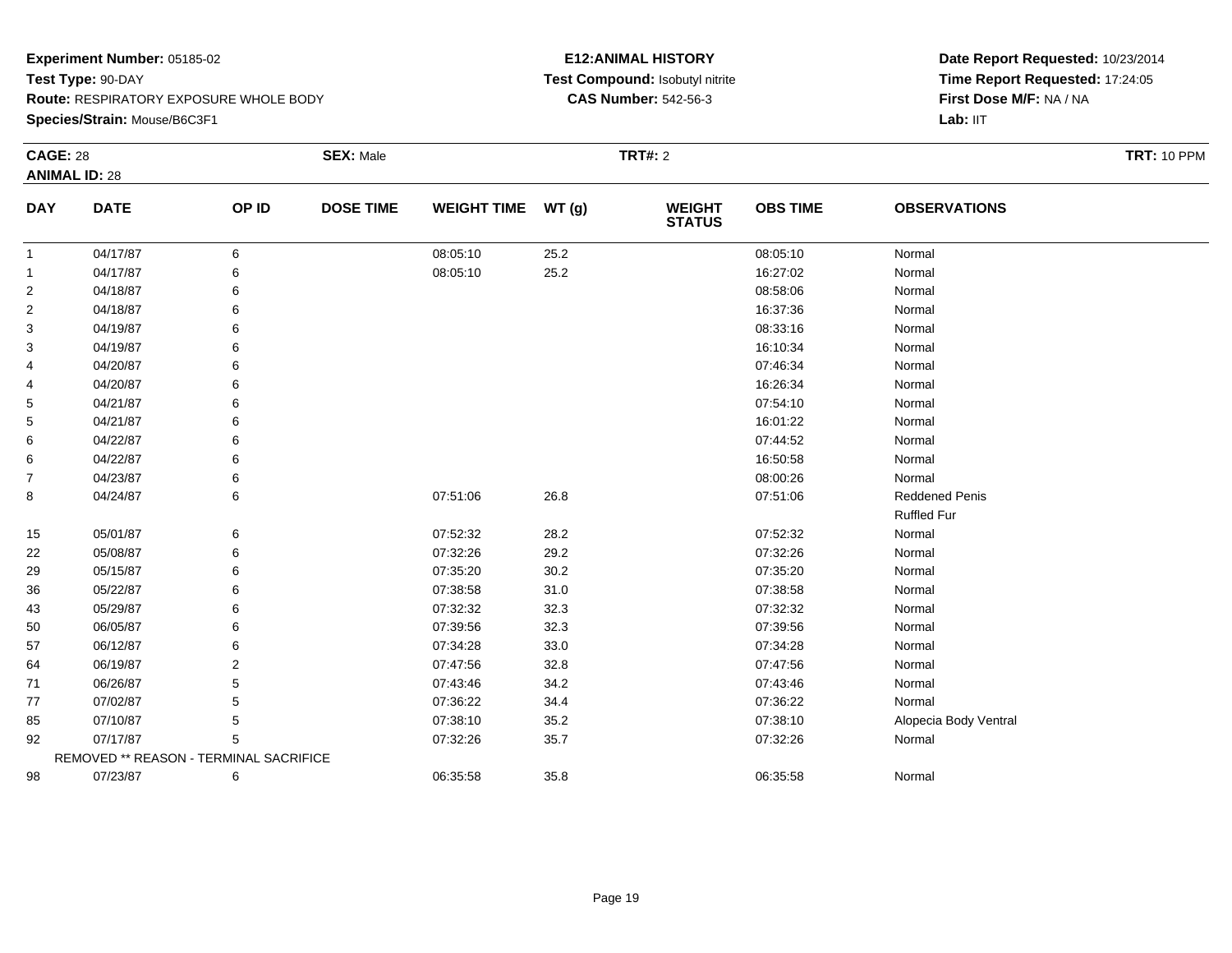**Species/Strain:** Mouse/B6C3F1

#### **E12:ANIMAL HISTORY Test Compound:** Isobutyl nitrite**CAS Number:** 542-56-3

| <b>CAGE: 29</b> |                                        |       | <b>SEX: Male</b> |                    |          | <b>TRT#: 2</b>           |                 |                     | <b>TRT: 10 PPM</b> |
|-----------------|----------------------------------------|-------|------------------|--------------------|----------|--------------------------|-----------------|---------------------|--------------------|
|                 | <b>ANIMAL ID: 29</b>                   |       |                  |                    |          |                          |                 |                     |                    |
| <b>DAY</b>      | <b>DATE</b>                            | OP ID | <b>DOSE TIME</b> | <b>WEIGHT TIME</b> | WT(g)    | <b>WEIGHT<br/>STATUS</b> | <b>OBS TIME</b> | <b>OBSERVATIONS</b> |                    |
| $\mathbf{1}$    | 04/17/87                               | 6     |                  | 08:05:38           | 24.7     |                          | 08:05:38        | Normal              |                    |
| $\mathbf{1}$    | 04/17/87                               | 6     |                  | 08:05:38           | 24.7     |                          | 16:27:14        | Normal              |                    |
| $\overline{2}$  | 04/18/87                               |       |                  |                    |          |                          | 08:58:20        | Normal              |                    |
| $\overline{2}$  | 04/18/87                               |       |                  |                    |          |                          | 16:37:46        | Normal              |                    |
| 3               | 04/19/87                               |       |                  |                    |          |                          | 08:33:26        | Normal              |                    |
| 3               | 04/19/87                               |       |                  |                    |          |                          | 16:10:46        | Normal              |                    |
| 4               | 04/20/87                               |       |                  |                    |          |                          | 07:46:44        | Normal              |                    |
| 4               | 04/20/87                               |       |                  |                    |          |                          | 16:26:46        | Normal              |                    |
| 5               | 04/21/87                               |       |                  |                    |          |                          | 07:54:22        | Normal              |                    |
| 5               | 04/21/87                               |       |                  |                    |          |                          | 16:01:32        | Normal              |                    |
| 6               | 04/22/87                               |       |                  |                    |          |                          | 07:45:00        | Normal              |                    |
| 6               | 04/22/87                               |       |                  |                    |          |                          | 16:51:10        | Normal              |                    |
| $\overline{7}$  | 04/23/87                               |       |                  |                    |          |                          | 08:00:36        | Normal              |                    |
| 8               | 04/24/87                               |       |                  | 07:52:54           | 26.8     |                          | 07:52:54        | <b>Ruffled Fur</b>  |                    |
| 15              | 05/01/87                               |       |                  | 07:53:18           | 28.1     |                          | 07:53:18        | Normal              |                    |
| 22              | 05/08/87                               |       |                  | 07:33:02           | 28.9     |                          | 07:33:02        | Normal              |                    |
| 29              | 05/15/87                               |       |                  | 07:35:46           | $30.5\,$ |                          | 07:35:46        | Normal              |                    |
| 36              | 05/22/87                               |       |                  | 07:39:22           | 30.8     |                          | 07:39:22        | Normal              |                    |
| 43              | 05/29/87                               |       |                  | 07:32:54           | 32.4     |                          | 07:32:54        | Normal              |                    |
| 50              | 06/05/87                               |       |                  | 07:40:26           | 32.4     |                          | 07:40:26        | Normal              |                    |
| 57              | 06/12/87                               |       |                  | 07:35:20           | 32.8     |                          | 07:35:20        | Normal              |                    |
| 64              | 06/19/87                               | 2     |                  | 07:48:18           | 34.1     |                          | 07:48:18        | Normal              |                    |
| 71              | 06/26/87                               |       |                  | 07:44:08           | 34.1     |                          | 07:44:08        | Normal              |                    |
| 77              | 07/02/87                               |       |                  | 07:36:48           | 33.7     |                          | 07:36:48        | <b>Ruffled Fur</b>  |                    |
| 85              | 07/10/87                               | 5     |                  | 07:38:30           | 35.1     |                          | 07:38:30        | Normal              |                    |
| 92              | 07/17/87                               |       |                  | 07:32:50           | 35.7     |                          | 07:32:50        | Normal              |                    |
|                 | REMOVED ** REASON - TERMINAL SACRIFICE |       |                  |                    |          |                          |                 |                     |                    |
| 98              | 07/23/87                               | 6     |                  | 06:36:20           | 35.7     |                          | 06:36:20        | Normal              |                    |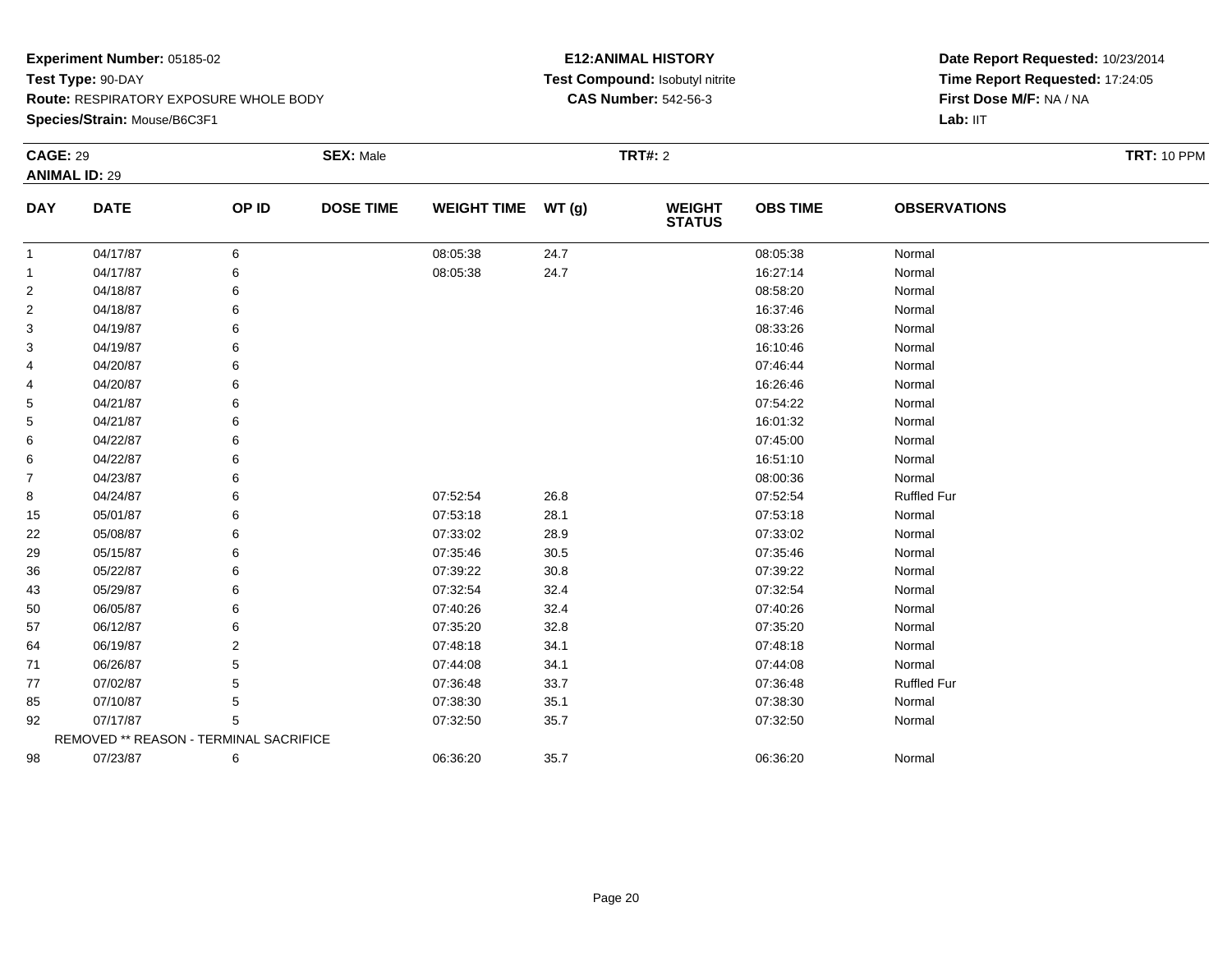**Species/Strain:** Mouse/B6C3F1

#### **E12:ANIMAL HISTORY Test Compound:** Isobutyl nitrite**CAS Number:** 542-56-3

| <b>CAGE: 30</b> |                                        |       | <b>SEX: Male</b> |                    |       | <b>TRT#: 2</b>                 |                 |                       | <b>TRT: 10 PPM</b> |
|-----------------|----------------------------------------|-------|------------------|--------------------|-------|--------------------------------|-----------------|-----------------------|--------------------|
|                 | <b>ANIMAL ID: 30</b>                   |       |                  |                    |       |                                |                 |                       |                    |
| <b>DAY</b>      | <b>DATE</b>                            | OP ID | <b>DOSE TIME</b> | <b>WEIGHT TIME</b> | WT(g) | <b>WEIGHT</b><br><b>STATUS</b> | <b>OBS TIME</b> | <b>OBSERVATIONS</b>   |                    |
| -1              | 04/17/87                               | 6     |                  | 08:06:20           | 25.9  |                                | 08:06:20        | Normal                |                    |
| $\mathbf{1}$    | 04/17/87                               | 6     |                  | 08:06:20           | 25.9  |                                | 16:27:30        | Normal                |                    |
| $\overline{2}$  | 04/18/87                               | 6     |                  |                    |       |                                | 08:58:32        | Normal                |                    |
| 2               | 04/18/87                               | 6     |                  |                    |       |                                | 16:38:00        | Normal                |                    |
| 3               | 04/19/87                               |       |                  |                    |       |                                | 08:33:40        | Normal                |                    |
| 3               | 04/19/87                               |       |                  |                    |       |                                | 16:10:54        | Normal                |                    |
| 4               | 04/20/87                               |       |                  |                    |       |                                | 07:46:54        | Normal                |                    |
| 4               | 04/20/87                               | 6     |                  |                    |       |                                | 16:27:02        | Normal                |                    |
| 5               | 04/21/87                               |       |                  |                    |       |                                | 07:54:30        | Normal                |                    |
| 5               | 04/21/87                               |       |                  |                    |       |                                | 16:01:42        | Normal                |                    |
| 6               | 04/22/87                               |       |                  |                    |       |                                | 07:45:10        | Normal                |                    |
| 6               | 04/22/87                               | 6     |                  |                    |       |                                | 16:51:20        | Normal                |                    |
| 7               | 04/23/87                               |       |                  |                    |       |                                | 08:00:48        | Normal                |                    |
| 8               | 04/24/87                               | 6     |                  | 07:53:34           | 27.7  |                                | 07:53:34        | Normal                |                    |
| 15              | 05/01/87                               | 6     |                  | 07:54:02           | 29.0  |                                | 07:54:02        | Normal                |                    |
| 22              | 05/08/87                               | 6     |                  | 07:33:32           | 30.1  |                                | 07:33:32        | Normal                |                    |
| 29              | 05/15/87                               |       |                  | 07:36:10           | 31.2  |                                | 07:36:10        | Normal                |                    |
| 36              | 05/22/87                               | 6     |                  | 07:39:54           | 31.8  |                                | 07:39:54        | Alopecia Body Ventral |                    |
| 43              | 05/29/87                               | 6     |                  | 07:33:12           | 32.8  |                                | 07:33:12        | Alopecia Body Ventral |                    |
| 50              | 06/05/87                               | 6     |                  | 07:41:04           | 33.8  |                                | 07:41:04        | Alopecia Body Ventral |                    |
| 57              | 06/12/87                               |       |                  | 07:35:50           | 33.5  |                                | 07:35:50        | Alopecia Body Ventral |                    |
| 64              | 06/19/87                               | 2     |                  | 07:48:34           | 34.7  |                                | 07:48:34        | Alopecia Body Ventral |                    |
| 71              | 06/26/87                               | 5     |                  | 07:44:26           | 34.7  |                                | 07:44:26        | Alopecia Body Ventral |                    |
| 77              | 07/02/87                               | 5     |                  | 07:37:18           | 35.4  |                                | 07:37:18        | Alopecia Body Ventral |                    |
| 85              | 07/10/87                               | 5     |                  | 07:38:52           | 36.6  |                                | 07:38:52        | Alopecia Body Ventral |                    |
| 92              | 07/17/87                               | 5     |                  | 07:33:10           | 37.2  |                                | 07:33:10        | Alopecia Body Ventral |                    |
|                 | REMOVED ** REASON - TERMINAL SACRIFICE |       |                  |                    |       |                                |                 |                       |                    |
| 98              | 07/23/87                               | 6     |                  | 06:36:58           | 38.1  |                                | 06:36:58        | Alopecia Body Ventral |                    |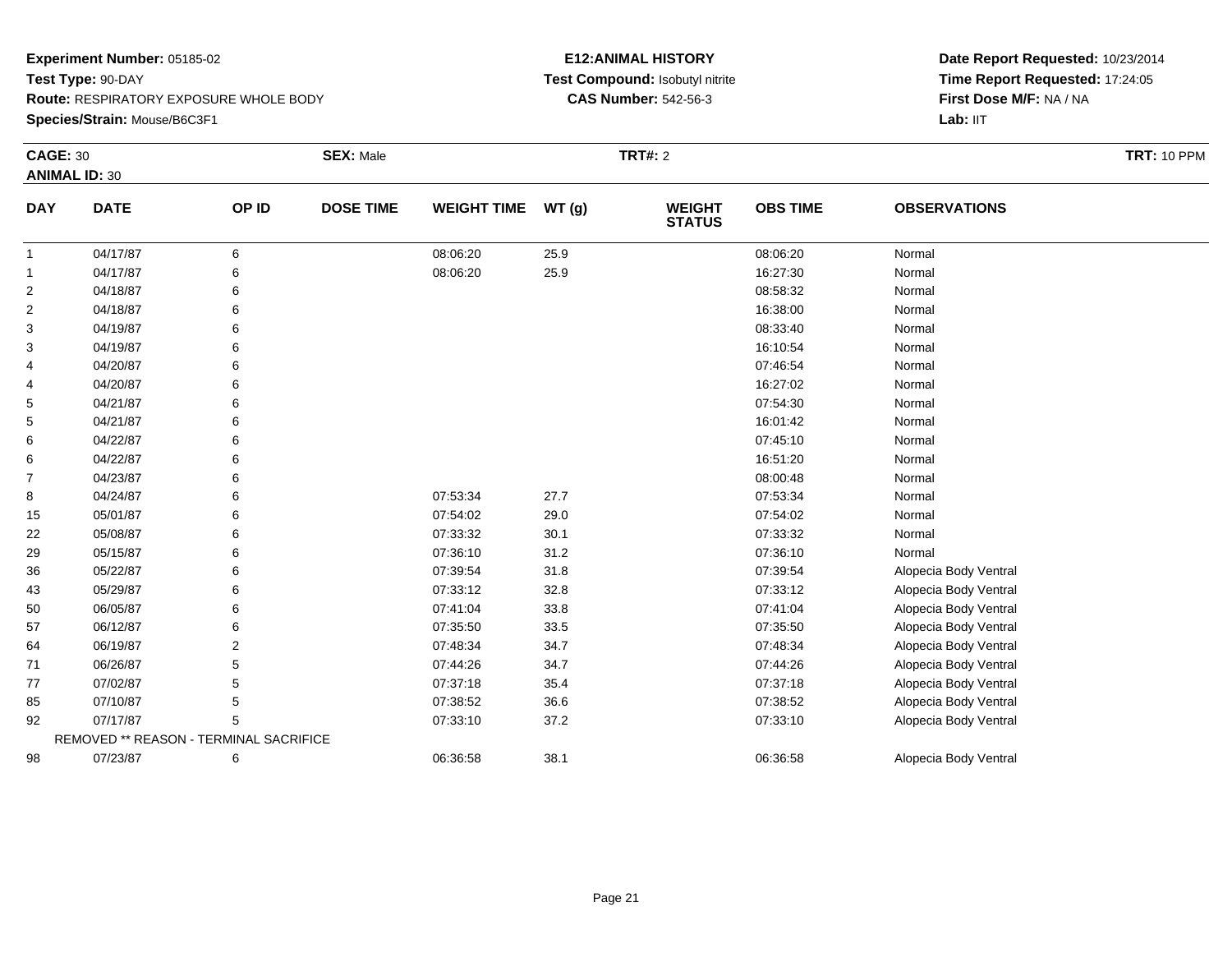#### **Species/Strain:** Mouse/B6C3F1

#### **E12:ANIMAL HISTORY Test Compound:** Isobutyl nitrite**CAS Number:** 542-56-3

| <b>CAGE: 41</b> |                                        |                | <b>SEX: Male</b> |                    |          | <b>TRT#: 3</b>           |                 |                     | <b>TRT: 25 PPM</b> |
|-----------------|----------------------------------------|----------------|------------------|--------------------|----------|--------------------------|-----------------|---------------------|--------------------|
|                 | <b>ANIMAL ID: 41</b>                   |                |                  |                    |          |                          |                 |                     |                    |
| <b>DAY</b>      | <b>DATE</b>                            | OP ID          | <b>DOSE TIME</b> | WEIGHT TIME WT (g) |          | <b>WEIGHT<br/>STATUS</b> | <b>OBS TIME</b> | <b>OBSERVATIONS</b> |                    |
| 1               | 04/17/87                               | 6              |                  | 08:14:54           | 22.1     |                          | 08:14:54        | Normal              |                    |
| -1              | 04/17/87                               | 6              |                  | 08:14:54           | 22.1     |                          | 16:43:50        | Normal              |                    |
| $\overline{2}$  | 04/18/87                               | 6              |                  |                    |          |                          | 09:09:30        | Normal              |                    |
| 2               | 04/18/87                               |                |                  |                    |          |                          | 16:46:06        | Normal              |                    |
| 3               | 04/19/87                               |                |                  |                    |          |                          | 08:43:00        | Normal              |                    |
| 3               | 04/19/87                               | 6              |                  |                    |          |                          | 16:18:52        | Normal              |                    |
| 4               | 04/20/87                               | 6              |                  |                    |          |                          | 07:58:26        | Normal              |                    |
| 4               | 04/20/87                               | 6              |                  |                    |          |                          | 16:37:20        | Normal              |                    |
| 5               | 04/21/87                               |                |                  |                    |          |                          | 08:04:34        | Normal              |                    |
| 5               | 04/21/87                               |                |                  |                    |          |                          | 16:23:22        | Normal              |                    |
| 6               | 04/22/87                               |                |                  |                    |          |                          | 07:56:06        | Normal              |                    |
| 6               | 04/22/87                               | 6              |                  |                    |          |                          | 16:41:02        | Normal              |                    |
| 7               | 04/23/87                               |                |                  |                    |          |                          | 08:28:10        | Normal              |                    |
| 8               | 04/24/87                               | 6              |                  | 08:04:08           | 24.2     |                          | 08:04:08        | <b>Ruffled Fur</b>  |                    |
| 15              | 05/01/87                               | 6              |                  | 08:06:22           | 24.7     |                          | 08:06:22        | Normal              |                    |
| 22              | 05/08/87                               | 6              |                  | 07:45:14           | 26.0     |                          | 07:45:14        | Normal              |                    |
| 29              | 05/15/87                               |                |                  | 07:40:20           | 27.0     |                          | 07:40:20        | Normal              |                    |
| 36              | 05/22/87                               |                |                  | 07:43:54           | 27.7     |                          | 07:43:54        | Normal              |                    |
| 43              | 05/29/87                               | 6              |                  | 07:38:16           | 28.5     |                          | 07:38:16        | Normal              |                    |
| 50              | 06/05/87                               | 6              |                  | 07:51:54           | 29.4     |                          | 07:51:54        | Normal              |                    |
| 57              | 06/12/87                               | 6              |                  | 07:42:26           | 29.8     |                          | 07:42:26        | Normal              |                    |
| 64              | 06/19/87                               | $\overline{2}$ |                  | 07:53:10           | $30.6\,$ |                          | 07:53:10        | Normal              |                    |
| 71              | 06/26/87                               | 5              |                  | 07:49:26           | 30.3     |                          | 07:49:26        | Normal              |                    |
| 77              | 07/02/87                               | 5              |                  | 07:41:48           | 30.5     |                          | 07:41:48        | Normal              |                    |
| 85              | 07/10/87                               | 5              |                  | 07:43:30           | 31.2     |                          | 07:43:30        | Normal              |                    |
| 92              | 07/17/87                               | 5              |                  | 07:37:02           | 31.0     |                          | 07:37:02        | Normal              |                    |
|                 | REMOVED ** REASON - TERMINAL SACRIFICE |                |                  |                    |          |                          |                 |                     |                    |
| 98              | 07/23/87                               | 6              |                  | 06:37:56           | 32.2     |                          | 06:37:56        | Normal              |                    |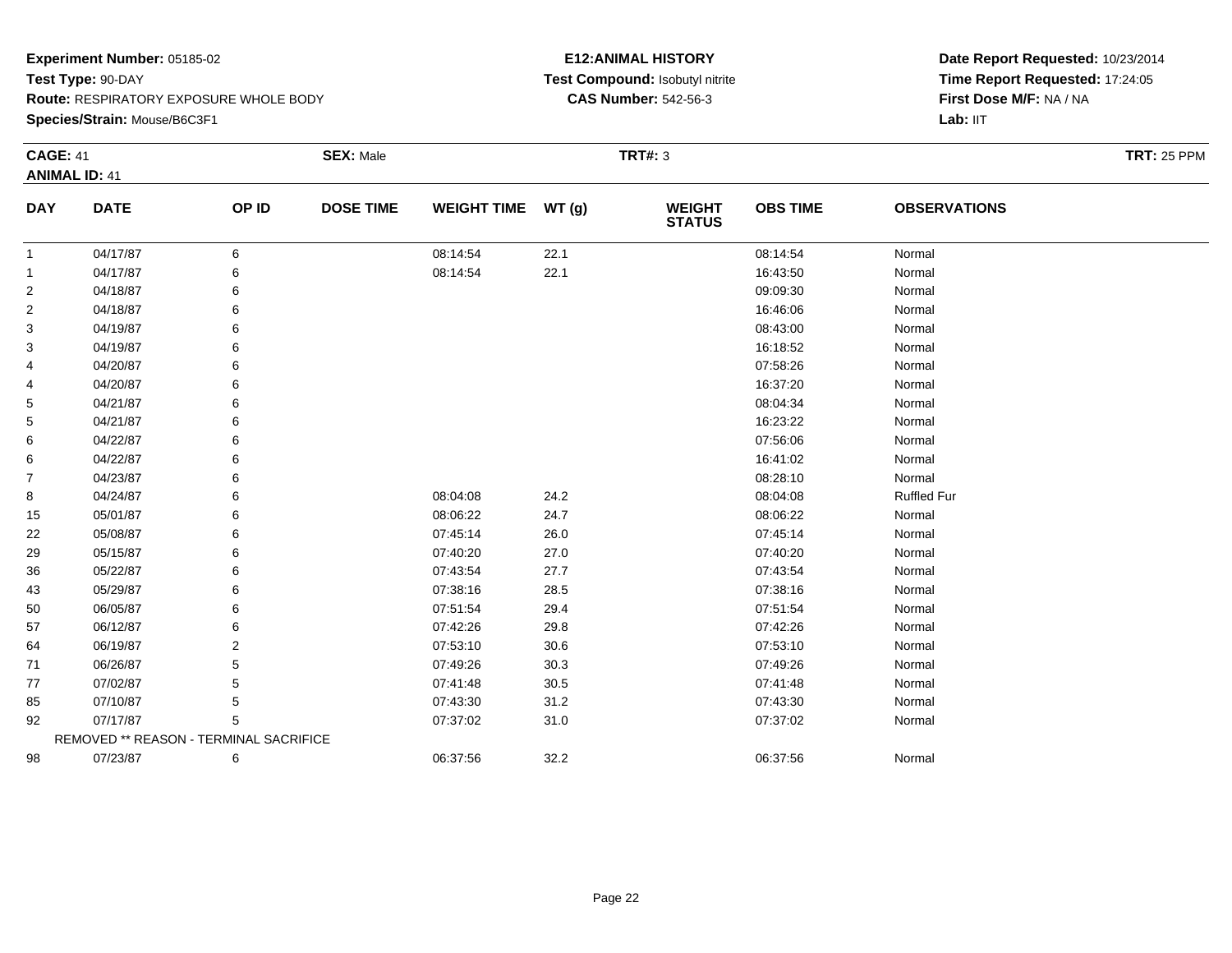#### **Species/Strain:** Mouse/B6C3F1

#### **E12:ANIMAL HISTORY Test Compound:** Isobutyl nitrite**CAS Number:** 542-56-3

| <b>CAGE: 42</b> |                                        |       | <b>SEX: Male</b> |                    |       | <b>TRT#: 3</b>                 |                 |                       | <b>TRT: 25 PPM</b> |
|-----------------|----------------------------------------|-------|------------------|--------------------|-------|--------------------------------|-----------------|-----------------------|--------------------|
|                 | <b>ANIMAL ID: 42</b>                   |       |                  |                    |       |                                |                 |                       |                    |
| <b>DAY</b>      | <b>DATE</b>                            | OP ID | <b>DOSE TIME</b> | <b>WEIGHT TIME</b> | WT(g) | <b>WEIGHT</b><br><b>STATUS</b> | <b>OBS TIME</b> | <b>OBSERVATIONS</b>   |                    |
| -1              | 04/17/87                               | 6     |                  | 08:15:24           | 22.5  |                                | 08:15:24        | Normal                |                    |
| $\mathbf{1}$    | 04/17/87                               | 6     |                  | 08:15:24           | 22.5  |                                | 16:44:04        | Normal                |                    |
| $\overline{2}$  | 04/18/87                               |       |                  |                    |       |                                | 09:09:38        | Normal                |                    |
| $\overline{2}$  | 04/18/87                               |       |                  |                    |       |                                | 16:46:16        | Normal                |                    |
| 3               | 04/19/87                               |       |                  |                    |       |                                | 08:43:12        | Normal                |                    |
| 3               | 04/19/87                               |       |                  |                    |       |                                | 16:19:04        | Normal                |                    |
| 4               | 04/20/87                               |       |                  |                    |       |                                | 07:58:34        | Normal                |                    |
| 4               | 04/20/87                               |       |                  |                    |       |                                | 16:37:40        | Normal                |                    |
| 5               | 04/21/87                               |       |                  |                    |       |                                | 08:04:54        | Normal                |                    |
| 5               | 04/21/87                               |       |                  |                    |       |                                | 16:23:34        | Normal                |                    |
| 6               | 04/22/87                               |       |                  |                    |       |                                | 07:56:20        | Normal                |                    |
| 6               | 04/22/87                               |       |                  |                    |       |                                | 16:41:14        | Normal                |                    |
| $\overline{7}$  | 04/23/87                               |       |                  |                    |       |                                | 08:28:22        | Normal                |                    |
| 8               | 04/24/87                               |       |                  | 08:05:22           | 23.9  |                                | 08:05:22        | Normal                |                    |
| 15              | 05/01/87                               |       |                  | 08:09:32           | 25.0  |                                | 08:09:32        | Normal                |                    |
| 22              | 05/08/87                               |       |                  | 07:47:14           | 26.0  |                                | 07:47:14        | Normal                |                    |
| 29              | 05/15/87                               |       |                  | 07:46:06           | 26.5  |                                | 07:46:06        | Normal                |                    |
| 36              | 05/22/87                               |       |                  | 07:49:32           | 27.8  |                                | 07:49:32        | Normal                |                    |
| 43              | 05/29/87                               |       |                  | 07:43:24           | 28.0  |                                | 07:43:24        | Alopecia Body Ventral |                    |
| 50              | 06/05/87                               |       |                  | 07:53:34           | 28.9  |                                | 07:53:34        | Alopecia Body Ventral |                    |
| 57              | 06/12/87                               |       |                  | 07:48:08           | 29.3  |                                | 07:48:08        | Alopecia Body Ventral |                    |
| 64              | 06/19/87                               | 2     |                  | 07:56:48           | 30.2  |                                | 07:56:48        | Alopecia Body Ventral |                    |
| 71              | 06/26/87                               | 5     |                  | 07:52:08           | 30.6  |                                | 07:52:08        | Alopecia Body Ventral |                    |
| 77              | 07/02/87                               | 5     |                  | 07:45:58           | 31.7  |                                | 07:45:58        | Alopecia Body Ventral |                    |
| 85              | 07/10/87                               | 5     |                  | 07:48:02           | 32.1  |                                | 07:48:02        | Alopecia Body Ventral |                    |
| 92              | 07/17/87                               | 5     |                  | 07:39:48           | 32.2  |                                | 07:39:48        | Alopecia Body Ventral |                    |
|                 | REMOVED ** REASON - TERMINAL SACRIFICE |       |                  |                    |       |                                |                 |                       |                    |
| 98              | 07/23/87                               | 6     |                  | 06:39:26           | 33.5  |                                | 06:39:26        | Alopecia Body Ventral |                    |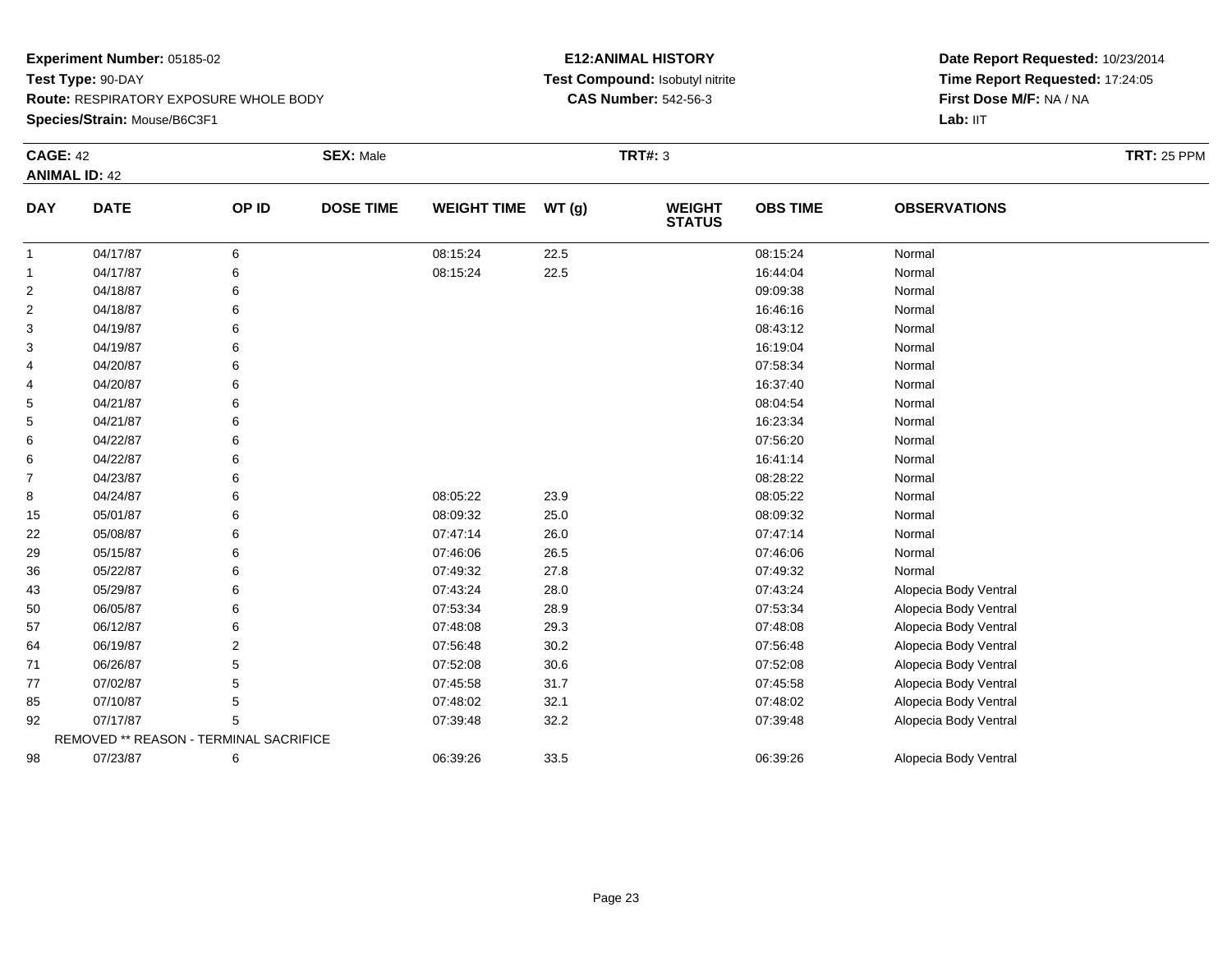#### **Species/Strain:** Mouse/B6C3F1

#### **E12:ANIMAL HISTORY Test Compound:** Isobutyl nitrite**CAS Number:** 542-56-3

| <b>CAGE: 43</b> |                                        |       | <b>SEX: Male</b> |                    |          | <b>TRT#: 3</b>                 |                 |                     | <b>TRT: 25 PPM</b> |
|-----------------|----------------------------------------|-------|------------------|--------------------|----------|--------------------------------|-----------------|---------------------|--------------------|
|                 | <b>ANIMAL ID: 43</b>                   |       |                  |                    |          |                                |                 |                     |                    |
| <b>DAY</b>      | <b>DATE</b>                            | OP ID | <b>DOSE TIME</b> | WEIGHT TIME WT (g) |          | <b>WEIGHT</b><br><b>STATUS</b> | <b>OBS TIME</b> | <b>OBSERVATIONS</b> |                    |
| $\mathbf{1}$    | 04/17/87                               | 6     |                  | 08:16:20           | 22.8     |                                | 08:16:20        | Normal              |                    |
| 1               | 04/17/87                               | 6     |                  | 08:16:20           | 22.8     |                                | 16:44:16        | Normal              |                    |
| 2               | 04/18/87                               | 6     |                  |                    |          |                                | 09:09:50        | Normal              |                    |
| 2               | 04/18/87                               | 6     |                  |                    |          |                                | 16:46:24        | Normal              |                    |
| 3               | 04/19/87                               | 6     |                  |                    |          |                                | 08:43:22        | Normal              |                    |
| 3               | 04/19/87                               | 6     |                  |                    |          |                                | 16:19:14        | Normal              |                    |
| 4               | 04/20/87                               | 6     |                  |                    |          |                                | 07:58:44        | Normal              |                    |
| 4               | 04/20/87                               |       |                  |                    |          |                                | 16:37:52        | Normal              |                    |
| 5               | 04/21/87                               |       |                  |                    |          |                                | 08:05:02        | Normal              |                    |
| 5               | 04/21/87                               |       |                  |                    |          |                                | 16:23:48        | Normal              |                    |
| 6               | 04/22/87                               | 6     |                  |                    |          |                                | 07:56:28        | Normal              |                    |
| 6               | 04/22/87                               | 6     |                  |                    |          |                                | 16:41:26        | Normal              |                    |
| $\overline{7}$  | 04/23/87                               | 6     |                  |                    |          |                                | 08:28:32        | Normal              |                    |
| 8               | 04/24/87                               | 6     |                  | 08:06:02           | 26.3     |                                | 08:06:02        | Normal              |                    |
| 15              | 05/01/87                               | 6     |                  | 08:10:12           | 27.3     |                                | 08:10:12        | Normal              |                    |
| 22              | 05/08/87                               | 6     |                  | 07:47:38           | 27.4     |                                | 07:47:38        | Normal              |                    |
| 29              | 05/15/87                               | 6     |                  | 07:46:24           | 28.2     |                                | 07:46:24        | Normal              |                    |
| 36              | 05/22/87                               | 6     |                  | 07:49:52           | 28.9     |                                | 07:49:52        | Alopecia Neck       |                    |
| 43              | 05/29/87                               | 6     |                  | 07:43:46           | 28.7     |                                | 07:43:46        | Normal              |                    |
| 50              | 06/05/87                               | 6     |                  | 07:54:34           | 29.8     |                                | 07:54:34        | Normal              |                    |
| 57              | 06/12/87                               | 6     |                  | 07:48:30           | 29.9     |                                | 07:48:30        | Normal              |                    |
| 64              | 06/19/87                               | 2     |                  | 07:57:16           | $30.6\,$ |                                | 07:57:16        | <b>Ruffled Fur</b>  |                    |
| 71              | 06/26/87                               | 5     |                  | 07:53:06           | 29.6     |                                | 07:53:06        | Normal              |                    |
| 77              | 07/02/87                               | 5     |                  | 07:46:26           | 31.2     |                                | 07:46:26        | Normal              |                    |
| 85              | 07/10/87                               | 5     |                  | 07:48:24           | 31.0     |                                | 07:48:24        | Normal              |                    |
| 92              | 07/17/87                               | 5     |                  | 07:40:06           | 31.4     |                                | 07:40:06        | Normal              |                    |
|                 | REMOVED ** REASON - TERMINAL SACRIFICE |       |                  |                    |          |                                |                 |                     |                    |
| 98              | 07/23/87                               | 6     |                  | 06:39:52           | 31.0     |                                | 06:39:52        | Normal              |                    |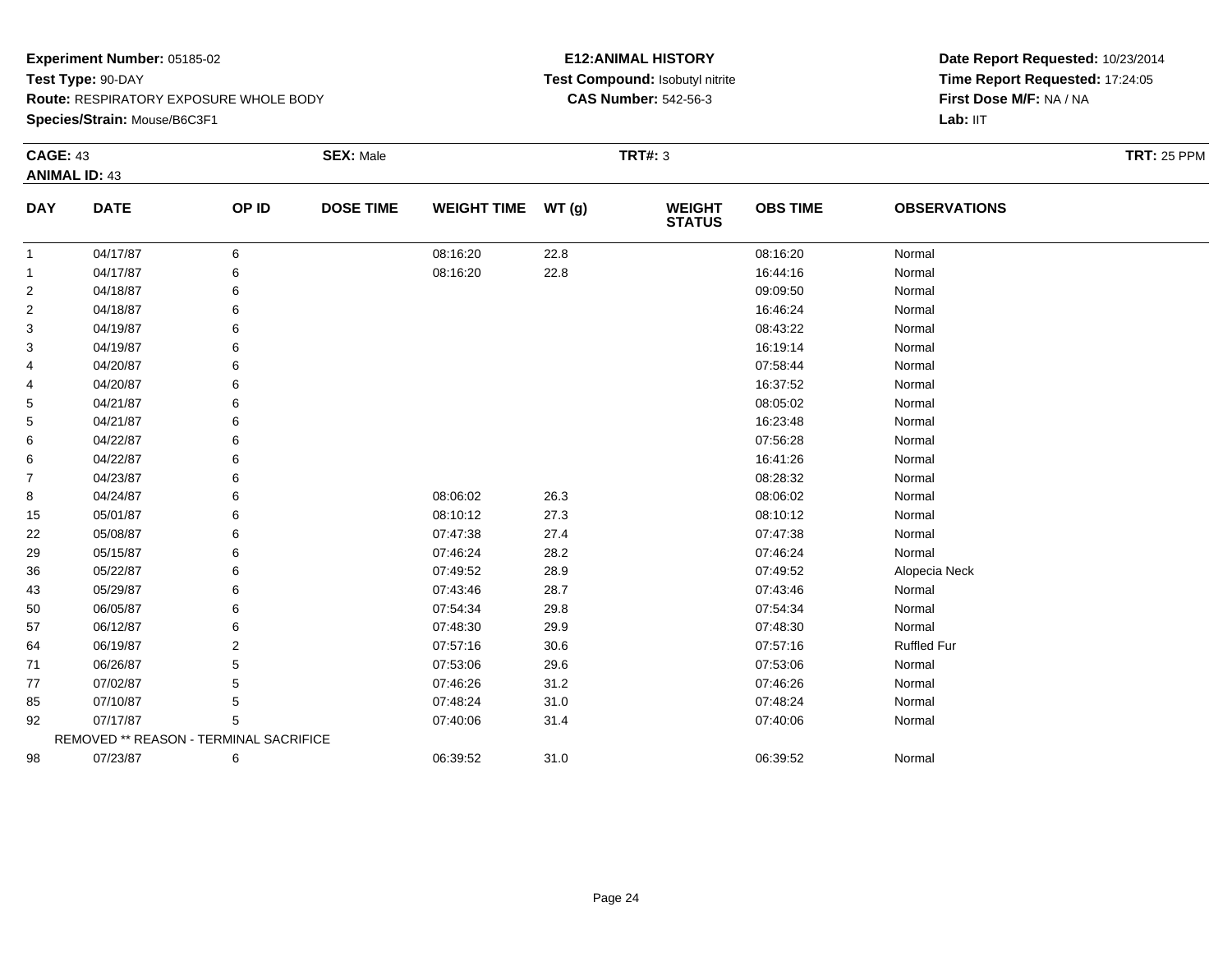#### **Species/Strain:** Mouse/B6C3F1

#### **E12:ANIMAL HISTORY Test Compound:** Isobutyl nitrite**CAS Number:** 542-56-3

| <b>CAGE: 44</b> | <b>ANIMAL ID: 44</b>                   |       | <b>SEX: Male</b> |                    |       | <b>TRT#: 3</b>                 |                 |                       | <b>TRT: 25 PPM</b> |
|-----------------|----------------------------------------|-------|------------------|--------------------|-------|--------------------------------|-----------------|-----------------------|--------------------|
| <b>DAY</b>      | <b>DATE</b>                            | OP ID | <b>DOSE TIME</b> | <b>WEIGHT TIME</b> | WT(g) | <b>WEIGHT</b><br><b>STATUS</b> | <b>OBS TIME</b> | <b>OBSERVATIONS</b>   |                    |
| $\mathbf{1}$    | 04/17/87                               | 6     |                  | 08:16:48           | 23.3  |                                | 08:16:48        | Normal                |                    |
| $\mathbf{1}$    | 04/17/87                               | 6     |                  | 08:16:48           | 23.3  |                                | 16:44:34        | Normal                |                    |
| $\overline{2}$  | 04/18/87                               | 6     |                  |                    |       |                                | 09:10:00        | Normal                |                    |
| $\overline{c}$  | 04/18/87                               | 6     |                  |                    |       |                                | 16:46:36        | Normal                |                    |
| 3               | 04/19/87                               |       |                  |                    |       |                                | 08:43:30        | Normal                |                    |
| 3               | 04/19/87                               | 6     |                  |                    |       |                                | 16:19:22        | Normal                |                    |
| 4               | 04/20/87                               |       |                  |                    |       |                                | 07:58:52        | Normal                |                    |
| 4               | 04/20/87                               | 6     |                  |                    |       |                                | 16:38:06        | Normal                |                    |
| 5               | 04/21/87                               | 6     |                  |                    |       |                                | 08:05:12        | Normal                |                    |
| 5               | 04/21/87                               | 6     |                  |                    |       |                                | 16:23:58        | Normal                |                    |
| 6               | 04/22/87                               |       |                  |                    |       |                                | 07:56:36        | Normal                |                    |
| 6               | 04/22/87                               |       |                  |                    |       |                                | 16:41:36        | Normal                |                    |
| 7               | 04/23/87                               | 6     |                  |                    |       |                                | 08:28:42        | Normal                |                    |
| 8               | 04/24/87                               | 6     |                  | 08:07:26           | 24.9  |                                | 08:07:26        | Normal                |                    |
| 15              | 05/01/87                               | 6     |                  | 08:10:42           | 25.5  |                                | 08:10:42        | Normal                |                    |
| 22              | 05/08/87                               | 6     |                  | 07:48:04           | 26.5  |                                | 07:48:04        | Normal                |                    |
| 29              | 05/15/87                               | 6     |                  | 07:46:42           | 27.5  |                                | 07:46:42        | Alopecia Neck         |                    |
| 36              | 05/22/87                               | 6     |                  | 07:50:28           | 28.4  |                                | 07:50:28        | Alopecia Neck         |                    |
| 43              | 05/29/87                               | 6     |                  | 07:44:20           | 28.3  |                                | 07:44:20        | Alopecia Body Ventral |                    |
| 50              | 06/05/87                               | 6     |                  | 07:55:02           | 28.7  |                                | 07:55:02        | Alopecia Body Ventral |                    |
| 57              | 06/12/87                               | 6     |                  | 07:49:10           | 29.1  |                                | 07:49:10        | Alopecia Body Ventral |                    |
| 64              | 06/19/87                               | 2     |                  | 07:57:40           | 29.5  |                                | 07:57:40        | Alopecia Body Ventral |                    |
| 71              | 06/26/87                               | 5     |                  | 07:53:40           | 29.6  |                                | 07:53:40        | Alopecia Body Ventral |                    |
| 77              | 07/02/87                               | 5     |                  | 07:46:48           | 30.0  |                                | 07:46:48        | Alopecia Body Ventral |                    |
| 85              | 07/10/87                               | 5     |                  | 07:49:00           | 30.1  |                                | 07:49:00        | Alopecia Body Ventral |                    |
| 92              | 07/17/87                               | 5     |                  | 07:40:26           | 29.8  |                                | 07:40:26        | Alopecia Body Ventral |                    |
|                 |                                        |       |                  |                    |       |                                |                 | <b>Wound Tail</b>     |                    |
|                 | REMOVED ** REASON - TERMINAL SACRIFICE |       |                  |                    |       |                                |                 |                       |                    |
| 98              | 07/23/87                               | 6     |                  | 06:40:20           | 31.7  |                                | 06:40:20        | Alopecia Body Ventral |                    |
|                 |                                        |       |                  |                    |       |                                |                 | Wound Tail            |                    |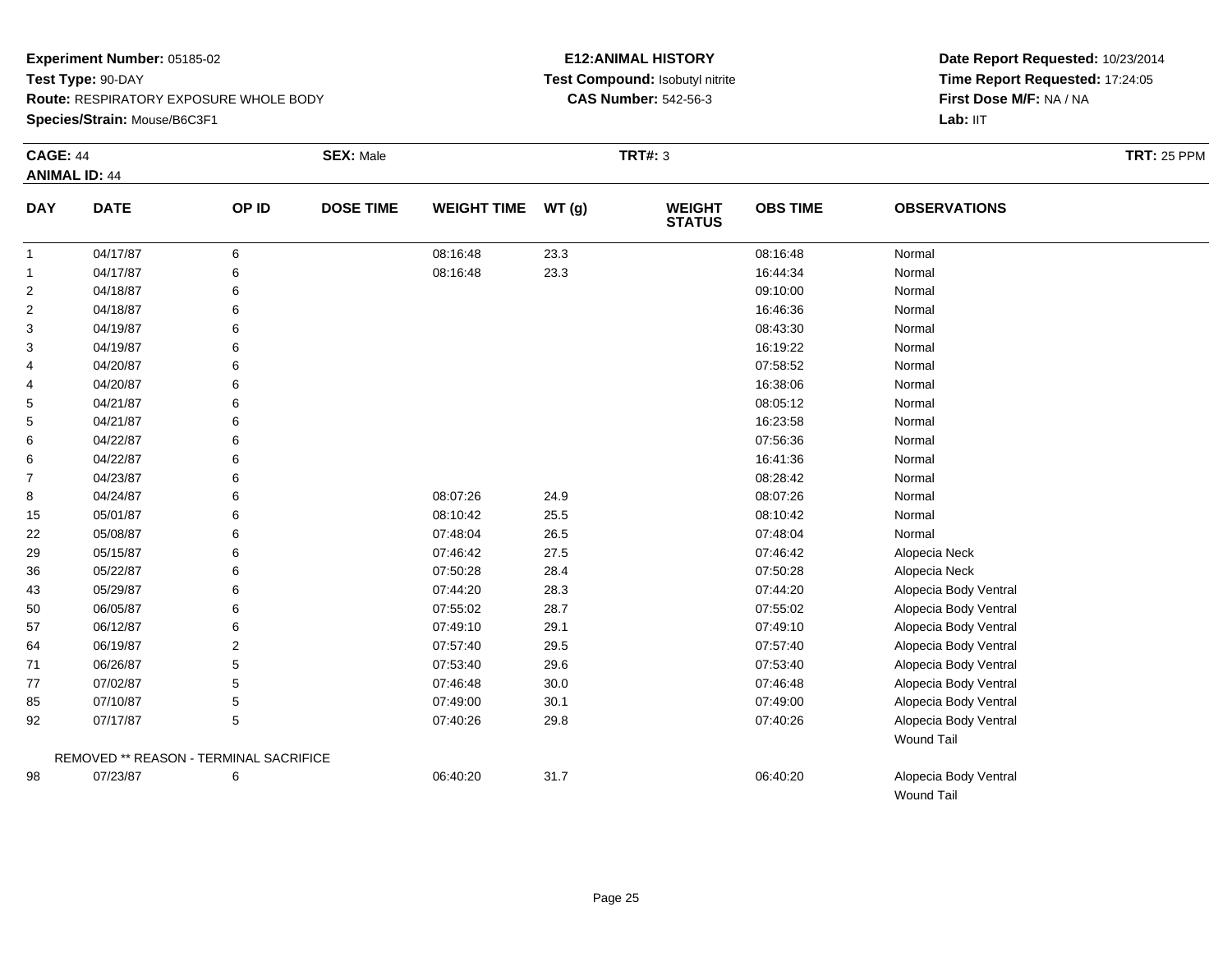#### **Species/Strain:** Mouse/B6C3F1

#### **E12:ANIMAL HISTORY Test Compound:** Isobutyl nitrite**CAS Number:** 542-56-3

| <b>CAGE: 45</b> | <b>ANIMAL ID: 45</b>                   |                | <b>SEX: Male</b> |                    |       | <b>TRT#: 3</b> |                 |                       | <b>TRT: 25 PPM</b> |
|-----------------|----------------------------------------|----------------|------------------|--------------------|-------|----------------|-----------------|-----------------------|--------------------|
| <b>DAY</b>      | <b>DATE</b>                            | OP ID          | <b>DOSE TIME</b> | <b>WEIGHT TIME</b> | WT(g) | <b>WEIGHT</b>  | <b>OBS TIME</b> | <b>OBSERVATIONS</b>   |                    |
|                 |                                        |                |                  |                    |       | <b>STATUS</b>  |                 |                       |                    |
| $\mathbf{1}$    | 04/17/87                               | 6              |                  | 08:17:18           | 24.0  |                | 08:17:18        | Normal                |                    |
| $\mathbf{1}$    | 04/17/87                               | 6              |                  | 08:17:18           | 24.0  |                | 16:44:48        | Normal                |                    |
| $\overline{2}$  | 04/18/87                               |                |                  |                    |       |                | 09:10:08        | Normal                |                    |
| 2               | 04/18/87                               |                |                  |                    |       |                | 16:46:44        | Normal                |                    |
| 3               | 04/19/87                               |                |                  |                    |       |                | 08:43:42        | Normal                |                    |
| 3               | 04/19/87                               |                |                  |                    |       |                | 16:19:30        | Normal                |                    |
| 4               | 04/20/87                               |                |                  |                    |       |                | 07:59:04        | Normal                |                    |
| 4               | 04/20/87                               |                |                  |                    |       |                | 16:38:18        | Normal                |                    |
| 5               | 04/21/87                               |                |                  |                    |       |                | 08:06:06        | Normal                |                    |
| 5               | 04/21/87                               |                |                  |                    |       |                | 16:24:10        | Normal                |                    |
| 6               | 04/22/87                               |                |                  |                    |       |                | 07:56:46        | Normal                |                    |
| 6               | 04/22/87                               |                |                  |                    |       |                | 16:41:46        | Normal                |                    |
| 7               | 04/23/87                               |                |                  |                    |       |                | 08:28:52        | Normal                |                    |
| 8               | 04/24/87                               |                |                  | 08:08:20           | 26.6  |                | 08:08:20        | Normal                |                    |
| 15              | 05/01/87                               |                |                  | 08:11:16           | 27.8  |                | 08:11:16        | Normal                |                    |
| 22              | 05/08/87                               |                |                  | 07:48:26           | 28.9  |                | 07:48:26        | Normal                |                    |
| 29              | 05/15/87                               |                |                  | 07:47:14           | 29.8  |                | 07:47:14        | Normal                |                    |
| 36              | 05/22/87                               |                |                  | 07:51:08           | 30.6  |                | 07:51:08        | Normal                |                    |
| 43              | 05/29/87                               |                |                  | 07:44:36           | 31.7  |                | 07:44:36        | Normal                |                    |
| 50              | 06/05/87                               |                |                  | 07:55:32           | 31.0  |                | 07:55:32        | Normal                |                    |
| 57              | 06/12/87                               |                |                  | 07:49:34           | 31.1  |                | 07:49:34        | Normal                |                    |
| 64              | 06/19/87                               | $\overline{2}$ |                  | 07:58:10           | 31.4  |                | 07:58:10        | Alopecia Body Ventral |                    |
| 71              | 06/26/87                               | 5              |                  | 07:54:14           | 32.6  |                | 07:54:14        | Alopecia Body Ventral |                    |
| 77              | 07/02/87                               | 5              |                  | 07:47:14           | 33.5  |                | 07:47:14        | Alopecia Body Ventral |                    |
| 85              | 07/10/87                               | 5              |                  | 07:49:18           | 34.2  |                | 07:49:18        | Alopecia Body Ventral |                    |
| 92              | 07/17/87                               | 5              |                  | 07:41:30           | 34.9  |                | 07:41:30        | Alopecia Body Ventral |                    |
|                 | REMOVED ** REASON - TERMINAL SACRIFICE |                |                  |                    |       |                |                 |                       |                    |
| 98              | 07/23/87                               | 6              |                  | 06:40:58           | 36.0  |                | 06:40:58        | Alopecia Body Ventral |                    |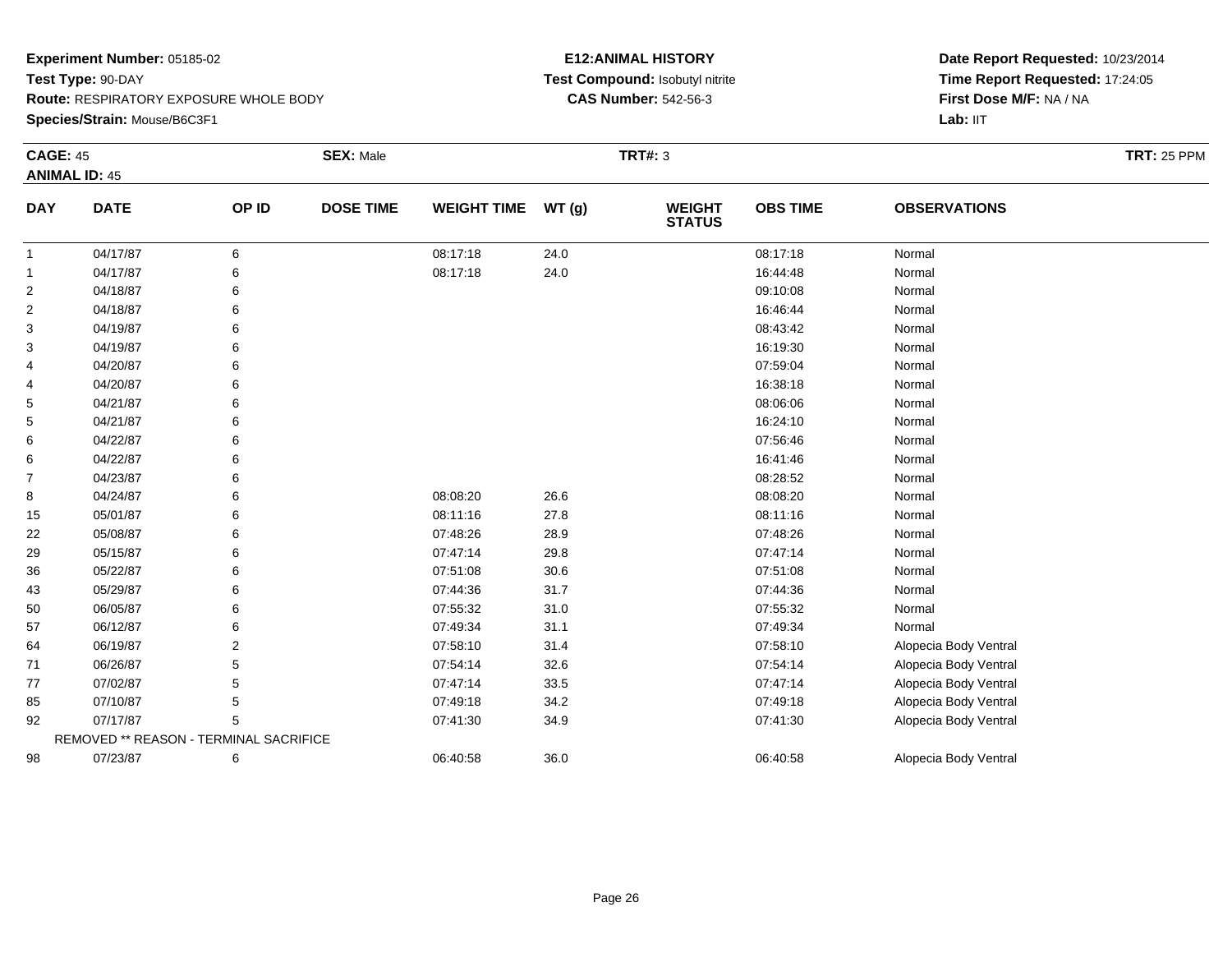**Species/Strain:** Mouse/B6C3F1

#### **E12:ANIMAL HISTORY Test Compound:** Isobutyl nitrite**CAS Number:** 542-56-3

| <b>CAGE: 46</b> |                                        |       | <b>SEX: Male</b> |                    |       | <b>TRT#: 3</b>                 |                 |                     | <b>TRT: 25 PPM</b> |
|-----------------|----------------------------------------|-------|------------------|--------------------|-------|--------------------------------|-----------------|---------------------|--------------------|
|                 | <b>ANIMAL ID: 46</b>                   |       |                  |                    |       |                                |                 |                     |                    |
| <b>DAY</b>      | <b>DATE</b>                            | OP ID | <b>DOSE TIME</b> | <b>WEIGHT TIME</b> | WT(g) | <b>WEIGHT</b><br><b>STATUS</b> | <b>OBS TIME</b> | <b>OBSERVATIONS</b> |                    |
| $\mathbf{1}$    | 04/17/87                               | 6     |                  | 08:17:52           | 24.3  |                                | 08:17:52        | Normal              |                    |
| $\mathbf{1}$    | 04/17/87                               | 6     |                  | 08:17:52           | 24.3  |                                | 16:45:00        | Normal              |                    |
| $\overline{2}$  | 04/18/87                               | 6     |                  |                    |       |                                | 09:10:20        | Normal              |                    |
| $\overline{2}$  | 04/18/87                               |       |                  |                    |       |                                | 16:46:52        | Normal              |                    |
| 3               | 04/19/87                               |       |                  |                    |       |                                | 08:43:50        | Normal              |                    |
| 3               | 04/19/87                               |       |                  |                    |       |                                | 16:19:40        | Normal              |                    |
| 4               | 04/20/87                               |       |                  |                    |       |                                | 07:59:14        | Normal              |                    |
| 4               | 04/20/87                               |       |                  |                    |       |                                | 16:38:30        | Normal              |                    |
| 5               | 04/21/87                               |       |                  |                    |       |                                | 08:06:18        | Normal              |                    |
| 5               | 04/21/87                               |       |                  |                    |       |                                | 16:24:20        | Normal              |                    |
| 6               | 04/22/87                               |       |                  |                    |       |                                | 07:56:54        | Normal              |                    |
| 6               | 04/22/87                               |       |                  |                    |       |                                | 16:41:54        | Normal              |                    |
| $\overline{7}$  | 04/23/87                               |       |                  |                    |       |                                | 08:29:02        | Normal              |                    |
| 8               | 04/24/87                               |       |                  | 08:09:04           | 28.4  |                                | 08:09:04        | Normal              |                    |
| 15              | 05/01/87                               | 6     |                  | 08:11:54           | 29.6  |                                | 08:11:54        | Normal              |                    |
| 22              | 05/08/87                               |       |                  | 07:48:46           | 31.0  |                                | 07:48:46        | Normal              |                    |
| 29              | 05/15/87                               |       |                  | 07:47:40           | 32.1  |                                | 07:47:40        | Normal              |                    |
| 36              | 05/22/87                               |       |                  | 07:51:48           | 32.8  |                                | 07:51:48        | Normal              |                    |
| 43              | 05/29/87                               |       |                  | 07:44:58           | 32.6  |                                | 07:44:58        | Normal              |                    |
| 50              | 06/05/87                               | 6     |                  | 07:55:58           | 32.9  |                                | 07:55:58        | Normal              |                    |
| 57              | 06/12/87                               |       |                  | 07:49:52           | 33.1  |                                | 07:49:52        | Normal              |                    |
| 64              | 06/19/87                               | 2     |                  | 07:58:42           | 34.4  |                                | 07:58:42        | <b>Ruffled Fur</b>  |                    |
| 71              | 06/26/87                               |       |                  | 07:54:34           | 34.8  |                                | 07:54:34        | Normal              |                    |
| 77              | 07/02/87                               |       |                  | 07:47:56           | 35.0  |                                | 07:47:56        | <b>Ruffled Fur</b>  |                    |
| 85              | 07/10/87                               | 5     |                  | 07:49:40           | 36.3  |                                | 07:49:40        | Normal              |                    |
| 92              | 07/17/87                               | 5     |                  | 07:41:54           | 35.8  |                                | 07:41:54        | Normal              |                    |
|                 | REMOVED ** REASON - TERMINAL SACRIFICE |       |                  |                    |       |                                |                 |                     |                    |
| 98              | 07/23/87                               | 6     |                  | 06:41:24           | 36.3  |                                | 06:41:24        | Normal              |                    |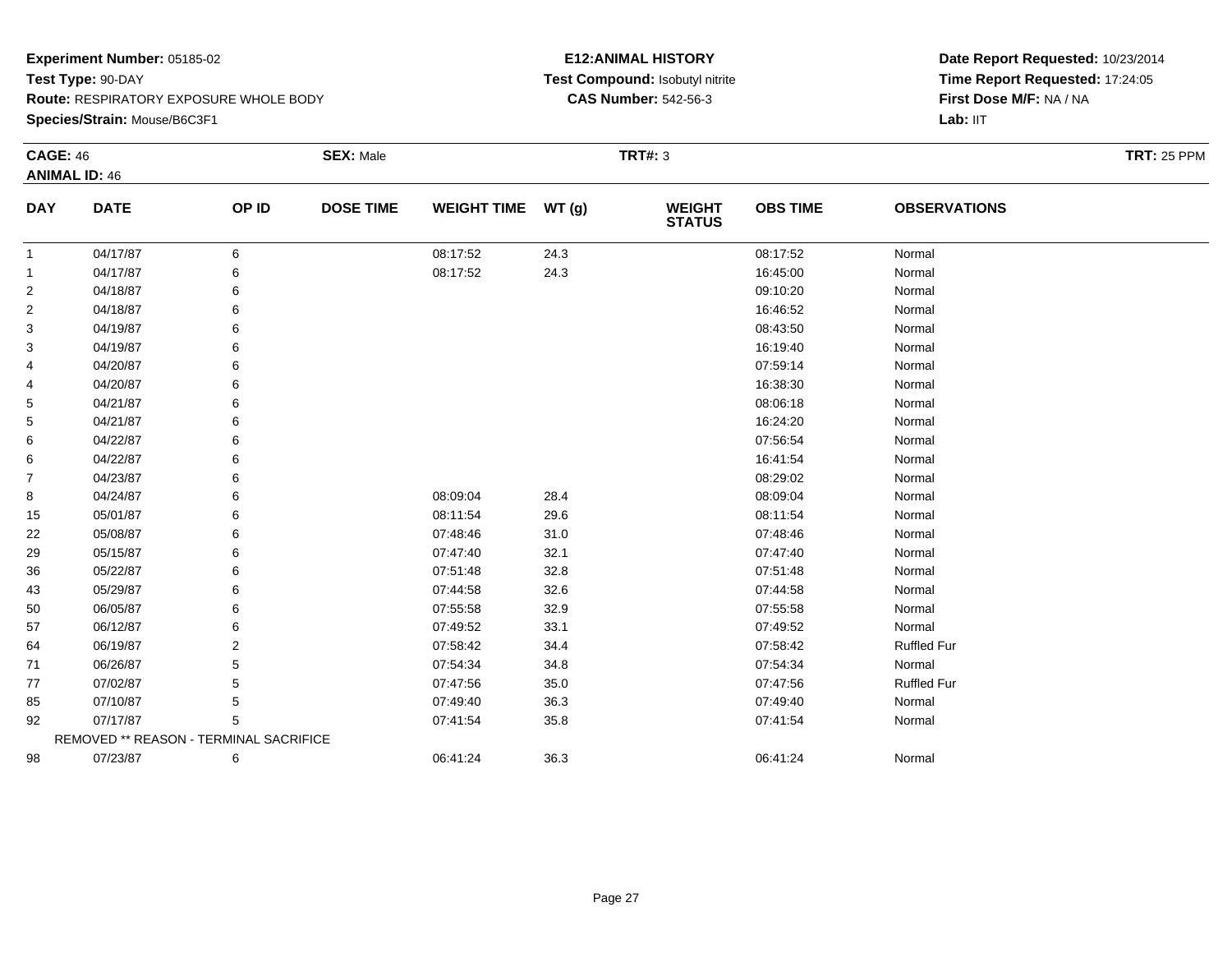#### **Species/Strain:** Mouse/B6C3F1

#### **E12:ANIMAL HISTORY Test Compound:** Isobutyl nitrite**CAS Number:** 542-56-3

| <b>CAGE: 47</b> |                                        |       | <b>SEX: Male</b> |                    |      | <b>TRT#: 3</b>                 |                 |                     | <b>TRT: 25 PPM</b> |
|-----------------|----------------------------------------|-------|------------------|--------------------|------|--------------------------------|-----------------|---------------------|--------------------|
|                 | <b>ANIMAL ID: 47</b>                   |       |                  |                    |      |                                |                 |                     |                    |
| <b>DAY</b>      | <b>DATE</b>                            | OP ID | <b>DOSE TIME</b> | WEIGHT TIME WT (g) |      | <b>WEIGHT</b><br><b>STATUS</b> | <b>OBS TIME</b> | <b>OBSERVATIONS</b> |                    |
| -1              | 04/17/87                               | 6     |                  | 08:18:20           | 25.1 |                                | 08:18:20        | Normal              |                    |
| -1              | 04/17/87                               | 6     |                  | 08:18:20           | 25.1 |                                | 16:45:14        | Normal              |                    |
| 2               | 04/18/87                               | 6     |                  |                    |      |                                | 09:10:32        | Normal              |                    |
| 2               | 04/18/87                               |       |                  |                    |      |                                | 16:47:00        | Normal              |                    |
| 3               | 04/19/87                               |       |                  |                    |      |                                | 08:44:00        | Normal              |                    |
| 3               | 04/19/87                               |       |                  |                    |      |                                | 16:19:48        | Normal              |                    |
| 4               | 04/20/87                               | 6     |                  |                    |      |                                | 07:59:22        | Normal              |                    |
| 4               | 04/20/87                               |       |                  |                    |      |                                | 16:38:40        | Normal              |                    |
| 5               | 04/21/87                               |       |                  |                    |      |                                | 08:06:26        | Normal              |                    |
| 5               | 04/21/87                               |       |                  |                    |      |                                | 16:24:36        | Normal              |                    |
| 6               | 04/22/87                               |       |                  |                    |      |                                | 07:57:02        | Normal              |                    |
| 6               | 04/22/87                               |       |                  |                    |      |                                | 16:43:02        | Normal              |                    |
| 7               | 04/23/87                               |       |                  |                    |      |                                | 08:29:12        | Normal              |                    |
| 8               | 04/24/87                               |       |                  | 08:09:34           | 26.7 |                                | 08:09:34        | Normal              |                    |
| 15              | 05/01/87                               |       |                  | 08:12:30           | 27.7 |                                | 08:12:30        | Normal              |                    |
| 22              | 05/08/87                               | 6     |                  | 07:49:10           | 29.5 |                                | 07:49:10        | Normal              |                    |
| 29              | 05/15/87                               |       |                  | 07:47:56           | 30.7 |                                | 07:47:56        | Normal              |                    |
| 36              | 05/22/87                               |       |                  | 07:52:16           | 31.1 |                                | 07:52:16        | Normal              |                    |
| 43              | 05/29/87                               |       |                  | 07:45:20           | 32.3 |                                | 07:45:20        | Normal              |                    |
| 50              | 06/05/87                               |       |                  | 07:56:28           | 31.7 |                                | 07:56:28        | Normal              |                    |
| 57              | 06/12/87                               |       |                  | 07:50:08           | 32.1 |                                | 07:50:08        | <b>Wound Tail</b>   |                    |
| 64              | 06/19/87                               | 2     |                  | 07:59:28           | 33.3 |                                | 07:59:28        | Normal              |                    |
| 71              | 06/26/87                               | 5     |                  | 07:54:56           | 33.0 |                                | 07:54:56        | Normal              |                    |
| 77              | 07/02/87                               | 5     |                  | 07:48:32           | 33.2 |                                | 07:48:32        | Normal              |                    |
| 85              | 07/10/87                               |       |                  | 07:50:06           | 34.0 |                                | 07:50:06        | <b>Wound Tail</b>   |                    |
| 92              | 07/17/87                               | 5     |                  | 07:42:12           | 34.8 |                                | 07:42:12        | Normal              |                    |
|                 | REMOVED ** REASON - TERMINAL SACRIFICE |       |                  |                    |      |                                |                 |                     |                    |
| 98              | 07/23/87                               | 6     |                  | 06:41:50           | 36.0 |                                | 06:41:50        | <b>Wound Tail</b>   |                    |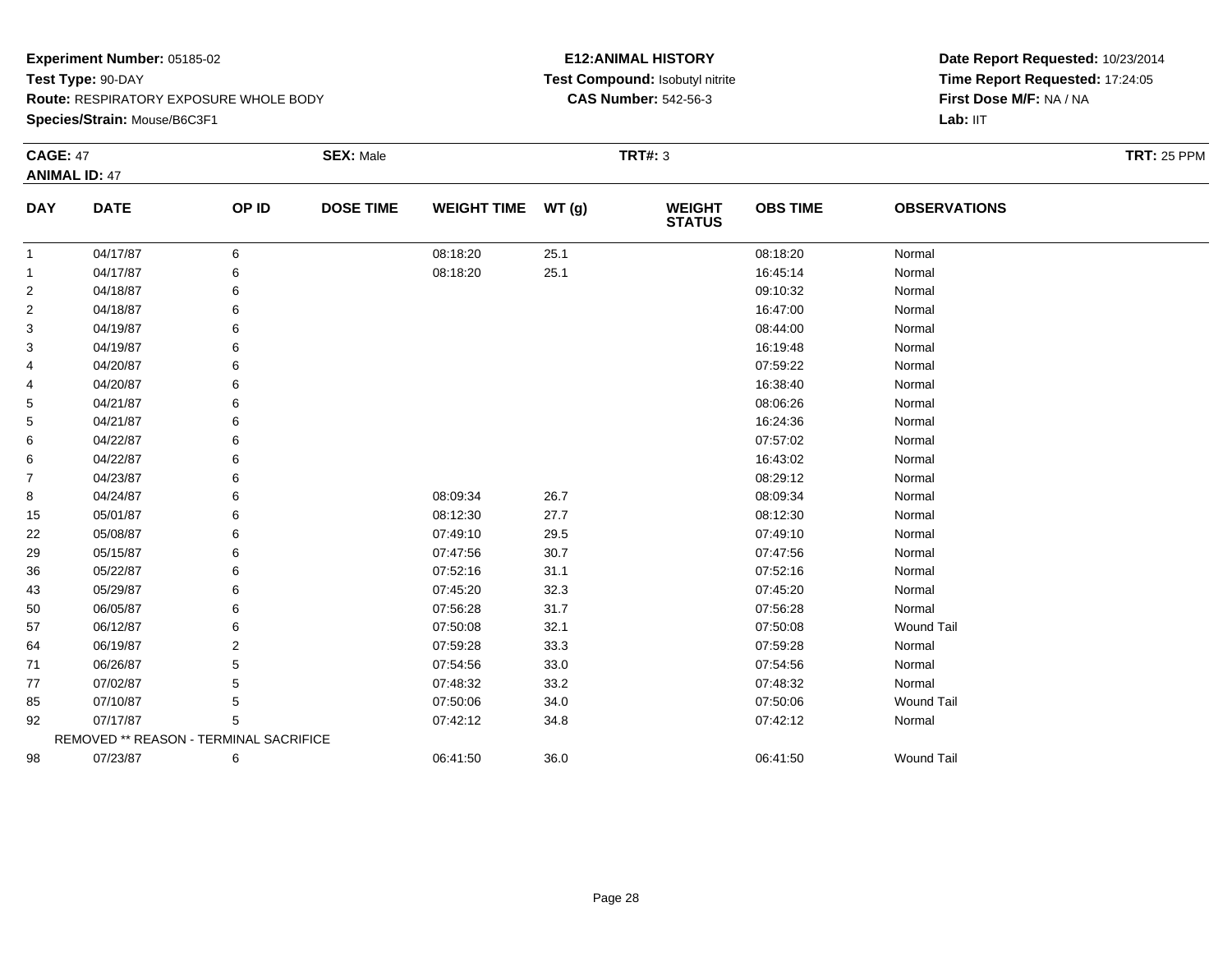#### **Species/Strain:** Mouse/B6C3F1

#### **E12:ANIMAL HISTORY Test Compound:** Isobutyl nitrite**CAS Number:** 542-56-3

| <b>CAGE: 48</b> |                                        |       | <b>SEX: Male</b> |                    |       | <b>TRT#: 3</b>                 |                 |                     | <b>TRT: 25 PPM</b> |
|-----------------|----------------------------------------|-------|------------------|--------------------|-------|--------------------------------|-----------------|---------------------|--------------------|
|                 | <b>ANIMAL ID: 48</b>                   |       |                  |                    |       |                                |                 |                     |                    |
| <b>DAY</b>      | <b>DATE</b>                            | OP ID | <b>DOSE TIME</b> | <b>WEIGHT TIME</b> | WT(g) | <b>WEIGHT</b><br><b>STATUS</b> | <b>OBS TIME</b> | <b>OBSERVATIONS</b> |                    |
| -1              | 04/17/87                               | 6     |                  | 08:18:54           | 24.6  |                                | 08:18:54        | Normal              |                    |
| -1              | 04/17/87                               | 6     |                  | 08:18:54           | 24.6  |                                | 16:45:28        | Normal              |                    |
| 2               | 04/18/87                               | 6     |                  |                    |       |                                | 09:10:44        | Normal              |                    |
| 2               | 04/18/87                               | 6     |                  |                    |       |                                | 16:47:12        | Normal              |                    |
| 3               | 04/19/87                               |       |                  |                    |       |                                | 08:44:10        | Normal              |                    |
| 3               | 04/19/87                               | 6     |                  |                    |       |                                | 16:20:00        | Normal              |                    |
| 4               | 04/20/87                               | 6     |                  |                    |       |                                | 07:59:32        | Normal              |                    |
| 4               | 04/20/87                               | 6     |                  |                    |       |                                | 16:38:52        | Normal              |                    |
| 5               | 04/21/87                               |       |                  |                    |       |                                | 08:06:36        | Normal              |                    |
| 5               | 04/21/87                               | 6     |                  |                    |       |                                | 16:24:48        | Normal              |                    |
| 6               | 04/22/87                               | 6     |                  |                    |       |                                | 07:57:10        | Normal              |                    |
| 6               | 04/22/87                               | 6     |                  |                    |       |                                | 16:43:16        | Normal              |                    |
| 7               | 04/23/87                               |       |                  |                    |       |                                | 08:29:24        | Normal              |                    |
| 8               | 04/24/87                               | 6     |                  | 08:10:14           | 26.5  |                                | 08:10:14        | Normal              |                    |
| 15              | 05/01/87                               | 6     |                  | 08:13:02           | 27.2  |                                | 08:13:02        | Normal              |                    |
| 22              | 05/08/87                               | 6     |                  | 07:49:40           | 28.5  |                                | 07:49:40        | Normal              |                    |
| 29              | 05/15/87                               |       |                  | 07:48:22           | 29.4  |                                | 07:48:22        | Normal              |                    |
| 36              | 05/22/87                               | 6     |                  | 07:52:36           | 30.5  |                                | 07:52:36        | Normal              |                    |
| 43              | 05/29/87                               | 6     |                  | 07:45:38           | 31.6  |                                | 07:45:38        | Normal              |                    |
| 50              | 06/05/87                               | 6     |                  | 07:57:02           | 31.9  |                                | 07:57:02        | Normal              |                    |
| 57              | 06/12/87                               | 6     |                  | 07:50:32           | 32.7  |                                | 07:50:32        | Normal              |                    |
| 64              | 06/19/87                               | 2     |                  | 07:59:46           | 33.6  |                                | 07:59:46        | Normal              |                    |
| 71              | 06/26/87                               |       |                  | 07:55:16           | 33.9  |                                | 07:55:16        | Normal              |                    |
| 77              | 07/02/87                               | 5     |                  | 07:48:54           | 34.4  |                                | 07:48:54        | Normal              |                    |
| 85              | 07/10/87                               | 5     |                  | 07:50:54           | 34.9  |                                | 07:50:54        | Normal              |                    |
| 92              | 07/17/87                               | 5     |                  | 07:42:30           | 35.5  |                                | 07:42:30        | Normal              |                    |
|                 | REMOVED ** REASON - TERMINAL SACRIFICE |       |                  |                    |       |                                |                 |                     |                    |
| 98              | 07/23/87                               | 6     |                  | 06:42:26           | 36.6  |                                | 06:42:26        | Normal              |                    |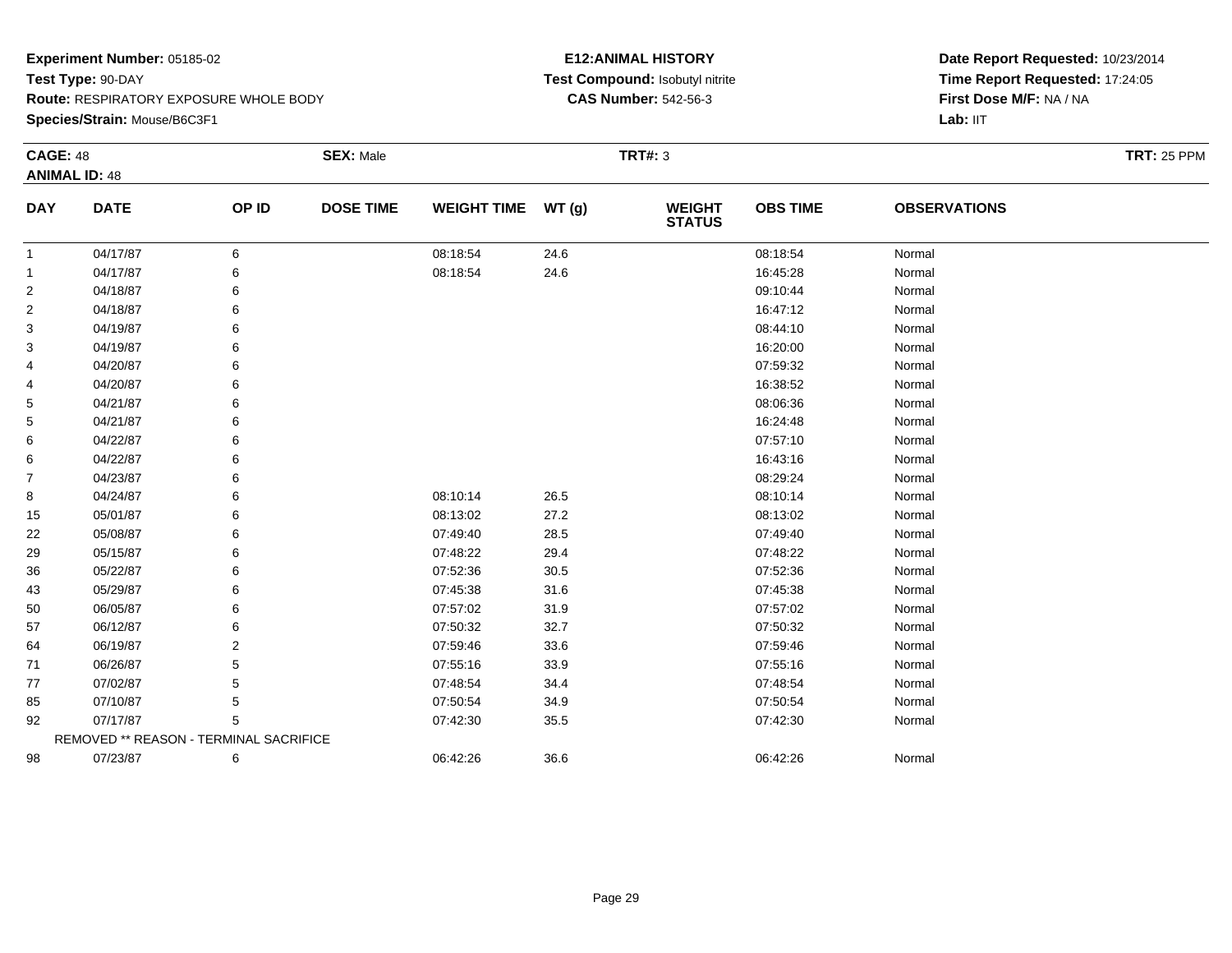#### **Species/Strain:** Mouse/B6C3F1

#### **E12:ANIMAL HISTORY Test Compound:** Isobutyl nitrite**CAS Number:** 542-56-3

| <b>CAGE: 49</b> | <b>ANIMAL ID: 49</b>                   |       | <b>SEX: Male</b> |                    |        | <b>TRT#: 3</b>                 |                 |                       | <b>TRT: 25 PPM</b> |
|-----------------|----------------------------------------|-------|------------------|--------------------|--------|--------------------------------|-----------------|-----------------------|--------------------|
| <b>DAY</b>      | <b>DATE</b>                            | OP ID | <b>DOSE TIME</b> | <b>WEIGHT TIME</b> | WT (g) | <b>WEIGHT</b><br><b>STATUS</b> | <b>OBS TIME</b> | <b>OBSERVATIONS</b>   |                    |
| $\mathbf{1}$    | 04/17/87                               | 6     |                  | 08:19:20           | 25.1   |                                | 08:19:20        | Normal                |                    |
| $\mathbf{1}$    | 04/17/87                               | 6     |                  | 08:19:20           | 25.1   |                                | 16:45:40        | Normal                |                    |
| $\overline{2}$  | 04/18/87                               | 6     |                  |                    |        |                                | 09:11:06        | Normal                |                    |
| 2               | 04/18/87                               | 6     |                  |                    |        |                                | 16:47:20        | Normal                |                    |
| 3               | 04/19/87                               | 6     |                  |                    |        |                                | 08:44:20        | Normal                |                    |
| 3               | 04/19/87                               | 6     |                  |                    |        |                                | 16:20:08        | Normal                |                    |
| 4               | 04/20/87                               | 6     |                  |                    |        |                                | 07:59:40        | Normal                |                    |
| 4               | 04/20/87                               | 6     |                  |                    |        |                                | 16:39:02        | Normal                |                    |
| 5               | 04/21/87                               |       |                  |                    |        |                                | 08:06:46        | Normal                |                    |
| 5               | 04/21/87                               |       |                  |                    |        |                                | 16:25:00        | Normal                |                    |
| 6               | 04/22/87                               | 6     |                  |                    |        |                                | 07:57:18        | Normal                |                    |
| 6               | 04/22/87                               | 6     |                  |                    |        |                                | 16:43:26        | Normal                |                    |
| 7               | 04/23/87                               | 6     |                  |                    |        |                                | 08:29:32        | Normal                |                    |
| 8               | 04/24/87                               | 6     |                  | 08:10:52           | 27.1   |                                | 08:10:52        | Normal                |                    |
| 15              | 05/01/87                               | 6     |                  | 08:13:24           | 27.3   |                                | 08:13:24        | Normal                |                    |
| 22              | 05/08/87                               | 6     |                  | 07:50:04           | 29.0   |                                | 07:50:04        | Normal                |                    |
| 29              | 05/15/87                               | 6     |                  | 07:48:40           | 29.7   |                                | 07:48:40        | Alopecia Neck         |                    |
| 36              | 05/22/87                               | 6     |                  | 07:52:56           | 31.0   |                                | 07:52:56        | Normal                |                    |
| 43              | 05/29/87                               | 6     |                  | 07:45:58           | 32.6   |                                | 07:45:58        | Normal                |                    |
| 50              | 06/05/87                               | 6     |                  | 07:57:18           | 32.9   |                                | 07:57:18        | Normal                |                    |
| 57              | 06/12/87                               | 6     |                  | 07:50:52           | 33.7   |                                | 07:50:52        | Normal                |                    |
| 64              | 06/19/87                               | 2     |                  | 08:00:08           | 34.1   |                                | 08:00:08        | Normal                |                    |
| 71              | 06/26/87                               | 5     |                  | 07:55:44           | 34.7   |                                | 07:55:44        | Normal                |                    |
| 77              | 07/02/87                               | 5     |                  | 07:49:16           | 35.5   |                                | 07:49:16        | Normal                |                    |
| 85              | 07/10/87                               | 5     |                  | 07:51:18           | 35.7   |                                | 07:51:18        | Alopecia Body Ventral |                    |
| 92              | 07/17/87                               | 5     |                  | 07:42:50           | 35.7   |                                | 07:42:50        | Normal                |                    |
|                 | REMOVED ** REASON - TERMINAL SACRIFICE |       |                  |                    |        |                                |                 |                       |                    |
| 98              | 07/23/87                               | 6     |                  | 06:42:50           | 37.8   |                                | 06:42:50        | Normal                |                    |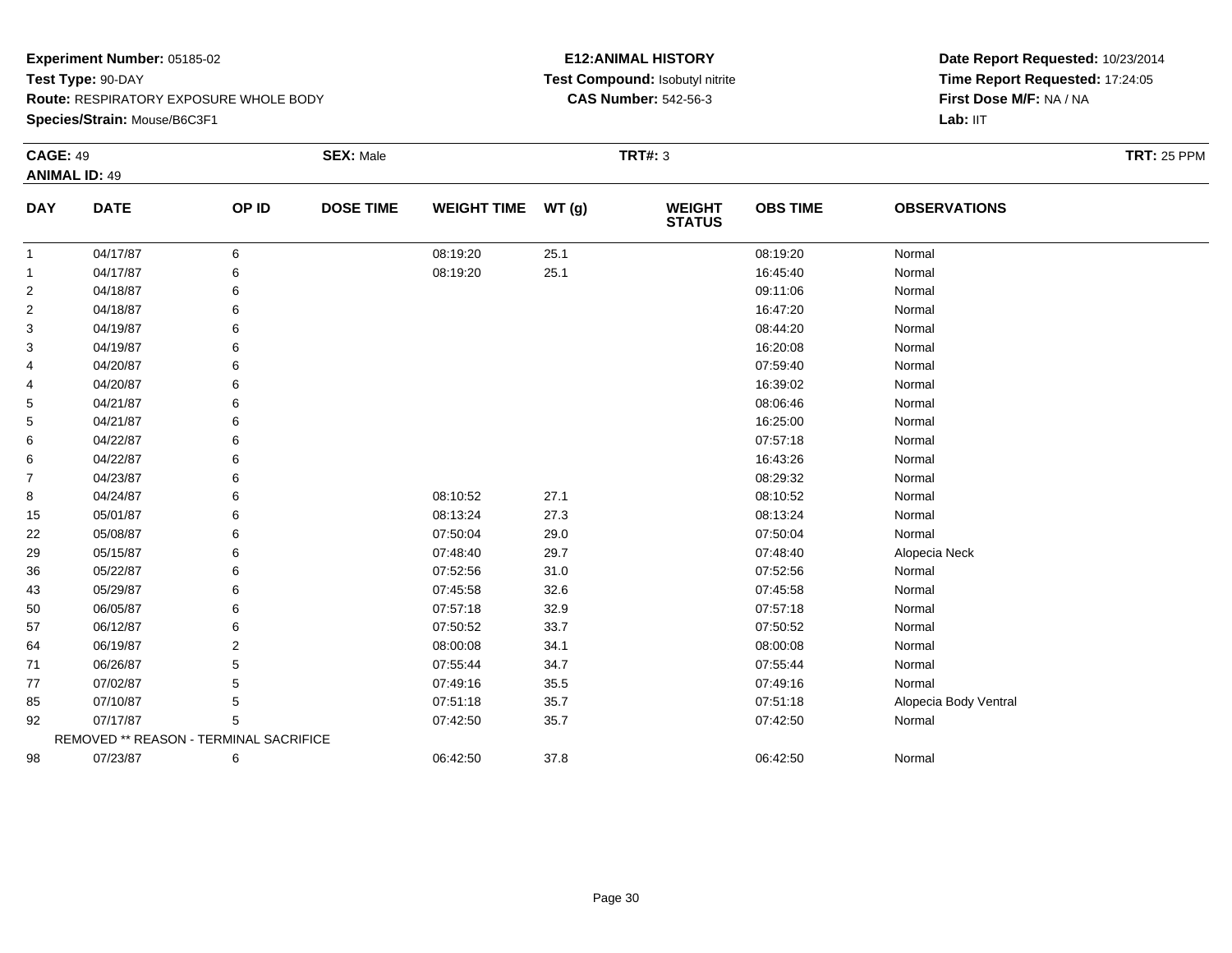**Species/Strain:** Mouse/B6C3F1

#### **E12:ANIMAL HISTORY Test Compound:** Isobutyl nitrite**CAS Number:** 542-56-3

| <b>CAGE: 50</b> |                                        |       | <b>SEX: Male</b> |                    |      | <b>TRT#: 3</b>                 |                 |                     | <b>TRT: 25 PPM</b> |
|-----------------|----------------------------------------|-------|------------------|--------------------|------|--------------------------------|-----------------|---------------------|--------------------|
|                 | <b>ANIMAL ID: 50</b>                   |       |                  |                    |      |                                |                 |                     |                    |
| <b>DAY</b>      | <b>DATE</b>                            | OP ID | <b>DOSE TIME</b> | WEIGHT TIME WT (g) |      | <b>WEIGHT</b><br><b>STATUS</b> | <b>OBS TIME</b> | <b>OBSERVATIONS</b> |                    |
| $\mathbf{1}$    | 04/17/87                               | 6     |                  | 08:19:52           | 25.5 |                                | 08:19:52        | Normal              |                    |
| $\mathbf{1}$    | 04/17/87                               | 6     |                  | 08:19:52           | 25.5 |                                | 16:45:54        | Normal              |                    |
| 2               | 04/18/87                               |       |                  |                    |      |                                | 09:11:18        | Normal              |                    |
| $\overline{2}$  | 04/18/87                               |       |                  |                    |      |                                | 16:47:30        | Normal              |                    |
| 3               | 04/19/87                               |       |                  |                    |      |                                | 08:44:30        | Normal              |                    |
| 3               | 04/19/87                               |       |                  |                    |      |                                | 16:20:18        | Normal              |                    |
| 4               | 04/20/87                               |       |                  |                    |      |                                | 07:59:50        | Normal              |                    |
| 4               | 04/20/87                               |       |                  |                    |      |                                | 16:39:14        | Normal              |                    |
| 5               | 04/21/87                               |       |                  |                    |      |                                | 08:06:56        | Normal              |                    |
| 5               | 04/21/87                               |       |                  |                    |      |                                | 16:25:22        | Normal              |                    |
| 6               | 04/22/87                               |       |                  |                    |      |                                | 07:57:26        | Normal              |                    |
| 6               | 04/22/87                               |       |                  |                    |      |                                | 16:43:36        | Normal              |                    |
| $\overline{7}$  | 04/23/87                               |       |                  |                    |      |                                | 08:29:46        | Normal              |                    |
| 8               | 04/24/87                               |       |                  | 08:11:36           | 29.1 |                                | 08:11:36        | Normal              |                    |
| 15              | 05/01/87                               |       |                  | 08:14:16           | 30.2 |                                | 08:14:16        | Normal              |                    |
| 22              | 05/08/87                               |       |                  | 07:50:24           | 32.4 |                                | 07:50:24        | Normal              |                    |
| 29              | 05/15/87                               |       |                  | 07:49:14           | 32.4 |                                | 07:49:14        | Normal              |                    |
| 36              | 05/22/87                               |       |                  | 07:53:16           | 33.0 |                                | 07:53:16        | Normal              |                    |
| 43              | 05/29/87                               |       |                  | 07:46:12           | 34.2 |                                | 07:46:12        | Normal              |                    |
| 50              | 06/05/87                               |       |                  | 07:57:36           | 34.6 |                                | 07:57:36        | Normal              |                    |
| 57              | 06/12/87                               |       |                  | 07:51:22           | 34.5 |                                | 07:51:22        | Normal              |                    |
| 64              | 06/19/87                               | 2     |                  | 08:00:34           | 36.2 |                                | 08:00:34        | Normal              |                    |
| 71              | 06/26/87                               |       |                  | 07:56:06           | 38.4 |                                | 07:56:06        | Normal              |                    |
| 77              | 07/02/87                               |       |                  | 07:49:44           | 38.4 |                                | 07:49:44        | Normal              |                    |
| 85              | 07/10/87                               | 5     |                  | 07:51:44           | 39.3 |                                | 07:51:44        | Normal              |                    |
| 92              | 07/17/87                               | 5     |                  | 07:43:10           | 39.2 |                                | 07:43:10        | Normal              |                    |
|                 | REMOVED ** REASON - TERMINAL SACRIFICE |       |                  |                    |      |                                |                 |                     |                    |
| 98              | 07/23/87                               | 6     |                  | 06:43:34           | 42.3 |                                | 06:43:34        | Normal              |                    |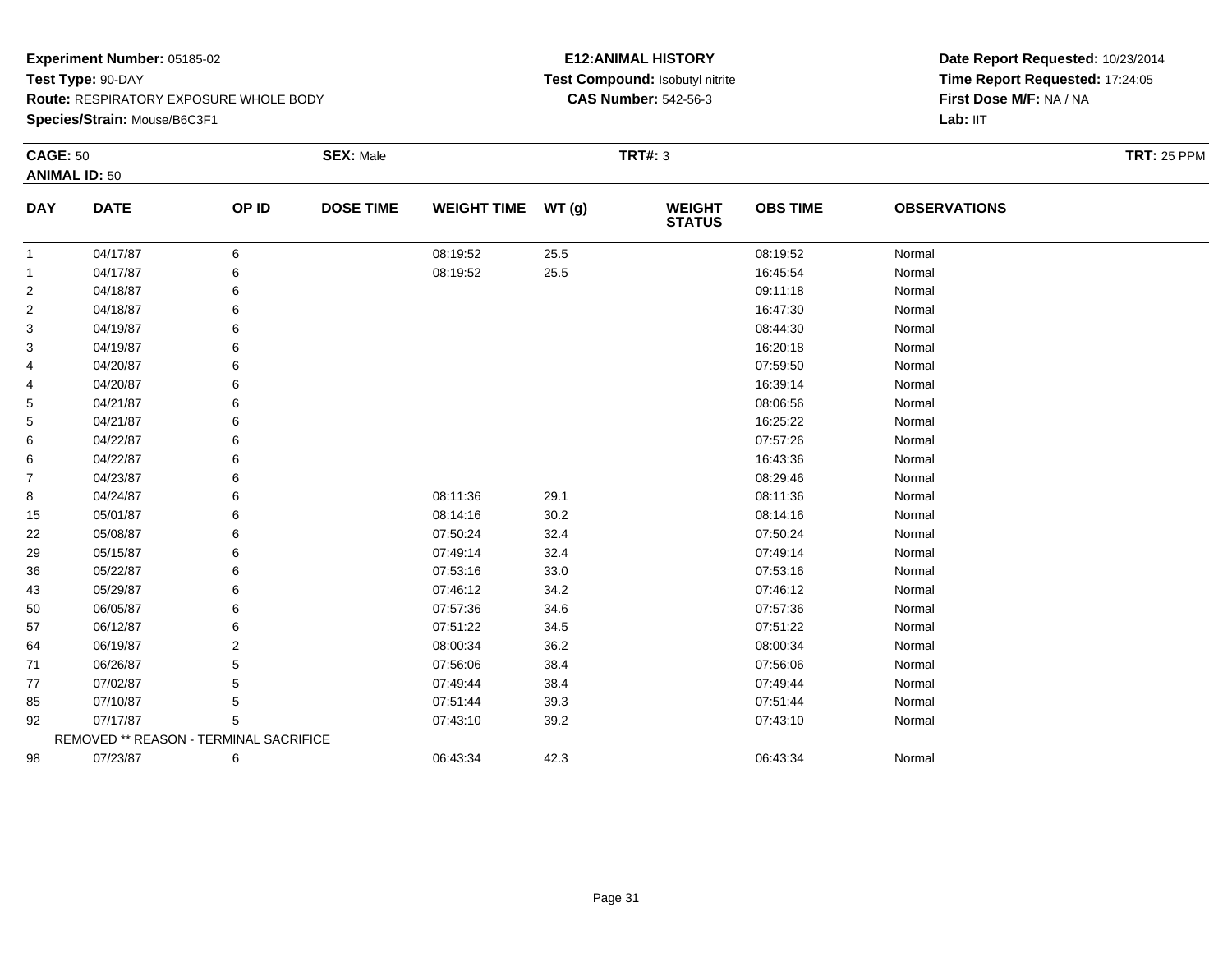**Species/Strain:** Mouse/B6C3F1

#### **E12:ANIMAL HISTORY Test Compound:** Isobutyl nitrite**CAS Number:** 542-56-3

| <b>CAGE: 61</b> |                                        |       | <b>SEX: Male</b> |                    |      | <b>TRT#: 4</b>                 |                 |                     | <b>TRT: 75 PPM</b> |
|-----------------|----------------------------------------|-------|------------------|--------------------|------|--------------------------------|-----------------|---------------------|--------------------|
|                 | <b>ANIMAL ID: 61</b>                   |       |                  |                    |      |                                |                 |                     |                    |
| <b>DAY</b>      | <b>DATE</b>                            | OP ID | <b>DOSE TIME</b> | WEIGHT TIME WT (g) |      | <b>WEIGHT</b><br><b>STATUS</b> | <b>OBS TIME</b> | <b>OBSERVATIONS</b> |                    |
| $\overline{1}$  | 04/17/87                               | 6     |                  | 08:26:34           | 21.9 |                                | 08:26:34        | Normal              |                    |
| $\mathbf{1}$    | 04/17/87                               | 6     |                  | 08:26:34           | 21.9 |                                | 16:53:18        | Normal              |                    |
| 2               | 04/18/87                               | 6     |                  |                    |      |                                | 09:22:04        | Normal              |                    |
| $\overline{c}$  | 04/18/87                               | 6     |                  |                    |      |                                | 16:55:54        | Normal              |                    |
| 3               | 04/19/87                               | 6     |                  |                    |      |                                | 08:53:56        | Normal              |                    |
| 3               | 04/19/87                               | 6     |                  |                    |      |                                | 16:28:44        | Normal              |                    |
| 4               | 04/20/87                               | 6     |                  |                    |      |                                | 08:09:58        | Normal              |                    |
| 4               | 04/20/87                               | 6     |                  |                    |      |                                | 16:45:52        | Normal              |                    |
| 5               | 04/21/87                               | 6     |                  |                    |      |                                | 08:15:12        | Normal              |                    |
| 5               | 04/21/87                               | 6     |                  |                    |      |                                | 16:42:50        | Normal              |                    |
| 6               | 04/22/87                               | 6     |                  |                    |      |                                | 08:09:36        | Normal              |                    |
| 6               | 04/22/87                               | 6     |                  |                    |      |                                | 16:35:42        | Normal              |                    |
| 7               | 04/23/87                               | 6     |                  |                    |      |                                | 08:31:58        | Normal              |                    |
| 8               | 04/24/87                               | 6     |                  | 08:22:48           | 23.7 |                                | 08:22:48        | Normal              |                    |
| 15              | 05/01/87                               | 6     |                  | 08:22:38           | 24.5 |                                | 08:22:38        | Normal              |                    |
| 22              | 05/08/87                               | 6     |                  | 08:02:32           | 25.9 |                                | 08:02:32        | Normal              |                    |
| 29              | 05/15/87                               | 6     |                  | 07:53:38           | 26.3 |                                | 07:53:38        | Normal              |                    |
| 36              | 05/22/87                               | 6     |                  | 07:57:14           | 26.2 |                                | 07:57:14        | Normal              |                    |
| 43              | 05/29/87                               | 6     |                  | 07:50:16           | 27.3 |                                | 07:50:16        | Normal              |                    |
| 50              | 06/05/87                               | 6     |                  | 08:03:06           | 27.9 |                                | 08:03:06        | Normal              |                    |
| 57              | 06/12/87                               | 6     |                  | 07:55:22           | 28.1 |                                | 07:55:22        | Normal              |                    |
| 64              | 06/19/87                               | 2     |                  | 08:05:22           | 28.2 |                                | 08:05:22        | Normal              |                    |
| 71              | 06/26/87                               | 5     |                  | 08:00:38           | 29.4 |                                | 08:00:38        | Normal              |                    |
| 77              | 07/02/87                               | 5     |                  | 07:54:26           | 28.9 |                                | 07:54:26        | Normal              |                    |
| 85              | 07/10/87                               | 5     |                  | 07:56:02           | 29.9 |                                | 07:56:02        | Normal              |                    |
| 92              | 07/17/87                               | 5     |                  | 07:47:02           | 30.0 |                                | 07:47:02        | Normal              |                    |
|                 | REMOVED ** REASON - TERMINAL SACRIFICE |       |                  |                    |      |                                |                 |                     |                    |
| 98              | 07/23/87                               | 6     |                  | 06:44:00           | 31.5 |                                | 06:44:00        | Normal              |                    |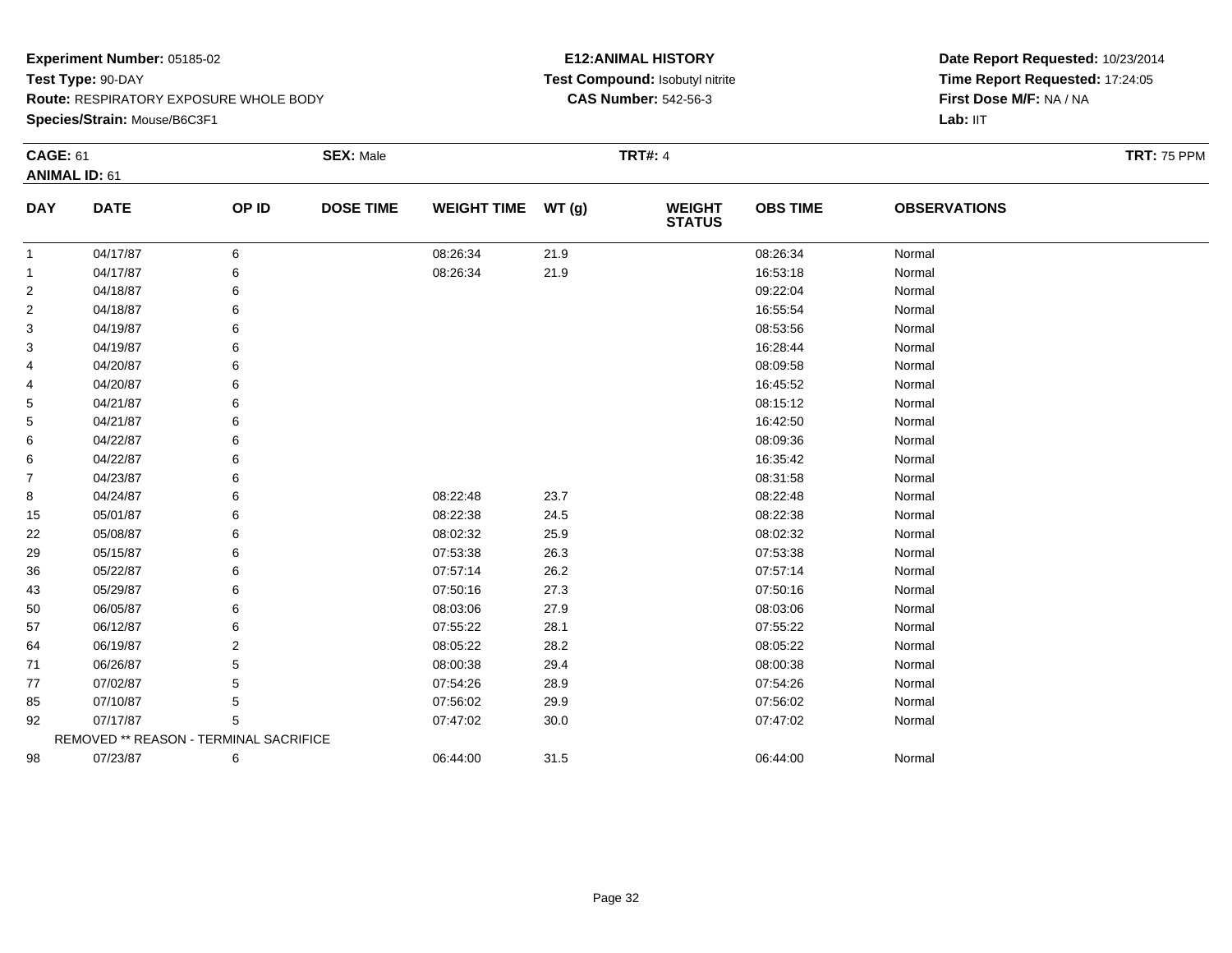**Species/Strain:** Mouse/B6C3F1

#### **E12:ANIMAL HISTORY Test Compound:** Isobutyl nitrite**CAS Number:** 542-56-3

| <b>CAGE: 62</b> |                                        |       | <b>SEX: Male</b> |                    |      | <b>TRT#: 4</b>                 |                 |                     | <b>TRT: 75 PPM</b> |
|-----------------|----------------------------------------|-------|------------------|--------------------|------|--------------------------------|-----------------|---------------------|--------------------|
|                 | <b>ANIMAL ID: 62</b>                   |       |                  |                    |      |                                |                 |                     |                    |
| <b>DAY</b>      | <b>DATE</b>                            | OP ID | <b>DOSE TIME</b> | WEIGHT TIME WT (g) |      | <b>WEIGHT</b><br><b>STATUS</b> | <b>OBS TIME</b> | <b>OBSERVATIONS</b> |                    |
| $\mathbf{1}$    | 04/17/87                               | 6     |                  | 08:28:10           | 22.4 |                                | 08:28:10        | Normal              |                    |
| $\mathbf{1}$    | 04/17/87                               | 6     |                  | 08:28:10           | 22.4 |                                | 16:53:28        | Normal              |                    |
| 2               | 04/18/87                               |       |                  |                    |      |                                | 09:22:16        | Normal              |                    |
| $\overline{2}$  | 04/18/87                               |       |                  |                    |      |                                | 16:56:08        | Normal              |                    |
| 3               | 04/19/87                               |       |                  |                    |      |                                | 08:54:06        | Normal              |                    |
| 3               | 04/19/87                               |       |                  |                    |      |                                | 16:28:54        | Normal              |                    |
| 4               | 04/20/87                               |       |                  |                    |      |                                | 08:10:08        | Normal              |                    |
| 4               | 04/20/87                               |       |                  |                    |      |                                | 16:46:08        | Normal              |                    |
| 5               | 04/21/87                               |       |                  |                    |      |                                | 08:15:20        | Normal              |                    |
| 5               | 04/21/87                               |       |                  |                    |      |                                | 16:43:00        | Normal              |                    |
| 6               | 04/22/87                               |       |                  |                    |      |                                | 08:09:48        | Normal              |                    |
| 6               | 04/22/87                               |       |                  |                    |      |                                | 16:35:54        | Normal              |                    |
| $\overline{7}$  | 04/23/87                               |       |                  |                    |      |                                | 08:32:16        | Normal              |                    |
| 8               | 04/24/87                               |       |                  | 08:23:46           | 24.8 |                                | 08:23:46        | Normal              |                    |
| 15              | 05/01/87                               |       |                  | 08:24:56           | 25.9 |                                | 08:24:56        | Normal              |                    |
| 22              | 05/08/87                               |       |                  | 08:05:40           | 26.5 |                                | 08:05:40        | Normal              |                    |
| 29              | 05/15/87                               |       |                  | 07:58:48           | 28.6 |                                | 07:58:48        | Normal              |                    |
| 36              | 05/22/87                               |       |                  | 08:01:16           | 28.9 |                                | 08:01:16        | Normal              |                    |
| 43              | 05/29/87                               |       |                  | 07:56:26           | 30.0 |                                | 07:56:26        | Normal              |                    |
| 50              | 06/05/87                               |       |                  | 08:06:48           | 30.6 |                                | 08:06:48        | Normal              |                    |
| 57              | 06/12/87                               |       |                  | 08:00:34           | 31.9 |                                | 08:00:34        | Normal              |                    |
| 64              | 06/19/87                               | 2     |                  | 08:07:48           | 32.6 |                                | 08:07:48        | Normal              |                    |
| 71              | 06/26/87                               |       |                  | 08:04:46           | 33.6 |                                | 08:04:46        | Normal              |                    |
| 77              | 07/02/87                               |       |                  | 07:59:06           | 33.9 |                                | 07:59:06        | Normal              |                    |
| 85              | 07/10/87                               | 5     |                  | 08:02:24           | 35.9 |                                | 08:02:24        | Normal              |                    |
| 92              | 07/17/87                               | 5     |                  | 07:49:44           | 35.7 |                                | 07:49:44        | Normal              |                    |
|                 | REMOVED ** REASON - TERMINAL SACRIFICE |       |                  |                    |      |                                |                 |                     |                    |
| 98              | 07/23/87                               | 6     |                  | 06:44:36           | 36.4 |                                | 06:44:36        | Normal              |                    |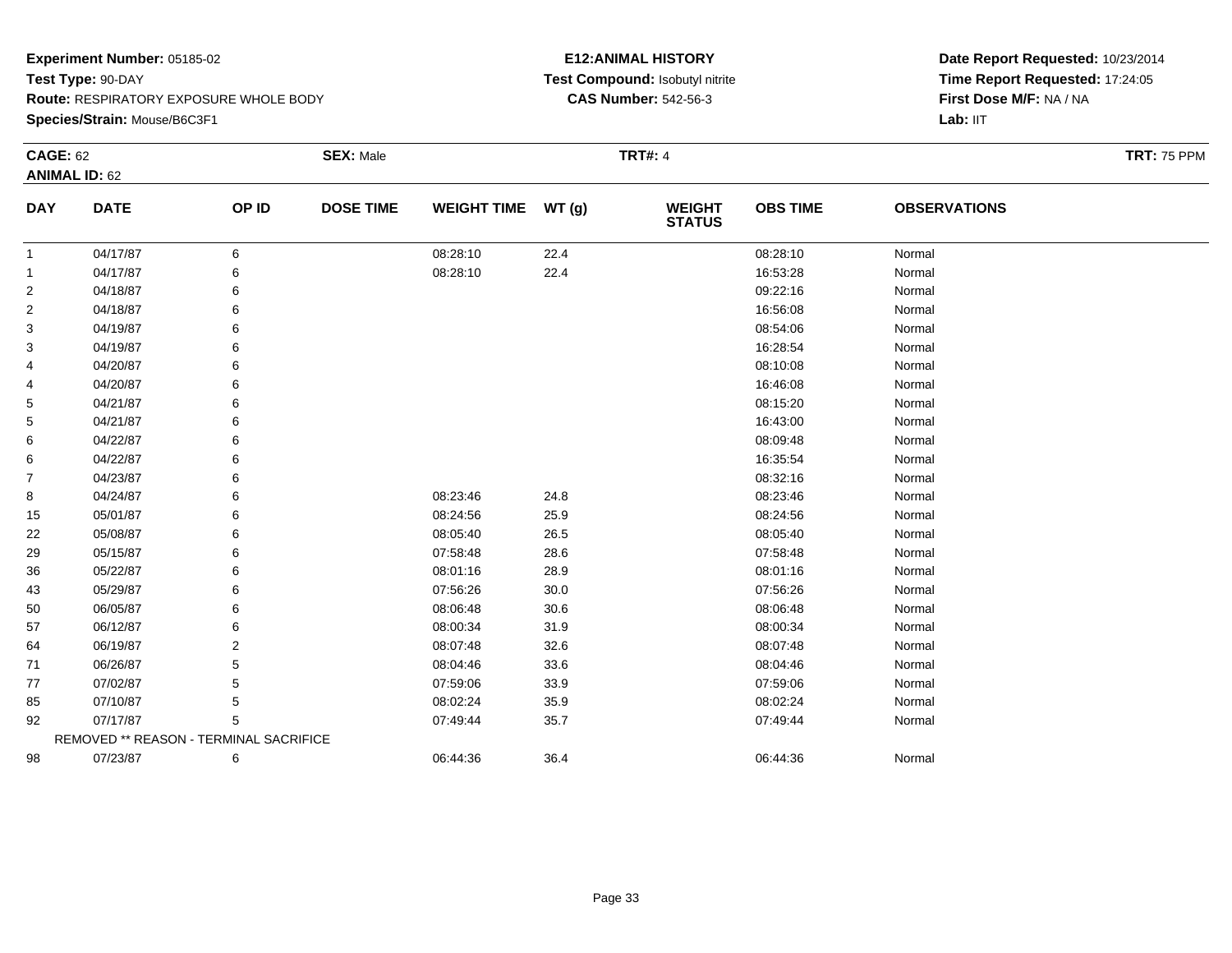**Species/Strain:** Mouse/B6C3F1

#### **E12:ANIMAL HISTORY Test Compound:** Isobutyl nitrite**CAS Number:** 542-56-3

| <b>CAGE: 63</b>  |                                        |       | <b>SEX: Male</b> |                    |          | <b>TRT#: 4</b>                 |                 |                       | <b>TRT: 75 PPM</b> |
|------------------|----------------------------------------|-------|------------------|--------------------|----------|--------------------------------|-----------------|-----------------------|--------------------|
|                  | <b>ANIMAL ID: 63</b>                   |       |                  |                    |          |                                |                 |                       |                    |
| <b>DAY</b>       | <b>DATE</b>                            | OP ID | <b>DOSE TIME</b> | <b>WEIGHT TIME</b> | WT(g)    | <b>WEIGHT</b><br><b>STATUS</b> | <b>OBS TIME</b> | <b>OBSERVATIONS</b>   |                    |
| -1               | 04/17/87                               | 6     |                  | 08:28:44           | 22.7     |                                | 08:28:44        | Normal                |                    |
| 1                | 04/17/87                               | 6     |                  | 08:28:44           | 22.7     |                                | 16:53:48        | Normal                |                    |
| $\overline{c}$   | 04/18/87                               | 6     |                  |                    |          |                                | 09:22:26        | Normal                |                    |
| $\boldsymbol{2}$ | 04/18/87                               | 6     |                  |                    |          |                                | 16:56:18        | Normal                |                    |
| 3                | 04/19/87                               | 6     |                  |                    |          |                                | 08:54:14        | Normal                |                    |
| 3                | 04/19/87                               | 6     |                  |                    |          |                                | 16:29:02        | Normal                |                    |
| 4                | 04/20/87                               | 6     |                  |                    |          |                                | 08:10:16        | Normal                |                    |
| 4                | 04/20/87                               |       |                  |                    |          |                                | 16:46:18        | Normal                |                    |
| 5                | 04/21/87                               |       |                  |                    |          |                                | 08:15:28        | Normal                |                    |
| 5                | 04/21/87                               | 6     |                  |                    |          |                                | 16:43:10        | Normal                |                    |
| 6                | 04/22/87                               | 6     |                  |                    |          |                                | 08:10:00        | Normal                |                    |
| 6                | 04/22/87                               |       |                  |                    |          |                                | 16:36:08        | Normal                |                    |
| 7                | 04/23/87                               | 6     |                  |                    |          |                                | 08:32:30        | Normal                |                    |
| 8                | 04/24/87                               | 6     |                  | 08:24:26           | 24.1     |                                | 08:24:26        | <b>Ruffled Fur</b>    |                    |
| 15               | 05/01/87                               | 6     |                  | 08:25:34           | 25.1     |                                | 08:25:34        | Normal                |                    |
| 22               | 05/08/87                               | 6     |                  | 08:05:56           | 27.2     |                                | 08:05:56        | Normal                |                    |
| 29               | 05/15/87                               | 6     |                  | 07:59:06           | 27.8     |                                | 07:59:06        | Normal                |                    |
| 36               | 05/22/87                               | 6     |                  | 08:01:34           | 28.3     |                                | 08:01:34        | Normal                |                    |
| 43               | 05/29/87                               | 6     |                  | 07:56:42           | 29.0     |                                | 07:56:42        | Normal                |                    |
| 50               | 06/05/87                               | 6     |                  | 08:07:44           | 28.6     |                                | 08:07:44        | Normal                |                    |
| 57               | 06/12/87                               | 6     |                  | 08:00:54           | 29.5     |                                | 08:00:54        | Normal                |                    |
| 64               | 06/19/87                               | 2     |                  | 08:08:02           | 29.8     |                                | 08:08:02        | Normal                |                    |
| 71               | 06/26/87                               | 5     |                  | 08:05:06           | $30.5\,$ |                                | 08:05:06        | Normal                |                    |
| 77               | 07/02/87                               | 5     |                  | 07:59:26           | 30.0     |                                | 07:59:26        | Normal                |                    |
| 85               | 07/10/87                               | 5     |                  | 08:02:44           | 31.0     |                                | 08:02:44        | Normal                |                    |
| 92               | 07/17/87                               | 5     |                  | 07:50:12           | 30.4     |                                | 07:50:12        | Alopecia Body Ventral |                    |
|                  | REMOVED ** REASON - TERMINAL SACRIFICE |       |                  |                    |          |                                |                 |                       |                    |
| 98               | 07/23/87                               | 6     |                  | 06:45:04           | 31.0     |                                | 06:45:04        | Alopecia Body Ventral |                    |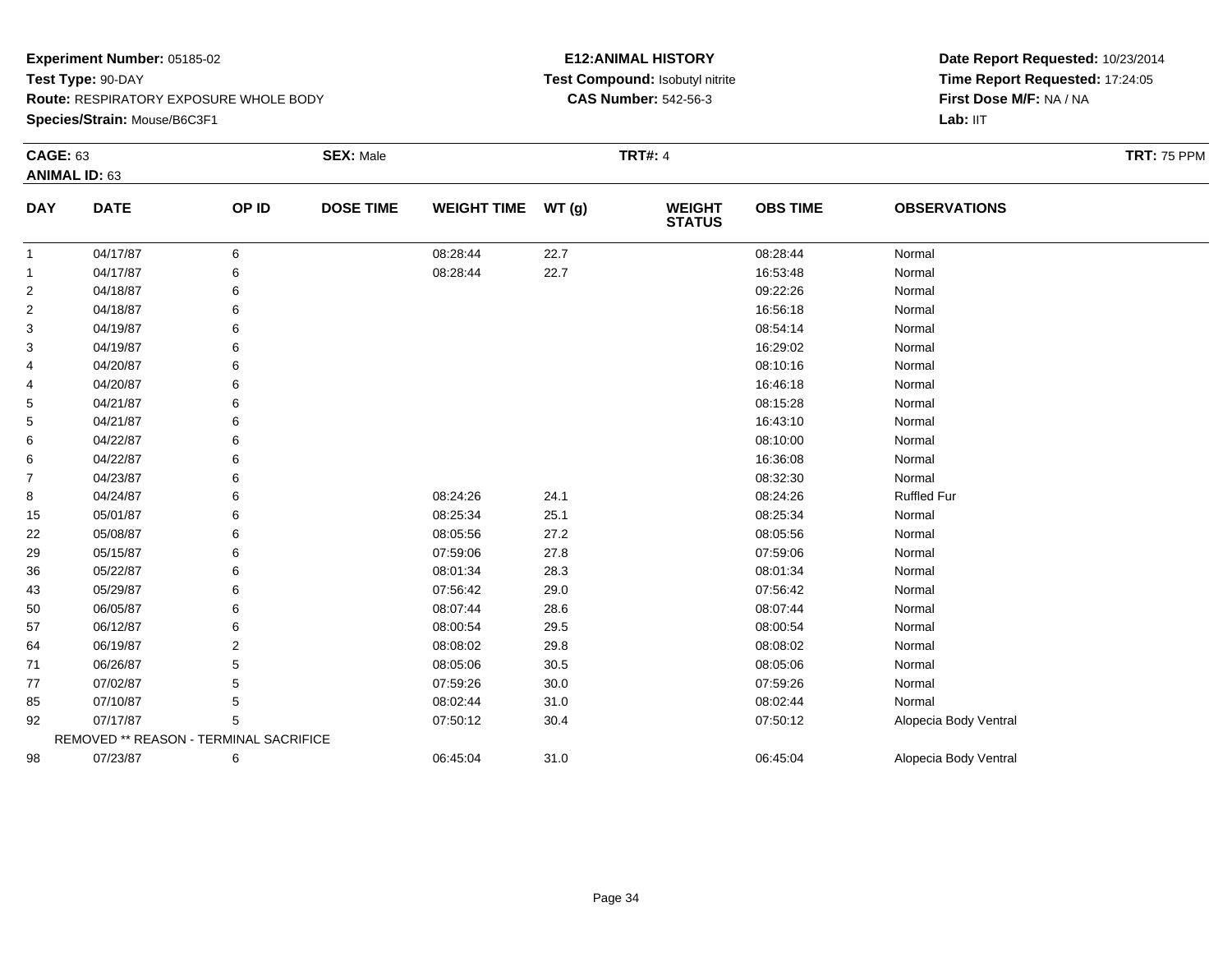**Species/Strain:** Mouse/B6C3F1

#### **E12:ANIMAL HISTORY Test Compound:** Isobutyl nitrite**CAS Number:** 542-56-3

| <b>CAGE: 64</b> |                                        |       | <b>SEX: Male</b> |                    |       | <b>TRT#: 4</b>                 |                 |                     | <b>TRT: 75 PPM</b> |
|-----------------|----------------------------------------|-------|------------------|--------------------|-------|--------------------------------|-----------------|---------------------|--------------------|
|                 | <b>ANIMAL ID: 64</b>                   |       |                  |                    |       |                                |                 |                     |                    |
| <b>DAY</b>      | <b>DATE</b>                            | OP ID | <b>DOSE TIME</b> | <b>WEIGHT TIME</b> | WT(g) | <b>WEIGHT</b><br><b>STATUS</b> | <b>OBS TIME</b> | <b>OBSERVATIONS</b> |                    |
| $\mathbf{1}$    | 04/17/87                               | 6     |                  | 08:29:18           | 23.7  |                                | 08:29:18        | Normal              |                    |
| $\mathbf{1}$    | 04/17/87                               |       |                  | 08:29:18           | 23.7  |                                | 16:54:00        | Normal              |                    |
| $\overline{2}$  | 04/18/87                               |       |                  |                    |       |                                | 09:22:36        | Normal              |                    |
| $\overline{2}$  | 04/18/87                               |       |                  |                    |       |                                | 16:56:26        | Normal              |                    |
| 3               | 04/19/87                               |       |                  |                    |       |                                | 08:54:22        | Normal              |                    |
| 3               | 04/19/87                               |       |                  |                    |       |                                | 16:29:12        | Normal              |                    |
| 4               | 04/20/87                               |       |                  |                    |       |                                | 08:10:24        | Normal              |                    |
| 4               | 04/20/87                               |       |                  |                    |       |                                | 16:46:30        | Normal              |                    |
| 5               | 04/21/87                               |       |                  |                    |       |                                | 08:15:38        | Normal              |                    |
| 5               | 04/21/87                               |       |                  |                    |       |                                | 16:43:20        | Normal              |                    |
| 6               | 04/22/87                               |       |                  |                    |       |                                | 08:10:10        | Normal              |                    |
| 6               | 04/22/87                               |       |                  |                    |       |                                | 16:36:20        | Normal              |                    |
| $\overline{7}$  | 04/23/87                               |       |                  |                    |       |                                | 08:32:46        | Normal              |                    |
| 8               | 04/24/87                               |       |                  | 08:25:06           | 26.2  |                                | 08:25:06        | Normal              |                    |
| 15              | 05/01/87                               |       |                  | 08:26:02           | 26.1  |                                | 08:26:02        | Normal              |                    |
| 22              | 05/08/87                               |       |                  | 08:06:12           | 27.4  |                                | 08:06:12        | Normal              |                    |
| 29              | 05/15/87                               |       |                  | 07:59:26           | 27.6  |                                | 07:59:26        | Normal              |                    |
| 36              | 05/22/87                               |       |                  | 08:01:52           | 29.1  |                                | 08:01:52        | Normal              |                    |
| 43              | 05/29/87                               | 6     |                  | 07:57:10           | 29.9  |                                | 07:57:10        | Normal              |                    |
| 50              | 06/05/87                               |       |                  | 08:08:08           | 30.2  |                                | 08:08:08        | Normal              |                    |
| 57              | 06/12/87                               |       |                  | 08:01:22           | 30.8  |                                | 08:01:22        | Normal              |                    |
| 64              | 06/19/87                               | 2     |                  | 08:08:24           | 32.3  |                                | 08:08:24        | Normal              |                    |
| 71              | 06/26/87                               |       |                  | 08:05:26           | 33.1  |                                | 08:05:26        | Normal              |                    |
| 77              | 07/02/87                               |       |                  | 07:59:50           | 33.3  |                                | 07:59:50        | Normal              |                    |
| 85              | 07/10/87                               | 5     |                  | 08:03:04           | 33.3  |                                | 08:03:04        | Normal              |                    |
| 92              | 07/17/87                               |       |                  | 07:50:38           | 34.4  |                                | 07:50:38        | Normal              |                    |
|                 | REMOVED ** REASON - TERMINAL SACRIFICE |       |                  |                    |       |                                |                 |                     |                    |
| 98              | 07/23/87                               | 6     |                  | 06:45:30           | 35.2  |                                | 06:45:30        | <b>Wound Tail</b>   |                    |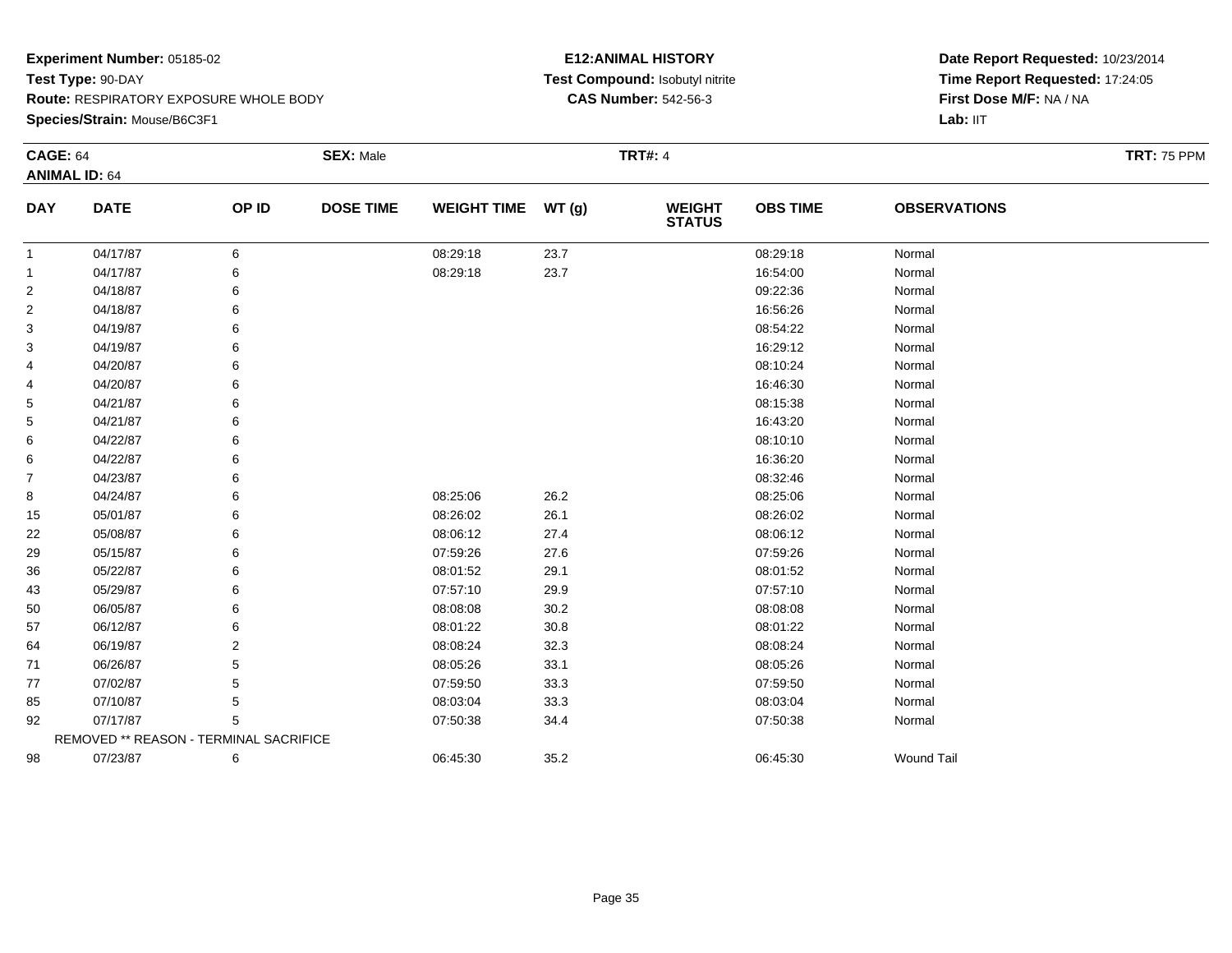#### **Species/Strain:** Mouse/B6C3F1

#### **E12:ANIMAL HISTORY Test Compound:** Isobutyl nitrite**CAS Number:** 542-56-3

| <b>CAGE: 65</b>      |                                        |       | <b>SEX: Male</b> |                    | <b>TRT#: 4</b> |                                |                 |                     | <b>TRT: 75 PPM</b> |
|----------------------|----------------------------------------|-------|------------------|--------------------|----------------|--------------------------------|-----------------|---------------------|--------------------|
| <b>ANIMAL ID: 65</b> |                                        |       |                  |                    |                |                                |                 |                     |                    |
| <b>DAY</b>           | <b>DATE</b>                            | OP ID | <b>DOSE TIME</b> | <b>WEIGHT TIME</b> | WT(g)          | <b>WEIGHT</b><br><b>STATUS</b> | <b>OBS TIME</b> | <b>OBSERVATIONS</b> |                    |
| $\mathbf{1}$         | 04/17/87                               | 6     |                  | 08:29:50           | 19.2           |                                | 08:29:50        | Normal              |                    |
| 1                    | 04/17/87                               | 6     |                  | 08:29:50           | 19.2           |                                | 16:54:10        | Normal              |                    |
| $\overline{2}$       | 04/18/87                               |       |                  |                    |                |                                | 09:22:46        | Normal              |                    |
| $\overline{2}$       | 04/18/87                               | 6     |                  |                    |                |                                | 16:56:36        | Normal              |                    |
| 3                    | 04/19/87                               | 6     |                  |                    |                |                                | 08:54:32        | Normal              |                    |
| 3                    | 04/19/87                               | 6     |                  |                    |                |                                | 16:29:22        | Normal              |                    |
| 4                    | 04/20/87                               | 6     |                  |                    |                |                                | 08:10:34        | Normal              |                    |
| 4                    | 04/20/87                               | 6     |                  |                    |                |                                | 16:46:40        | Normal              |                    |
| 5                    | 04/21/87                               | 6     |                  |                    |                |                                | 08:15:48        | Normal              |                    |
| 5                    | 04/21/87                               | 6     |                  |                    |                |                                | 16:43:32        | Abnormal Posture    |                    |
|                      |                                        |       |                  |                    |                |                                |                 | Hypoactivity        |                    |
| 6                    | 04/22/87                               | 6     |                  |                    |                |                                | 08:10:22        | Abnormal Posture    |                    |
|                      |                                        |       |                  |                    |                |                                |                 | <b>Ruffled Fur</b>  |                    |
| 6                    | 04/22/87                               | 6     |                  |                    |                |                                | 16:36:30        | Abnormal Posture    |                    |
|                      |                                        |       |                  |                    |                |                                |                 | <b>Ruffled Fur</b>  |                    |
| $\overline{7}$       | 04/23/87                               | 6     |                  |                    |                |                                | 08:32:58        | Normal              |                    |
| 8                    | 04/24/87                               | 6     |                  | 08:25:32           | 23.2           |                                | 08:25:32        | Normal              |                    |
| 15                   | 05/01/87                               | 6     |                  | 08:26:32           | 30.7           |                                | 08:26:32        | Normal              |                    |
| 22                   | 05/08/87                               | 6     |                  | 08:06:38           | 33.1           |                                | 08:06:38        | Normal              |                    |
| 29                   | 05/15/87                               | 6     |                  | 07:59:52           | 34.3           |                                | 07:59:52        | Normal              |                    |
| 36                   | 05/22/87                               | 6     |                  | 08:03:32           | 34.6           |                                | 08:03:32        | Normal              |                    |
| 43                   | 05/29/87                               |       |                  | 07:57:44           | 34.3           |                                | 07:57:44        | Normal              |                    |
| 50                   | 06/05/87                               |       |                  | 08:08:36           | 34.8           |                                | 08:08:36        | Normal              |                    |
| 57                   | 06/12/87                               | 6     |                  | 08:01:40           | 34.7           |                                | 08:01:40        | Normal              |                    |
| 64                   | 06/19/87                               | 2     |                  | 08:08:46           | 36.3           |                                | 08:08:46        | <b>Ruffled Fur</b>  |                    |
| 71                   | 06/26/87                               | 5     |                  | 08:05:58           | 36.8           |                                | 08:05:58        | Normal              |                    |
| 77                   | 07/02/87                               | 5     |                  | 08:00:12           | 37.5           |                                | 08:00:12        | <b>Ruffled Fur</b>  |                    |
| 85                   | 07/10/87                               | 5     |                  | 08:03:26           | 39.6           |                                | 08:03:26        | Normal              |                    |
| 92                   | 07/17/87                               | 5     |                  | 07:51:00           | 37.8           |                                | 07:51:00        | Normal              |                    |
|                      | REMOVED ** REASON - TERMINAL SACRIFICE |       |                  |                    |                |                                |                 |                     |                    |
| 98                   | 07/23/87                               | 6     |                  | 06:46:02           | 39.0           |                                | 06:46:02        | <b>Ruffled Fur</b>  |                    |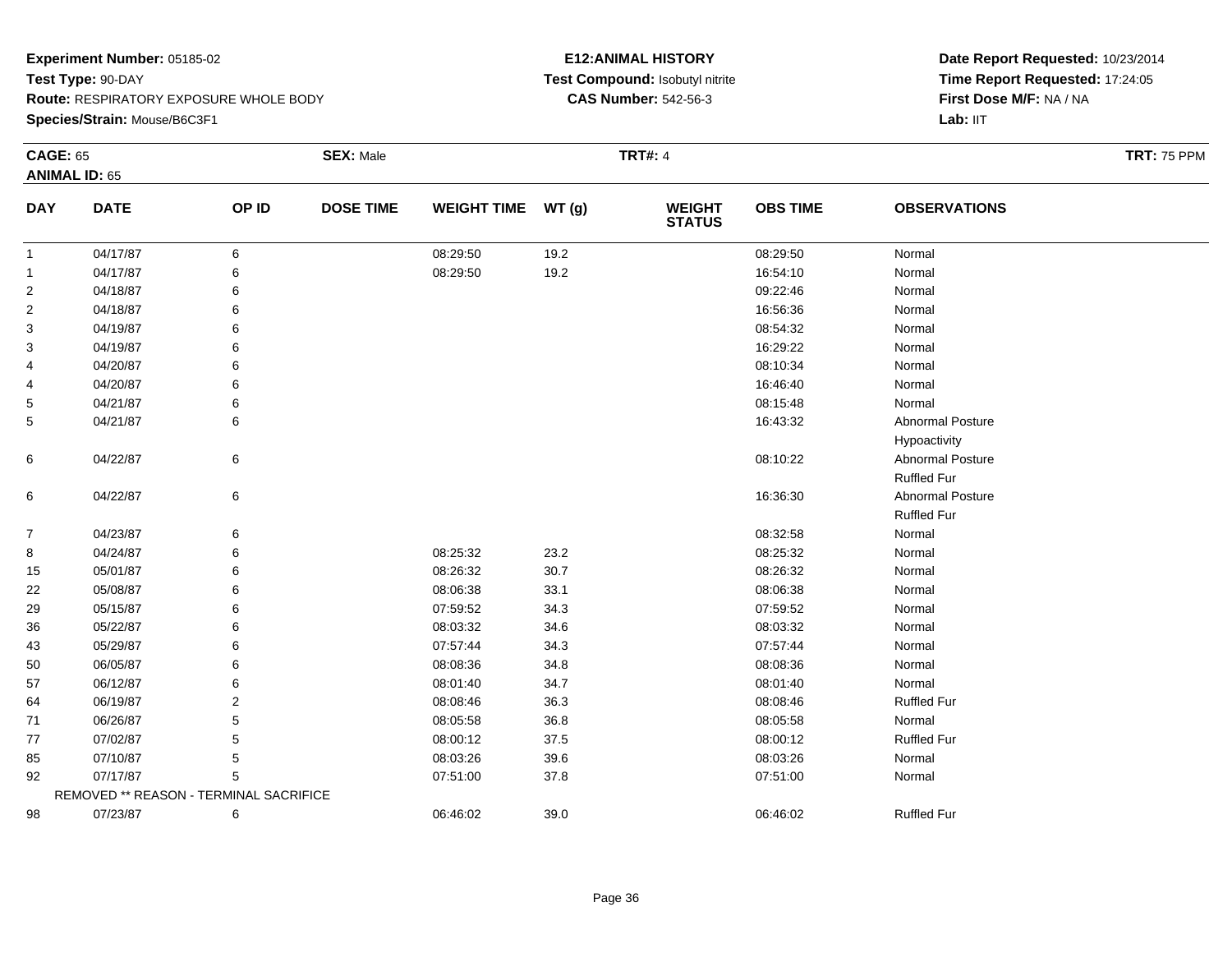#### **Species/Strain:** Mouse/B6C3F1

## **E12:ANIMAL HISTORY Test Compound:** Isobutyl nitrite**CAS Number:** 542-56-3

| <b>CAGE: 66</b> |                                        |       | <b>SEX: Male</b> |                    |      | <b>TRT#: 4</b>                 |                 |                     | <b>TRT: 75 PPM</b> |
|-----------------|----------------------------------------|-------|------------------|--------------------|------|--------------------------------|-----------------|---------------------|--------------------|
|                 | <b>ANIMAL ID: 66</b>                   |       |                  |                    |      |                                |                 |                     |                    |
| <b>DAY</b>      | <b>DATE</b>                            | OP ID | <b>DOSE TIME</b> | WEIGHT TIME WT (g) |      | <b>WEIGHT</b><br><b>STATUS</b> | <b>OBS TIME</b> | <b>OBSERVATIONS</b> |                    |
| -1              | 04/17/87                               | 6     |                  | 08:30:26           | 24.3 |                                | 08:30:26        | Normal              |                    |
| -1              | 04/17/87                               | 6     |                  | 08:30:26           | 24.3 |                                | 16:54:22        | Normal              |                    |
| 2               | 04/18/87                               | 6     |                  |                    |      |                                | 09:22:54        | Normal              |                    |
| 2               | 04/18/87                               | 6     |                  |                    |      |                                | 16:56:50        | Normal              |                    |
| 3               | 04/19/87                               |       |                  |                    |      |                                | 08:54:40        | Normal              |                    |
| 3               | 04/19/87                               | 6     |                  |                    |      |                                | 16:29:34        | Normal              |                    |
| 4               | 04/20/87                               | 6     |                  |                    |      |                                | 08:10:46        | Normal              |                    |
| 4               | 04/20/87                               | 6     |                  |                    |      |                                | 16:46:52        | Normal              |                    |
| 5               | 04/21/87                               |       |                  |                    |      |                                | 08:15:56        | Normal              |                    |
| 5               | 04/21/87                               |       |                  |                    |      |                                | 16:44:42        | Normal              |                    |
| 6               | 04/22/87                               |       |                  |                    |      |                                | 08:11:22        | Normal              |                    |
| 6               | 04/22/87                               | 6     |                  |                    |      |                                | 16:37:12        | Normal              |                    |
| 7               | 04/23/87                               |       |                  |                    |      |                                | 08:33:10        | Normal              |                    |
| 8               | 04/24/87                               | 6     |                  | 08:26:00           | 27.2 |                                | 08:26:00        | Normal              |                    |
| 15              | 05/01/87                               | 6     |                  | 08:27:04           | 27.2 |                                | 08:27:04        | Normal              |                    |
| 22              | 05/08/87                               | 6     |                  | 08:07:02           | 27.5 |                                | 08:07:02        | Normal              |                    |
| 29              | 05/15/87                               |       |                  | 08:00:14           | 28.5 |                                | 08:00:14        | Normal              |                    |
| 36              | 05/22/87                               |       |                  | 08:03:52           | 29.4 |                                | 08:03:52        | Normal              |                    |
| 43              | 05/29/87                               |       |                  | 07:58:08           | 29.7 |                                | 07:58:08        | Normal              |                    |
| 50              | 06/05/87                               | 6     |                  | 08:08:54           | 30.7 |                                | 08:08:54        | Normal              |                    |
| 57              | 06/12/87                               |       |                  | 08:02:04           | 31.0 |                                | 08:02:04        | Normal              |                    |
| 64              | 06/19/87                               | 2     |                  | 08:09:10           | 31.7 |                                | 08:09:10        | Normal              |                    |
| 71              | 06/26/87                               |       |                  | 08:06:24           | 32.2 |                                | 08:06:24        | Normal              |                    |
| 77              | 07/02/87                               | 5     |                  | 08:00:36           | 32.2 |                                | 08:00:36        | Normal              |                    |
| 85              | 07/10/87                               | 5     |                  | 08:03:50           | 34.2 |                                | 08:03:50        | Normal              |                    |
| 92              | 07/17/87                               | 5     |                  | 07:51:18           | 34.6 |                                | 07:51:18        | Normal              |                    |
|                 | REMOVED ** REASON - TERMINAL SACRIFICE |       |                  |                    |      |                                |                 |                     |                    |
| 98              | 07/23/87                               | 6     |                  | 06:47:12           | 35.7 |                                | 06:47:12        | Normal              |                    |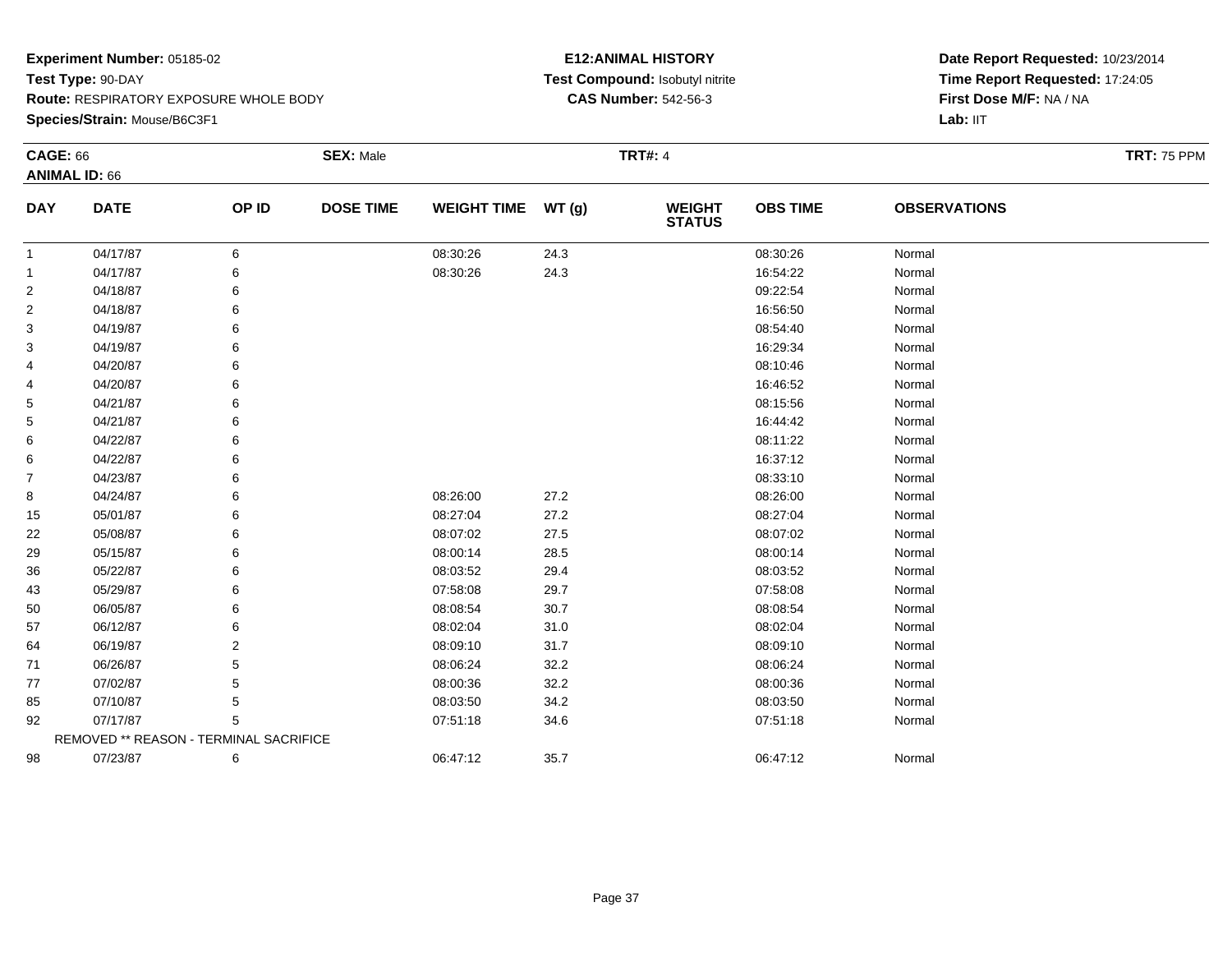**Species/Strain:** Mouse/B6C3F1

## **E12:ANIMAL HISTORY Test Compound:** Isobutyl nitrite**CAS Number:** 542-56-3

| <b>CAGE: 67</b> |                                        |                | <b>SEX: Male</b> |                    |       | <b>TRT#: 4</b>                 |                 |                     | <b>TRT: 75 PPM</b> |
|-----------------|----------------------------------------|----------------|------------------|--------------------|-------|--------------------------------|-----------------|---------------------|--------------------|
|                 | <b>ANIMAL ID: 67</b>                   |                |                  |                    |       |                                |                 |                     |                    |
| <b>DAY</b>      | <b>DATE</b>                            | OP ID          | <b>DOSE TIME</b> | <b>WEIGHT TIME</b> | WT(g) | <b>WEIGHT</b><br><b>STATUS</b> | <b>OBS TIME</b> | <b>OBSERVATIONS</b> |                    |
| $\mathbf{1}$    | 04/17/87                               | 6              |                  | 08:31:00           | 23.3  |                                | 08:31:00        | Normal              |                    |
| 1               | 04/17/87                               |                |                  | 08:31:00           | 23.3  |                                | 16:54:36        | Normal              |                    |
| 2               | 04/18/87                               |                |                  |                    |       |                                | 09:23:04        | Normal              |                    |
| 2               | 04/18/87                               | 6              |                  |                    |       |                                | 16:57:02        | Normal              |                    |
| 3               | 04/19/87                               |                |                  |                    |       |                                | 08:54:48        | Normal              |                    |
| 3               | 04/19/87                               |                |                  |                    |       |                                | 16:29:42        | Normal              |                    |
| 4               | 04/20/87                               |                |                  |                    |       |                                | 08:10:56        | Normal              |                    |
| 4               | 04/20/87                               |                |                  |                    |       |                                | 16:47:10        | Normal              |                    |
| 5               | 04/21/87                               |                |                  |                    |       |                                | 08:16:04        | Normal              |                    |
| 5               | 04/21/87                               |                |                  |                    |       |                                | 16:44:52        | Normal              |                    |
| 6               | 04/22/87                               |                |                  |                    |       |                                | 08:11:34        | Normal              |                    |
| 6               | 04/22/87                               |                |                  |                    |       |                                | 16:37:24        | Normal              |                    |
| 7               | 04/23/87                               |                |                  |                    |       |                                | 08:33:22        | Normal              |                    |
| 8               | 04/24/87                               |                |                  | 08:26:48           | 26.2  |                                | 08:26:48        | <b>Ruffled Fur</b>  |                    |
| 15              | 05/01/87                               | 6              |                  | 08:27:34           | 27.4  |                                | 08:27:34        | Normal              |                    |
| 22              | 05/08/87                               |                |                  | 08:07:24           | 28.8  |                                | 08:07:24        | Normal              |                    |
| 29              | 05/15/87                               |                |                  | 08:00:34           | 29.2  |                                | 08:00:34        | Normal              |                    |
| 36              | 05/22/87                               |                |                  | 08:04:12           | 29.8  |                                | 08:04:12        | Normal              |                    |
| 43              | 05/29/87                               |                |                  | 07:58:24           | 30.9  |                                | 07:58:24        | Normal              |                    |
| 50              | 06/05/87                               | 6              |                  | 08:09:12           | 31.9  |                                | 08:09:12        | Normal              |                    |
| 57              | 06/12/87                               |                |                  | 08:02:28           | 31.3  |                                | 08:02:28        | Normal              |                    |
| 64              | 06/19/87                               | $\overline{2}$ |                  | 08:09:30           | 31.0  |                                | 08:09:30        | Normal              |                    |
| 71              | 06/26/87                               | 5              |                  | 08:06:46           | 30.7  |                                | 08:06:46        | Normal              |                    |
| 77              | 07/02/87                               | 5              |                  | 08:00:58           | 31.2  |                                | 08:00:58        | <b>Ruffled Fur</b>  |                    |
| 85              | 07/10/87                               | 5              |                  | 08:04:08           | 31.9  |                                | 08:04:08        | Normal              |                    |
| 92              | 07/17/87                               | 5              |                  | 07:51:38           | 32.4  |                                | 07:51:38        | Normal              |                    |
|                 | REMOVED ** REASON - TERMINAL SACRIFICE |                |                  |                    |       |                                |                 |                     |                    |
| 98              | 07/23/87                               | 6              |                  | 06:47:34           | 33.4  |                                | 06:47:34        | Normal              |                    |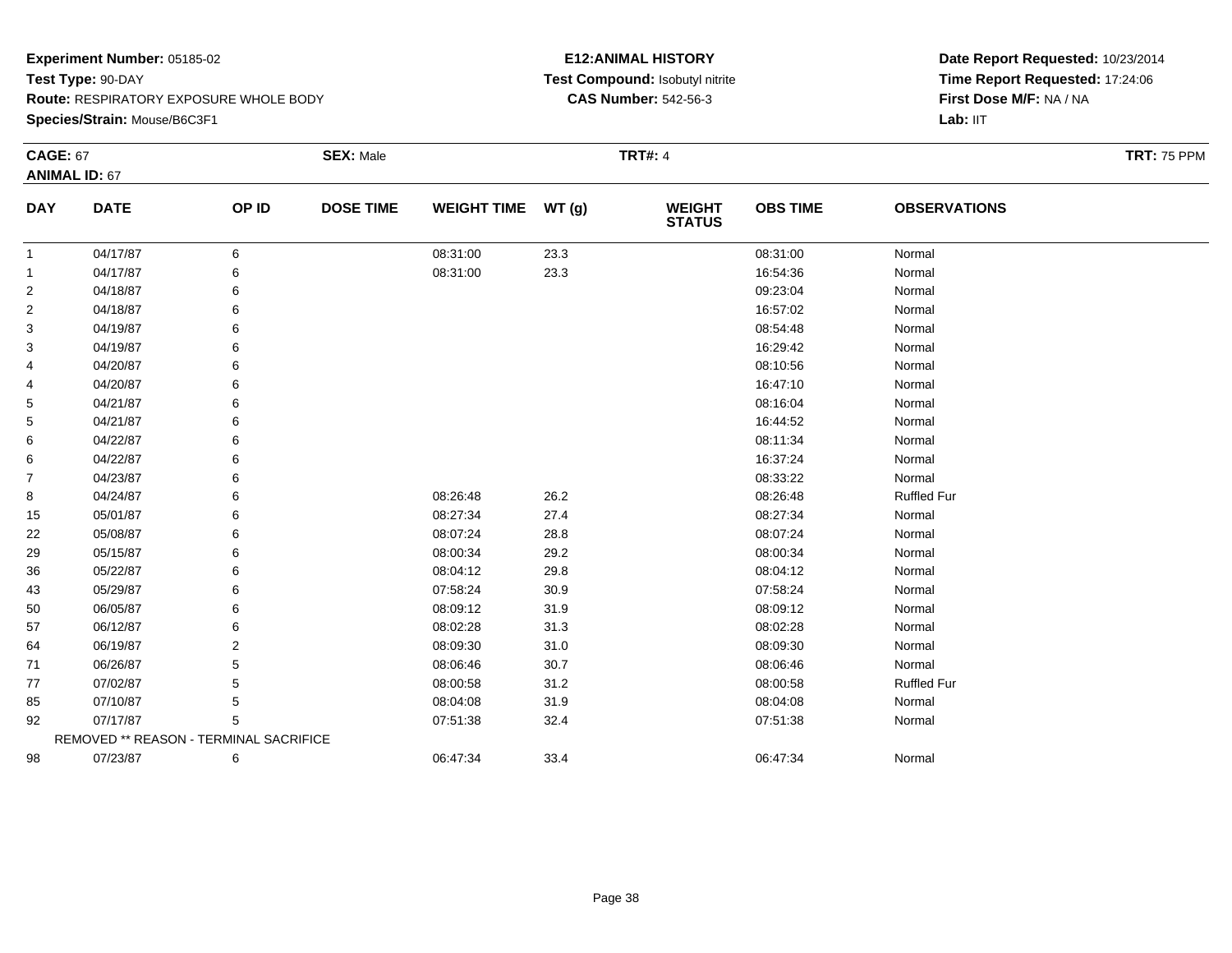**Species/Strain:** Mouse/B6C3F1

## **E12:ANIMAL HISTORY Test Compound:** Isobutyl nitrite**CAS Number:** 542-56-3

| <b>CAGE: 68</b> | <b>ANIMAL ID: 68</b>                   |       | <b>SEX: Male</b> |                    |       | <b>TRT#: 4</b>                 |                 |                     | <b>TRT: 75 PPM</b> |
|-----------------|----------------------------------------|-------|------------------|--------------------|-------|--------------------------------|-----------------|---------------------|--------------------|
| <b>DAY</b>      | <b>DATE</b>                            | OP ID | <b>DOSE TIME</b> | <b>WEIGHT TIME</b> | WT(g) | <b>WEIGHT</b><br><b>STATUS</b> | <b>OBS TIME</b> | <b>OBSERVATIONS</b> |                    |
| $\mathbf{1}$    | 04/17/87                               | 6     |                  | 08:31:36           | 24.4  |                                | 08:31:36        | Normal              |                    |
| -1              | 04/17/87                               | 6     |                  | 08:31:36           | 24.4  |                                | 16:54:46        | Normal              |                    |
| $\overline{2}$  | 04/18/87                               | 6     |                  |                    |       |                                | 09:23:14        | Normal              |                    |
| $\overline{2}$  | 04/18/87                               | 6     |                  |                    |       |                                | 16:57:12        | Normal              |                    |
| 3               | 04/19/87                               | 6     |                  |                    |       |                                | 08:55:04        | Normal              |                    |
| 3               | 04/19/87                               |       |                  |                    |       |                                | 16:29:54        | Normal              |                    |
| 4               | 04/20/87                               | 6     |                  |                    |       |                                | 08:11:08        | Normal              |                    |
| 4               | 04/20/87                               | 6     |                  |                    |       |                                | 16:47:22        | Normal              |                    |
| 5               | 04/21/87                               |       |                  |                    |       |                                | 08:16:12        | Normal              |                    |
| 5               | 04/21/87                               |       |                  |                    |       |                                | 16:45:06        | Normal              |                    |
| 6               | 04/22/87                               |       |                  |                    |       |                                | 08:11:44        | Normal              |                    |
| 6               | 04/22/87                               | 6     |                  |                    |       |                                | 16:37:40        | Normal              |                    |
| $\overline{7}$  | 04/23/87                               |       |                  |                    |       |                                | 08:33:32        | Normal              |                    |
| 8               | 04/24/87                               |       |                  | 08:27:26           | 27.4  |                                | 08:27:26        | Normal              |                    |
| 15              | 05/01/87                               |       |                  | 08:28:10           | 28.2  |                                | 08:28:10        | Normal              |                    |
| 22              | 05/08/87                               | 6     |                  | 08:07:44           | 29.8  |                                | 08:07:44        | Normal              |                    |
| 29              | 05/15/87                               | 6     |                  | 08:01:04           | 31.4  |                                | 08:01:04        | Normal              |                    |
| 36              | 05/22/87                               |       |                  | 08:04:30           | 32.1  |                                | 08:04:30        | Normal              |                    |
| 43              | 05/29/87                               |       |                  | 07:58:52           | 32.2  |                                | 07:58:52        | Normal              |                    |
| 50              | 06/05/87                               | 6     |                  | 08:09:34           | 34.1  |                                | 08:09:34        | Normal              |                    |
| 57              | 06/12/87                               |       |                  | 08:02:50           | 33.6  |                                | 08:02:50        | Normal              |                    |
| 64              | 06/19/87                               |       |                  | 08:10:00           | 33.3  |                                | 08:10:00        | <b>Ruffled Fur</b>  |                    |
| 71              | 06/26/87                               |       |                  | 08:07:20           | 33.8  |                                | 08:07:20        | <b>Ruffled Fur</b>  |                    |
| 77              | 07/02/87                               | 5     |                  | 08:01:26           | 34.2  |                                | 08:01:26        | <b>Ruffled Fur</b>  |                    |
| 85              | 07/10/87                               | 5     |                  | 08:04:26           | 35.5  |                                | 08:04:26        | Normal              |                    |
| 92              | 07/17/87                               | 5     |                  | 07:51:56           | 36.4  |                                | 07:51:56        | Normal              |                    |
|                 | REMOVED ** REASON - TERMINAL SACRIFICE |       |                  |                    |       |                                |                 |                     |                    |
| 98              | 07/23/87                               | 6     |                  | 06:48:28           | 37.0  |                                | 06:48:28        | <b>Ruffled Fur</b>  |                    |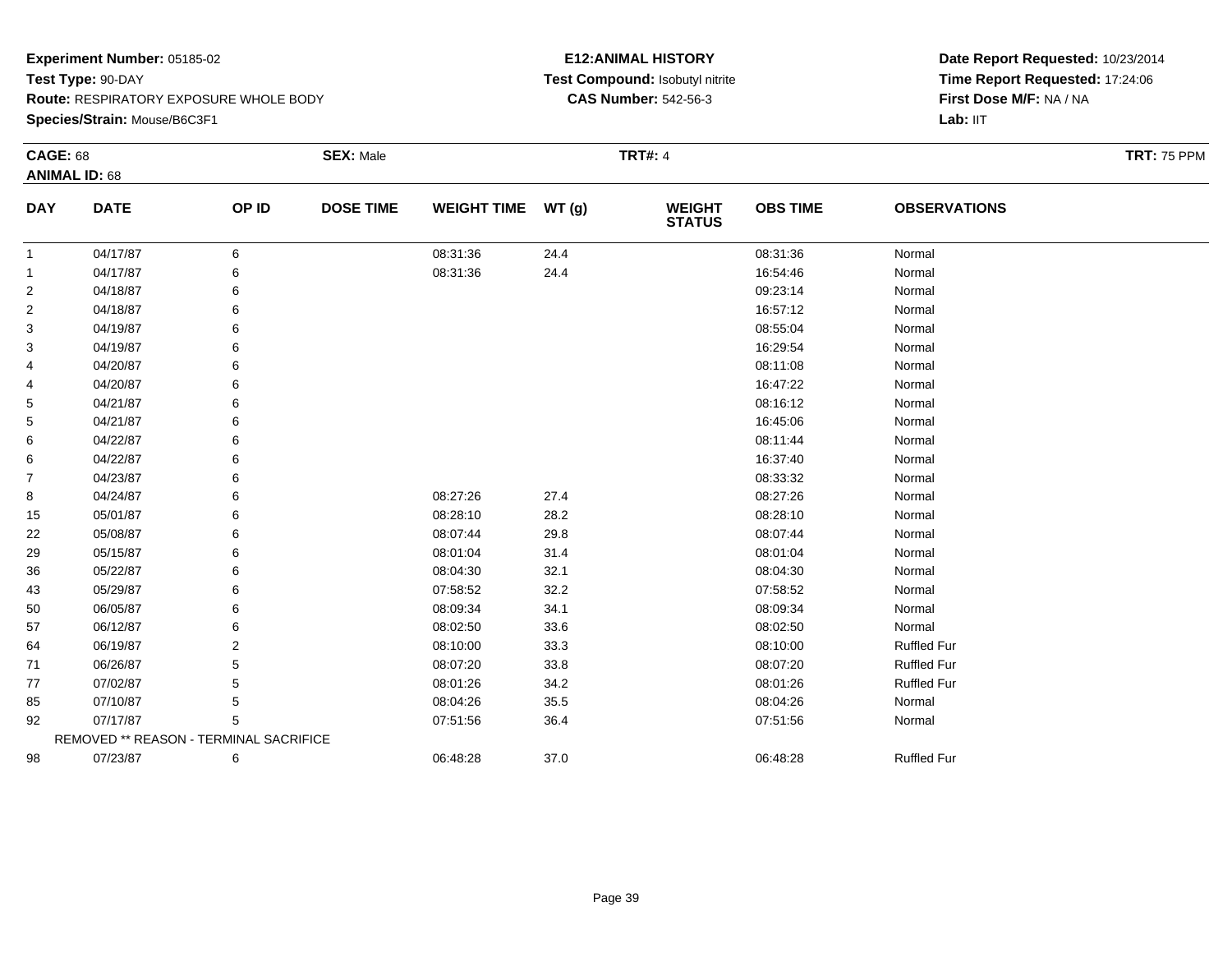**Species/Strain:** Mouse/B6C3F1

## **E12:ANIMAL HISTORY Test Compound:** Isobutyl nitrite**CAS Number:** 542-56-3

| <b>CAGE: 69</b> |                                        |       | <b>SEX: Male</b> |                    |      | <b>TRT#: 4</b>                 |                 |                     | <b>TRT: 75 PPM</b> |
|-----------------|----------------------------------------|-------|------------------|--------------------|------|--------------------------------|-----------------|---------------------|--------------------|
|                 | <b>ANIMAL ID: 69</b>                   |       |                  |                    |      |                                |                 |                     |                    |
| <b>DAY</b>      | <b>DATE</b>                            | OP ID | <b>DOSE TIME</b> | WEIGHT TIME WT (g) |      | <b>WEIGHT</b><br><b>STATUS</b> | <b>OBS TIME</b> | <b>OBSERVATIONS</b> |                    |
| -1              | 04/17/87                               | 6     |                  | 08:32:04           | 24.7 |                                | 08:32:04        | Normal              |                    |
| -1              | 04/17/87                               | 6     |                  | 08:32:04           | 24.7 |                                | 16:54:58        | Normal              |                    |
| $\overline{2}$  | 04/18/87                               | 6     |                  |                    |      |                                | 09:23:26        | Normal              |                    |
| 2               | 04/18/87                               | 6     |                  |                    |      |                                | 16:57:20        | Normal              |                    |
| 3               | 04/19/87                               | 6     |                  |                    |      |                                | 08:55:16        | Normal              |                    |
| 3               | 04/19/87                               | 6     |                  |                    |      |                                | 16:30:02        | Normal              |                    |
| 4               | 04/20/87                               |       |                  |                    |      |                                | 08:11:18        | Normal              |                    |
| 4               | 04/20/87                               | 6     |                  |                    |      |                                | 16:47:34        | Normal              |                    |
| 5               | 04/21/87                               |       |                  |                    |      |                                | 08:16:22        | Normal              |                    |
| 5               | 04/21/87                               |       |                  |                    |      |                                | 16:45:18        | Normal              |                    |
| 6               | 04/22/87                               |       |                  |                    |      |                                | 08:11:54        | Normal              |                    |
| 6               | 04/22/87                               |       |                  |                    |      |                                | 16:38:08        | Normal              |                    |
| $\overline{7}$  | 04/23/87                               |       |                  |                    |      |                                | 08:33:52        | Normal              |                    |
| 8               | 04/24/87                               | 6     |                  | 08:27:54           | 26.7 |                                | 08:27:54        | Normal              |                    |
| 15              | 05/01/87                               | 6     |                  | 08:28:46           | 27.8 |                                | 08:28:46        | Normal              |                    |
| 22              | 05/08/87                               | 6     |                  | 08:08:00           | 28.8 |                                | 08:08:00        | Normal              |                    |
| 29              | 05/15/87                               |       |                  | 08:01:22           | 30.2 |                                | 08:01:22        | Normal              |                    |
| 36              | 05/22/87                               |       |                  | 08:04:48           | 30.8 |                                | 08:04:48        | Normal              |                    |
| 43              | 05/29/87                               |       |                  | 07:59:08           | 31.5 |                                | 07:59:08        | Normal              |                    |
| 50              | 06/05/87                               | 6     |                  | 08:09:54           | 32.0 |                                | 08:09:54        | Normal              |                    |
| 57              | 06/12/87                               |       |                  | 08:03:18           | 32.7 |                                | 08:03:18        | Normal              |                    |
| 64              | 06/19/87                               | 2     |                  | 08:10:28           | 33.1 |                                | 08:10:28        | Normal              |                    |
| 71              | 06/26/87                               |       |                  | 08:07:52           | 33.3 |                                | 08:07:52        | Normal              |                    |
| 77              | 07/02/87                               | 5     |                  | 08:01:44           | 33.3 |                                | 08:01:44        | Normal              |                    |
| 85              | 07/10/87                               | 5     |                  | 08:04:46           | 35.1 |                                | 08:04:46        | Normal              |                    |
| 92              | 07/17/87                               | 5     |                  | 07:52:18           | 35.1 |                                | 07:52:18        | Normal              |                    |
|                 | REMOVED ** REASON - TERMINAL SACRIFICE |       |                  |                    |      |                                |                 |                     |                    |
| 98              | 07/23/87                               | 6     |                  | 06:53:52           | 36.3 |                                | 06:53:52        | Normal              |                    |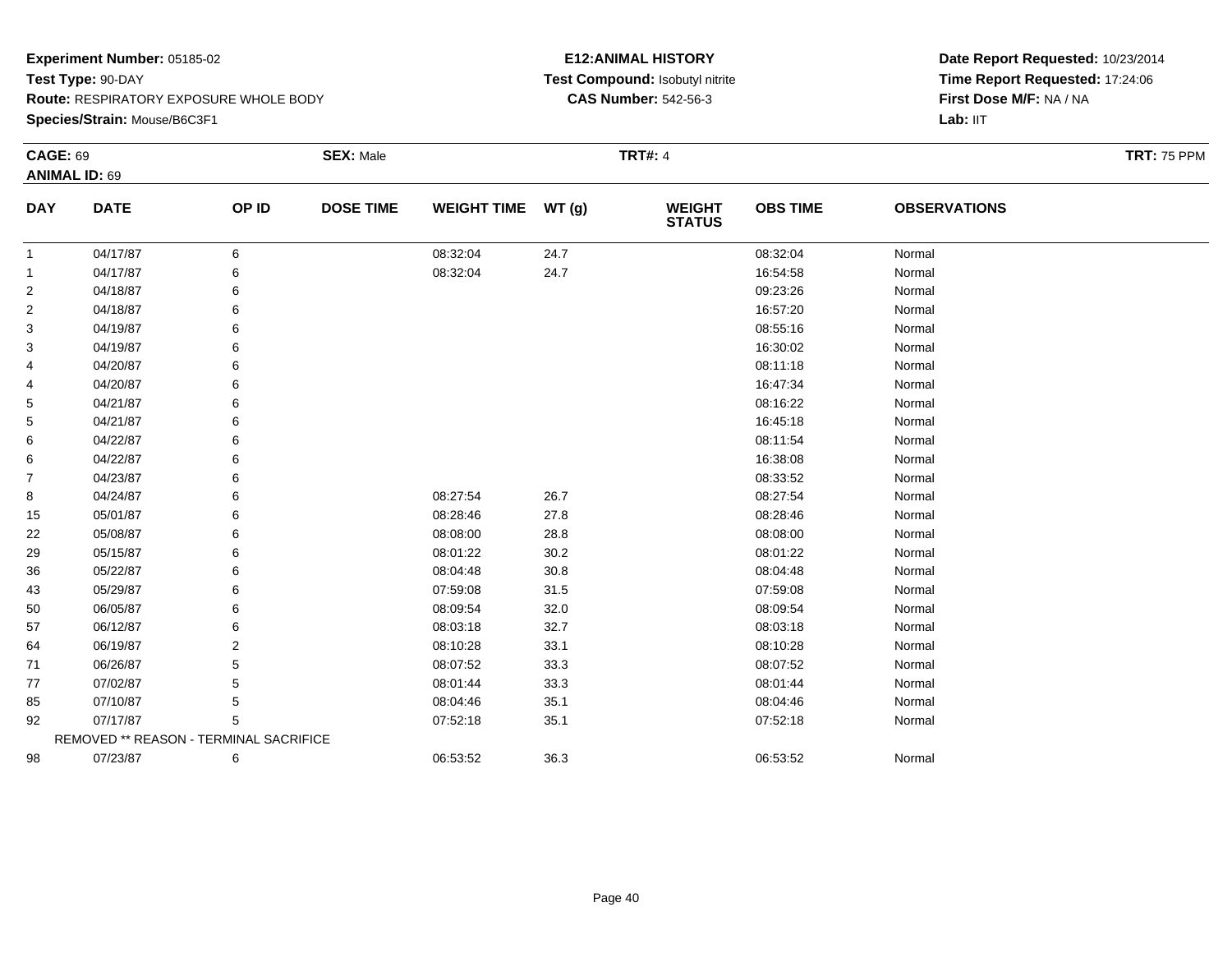**Species/Strain:** Mouse/B6C3F1

## **E12:ANIMAL HISTORY Test Compound:** Isobutyl nitrite**CAS Number:** 542-56-3

| <b>CAGE: 70</b> |                                        |       | <b>SEX: Male</b> |                    |      | <b>TRT#: 4</b>                 |                 |                     | <b>TRT: 75 PPM</b> |
|-----------------|----------------------------------------|-------|------------------|--------------------|------|--------------------------------|-----------------|---------------------|--------------------|
|                 | <b>ANIMAL ID: 70</b>                   |       |                  |                    |      |                                |                 |                     |                    |
| <b>DAY</b>      | <b>DATE</b>                            | OP ID | <b>DOSE TIME</b> | WEIGHT TIME WT (g) |      | <b>WEIGHT</b><br><b>STATUS</b> | <b>OBS TIME</b> | <b>OBSERVATIONS</b> |                    |
| -1              | 04/17/87                               | 6     |                  | 08:32:36           | 25.0 |                                | 08:32:36        | Normal              |                    |
| $\overline{1}$  | 04/17/87                               |       |                  | 08:32:36           | 25.0 |                                | 16:55:06        | Normal              |                    |
| $\overline{2}$  | 04/18/87                               |       |                  |                    |      |                                | 09:23:36        | Normal              |                    |
| $\overline{2}$  | 04/18/87                               |       |                  |                    |      |                                | 16:57:28        | Normal              |                    |
| 3               | 04/19/87                               |       |                  |                    |      |                                | 08:55:30        | Normal              |                    |
| 3               | 04/19/87                               |       |                  |                    |      |                                | 16:30:12        | Normal              |                    |
| 4               | 04/20/87                               |       |                  |                    |      |                                | 08:11:28        | Normal              |                    |
| 4               | 04/20/87                               |       |                  |                    |      |                                | 16:47:44        | Normal              |                    |
| 5               | 04/21/87                               |       |                  |                    |      |                                | 08:16:30        | Normal              |                    |
| 5               | 04/21/87                               |       |                  |                    |      |                                | 16:45:26        | Normal              |                    |
| 6               | 04/22/87                               |       |                  |                    |      |                                | 08:12:04        | Normal              |                    |
| 6               | 04/22/87                               |       |                  |                    |      |                                | 16:38:18        | Normal              |                    |
| 7               | 04/23/87                               |       |                  |                    |      |                                | 08:34:02        | Normal              |                    |
| 8               | 04/24/87                               |       |                  | 08:28:44           | 27.0 |                                | 08:28:44        | <b>Ruffled Fur</b>  |                    |
| 15              | 05/01/87                               |       |                  | 08:29:22           | 27.2 |                                | 08:29:22        | Normal              |                    |
| 22              | 05/08/87                               |       |                  | 08:08:30           | 28.5 |                                | 08:08:30        | Normal              |                    |
| 29              | 05/15/87                               |       |                  | 08:01:46           | 27.8 |                                | 08:01:46        | Normal              |                    |
| 36              | 05/22/87                               |       |                  | 08:05:06           | 29.7 |                                | 08:05:06        | Normal              |                    |
| 43              | 05/29/87                               |       |                  | 07:59:36           | 30.3 |                                | 07:59:36        | Normal              |                    |
| 50              | 06/05/87                               |       |                  | 08:10:16           | 31.5 |                                | 08:10:16        | Normal              |                    |
| 57              | 06/12/87                               |       |                  | 08:03:42           | 31.1 |                                | 08:03:42        | Normal              |                    |
| 64              | 06/19/87                               |       |                  | 08:10:48           | 32.1 |                                | 08:10:48        | Normal              |                    |
| 71              | 06/26/87                               |       |                  | 08:08:16           | 33.2 |                                | 08:08:16        | Normal              |                    |
| 77              | 07/02/87                               |       |                  | 08:02:10           | 32.4 |                                | 08:02:10        | Normal              |                    |
| 85              | 07/10/87                               | 5     |                  | 08:05:14           | 33.8 |                                | 08:05:14        | Normal              |                    |
| 92              | 07/17/87                               | 5     |                  | 07:52:42           | 34.5 |                                | 07:52:42        | Normal              |                    |
|                 | REMOVED ** REASON - TERMINAL SACRIFICE |       |                  |                    |      |                                |                 |                     |                    |
| 98              | 07/23/87                               | 6     |                  | 06:54:20           | 34.1 |                                | 06:54:20        | Normal              |                    |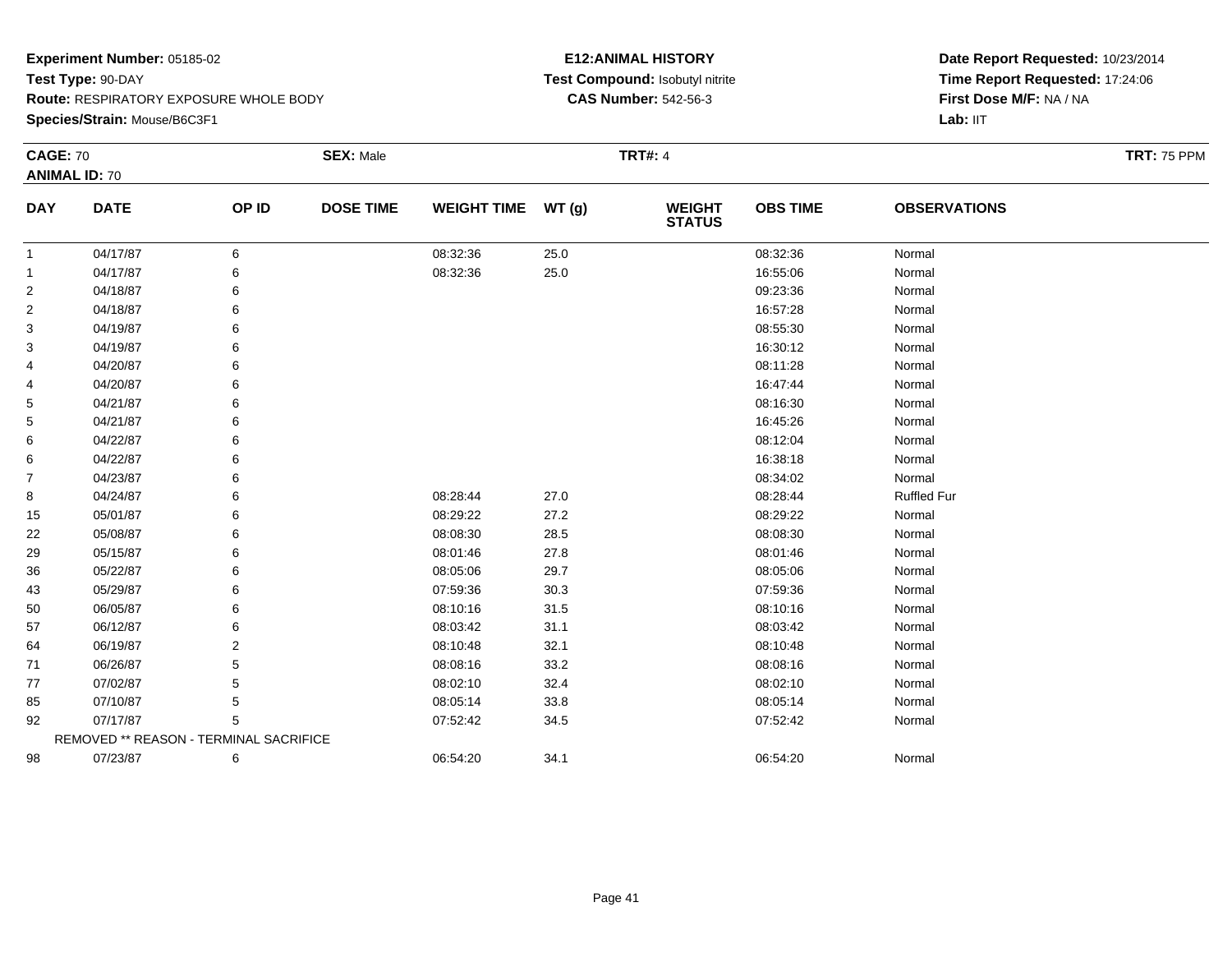**Species/Strain:** Mouse/B6C3F1

## **E12:ANIMAL HISTORY Test Compound:** Isobutyl nitrite**CAS Number:** 542-56-3

| <b>CAGE: 81</b> | <b>ANIMAL ID: 81</b>                   |                | <b>SEX: Male</b> |                    |       | <b>TRT#: 5</b>                 |                 |                       | <b>TRT: 150 PPM</b> |
|-----------------|----------------------------------------|----------------|------------------|--------------------|-------|--------------------------------|-----------------|-----------------------|---------------------|
| <b>DAY</b>      | <b>DATE</b>                            | OP ID          | <b>DOSE TIME</b> | <b>WEIGHT TIME</b> | WT(g) | <b>WEIGHT</b><br><b>STATUS</b> | <b>OBS TIME</b> | <b>OBSERVATIONS</b>   |                     |
| $\mathbf{1}$    | 04/17/87                               | 6              |                  | 08:43:20           | 22.8  |                                | 08:43:20        | Normal                |                     |
| $\mathbf{1}$    | 04/17/87                               | 6              |                  | 08:43:20           | 22.8  |                                | 17:03:00        | Normal                |                     |
| $\overline{2}$  | 04/18/87                               |                |                  |                    |       |                                | 09:35:04        | Normal                |                     |
| 2               | 04/18/87                               | 6              |                  |                    |       |                                | 17:07:30        | Normal                |                     |
| 3               | 04/19/87                               |                |                  |                    |       |                                | 09:06:28        | Normal                |                     |
| 3               | 04/19/87                               |                |                  |                    |       |                                | 16:39:22        | Normal                |                     |
| 4               | 04/20/87                               |                |                  |                    |       |                                | 08:20:52        | Normal                |                     |
| 4               | 04/20/87                               | 6              |                  |                    |       |                                | 16:52:50        | Normal                |                     |
| 5               | 04/21/87                               |                |                  |                    |       |                                | 08:24:38        | Normal                |                     |
| 5               | 04/21/87                               |                |                  |                    |       |                                | 16:52:12        | Normal                |                     |
| 6               | 04/22/87                               |                |                  |                    |       |                                | 08:15:08        | Normal                |                     |
| 6               | 04/22/87                               |                |                  |                    |       |                                | 16:22:32        | Normal                |                     |
| $\overline{7}$  | 04/23/87                               |                |                  |                    |       |                                | 08:36:48        | Normal                |                     |
| 8               | 04/24/87                               | 6              |                  | 08:35:40           | 24.4  |                                | 08:35:40        | Normal                |                     |
| 15              | 05/01/87                               | 6              |                  | 08:38:48           | 26.9  |                                | 08:38:48        | Normal                |                     |
| 22              | 05/08/87                               | 6              |                  | 08:17:40           | 27.8  |                                | 08:17:40        | Normal                |                     |
| 29              | 05/15/87                               |                |                  | 08:05:56           | 28.9  |                                | 08:05:56        | Normal                |                     |
| 36              | 05/22/87                               |                |                  | 08:08:58           | 28.7  |                                | 08:08:58        | Normal                |                     |
| 43              | 05/29/87                               | 6              |                  | 08:03:12           | 31.2  |                                | 08:03:12        | Normal                |                     |
| 50              | 06/05/87                               | 6              |                  | 08:14:06           | 32.0  |                                | 08:14:06        | Normal                |                     |
| 57              | 06/12/87                               |                |                  | 08:07:52           | 32.9  |                                | 08:07:52        | Normal                |                     |
| 64              | 06/19/87                               | $\overline{2}$ |                  | 08:16:10           | 32.4  |                                | 08:16:10        | Normal                |                     |
| 71              | 06/26/87                               | 5              |                  | 08:12:36           | 34.7  |                                | 08:12:36        | Normal                |                     |
| 77              | 07/02/87                               | 5              |                  | 08:06:14           | 35.6  |                                | 08:06:14        | Normal                |                     |
| 85              | 07/10/87                               | 5              |                  | 08:09:34           | 36.3  |                                | 08:09:34        | Alopecia Body Ventral |                     |
| 92              | 07/17/87                               | 5              |                  | 07:56:40           | 37.1  |                                | 07:56:40        | Normal                |                     |
|                 | REMOVED ** REASON - TERMINAL SACRIFICE |                |                  |                    |       |                                |                 |                       |                     |
| 98              | 07/23/87                               | 6              |                  | 06:54:50           | 38.8  |                                | 06:54:50        | Normal                |                     |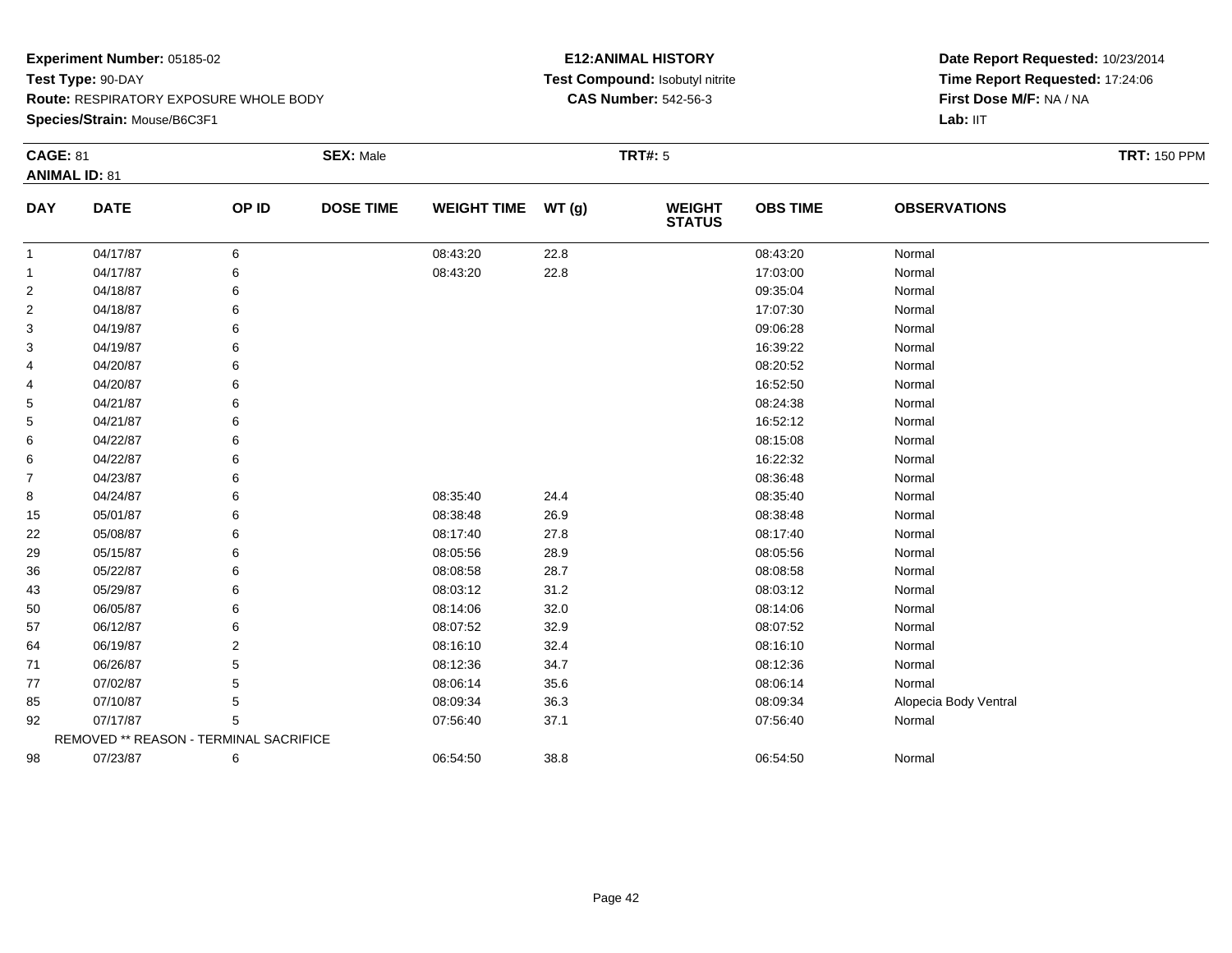**Species/Strain:** Mouse/B6C3F1

## **E12:ANIMAL HISTORY Test Compound:** Isobutyl nitrite**CAS Number:** 542-56-3

| <b>CAGE: 82</b> |                                        |       | <b>SEX: Male</b> |                    |       | <b>TRT#: 5</b>           |                 |                     | <b>TRT: 150 PPM</b> |
|-----------------|----------------------------------------|-------|------------------|--------------------|-------|--------------------------|-----------------|---------------------|---------------------|
|                 | <b>ANIMAL ID: 82</b>                   |       |                  |                    |       |                          |                 |                     |                     |
| <b>DAY</b>      | <b>DATE</b>                            | OP ID | <b>DOSE TIME</b> | <b>WEIGHT TIME</b> | WT(g) | <b>WEIGHT<br/>STATUS</b> | <b>OBS TIME</b> | <b>OBSERVATIONS</b> |                     |
| $\mathbf{1}$    | 04/17/87                               | 6     |                  | 08:44:54           | 22.2  |                          | 08:44:54        | Normal              |                     |
| $\mathbf{1}$    | 04/17/87                               | 6     |                  | 08:44:54           | 22.2  |                          | 17:03:14        | Normal              |                     |
| $\overline{2}$  | 04/18/87                               |       |                  |                    |       |                          | 09:35:14        | Normal              |                     |
| $\overline{2}$  | 04/18/87                               |       |                  |                    |       |                          | 17:07:38        | Normal              |                     |
| 3               | 04/19/87                               |       |                  |                    |       |                          | 09:06:40        | Normal              |                     |
| 3               | 04/19/87                               |       |                  |                    |       |                          | 16:39:32        | Normal              |                     |
| 4               | 04/20/87                               |       |                  |                    |       |                          | 08:21:10        | Normal              |                     |
| 4               | 04/20/87                               |       |                  |                    |       |                          | 16:53:02        | Normal              |                     |
| 5               | 04/21/87                               |       |                  |                    |       |                          | 08:24:50        | Normal              |                     |
| 5               | 04/21/87                               |       |                  |                    |       |                          | 16:52:22        | Normal              |                     |
| 6               | 04/22/87                               |       |                  |                    |       |                          | 08:15:22        | <b>Ruffled Fur</b>  |                     |
| 6               | 04/22/87                               |       |                  |                    |       |                          | 16:22:44        | Normal              |                     |
| $\overline{7}$  | 04/23/87                               |       |                  |                    |       |                          | 08:37:20        | Normal              |                     |
| 8               | 04/24/87                               |       |                  | 08:38:02           | 24.3  |                          | 08:38:02        | Normal              |                     |
| 15              | 05/01/87                               |       |                  | 08:41:24           | 24.9  |                          | 08:41:24        | Normal              |                     |
| 22              | 05/08/87                               |       |                  | 08:19:14           | 26.2  |                          | 08:19:14        | Normal              |                     |
| 29              | 05/15/87                               |       |                  | 08:10:04           | 27.0  |                          | 08:10:04        | Normal              |                     |
| 36              | 05/22/87                               |       |                  | 08:14:18           | 26.8  |                          | 08:14:18        | Normal              |                     |
| 43              | 05/29/87                               |       |                  | 08:09:20           | 28.3  |                          | 08:09:20        | Normal              |                     |
| 50              | 06/05/87                               |       |                  | 08:17:54           | 29.4  |                          | 08:17:54        | Normal              |                     |
| 57              | 06/12/87                               |       |                  | 08:13:20           | 29.5  |                          | 08:13:20        | Normal              |                     |
| 64              | 06/19/87                               | 2     |                  | 08:19:52           | 30.1  |                          | 08:19:52        | <b>Ruffled Fur</b>  |                     |
| 71              | 06/26/87                               |       |                  | 08:15:06           | 31.2  |                          | 08:15:06        | Normal              |                     |
| 77              | 07/02/87                               |       |                  | 08:10:04           | 30.8  |                          | 08:10:04        | <b>Ruffled Fur</b>  |                     |
| 85              | 07/10/87                               | 5     |                  | 08:15:22           | 31.1  |                          | 08:15:22        | Normal              |                     |
| 92              | 07/17/87                               | 5     |                  | 07:59:26           | 31.1  |                          | 07:59:26        | Normal              |                     |
|                 | REMOVED ** REASON - TERMINAL SACRIFICE |       |                  |                    |       |                          |                 |                     |                     |
| 98              | 07/23/87                               | 6     |                  | 06:56:32           | 32.2  |                          | 06:56:32        | Normal              |                     |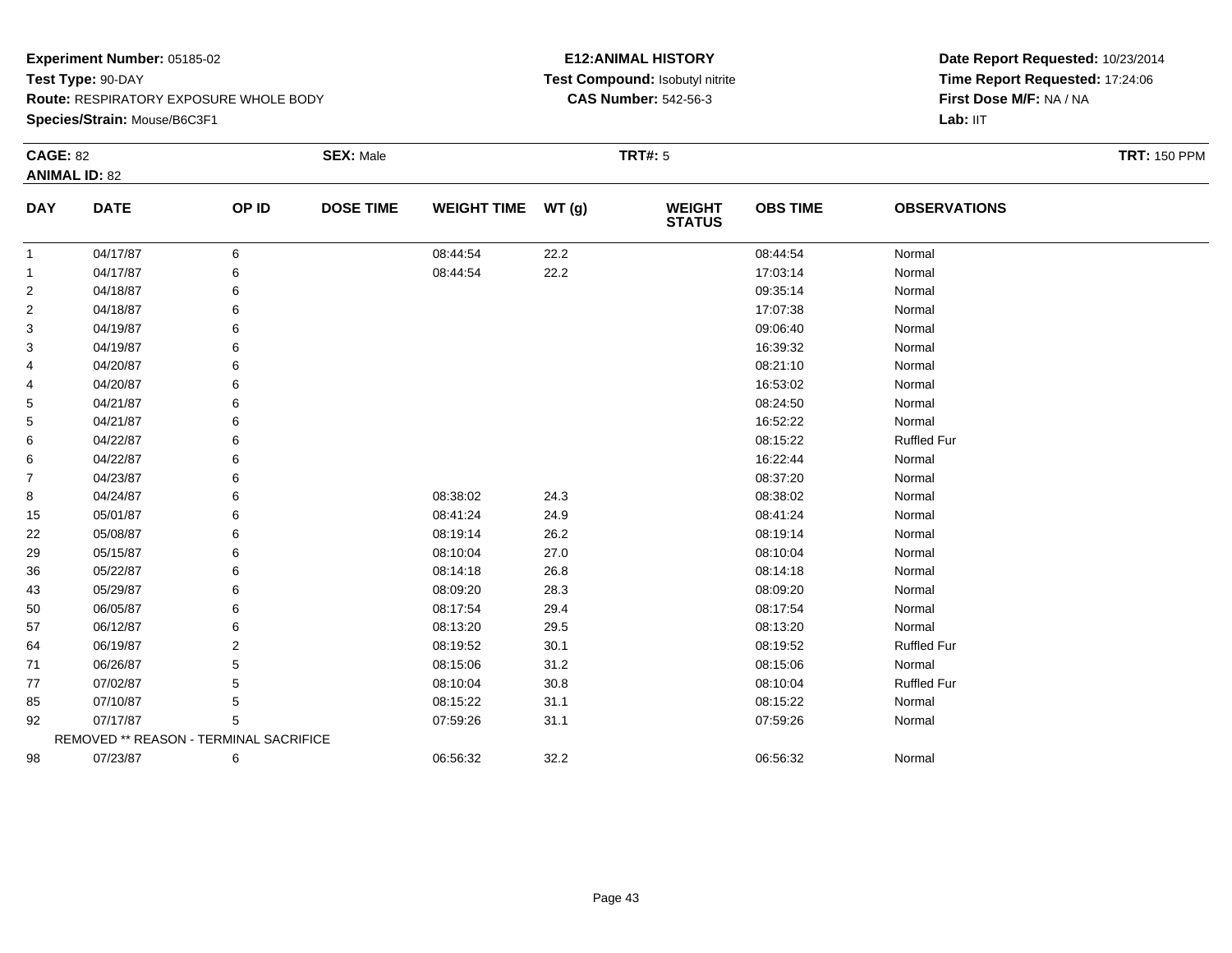**Species/Strain:** Mouse/B6C3F1

## **E12:ANIMAL HISTORY Test Compound:** Isobutyl nitrite**CAS Number:** 542-56-3

| <b>CAGE: 83</b> |                                        |                | <b>SEX: Male</b> |                    |       | <b>TRT#: 5</b>                 |                 |                     | <b>TRT: 150 PPM</b> |
|-----------------|----------------------------------------|----------------|------------------|--------------------|-------|--------------------------------|-----------------|---------------------|---------------------|
|                 | <b>ANIMAL ID: 83</b>                   |                |                  |                    |       |                                |                 |                     |                     |
| <b>DAY</b>      | <b>DATE</b>                            | OP ID          | <b>DOSE TIME</b> | <b>WEIGHT TIME</b> | WT(g) | <b>WEIGHT</b><br><b>STATUS</b> | <b>OBS TIME</b> | <b>OBSERVATIONS</b> |                     |
| $\mathbf{1}$    | 04/17/87                               | 6              |                  | 08:46:12           | 22.9  |                                | 08:46:12        | Normal              |                     |
| $\mathbf{1}$    | 04/17/87                               | 6              |                  | 08:46:12           | 22.9  |                                | 17:03:34        | Normal              |                     |
| $\overline{c}$  | 04/18/87                               | 6              |                  |                    |       |                                | 09:35:28        | Normal              |                     |
| 2               | 04/18/87                               | 6              |                  |                    |       |                                | 17:07:48        | Normal              |                     |
| 3               | 04/19/87                               | 6              |                  |                    |       |                                | 09:06:48        | Normal              |                     |
| 3               | 04/19/87                               | 6              |                  |                    |       |                                | 16:39:42        | Normal              |                     |
| 4               | 04/20/87                               | 6              |                  |                    |       |                                | 08:21:22        | Normal              |                     |
| 4               | 04/20/87                               | 6              |                  |                    |       |                                | 16:53:12        | Normal              |                     |
| 5               | 04/21/87                               | 6              |                  |                    |       |                                | 08:24:58        | Normal              |                     |
| 5               | 04/21/87                               | 6              |                  |                    |       |                                | 16:52:34        | Normal              |                     |
| 6               | 04/22/87                               | 6              |                  |                    |       |                                | 08:15:38        | Normal              |                     |
| 6               | 04/22/87                               | 6              |                  |                    |       |                                | 16:23:02        | Normal              |                     |
| $\overline{7}$  | 04/23/87                               | 6              |                  |                    |       |                                | 08:37:32        | Normal              |                     |
| 8               | 04/24/87                               | 6              |                  | 08:38:44           | 23.5  |                                | 08:38:44        | Normal              |                     |
| 15              | 05/01/87                               | 6              |                  | 08:41:52           | 25.2  |                                | 08:41:52        | Normal              |                     |
| 22              | 05/08/87                               | 6              |                  | 08:19:34           | 25.4  |                                | 08:19:34        | Normal              |                     |
| 29              | 05/15/87                               | 6              |                  | 08:10:28           | 26.5  |                                | 08:10:28        | Normal              |                     |
| 36              | 05/22/87                               | 6              |                  | 08:14:38           | 26.5  |                                | 08:14:38        | Normal              |                     |
| 43              | 05/29/87                               | 6              |                  | 08:09:40           | 28.1  |                                | 08:09:40        | Normal              |                     |
| 50              | 06/05/87                               | 6              |                  | 08:18:32           | 28.7  |                                | 08:18:32        | Normal              |                     |
| 57              | 06/12/87                               | 6              |                  | 08:13:42           | 29.1  |                                | 08:13:42        | Normal              |                     |
| 64              | 06/19/87                               | $\overline{2}$ |                  | 08:20:14           | 29.6  |                                | 08:20:14        | Normal              |                     |
| 71              | 06/26/87                               | 5              |                  | 08:15:32           | 30.5  |                                | 08:15:32        | Normal              |                     |
| 77              | 07/02/87                               | 5              |                  | 08:10:32           | 31.7  |                                | 08:10:32        | Normal              |                     |
| 85              | 07/10/87                               | 5              |                  | 08:16:22           | 31.8  |                                | 08:16:22        | Normal              |                     |
| 92              | 07/17/87                               | 5              |                  | 07:59:46           | 32.7  |                                | 07:59:46        | Normal              |                     |
|                 | REMOVED ** REASON - TERMINAL SACRIFICE |                |                  |                    |       |                                |                 |                     |                     |
| 98              | 07/23/87                               | 6              |                  | 06:57:10           | 34.1  |                                | 06:57:10        | Normal              |                     |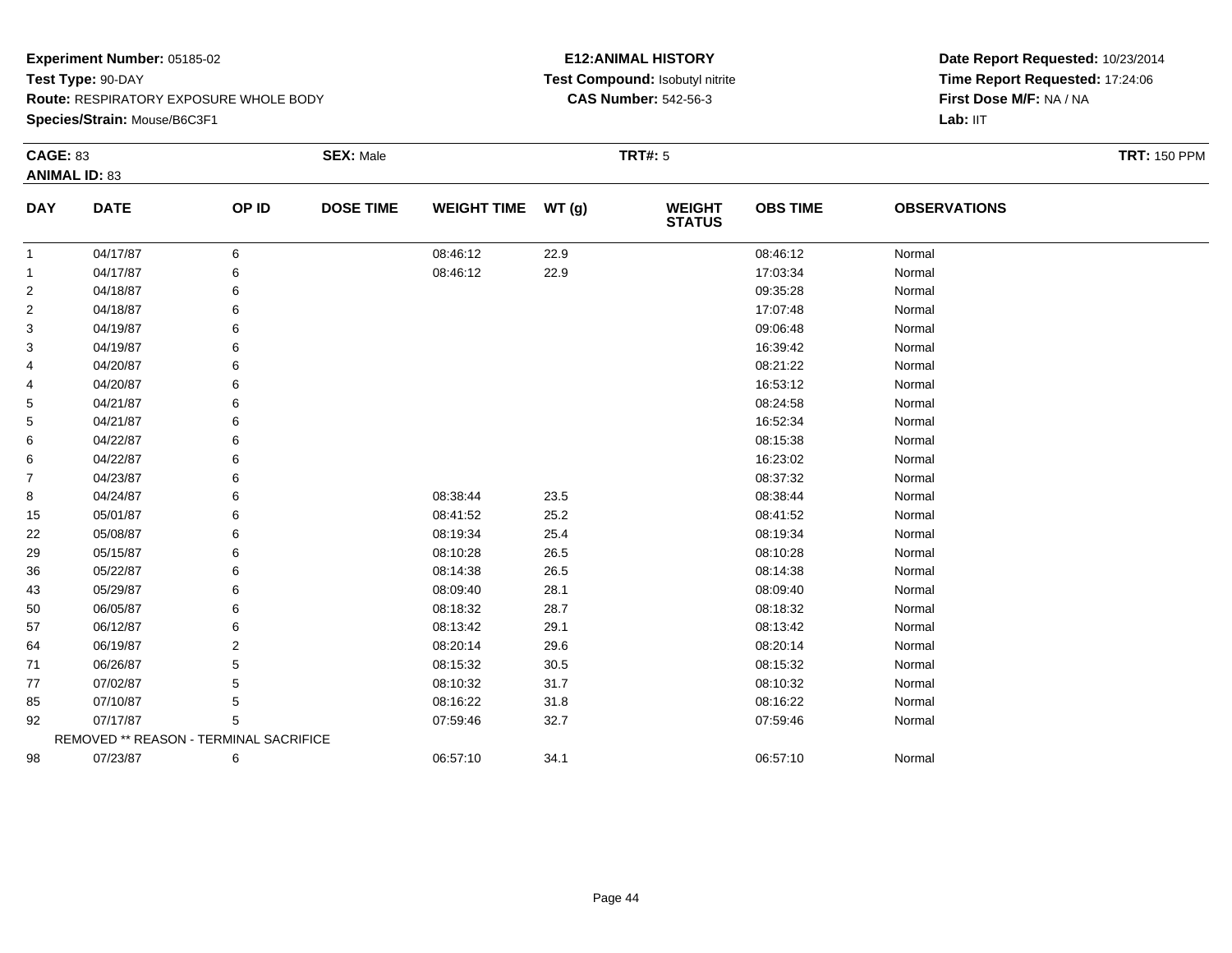**Species/Strain:** Mouse/B6C3F1

## **E12:ANIMAL HISTORY Test Compound:** Isobutyl nitrite**CAS Number:** 542-56-3

| <b>CAGE: 84</b> | <b>ANIMAL ID: 84</b>                   |       | <b>SEX: Male</b> |                    |       | <b>TRT#: 5</b>                 |                 |                       | <b>TRT: 150 PPM</b> |
|-----------------|----------------------------------------|-------|------------------|--------------------|-------|--------------------------------|-----------------|-----------------------|---------------------|
| <b>DAY</b>      | <b>DATE</b>                            | OP ID | <b>DOSE TIME</b> | <b>WEIGHT TIME</b> | WT(g) | <b>WEIGHT</b><br><b>STATUS</b> | <b>OBS TIME</b> | <b>OBSERVATIONS</b>   |                     |
| $\overline{1}$  | 04/17/87                               | 6     |                  | 08:46:34           | 23.3  |                                | 08:46:34        | Normal                |                     |
| $\mathbf{1}$    | 04/17/87                               | 6     |                  | 08:46:34           | 23.3  |                                | 17:04:14        | Normal                |                     |
| $\overline{2}$  | 04/18/87                               | 6     |                  |                    |       |                                | 09:35:36        | Normal                |                     |
| 2               | 04/18/87                               | 6     |                  |                    |       |                                | 17:07:58        | Normal                |                     |
| 3               | 04/19/87                               | 6     |                  |                    |       |                                | 09:06:56        | Normal                |                     |
| 3               | 04/19/87                               | 6     |                  |                    |       |                                | 16:39:52        | Normal                |                     |
| 4               | 04/20/87                               | 6     |                  |                    |       |                                | 08:21:36        | Normal                |                     |
| 4               | 04/20/87                               | 6     |                  |                    |       |                                | 16:53:24        | Normal                |                     |
| 5               | 04/21/87                               | 6     |                  |                    |       |                                | 08:25:06        | Normal                |                     |
| 5               | 04/21/87                               | 6     |                  |                    |       |                                | 16:52:44        | Normal                |                     |
| 6               | 04/22/87                               | 6     |                  |                    |       |                                | 08:15:50        | Normal                |                     |
| 6               | 04/22/87                               | 6     |                  |                    |       |                                | 16:23:14        | Normal                |                     |
| 7               | 04/23/87                               | 6     |                  |                    |       |                                | 08:37:44        | Normal                |                     |
| 8               | 04/24/87                               | 6     |                  | 08:39:12           | 24.5  |                                | 08:39:12        | Normal                |                     |
| 15              | 05/01/87                               | 6     |                  | 08:42:24           | 26.2  |                                | 08:42:24        | Normal                |                     |
| 22              | 05/08/87                               | 6     |                  | 08:20:00           | 27.5  |                                | 08:20:00        | Normal                |                     |
| 29              | 05/15/87                               | 6     |                  | 08:10:46           | 28.4  |                                | 08:10:46        | Normal                |                     |
| 36              | 05/22/87                               | 6     |                  | 08:14:54           | 29.0  |                                | 08:14:54        | Normal                |                     |
| 43              | 05/29/87                               | 6     |                  | 08:09:58           | 30.7  |                                | 08:09:58        | Normal                |                     |
| 50              | 06/05/87                               | 6     |                  | 08:18:50           | 31.3  |                                | 08:18:50        | Normal                |                     |
| 57              | 06/12/87                               | 6     |                  | 08:14:20           | 32.0  |                                | 08:14:20        | Normal                |                     |
| 64              | 06/19/87                               | 2     |                  | 08:20:36           | 32.2  |                                | 08:20:36        | Normal                |                     |
| 71              | 06/26/87                               | 5     |                  | 08:15:52           | 33.3  |                                | 08:15:52        | Normal                |                     |
| 77              | 07/02/87                               | 5     |                  | 08:10:50           | 33.6  |                                | 08:10:50        | Normal                |                     |
| 85              | 07/10/87                               | 5     |                  | 08:17:10           | 35.0  |                                | 08:17:10        | Alopecia Body Ventral |                     |
| 92              | 07/17/87                               | 5     |                  | 08:00:00           | 35.2  |                                | 08:00:00        | Normal                |                     |
|                 | REMOVED ** REASON - TERMINAL SACRIFICE |       |                  |                    |       |                                |                 |                       |                     |
| 98              | 07/23/87                               | 6     |                  | 06:57:32           | 37.2  |                                | 06:57:32        | Normal                |                     |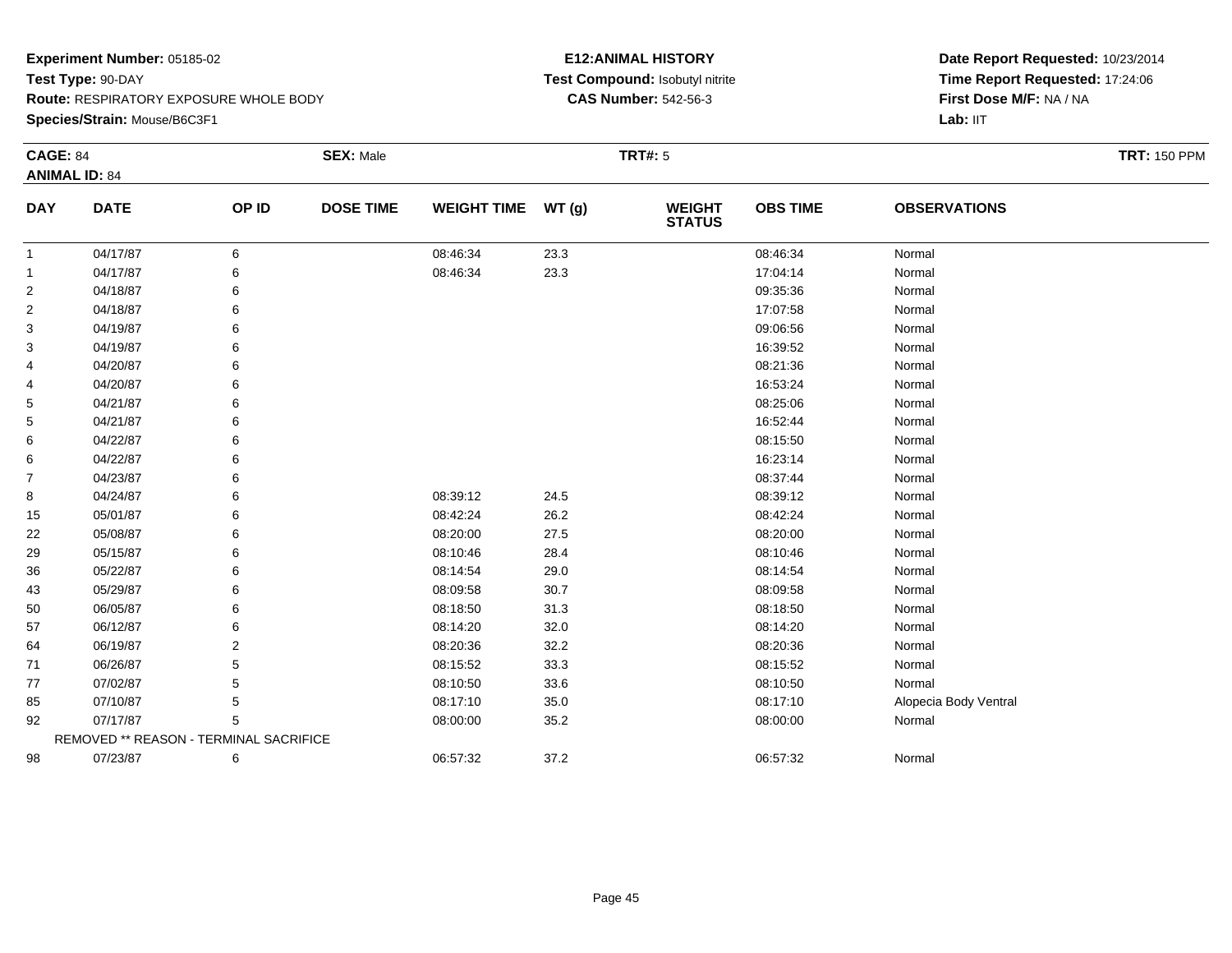**Species/Strain:** Mouse/B6C3F1

## **E12:ANIMAL HISTORY Test Compound:** Isobutyl nitrite**CAS Number:** 542-56-3

| <b>CAGE: 85</b> | <b>ANIMAL ID: 85</b>                   |                | <b>SEX: Male</b> |                    |       | <b>TRT#: 5</b>                 |                 |                       | <b>TRT: 150 PPM</b> |
|-----------------|----------------------------------------|----------------|------------------|--------------------|-------|--------------------------------|-----------------|-----------------------|---------------------|
| <b>DAY</b>      | <b>DATE</b>                            | OP ID          | <b>DOSE TIME</b> | <b>WEIGHT TIME</b> | WT(g) | <b>WEIGHT</b><br><b>STATUS</b> | <b>OBS TIME</b> | <b>OBSERVATIONS</b>   |                     |
| $\mathbf{1}$    | 04/17/87                               | 6              |                  | 08:47:12           | 23.0  |                                | 08:47:12        | Normal                |                     |
| -1              | 04/17/87                               |                |                  | 08:47:12           | 23.0  |                                | 17:04:38        | Normal                |                     |
| $\overline{2}$  | 04/18/87                               |                |                  |                    |       |                                | 09:35:54        | Normal                |                     |
| $\overline{2}$  | 04/18/87                               |                |                  |                    |       |                                | 17:08:08        | Normal                |                     |
| 3               | 04/19/87                               |                |                  |                    |       |                                | 09:07:06        | Normal                |                     |
| 3               | 04/19/87                               |                |                  |                    |       |                                | 16:40:00        | Normal                |                     |
| 4               | 04/20/87                               |                |                  |                    |       |                                | 08:21:54        | Normal                |                     |
| 4               | 04/20/87                               |                |                  |                    |       |                                | 16:53:36        | Normal                |                     |
| 5               | 04/21/87                               |                |                  |                    |       |                                | 08:25:14        | Normal                |                     |
| 5               | 04/21/87                               |                |                  |                    |       |                                | 16:52:54        | Normal                |                     |
| 6               | 04/22/87                               |                |                  |                    |       |                                | 08:16:00        | Normal                |                     |
| 6               | 04/22/87                               | 6              |                  |                    |       |                                | 16:23:24        | Normal                |                     |
| $\overline{7}$  | 04/23/87                               |                |                  |                    |       |                                | 08:37:54        | Normal                |                     |
| 8               | 04/24/87                               |                |                  | 08:39:46           | 24.2  |                                | 08:39:46        | Normal                |                     |
| 15              | 05/01/87                               |                |                  | 08:42:52           | 25.1  |                                | 08:42:52        | Normal                |                     |
| 22              | 05/08/87                               | 6              |                  | 08:20:32           | 26.3  |                                | 08:20:32        | Normal                |                     |
| 29              | 05/15/87                               | 6              |                  | 08:11:10           | 27.1  |                                | 08:11:10        | Normal                |                     |
| 36              | 05/22/87                               |                |                  | 08:15:16           | 27.6  |                                | 08:15:16        | Normal                |                     |
| 43              | 05/29/87                               |                |                  | 08:10:14           | 28.6  |                                | 08:10:14        | Normal                |                     |
| 50              | 06/05/87                               |                |                  | 08:19:08           | 28.3  |                                | 08:19:08        | Normal                |                     |
| 57              | 06/12/87                               |                |                  | 08:14:58           | 29.4  |                                | 08:14:58        | Normal                |                     |
| 64              | 06/19/87                               | $\overline{2}$ |                  | 08:20:54           | 30.0  |                                | 08:20:54        | Normal                |                     |
| 71              | 06/26/87                               | 5              |                  | 08:16:20           | 30.9  |                                | 08:16:20        | Alopecia Body Ventral |                     |
| 77              | 07/02/87                               |                |                  | 08:11:12           | 31.2  |                                | 08:11:12        | Alopecia Body Ventral |                     |
| 85              | 07/10/87                               |                |                  | 08:18:00           | 31.5  |                                | 08:18:00        | Alopecia Body Ventral |                     |
| 92              | 07/17/87                               |                |                  | 08:00:18           | 30.8  |                                | 08:00:18        | Alopecia Body Ventral |                     |
|                 | REMOVED ** REASON - TERMINAL SACRIFICE |                |                  |                    |       |                                |                 |                       |                     |
| 98              | 07/23/87                               | 6              |                  | 06:57:54           | 32.0  |                                | 06:57:54        | Alopecia Body Ventral |                     |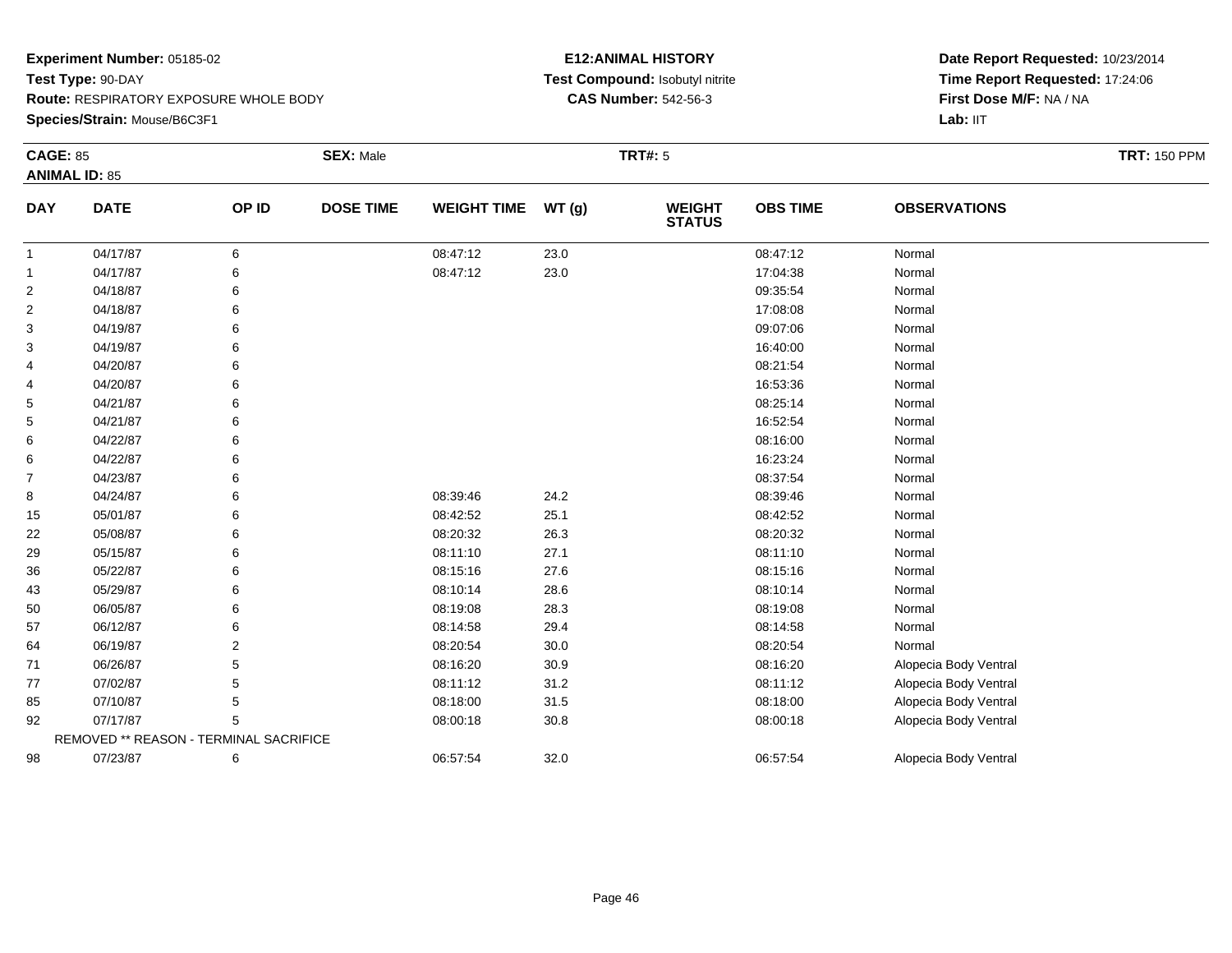**Species/Strain:** Mouse/B6C3F1

## **E12:ANIMAL HISTORY Test Compound:** Isobutyl nitrite**CAS Number:** 542-56-3

| <b>CAGE: 86</b> | <b>ANIMAL ID: 86</b>                   |                | <b>SEX: Male</b> |                    |       | <b>TRT#: 5</b>                 |                 |                     | <b>TRT: 150 PPM</b> |
|-----------------|----------------------------------------|----------------|------------------|--------------------|-------|--------------------------------|-----------------|---------------------|---------------------|
| <b>DAY</b>      | <b>DATE</b>                            | OP ID          | <b>DOSE TIME</b> | <b>WEIGHT TIME</b> | WT(g) | <b>WEIGHT</b><br><b>STATUS</b> | <b>OBS TIME</b> | <b>OBSERVATIONS</b> |                     |
| $\mathbf{1}$    | 04/17/87                               | 6              |                  | 08:47:34           | 23.7  |                                | 08:47:34        | Normal              |                     |
| 1               | 04/17/87                               | 6              |                  | 08:47:34           | 23.7  |                                | 17:04:50        | Normal              |                     |
| $\overline{2}$  | 04/18/87                               | 6              |                  |                    |       |                                | 09:36:04        | Normal              |                     |
| 2               | 04/18/87                               | 6              |                  |                    |       |                                | 17:08:18        | Normal              |                     |
| 3               | 04/19/87                               | 6              |                  |                    |       |                                | 09:07:16        | Normal              |                     |
| 3               | 04/19/87                               | 6              |                  |                    |       |                                | 16:40:14        | Normal              |                     |
| 4               | 04/20/87                               | 6              |                  |                    |       |                                | 08:22:06        | Normal              |                     |
| 4               | 04/20/87                               | 6              |                  |                    |       |                                | 16:53:46        | Normal              |                     |
| 5               | 04/21/87                               | 6              |                  |                    |       |                                | 08:25:22        | Normal              |                     |
| 5               | 04/21/87                               | 6              |                  |                    |       |                                | 16:53:02        | Normal              |                     |
| 6               | 04/22/87                               | 6              |                  |                    |       |                                | 08:16:14        | Normal              |                     |
| 6               | 04/22/87                               | 6              |                  |                    |       |                                | 16:23:36        | Normal              |                     |
| $\overline{7}$  | 04/23/87                               | 6              |                  |                    |       |                                | 08:38:08        | Normal              |                     |
| 8               | 04/24/87                               | 6              |                  | 08:40:20           | 25.9  |                                | 08:40:20        | Normal              |                     |
| 15              | 05/01/87                               | 6              |                  | 08:43:20           | 27.2  |                                | 08:43:20        | Normal              |                     |
| 22              | 05/08/87                               | 6              |                  | 08:20:58           | 28.4  |                                | 08:20:58        | Normal              |                     |
| 29              | 05/15/87                               | 6              |                  | 08:11:30           | 29.3  |                                | 08:11:30        | Normal              |                     |
| 36              | 05/22/87                               | 6              |                  | 08:15:36           | 30.1  |                                | 08:15:36        | Normal              |                     |
| 43              | 05/29/87                               | 6              |                  | 08:10:30           | 32.6  |                                | 08:10:30        | Normal              |                     |
| 50              | 06/05/87                               | 6              |                  | 08:19:26           | 33.4  |                                | 08:19:26        | Normal              |                     |
| 57              | 06/12/87                               | 6              |                  | 08:15:16           | 34.3  |                                | 08:15:16        | Normal              |                     |
| 64              | 06/19/87                               | $\overline{2}$ |                  | 08:21:12           | 35.6  |                                | 08:21:12        | Normal              |                     |
| 71              | 06/26/87                               | 5              |                  | 08:16:40           | 37.6  |                                | 08:16:40        | Normal              |                     |
| 77              | 07/02/87                               | 5              |                  | 08:11:38           | 39.6  |                                | 08:11:38        | Normal              |                     |
| 85              | 07/10/87                               | 5              |                  | 08:19:16           | 40.2  |                                | 08:19:16        | Normal              |                     |
| 92              | 07/17/87                               | 5              |                  | 08:00:38           | 39.7  |                                | 08:00:38        | Normal              |                     |
|                 | REMOVED ** REASON - TERMINAL SACRIFICE |                |                  |                    |       |                                |                 |                     |                     |
| 98              | 07/23/87                               | 6              |                  | 06:58:28           | 43.5  |                                | 06:58:28        | Normal              |                     |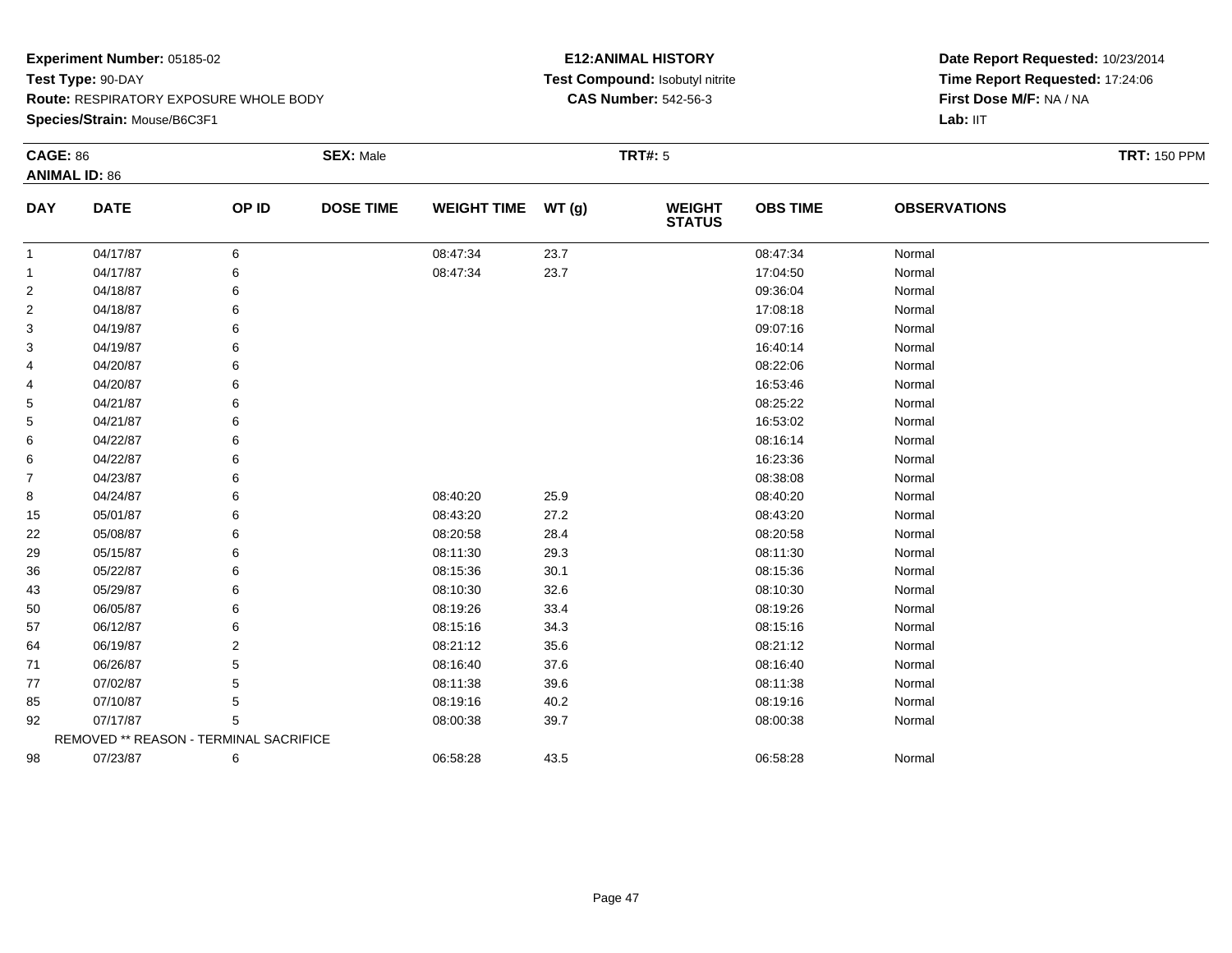**Species/Strain:** Mouse/B6C3F1

## **E12:ANIMAL HISTORY Test Compound:** Isobutyl nitrite**CAS Number:** 542-56-3

| <b>CAGE: 87</b> |                                        |                | <b>SEX: Male</b> |                    |          | <b>TRT#:</b> 5                 |                 |                       | <b>TRT: 150 PPM</b> |
|-----------------|----------------------------------------|----------------|------------------|--------------------|----------|--------------------------------|-----------------|-----------------------|---------------------|
|                 | <b>ANIMAL ID: 87</b>                   |                |                  |                    |          |                                |                 |                       |                     |
| <b>DAY</b>      | <b>DATE</b>                            | OP ID          | <b>DOSE TIME</b> | <b>WEIGHT TIME</b> | WT(g)    | <b>WEIGHT</b><br><b>STATUS</b> | <b>OBS TIME</b> | <b>OBSERVATIONS</b>   |                     |
| $\mathbf{1}$    | 04/17/87                               | 6              |                  | 08:48:12           | 23.5     |                                | 08:48:12        | Normal                |                     |
| $\mathbf{1}$    | 04/17/87                               | 6              |                  | 08:48:12           | 23.5     |                                | 17:05:06        | Normal                |                     |
| $\overline{2}$  | 04/18/87                               |                |                  |                    |          |                                | 09:36:14        | Normal                |                     |
| $\overline{2}$  | 04/18/87                               |                |                  |                    |          |                                | 17:08:28        | Normal                |                     |
| 3               | 04/19/87                               |                |                  |                    |          |                                | 09:07:26        | Normal                |                     |
| 3               | 04/19/87                               |                |                  |                    |          |                                | 16:40:22        | Normal                |                     |
| 4               | 04/20/87                               | 6              |                  |                    |          |                                | 08:22:20        | Normal                |                     |
| 4               | 04/20/87                               |                |                  |                    |          |                                | 16:53:54        | Normal                |                     |
| 5               | 04/21/87                               |                |                  |                    |          |                                | 08:25:30        | Normal                |                     |
| 5               | 04/21/87                               |                |                  |                    |          |                                | 16:53:14        | Normal                |                     |
| 6               | 04/22/87                               |                |                  |                    |          |                                | 08:16:24        | Normal                |                     |
| 6               | 04/22/87                               |                |                  |                    |          |                                | 16:23:44        | Normal                |                     |
| 7               | 04/23/87                               |                |                  |                    |          |                                | 08:38:20        | Normal                |                     |
| 8               | 04/24/87                               |                |                  | 08:40:54           | 25.5     |                                | 08:40:54        | <b>Ruffled Fur</b>    |                     |
| 15              | 05/01/87                               |                |                  | 08:43:56           | 26.4     |                                | 08:43:56        | Normal                |                     |
| 22              | 05/08/87                               |                |                  | 08:21:20           | 28.7     |                                | 08:21:20        | Normal                |                     |
| 29              | 05/15/87                               |                |                  | 08:11:46           | 28.7     |                                | 08:11:46        | Normal                |                     |
| 36              | 05/22/87                               |                |                  | 08:15:54           | 29.2     |                                | 08:15:54        | Normal                |                     |
| 43              | 05/29/87                               |                |                  | 08:10:46           | 30.9     |                                | 08:10:46        | Normal                |                     |
| 50              | 06/05/87                               | 6              |                  | 08:19:42           | 31.8     |                                | 08:19:42        | Normal                |                     |
| 57              | 06/12/87                               |                |                  | 08:15:36           | $30.5\,$ |                                | 08:15:36        | Normal                |                     |
| 64              | 06/19/87                               | $\overline{2}$ |                  | 08:21:32           | 31.9     |                                | 08:21:32        | Normal                |                     |
| 71              | 06/26/87                               |                |                  | 08:17:00           | 32.4     |                                | 08:17:00        | <b>Ruffled Fur</b>    |                     |
| 77              | 07/02/87                               |                |                  | 08:11:58           | 32.2     |                                | 08:11:58        | <b>Ruffled Fur</b>    |                     |
| 85              | 07/10/87                               | 5              |                  | 08:19:38           | 34.0     |                                | 08:19:38        | <b>Ruffled Fur</b>    |                     |
| 92              | 07/17/87                               | 5              |                  | 08:01:02           | 33.8     |                                | 08:01:02        | Alopecia Body Ventral |                     |
|                 | REMOVED ** REASON - TERMINAL SACRIFICE |                |                  |                    |          |                                |                 |                       |                     |
| 98              | 07/23/87                               | 6              |                  | 06:58:58           | 34.2     |                                | 06:58:58        | <b>Ruffled Fur</b>    |                     |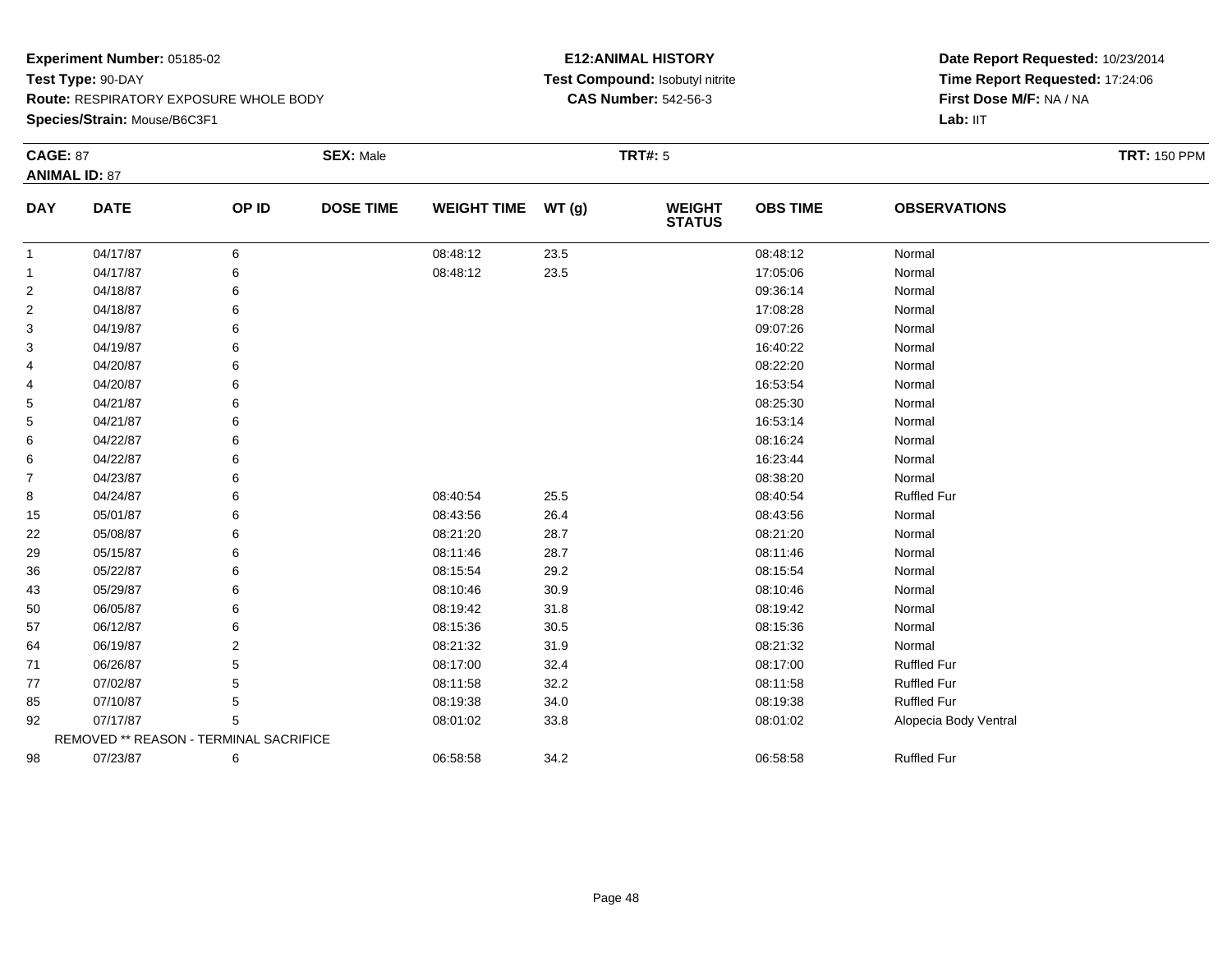**Species/Strain:** Mouse/B6C3F1

## **E12:ANIMAL HISTORY Test Compound:** Isobutyl nitrite**CAS Number:** 542-56-3

| <b>CAGE: 88</b> | <b>ANIMAL ID: 88</b>                   |       | <b>SEX: Male</b> |                    |       | <b>TRT#: 5</b>                 |                 |                     | <b>TRT: 150 PPM</b> |
|-----------------|----------------------------------------|-------|------------------|--------------------|-------|--------------------------------|-----------------|---------------------|---------------------|
| <b>DAY</b>      | <b>DATE</b>                            | OP ID | <b>DOSE TIME</b> | <b>WEIGHT TIME</b> | WT(g) | <b>WEIGHT</b><br><b>STATUS</b> | <b>OBS TIME</b> | <b>OBSERVATIONS</b> |                     |
| $\mathbf{1}$    | 04/17/87                               | 6     |                  | 08:48:42           | 23.6  |                                | 08:48:42        | Normal              |                     |
| -1              | 04/17/87                               | 6     |                  | 08:48:42           | 23.6  |                                | 17:05:18        | Normal              |                     |
| $\overline{2}$  | 04/18/87                               | 6     |                  |                    |       |                                | 09:36:28        | Normal              |                     |
| $\overline{2}$  | 04/18/87                               | 6     |                  |                    |       |                                | 17:08:36        | Normal              |                     |
| 3               | 04/19/87                               | 6     |                  |                    |       |                                | 09:07:38        | Normal              |                     |
| 3               | 04/19/87                               |       |                  |                    |       |                                | 16:40:34        | Normal              |                     |
| 4               | 04/20/87                               | 6     |                  |                    |       |                                | 08:22:32        | Normal              |                     |
| 4               | 04/20/87                               | 6     |                  |                    |       |                                | 16:54:04        | Normal              |                     |
| 5               | 04/21/87                               | 6     |                  |                    |       |                                | 08:25:38        | Normal              |                     |
| 5               | 04/21/87                               |       |                  |                    |       |                                | 16:53:22        | Normal              |                     |
| 6               | 04/22/87                               |       |                  |                    |       |                                | 08:16:40        | Normal              |                     |
| 6               | 04/22/87                               | 6     |                  |                    |       |                                | 16:23:54        | Normal              |                     |
| $\overline{7}$  | 04/23/87                               | 6     |                  |                    |       |                                | 08:38:34        | Normal              |                     |
| 8               | 04/24/87                               |       |                  | 08:41:30           | 25.6  |                                | 08:41:30        | Normal              |                     |
| 15              | 05/01/87                               |       |                  | 08:44:34           | 26.4  |                                | 08:44:34        | Normal              |                     |
| 22              | 05/08/87                               | 6     |                  | 08:21:50           | 27.6  |                                | 08:21:50        | Normal              |                     |
| 29              | 05/15/87                               | 6     |                  | 08:12:04           | 28.6  |                                | 08:12:04        | Normal              |                     |
| 36              | 05/22/87                               |       |                  | 08:16:14           | 29.2  |                                | 08:16:14        | Normal              |                     |
| 43              | 05/29/87                               |       |                  | 08:11:06           | 30.2  |                                | 08:11:06        | Normal              |                     |
| 50              | 06/05/87                               | 6     |                  | 08:20:12           | 29.9  |                                | 08:20:12        | Normal              |                     |
| 57              | 06/12/87                               | 6     |                  | 08:15:56           | 30.4  |                                | 08:15:56        | Normal              |                     |
| 64              | 06/19/87                               | 2     |                  | 08:21:58           | 30.5  |                                | 08:21:58        | Normal              |                     |
| 71              | 06/26/87                               |       |                  | 08:17:32           | 33.1  |                                | 08:17:32        | Normal              |                     |
| 77              | 07/02/87                               | 5     |                  | 08:12:20           | 32.8  |                                | 08:12:20        | Normal              |                     |
| 85              | 07/10/87                               | 5     |                  | 08:20:34           | 32.5  |                                | 08:20:34        | Normal              |                     |
| 92              | 07/17/87                               | 5     |                  | 08:01:24           | 32.4  |                                | 08:01:24        | Normal              |                     |
|                 | REMOVED ** REASON - TERMINAL SACRIFICE |       |                  |                    |       |                                |                 |                     |                     |
| 98              | 07/23/87                               | 6     |                  | 06:59:24           | 33.6  |                                | 06:59:24        | Normal              |                     |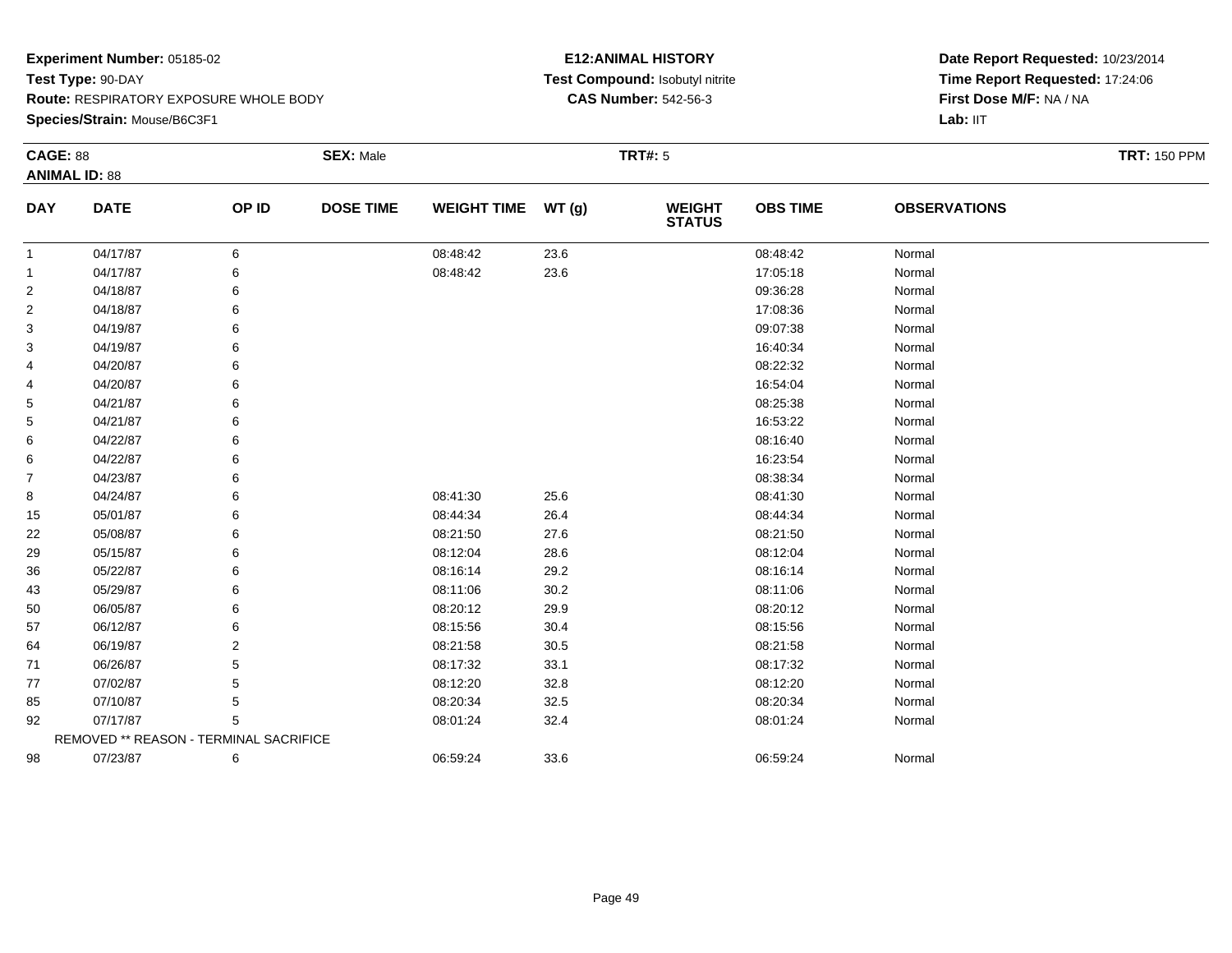**Species/Strain:** Mouse/B6C3F1

## **E12:ANIMAL HISTORY Test Compound:** Isobutyl nitrite**CAS Number:** 542-56-3

| <b>CAGE: 89</b> |                                        |       | <b>SEX: Male</b> |                    |       | <b>TRT#: 5</b>                 |                 |                       | <b>TRT: 150 PPM</b> |
|-----------------|----------------------------------------|-------|------------------|--------------------|-------|--------------------------------|-----------------|-----------------------|---------------------|
|                 | <b>ANIMAL ID: 89</b>                   |       |                  |                    |       |                                |                 |                       |                     |
| <b>DAY</b>      | <b>DATE</b>                            | OP ID | <b>DOSE TIME</b> | <b>WEIGHT TIME</b> | WT(g) | <b>WEIGHT</b><br><b>STATUS</b> | <b>OBS TIME</b> | <b>OBSERVATIONS</b>   |                     |
| $\mathbf{1}$    | 04/17/87                               | 6     |                  | 08:49:00           | 24.5  |                                | 08:49:00        | Normal                |                     |
| $\mathbf{1}$    | 04/17/87                               | 6     |                  | 08:49:00           | 24.5  |                                | 17:05:28        | Normal                |                     |
| $\overline{2}$  | 04/18/87                               |       |                  |                    |       |                                | 09:36:38        | Normal                |                     |
| $\overline{2}$  | 04/18/87                               |       |                  |                    |       |                                | 17:08:48        | Normal                |                     |
| 3               | 04/19/87                               |       |                  |                    |       |                                | 09:07:46        | Normal                |                     |
| 3               | 04/19/87                               |       |                  |                    |       |                                | 16:40:46        | Normal                |                     |
| 4               | 04/20/87                               |       |                  |                    |       |                                | 08:22:48        | Normal                |                     |
| 4               | 04/20/87                               |       |                  |                    |       |                                | 16:54:18        | Normal                |                     |
| 5               | 04/21/87                               |       |                  |                    |       |                                | 08:25:52        | Normal                |                     |
| 5               | 04/21/87                               |       |                  |                    |       |                                | 16:53:32        | Normal                |                     |
| 6               | 04/22/87                               |       |                  |                    |       |                                | 08:17:28        | Normal                |                     |
| 6               | 04/22/87                               |       |                  |                    |       |                                | 16:24:06        | Normal                |                     |
| 8               | 04/24/87                               |       |                  | 08:41:54           | 26.0  |                                | 08:41:54        | Normal                |                     |
| 15              | 05/01/87                               |       |                  | 08:45:32           | 26.9  |                                | 08:45:32        | Normal                |                     |
| 22              | 05/08/87                               |       |                  | 08:22:10           | 29.8  |                                | 08:22:10        | Normal                |                     |
| 29              | 05/15/87                               |       |                  | 08:12:30           | 30.5  |                                | 08:12:30        | Normal                |                     |
| 36              | 05/22/87                               |       |                  | 08:16:36           | 30.4  |                                | 08:16:36        | Normal                |                     |
| 43              | 05/29/87                               |       |                  | 08:11:24           | 30.5  |                                | 08:11:24        | Normal                |                     |
| 50              | 06/05/87                               |       |                  | 08:20:30           | 31.7  |                                | 08:20:30        | Normal                |                     |
| 57              | 06/12/87                               |       |                  | 08:16:18           | 33.5  |                                | 08:16:18        | Normal                |                     |
| 64              | 06/19/87                               | 2     |                  | 08:22:26           | 33.4  |                                | 08:22:26        | Normal                |                     |
| 71              | 06/26/87                               |       |                  | 08:17:52           | 34.7  |                                | 08:17:52        | Normal                |                     |
| 77              | 07/02/87                               |       |                  | 08:12:38           | 34.9  |                                | 08:12:38        | Normal                |                     |
| 85              | 07/10/87                               |       |                  | 08:21:22           | 34.8  |                                | 08:21:22        | Alopecia Body Ventral |                     |
| 92              | 07/17/87                               | 5     |                  | 08:01:44           | 36.1  |                                | 08:01:44        | Normal                |                     |
|                 | REMOVED ** REASON - TERMINAL SACRIFICE |       |                  |                    |       |                                |                 |                       |                     |
| 98              | 07/23/87                               | 6     |                  | 06:59:58           | 35.5  |                                | 06:59:58        | Normal                |                     |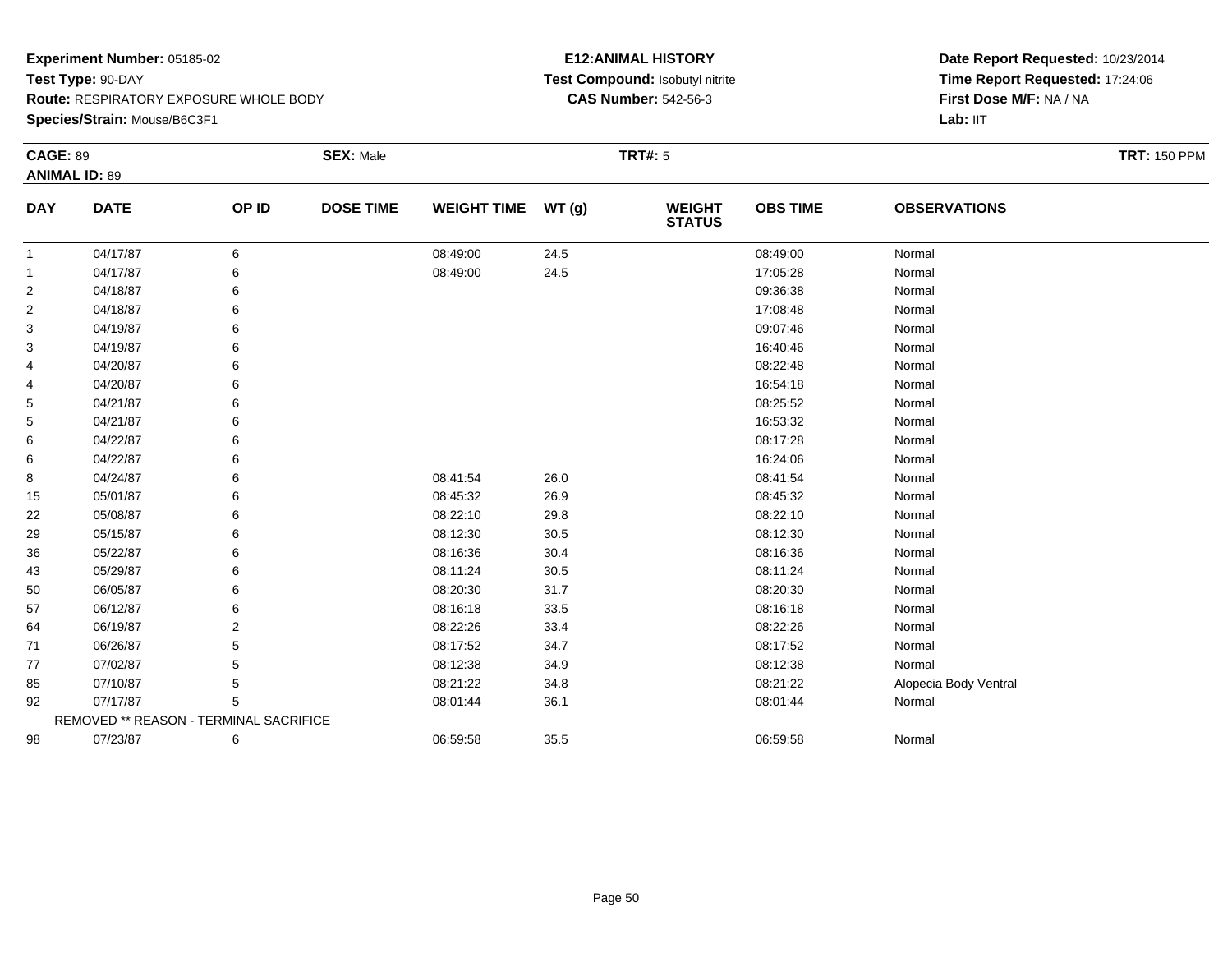**Species/Strain:** Mouse/B6C3F1

## **E12:ANIMAL HISTORY Test Compound:** Isobutyl nitrite**CAS Number:** 542-56-3

| <b>CAGE: 90</b> | <b>ANIMAL ID: 90</b>                   |       | <b>SEX: Male</b> |                    |       | <b>TRT#:</b> 5                 |                 |                       | <b>TRT: 150 PPM</b> |
|-----------------|----------------------------------------|-------|------------------|--------------------|-------|--------------------------------|-----------------|-----------------------|---------------------|
| <b>DAY</b>      | <b>DATE</b>                            | OP ID | <b>DOSE TIME</b> | <b>WEIGHT TIME</b> | WT(g) | <b>WEIGHT</b><br><b>STATUS</b> | <b>OBS TIME</b> | <b>OBSERVATIONS</b>   |                     |
| $\mathbf{1}$    | 04/17/87                               | 6     |                  | 08:49:18           | 25.1  |                                | 08:49:18        | Normal                |                     |
| $\mathbf{1}$    | 04/17/87                               | 6     |                  | 08:49:18           | 25.1  |                                | 17:05:44        | Normal                |                     |
| $\overline{c}$  | 04/18/87                               | 6     |                  |                    |       |                                | 09:36:50        | Normal                |                     |
| 2               | 04/18/87                               | 6     |                  |                    |       |                                | 17:08:58        | Normal                |                     |
| 3               | 04/19/87                               | 6     |                  |                    |       |                                | 09:07:56        | Normal                |                     |
| 3               | 04/19/87                               | 6     |                  |                    |       |                                | 16:40:56        | Normal                |                     |
| 4               | 04/20/87                               | 6     |                  |                    |       |                                | 08:23:02        | Normal                |                     |
| 4               | 04/20/87                               | 6     |                  |                    |       |                                | 16:54:28        | Normal                |                     |
| 5               | 04/21/87                               | 6     |                  |                    |       |                                | 08:26:02        | Normal                |                     |
| 5               | 04/21/87                               |       |                  |                    |       |                                | 16:53:44        | Normal                |                     |
| 6               | 04/22/87                               | 6     |                  |                    |       |                                | 08:17:42        | Normal                |                     |
| 6               | 04/22/87                               | 6     |                  |                    |       |                                | 16:24:18        | Normal                |                     |
| 7               | 04/23/87                               | 6     |                  |                    |       |                                | 08:38:44        | Normal                |                     |
| 8               | 04/24/87                               | 6     |                  | 08:42:20           | 26.7  |                                | 08:42:20        | Normal                |                     |
| 15              | 05/01/87                               | 6     |                  | 08:46:04           | 27.9  |                                | 08:46:04        | Normal                |                     |
| 22              | 05/08/87                               | 6     |                  | 08:22:36           | 28.7  |                                | 08:22:36        | Normal                |                     |
| 29              | 05/15/87                               | 6     |                  | 08:12:50           | 29.4  |                                | 08:12:50        | Normal                |                     |
| 36              | 05/22/87                               | 6     |                  | 08:16:58           | 30.3  |                                | 08:16:58        | Normal                |                     |
| 43              | 05/29/87                               | 6     |                  | 08:11:46           | 30.5  |                                | 08:11:46        | Normal                |                     |
| 50              | 06/05/87                               | 6     |                  | 08:20:48           | 31.0  |                                | 08:20:48        | Normal                |                     |
| 57              | 06/12/87                               | 6     |                  | 08:16:38           | 31.3  |                                | 08:16:38        | Normal                |                     |
| 64              | 06/19/87                               | 2     |                  | 08:22:46           | 30.8  |                                | 08:22:46        | Normal                |                     |
| 71              | 06/26/87                               | 5     |                  | 08:18:10           | 32.5  |                                | 08:18:10        | Normal                |                     |
| 77              | 07/02/87                               | 5     |                  | 08:13:14           | 33.7  |                                | 08:13:14        | Alopecia Body Ventral |                     |
| 85              | 07/10/87                               | 5     |                  | 08:22:16           | 33.9  |                                | 08:22:16        | Alopecia Body Ventral |                     |
| 92              | 07/17/87                               | 5     |                  | 08:02:02           | 33.3  |                                | 08:02:02        | Alopecia Body Ventral |                     |
|                 | REMOVED ** REASON - TERMINAL SACRIFICE |       |                  |                    |       |                                |                 |                       |                     |
| 98              | 07/23/87                               | 6     |                  | 07:00:54           | 35.0  |                                | 07:00:54        | Alopecia Body Ventral |                     |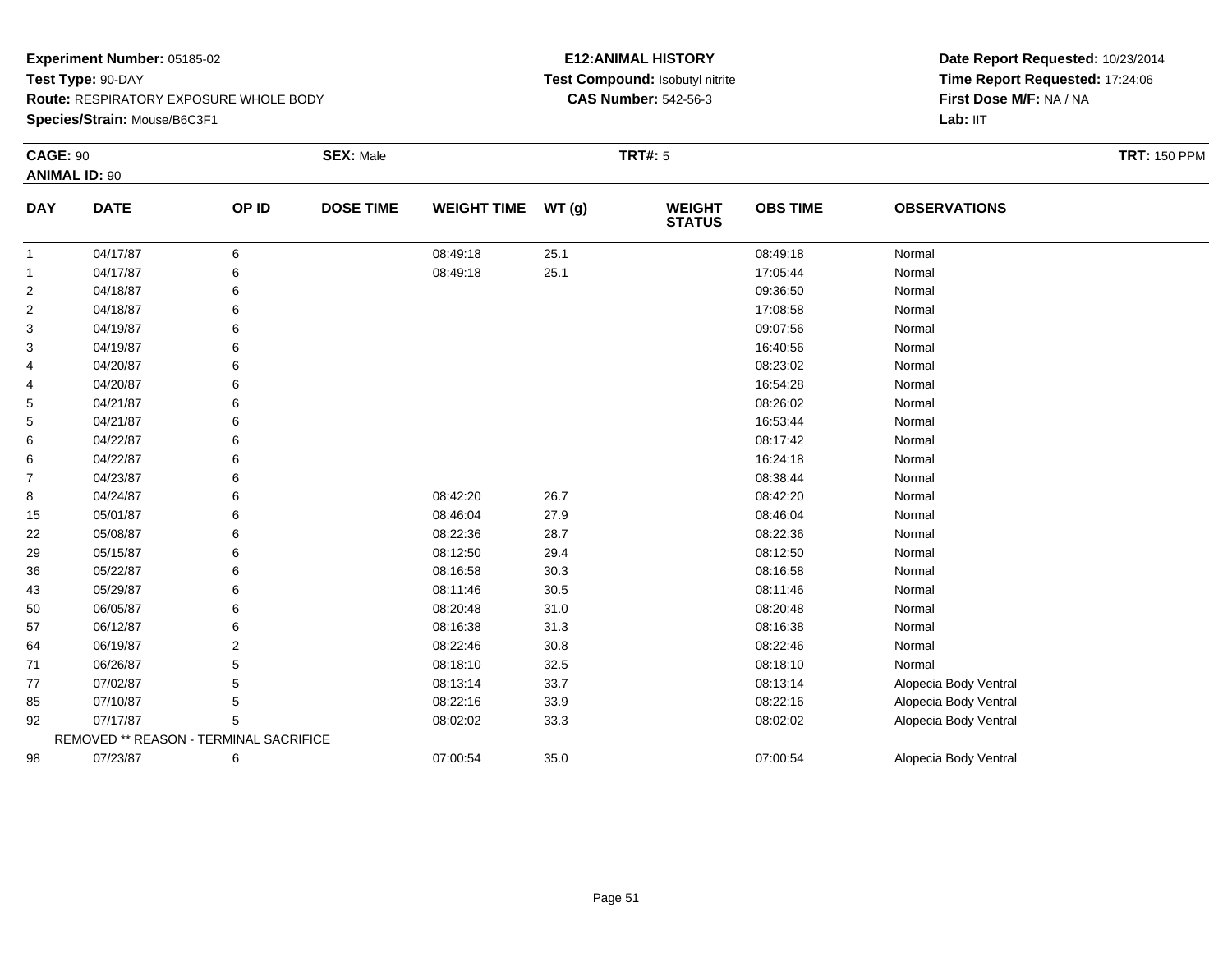**Species/Strain:** Mouse/B6C3F1

## **E12:ANIMAL HISTORY Test Compound:** Isobutyl nitrite**CAS Number:** 542-56-3

| <b>CAGE: 101</b> | <b>ANIMAL ID: 101</b>                  |       | <b>SEX: Male</b> |                    |       | <b>TRT#: 6</b>                 |                 |                     | <b>TRT: 300 PPM</b> |
|------------------|----------------------------------------|-------|------------------|--------------------|-------|--------------------------------|-----------------|---------------------|---------------------|
| <b>DAY</b>       | <b>DATE</b>                            | OP ID | <b>DOSE TIME</b> | <b>WEIGHT TIME</b> | WT(g) | <b>WEIGHT</b><br><b>STATUS</b> | <b>OBS TIME</b> | <b>OBSERVATIONS</b> |                     |
| $\mathbf{1}$     | 04/17/87                               | 6     |                  | 08:57:20           | 21.9  |                                | 08:57:20        | Normal              |                     |
| $\mathbf{1}$     | 04/17/87                               | 6     |                  | 08:57:20           | 21.9  |                                | 17:15:18        | Normal              |                     |
| 2                | 04/18/87                               |       |                  |                    |       |                                | 09:52:20        | Normal              |                     |
| 2                | 04/18/87                               |       |                  |                    |       |                                | 17:21:22        | Normal              |                     |
| 3                | 04/19/87                               |       |                  |                    |       |                                | 09:20:32        | Normal              |                     |
| 3                | 04/19/87                               |       |                  |                    |       |                                | 16:51:40        | Normal              |                     |
| 4                | 04/20/87                               |       |                  |                    |       |                                | 08:27:08        | Normal              |                     |
| 4                | 04/20/87                               |       |                  |                    |       |                                | 16:58:46        | Normal              |                     |
| 5                | 04/21/87                               |       |                  |                    |       |                                | 08:33:36        | Normal              |                     |
| 5                | 04/21/87                               |       |                  |                    |       |                                | 17:09:20        | Normal              |                     |
| 6                | 04/22/87                               |       |                  |                    |       |                                | 08:30:22        | Normal              |                     |
| 6                | 04/22/87                               |       |                  |                    |       |                                | 16:08:12        | Normal              |                     |
| $\overline{7}$   | 04/23/87                               |       |                  |                    |       |                                | 08:41:46        | Normal              |                     |
| 8                | 04/24/87                               | 6     |                  | 08:52:22           | 24.6  |                                | 08:52:22        | Normal              |                     |
| 15               | 05/01/87                               |       |                  | 08:54:44           | 26.6  |                                | 08:54:44        | Normal              |                     |
| 22               | 05/08/87                               | 6     |                  | 08:27:42           | 28.4  |                                | 08:27:42        | Normal              |                     |
| 29               | 05/15/87                               | 6     |                  | 08:18:12           | 29.9  |                                | 08:18:12        | Normal              |                     |
| 36               | 05/22/87                               |       |                  | 08:20:46           | 30.0  |                                | 08:20:46        | Normal              |                     |
| 43               | 05/29/87                               |       |                  | 08:16:22           | 31.1  |                                | 08:16:22        | Normal              |                     |
| 50               | 06/05/87                               | 6     |                  | 08:25:32           | 31.4  |                                | 08:25:32        | Normal              |                     |
| 57               | 06/12/87                               |       |                  | 08:21:12           | 32.6  |                                | 08:21:12        | Normal              |                     |
| 64               | 06/19/87                               |       |                  | 08:26:40           | 33.0  |                                | 08:26:40        | Normal              |                     |
| 71               | 06/26/87                               |       |                  | 08:22:38           | 33.1  |                                | 08:22:38        | Normal              |                     |
| 77               | 07/02/87                               |       |                  | 08:17:30           | 34.3  |                                | 08:17:30        | Normal              |                     |
| 85               | 07/10/87                               | 5     |                  | 08:30:56           | 33.5  |                                | 08:30:56        | Normal              |                     |
| 92               | 07/17/87                               | 5     |                  | 08:06:32           | 33.6  |                                | 08:06:32        | Normal              |                     |
|                  | REMOVED ** REASON - TERMINAL SACRIFICE |       |                  |                    |       |                                |                 |                     |                     |
| 98               | 07/23/87                               | 6     |                  | 07:01:30           | 34.3  |                                | 07:01:30        | Normal              |                     |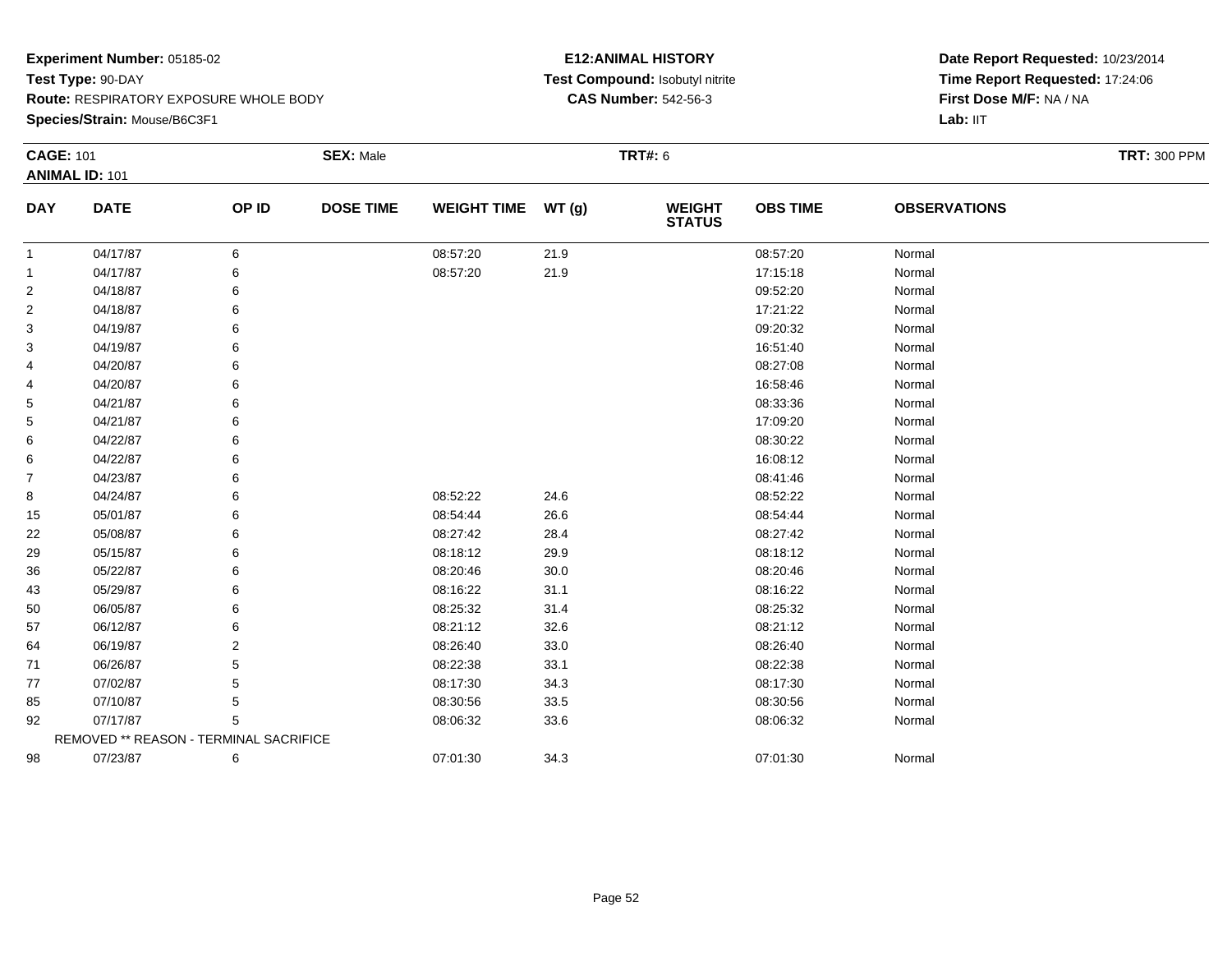**Species/Strain:** Mouse/B6C3F1

## **E12:ANIMAL HISTORY Test Compound:** Isobutyl nitrite**CAS Number:** 542-56-3

| <b>CAGE: 102</b> | <b>ANIMAL ID: 102</b>                  |       | <b>SEX: Male</b> |                    |       | <b>TRT#: 6</b>                 |                 |                     | <b>TRT: 300 PPM</b> |
|------------------|----------------------------------------|-------|------------------|--------------------|-------|--------------------------------|-----------------|---------------------|---------------------|
| <b>DAY</b>       | <b>DATE</b>                            | OP ID | <b>DOSE TIME</b> | <b>WEIGHT TIME</b> | WT(g) | <b>WEIGHT</b><br><b>STATUS</b> | <b>OBS TIME</b> | <b>OBSERVATIONS</b> |                     |
| $\mathbf{1}$     | 04/17/87                               | 6     |                  | 08:59:18           | 22.5  |                                | 08:59:18        | Normal              |                     |
| $\overline{1}$   | 04/17/87                               | 6     |                  | 08:59:18           | 22.5  |                                | 17:15:36        | Normal              |                     |
| $\overline{2}$   | 04/18/87                               | 6     |                  |                    |       |                                | 09:52:30        | Normal              |                     |
| $\overline{2}$   | 04/18/87                               | 6     |                  |                    |       |                                | 17:21:32        | Normal              |                     |
| 3                | 04/19/87                               |       |                  |                    |       |                                | 09:20:42        | Normal              |                     |
| 3                | 04/19/87                               |       |                  |                    |       |                                | 16:51:50        | Normal              |                     |
| 4                | 04/20/87                               |       |                  |                    |       |                                | 08:27:20        | Normal              |                     |
| 4                | 04/20/87                               | 6     |                  |                    |       |                                | 16:59:02        | Normal              |                     |
| 5                | 04/21/87                               |       |                  |                    |       |                                | 08:33:48        | Normal              |                     |
| 5                | 04/21/87                               |       |                  |                    |       |                                | 17:09:28        | Normal              |                     |
| 6                | 04/22/87                               |       |                  |                    |       |                                | 08:30:32        | Normal              |                     |
| 6                | 04/22/87                               | 6     |                  |                    |       |                                | 16:08:24        | Normal              |                     |
| 7                | 04/23/87                               |       |                  |                    |       |                                | 08:42:58        | Normal              |                     |
| 8                | 04/24/87                               | 6     |                  | 08:53:02           | 23.9  |                                | 08:53:02        | Normal              |                     |
| 15               | 05/01/87                               |       |                  | 08:57:26           | 25.3  |                                | 08:57:26        | Normal              |                     |
| 22               | 05/08/87                               | 6     |                  | 08:36:20           | 27.1  |                                | 08:36:20        | Normal              |                     |
| 29               | 05/15/87                               |       |                  | 08:26:30           | 28.5  |                                | 08:26:30        | Normal              |                     |
| 36               | 05/22/87                               |       |                  | 08:25:34           | 28.4  |                                | 08:25:34        | Normal              |                     |
| 43               | 05/29/87                               |       |                  | 08:21:54           | 29.1  |                                | 08:21:54        | Normal              |                     |
| 50               | 06/05/87                               | 6     |                  | 08:30:22           | 29.9  |                                | 08:30:22        | Normal              |                     |
| 57               | 06/12/87                               |       |                  | 08:26:30           | 30.4  |                                | 08:26:30        | Normal              |                     |
| 64               | 06/19/87                               | 2     |                  | 08:29:18           | 30.4  |                                | 08:29:18        | Normal              |                     |
| 71               | 06/26/87                               |       |                  | 08:25:26           | 30.7  |                                | 08:25:26        | Normal              |                     |
| 77               | 07/02/87                               |       |                  | 08:22:06           | 31.4  |                                | 08:22:06        | Normal              |                     |
| 85               | 07/10/87                               | 5     |                  | 08:39:00           | 31.9  |                                | 08:39:00        | Normal              |                     |
| 92               | 07/17/87                               | 5     |                  | 08:09:04           | 32.4  |                                | 08:09:04        | Normal              |                     |
|                  | REMOVED ** REASON - TERMINAL SACRIFICE |       |                  |                    |       |                                |                 |                     |                     |
| 98               | 07/23/87                               | 6     |                  | 07:02:14           | 32.7  |                                | 07:02:14        | Normal              |                     |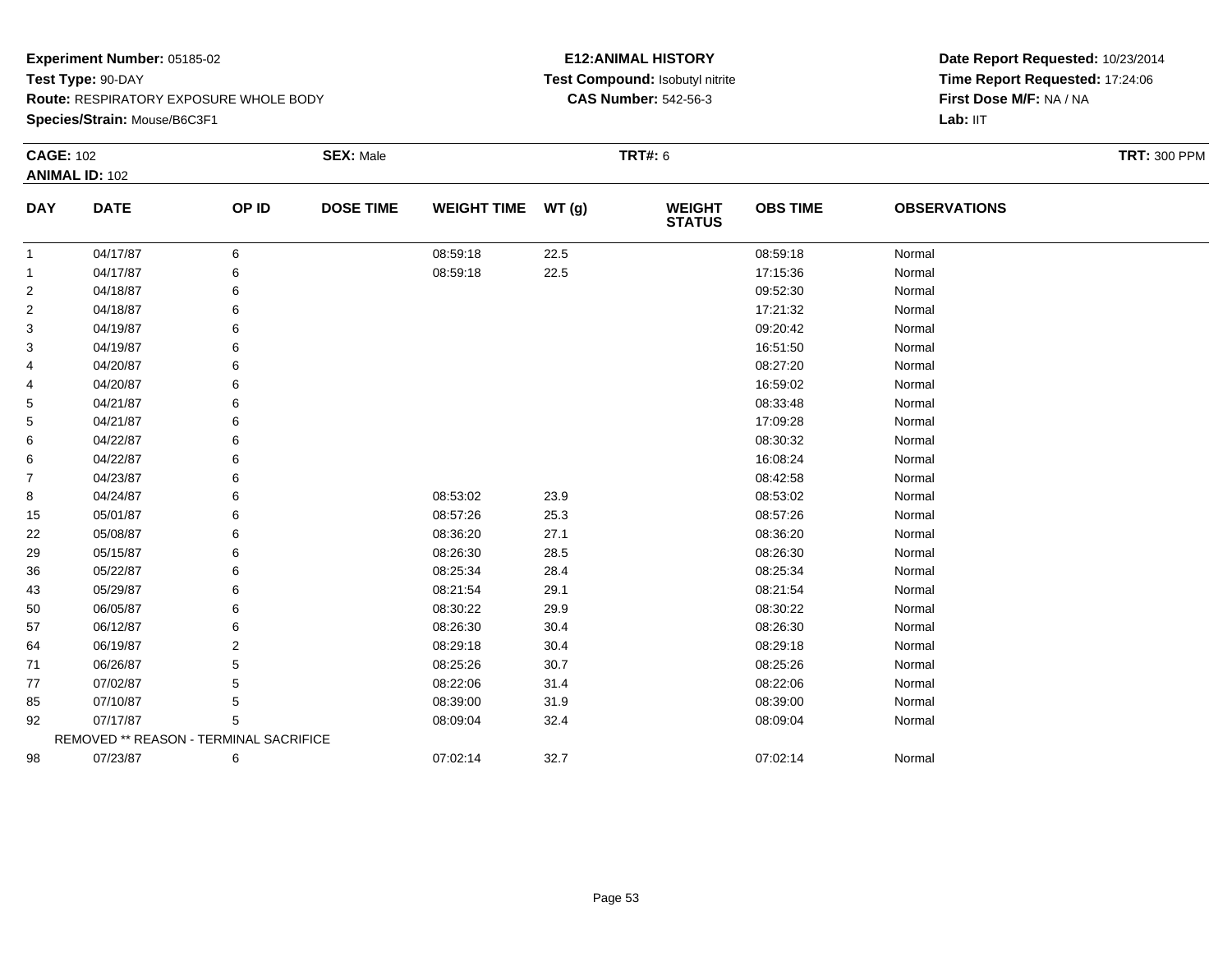**Species/Strain:** Mouse/B6C3F1

## **E12:ANIMAL HISTORY Test Compound:** Isobutyl nitrite**CAS Number:** 542-56-3

| <b>CAGE: 103</b> | <b>ANIMAL ID: 103</b>                  |       | <b>SEX: Male</b> |                    |       | <b>TRT#: 6</b>                 |                 |                     | <b>TRT: 300 PPM</b> |
|------------------|----------------------------------------|-------|------------------|--------------------|-------|--------------------------------|-----------------|---------------------|---------------------|
| <b>DAY</b>       | <b>DATE</b>                            | OP ID | <b>DOSE TIME</b> | <b>WEIGHT TIME</b> | WT(g) | <b>WEIGHT</b><br><b>STATUS</b> | <b>OBS TIME</b> | <b>OBSERVATIONS</b> |                     |
| $\mathbf{1}$     | 04/17/87                               | 6     |                  | 08:59:42           | 22.8  |                                | 08:59:42        | Normal              |                     |
| 1                | 04/17/87                               | 6     |                  | 08:59:42           | 22.8  |                                | 17:15:48        | Normal              |                     |
| 2                | 04/18/87                               | 6     |                  |                    |       |                                | 09:52:38        | Normal              |                     |
| $\overline{2}$   | 04/18/87                               | 6     |                  |                    |       |                                | 17:21:42        | Normal              |                     |
| 3                | 04/19/87                               | 6     |                  |                    |       |                                | 09:20:50        | Normal              |                     |
| 3                | 04/19/87                               | 6     |                  |                    |       |                                | 16:52:00        | Normal              |                     |
| 4                | 04/20/87                               | 6     |                  |                    |       |                                | 08:27:30        | Normal              |                     |
| 4                | 04/20/87                               | 6     |                  |                    |       |                                | 16:59:14        | Normal              |                     |
| 5                | 04/21/87                               | 6     |                  |                    |       |                                | 08:33:56        | Normal              |                     |
| 5                | 04/21/87                               |       |                  |                    |       |                                | 17:09:36        | Normal              |                     |
| 6                | 04/22/87                               | 6     |                  |                    |       |                                | 08:30:44        | Normal              |                     |
| 6                | 04/22/87                               | 6     |                  |                    |       |                                | 16:08:32        | Normal              |                     |
| 7                | 04/23/87                               | 6     |                  |                    |       |                                | 08:43:08        | Normal              |                     |
| 8                | 04/24/87                               | 6     |                  | 08:53:28           | 24.6  |                                | 08:53:28        | Normal              |                     |
| 15               | 05/01/87                               | 6     |                  | 08:57:50           | 25.9  |                                | 08:57:50        | Normal              |                     |
| 22               | 05/08/87                               | 6     |                  | 08:37:06           | 28.2  |                                | 08:37:06        | Normal              |                     |
| 29               | 05/15/87                               |       |                  | 08:27:14           | 29.3  |                                | 08:27:14        | Normal              |                     |
| 36               | 05/22/87                               | 6     |                  | 08:25:52           | 29.9  |                                | 08:25:52        | Normal              |                     |
| 43               | 05/29/87                               | 6     |                  | 08:22:12           | 31.1  |                                | 08:22:12        | Normal              |                     |
| 50               | 06/05/87                               | 6     |                  | 08:30:40           | 31.4  |                                | 08:30:40        | Normal              |                     |
| 57               | 06/12/87                               |       |                  | 08:26:52           | 31.9  |                                | 08:26:52        | Normal              |                     |
| 64               | 06/19/87                               | 2     |                  | 08:29:34           | 32.3  |                                | 08:29:34        | Normal              |                     |
| 71               | 06/26/87                               | 5     |                  | 08:25:42           | 30.8  |                                | 08:25:42        | Normal              |                     |
| 77               | 07/02/87                               | 5     |                  | 08:22:24           | 32.0  |                                | 08:22:24        | Normal              |                     |
| 85               | 07/10/87                               | 5     |                  | 08:39:16           | 32.9  |                                | 08:39:16        | Normal              |                     |
| 92               | 07/17/87                               | 5     |                  | 08:09:22           | 32.8  |                                | 08:09:22        | Normal              |                     |
|                  | REMOVED ** REASON - TERMINAL SACRIFICE |       |                  |                    |       |                                |                 |                     |                     |
| 98               | 07/23/87                               | 6     |                  | 07:02:42           | 34.3  |                                | 07:02:42        | Normal              |                     |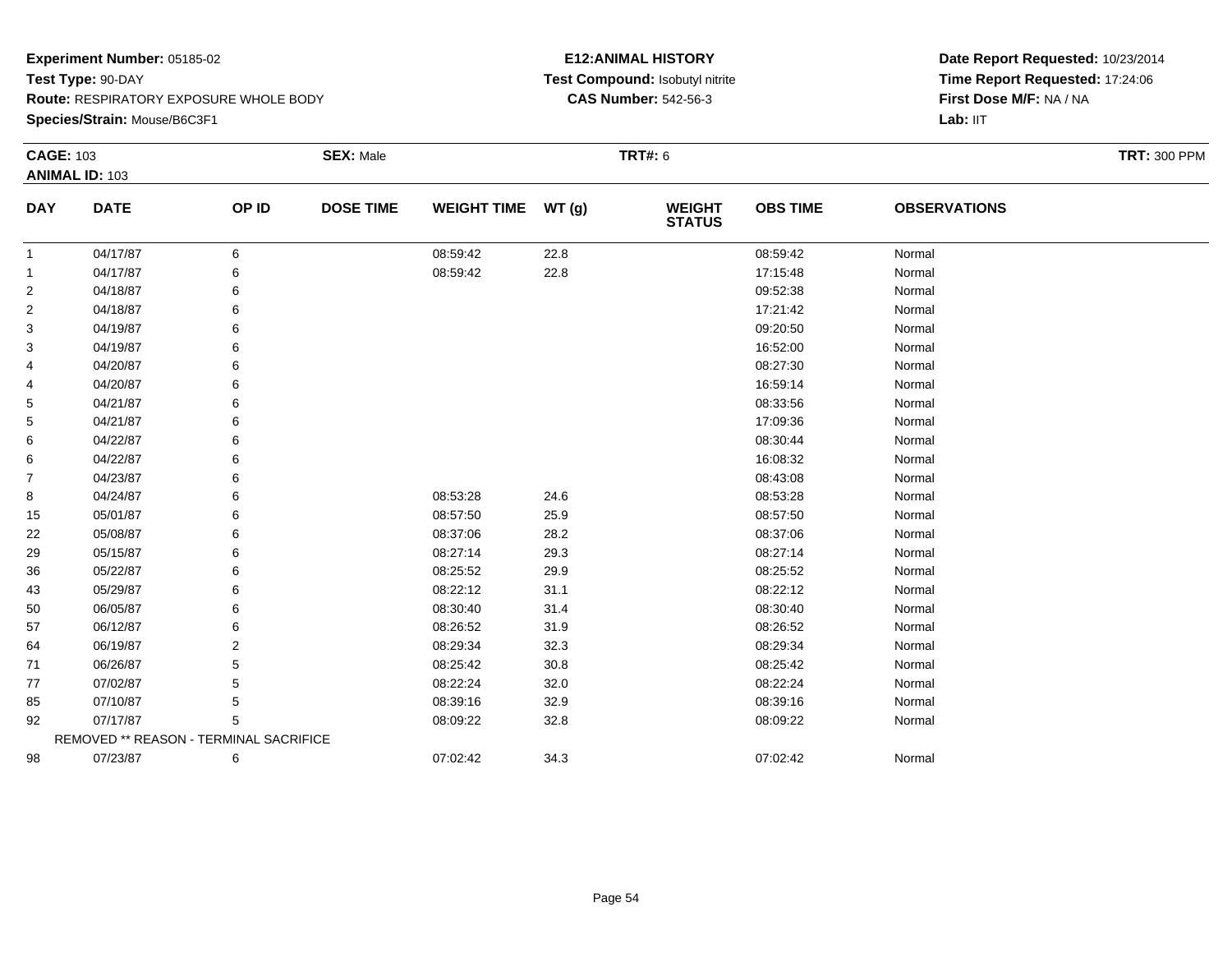**Species/Strain:** Mouse/B6C3F1

## **E12:ANIMAL HISTORY Test Compound:** Isobutyl nitrite**CAS Number:** 542-56-3

| <b>CAGE: 104</b> |                                        |       | <b>SEX: Male</b> |                    |       | <b>TRT#: 6</b>                 |                 |                       | <b>TRT: 300 PPM</b> |
|------------------|----------------------------------------|-------|------------------|--------------------|-------|--------------------------------|-----------------|-----------------------|---------------------|
|                  | <b>ANIMAL ID: 104</b>                  |       |                  |                    |       |                                |                 |                       |                     |
| <b>DAY</b>       | <b>DATE</b>                            | OP ID | <b>DOSE TIME</b> | <b>WEIGHT TIME</b> | WT(g) | <b>WEIGHT</b><br><b>STATUS</b> | <b>OBS TIME</b> | <b>OBSERVATIONS</b>   |                     |
| $\overline{1}$   | 04/17/87                               | 6     |                  | 09:00:00           | 23.8  |                                | 09:00:00        | Normal                |                     |
| $\overline{1}$   | 04/17/87                               | 6     |                  | 09:00:00           | 23.8  |                                | 17:16:08        | Normal                |                     |
| 2                | 04/18/87                               | 6     |                  |                    |       |                                | 09:52:48        | Normal                |                     |
| 2                | 04/18/87                               | 6     |                  |                    |       |                                | 17:21:54        | Normal                |                     |
| 3                | 04/19/87                               | 6     |                  |                    |       |                                | 09:20:58        | Normal                |                     |
| 3                | 04/19/87                               | 6     |                  |                    |       |                                | 16:52:08        | Normal                |                     |
| 4                | 04/20/87                               | 6     |                  |                    |       |                                | 08:27:38        | Normal                |                     |
| 4                | 04/20/87                               | 6     |                  |                    |       |                                | 16:59:28        | Normal                |                     |
| 5                | 04/21/87                               | 6     |                  |                    |       |                                | 08:34:12        | Normal                |                     |
| 5                | 04/21/87                               | 6     |                  |                    |       |                                | 17:09:44        | Normal                |                     |
| 6                | 04/22/87                               | 6     |                  |                    |       |                                | 08:30:58        | Normal                |                     |
| 6                | 04/22/87                               | 6     |                  |                    |       |                                | 16:08:40        | Normal                |                     |
| 7                | 04/23/87                               | 6     |                  |                    |       |                                | 08:43:44        | Normal                |                     |
| 8                | 04/24/87                               | 6     |                  | 08:53:56           | 25.9  |                                | 08:53:56        | Normal                |                     |
| 15               | 05/01/87                               | 6     |                  | 08:58:18           | 27.6  |                                | 08:58:18        | Normal                |                     |
| 22               | 05/08/87                               | 6     |                  | 08:37:40           | 29.2  |                                | 08:37:40        | Normal                |                     |
| 29               | 05/15/87                               | 6     |                  | 08:27:46           | 29.6  |                                | 08:27:46        | Normal                |                     |
| 36               | 05/22/87                               | 6     |                  | 08:26:10           | 30.4  |                                | 08:26:10        | Normal                |                     |
| 43               | 05/29/87                               | 6     |                  | 08:22:30           | 31.5  |                                | 08:22:30        | Normal                |                     |
| 50               | 06/05/87                               | 6     |                  | 08:31:00           | 32.3  |                                | 08:31:00        | Normal                |                     |
| 57               | 06/12/87                               | 6     |                  | 08:27:16           | 32.9  |                                | 08:27:16        | Normal                |                     |
| 64               | 06/19/87                               | 2     |                  | 08:30:24           | 33.4  |                                | 08:30:24        | Normal                |                     |
| 71               | 06/26/87                               | 5     |                  | 08:26:02           | 32.7  |                                | 08:26:02        | Normal                |                     |
| 77               | 07/02/87                               | 5     |                  | 08:22:44           | 33.0  |                                | 08:22:44        | Normal                |                     |
| 85               | 07/10/87                               | 5     |                  | 08:39:38           | 33.7  |                                | 08:39:38        | Normal                |                     |
| 92               | 07/17/87                               | 5     |                  | 08:09:44           | 33.5  |                                | 08:09:44        | Alopecia Body Ventral |                     |
|                  | REMOVED ** REASON - TERMINAL SACRIFICE |       |                  |                    |       |                                |                 |                       |                     |
| 98               | 07/23/87                               | 6     |                  | 07:03:06           | 35.0  |                                | 07:03:06        | Alopecia Body Ventral |                     |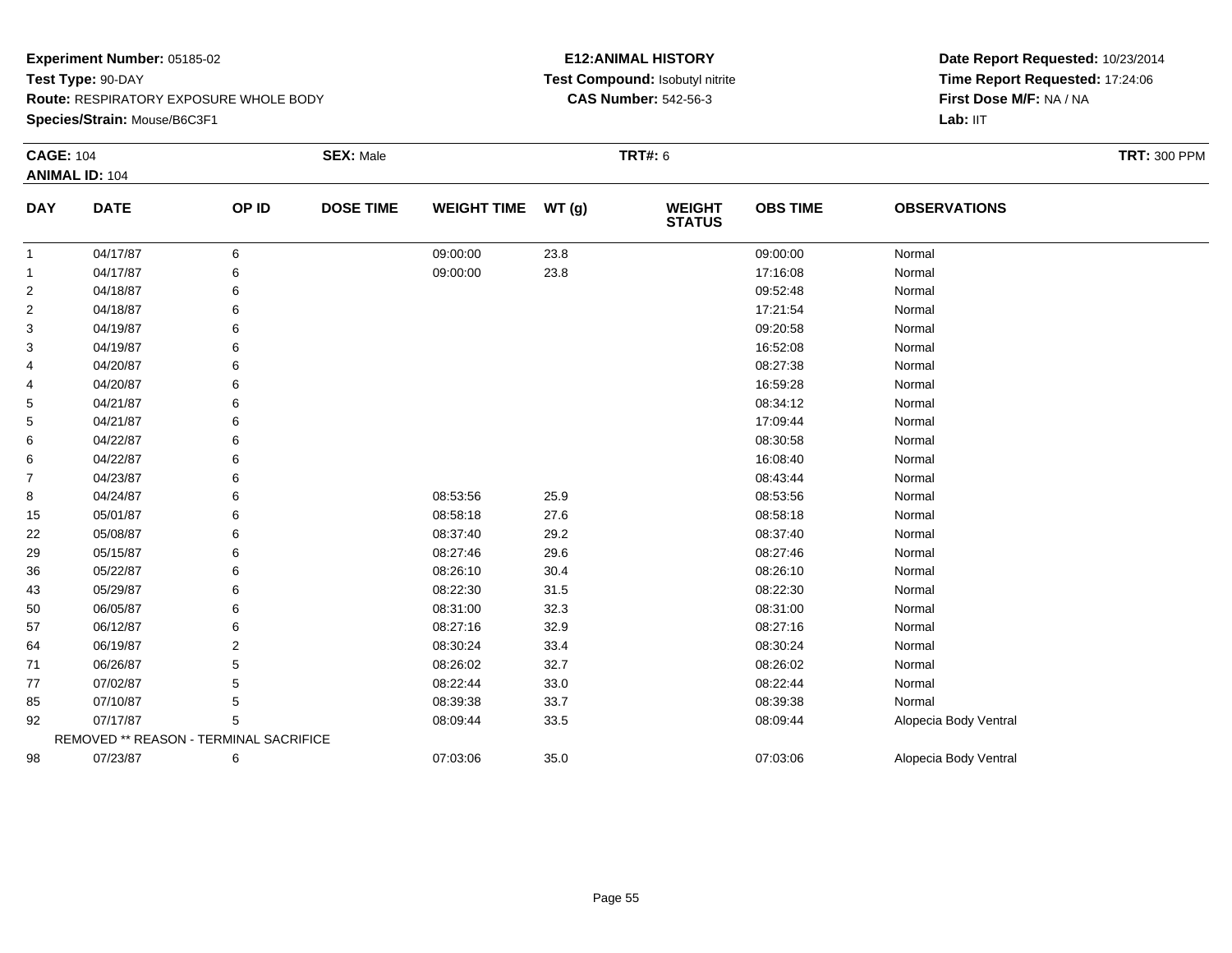**Species/Strain:** Mouse/B6C3F1

## **E12:ANIMAL HISTORY Test Compound:** Isobutyl nitrite**CAS Number:** 542-56-3

| <b>CAGE: 105</b> | <b>ANIMAL ID: 105</b>                  |       | <b>SEX: Male</b> |                    |       | <b>TRT#: 6</b>                 |                 |                     | <b>TRT: 300 PPM</b> |
|------------------|----------------------------------------|-------|------------------|--------------------|-------|--------------------------------|-----------------|---------------------|---------------------|
| <b>DAY</b>       | <b>DATE</b>                            | OP ID | <b>DOSE TIME</b> | <b>WEIGHT TIME</b> | WT(g) | <b>WEIGHT</b><br><b>STATUS</b> | <b>OBS TIME</b> | <b>OBSERVATIONS</b> |                     |
| $\overline{1}$   | 04/17/87                               | 6     |                  | 09:00:18           | 23.7  |                                | 09:00:18        | Normal              |                     |
| $\overline{1}$   | 04/17/87                               | 6     |                  | 09:00:18           | 23.7  |                                | 17:16:24        | Normal              |                     |
| 2                | 04/18/87                               | 6     |                  |                    |       |                                | 09:52:56        | Normal              |                     |
| $\overline{2}$   | 04/18/87                               | 6     |                  |                    |       |                                | 17:22:08        | Normal              |                     |
| 3                | 04/19/87                               |       |                  |                    |       |                                | 09:21:08        | Normal              |                     |
| 3                | 04/19/87                               | 6     |                  |                    |       |                                | 16:52:20        | Normal              |                     |
| 4                | 04/20/87                               | 6     |                  |                    |       |                                | 08:27:46        | Normal              |                     |
| 4                | 04/20/87                               | 6     |                  |                    |       |                                | 16:59:40        | Normal              |                     |
| 5                | 04/21/87                               |       |                  |                    |       |                                | 08:34:22        | Normal              |                     |
| 5                | 04/21/87                               | 6     |                  |                    |       |                                | 17:09:54        | Normal              |                     |
| 6                | 04/22/87                               |       |                  |                    |       |                                | 08:31:12        | Normal              |                     |
| 6                | 04/22/87                               | 6     |                  |                    |       |                                | 16:08:50        | Normal              |                     |
| $\overline{7}$   | 04/23/87                               | 6     |                  |                    |       |                                | 08:44:38        | Normal              |                     |
| 8                | 04/24/87                               | 6     |                  | 08:54:54           | 26.9  |                                | 08:54:54        | Normal              |                     |
| 15               | 05/01/87                               | 6     |                  | 08:59:28           | 27.9  |                                | 08:59:28        | Normal              |                     |
| 22               | 05/08/87                               | 6     |                  | 08:38:26           | 30.2  |                                | 08:38:26        | Normal              |                     |
| 29               | 05/15/87                               | 6     |                  | 08:28:04           | 30.6  |                                | 08:28:04        | Normal              |                     |
| 36               | 05/22/87                               |       |                  | 08:26:30           | 30.8  |                                | 08:26:30        | Normal              |                     |
| 43               | 05/29/87                               |       |                  | 08:22:54           | 31.4  |                                | 08:22:54        | Normal              |                     |
| 50               | 06/05/87                               | 6     |                  | 08:31:16           | 32.7  |                                | 08:31:16        | Normal              |                     |
| 57               | 06/12/87                               |       |                  | 08:27:34           | 33.4  |                                | 08:27:34        | Normal              |                     |
| 64               | 06/19/87                               | 2     |                  | 08:30:42           | 33.6  |                                | 08:30:42        | Normal              |                     |
| 71               | 06/26/87                               |       |                  | 08:26:30           | 33.9  |                                | 08:26:30        | Normal              |                     |
| 77               | 07/02/87                               |       |                  | 08:23:16           | 34.9  |                                | 08:23:16        | Normal              |                     |
| 85               | 07/10/87                               | 5     |                  | 08:40:08           | 34.9  |                                | 08:40:08        | Normal              |                     |
| 92               | 07/17/87                               | 5     |                  | 08:10:04           | 35.3  |                                | 08:10:04        | Normal              |                     |
|                  | REMOVED ** REASON - TERMINAL SACRIFICE |       |                  |                    |       |                                |                 |                     |                     |
| 98               | 07/23/87                               | 6     |                  | 07:03:28           | 36.0  |                                | 07:03:28        | Normal              |                     |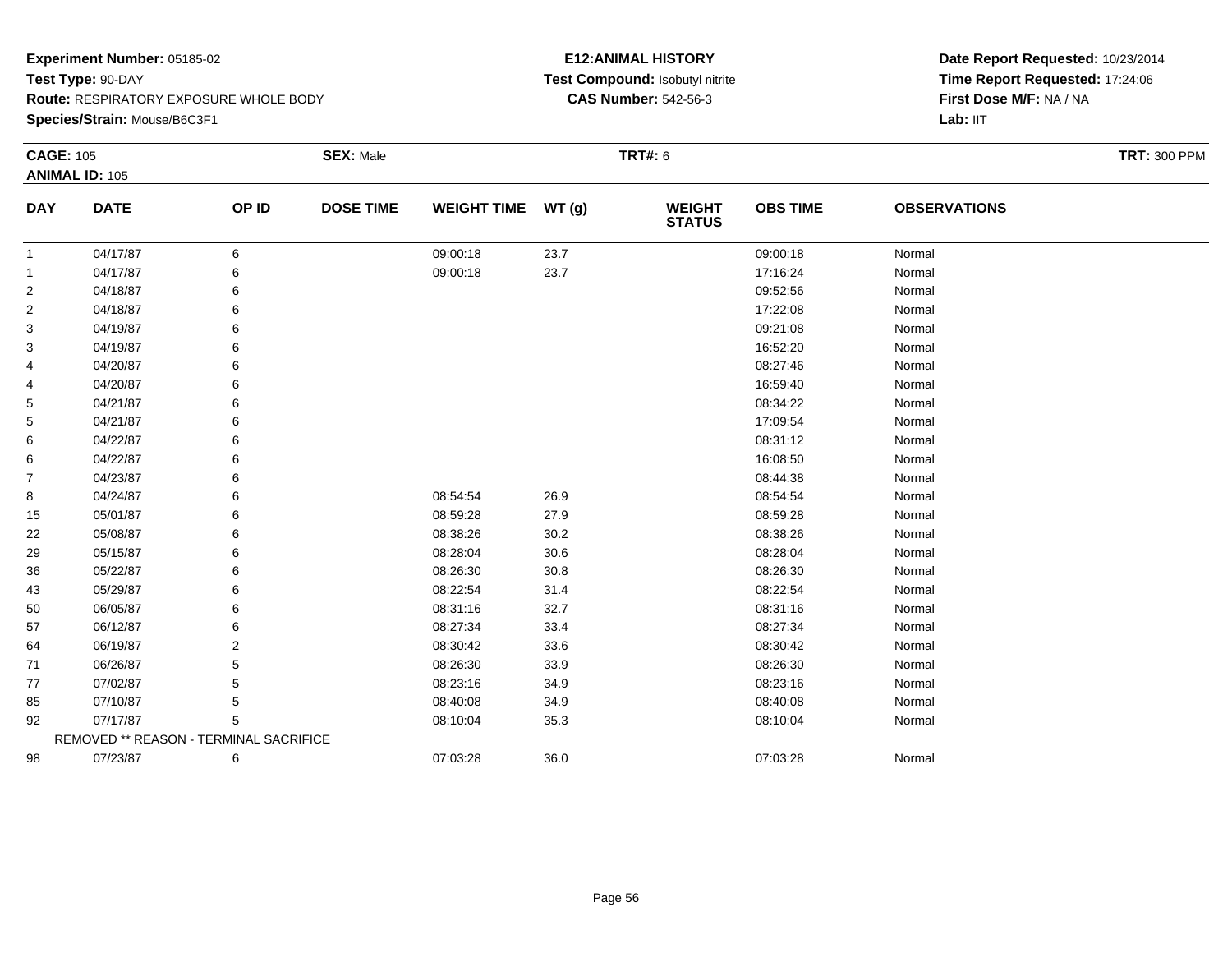**Species/Strain:** Mouse/B6C3F1

## **E12:ANIMAL HISTORY Test Compound:** Isobutyl nitrite**CAS Number:** 542-56-3

| <b>CAGE: 106</b> | <b>ANIMAL ID: 106</b>                  |                | <b>SEX: Male</b> |                    |          | <b>TRT#: 6</b>                 |                 |                       | <b>TRT: 300 PPM</b> |
|------------------|----------------------------------------|----------------|------------------|--------------------|----------|--------------------------------|-----------------|-----------------------|---------------------|
| <b>DAY</b>       | <b>DATE</b>                            | OP ID          | <b>DOSE TIME</b> | <b>WEIGHT TIME</b> | WT(g)    | <b>WEIGHT</b><br><b>STATUS</b> | <b>OBS TIME</b> | <b>OBSERVATIONS</b>   |                     |
| $\mathbf{1}$     | 04/17/87                               | 6              |                  | 09:00:34           | 24.0     |                                | 09:00:34        | Normal                |                     |
| $\mathbf{1}$     | 04/17/87                               | 6              |                  | 09:00:34           | 24.0     |                                | 17:16:34        | Normal                |                     |
| $\overline{2}$   | 04/18/87                               |                |                  |                    |          |                                | 09:53:06        | Normal                |                     |
| 2                | 04/18/87                               |                |                  |                    |          |                                | 17:22:18        | Normal                |                     |
| 3                | 04/19/87                               |                |                  |                    |          |                                | 09:21:20        | Normal                |                     |
| 3                | 04/19/87                               |                |                  |                    |          |                                | 16:52:28        | Normal                |                     |
| 4                | 04/20/87                               |                |                  |                    |          |                                | 08:27:56        | Normal                |                     |
| 4                | 04/20/87                               |                |                  |                    |          |                                | 16:59:50        | Normal                |                     |
| 5                | 04/21/87                               |                |                  |                    |          |                                | 08:34:40        | Normal                |                     |
| 5                | 04/21/87                               |                |                  |                    |          |                                | 17:10:04        | Normal                |                     |
| 6                | 04/22/87                               |                |                  |                    |          |                                | 08:31:24        | Normal                |                     |
| 6                | 04/22/87                               |                |                  |                    |          |                                | 16:08:58        | Normal                |                     |
| $\overline{7}$   | 04/23/87                               |                |                  |                    |          |                                | 08:45:54        | Normal                |                     |
| 8                | 04/24/87                               |                |                  | 08:55:20           | 26.0     |                                | 08:55:20        | Normal                |                     |
| 15               | 05/01/87                               |                |                  | 09:00:06           | 26.9     |                                | 09:00:06        | Normal                |                     |
| 22               | 05/08/87                               |                |                  | 08:38:46           | 29.2     |                                | 08:38:46        | Normal                |                     |
| 29               | 05/15/87                               |                |                  | 08:28:26           | $30.5\,$ |                                | 08:28:26        | Normal                |                     |
| 36               | 05/22/87                               |                |                  | 08:26:50           | 30.8     |                                | 08:26:50        | Normal                |                     |
| 43               | 05/29/87                               |                |                  | 08:23:14           | 31.4     |                                | 08:23:14        | Normal                |                     |
| 50               | 06/05/87                               |                |                  | 08:31:36           | 32.5     |                                | 08:31:36        | Normal                |                     |
| 57               | 06/12/87                               |                |                  | 08:27:56           | 32.9     |                                | 08:27:56        | Normal                |                     |
| 64               | 06/19/87                               | $\overline{2}$ |                  | 08:30:58           | 33.2     |                                | 08:30:58        | <b>Reddened Penis</b> |                     |
| 71               | 06/26/87                               | 5              |                  | 08:26:52           | 32.8     |                                | 08:26:52        | Normal                |                     |
| 77               | 07/02/87                               |                |                  | 08:23:34           | 34.2     |                                | 08:23:34        | Normal                |                     |
| 85               | 07/10/87                               | 5              |                  | 08:40:34           | 35.7     |                                | 08:40:34        | Normal                |                     |
| 92               | 07/17/87                               | 5              |                  | 08:10:24           | 36.3     |                                | 08:10:24        | Normal                |                     |
|                  | REMOVED ** REASON - TERMINAL SACRIFICE |                |                  |                    |          |                                |                 |                       |                     |
| 98               | 07/23/87                               | 6              |                  | 07:03:50           | 36.6     |                                | 07:03:50        | Normal                |                     |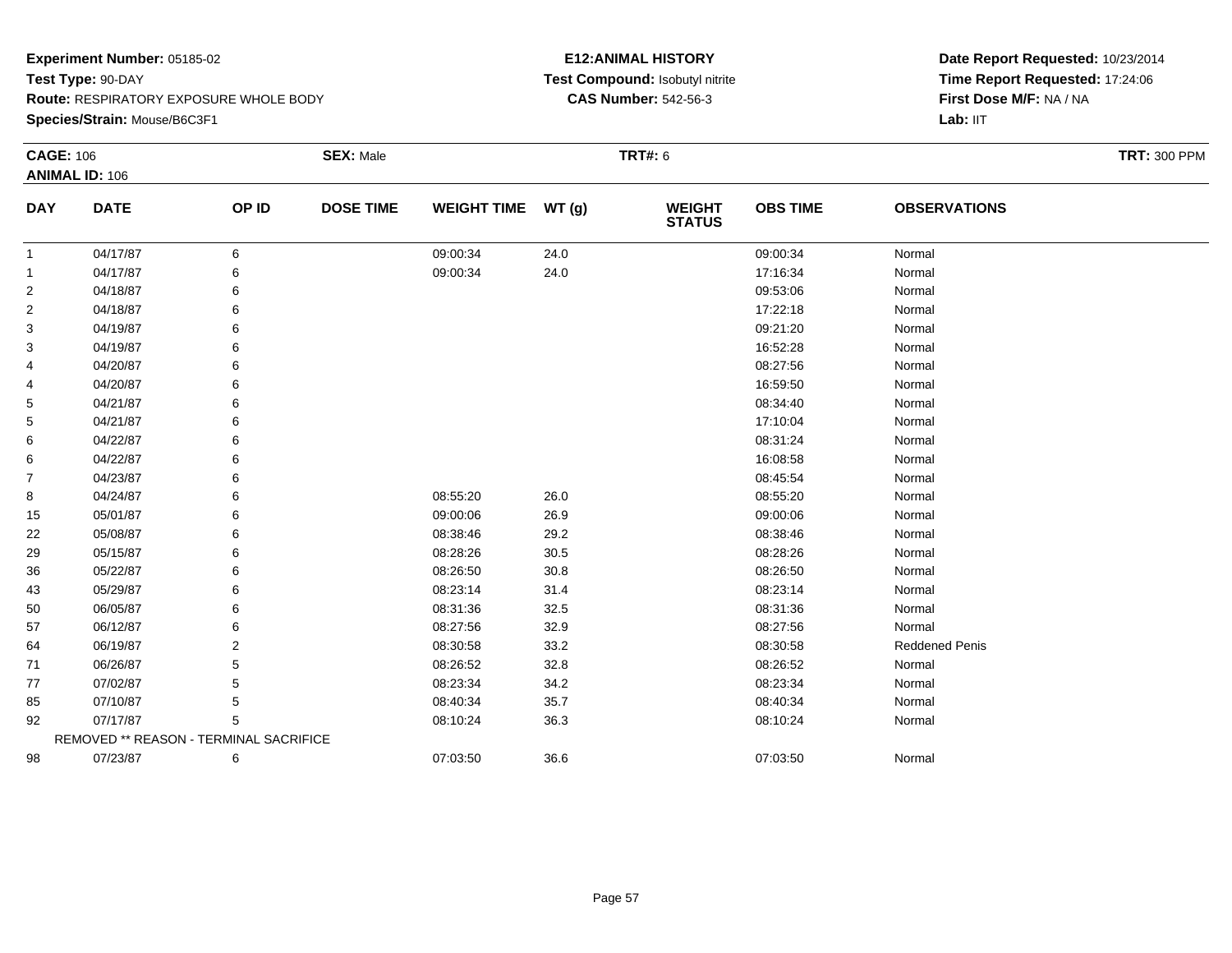**Species/Strain:** Mouse/B6C3F1

## **E12:ANIMAL HISTORY Test Compound:** Isobutyl nitrite**CAS Number:** 542-56-3

| <b>CAGE: 107</b> | <b>ANIMAL ID: 107</b>                  |       | <b>SEX: Male</b> |                    |       | <b>TRT#: 6</b>                 |                 |                     | <b>TRT: 300 PPM</b> |
|------------------|----------------------------------------|-------|------------------|--------------------|-------|--------------------------------|-----------------|---------------------|---------------------|
| <b>DAY</b>       | <b>DATE</b>                            | OP ID | <b>DOSE TIME</b> | <b>WEIGHT TIME</b> | WT(g) | <b>WEIGHT</b><br><b>STATUS</b> | <b>OBS TIME</b> | <b>OBSERVATIONS</b> |                     |
| $\mathbf{1}$     | 04/17/87                               | 6     |                  | 09:00:50           | 20.6  |                                | 09:00:50        | Normal              |                     |
| 1                | 04/17/87                               | 6     |                  | 09:00:50           | 20.6  |                                | 17:16:44        | Normal              |                     |
| 2                | 04/18/87                               | 6     |                  |                    |       |                                | 09:53:16        | Normal              |                     |
| $\overline{2}$   | 04/18/87                               | 6     |                  |                    |       |                                | 17:22:26        | Normal              |                     |
| 3                | 04/19/87                               | 6     |                  |                    |       |                                | 09:21:34        | Normal              |                     |
| 3                | 04/19/87                               | 6     |                  |                    |       |                                | 16:52:36        | Normal              |                     |
| 4                | 04/20/87                               | 6     |                  |                    |       |                                | 08:28:04        | Normal              |                     |
| 4                | 04/20/87                               | 6     |                  |                    |       |                                | 16:59:58        | Normal              |                     |
| 5                | 04/21/87                               | 6     |                  |                    |       |                                | 08:34:52        | Normal              |                     |
| 5                | 04/21/87                               |       |                  |                    |       |                                | 17:10:10        | Normal              |                     |
| 6                | 04/22/87                               | 6     |                  |                    |       |                                | 08:31:34        | Normal              |                     |
| 6                | 04/22/87                               | 6     |                  |                    |       |                                | 16:09:08        | Normal              |                     |
| 7                | 04/23/87                               | 6     |                  |                    |       |                                | 08:47:30        | Normal              |                     |
| 8                | 04/24/87                               | 6     |                  | 08:56:00           | 23.2  |                                | 08:56:00        | Normal              |                     |
| 15               | 05/01/87                               | 6     |                  | 09:00:34           | 24.4  |                                | 09:00:34        | Normal              |                     |
| 22               | 05/08/87                               | 6     |                  | 08:39:12           | 26.5  |                                | 08:39:12        | Normal              |                     |
| 29               | 05/15/87                               |       |                  | 08:28:50           | 26.8  |                                | 08:28:50        | Normal              |                     |
| 36               | 05/22/87                               | 6     |                  | 08:27:14           | 27.6  |                                | 08:27:14        | Normal              |                     |
| 43               | 05/29/87                               | 6     |                  | 08:23:36           | 28.5  |                                | 08:23:36        | Normal              |                     |
| 50               | 06/05/87                               | 6     |                  | 08:32:02           | 29.9  |                                | 08:32:02        | Normal              |                     |
| 57               | 06/12/87                               |       |                  | 08:28:14           | 30.3  |                                | 08:28:14        | Normal              |                     |
| 64               | 06/19/87                               | 2     |                  | 08:32:00           | 30.7  |                                | 08:32:00        | <b>Ruffled Fur</b>  |                     |
| 71               | 06/26/87                               | 5     |                  | 08:27:08           | 29.0  |                                | 08:27:08        | Normal              |                     |
| 77               | 07/02/87                               | 5     |                  | 08:23:52           | 31.6  |                                | 08:23:52        | <b>Ruffled Fur</b>  |                     |
| 85               | 07/10/87                               | 5     |                  | 08:40:58           | 31.1  |                                | 08:40:58        | Normal              |                     |
| 92               | 07/17/87                               | 5     |                  | 08:10:42           | 33.0  |                                | 08:10:42        | Normal              |                     |
|                  | REMOVED ** REASON - TERMINAL SACRIFICE |       |                  |                    |       |                                |                 |                     |                     |
| 98               | 07/23/87                               | 6     |                  | 07:04:12           | 33.6  |                                | 07:04:12        | Normal              |                     |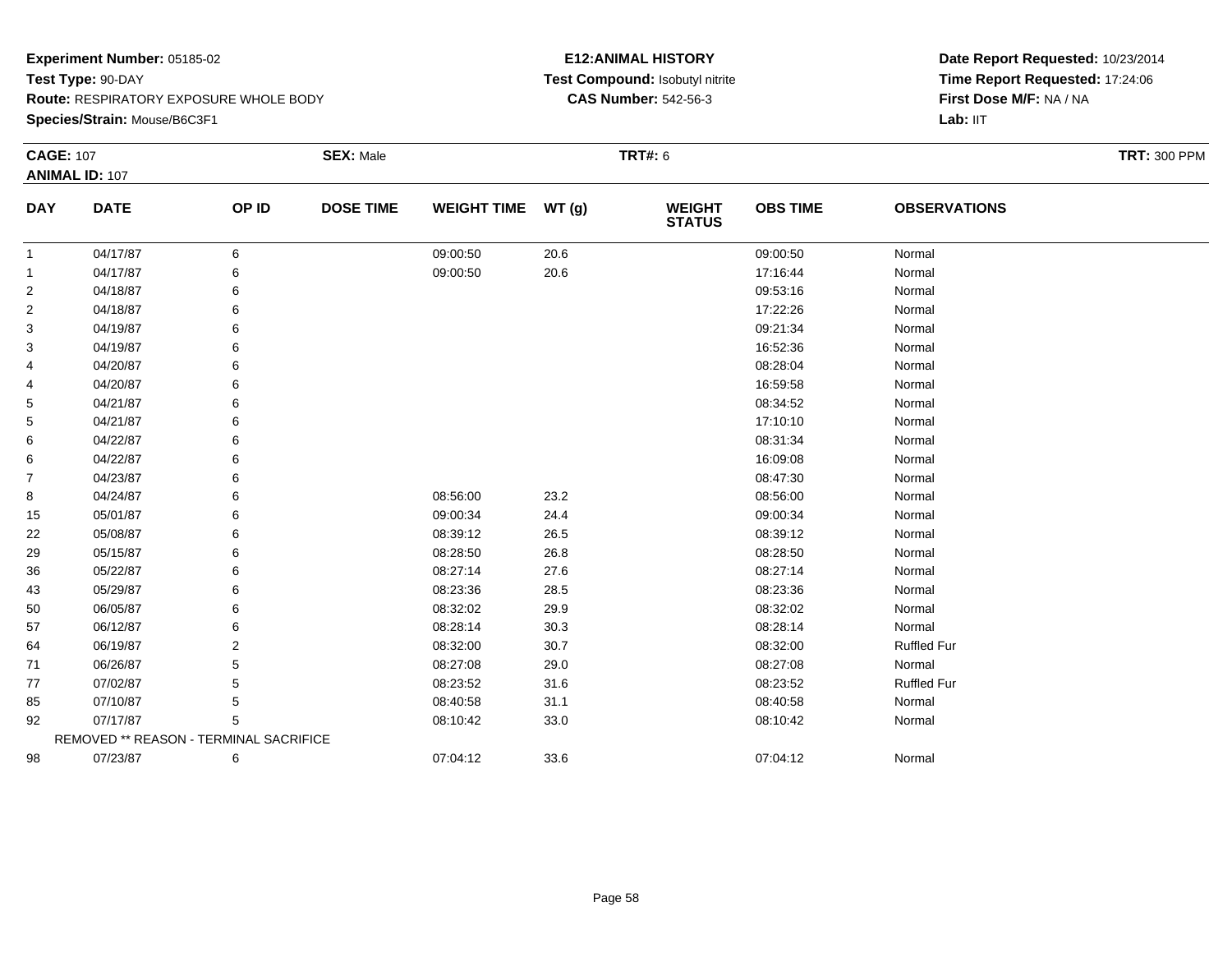**Species/Strain:** Mouse/B6C3F1

## **E12:ANIMAL HISTORY Test Compound:** Isobutyl nitrite**CAS Number:** 542-56-3

| <b>CAGE: 108</b> |                                        |       | <b>SEX: Male</b> |                    |       | <b>TRT#: 6</b>                 |                 |                       | <b>TRT: 300 PPM</b> |
|------------------|----------------------------------------|-------|------------------|--------------------|-------|--------------------------------|-----------------|-----------------------|---------------------|
|                  | <b>ANIMAL ID: 108</b>                  |       |                  |                    |       |                                |                 |                       |                     |
| <b>DAY</b>       | <b>DATE</b>                            | OP ID | <b>DOSE TIME</b> | <b>WEIGHT TIME</b> | WT(g) | <b>WEIGHT</b><br><b>STATUS</b> | <b>OBS TIME</b> | <b>OBSERVATIONS</b>   |                     |
| $\overline{1}$   | 04/17/87                               | 6     |                  | 09:01:10           | 24.3  |                                | 09:01:10        | Normal                |                     |
| $\overline{1}$   | 04/17/87                               | 6     |                  | 09:01:10           | 24.3  |                                | 17:16:54        | Normal                |                     |
| $\overline{2}$   | 04/18/87                               | 6     |                  |                    |       |                                | 09:53:30        | Normal                |                     |
| $\overline{c}$   | 04/18/87                               | 6     |                  |                    |       |                                | 17:22:38        | Normal                |                     |
| 3                | 04/19/87                               | 6     |                  |                    |       |                                | 09:21:50        | Normal                |                     |
| 3                | 04/19/87                               | 6     |                  |                    |       |                                | 16:52:48        | Normal                |                     |
| 4                | 04/20/87                               |       |                  |                    |       |                                | 08:28:16        | Normal                |                     |
| 4                | 04/20/87                               | 6     |                  |                    |       |                                | 17:00:08        | Normal                |                     |
| 5                | 04/21/87                               | 6     |                  |                    |       |                                | 08:35:02        | Normal                |                     |
| 5                | 04/21/87                               | 6     |                  |                    |       |                                | 17:10:18        | Normal                |                     |
| 6                | 04/22/87                               | 6     |                  |                    |       |                                | 08:31:50        | Normal                |                     |
| 6                | 04/22/87                               | 6     |                  |                    |       |                                | 16:09:16        | Normal                |                     |
| $\overline{7}$   | 04/23/87                               | 6     |                  |                    |       |                                | 08:48:24        | Normal                |                     |
| 8                | 04/24/87                               | 6     |                  | 08:56:34           | 28.0  |                                | 08:56:34        | Normal                |                     |
| 15               | 05/01/87                               | 6     |                  | 09:01:10           | 27.6  |                                | 09:01:10        | Normal                |                     |
| 22               | 05/08/87                               | 6     |                  | 08:39:34           | 30.6  |                                | 08:39:34        | Normal                |                     |
| 29               | 05/15/87                               | 6     |                  | 08:29:28           | 31.2  |                                | 08:29:28        | Normal                |                     |
| 36               | 05/22/87                               | 6     |                  | 08:27:34           | 31.2  |                                | 08:27:34        | Normal                |                     |
| 43               | 05/29/87                               | 6     |                  | 08:24:04           | 31.8  |                                | 08:24:04        | Normal                |                     |
| 50               | 06/05/87                               | 6     |                  | 08:32:26           | 32.5  |                                | 08:32:26        | Normal                |                     |
| 57               | 06/12/87                               | 6     |                  | 08:28:40           | 33.4  |                                | 08:28:40        | Normal                |                     |
| 64               | 06/19/87                               | 2     |                  | 08:32:32           | 32.8  |                                | 08:32:32        | Normal                |                     |
| 71               | 06/26/87                               | 5     |                  | 08:27:34           | 32.5  |                                | 08:27:34        | Alopecia Body Ventral |                     |
| 77               | 07/02/87                               | 5     |                  | 08:24:26           | 34.7  |                                | 08:24:26        | Alopecia Body Ventral |                     |
| 85               | 07/10/87                               | 5     |                  | 08:41:20           | 34.6  |                                | 08:41:20        | Alopecia Body Ventral |                     |
| 92               | 07/17/87                               | 5     |                  | 08:11:04           | 35.5  |                                | 08:11:04        | Alopecia Body Ventral |                     |
|                  | REMOVED ** REASON - TERMINAL SACRIFICE |       |                  |                    |       |                                |                 |                       |                     |
| 98               | 07/23/87                               | 6     |                  | 07:04:42           | 35.8  |                                | 07:04:42        | Alopecia Body Ventral |                     |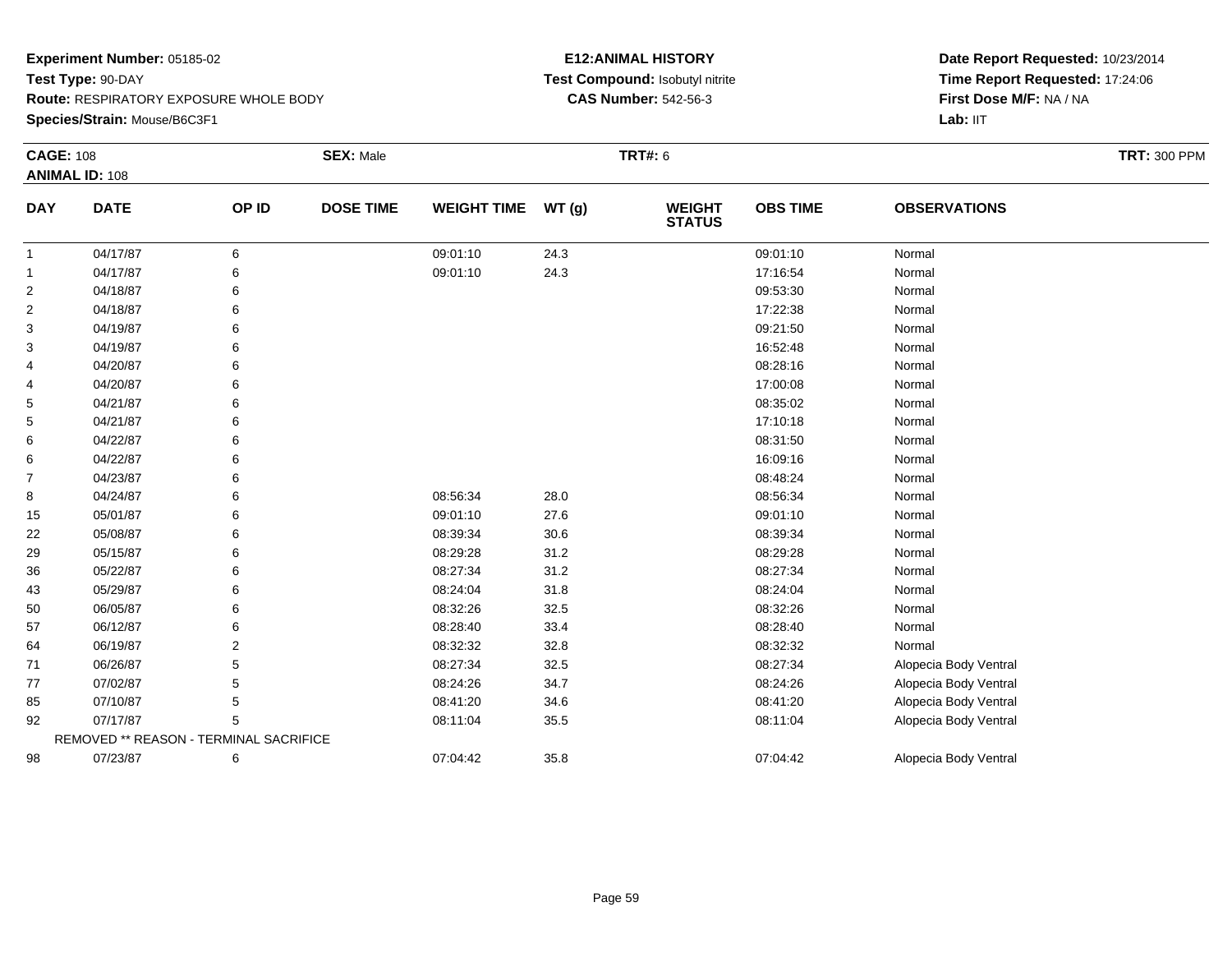**Species/Strain:** Mouse/B6C3F1

## **E12:ANIMAL HISTORY Test Compound:** Isobutyl nitrite**CAS Number:** 542-56-3

| <b>CAGE: 109</b> | <b>ANIMAL ID: 109</b>                  |       | <b>SEX: Male</b> |                    |       | <b>TRT#: 6</b>                 |                 |                       | <b>TRT: 300 PPM</b> |
|------------------|----------------------------------------|-------|------------------|--------------------|-------|--------------------------------|-----------------|-----------------------|---------------------|
| <b>DAY</b>       | <b>DATE</b>                            | OP ID | <b>DOSE TIME</b> | <b>WEIGHT TIME</b> | WT(g) | <b>WEIGHT</b><br><b>STATUS</b> | <b>OBS TIME</b> | <b>OBSERVATIONS</b>   |                     |
| $\mathbf{1}$     | 04/17/87                               | 6     |                  | 09:01:24           | 23.5  |                                | 09:01:24        | Normal                |                     |
| $\mathbf{1}$     | 04/17/87                               | 6     |                  | 09:01:24           | 23.5  |                                | 17:17:08        | Normal                |                     |
| $\overline{2}$   | 04/18/87                               | 6     |                  |                    |       |                                | 09:53:42        | Normal                |                     |
| 2                | 04/18/87                               | 6     |                  |                    |       |                                | 17:22:56        | Normal                |                     |
| 3                | 04/19/87                               | 6     |                  |                    |       |                                | 09:21:58        | Normal                |                     |
| 3                | 04/19/87                               | 6     |                  |                    |       |                                | 16:53:00        | Normal                |                     |
| 4                | 04/20/87                               | 6     |                  |                    |       |                                | 08:28:28        | Normal                |                     |
| 4                | 04/20/87                               | 6     |                  |                    |       |                                | 17:00:20        | Normal                |                     |
| 5                | 04/21/87                               |       |                  |                    |       |                                | 08:35:10        | Normal                |                     |
| 5                | 04/21/87                               |       |                  |                    |       |                                | 17:10:28        | Normal                |                     |
| 6                | 04/22/87                               | 6     |                  |                    |       |                                | 08:32:00        | Normal                |                     |
| 6                | 04/22/87                               | 6     |                  |                    |       |                                | 16:09:24        | Normal                |                     |
| 7                | 04/23/87                               | 6     |                  |                    |       |                                | 08:49:42        | Normal                |                     |
| 8                | 04/24/87                               | 6     |                  | 08:57:14           | 26.7  |                                | 08:57:14        | Normal                |                     |
| 15               | 05/01/87                               | 6     |                  | 09:01:40           | 27.9  |                                | 09:01:40        | Normal                |                     |
| 22               | 05/08/87                               | 6     |                  | 08:40:06           | 29.9  |                                | 08:40:06        | Normal                |                     |
| 29               | 05/15/87                               | 6     |                  | 08:29:48           | 30.3  |                                | 08:29:48        | Normal                |                     |
| 36               | 05/22/87                               | 6     |                  | 08:27:54           | 31.2  |                                | 08:27:54        | Normal                |                     |
| 43               | 05/29/87                               | 6     |                  | 08:24:22           | 31.2  |                                | 08:24:22        | Normal                |                     |
| 50               | 06/05/87                               | 6     |                  | 08:32:48           | 31.5  |                                | 08:32:48        | Normal                |                     |
| 57               | 06/12/87                               | 6     |                  | 08:28:56           | 32.8  |                                | 08:28:56        | Normal                |                     |
| 64               | 06/19/87                               | 2     |                  | 08:32:50           | 32.1  |                                | 08:32:50        | Normal                |                     |
| 71               | 06/26/87                               | 5     |                  | 08:28:00           | 32.0  |                                | 08:28:00        | Normal                |                     |
| 77               | 07/02/87                               | 5     |                  | 08:26:38           | 33.3  |                                | 08:26:38        | Normal                |                     |
| 85               | 07/10/87                               | 5     |                  | 08:41:38           | 33.3  |                                | 08:41:38        | Alopecia Body Ventral |                     |
| 92               | 07/17/87                               | 5     |                  | 08:11:26           | 34.0  |                                | 08:11:26        | Normal                |                     |
|                  | REMOVED ** REASON - TERMINAL SACRIFICE |       |                  |                    |       |                                |                 |                       |                     |
| 98               | 07/23/87                               | 6     |                  | 07:05:08           | 34.1  |                                | 07:05:08        | Normal                |                     |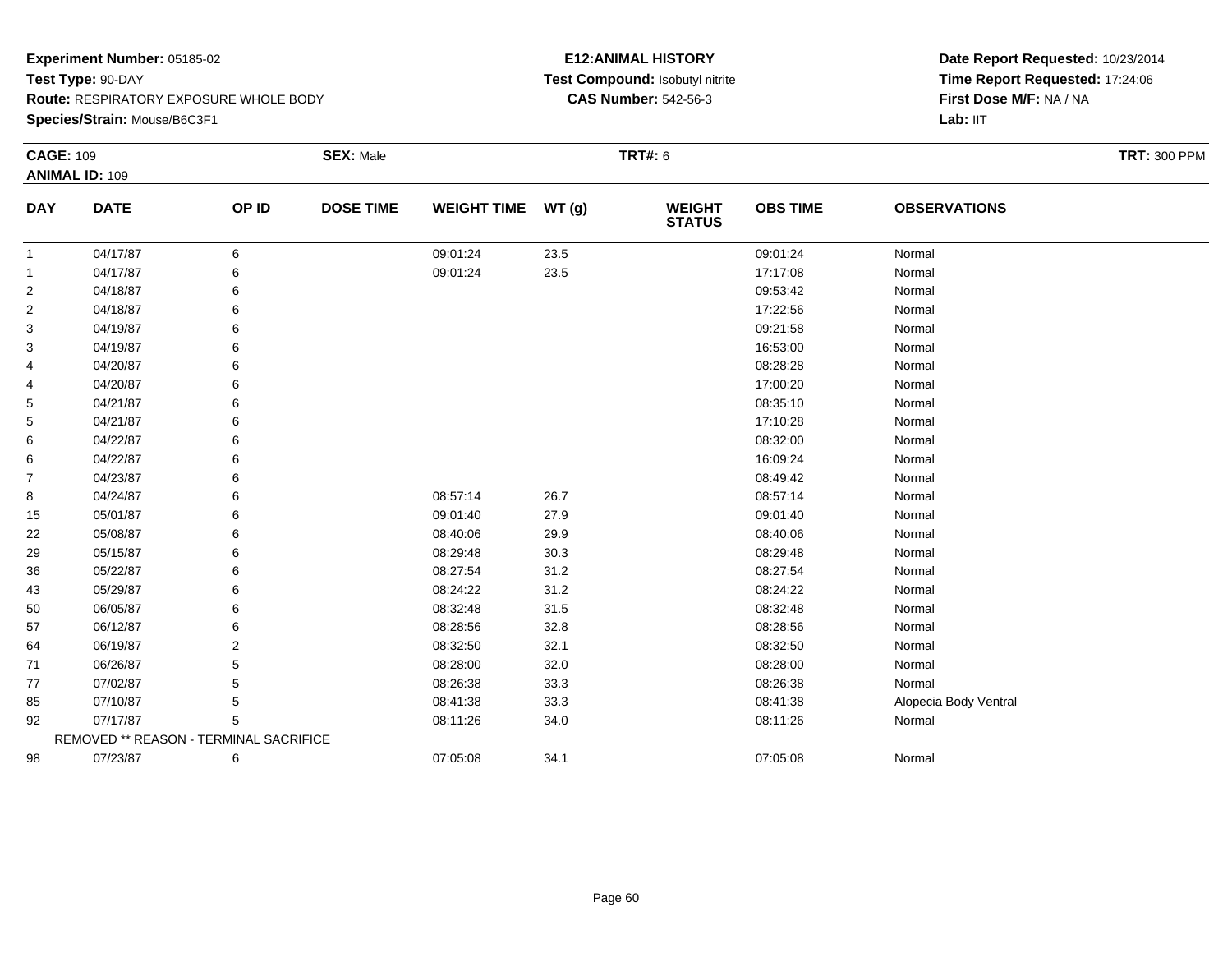**Species/Strain:** Mouse/B6C3F1

## **E12:ANIMAL HISTORY Test Compound:** Isobutyl nitrite**CAS Number:** 542-56-3

| <b>CAGE: 110</b>        |                                        |       | <b>SEX: Male</b> |                    |        | <b>TRT#: 6</b>                 |                 |                     | <b>TRT: 300 PPM</b> |
|-------------------------|----------------------------------------|-------|------------------|--------------------|--------|--------------------------------|-----------------|---------------------|---------------------|
|                         | <b>ANIMAL ID: 110</b>                  |       |                  |                    |        |                                |                 |                     |                     |
| <b>DAY</b>              | <b>DATE</b>                            | OP ID | <b>DOSE TIME</b> | <b>WEIGHT TIME</b> | WT(g)  | <b>WEIGHT</b><br><b>STATUS</b> | <b>OBS TIME</b> | <b>OBSERVATIONS</b> |                     |
| $\overline{1}$          | 04/17/87                               | 6     |                  | 09:01:40           | 25.0   |                                | 09:01:40        | Normal              |                     |
| $\mathbf{1}$            | 04/17/87                               | 6     |                  | 09:01:40           | 25.0   |                                | 17:17:20        | Normal              |                     |
| 2                       | 04/18/87                               | 6     |                  |                    |        |                                | 09:53:52        | Normal              |                     |
| $\overline{\mathbf{c}}$ | 04/18/87                               | 6     |                  |                    |        |                                | 17:23:06        | Normal              |                     |
| 3                       | 04/19/87                               | 6     |                  |                    |        |                                | 09:22:08        | Normal              |                     |
| 3                       | 04/19/87                               | 6     |                  |                    |        |                                | 16:53:10        | Normal              |                     |
| 4                       | 04/20/87                               | 6     |                  |                    |        |                                | 08:28:38        | Normal              |                     |
| 4                       | 04/20/87                               | 6     |                  |                    |        |                                | 17:00:28        | Normal              |                     |
| 5                       | 04/21/87                               | 6     |                  |                    |        |                                | 08:35:24        | Normal              |                     |
| 5                       | 04/21/87                               | 6     |                  |                    |        |                                | 17:10:36        | Normal              |                     |
| 6                       | 04/22/87                               | 6     |                  |                    |        |                                | 08:32:14        | Normal              |                     |
| 6                       | 04/22/87                               | 6     |                  |                    |        |                                | 16:09:32        | Normal              |                     |
| $\overline{7}$          | 04/23/87                               | 6     |                  |                    |        |                                | 08:50:50        | Normal              |                     |
| 8                       | 04/24/87                               | 6     |                  | 08:57:50           | 27.8   |                                | 08:57:50        | Normal              |                     |
| 15                      | 05/01/87                               | 6     |                  | 09:02:08           | 27.6   |                                | 09:02:08        | Normal              |                     |
| 22                      | 05/08/87                               | 6     |                  | 08:40:28           | 29.0   |                                | 08:40:28        | Normal              |                     |
| 29                      | 05/15/87                               | 6     |                  | 08:30:12           | 28.5   |                                | 08:30:12        | Normal              |                     |
| 36                      | 05/22/87                               | 6     |                  | 08:28:14           | $30.6$ |                                | 08:28:14        | Normal              |                     |
| 43                      | 05/29/87                               | 6     |                  | 08:24:42           | 30.6   |                                | 08:24:42        | Normal              |                     |
| 50                      | 06/05/87                               | 6     |                  | 08:33:08           | 30.8   |                                | 08:33:08        | Normal              |                     |
| 57                      | 06/12/87                               | 6     |                  | 08:29:24           | 32.1   |                                | 08:29:24        | Normal              |                     |
| 64                      | 06/19/87                               | 2     |                  | 08:33:26           | 31.9   |                                | 08:33:26        | Normal              |                     |
| 71                      | 06/26/87                               | 5     |                  | 08:28:28           | 31.7   |                                | 08:28:28        | Normal              |                     |
| 77                      | 07/02/87                               | 5     |                  | 08:26:58           | 32.7   |                                | 08:26:58        | Normal              |                     |
| 85                      | 07/10/87                               | 5     |                  | 08:42:04           | 31.9   |                                | 08:42:04        | Normal              |                     |
| 92                      | 07/17/87                               | 5     |                  | 08:11:46           | 33.4   |                                | 08:11:46        | Normal              |                     |
|                         | REMOVED ** REASON - TERMINAL SACRIFICE |       |                  |                    |        |                                |                 |                     |                     |
| 98                      | 07/23/87                               | 6     |                  | 07:05:36           | 33.6   |                                | 07:05:36        | Normal              |                     |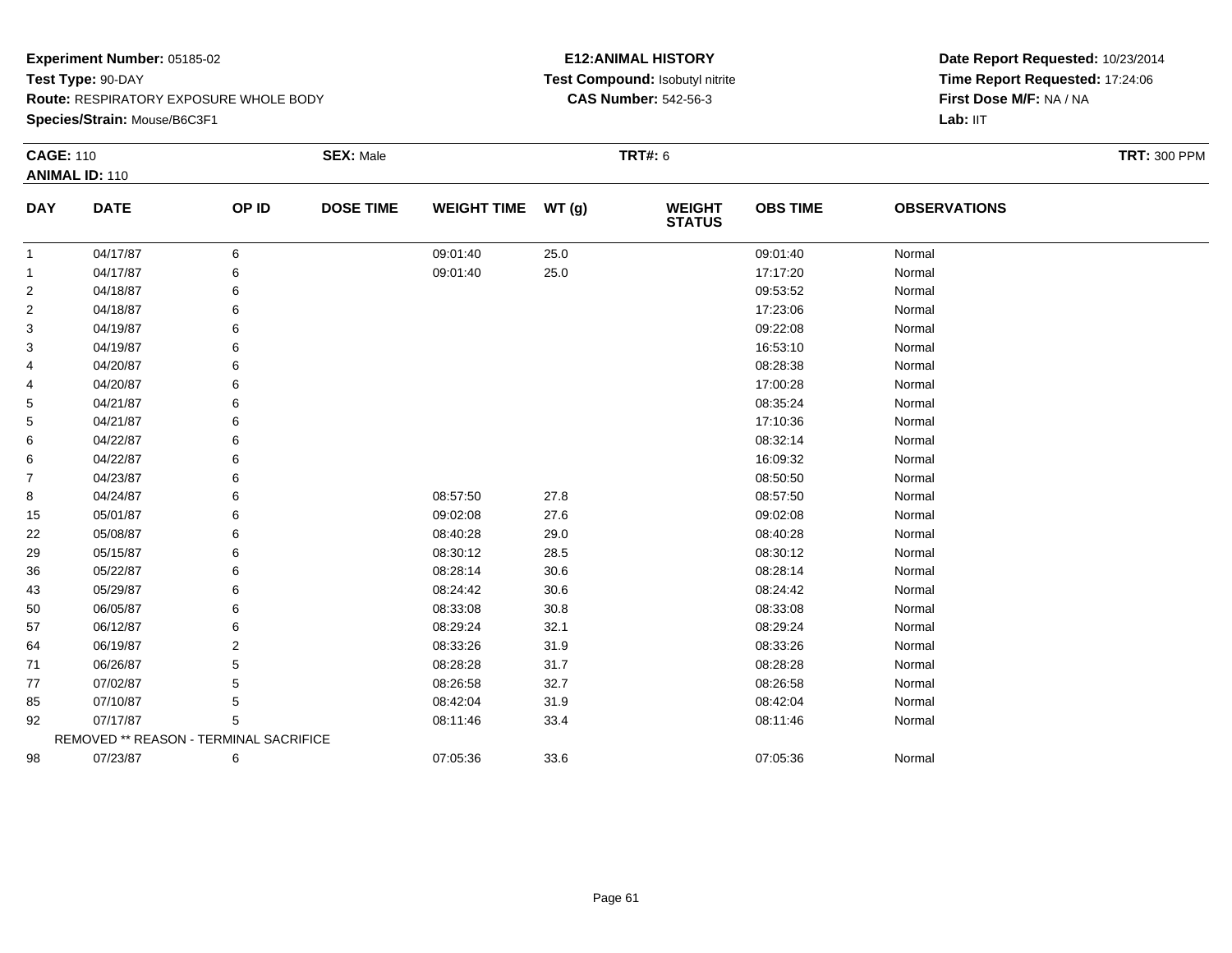**Species/Strain:** Mouse/B6C3F1

## **E12:ANIMAL HISTORY Test Compound:** Isobutyl nitrite**CAS Number:** 542-56-3

| <b>CAGE: 11</b> |                                        |       | <b>SEX: Female</b> |                    |       | <b>TRT#: 7</b>           |                 |                       | TRT: CONTROL |
|-----------------|----------------------------------------|-------|--------------------|--------------------|-------|--------------------------|-----------------|-----------------------|--------------|
|                 | <b>ANIMAL ID: 11</b>                   |       |                    |                    |       |                          |                 |                       |              |
| <b>DAY</b>      | <b>DATE</b>                            | OP ID | <b>DOSE TIME</b>   | <b>WEIGHT TIME</b> | WT(g) | <b>WEIGHT<br/>STATUS</b> | <b>OBS TIME</b> | <b>OBSERVATIONS</b>   |              |
| $\mathbf{1}$    | 04/17/87                               | 6     |                    | 07:53:00           | 18.7  |                          | 07:53:00        | Normal                |              |
| 1               | 04/17/87                               | 6     |                    | 07:53:00           | 18.7  |                          | 16:08:56        | Normal                |              |
| 2               | 04/18/87                               | 6     |                    |                    |       |                          | 08:44:18        | Normal                |              |
| 2               | 04/18/87                               |       |                    |                    |       |                          | 16:27:36        | Normal                |              |
| 3               | 04/19/87                               | 6     |                    |                    |       |                          | 08:21:52        | Normal                |              |
| 3               | 04/19/87                               |       |                    |                    |       |                          | 15:58:16        | Normal                |              |
| 4               | 04/20/87                               | 6     |                    |                    |       |                          | 07:35:56        | Normal                |              |
| 4               | 04/20/87                               |       |                    |                    |       |                          | 15:54:20        | Normal                |              |
| 5               | 04/21/87                               |       |                    |                    |       |                          | 07:38:28        | Normal                |              |
| 5               | 04/21/87                               |       |                    |                    |       |                          | 15:51:44        | Normal                |              |
| 6               | 04/22/87                               | 6     |                    |                    |       |                          | 07:37:24        | Normal                |              |
| 6               | 04/22/87                               | 6     |                    |                    |       |                          | 15:53:24        | Normal                |              |
| 7               | 04/23/87                               |       |                    |                    |       |                          | 07:48:00        | Normal                |              |
| 8               | 04/24/87                               |       |                    | 07:15:34           | 20.7  |                          | 07:15:34        | Normal                |              |
| 15              | 05/01/87                               | 6     |                    | 07:34:38           | 21.9  |                          | 07:34:38        | Normal                |              |
| 22              | 05/08/87                               | 6     |                    | 07:16:38           | 20.2  |                          | 07:16:38        | Normal                |              |
| 29              | 05/15/87                               |       |                    | 07:20:12           | 23.7  |                          | 07:20:12        | Normal                |              |
| 36              | 05/22/87                               |       |                    | 07:18:34           | 24.2  |                          | 07:18:34        | Normal                |              |
| 43              | 05/29/87                               | 6     |                    | 07:16:28           | 23.6  |                          | 07:16:28        | Normal                |              |
| 50              | 06/05/87                               | 6     |                    | 07:31:56           | 25.7  |                          | 07:31:56        | Normal                |              |
| 57              | 06/12/87                               |       |                    | 07:18:46           | 26.0  |                          | 07:18:46        | Normal                |              |
| 64              | 06/19/87                               | 2     |                    | 07:38:48           | 27.4  |                          | 07:38:48        | Normal                |              |
| 71              | 06/26/87                               | 5     |                    | 07:32:00           | 26.8  |                          | 07:32:00        | Normal                |              |
| 77              | 07/02/87                               | 5     |                    | 07:24:02           | 27.9  |                          | 07:24:02        | Normal                |              |
| 85              | 07/10/87                               |       |                    | 07:24:14           | 28.7  |                          | 07:24:14        | Normal                |              |
| 92              | 07/17/87                               | 5     |                    | 07:20:30           | 29.0  |                          | 07:20:30        | Normal                |              |
|                 | REMOVED ** REASON - TERMINAL SACRIFICE |       |                    |                    |       |                          |                 |                       |              |
| 97              | 07/22/87                               | 6     |                    | 06:26:20           | 30.2  |                          | 06:26:20        | Alopecia Body Ventral |              |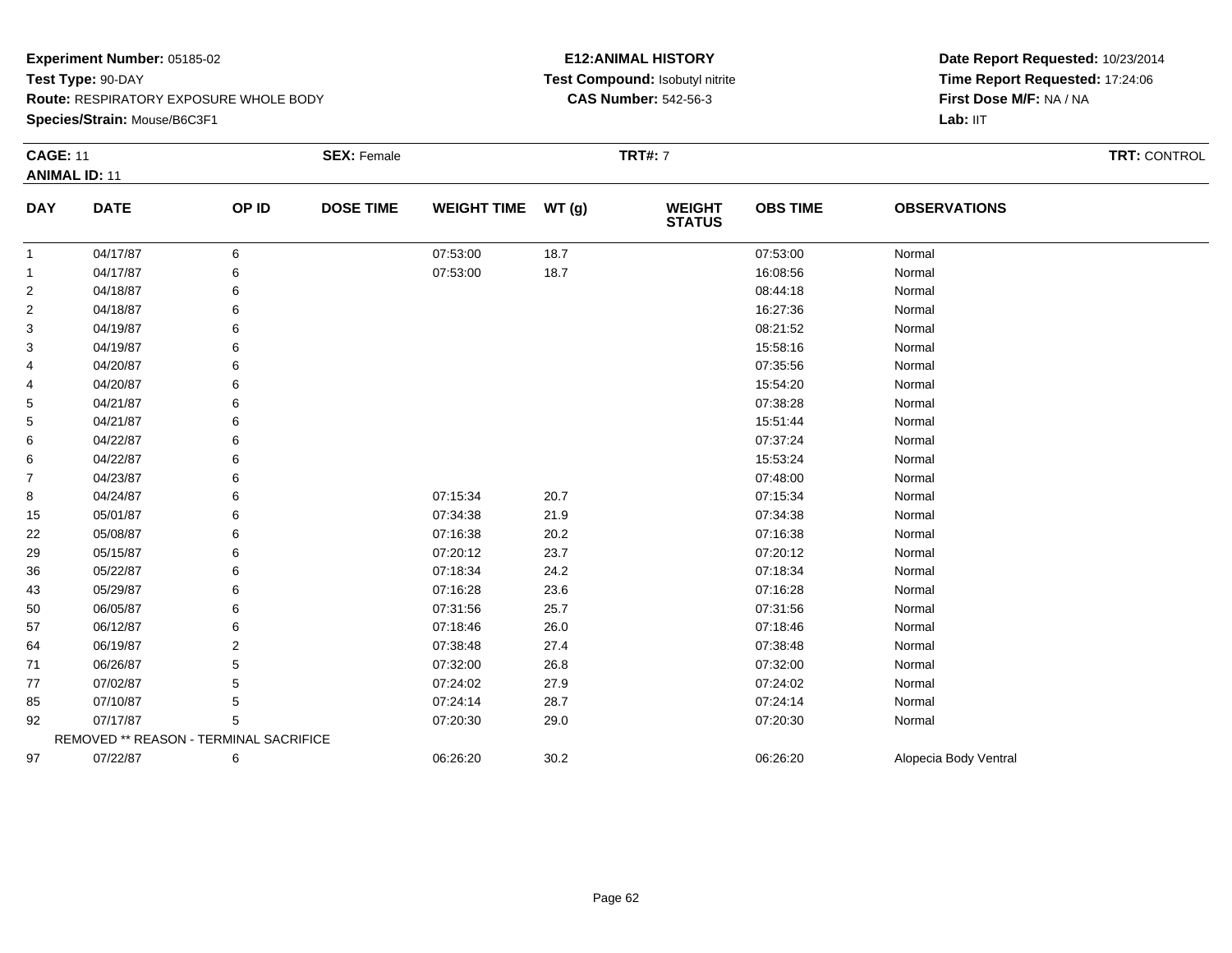**Species/Strain:** Mouse/B6C3F1

## **E12:ANIMAL HISTORY Test Compound:** Isobutyl nitrite**CAS Number:** 542-56-3

| <b>CAGE: 12</b> |                                        |       | <b>SEX: Female</b> |                    |      | <b>TRT#: 7</b>                 |                 |                      | TRT: CONTROL |
|-----------------|----------------------------------------|-------|--------------------|--------------------|------|--------------------------------|-----------------|----------------------|--------------|
|                 | <b>ANIMAL ID: 12</b>                   |       |                    |                    |      |                                |                 |                      |              |
| <b>DAY</b>      | <b>DATE</b>                            | OP ID | <b>DOSE TIME</b>   | WEIGHT TIME WT (g) |      | <b>WEIGHT</b><br><b>STATUS</b> | <b>OBS TIME</b> | <b>OBSERVATIONS</b>  |              |
| 1               | 04/17/87                               | 6     |                    | 07:53:32           | 19.3 |                                | 07:53:32        | Normal               |              |
| -1              | 04/17/87                               | 6     |                    | 07:53:32           | 19.3 |                                | 16:09:16        | Normal               |              |
| $\overline{2}$  | 04/18/87                               | 6     |                    |                    |      |                                | 08:44:30        | Normal               |              |
| 2               | 04/18/87                               |       |                    |                    |      |                                | 16:27:46        | Normal               |              |
| 3               | 04/19/87                               |       |                    |                    |      |                                | 08:22:00        | Normal               |              |
| 3               | 04/19/87                               |       |                    |                    |      |                                | 15:58:24        | Normal               |              |
| 4               | 04/20/87                               | 6     |                    |                    |      |                                | 07:36:06        | Normal               |              |
| 4               | 04/20/87                               |       |                    |                    |      |                                | 15:54:28        | Normal               |              |
| 5               | 04/21/87                               |       |                    |                    |      |                                | 07:38:36        | Normal               |              |
| 5               | 04/21/87                               |       |                    |                    |      |                                | 15:51:52        | Normal               |              |
| 6               | 04/22/87                               |       |                    |                    |      |                                | 07:37:34        | Normal               |              |
| 6               | 04/22/87                               |       |                    |                    |      |                                | 15:53:32        | Normal               |              |
| 7               | 04/23/87                               |       |                    |                    |      |                                | 07:48:10        | Normal               |              |
| 8               | 04/24/87                               |       |                    | 07:17:22           | 20.2 |                                | 07:17:22        | Normal               |              |
| 15              | 05/01/87                               | 6     |                    | 07:35:12           | 21.9 |                                | 07:35:12        | Normal               |              |
| 22              | 05/08/87                               |       |                    | 07:17:06           | 21.7 |                                | 07:17:06        | Normal               |              |
| 29              | 05/15/87                               |       |                    | 07:20:58           | 23.2 |                                | 07:20:58        | Normal               |              |
| 36              | 05/22/87                               |       |                    | 07:19:04           | 25.7 |                                | 07:19:04        | Normal               |              |
| 43              | 05/29/87                               |       |                    | 07:17:14           | 24.0 |                                | 07:17:14        | Normal               |              |
| 50              | 06/05/87                               |       |                    | 07:18:06           | 26.4 |                                | 07:18:06        | Normal               |              |
| 57              | 06/12/87                               |       |                    | 07:19:14           | 26.5 |                                | 07:19:14        | Normal               |              |
| 64              | 06/19/87                               | 2     |                    | 07:39:12           | 27.5 |                                | 07:39:12        | Normal               |              |
| 71              | 06/26/87                               | 5     |                    | 07:32:22           | 27.6 |                                | 07:32:22        | Normal               |              |
| 77              | 07/02/87                               |       |                    | 07:24:28           | 30.0 |                                | 07:24:28        | Normal               |              |
| 85              | 07/10/87                               | 5     |                    | 07:24:32           | 28.9 |                                | 07:24:32        | Normal               |              |
| 92              | 07/17/87                               | 5     |                    | 07:20:52           | 28.7 |                                | 07:20:52        | Alopecia Body Dorsal |              |
|                 | REMOVED ** REASON - TERMINAL SACRIFICE |       |                    |                    |      |                                |                 |                      |              |
| 97              | 07/22/87                               | 6     |                    | 06:31:08           | 29.5 |                                | 06:31:08        | Alopecia Body Dorsal |              |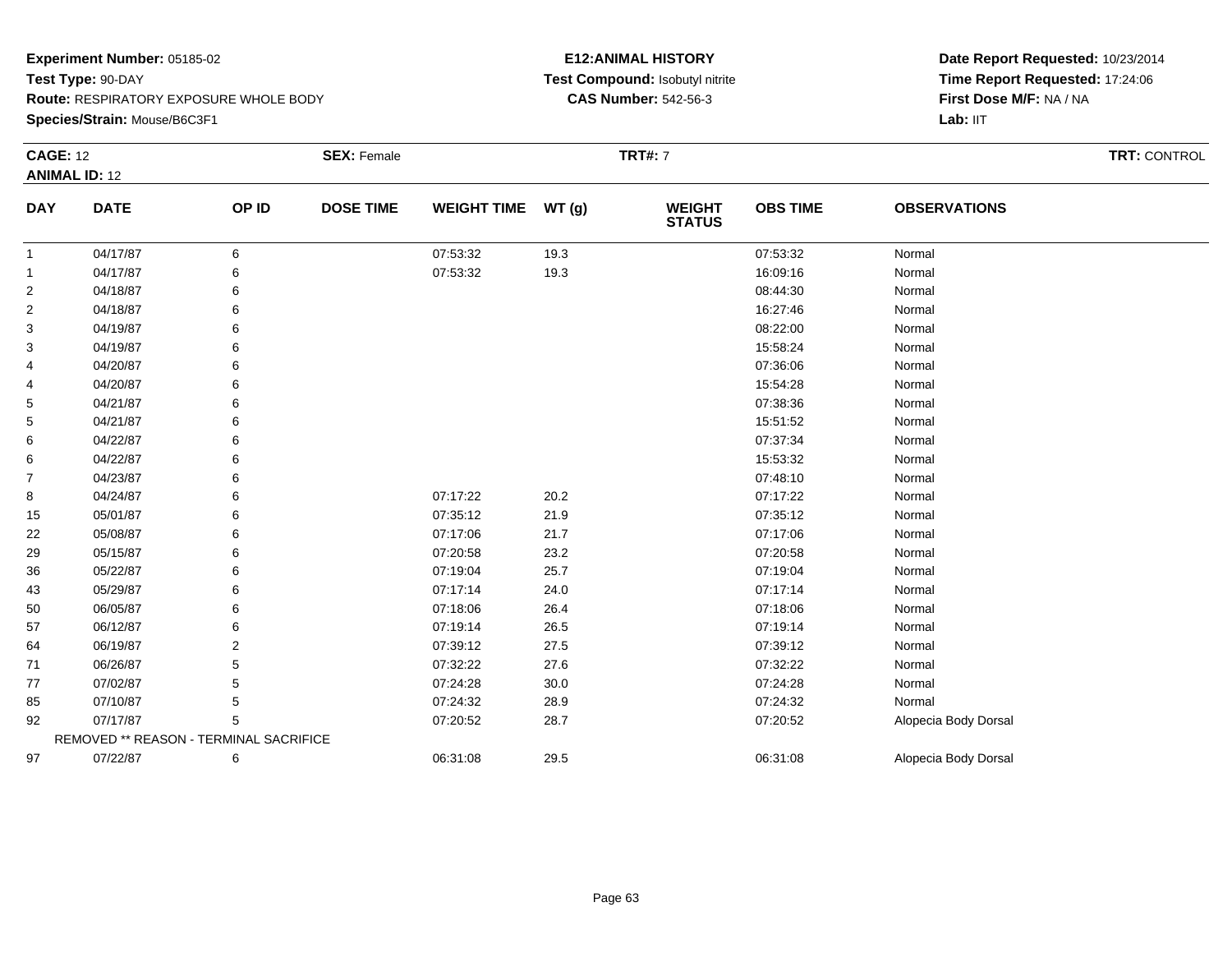**Species/Strain:** Mouse/B6C3F1

## **E12:ANIMAL HISTORY Test Compound:** Isobutyl nitrite**CAS Number:** 542-56-3

| <b>CAGE: 13</b> |                                        |       | <b>SEX: Female</b> |                    |       | <b>TRT#: 7</b>                 |                 |                     | TRT: CONTROL |
|-----------------|----------------------------------------|-------|--------------------|--------------------|-------|--------------------------------|-----------------|---------------------|--------------|
|                 | <b>ANIMAL ID: 13</b>                   |       |                    |                    |       |                                |                 |                     |              |
| <b>DAY</b>      | <b>DATE</b>                            | OP ID | <b>DOSE TIME</b>   | <b>WEIGHT TIME</b> | WT(g) | <b>WEIGHT</b><br><b>STATUS</b> | <b>OBS TIME</b> | <b>OBSERVATIONS</b> |              |
| 1               | 04/17/87                               | 6     |                    | 07:54:00           | 19.5  |                                | 07:54:00        | Normal              |              |
| -1              | 04/17/87                               | 6     |                    | 07:54:00           | 19.5  |                                | 16:09:30        | Normal              |              |
| $\overline{2}$  | 04/18/87                               |       |                    |                    |       |                                | 08:44:40        | Normal              |              |
| 2               | 04/18/87                               | 6     |                    |                    |       |                                | 16:27:56        | Normal              |              |
| 3               | 04/19/87                               |       |                    |                    |       |                                | 08:22:10        | Normal              |              |
| 3               | 04/19/87                               |       |                    |                    |       |                                | 15:58:40        | Normal              |              |
| 4               | 04/20/87                               |       |                    |                    |       |                                | 07:36:18        | Normal              |              |
| 4               | 04/20/87                               |       |                    |                    |       |                                | 15:54:38        | Normal              |              |
| 5               | 04/21/87                               |       |                    |                    |       |                                | 07:38:44        | Normal              |              |
| 5               | 04/21/87                               |       |                    |                    |       |                                | 15:52:02        | Normal              |              |
| 6               | 04/22/87                               |       |                    |                    |       |                                | 07:37:42        | Normal              |              |
| 6               | 04/22/87                               |       |                    |                    |       |                                | 15:53:38        | Normal              |              |
| 7               | 04/23/87                               |       |                    |                    |       |                                | 07:48:24        | Normal              |              |
| 8               | 04/24/87                               |       |                    | 07:17:52           | 20.7  |                                | 07:17:52        | Normal              |              |
| 15              | 05/01/87                               |       |                    | 07:35:46           | 21.4  |                                | 07:35:46        | Normal              |              |
| 22              | 05/08/87                               |       |                    | 07:17:32           | 21.8  |                                | 07:17:32        | Normal              |              |
| 29              | 05/15/87                               |       |                    | 07:21:40           | 23.4  |                                | 07:21:40        | Normal              |              |
| 36              | 05/22/87                               |       |                    | 07:19:38           | 25.6  |                                | 07:19:38        | Normal              |              |
| 43              | 05/29/87                               |       |                    | 07:17:40           | 26.4  |                                | 07:17:40        | Normal              |              |
| 50              | 06/05/87                               | 6     |                    | 07:18:40           | 28.1  |                                | 07:18:40        | Normal              |              |
| 57              | 06/12/87                               |       |                    | 07:19:40           | 27.4  |                                | 07:19:40        | Normal              |              |
| 64              | 06/19/87                               |       |                    | 07:39:38           | 30.1  |                                | 07:39:38        | Normal              |              |
| 71              | 06/26/87                               |       |                    | 07:32:42           | 30.7  |                                | 07:32:42        | Normal              |              |
| 77              | 07/02/87                               |       |                    | 07:24:52           | 30.5  |                                | 07:24:52        | Normal              |              |
| 85              | 07/10/87                               | 5     |                    | 07:24:46           | 32.0  |                                | 07:24:46        | Normal              |              |
| 92              | 07/17/87                               | 5     |                    | 07:21:20           | 33.6  |                                | 07:21:20        | Normal              |              |
|                 | REMOVED ** REASON - TERMINAL SACRIFICE |       |                    |                    |       |                                |                 |                     |              |
| 97              | 07/22/87                               | 6     |                    | 06:31:48           | 32.9  |                                | 06:31:48        | Normal              |              |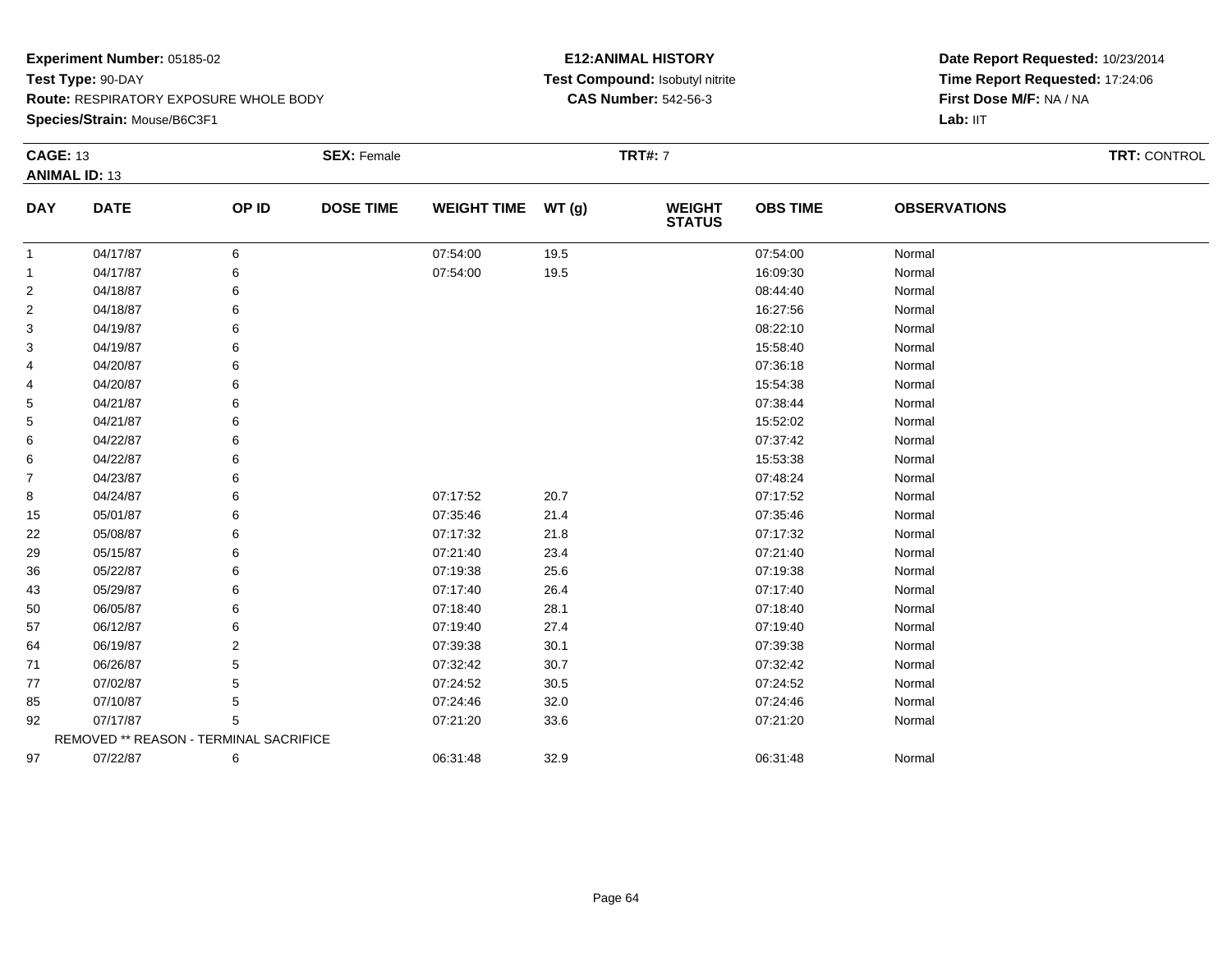#### **Species/Strain:** Mouse/B6C3F1

## **E12:ANIMAL HISTORY Test Compound:** Isobutyl nitrite**CAS Number:** 542-56-3

| <b>CAGE: 14</b> |                                        |                | <b>SEX: Female</b> |                    |       | <b>TRT#: 7</b>                 |                 |                       | TRT: CONTROL |
|-----------------|----------------------------------------|----------------|--------------------|--------------------|-------|--------------------------------|-----------------|-----------------------|--------------|
|                 | <b>ANIMAL ID: 14</b>                   |                |                    |                    |       |                                |                 |                       |              |
| <b>DAY</b>      | <b>DATE</b>                            | OP ID          | <b>DOSE TIME</b>   | <b>WEIGHT TIME</b> | WT(g) | <b>WEIGHT</b><br><b>STATUS</b> | <b>OBS TIME</b> | <b>OBSERVATIONS</b>   |              |
| 1               | 04/17/87                               | 6              |                    | 07:54:32           | 18.7  |                                | 07:54:32        | Normal                |              |
| 1               | 04/17/87                               | 6              |                    | 07:54:32           | 18.7  |                                | 16:09:46        | Normal                |              |
| 2               | 04/18/87                               | 6              |                    |                    |       |                                | 08:44:54        | Normal                |              |
| 2               | 04/18/87                               | 6              |                    |                    |       |                                | 16:28:06        | Normal                |              |
| 3               | 04/19/87                               | 6              |                    |                    |       |                                | 08:22:18        | Normal                |              |
| 3               | 04/19/87                               | 6              |                    |                    |       |                                | 15:58:50        | Normal                |              |
| 4               | 04/20/87                               | 6              |                    |                    |       |                                | 07:36:26        | Normal                |              |
| 4               | 04/20/87                               | 6              |                    |                    |       |                                | 15:54:46        | Normal                |              |
| 5               | 04/21/87                               | 6              |                    |                    |       |                                | 07:38:56        | Normal                |              |
| 5               | 04/21/87                               | 6              |                    |                    |       |                                | 15:52:10        | Normal                |              |
| 6               | 04/22/87                               | 6              |                    |                    |       |                                | 07:37:50        | Normal                |              |
| 6               | 04/22/87                               | 6              |                    |                    |       |                                | 15:53:46        | Normal                |              |
| 7               | 04/23/87                               | 6              |                    |                    |       |                                | 07:48:34        | Normal                |              |
| 8               | 04/24/87                               | 6              |                    | 07:18:22           | 20.6  |                                | 07:18:22        | Normal                |              |
| 15              | 05/01/87                               | 6              |                    | 07:36:18           | 22.4  |                                | 07:36:18        | Normal                |              |
| 22              | 05/08/87                               | 6              |                    | 07:18:02           | 21.9  |                                | 07:18:02        | Normal                |              |
| 29              | 05/15/87                               | 6              |                    | 07:22:30           | 22.7  |                                | 07:22:30        | Normal                |              |
| 36              | 05/22/87                               | 6              |                    | 07:20:12           | 24.6  |                                | 07:20:12        | Normal                |              |
| 43              | 05/29/87                               | 6              |                    | 07:18:06           | 25.6  |                                | 07:18:06        | Normal                |              |
| 50              | 06/05/87                               | 6              |                    | 07:19:14           | 25.0  |                                | 07:19:14        | Normal                |              |
| 57              | 06/12/87                               | 6              |                    | 07:20:14           | 25.1  |                                | 07:20:14        | Normal                |              |
| 64              | 06/19/87                               | $\overline{2}$ |                    | 07:39:54           | 27.5  |                                | 07:39:54        | Normal                |              |
| 71              | 06/26/87                               | 5              |                    | 07:33:10           | 28.9  |                                | 07:33:10        | Alopecia Body Ventral |              |
| 77              | 07/02/87                               | 5              |                    | 07:25:12           | 29.5  |                                | 07:25:12        | Alopecia Body Ventral |              |
| 85              | 07/10/87                               | 5              |                    | 07:25:06           | 29.9  |                                | 07:25:06        | Alopecia Body Ventral |              |
| 92              | 07/17/87                               | 5              |                    | 07:21:40           | 29.0  |                                | 07:21:40        | Alopecia Body Ventral |              |
|                 | REMOVED ** REASON - TERMINAL SACRIFICE |                |                    |                    |       |                                |                 |                       |              |
| 97              | 07/22/87                               | 6              |                    | 06:32:14           | 29.2  |                                | 06:32:14        | Alopecia Body Ventral |              |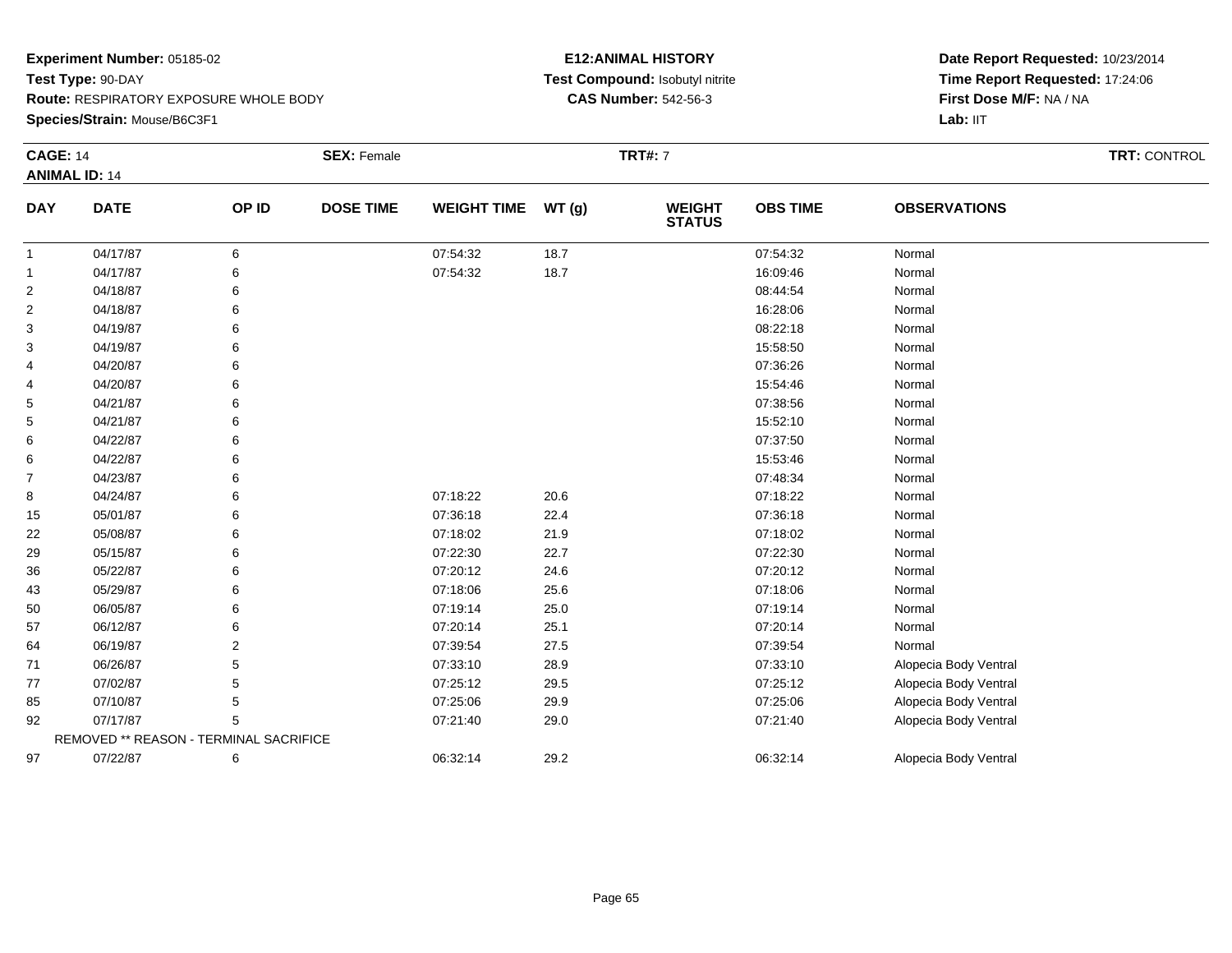**Species/Strain:** Mouse/B6C3F1

## **E12:ANIMAL HISTORY Test Compound:** Isobutyl nitrite**CAS Number:** 542-56-3

| <b>CAGE: 15</b> | <b>ANIMAL ID: 15</b>                   |                | <b>SEX: Female</b> |                    |       | <b>TRT#: 7</b>                 |                 |                       | <b>TRT: CONTROL</b> |
|-----------------|----------------------------------------|----------------|--------------------|--------------------|-------|--------------------------------|-----------------|-----------------------|---------------------|
| <b>DAY</b>      | <b>DATE</b>                            | OP ID          | <b>DOSE TIME</b>   | <b>WEIGHT TIME</b> | WT(g) | <b>WEIGHT</b><br><b>STATUS</b> | <b>OBS TIME</b> | <b>OBSERVATIONS</b>   |                     |
| 1               | 04/17/87                               | 6              |                    | 07:55:10           | 19.7  |                                | 07:55:10        | Normal                |                     |
| $\mathbf{1}$    | 04/17/87                               | 6              |                    | 07:55:10           | 19.7  |                                | 16:10:00        | Normal                |                     |
| $\overline{c}$  | 04/18/87                               | 6              |                    |                    |       |                                | 08:45:04        | Normal                |                     |
| 2               | 04/18/87                               | 6              |                    |                    |       |                                | 16:28:18        | Normal                |                     |
| 3               | 04/19/87                               | 6              |                    |                    |       |                                | 08:22:36        | Normal                |                     |
| 3               | 04/19/87                               | 6              |                    |                    |       |                                | 15:59:00        | Normal                |                     |
| 4               | 04/20/87                               | 6              |                    |                    |       |                                | 07:36:36        | Normal                |                     |
| 4               | 04/20/87                               | 6              |                    |                    |       |                                | 15:54:56        | Normal                |                     |
| 5               | 04/21/87                               | 6              |                    |                    |       |                                | 07:39:04        | Normal                |                     |
| 5               | 04/21/87                               | 6              |                    |                    |       |                                | 15:52:20        | Normal                |                     |
| 6               | 04/22/87                               | 6              |                    |                    |       |                                | 07:38:00        | Normal                |                     |
| 6               | 04/22/87                               | 6              |                    |                    |       |                                | 15:53:54        | Normal                |                     |
| 7               | 04/23/87                               | 6              |                    |                    |       |                                | 07:48:48        | Normal                |                     |
| 8               | 04/24/87                               | 6              |                    | 07:18:48           | 22.4  |                                | 07:18:48        | Normal                |                     |
| 15              | 05/01/87                               | 6              |                    | 07:36:46           | 23.6  |                                | 07:36:46        | Normal                |                     |
| 22              | 05/08/87                               | 6              |                    | 07:18:36           | 23.7  |                                | 07:18:36        | Normal                |                     |
| 29              | 05/15/87                               | 6              |                    | 07:22:54           | 20.3  |                                | 07:22:54        | Normal                |                     |
| 36              | 05/22/87                               | 6              |                    | 07:21:02           | 28.4  |                                | 07:21:02        | Normal                |                     |
| 43              | 05/29/87                               | 6              |                    | 07:18:36           | 25.4  |                                | 07:18:36        | Normal                |                     |
| 50              | 06/05/87                               | 6              |                    | 07:19:44           | 27.9  |                                | 07:19:44        | Normal                |                     |
| 57              | 06/12/87                               | 6              |                    | 07:20:40           | 28.0  |                                | 07:20:40        | Normal                |                     |
| 64              | 06/19/87                               | $\overline{2}$ |                    | 07:40:16           | 29.0  |                                | 07:40:16        | Normal                |                     |
| 71              | 06/26/87                               | 5              |                    | 07:33:30           | 27.9  |                                | 07:33:30        | Normal                |                     |
| 77              | 07/02/87                               | 5              |                    | 07:25:40           | 30.8  |                                | 07:25:40        | Normal                |                     |
| 85              | 07/10/87                               | 5              |                    | 07:25:28           | 30.2  |                                | 07:25:28        | Normal                |                     |
| 92              | 07/17/87                               | 5              |                    | 07:22:02           | 32.3  |                                | 07:22:02        | Alopecia Body Ventral |                     |
|                 | REMOVED ** REASON - TERMINAL SACRIFICE |                |                    |                    |       |                                |                 |                       |                     |
| 97              | 07/22/87                               | 6              |                    | 06:32:46           | 32.1  |                                | 06:32:46        | Alopecia Body Ventral |                     |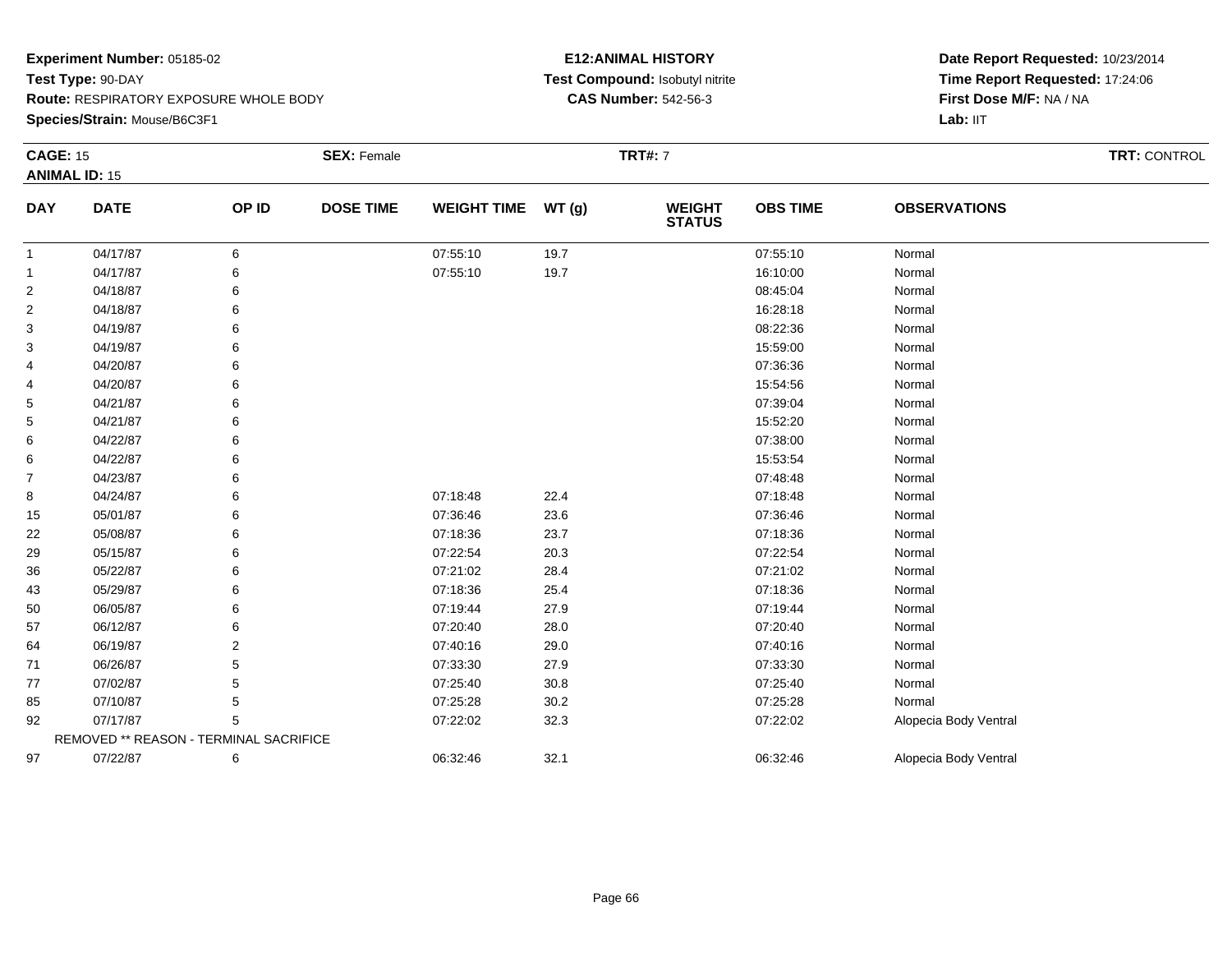**Species/Strain:** Mouse/B6C3F1

## **E12:ANIMAL HISTORY Test Compound:** Isobutyl nitrite**CAS Number:** 542-56-3

| <b>CAGE: 16</b> |                                        |       | <b>SEX: Female</b> |                    |       | <b>TRT#: 7</b>                 |                 |                     | <b>TRT: CONTROL</b> |
|-----------------|----------------------------------------|-------|--------------------|--------------------|-------|--------------------------------|-----------------|---------------------|---------------------|
|                 | <b>ANIMAL ID: 16</b>                   |       |                    |                    |       |                                |                 |                     |                     |
| <b>DAY</b>      | <b>DATE</b>                            | OP ID | <b>DOSE TIME</b>   | <b>WEIGHT TIME</b> | WT(g) | <b>WEIGHT</b><br><b>STATUS</b> | <b>OBS TIME</b> | <b>OBSERVATIONS</b> |                     |
| -1              | 04/17/87                               | 6     |                    | 07:55:46           | 19.4  |                                | 07:55:46        | Normal              |                     |
| -1              | 04/17/87                               | 6     |                    | 07:55:46           | 19.4  |                                | 16:10:14        | Normal              |                     |
| $\overline{2}$  | 04/18/87                               |       |                    |                    |       |                                | 08:45:12        | Normal              |                     |
| 2               | 04/18/87                               | 6     |                    |                    |       |                                | 16:28:30        | Normal              |                     |
| 3               | 04/19/87                               |       |                    |                    |       |                                | 08:22:46        | Normal              |                     |
| 3               | 04/19/87                               |       |                    |                    |       |                                | 15:59:08        | Normal              |                     |
| 4               | 04/20/87                               |       |                    |                    |       |                                | 07:36:44        | Normal              |                     |
| 4               | 04/20/87                               |       |                    |                    |       |                                | 15:55:04        | Normal              |                     |
| 5               | 04/21/87                               |       |                    |                    |       |                                | 07:39:14        | Normal              |                     |
| 5               | 04/21/87                               |       |                    |                    |       |                                | 15:52:30        | Normal              |                     |
| 6               | 04/22/87                               |       |                    |                    |       |                                | 07:38:12        | Normal              |                     |
| 6               | 04/22/87                               |       |                    |                    |       |                                | 15:54:02        | Normal              |                     |
| $\overline{7}$  | 04/23/87                               |       |                    |                    |       |                                | 07:48:56        | Normal              |                     |
| 8               | 04/24/87                               | 6     |                    | 07:19:20           | 22.2  |                                | 07:19:20        | Normal              |                     |
| 15              | 05/01/87                               |       |                    | 07:37:20           | 23.1  |                                | 07:37:20        | Normal              |                     |
| 22              | 05/08/87                               | 6     |                    | 07:19:04           | 23.1  |                                | 07:19:04        | Normal              |                     |
| 29              | 05/15/87                               |       |                    | 07:23:22           | 23.5  |                                | 07:23:22        | Normal              |                     |
| 36              | 05/22/87                               |       |                    | 07:21:46           | 25.6  |                                | 07:21:46        | Normal              |                     |
| 43              | 05/29/87                               |       |                    | 07:19:12           | 26.2  |                                | 07:19:12        | Normal              |                     |
| 50              | 06/05/87                               | 6     |                    | 07:20:28           | 27.5  |                                | 07:20:28        | Normal              |                     |
| 57              | 06/12/87                               |       |                    | 07:21:10           | 27.8  |                                | 07:21:10        | Normal              |                     |
| 64              | 06/19/87                               | 2     |                    | 07:40:32           | 30.3  |                                | 07:40:32        | Normal              |                     |
| 71              | 06/26/87                               |       |                    | 07:33:50           | 32.1  |                                | 07:33:50        | Normal              |                     |
| 77              | 07/02/87                               |       |                    | 07:26:02           | 32.9  |                                | 07:26:02        | Normal              |                     |
| 85              | 07/10/87                               | 5     |                    | 07:25:46           | 34.1  |                                | 07:25:46        | Normal              |                     |
| 92              | 07/17/87                               | 5     |                    | 07:22:38           | 31.9  |                                | 07:22:38        | Normal              |                     |
|                 | REMOVED ** REASON - TERMINAL SACRIFICE |       |                    |                    |       |                                |                 |                     |                     |
| 97              | 07/22/87                               | 6     |                    | 06:33:26           | 32.9  |                                | 06:33:26        | Normal              |                     |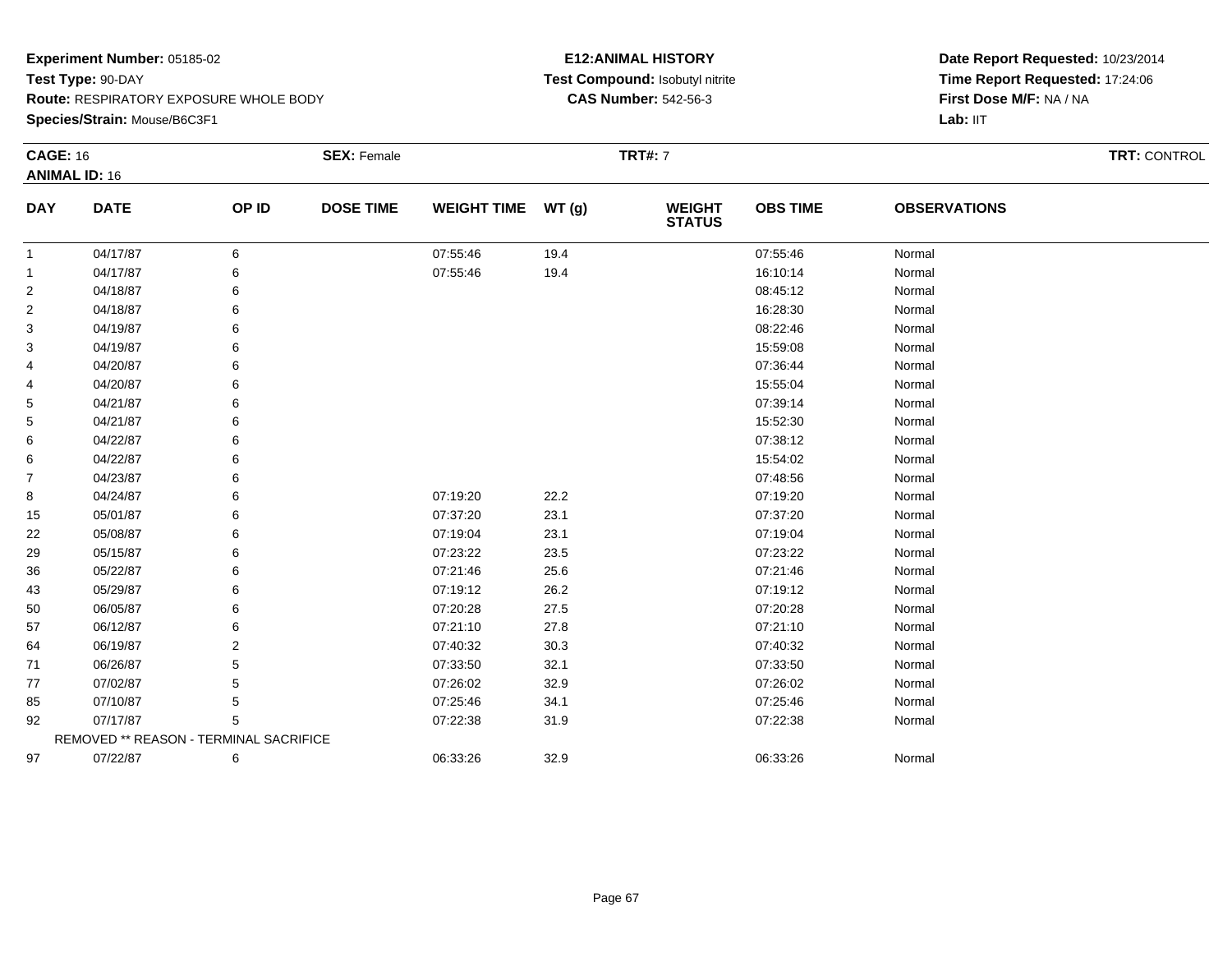**Species/Strain:** Mouse/B6C3F1

## **E12:ANIMAL HISTORY Test Compound:** Isobutyl nitrite**CAS Number:** 542-56-3

| <b>CAGE: 17</b> |                                        |       | <b>SEX: Female</b> |                    |       | <b>TRT#: 7</b>                 |                 |                       | TRT: CONTROL |
|-----------------|----------------------------------------|-------|--------------------|--------------------|-------|--------------------------------|-----------------|-----------------------|--------------|
|                 | <b>ANIMAL ID: 17</b>                   |       |                    |                    |       |                                |                 |                       |              |
| <b>DAY</b>      | <b>DATE</b>                            | OP ID | <b>DOSE TIME</b>   | <b>WEIGHT TIME</b> | WT(g) | <b>WEIGHT</b><br><b>STATUS</b> | <b>OBS TIME</b> | <b>OBSERVATIONS</b>   |              |
| $\mathbf{1}$    | 04/17/87                               | 6     |                    | 07:56:16           | 21.2  |                                | 07:56:16        | Normal                |              |
| $\mathbf{1}$    | 04/17/87                               | 6     |                    | 07:56:16           | 21.2  |                                | 16:10:28        | Normal                |              |
| $\overline{2}$  | 04/18/87                               | 6     |                    |                    |       |                                | 08:45:22        | Normal                |              |
| $\overline{2}$  | 04/18/87                               |       |                    |                    |       |                                | 16:28:50        | Normal                |              |
| 3               | 04/19/87                               |       |                    |                    |       |                                | 08:22:54        | Normal                |              |
| 3               | 04/19/87                               |       |                    |                    |       |                                | 15:59:22        | Normal                |              |
| 4               | 04/20/87                               |       |                    |                    |       |                                | 07:36:52        | Normal                |              |
| 4               | 04/20/87                               |       |                    |                    |       |                                | 15:55:14        | Normal                |              |
| 5               | 04/21/87                               |       |                    |                    |       |                                | 07:39:32        | Normal                |              |
| 5               | 04/21/87                               |       |                    |                    |       |                                | 15:52:38        | Normal                |              |
| 6               | 04/22/87                               |       |                    |                    |       |                                | 07:38:22        | Normal                |              |
| 6               | 04/22/87                               |       |                    |                    |       |                                | 15:54:10        | Normal                |              |
| $\overline{7}$  | 04/23/87                               |       |                    |                    |       |                                | 07:49:08        | Normal                |              |
| 8               | 04/24/87                               |       |                    | 07:19:54           | 22.9  |                                | 07:19:54        | Normal                |              |
| 15              | 05/01/87                               | 6     |                    | 07:39:08           | 24.0  |                                | 07:39:08        | Normal                |              |
| 22              | 05/08/87                               |       |                    | 07:19:38           | 24.6  |                                | 07:19:38        | Normal                |              |
| 29              | 05/15/87                               |       |                    | 07:23:42           | 27.2  |                                | 07:23:42        | Alopecia Body Ventral |              |
| 36              | 05/22/87                               |       |                    | 07:22:22           | 27.4  |                                | 07:22:22        | Alopecia Body Ventral |              |
| 43              | 05/29/87                               |       |                    | 07:20:18           | 28.4  |                                | 07:20:18        | Alopecia Body Ventral |              |
| 50              | 06/05/87                               |       |                    | 07:21:34           | 30.6  |                                | 07:21:34        | Alopecia Body Ventral |              |
| 57              | 06/12/87                               |       |                    | 07:21:50           | 29.9  |                                | 07:21:50        | Alopecia Body Ventral |              |
| 64              | 06/19/87                               | 2     |                    | 07:40:52           | 31.0  |                                | 07:40:52        | Alopecia Body Ventral |              |
| 71              | 06/26/87                               | 5     |                    | 07:34:18           | 34.2  |                                | 07:34:18        | Alopecia Body Ventral |              |
| 77              | 07/02/87                               | 5     |                    | 07:26:28           | 36.0  |                                | 07:26:28        | Alopecia Body Ventral |              |
| 85              | 07/10/87                               | 5     |                    | 07:26:06           | 35.6  |                                | 07:26:06        | Alopecia Body Ventral |              |
| 92              | 07/17/87                               | 5     |                    | 07:22:58           | 37.6  |                                | 07:22:58        | Alopecia Body Ventral |              |
|                 | REMOVED ** REASON - TERMINAL SACRIFICE |       |                    |                    |       |                                |                 |                       |              |
| 97              | 07/22/87                               | 6     |                    | 06:34:04           | 38.2  |                                | 06:34:04        | Alopecia Body Ventral |              |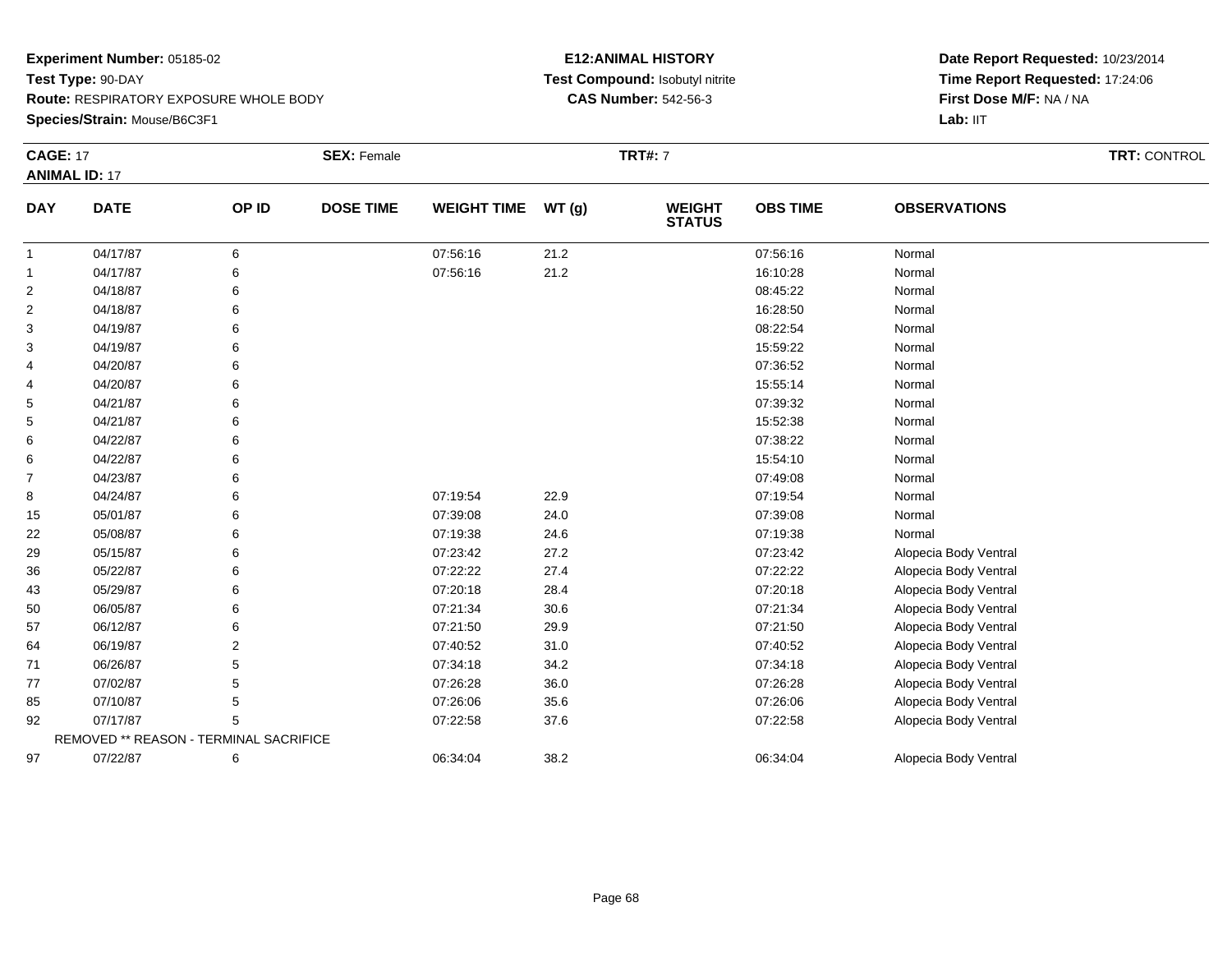**Species/Strain:** Mouse/B6C3F1

## **E12:ANIMAL HISTORY Test Compound:** Isobutyl nitrite**CAS Number:** 542-56-3

| <b>CAGE: 18</b> | <b>ANIMAL ID: 18</b>                   |       | <b>SEX: Female</b> |                    |       | <b>TRT#:</b> 7                 |                 |                     | <b>TRT: CONTROL</b> |
|-----------------|----------------------------------------|-------|--------------------|--------------------|-------|--------------------------------|-----------------|---------------------|---------------------|
| <b>DAY</b>      | <b>DATE</b>                            | OP ID | <b>DOSE TIME</b>   | <b>WEIGHT TIME</b> | WT(g) | <b>WEIGHT</b><br><b>STATUS</b> | <b>OBS TIME</b> | <b>OBSERVATIONS</b> |                     |
| 1               | 04/17/87                               | 6     |                    | 07:56:50           | 21.1  |                                | 07:56:50        | Normal              |                     |
| $\mathbf 1$     | 04/17/87                               | 6     |                    | 07:56:50           | 21.1  |                                | 16:10:42        | Normal              |                     |
| $\overline{2}$  | 04/18/87                               | 6     |                    |                    |       |                                | 08:45:30        | Normal              |                     |
| $\overline{2}$  | 04/18/87                               | 6     |                    |                    |       |                                | 16:29:00        | Normal              |                     |
| 3               | 04/19/87                               | 6     |                    |                    |       |                                | 08:23:04        | Normal              |                     |
| 3               | 04/19/87                               | 6     |                    |                    |       |                                | 15:59:34        | Normal              |                     |
| 4               | 04/20/87                               | 6     |                    |                    |       |                                | 07:37:02        | Normal              |                     |
| 4               | 04/20/87                               | 6     |                    |                    |       |                                | 15:55:24        | Normal              |                     |
| 5               | 04/21/87                               | 6     |                    |                    |       |                                | 07:39:40        | Normal              |                     |
| 5               | 04/21/87                               | 6     |                    |                    |       |                                | 15:52:46        | Normal              |                     |
| 6               | 04/22/87                               | 6     |                    |                    |       |                                | 07:38:30        | Normal              |                     |
| 6               | 04/22/87                               | 6     |                    |                    |       |                                | 15:54:18        | Normal              |                     |
| $\overline{7}$  | 04/23/87                               | 6     |                    |                    |       |                                | 07:49:24        | Normal              |                     |
| 8               | 04/24/87                               | 6     |                    | 07:20:22           | 22.2  |                                | 07:20:22        | Normal              |                     |
| 15              | 05/01/87                               | 6     |                    | 07:39:38           | 22.8  |                                | 07:39:38        | Normal              |                     |
| 22              | 05/08/87                               | 6     |                    | 07:20:04           | 22.9  |                                | 07:20:04        | Normal              |                     |
| 29              | 05/15/87                               | 6     |                    | 07:25:36           | 26.0  |                                | 07:25:36        | Normal              |                     |
| 36              | 05/22/87                               | 6     |                    | 07:25:46           | 27.2  |                                | 07:25:46        | Normal              |                     |
| 43              | 05/29/87                               | 6     |                    | 07:21:18           | 27.7  |                                | 07:21:18        | Normal              |                     |
| 50              | 06/05/87                               | 6     |                    | 07:22:22           | 29.8  |                                | 07:22:22        | Normal              |                     |
| 57              | 06/12/87                               | 6     |                    | 07:22:30           | 28.7  |                                | 07:22:30        | Normal              |                     |
| 64              | 06/19/87                               | 2     |                    | 07:41:14           | 28.4  |                                | 07:41:14        | Normal              |                     |
| 71              | 06/26/87                               | 5     |                    | 07:34:50           | 30.0  |                                | 07:34:50        | Normal              |                     |
| 77              | 07/02/87                               | 5     |                    | 07:26:52           | 31.1  |                                | 07:26:52        | Normal              |                     |
| 85              | 07/10/87                               | 5     |                    | 07:26:26           | 32.1  |                                | 07:26:26        | Normal              |                     |
| 92              | 07/17/87                               | 5     |                    | 07:23:22           | 34.8  |                                | 07:23:22        | Normal              |                     |
|                 | REMOVED ** REASON - TERMINAL SACRIFICE |       |                    |                    |       |                                |                 |                     |                     |
| 97              | 07/22/87                               | 6     |                    | 06:34:36           | 35.4  |                                | 06:34:36        | Normal              |                     |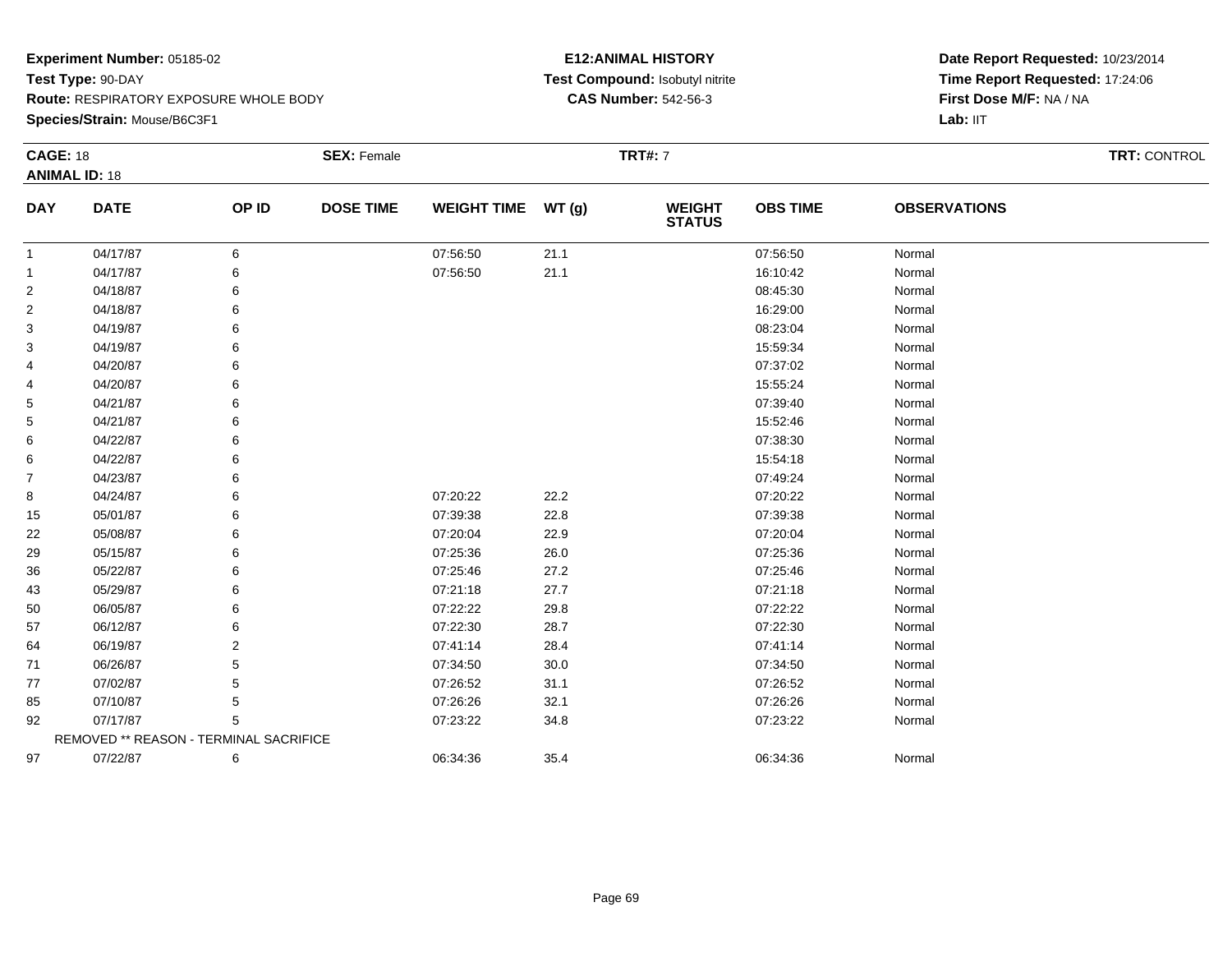**Species/Strain:** Mouse/B6C3F1

## **E12:ANIMAL HISTORY Test Compound:** Isobutyl nitrite**CAS Number:** 542-56-3

| <b>CAGE: 19</b> |                                        |       | <b>SEX: Female</b> |                    |       | <b>TRT#:</b> 7                 |                 |                       | <b>TRT: CONTROL</b> |
|-----------------|----------------------------------------|-------|--------------------|--------------------|-------|--------------------------------|-----------------|-----------------------|---------------------|
|                 | <b>ANIMAL ID: 19</b>                   |       |                    |                    |       |                                |                 |                       |                     |
| <b>DAY</b>      | <b>DATE</b>                            | OP ID | <b>DOSE TIME</b>   | <b>WEIGHT TIME</b> | WT(g) | <b>WEIGHT</b><br><b>STATUS</b> | <b>OBS TIME</b> | <b>OBSERVATIONS</b>   |                     |
| 1               | 04/17/87                               | 6     |                    | 07:57:36           | 21.0  |                                | 07:57:36        | Normal                |                     |
| $\mathbf{1}$    | 04/17/87                               | 6     |                    | 07:57:36           | 21.0  |                                | 16:10:58        | Normal                |                     |
| $\overline{2}$  | 04/18/87                               | 6     |                    |                    |       |                                | 08:45:42        | Normal                |                     |
| 2               | 04/18/87                               | 6     |                    |                    |       |                                | 16:29:12        | Normal                |                     |
| 3               | 04/19/87                               | 6     |                    |                    |       |                                | 08:23:14        | Normal                |                     |
| 3               | 04/19/87                               |       |                    |                    |       |                                | 15:59:48        | Normal                |                     |
| 4               | 04/20/87                               | 6     |                    |                    |       |                                | 07:37:12        | Normal                |                     |
| 4               | 04/20/87                               | 6     |                    |                    |       |                                | 15:55:32        | Normal                |                     |
| 5               | 04/21/87                               | 6     |                    |                    |       |                                | 07:39:46        | Normal                |                     |
| 5               | 04/21/87                               | 6     |                    |                    |       |                                | 15:52:54        | Normal                |                     |
| 6               | 04/22/87                               | 6     |                    |                    |       |                                | 07:38:38        | Normal                |                     |
| 6               | 04/22/87                               | 6     |                    |                    |       |                                | 15:54:26        | Normal                |                     |
| $\overline{7}$  | 04/23/87                               | 6     |                    |                    |       |                                | 07:49:32        | Normal                |                     |
| 8               | 04/24/87                               | 6     |                    | 07:20:54           | 21.8  |                                | 07:20:54        | Normal                |                     |
| 15              | 05/01/87                               | 6     |                    | 07:40:06           | 23.0  |                                | 07:40:06        | Normal                |                     |
| 22              | 05/08/87                               | 6     |                    | 07:20:36           | 24.0  |                                | 07:20:36        | Normal                |                     |
| 29              | 05/15/87                               | 6     |                    | 07:26:00           | 24.0  |                                | 07:26:00        | Normal                |                     |
| 36              | 05/22/87                               | 6     |                    | 07:26:26           | 26.7  |                                | 07:26:26        | Normal                |                     |
| 43              | 05/29/87                               | 6     |                    | 07:21:54           | 26.9  |                                | 07:21:54        | Normal                |                     |
| 50              | 06/05/87                               | 6     |                    | 07:22:50           | 27.8  |                                | 07:22:50        | Normal                |                     |
| 57              | 06/12/87                               | 6     |                    | 07:23:06           | 27.3  |                                | 07:23:06        | Normal                |                     |
| 64              | 06/19/87                               | 2     |                    | 07:41:38           | 28.8  |                                | 07:41:38        | Normal                |                     |
| 71              | 06/26/87                               | 5     |                    | 07:35:10           | 29.3  |                                | 07:35:10        | Alopecia Body Ventral |                     |
| 77              | 07/02/87                               | 5     |                    | 07:27:16           | 30.0  |                                | 07:27:16        | Alopecia Body Ventral |                     |
| 85              | 07/10/87                               | 5     |                    | 07:26:46           | 31.0  |                                | 07:26:46        | Alopecia Body Ventral |                     |
| 92              | 07/17/87                               | 5     |                    | 07:23:42           | 32.4  |                                | 07:23:42        | Normal                |                     |
|                 | REMOVED ** REASON - TERMINAL SACRIFICE |       |                    |                    |       |                                |                 |                       |                     |
| 97              | 07/22/87                               | 6     |                    | 06:35:24           | 32.6  |                                | 06:35:24        | Normal                |                     |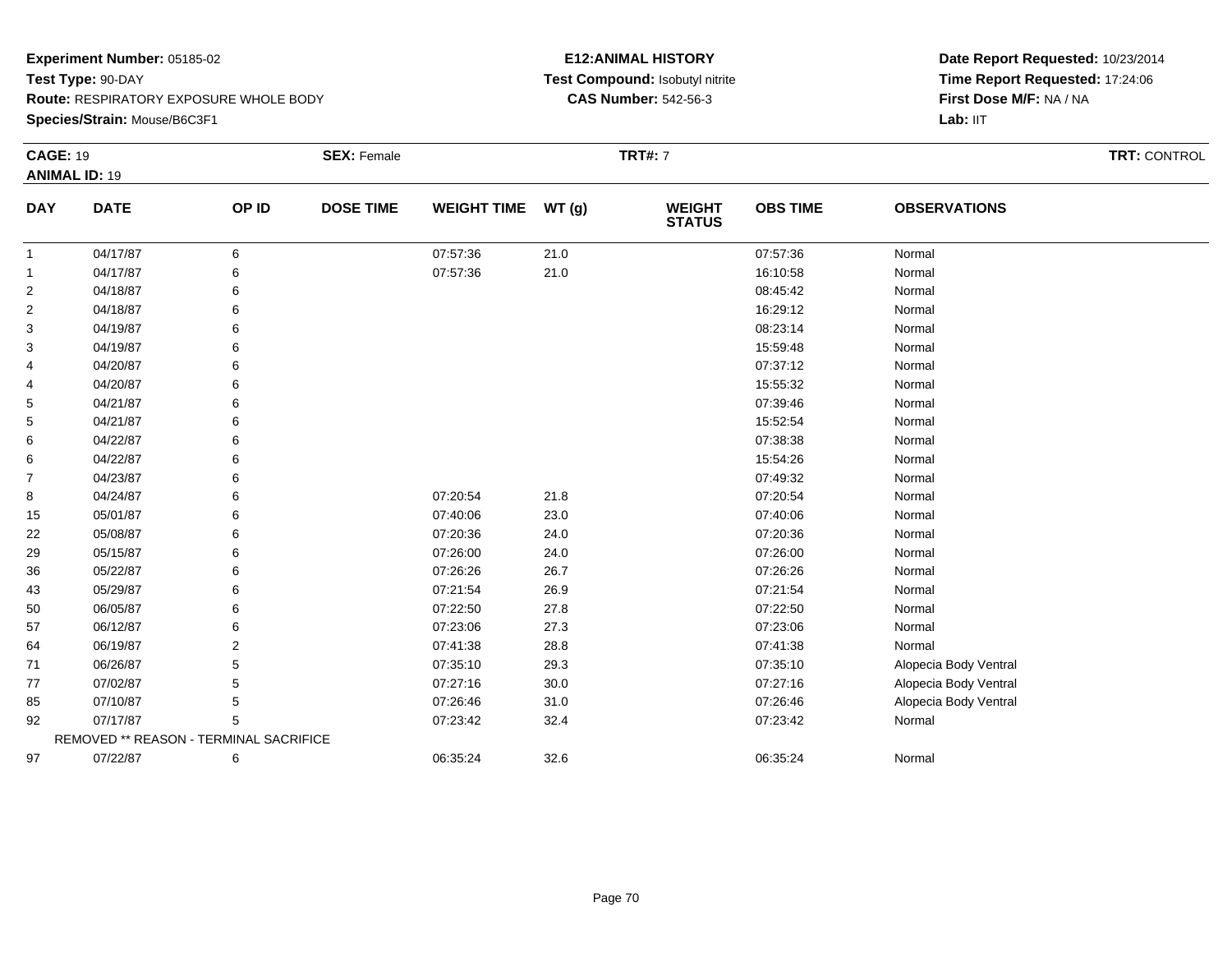**Species/Strain:** Mouse/B6C3F1

## **E12:ANIMAL HISTORY Test Compound:** Isobutyl nitrite**CAS Number:** 542-56-3

| <b>CAGE: 20</b>      |             |                | <b>SEX: Female</b> |                    |      | <b>TRT#: 7</b>                 |                 |                     | TRT: CONTROL |
|----------------------|-------------|----------------|--------------------|--------------------|------|--------------------------------|-----------------|---------------------|--------------|
| <b>ANIMAL ID: 20</b> |             |                |                    |                    |      |                                |                 |                     |              |
| <b>DAY</b>           | <b>DATE</b> | OP ID          | <b>DOSE TIME</b>   | WEIGHT TIME WT (g) |      | <b>WEIGHT</b><br><b>STATUS</b> | <b>OBS TIME</b> | <b>OBSERVATIONS</b> |              |
| $\mathbf{1}$         | 04/17/87    | 6              |                    | 07:58:08           | 20.5 |                                | 07:58:08        | Normal              |              |
| $\mathbf{1}$         | 04/17/87    | 6              |                    | 07:58:08           | 20.5 |                                | 16:11:12        | Normal              |              |
| $\overline{2}$       | 04/18/87    | 6              |                    |                    |      |                                | 08:45:56        | Normal              |              |
| 2                    | 04/18/87    |                |                    |                    |      |                                | 16:29:22        | Normal              |              |
| 3                    | 04/19/87    | 6              |                    |                    |      |                                | 08:23:22        | Normal              |              |
| 3                    | 04/19/87    | 6              |                    |                    |      |                                | 16:00:00        | Normal              |              |
| 4                    | 04/20/87    | 6              |                    |                    |      |                                | 07:37:20        | Normal              |              |
| 4                    | 04/20/87    |                |                    |                    |      |                                | 15:55:42        | Normal              |              |
| 5                    | 04/21/87    |                |                    |                    |      |                                | 07:39:54        | Normal              |              |
| 5                    | 04/21/87    |                |                    |                    |      |                                | 15:53:04        | Normal              |              |
| 6                    | 04/22/87    |                |                    |                    |      |                                | 07:38:46        | Normal              |              |
| 6                    | 04/22/87    |                |                    |                    |      |                                | 15:54:36        | Normal              |              |
| $\overline{7}$       | 04/23/87    |                |                    |                    |      |                                | 07:49:46        | Normal              |              |
| 8                    | 04/24/87    | 6              |                    | 07:21:30           | 23.6 |                                | 07:21:30        | Normal              |              |
| 15                   | 05/01/87    | 6              |                    | 07:40:38           | 24.5 |                                | 07:40:38        | Normal              |              |
| 22                   | 05/08/87    |                |                    | 07:21:08           | 25.6 |                                | 07:21:08        | Normal              |              |
| 29                   | 05/15/87    |                |                    | 07:26:24           | 27.3 |                                | 07:26:24        | Normal              |              |
| 36                   | 05/22/87    |                |                    | 07:27:10           | 30.9 |                                | 07:27:10        | Normal              |              |
| 43                   | 05/29/87    | 6              |                    | 07:22:48           | 33.0 |                                | 07:22:48        | Normal              |              |
| 50                   | 06/05/87    | 6              |                    | 07:34:12           | 35.7 |                                | 07:34:12        | Normal              |              |
| 57                   | 06/12/87    | 60             | **NOTE-OBESE       |                    |      |                                | 07:23:00        |                     |              |
| 57                   | 06/12/87    | 6              | **NOTE-OBESE       |                    |      |                                | 07:23:00        |                     |              |
| 57                   | 06/12/87    | 6              |                    | 07:23:40           | 35.5 |                                | 07:23:40        | Other               |              |
|                      |             |                |                    |                    |      |                                |                 | Other               |              |
| 64                   | 06/19/87    | $\overline{a}$ | **NOTE-OBESE       |                    |      |                                | 07:41:00        |                     |              |
| 64                   | 06/19/87    | 24             | **NOTE-OBESE       |                    |      |                                | 07:41:00        |                     |              |
| 64                   | 06/19/87    | $\overline{2}$ |                    | 07:41:56           | 39.0 |                                | 07:41:56        | Other               |              |
|                      |             |                |                    |                    |      |                                |                 | Other               |              |
| 71                   | 06/26/87    | 5              | **NOTE-OBESE       |                    |      |                                | 07:35:10        |                     |              |
| 71                   | 06/26/87    | 5              |                    | 07:35:40           | 39.8 |                                | 07:35:40        | Other               |              |
| 77                   | 07/02/87    | 5              | **NOTE-OBESE       |                    |      |                                | 07:27:16        |                     |              |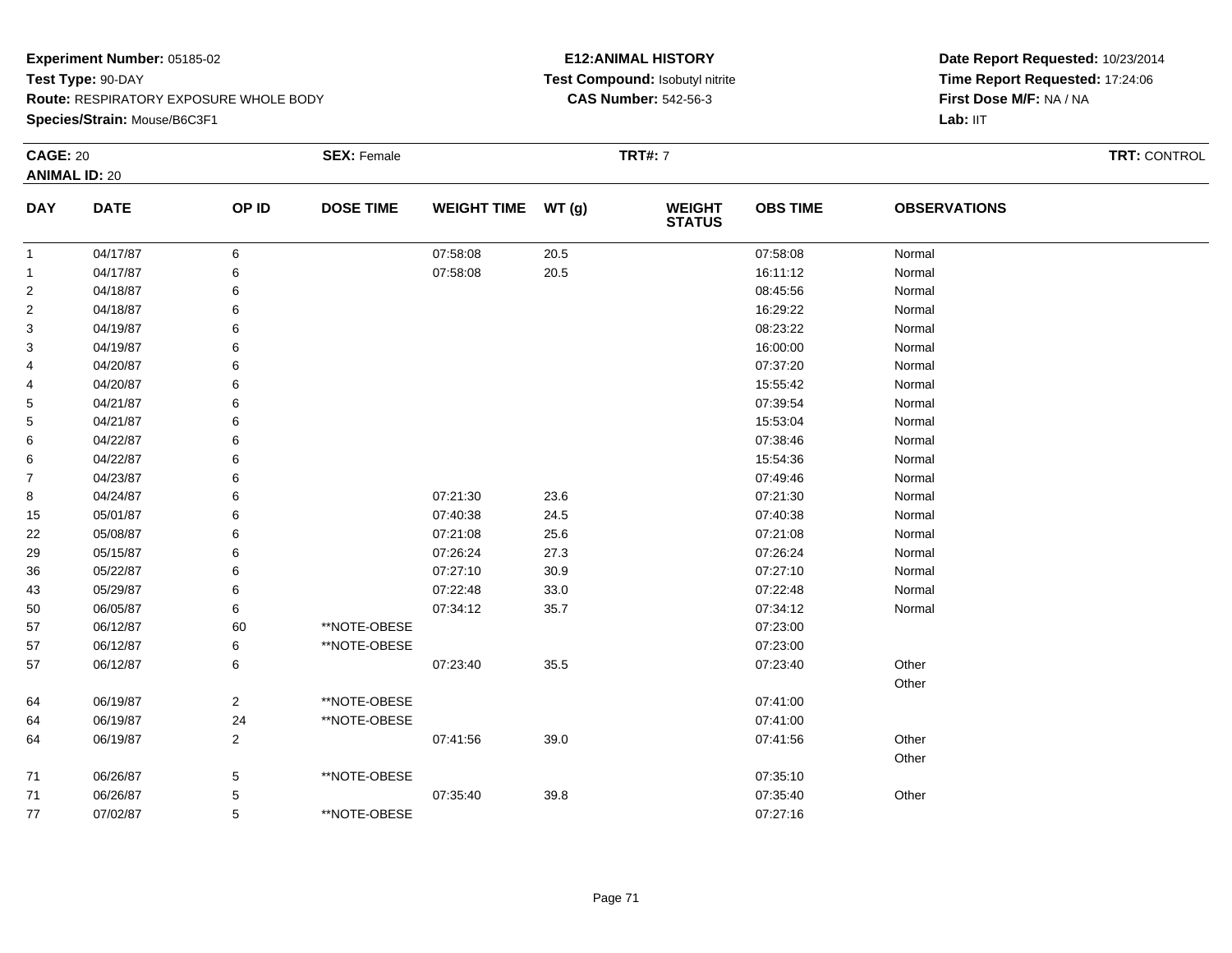## **Experiment Number:** 05185-02**Test Type:** 90-DAY **Route:** RESPIRATORY EXPOSURE WHOLE BODY**Species/Strain:** Mouse/B6C3F1

## **E12:ANIMAL HISTORY Test Compound:** Isobutyl nitrite**CAS Number:** 542-56-3

| <b>CAGE: 20</b><br><b>ANIMAL ID: 20</b> |                                               |       | <b>SEX: Female</b> |                    |       | <b>TRT#: 7</b>                 |                 |                     | <b>TRT: CONTROL</b> |
|-----------------------------------------|-----------------------------------------------|-------|--------------------|--------------------|-------|--------------------------------|-----------------|---------------------|---------------------|
| <b>DAY</b>                              | <b>DATE</b>                                   | OP ID | <b>DOSE TIME</b>   | <b>WEIGHT TIME</b> | WT(g) | <b>WEIGHT</b><br><b>STATUS</b> | <b>OBS TIME</b> | <b>OBSERVATIONS</b> |                     |
| 77                                      | 07/02/87                                      | 5     |                    | 07:28:04           | 39.8  |                                | 07:28:04        | Other               |                     |
| 85                                      | 07/10/87                                      | 5     | **NOTE-OBESE       |                    |       |                                | 07:27:34        |                     |                     |
| 85                                      | 07/10/87                                      | 51    | **NOTE-OBESE       |                    |       |                                | 07:27:34        |                     |                     |
| 85                                      | 07/10/87                                      | 5     |                    | 07:27:34           | 42.1  |                                | 07:27:34        | Other               |                     |
|                                         |                                               |       |                    |                    |       |                                |                 | Other               |                     |
| 92                                      | 07/17/87                                      | 5     | **NOTE-OBESE       |                    |       |                                | 07:23:42        |                     |                     |
| 92                                      | 07/17/87                                      | 5     |                    | 07:23:58           | 43.5  |                                | 07:23:58        | Other               |                     |
| 97                                      | 07/22/87                                      | 6     | **NOTE-OBESE       |                    |       |                                | 06:35:24        |                     |                     |
|                                         | <b>REMOVED ** REASON - TERMINAL SACRIFICE</b> |       |                    |                    |       |                                |                 |                     |                     |
| 97                                      | 07/22/87                                      | 6     |                    | 06:35:50           | 43.7  |                                | 06:35:50        | Other               |                     |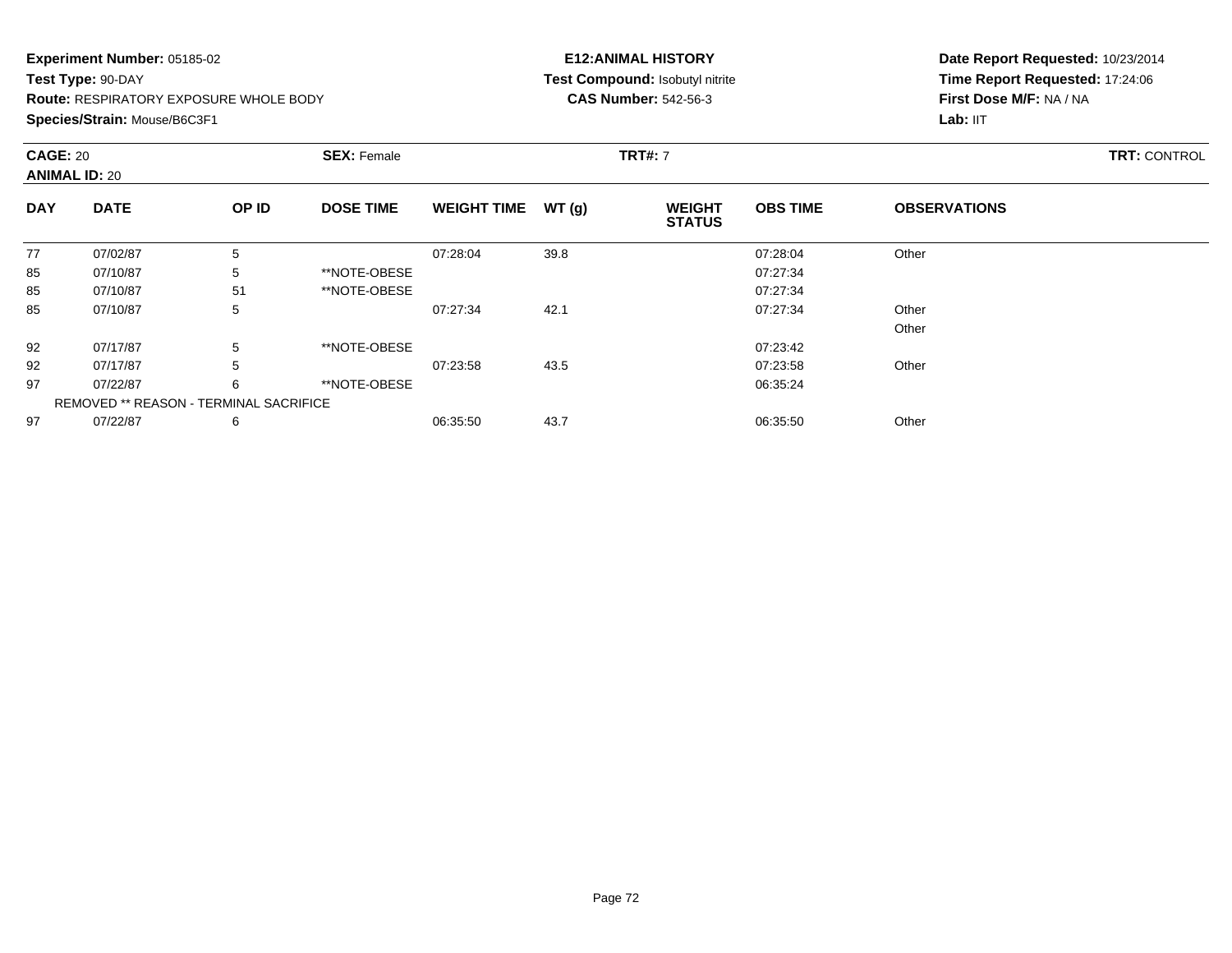**Species/Strain:** Mouse/B6C3F1

### **E12:ANIMAL HISTORY Test Compound:** Isobutyl nitrite**CAS Number:** 542-56-3

| <b>CAGE: 31</b> |                                        |                | <b>SEX: Female</b> |                    |       | <b>TRT#: 8</b>                 |                 |                     | <b>TRT: 10 PPM</b> |  |  |
|-----------------|----------------------------------------|----------------|--------------------|--------------------|-------|--------------------------------|-----------------|---------------------|--------------------|--|--|
|                 | <b>ANIMAL ID: 31</b>                   |                |                    |                    |       |                                |                 |                     |                    |  |  |
| <b>DAY</b>      | <b>DATE</b>                            | OP ID          | <b>DOSE TIME</b>   | <b>WEIGHT TIME</b> | WT(g) | <b>WEIGHT</b><br><b>STATUS</b> | <b>OBS TIME</b> | <b>OBSERVATIONS</b> |                    |  |  |
| 1               | 04/17/87                               | 6              |                    | 08:07:00           | 19.0  |                                | 08:07:00        | Normal              |                    |  |  |
| 1               | 04/17/87                               | 6              |                    | 08:07:00           | 19.0  |                                | 16:27:54        | Normal              |                    |  |  |
| $\overline{c}$  | 04/18/87                               | 6              |                    |                    |       |                                | 08:58:44        | Normal              |                    |  |  |
| 2               | 04/18/87                               | 6              |                    |                    |       |                                | 16:38:10        | Normal              |                    |  |  |
| 3               | 04/19/87                               | 6              |                    |                    |       |                                | 08:33:50        | Normal              |                    |  |  |
| 3               | 04/19/87                               |                |                    |                    |       |                                | 16:11:04        | Normal              |                    |  |  |
| 4               | 04/20/87                               | 6              |                    |                    |       |                                | 07:47:04        | Normal              |                    |  |  |
| 4               | 04/20/87                               | 6              |                    |                    |       |                                | 16:27:12        | Normal              |                    |  |  |
| 5               | 04/21/87                               | 6              |                    |                    |       |                                | 07:54:40        | Normal              |                    |  |  |
| 5               | 04/21/87                               | 6              |                    |                    |       |                                | 16:01:52        | Normal              |                    |  |  |
| 6               | 04/22/87                               | 6              |                    |                    |       |                                | 07:45:20        | Normal              |                    |  |  |
| 6               | 04/22/87                               | 6              |                    |                    |       |                                | 16:47:36        | Normal              |                    |  |  |
| 7               | 04/23/87                               | 6              |                    |                    |       |                                | 08:01:00        | Normal              |                    |  |  |
| 8               | 04/24/87                               | 6              |                    | 07:54:26           | 19.9  |                                | 07:54:26        | Normal              |                    |  |  |
| 15              | 05/01/87                               | 6              |                    | 07:54:48           | 20.2  |                                | 07:54:48        | Normal              |                    |  |  |
| 22              | 05/08/87                               | 6              |                    | 07:34:16           | 22.9  |                                | 07:34:16        | Normal              |                    |  |  |
| 29              | 05/15/87                               | 6              |                    | 07:36:36           | 23.3  |                                | 07:36:36        | Normal              |                    |  |  |
| 36              | 05/22/87                               | 6              |                    | 07:40:26           | 24.0  |                                | 07:40:26        | Normal              |                    |  |  |
| 43              | 05/29/87                               | 6              |                    | 07:33:42           | 25.5  |                                | 07:33:42        | Normal              |                    |  |  |
| 50              | 06/05/87                               | 6              |                    | 07:41:52           | 26.0  |                                | 07:41:52        | Normal              |                    |  |  |
| 57              | 06/12/87                               | 6              |                    | 07:36:12           | 26.6  |                                | 07:36:12        | Normal              |                    |  |  |
| 64              | 06/19/87                               | $\overline{2}$ |                    | 07:49:24           | 26.6  |                                | 07:49:24        | Normal              |                    |  |  |
| 71              | 06/26/87                               | 5              |                    | 07:44:52           | 28.1  |                                | 07:44:52        | Normal              |                    |  |  |
| 77              | 07/02/87                               | 5              |                    | 07:37:56           | 28.5  |                                | 07:37:56        | Normal              |                    |  |  |
| 85              | 07/10/87                               | 5              |                    | 07:39:12           | 29.4  |                                | 07:39:12        | Normal              |                    |  |  |
| 92              | 07/17/87                               | 5              |                    | 07:33:38           | 29.5  |                                | 07:33:38        | Normal              |                    |  |  |
|                 | REMOVED ** REASON - TERMINAL SACRIFICE |                |                    |                    |       |                                |                 |                     |                    |  |  |
| 97              | 07/22/87                               | 6              |                    | 06:39:18           | 30.4  |                                | 06:39:18        | Normal              |                    |  |  |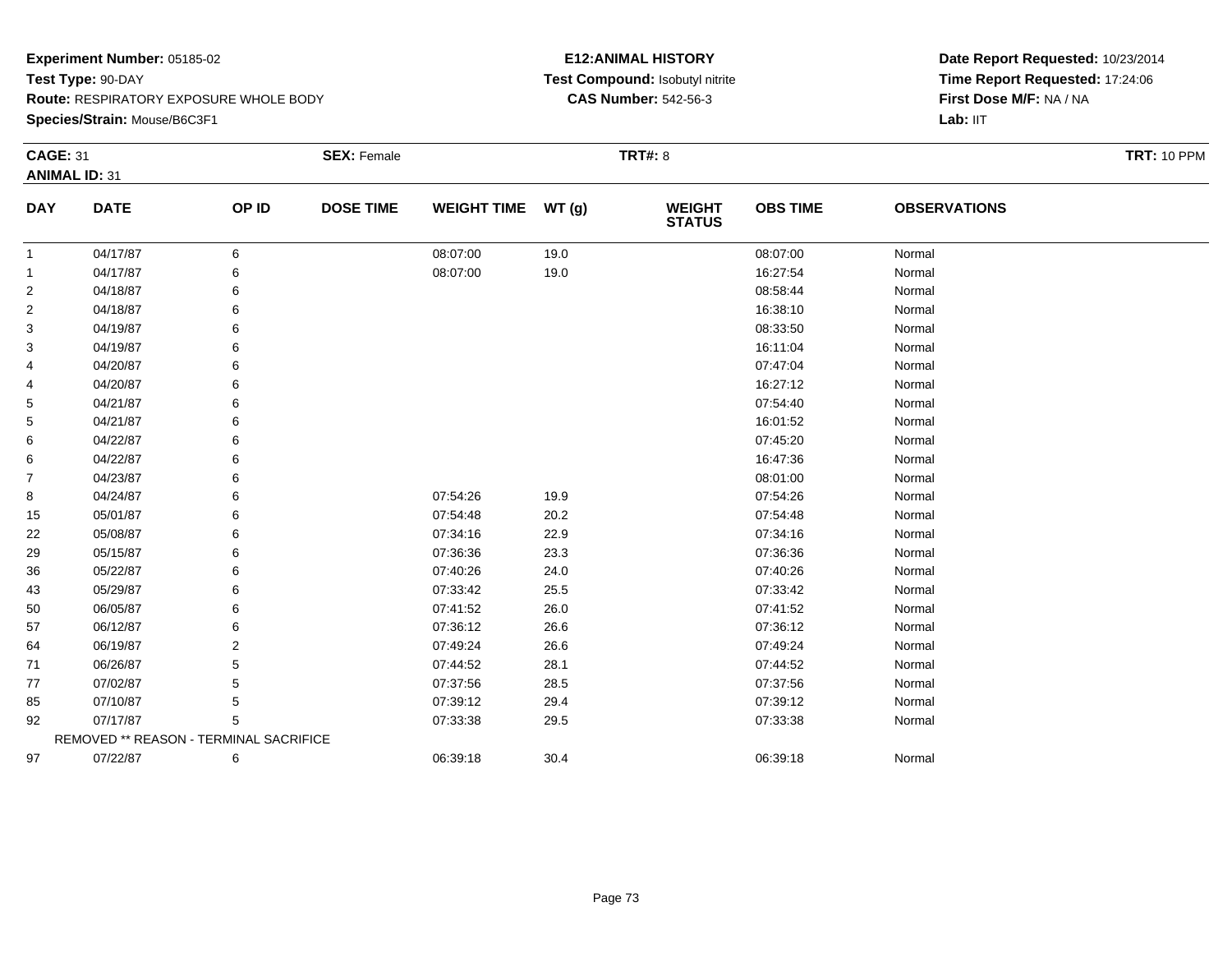**Species/Strain:** Mouse/B6C3F1

### **E12:ANIMAL HISTORY Test Compound:** Isobutyl nitrite**CAS Number:** 542-56-3

| <b>CAGE: 32</b> | <b>ANIMAL ID: 32</b>                   |                | <b>SEX: Female</b> |                    |       | <b>TRT#: 8</b>                 |                 |                     | <b>TRT: 10 PPM</b> |
|-----------------|----------------------------------------|----------------|--------------------|--------------------|-------|--------------------------------|-----------------|---------------------|--------------------|
| <b>DAY</b>      | <b>DATE</b>                            | OP ID          | <b>DOSE TIME</b>   | <b>WEIGHT TIME</b> | WT(g) | <b>WEIGHT</b><br><b>STATUS</b> | <b>OBS TIME</b> | <b>OBSERVATIONS</b> |                    |
| 1               | 04/17/87                               | 6              |                    | 08:07:26           | 19.6  |                                | 08:07:26        | Normal              |                    |
|                 | 04/17/87                               | 6              |                    | 08:07:26           | 19.6  |                                | 16:28:10        | Normal              |                    |
| $\overline{2}$  | 04/18/87                               | 6              |                    |                    |       |                                | 08:58:58        | Normal              |                    |
| $\overline{c}$  | 04/18/87                               | 6              |                    |                    |       |                                | 16:38:20        | Normal              |                    |
| 3               | 04/19/87                               | 6              |                    |                    |       |                                | 08:34:00        | Normal              |                    |
| 3               | 04/19/87                               | 6              |                    |                    |       |                                | 16:11:14        | Normal              |                    |
| 4               | 04/20/87                               | 6              |                    |                    |       |                                | 07:47:14        | Normal              |                    |
| 4               | 04/20/87                               | 6              |                    |                    |       |                                | 16:27:22        | Normal              |                    |
| 5               | 04/21/87                               | 6              |                    |                    |       |                                | 07:54:50        | Normal              |                    |
| 5               | 04/21/87                               | 6              |                    |                    |       |                                | 16:02:02        | Normal              |                    |
| 6               | 04/22/87                               |                |                    |                    |       |                                | 07:45:28        | Normal              |                    |
| 6               | 04/22/87                               | 6              |                    |                    |       |                                | 16:47:46        | Normal              |                    |
| 7               | 04/23/87                               |                |                    |                    |       |                                | 08:01:12        | Normal              |                    |
| 8               | 04/24/87                               | 6              |                    | 07:54:58           | 20.5  |                                | 07:54:58        | Normal              |                    |
| 15              | 05/01/87                               | 6              |                    | 07:55:34           | 22.9  |                                | 07:55:34        | Normal              |                    |
| 22              | 05/08/87                               | 6              |                    | 07:34:54           | 24.4  |                                | 07:34:54        | Normal              |                    |
| 29              | 05/15/87                               | 6              |                    | 07:36:58           | 24.8  |                                | 07:36:58        | Normal              |                    |
| 36              | 05/22/87                               | 6              |                    | 07:40:44           | 24.8  |                                | 07:40:44        | Normal              |                    |
| 43              | 05/29/87                               | 6              |                    | 07:34:02           | 25.2  |                                | 07:34:02        | Normal              |                    |
| 50              | 06/05/87                               | 6              |                    | 07:42:24           | 27.6  |                                | 07:42:24        | Normal              |                    |
| 57              | 06/12/87                               | 6              |                    | 07:37:26           | 27.3  |                                | 07:37:26        | Normal              |                    |
| 64              | 06/19/87                               | $\overline{2}$ |                    | 07:49:44           | 26.4  |                                | 07:49:44        | Normal              |                    |
| 71              | 06/26/87                               | 5              |                    | 07:45:16           | 26.2  |                                | 07:45:16        | Normal              |                    |
| 77              | 07/02/87                               | 5              |                    | 07:38:18           | 28.0  |                                | 07:38:18        | Normal              |                    |
| 85              | 07/10/87                               | 5              |                    | 07:39:44           | 29.4  |                                | 07:39:44        | Normal              |                    |
| 92              | 07/17/87                               | 5              |                    | 07:33:54           | 29.8  |                                | 07:33:54        | Normal              |                    |
|                 | REMOVED ** REASON - TERMINAL SACRIFICE |                |                    |                    |       |                                |                 |                     |                    |
| 97              | 07/22/87                               | 6              |                    | 06:39:40           | 30.4  |                                | 06:39:40        | Normal              |                    |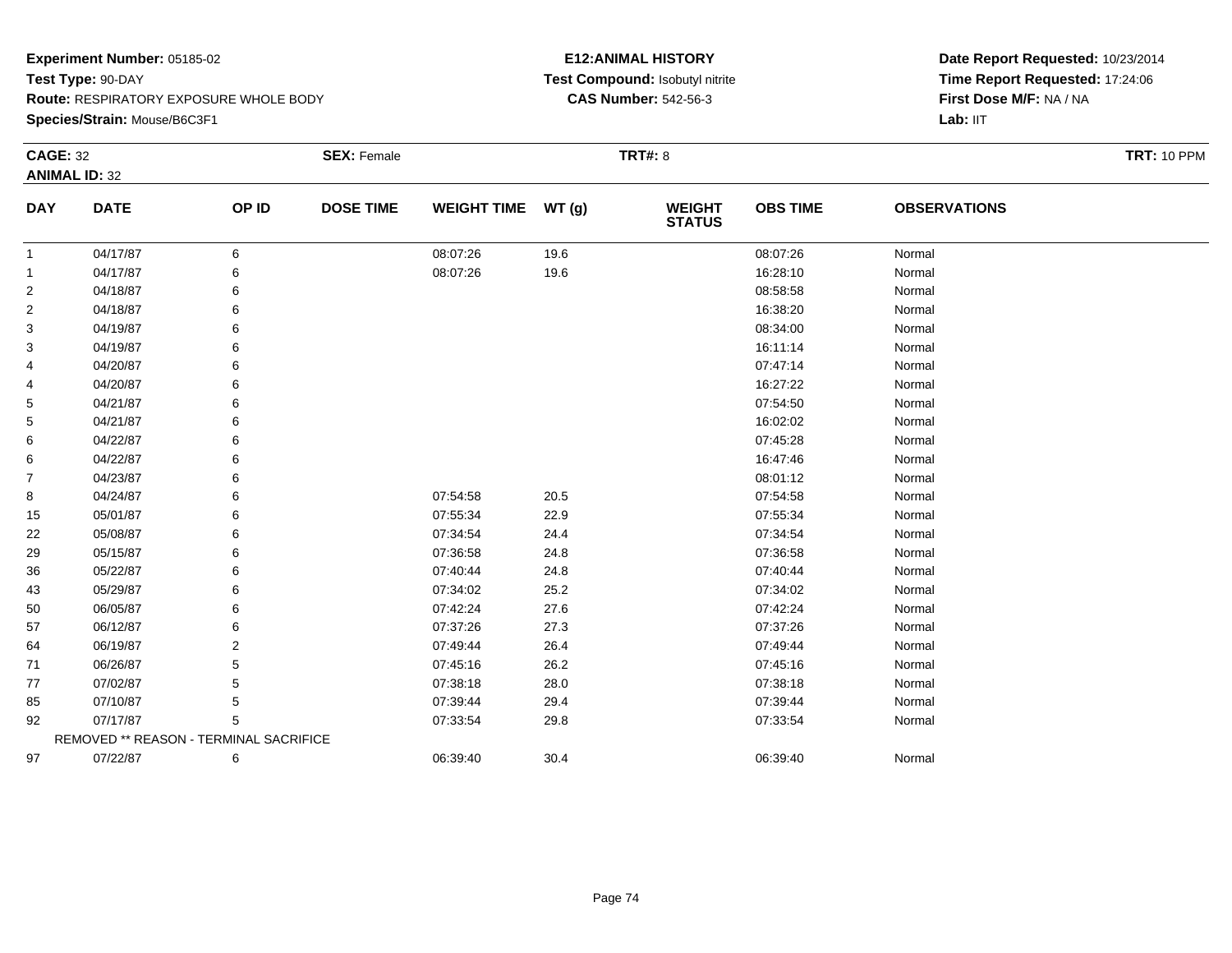**Species/Strain:** Mouse/B6C3F1

### **E12:ANIMAL HISTORY Test Compound:** Isobutyl nitrite**CAS Number:** 542-56-3

| <b>CAGE: 33</b> | <b>ANIMAL ID: 33</b>                   |       | <b>SEX: Female</b> |                    |       | <b>TRT#: 8</b>                 |                 |                     | <b>TRT: 10 PPM</b> |
|-----------------|----------------------------------------|-------|--------------------|--------------------|-------|--------------------------------|-----------------|---------------------|--------------------|
| <b>DAY</b>      | <b>DATE</b>                            | OP ID | <b>DOSE TIME</b>   | <b>WEIGHT TIME</b> | WT(g) | <b>WEIGHT</b><br><b>STATUS</b> | <b>OBS TIME</b> | <b>OBSERVATIONS</b> |                    |
| $\mathbf{1}$    | 04/17/87                               | 6     |                    | 08:07:54           | 20.2  |                                | 08:07:54        | Normal              |                    |
| 1               | 04/17/87                               | 6     |                    | 08:07:54           | 20.2  |                                | 16:28:32        | Normal              |                    |
| 2               | 04/18/87                               | 6     |                    |                    |       |                                | 08:59:10        | Normal              |                    |
| 2               | 04/18/87                               | 6     |                    |                    |       |                                | 16:38:28        | Normal              |                    |
| 3               | 04/19/87                               | 6     |                    |                    |       |                                | 08:34:10        | Normal              |                    |
| 3               | 04/19/87                               | 6     |                    |                    |       |                                | 16:11:24        | Normal              |                    |
| 4               | 04/20/87                               | 6     |                    |                    |       |                                | 07:47:24        | Normal              |                    |
| 4               | 04/20/87                               | 6     |                    |                    |       |                                | 16:27:30        | Normal              |                    |
| 5               | 04/21/87                               |       |                    |                    |       |                                | 07:54:58        | Normal              |                    |
| 5               | 04/21/87                               |       |                    |                    |       |                                | 16:02:10        | Normal              |                    |
| 6               | 04/22/87                               |       |                    |                    |       |                                | 07:45:36        | Normal              |                    |
| 6               | 04/22/87                               | 6     |                    |                    |       |                                | 16:47:58        | Normal              |                    |
| 7               | 04/23/87                               |       |                    |                    |       |                                | 08:01:22        | Normal              |                    |
| 8               | 04/24/87                               |       |                    | 07:55:38           | 21.5  |                                | 07:55:38        | Normal              |                    |
| 15              | 05/01/87                               |       |                    | 07:56:18           | 22.1  |                                | 07:56:18        | Normal              |                    |
| 22              | 05/08/87                               | 6     |                    | 07:35:26           | 23.9  |                                | 07:35:26        | Normal              |                    |
| 29              | 05/15/87                               |       |                    | 07:37:18           | 24.8  |                                | 07:37:18        | Normal              |                    |
| 36              | 05/22/87                               |       |                    | 07:41:04           | 25.6  |                                | 07:41:04        | Normal              |                    |
| 43              | 05/29/87                               |       |                    | 07:34:22           | 26.8  |                                | 07:34:22        | Normal              |                    |
| 50              | 06/05/87                               | 6     |                    | 07:42:50           | 27.3  |                                | 07:42:50        | Normal              |                    |
| 57              | 06/12/87                               |       |                    | 07:37:48           | 28.2  |                                | 07:37:48        | Normal              |                    |
| 64              | 06/19/87                               | 2     |                    | 07:50:04           | 28.8  |                                | 07:50:04        | Normal              |                    |
| 71              | 06/26/87                               | 5     |                    | 07:45:46           | 28.3  |                                | 07:45:46        | Normal              |                    |
| 77              | 07/02/87                               | 5     |                    | 07:38:38           | 29.0  |                                | 07:38:38        | Normal              |                    |
| 85              | 07/10/87                               | 5     |                    | 07:40:02           | 29.8  |                                | 07:40:02        | Normal              |                    |
| 92              | 07/17/87                               | 5     |                    | 07:34:12           | 30.0  |                                | 07:34:12        | Normal              |                    |
|                 | REMOVED ** REASON - TERMINAL SACRIFICE |       |                    |                    |       |                                |                 |                     |                    |
| 97              | 07/22/87                               | 6     |                    | 06:40:10           | 30.8  |                                | 06:40:10        | Normal              |                    |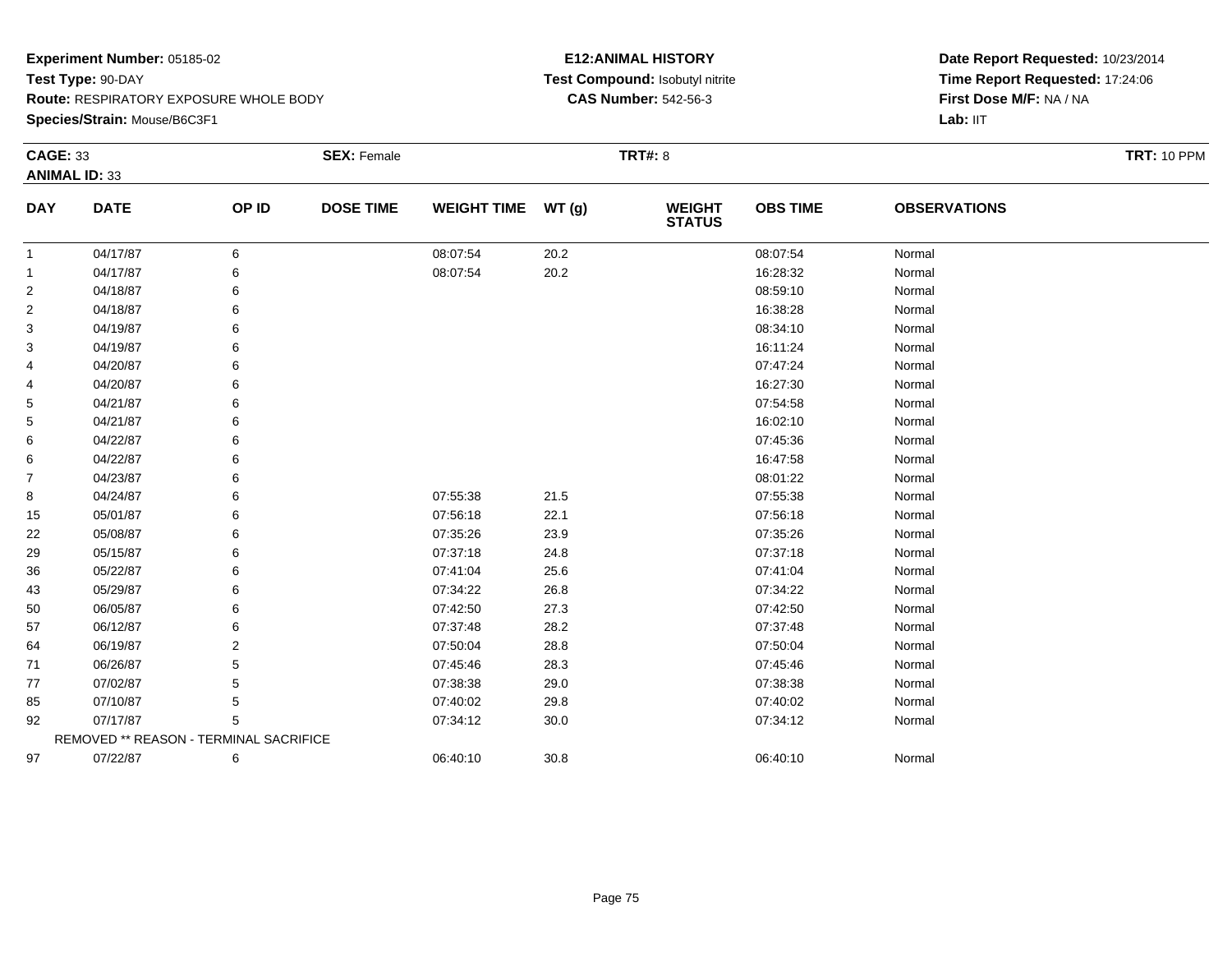**Species/Strain:** Mouse/B6C3F1

### **E12:ANIMAL HISTORY Test Compound:** Isobutyl nitrite**CAS Number:** 542-56-3

| <b>CAGE: 34</b> |                                        |                | <b>SEX: Female</b> |                    |       | <b>TRT#: 8</b>                 |                 |                     | <b>TRT: 10 PPM</b> |
|-----------------|----------------------------------------|----------------|--------------------|--------------------|-------|--------------------------------|-----------------|---------------------|--------------------|
|                 | <b>ANIMAL ID: 34</b>                   |                |                    |                    |       |                                |                 |                     |                    |
| <b>DAY</b>      | <b>DATE</b>                            | OP ID          | <b>DOSE TIME</b>   | <b>WEIGHT TIME</b> | WT(g) | <b>WEIGHT</b><br><b>STATUS</b> | <b>OBS TIME</b> | <b>OBSERVATIONS</b> |                    |
| 1               | 04/17/87                               | 6              |                    | 08:08:38           | 19.9  |                                | 08:08:38        | Normal              |                    |
| 1               | 04/17/87                               | 6              |                    | 08:08:38           | 19.9  |                                | 16:28:44        | Normal              |                    |
| 2               | 04/18/87                               | 6              |                    |                    |       |                                | 08:59:20        | Normal              |                    |
| 2               | 04/18/87                               | 6              |                    |                    |       |                                | 16:38:38        | Normal              |                    |
| 3               | 04/19/87                               | 6              |                    |                    |       |                                | 08:34:20        | Normal              |                    |
| 3               | 04/19/87                               | 6              |                    |                    |       |                                | 16:11:36        | Normal              |                    |
| 4               | 04/20/87                               | 6              |                    |                    |       |                                | 07:47:34        | Normal              |                    |
| 4               | 04/20/87                               | 6              |                    |                    |       |                                | 16:27:38        | Normal              |                    |
| 5               | 04/21/87                               | 6              |                    |                    |       |                                | 07:55:08        | Normal              |                    |
| 5               | 04/21/87                               | 6              |                    |                    |       |                                | 16:02:16        | Normal              |                    |
| 6               | 04/22/87                               | 6              |                    |                    |       |                                | 07:45:44        | Normal              |                    |
| 6               | 04/22/87                               | 6              |                    |                    |       |                                | 16:48:12        | Normal              |                    |
| $\overline{7}$  | 04/23/87                               | 6              |                    |                    |       |                                | 08:01:30        | Normal              |                    |
| 8               | 04/24/87                               | 6              |                    | 07:56:18           | 21.4  |                                | 07:56:18        | Normal              |                    |
| 15              | 05/01/87                               | 6              |                    | 07:56:58           | 22.1  |                                | 07:56:58        | Normal              |                    |
| 22              | 05/08/87                               | 6              |                    | 07:36:02           | 23.4  |                                | 07:36:02        | Normal              |                    |
| 29              | 05/15/87                               | 6              |                    | 07:37:40           | 23.7  |                                | 07:37:40        | Normal              |                    |
| 36              | 05/22/87                               | 6              |                    | 07:41:22           | 25.7  |                                | 07:41:22        | Normal              |                    |
| 43              | 05/29/87                               | 6              |                    | 07:35:14           | 26.7  |                                | 07:35:14        | Normal              |                    |
| 50              | 06/05/87                               | 6              |                    | 07:43:22           | 26.9  |                                | 07:43:22        | Normal              |                    |
| 57              | 06/12/87                               | 6              |                    | 07:38:08           | 27.4  |                                | 07:38:08        | Normal              |                    |
| 64              | 06/19/87                               | $\overline{2}$ |                    | 07:50:24           | 28.3  |                                | 07:50:24        | Normal              |                    |
| 71              | 06/26/87                               | 5              |                    | 07:46:08           | 30.2  |                                | 07:46:08        | Normal              |                    |
| 77              | 07/02/87                               | 5              |                    | 07:39:00           | 31.4  |                                | 07:39:00        | Normal              |                    |
| 85              | 07/10/87                               | 5              |                    | 07:40:24           | 30.0  |                                | 07:40:24        | Normal              |                    |
| 92              | 07/17/87                               | 5              |                    | 07:34:28           | 30.2  |                                | 07:34:28        | Normal              |                    |
|                 | REMOVED ** REASON - TERMINAL SACRIFICE |                |                    |                    |       |                                |                 |                     |                    |
| 97              | 07/22/87                               | 6              |                    | 06:40:30           | 32.0  |                                | 06:40:30        | Normal              |                    |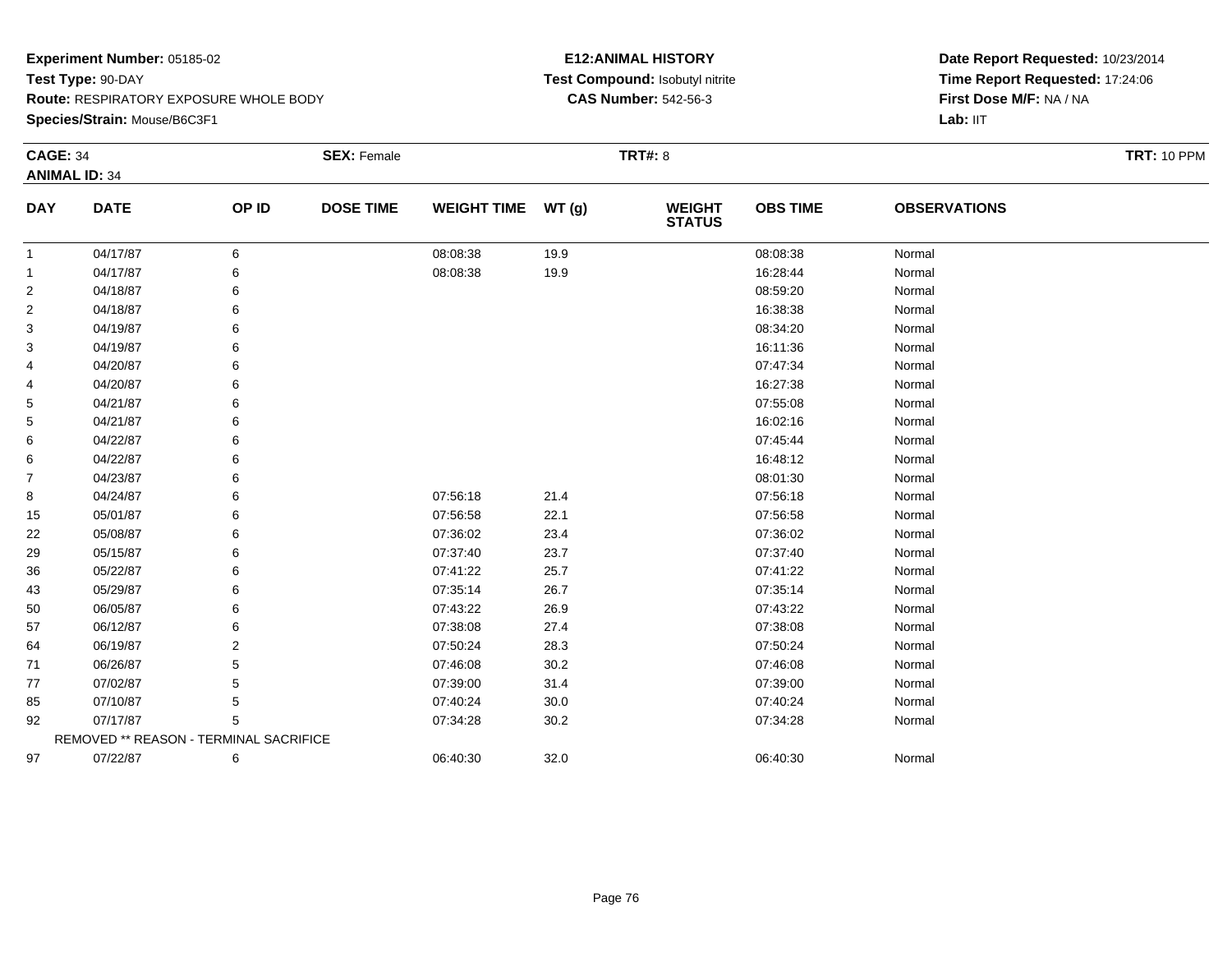**Species/Strain:** Mouse/B6C3F1

### **E12:ANIMAL HISTORY Test Compound:** Isobutyl nitrite**CAS Number:** 542-56-3

| <b>CAGE: 35</b> | <b>ANIMAL ID: 35</b>                   |       | <b>SEX: Female</b> |                    |       | <b>TRT#: 8</b>                 |                 |                       | <b>TRT: 10 PPM</b> |
|-----------------|----------------------------------------|-------|--------------------|--------------------|-------|--------------------------------|-----------------|-----------------------|--------------------|
| <b>DAY</b>      | <b>DATE</b>                            | OP ID | <b>DOSE TIME</b>   | <b>WEIGHT TIME</b> | WT(g) | <b>WEIGHT</b><br><b>STATUS</b> | <b>OBS TIME</b> | <b>OBSERVATIONS</b>   |                    |
| $\mathbf{1}$    | 04/17/87                               | 6     |                    | 08:09:04           | 20.4  |                                | 08:09:04        | Normal                |                    |
| -1              | 04/17/87                               | 6     |                    | 08:09:04           | 20.4  |                                | 16:28:56        | Normal                |                    |
| $\overline{2}$  | 04/18/87                               | 6     |                    |                    |       |                                | 08:59:32        | Normal                |                    |
| 2               | 04/18/87                               | 6     |                    |                    |       |                                | 16:38:46        | Normal                |                    |
| 3               | 04/19/87                               | 6     |                    |                    |       |                                | 08:34:30        | Normal                |                    |
| 3               | 04/19/87                               |       |                    |                    |       |                                | 16:11:44        | Normal                |                    |
| 4               | 04/20/87                               |       |                    |                    |       |                                | 07:47:44        | Normal                |                    |
| 4               | 04/20/87                               |       |                    |                    |       |                                | 16:27:46        | Normal                |                    |
| 5               | 04/21/87                               | 6     |                    |                    |       |                                | 07:55:18        | Normal                |                    |
| 5               | 04/21/87                               |       |                    |                    |       |                                | 16:02:24        | Normal                |                    |
| 6               | 04/22/87                               |       |                    |                    |       |                                | 07:45:50        | Normal                |                    |
| 6               | 04/22/87                               |       |                    |                    |       |                                | 16:48:22        | Normal                |                    |
| $\overline{7}$  | 04/23/87                               |       |                    |                    |       |                                | 08:01:42        | Normal                |                    |
| 8               | 04/24/87                               | 6     |                    | 07:56:50           | 22.1  |                                | 07:56:50        | Normal                |                    |
| 15              | 05/01/87                               | 6     |                    | 07:57:40           | 23.3  |                                | 07:57:40        | Normal                |                    |
| 22              | 05/08/87                               | 6     |                    | 07:36:32           | 25.0  |                                | 07:36:32        | Normal                |                    |
| 29              | 05/15/87                               |       |                    | 07:38:00           | 25.5  |                                | 07:38:00        | Normal                |                    |
| 36              | 05/22/87                               |       |                    | 07:41:42           | 26.0  |                                | 07:41:42        | Normal                |                    |
| 43              | 05/29/87                               |       |                    | 07:35:36           | 29.1  |                                | 07:35:36        | Normal                |                    |
| 50              | 06/05/87                               | 6     |                    | 07:43:50           | 29.7  |                                | 07:43:50        | Normal                |                    |
| 57              | 06/12/87                               |       |                    | 07:38:30           | 29.4  |                                | 07:38:30        | Normal                |                    |
| 64              | 06/19/87                               | 2     |                    | 07:50:50           | 29.2  |                                | 07:50:50        | Normal                |                    |
| 71              | 06/26/87                               | 5     |                    | 07:46:30           | 30.3  |                                | 07:46:30        | Normal                |                    |
| 77              | 07/02/87                               | 5     |                    | 07:39:28           | 31.2  |                                | 07:39:28        | Normal                |                    |
| 85              | 07/10/87                               | 5     |                    | 07:40:46           | 32.3  |                                | 07:40:46        | Normal                |                    |
| 92              | 07/17/87                               | 5     |                    | 07:34:50           | 32.2  |                                | 07:34:50        | Normal                |                    |
|                 | REMOVED ** REASON - TERMINAL SACRIFICE |       |                    |                    |       |                                |                 |                       |                    |
| 97              | 07/22/87                               | 6     |                    | 06:41:02           | 33.7  |                                | 06:41:02        | Alopecia Body Ventral |                    |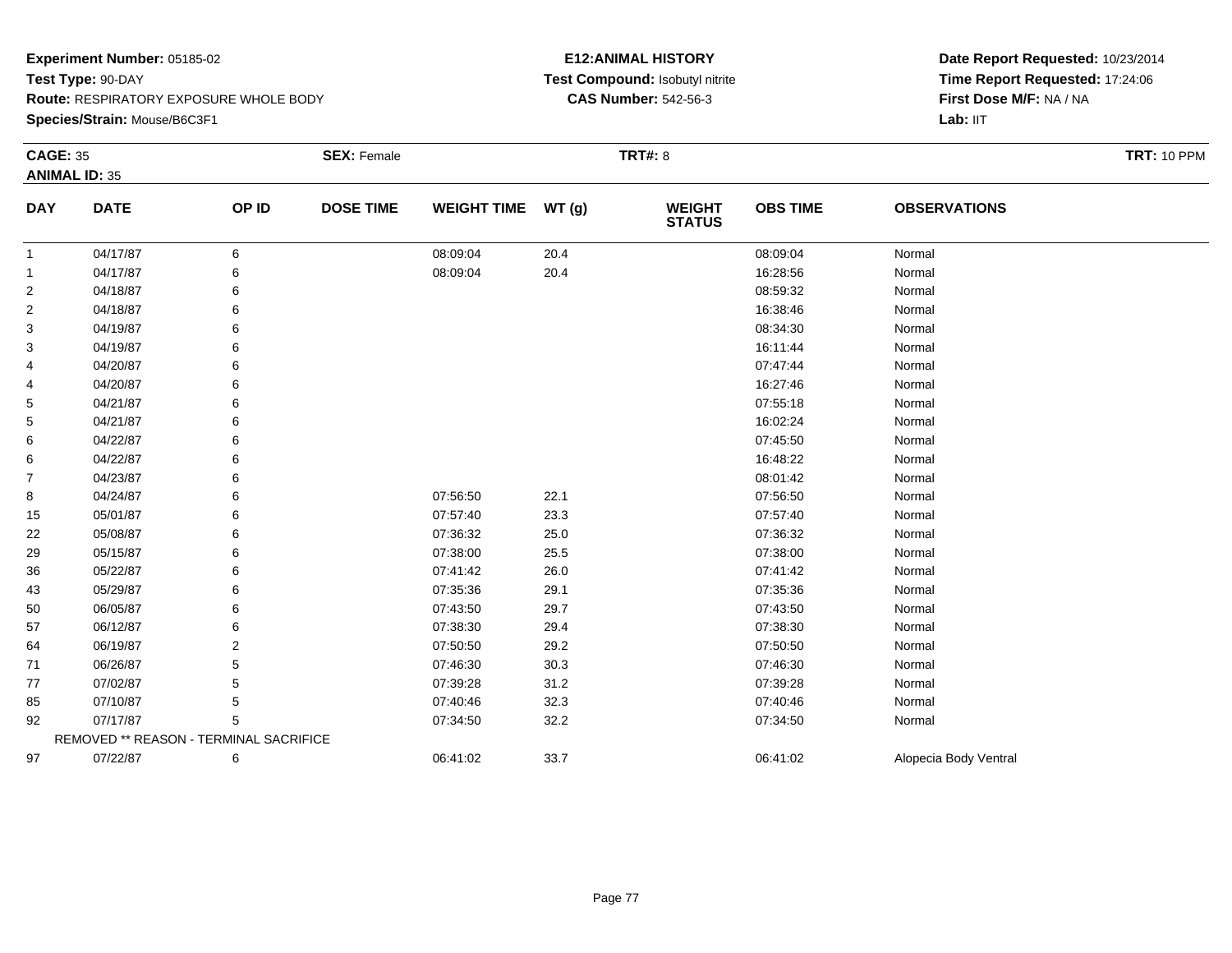### **Experiment Number:** 05185-02**Test Type:** 90-DAY **Route:** RESPIRATORY EXPOSURE WHOLE BODY**Species/Strain:** Mouse/B6C3F1

### **E12:ANIMAL HISTORY Test Compound:** Isobutyl nitrite**CAS Number:** 542-56-3

| <b>CAGE: 36</b> |                                        |       | <b>SEX: Female</b> |                    |        | <b>TRT#: 8</b>                 |                 |                     | <b>TRT: 10 PPM</b> |
|-----------------|----------------------------------------|-------|--------------------|--------------------|--------|--------------------------------|-----------------|---------------------|--------------------|
|                 | <b>ANIMAL ID: 36</b>                   |       |                    |                    |        |                                |                 |                     |                    |
| <b>DAY</b>      | <b>DATE</b>                            | OP ID | <b>DOSE TIME</b>   | <b>WEIGHT TIME</b> | WT (g) | <b>WEIGHT</b><br><b>STATUS</b> | <b>OBS TIME</b> | <b>OBSERVATIONS</b> |                    |
| $\mathbf{1}$    | 04/17/87                               | 6     |                    | 08:09:30           | 20.6   |                                | 08:09:30        | Normal              |                    |
| 1               | 04/17/87                               | 6     |                    | 08:09:30           | 20.6   |                                | 16:29:10        | Normal              |                    |
| 2               | 04/18/87                               | 6     |                    |                    |        |                                | 08:59:42        | Normal              |                    |
| 2               | 04/18/87                               | 6     |                    |                    |        |                                | 16:38:58        | Normal              |                    |
| 3               | 04/19/87                               |       |                    |                    |        |                                | 08:34:44        | Normal              |                    |
| 3               | 04/19/87                               |       |                    |                    |        |                                | 16:11:54        | Normal              |                    |
| 4               | 04/20/87                               |       |                    |                    |        |                                | 07:47:56        | Normal              |                    |
| 4               | 04/20/87                               | 6     |                    |                    |        |                                | 16:27:54        | Normal              |                    |
| 5               | 04/21/87                               |       |                    |                    |        |                                | 07:55:26        | Normal              |                    |
| 5               | 04/21/87                               |       |                    |                    |        |                                | 16:02:32        | Normal              |                    |
| 6               | 04/22/87                               |       |                    |                    |        |                                | 07:45:58        | Normal              |                    |
| 6               | 04/22/87                               | 6     |                    |                    |        |                                | 16:48:32        | Normal              |                    |
| 7               | 04/23/87                               |       |                    |                    |        |                                | 08:01:50        | Normal              |                    |
| 8               | 04/24/87                               |       |                    | 07:57:26           | 22.7   |                                | 07:57:26        | Normal              |                    |
| 15              | 05/01/87                               | 6     |                    | 07:58:22           | 23.9   |                                | 07:58:22        | Normal              |                    |
| 22              | 05/08/87                               | 6     |                    | 07:37:02           | 24.7   |                                | 07:37:02        | Normal              |                    |
| 29              | 05/15/87                               |       |                    | 07:38:20           | 26.6   |                                | 07:38:20        | Normal              |                    |
| 36              | 05/22/87                               |       |                    | 07:42:00           | 28.7   |                                | 07:42:00        | Normal              |                    |
| 43              | 05/29/87                               |       |                    | 07:35:58           | 29.8   |                                | 07:35:58        | Normal              |                    |
| 50              | 06/05/87                               | 6     |                    | 07:44:20           | 30.3   |                                | 07:44:20        | Normal              |                    |
| 57              | 06/12/87                               |       |                    | 07:39:54           | 29.4   |                                | 07:39:54        | Normal              |                    |
| 64              | 06/19/87                               | 2     |                    | 07:51:12           | 30.9   |                                | 07:51:12        | Normal              |                    |
| 71              | 06/26/87                               |       |                    | 07:46:50           | 33.1   |                                | 07:46:50        | Normal              |                    |
| 77              | 07/02/87                               | 5     |                    | 07:39:52           | 32.4   |                                | 07:39:52        | Normal              |                    |
| 85              | 07/10/87                               | 5     |                    | 07:41:26           | 34.3   |                                | 07:41:26        | Normal              |                    |
| 92              | 07/17/87                               | 5     |                    | 07:35:20           | 36.6   |                                | 07:35:20        | Normal              |                    |
|                 | REMOVED ** REASON - TERMINAL SACRIFICE |       |                    |                    |        |                                |                 |                     |                    |
| 97              | 07/22/87                               | 6     |                    | 06:44:00           | 35.3   |                                | 06:44:00        | Normal              |                    |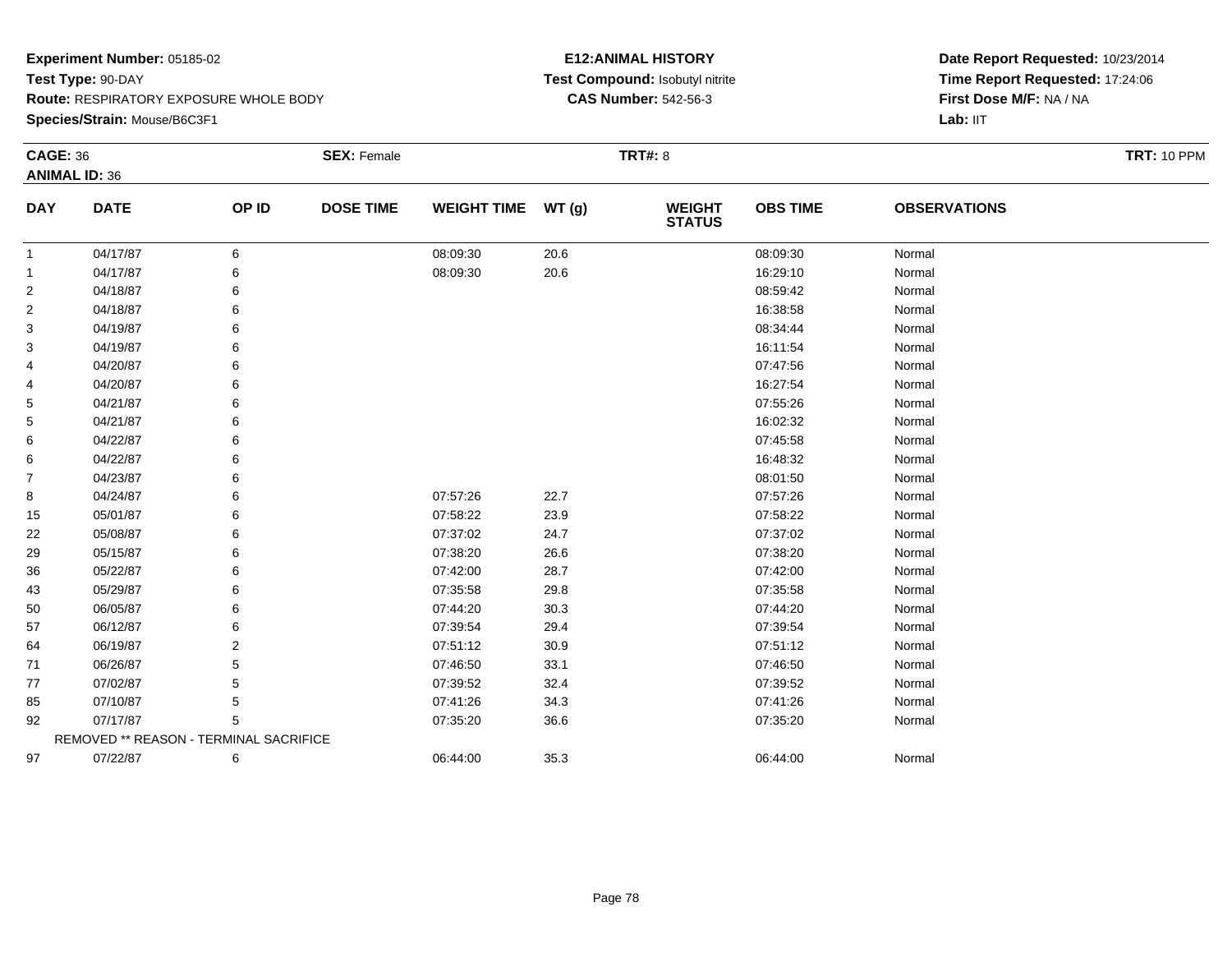**Species/Strain:** Mouse/B6C3F1

### **E12:ANIMAL HISTORY Test Compound:** Isobutyl nitrite**CAS Number:** 542-56-3

| <b>CAGE: 37</b> | <b>ANIMAL ID: 37</b>                   |       | <b>SEX: Female</b> |                    |       | <b>TRT#: 8</b>                 |                 |                     | <b>TRT: 10 PPM</b> |
|-----------------|----------------------------------------|-------|--------------------|--------------------|-------|--------------------------------|-----------------|---------------------|--------------------|
| <b>DAY</b>      | <b>DATE</b>                            | OP ID | <b>DOSE TIME</b>   | <b>WEIGHT TIME</b> | WT(g) | <b>WEIGHT</b><br><b>STATUS</b> | <b>OBS TIME</b> | <b>OBSERVATIONS</b> |                    |
| -1              | 04/17/87                               | 6     |                    | 08:09:56           | 20.6  |                                | 08:09:56        | Normal              |                    |
| 1               | 04/17/87                               | 6     |                    | 08:09:56           | 20.6  |                                | 16:29:24        | Normal              |                    |
| 2               | 04/18/87                               | 6     |                    |                    |       |                                | 08:59:56        | Normal              |                    |
| 2               | 04/18/87                               |       |                    |                    |       |                                | 16:39:08        | Normal              |                    |
| 3               | 04/19/87                               | 6     |                    |                    |       |                                | 08:34:56        | Normal              |                    |
| 3               | 04/19/87                               | 6     |                    |                    |       |                                | 16:12:02        | Normal              |                    |
| 4               | 04/20/87                               |       |                    |                    |       |                                | 07:48:06        | Normal              |                    |
| 4               | 04/20/87                               |       |                    |                    |       |                                | 16:28:04        | Normal              |                    |
| 5               | 04/21/87                               |       |                    |                    |       |                                | 07:55:34        | Normal              |                    |
| 5               | 04/21/87                               | 6     |                    |                    |       |                                | 16:02:40        | Normal              |                    |
| 6               | 04/22/87                               |       |                    |                    |       |                                | 07:46:10        | Normal              |                    |
| 6               | 04/22/87                               |       |                    |                    |       |                                | 16:48:40        | Normal              |                    |
| 8               | 04/24/87                               | 6     |                    | 07:58:08           | 21.7  |                                | 07:58:08        | Normal              |                    |
| 15              | 05/01/87                               |       |                    | 07:59:14           | 22.4  |                                | 07:59:14        | Normal              |                    |
| 22              | 05/08/87                               | 6     |                    | 07:37:42           | 23.2  |                                | 07:37:42        | Normal              |                    |
| 29              | 05/15/87                               | 6     |                    | 07:38:40           | 26.1  |                                | 07:38:40        | Normal              |                    |
| 36              | 05/22/87                               |       |                    | 07:42:24           | 26.5  |                                | 07:42:24        | Normal              |                    |
| 43              | 05/29/87                               | 6     |                    | 07:36:16           | 26.3  |                                | 07:36:16        | Normal              |                    |
| 50              | 06/05/87                               | 6     |                    | 07:44:48           | 27.3  |                                | 07:44:48        | Normal              |                    |
| 57              | 06/12/87                               |       |                    | 07:40:20           | 28.2  |                                | 07:40:20        | Normal              |                    |
| 64              | 06/19/87                               | 2     |                    | 07:51:34           | 28.9  |                                | 07:51:34        | Normal              |                    |
| 71              | 06/26/87                               | 5     |                    | 07:47:20           | 28.7  |                                | 07:47:20        | Normal              |                    |
| 77              | 07/02/87                               | 5     |                    | 07:40:14           | 30.2  |                                | 07:40:14        | Normal              |                    |
| 85              | 07/10/87                               | 5     |                    | 07:41:42           | 32.2  |                                | 07:41:42        | Normal              |                    |
| 92              | 07/17/87                               | 5     |                    | 07:35:34           | 32.3  |                                | 07:35:34        | Normal              |                    |
|                 | REMOVED ** REASON - TERMINAL SACRIFICE |       |                    |                    |       |                                |                 |                     |                    |
| 97              | 07/22/87                               | 6     |                    | 06:44:32           | 32.1  |                                | 06:44:32        | Normal              |                    |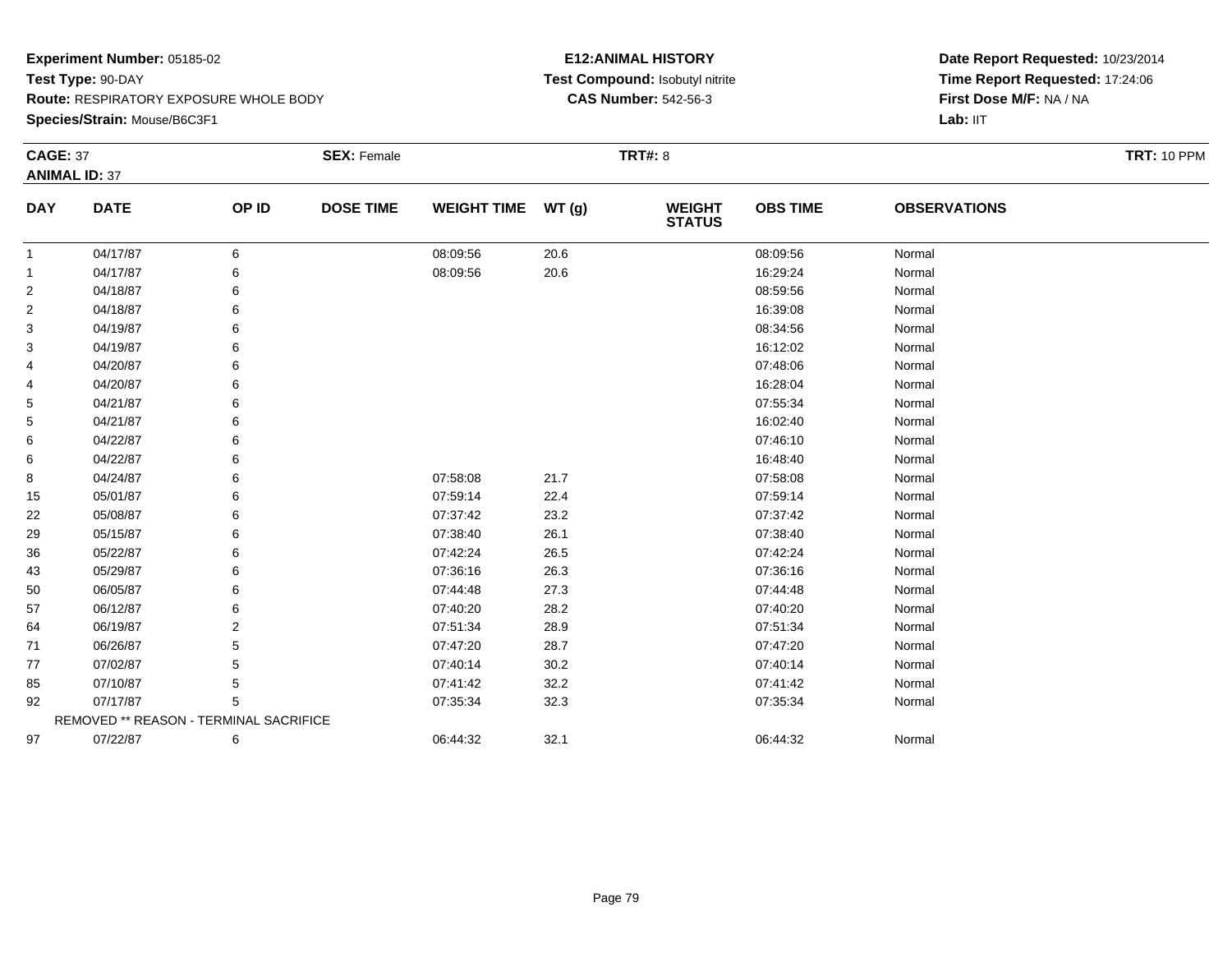### **Experiment Number:** 05185-02**Test Type:** 90-DAY **Route:** RESPIRATORY EXPOSURE WHOLE BODY**Species/Strain:** Mouse/B6C3F1

### **E12:ANIMAL HISTORY Test Compound:** Isobutyl nitrite**CAS Number:** 542-56-3

| <b>CAGE: 38</b> | <b>ANIMAL ID: 38</b>                   |       | <b>SEX: Female</b> |                    |       | <b>TRT#: 8</b>                 |                 |                       | <b>TRT: 10 PPM</b> |
|-----------------|----------------------------------------|-------|--------------------|--------------------|-------|--------------------------------|-----------------|-----------------------|--------------------|
| <b>DAY</b>      | <b>DATE</b>                            | OP ID | <b>DOSE TIME</b>   | <b>WEIGHT TIME</b> | WT(g) | <b>WEIGHT</b><br><b>STATUS</b> | <b>OBS TIME</b> | <b>OBSERVATIONS</b>   |                    |
| $\mathbf{1}$    | 04/17/87                               | 6     |                    | 08:10:34           | 20.3  |                                | 08:10:34        | Normal                |                    |
| 1               | 04/17/87                               | 6     |                    | 08:10:34           | 20.3  |                                | 16:29:34        | Normal                |                    |
| 2               | 04/18/87                               | 6     |                    |                    |       |                                | 09:00:04        | Normal                |                    |
| 2               | 04/18/87                               | 6     |                    |                    |       |                                | 16:39:20        | Normal                |                    |
| 3               | 04/19/87                               | 6     |                    |                    |       |                                | 08:35:06        | Normal                |                    |
| 3               | 04/19/87                               | 6     |                    |                    |       |                                | 16:12:18        | Normal                |                    |
| 4               | 04/20/87                               | 6     |                    |                    |       |                                | 07:48:18        | Normal                |                    |
| 4               | 04/20/87                               | 6     |                    |                    |       |                                | 16:28:14        | Normal                |                    |
| 5               | 04/21/87                               | 6     |                    |                    |       |                                | 07:55:46        | Normal                |                    |
| 5               | 04/21/87                               | 6     |                    |                    |       |                                | 16:02:48        | Normal                |                    |
| 6               | 04/22/87                               |       |                    |                    |       |                                | 07:46:18        | Normal                |                    |
| 6               | 04/22/87                               | 6     |                    |                    |       |                                | 16:48:54        | Normal                |                    |
| 7               | 04/23/87                               | 6     |                    |                    |       |                                | 08:02:12        | Normal                |                    |
| 8               | 04/24/87                               | 6     |                    | 07:58:42           | 22.9  |                                | 07:58:42        | Normal                |                    |
| 15              | 05/01/87                               | 6     |                    | 08:00:12           | 23.6  |                                | 08:00:12        | Normal                |                    |
| 22              | 05/08/87                               | 6     |                    | 07:38:18           | 24.4  |                                | 07:38:18        | Normal                |                    |
| 29              | 05/15/87                               | 6     |                    | 07:39:10           | 25.4  |                                | 07:39:10        | Normal                |                    |
| 36              | 05/22/87                               | 6     |                    | 07:42:48           | 26.9  |                                | 07:42:48        | Normal                |                    |
| 43              | 05/29/87                               | 6     |                    | 07:36:38           | 27.5  |                                | 07:36:38        | Alopecia Body Ventral |                    |
| 50              | 06/05/87                               | 6     |                    | 07:45:20           | 27.4  |                                | 07:45:20        | Alopecia Body Ventral |                    |
| 57              | 06/12/87                               | 6     |                    | 07:41:04           | 27.3  |                                | 07:41:04        | Alopecia Body Ventral |                    |
| 64              | 06/19/87                               | 2     |                    | 07:51:56           | 28.2  |                                | 07:51:56        | Alopecia Body Ventral |                    |
| 71              | 06/26/87                               | 5     |                    | 07:47:48           | 29.1  |                                | 07:47:48        | Alopecia Body Ventral |                    |
| 77              | 07/02/87                               | 5     |                    | 07:40:38           | 28.8  |                                | 07:40:38        | Alopecia Body Ventral |                    |
| 85              | 07/10/87                               | 5     |                    | 07:42:06           | 29.2  |                                | 07:42:06        | Alopecia Body Ventral |                    |
| 92              | 07/17/87                               | 5     |                    | 07:35:56           | 31.2  |                                | 07:35:56        | Alopecia Body Ventral |                    |
|                 | REMOVED ** REASON - TERMINAL SACRIFICE |       |                    |                    |       |                                |                 |                       |                    |
| 97              | 07/22/87                               | 6     |                    | 06:45:20           | 30.0  |                                | 06:45:20        | Alopecia Body Ventral |                    |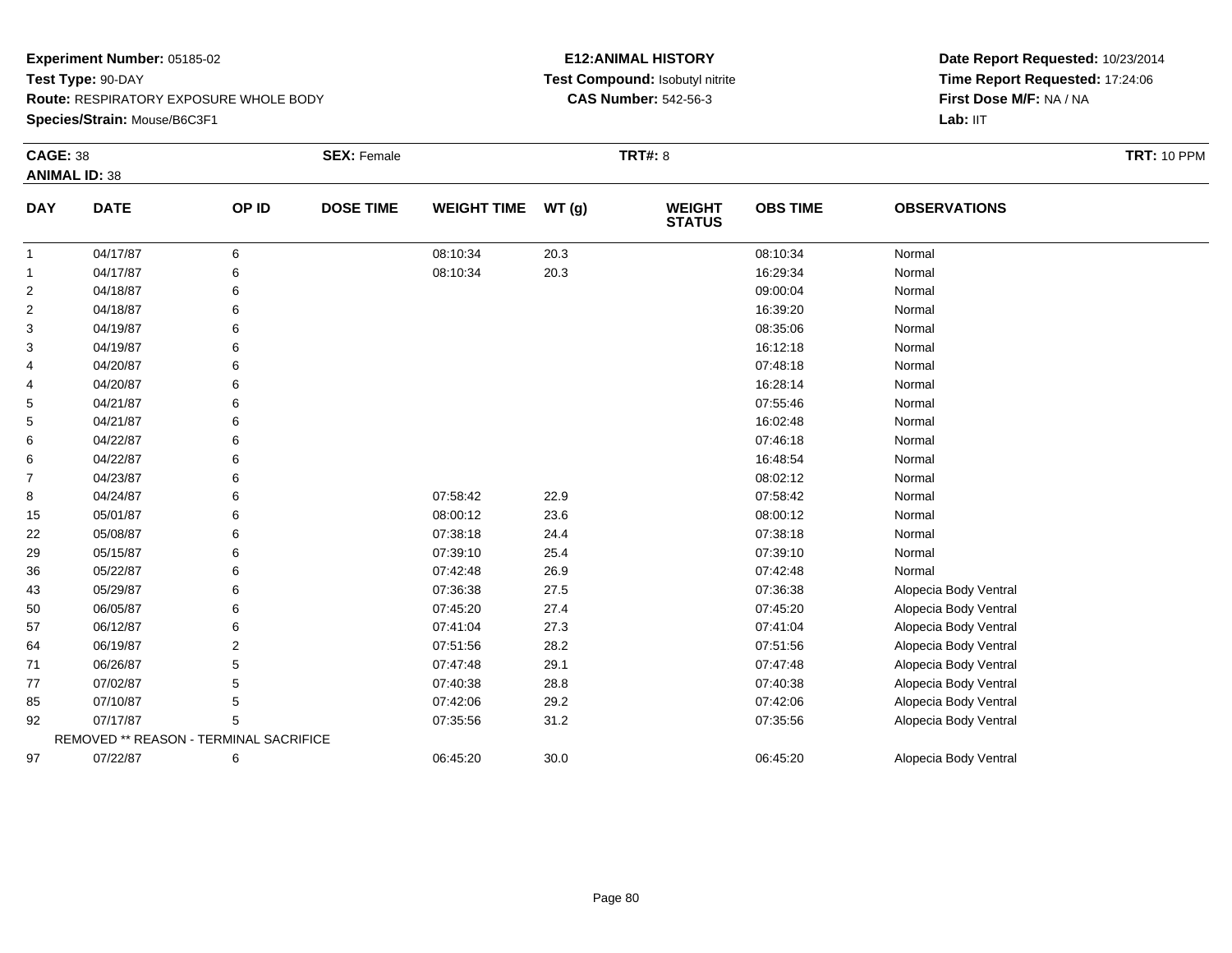### **Species/Strain:** Mouse/B6C3F1

### **E12:ANIMAL HISTORY Test Compound:** Isobutyl nitrite**CAS Number:** 542-56-3

| <b>CAGE: 39</b> |                                        |       | <b>SEX: Female</b> |                    |       | <b>TRT#: 8</b>           |                 |                     | <b>TRT: 10 PPM</b> |
|-----------------|----------------------------------------|-------|--------------------|--------------------|-------|--------------------------|-----------------|---------------------|--------------------|
|                 | <b>ANIMAL ID: 39</b>                   |       |                    |                    |       |                          |                 |                     |                    |
| <b>DAY</b>      | <b>DATE</b>                            | OP ID | <b>DOSE TIME</b>   | <b>WEIGHT TIME</b> | WT(g) | <b>WEIGHT<br/>STATUS</b> | <b>OBS TIME</b> | <b>OBSERVATIONS</b> |                    |
| 1               | 04/17/87                               | 6     |                    | 08:11:10           | 20.1  |                          | 08:11:10        | Normal              |                    |
| 1               | 04/17/87                               | 6     |                    | 08:11:10           | 20.1  |                          | 16:29:46        | Normal              |                    |
| 2               | 04/18/87                               | 6     |                    |                    |       |                          | 09:00:16        | Normal              |                    |
| 2               | 04/18/87                               | 6     |                    |                    |       |                          | 16:39:32        | Normal              |                    |
| 3               | 04/19/87                               | 6     |                    |                    |       |                          | 08:35:16        | Normal              |                    |
| 3               | 04/19/87                               | 6     |                    |                    |       |                          | 16:12:26        | Normal              |                    |
| 4               | 04/20/87                               | 6     |                    |                    |       |                          | 07:48:26        | Normal              |                    |
| 4               | 04/20/87                               | 6     |                    |                    |       |                          | 16:28:22        | Normal              |                    |
| 5               | 04/21/87                               | 6     |                    |                    |       |                          | 07:55:56        | Normal              |                    |
| 5               | 04/21/87                               | 6     |                    |                    |       |                          | 16:02:58        | Normal              |                    |
| 6               | 04/22/87                               | 6     |                    |                    |       |                          | 07:46:26        | Normal              |                    |
| 6               | 04/22/87                               | 6     |                    |                    |       |                          | 16:49:02        | Normal              |                    |
| 7               | 04/23/87                               | 6     |                    |                    |       |                          | 08:02:28        | Normal              |                    |
| 8               | 04/24/87                               | 6     |                    | 07:59:22           | 22.0  |                          | 07:59:22        | Normal              |                    |
| 15              | 05/01/87                               | 6     |                    | 08:00:58           | 23.9  |                          | 08:00:58        | Normal              |                    |
| 22              | 05/08/87                               | 6     |                    | 07:38:58           | 25.6  |                          | 07:38:58        | Normal              |                    |
| 29              | 05/15/87                               | 6     |                    | 07:39:30           | 26.0  |                          | 07:39:30        | Normal              |                    |
| 36              | 05/22/87                               | 6     |                    | 07:43:08           | 27.3  |                          | 07:43:08        | Normal              |                    |
| 43              | 05/29/87                               | 6     |                    | 07:37:34           | 29.2  |                          | 07:37:34        | Normal              |                    |
| 50              | 06/05/87                               | 6     |                    | 07:45:46           | 29.6  |                          | 07:45:46        | Normal              |                    |
| 57              | 06/12/87                               | 6     |                    | 07:41:30           | 29.3  |                          | 07:41:30        | Normal              |                    |
| 64              | 06/19/87                               | 2     |                    | 07:52:22           | 31.5  |                          | 07:52:22        | Normal              |                    |
| 71              | 06/26/87                               | 5     |                    | 07:48:18           | 31.8  |                          | 07:48:18        | Normal              |                    |
| 77              | 07/02/87                               | 5     |                    | 07:40:56           | 31.7  |                          | 07:40:56        | Normal              |                    |
| 85              | 07/10/87                               | 5     |                    | 07:42:36           | 33.6  |                          | 07:42:36        | Normal              |                    |
| 92              | 07/17/87                               | 5     |                    | 07:36:18           | 36.1  |                          | 07:36:18        | Normal              |                    |
|                 | REMOVED ** REASON - TERMINAL SACRIFICE |       |                    |                    |       |                          |                 |                     |                    |
| 97              | 07/22/87                               | 6     |                    | 06:45:54           | 36.6  |                          | 06:45:54        | Normal              |                    |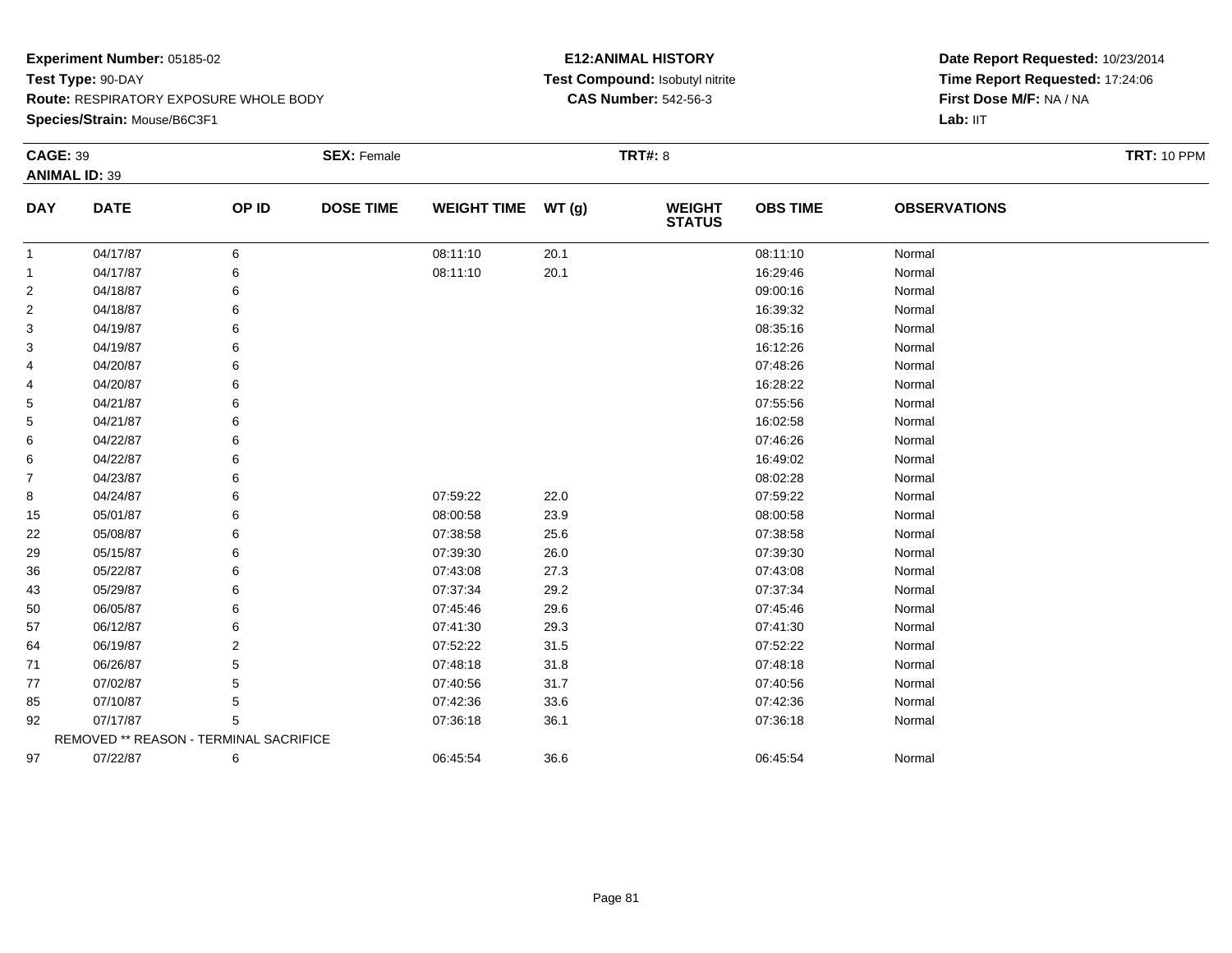### **Experiment Number:** 05185-02**Test Type:** 90-DAY **Route:** RESPIRATORY EXPOSURE WHOLE BODY**Species/Strain:** Mouse/B6C3F1

### **E12:ANIMAL HISTORY Test Compound:** Isobutyl nitrite**CAS Number:** 542-56-3

| <b>CAGE: 40</b> | <b>ANIMAL ID: 40</b>                   |                | <b>SEX: Female</b> |                    |       | <b>TRT#: 8</b>                 |                 |                       | <b>TRT: 10 PPM</b> |
|-----------------|----------------------------------------|----------------|--------------------|--------------------|-------|--------------------------------|-----------------|-----------------------|--------------------|
| <b>DAY</b>      | <b>DATE</b>                            | OP ID          | <b>DOSE TIME</b>   | <b>WEIGHT TIME</b> | WT(g) | <b>WEIGHT</b><br><b>STATUS</b> | <b>OBS TIME</b> | <b>OBSERVATIONS</b>   |                    |
| $\mathbf{1}$    | 04/17/87                               | 6              |                    | 08:11:42           | 21.4  |                                | 08:11:42        | Normal                |                    |
| 1               | 04/17/87                               | 6              |                    | 08:11:42           | 21.4  |                                | 16:29:58        | Normal                |                    |
| 2               | 04/18/87                               | 6              |                    |                    |       |                                | 09:00:26        | Normal                |                    |
| $\overline{c}$  | 04/18/87                               | 6              |                    |                    |       |                                | 16:39:42        | Normal                |                    |
| 3               | 04/19/87                               | 6              |                    |                    |       |                                | 08:35:26        | Normal                |                    |
| 3               | 04/19/87                               | 6              |                    |                    |       |                                | 16:12:36        | Normal                |                    |
| 4               | 04/20/87                               | 6              |                    |                    |       |                                | 07:48:38        | Normal                |                    |
| 4               | 04/20/87                               | 6              |                    |                    |       |                                | 16:28:30        | Normal                |                    |
| 5               | 04/21/87                               | 6              |                    |                    |       |                                | 07:56:04        | Normal                |                    |
| 5               | 04/21/87                               | 6              |                    |                    |       |                                | 16:03:06        | Normal                |                    |
| 6               | 04/22/87                               | 6              |                    |                    |       |                                | 07:46:34        | Normal                |                    |
| 6               | 04/22/87                               | 6              |                    |                    |       |                                | 16:49:14        | Normal                |                    |
| 7               | 04/23/87                               | 6              |                    |                    |       |                                | 08:02:46        | Normal                |                    |
| 8               | 04/24/87                               | 6              |                    | 08:00:16           | 22.7  |                                | 08:00:16        | Normal                |                    |
| 15              | 05/01/87                               | 6              |                    | 08:01:32           | 23.5  |                                | 08:01:32        | Normal                |                    |
| 22              | 05/08/87                               | 6              |                    | 07:39:30           | 24.0  |                                | 07:39:30        | Normal                |                    |
| 29              | 05/15/87                               | 6              |                    | 07:39:50           | 26.1  |                                | 07:39:50        | Normal                |                    |
| 36              | 05/22/87                               | 6              |                    | 07:43:26           | 28.0  |                                | 07:43:26        | Normal                |                    |
| 43              | 05/29/87                               | 6              |                    | 07:37:52           | 29.2  |                                | 07:37:52        | Normal                |                    |
| 50              | 06/05/87                               | 6              |                    | 07:46:34           | 31.2  |                                | 07:46:34        | Normal                |                    |
| 57              | 06/12/87                               | 6              |                    | 07:41:54           | 29.8  |                                | 07:41:54        | Alopecia Body Ventral |                    |
| 64              | 06/19/87                               | $\overline{2}$ |                    | 07:52:48           | 31.2  |                                | 07:52:48        | Alopecia Body Ventral |                    |
| 71              | 06/26/87                               | 5              |                    | 07:48:54           | 32.6  |                                | 07:48:54        | Alopecia Body Ventral |                    |
| 77              | 07/02/87                               | 5              |                    | 07:41:20           | 33.4  |                                | 07:41:20        | Alopecia Body Ventral |                    |
| 85              | 07/10/87                               | 5              |                    | 07:42:54           | 35.9  |                                | 07:42:54        | Alopecia Body Ventral |                    |
| 92              | 07/17/87                               | 5              |                    | 07:36:36           | 36.6  |                                | 07:36:36        | Alopecia Body Ventral |                    |
|                 | REMOVED ** REASON - TERMINAL SACRIFICE |                |                    |                    |       |                                |                 |                       |                    |
| 97              | 07/22/87                               | 6              |                    | 06:46:20           | 37.3  |                                | 06:46:20        | Alopecia Body Ventral |                    |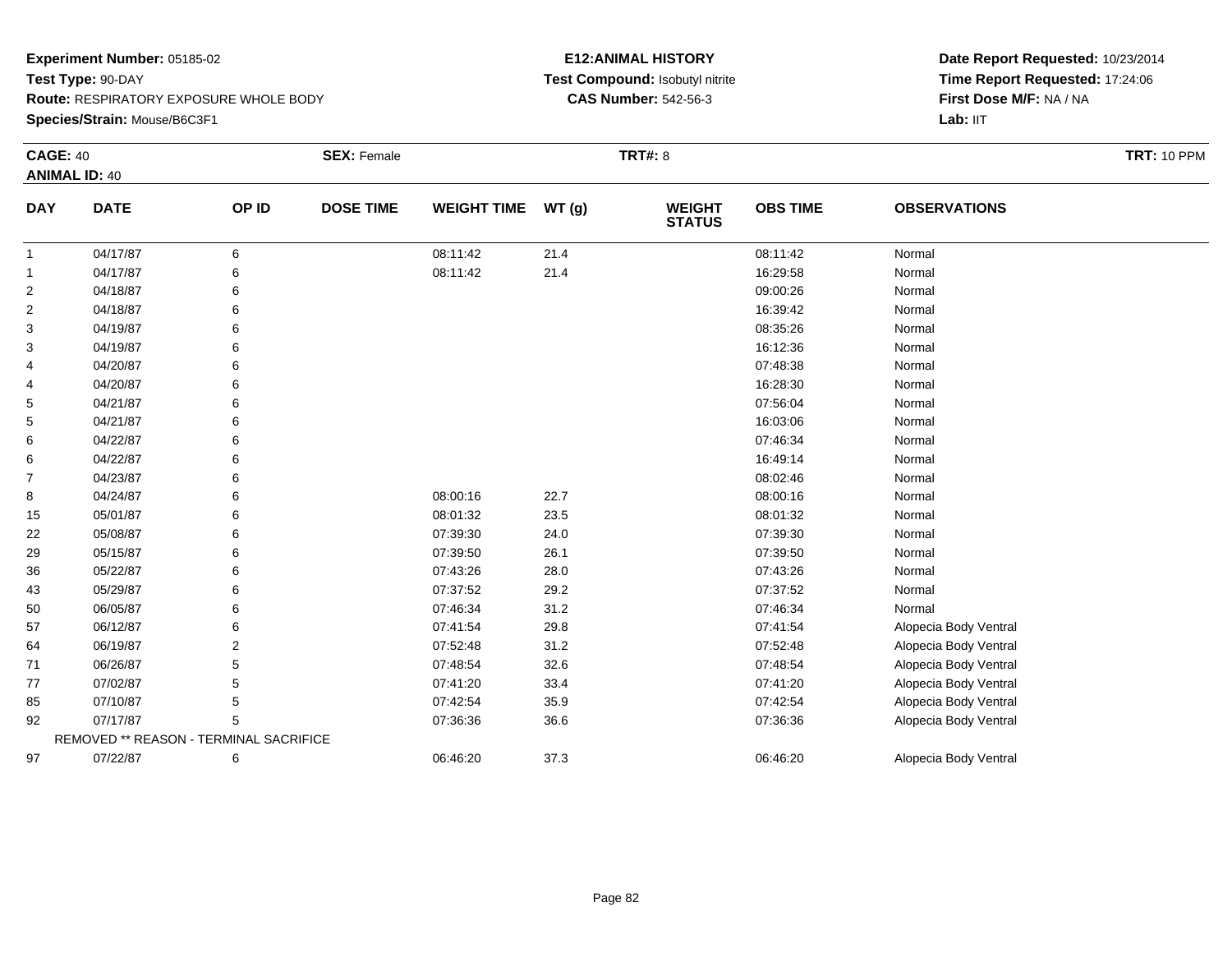**Species/Strain:** Mouse/B6C3F1

### **E12:ANIMAL HISTORY Test Compound:** Isobutyl nitrite**CAS Number:** 542-56-3

| <b>CAGE: 51</b> | <b>ANIMAL ID: 51</b>                   |       | <b>SEX: Female</b> |                    |      | <b>TRT#: 9</b>                 |                 |                     | <b>TRT: 25 PPM</b> |
|-----------------|----------------------------------------|-------|--------------------|--------------------|------|--------------------------------|-----------------|---------------------|--------------------|
| <b>DAY</b>      | <b>DATE</b>                            | OP ID | <b>DOSE TIME</b>   | WEIGHT TIME WT (g) |      | <b>WEIGHT</b><br><b>STATUS</b> | <b>OBS TIME</b> | <b>OBSERVATIONS</b> |                    |
| $\mathbf{1}$    | 04/17/87                               | 6     |                    | 08:20:28           | 19.3 |                                | 08:20:28        | Normal              |                    |
| 1               | 04/17/87                               | 6     |                    | 08:20:28           | 19.3 |                                | 16:46:08        | Normal              |                    |
| 2               | 04/18/87                               |       |                    |                    |      |                                | 09:11:30        | Normal              |                    |
| 2               | 04/18/87                               | 6     |                    |                    |      |                                | 16:47:46        | Normal              |                    |
| 3               | 04/19/87                               | 6     |                    |                    |      |                                | 08:44:44        | Normal              |                    |
| 3               | 04/19/87                               | 6     |                    |                    |      |                                | 16:20:30        | Normal              |                    |
| 4               | 04/20/87                               |       |                    |                    |      |                                | 08:00:02        | Normal              |                    |
| 4               | 04/20/87                               | 6     |                    |                    |      |                                | 16:39:40        | Normal              |                    |
| 5               | 04/21/87                               | 6     |                    |                    |      |                                | 08:07:12        | Normal              |                    |
| 5               | 04/21/87                               |       |                    |                    |      |                                | 16:28:58        | Normal              |                    |
| 6               | 04/22/87                               |       |                    |                    |      |                                | 07:57:36        | Normal              |                    |
| 6               | 04/22/87                               | 6     |                    |                    |      |                                | 16:39:08        | Normal              |                    |
| 7               | 04/23/87                               | 6     |                    |                    |      |                                | 08:30:04        | Normal              |                    |
| 8               | 04/24/87                               | 6     |                    | 08:12:50           | 20.9 |                                | 08:12:50        | Normal              |                    |
| 15              | 05/01/87                               | 6     |                    | 08:14:54           | 20.7 |                                | 08:14:54        | Normal              |                    |
| 22              | 05/08/87                               | 6     |                    | 07:51:06           | 22.7 |                                | 07:51:06        | Normal              |                    |
| 29              | 05/15/87                               | 6     |                    | 07:49:46           | 24.5 |                                | 07:49:46        | Normal              |                    |
| 36              | 05/22/87                               |       |                    | 07:53:40           | 24.5 |                                | 07:53:40        | Normal              |                    |
| 43              | 05/29/87                               |       |                    | 07:46:42           | 24.9 |                                | 07:46:42        | Normal              |                    |
| 50              | 06/05/87                               | 6     |                    | 07:58:02           | 25.1 |                                | 07:58:02        | Normal              |                    |
| 57              | 06/12/87                               |       |                    | 07:51:42           | 27.4 |                                | 07:51:42        | Normal              |                    |
| 64              | 06/19/87                               | 2     |                    | 08:01:10           | 27.6 |                                | 08:01:10        | Normal              |                    |
| 71              | 06/26/87                               | 5     |                    | 07:56:30           | 28.0 |                                | 07:56:30        | Normal              |                    |
| 77              | 07/02/87                               | 5     |                    | 07:50:20           | 28.9 |                                | 07:50:20        | Normal              |                    |
| 85              | 07/10/87                               | 5     |                    | 07:52:10           | 30.6 |                                | 07:52:10        | Normal              |                    |
| 92              | 07/17/87                               | 5     |                    | 07:43:42           | 30.7 |                                | 07:43:42        | Normal              |                    |
|                 | REMOVED ** REASON - TERMINAL SACRIFICE |       |                    |                    |      |                                |                 |                     |                    |
| 97              | 07/22/87                               | 6     |                    | 06:48:02           | 32.2 |                                | 06:48:02        | Normal              |                    |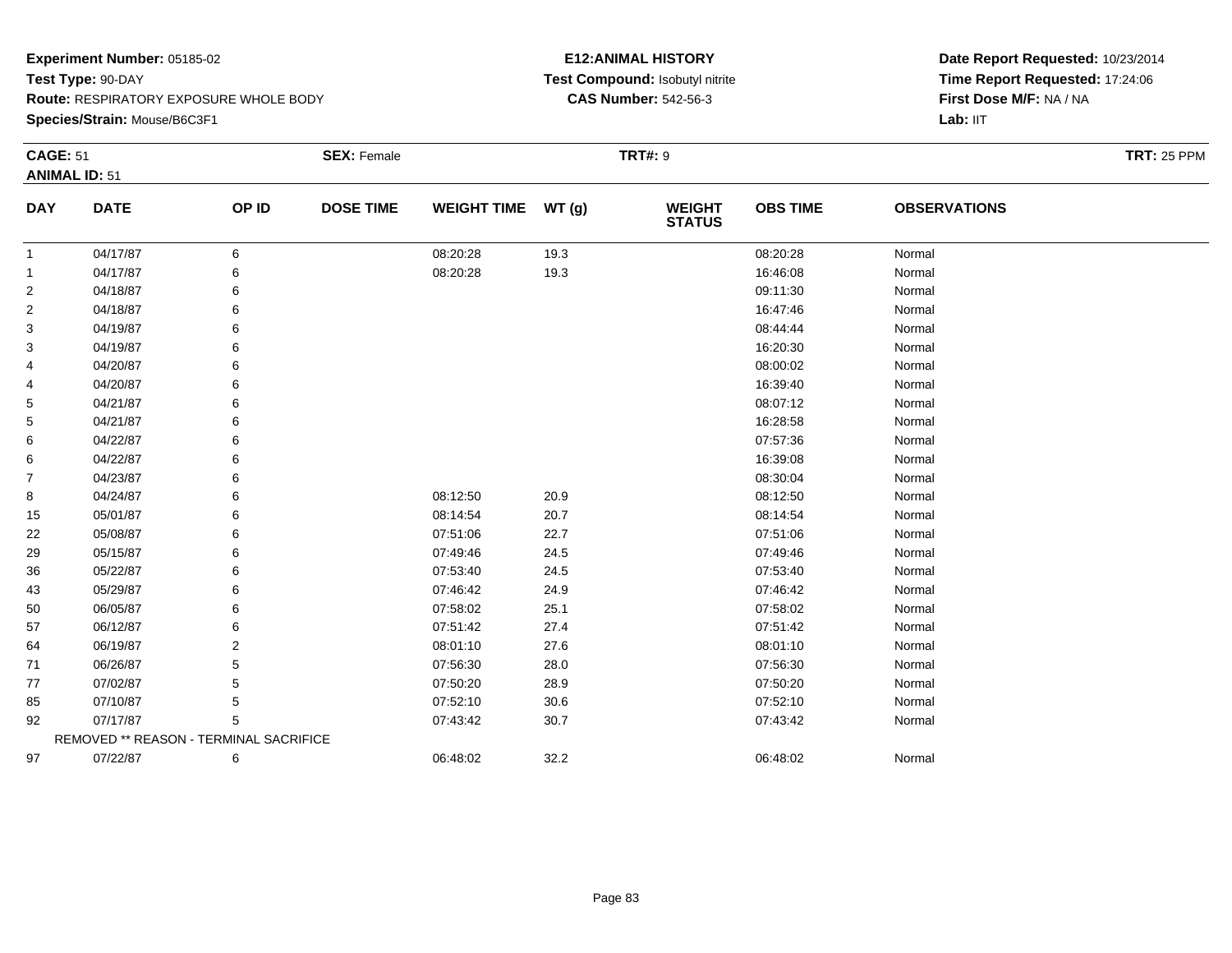**Species/Strain:** Mouse/B6C3F1

### **E12:ANIMAL HISTORY Test Compound:** Isobutyl nitrite**CAS Number:** 542-56-3

| <b>CAGE: 52</b> |                                        |                | <b>SEX: Female</b> |                    |       | <b>TRT#: 9</b>                 |                 |                       | <b>TRT: 25 PPM</b> |
|-----------------|----------------------------------------|----------------|--------------------|--------------------|-------|--------------------------------|-----------------|-----------------------|--------------------|
|                 | <b>ANIMAL ID: 52</b>                   |                |                    |                    |       |                                |                 |                       |                    |
| <b>DAY</b>      | <b>DATE</b>                            | OP ID          | <b>DOSE TIME</b>   | <b>WEIGHT TIME</b> | WT(g) | <b>WEIGHT</b><br><b>STATUS</b> | <b>OBS TIME</b> | <b>OBSERVATIONS</b>   |                    |
| 1               | 04/17/87                               | 6              |                    | 08:20:56           | 19.2  |                                | 08:20:56        | Normal                |                    |
| 1               | 04/17/87                               | 6              |                    | 08:20:56           | 19.2  |                                | 16:46:20        | Normal                |                    |
| $\overline{c}$  | 04/18/87                               | 6              |                    |                    |       |                                | 09:11:40        | Normal                |                    |
| 2               | 04/18/87                               | 6              |                    |                    |       |                                | 16:47:58        | Normal                |                    |
| 3               | 04/19/87                               | 6              |                    |                    |       |                                | 08:44:52        | Normal                |                    |
| 3               | 04/19/87                               | 6              |                    |                    |       |                                | 16:20:40        | Normal                |                    |
| 4               | 04/20/87                               | 6              |                    |                    |       |                                | 08:00:10        | Normal                |                    |
| 4               | 04/20/87                               | 6              |                    |                    |       |                                | 16:39:52        | Normal                |                    |
| 5               | 04/21/87                               |                |                    |                    |       |                                | 08:07:20        | Normal                |                    |
| 5               | 04/21/87                               | 6              |                    |                    |       |                                | 16:29:10        | Normal                |                    |
| 6               | 04/22/87                               | 6              |                    |                    |       |                                | 07:57:44        | Normal                |                    |
| 6               | 04/22/87                               | 6              |                    |                    |       |                                | 16:39:18        | Normal                |                    |
| 7               | 04/23/87                               | 6              |                    |                    |       |                                | 08:30:16        | Normal                |                    |
| 8               | 04/24/87                               | 6              |                    | 08:13:52           | 20.3  |                                | 08:13:52        | Normal                |                    |
| 15              | 05/01/87                               |                |                    | 08:15:22           | 21.7  |                                | 08:15:22        | Normal                |                    |
| 22              | 05/08/87                               | 6              |                    | 07:51:32           | 22.5  |                                | 07:51:32        | Normal                |                    |
| 29              | 05/15/87                               | 6              |                    | 07:50:08           | 24.8  |                                | 07:50:08        | Normal                |                    |
| 36              | 05/22/87                               | 6              |                    | 07:54:00           | 24.8  |                                | 07:54:00        | Normal                |                    |
| 43              | 05/29/87                               |                |                    | 07:47:04           | 25.2  |                                | 07:47:04        | Alopecia Body Ventral |                    |
| 50              | 06/05/87                               | 6              |                    | 07:58:20           | 26.7  |                                | 07:58:20        | Alopecia Body Ventral |                    |
| 57              | 06/12/87                               |                |                    | 07:52:00           | 27.5  |                                | 07:52:00        | Alopecia Body Ventral |                    |
| 64              | 06/19/87                               | $\overline{2}$ |                    | 08:01:32           | 26.6  |                                | 08:01:32        | Alopecia Body Ventral |                    |
| 71              | 06/26/87                               | 5              |                    | 07:57:00           | 27.4  |                                | 07:57:00        | Alopecia Body Ventral |                    |
| 77              | 07/02/87                               | 5              |                    | 07:50:44           | 28.3  |                                | 07:50:44        | Alopecia Body Ventral |                    |
| 85              | 07/10/87                               | 5              |                    | 07:52:30           | 29.4  |                                | 07:52:30        | Alopecia Body Ventral |                    |
| 92              | 07/17/87                               | 5              |                    | 07:43:58           | 28.8  |                                | 07:43:58        | Alopecia Body Ventral |                    |
|                 | REMOVED ** REASON - TERMINAL SACRIFICE |                |                    |                    |       |                                |                 |                       |                    |
| 97              | 07/22/87                               | 6              |                    | 06:49:44           | 30.5  |                                | 06:49:44        | Alopecia Body Ventral |                    |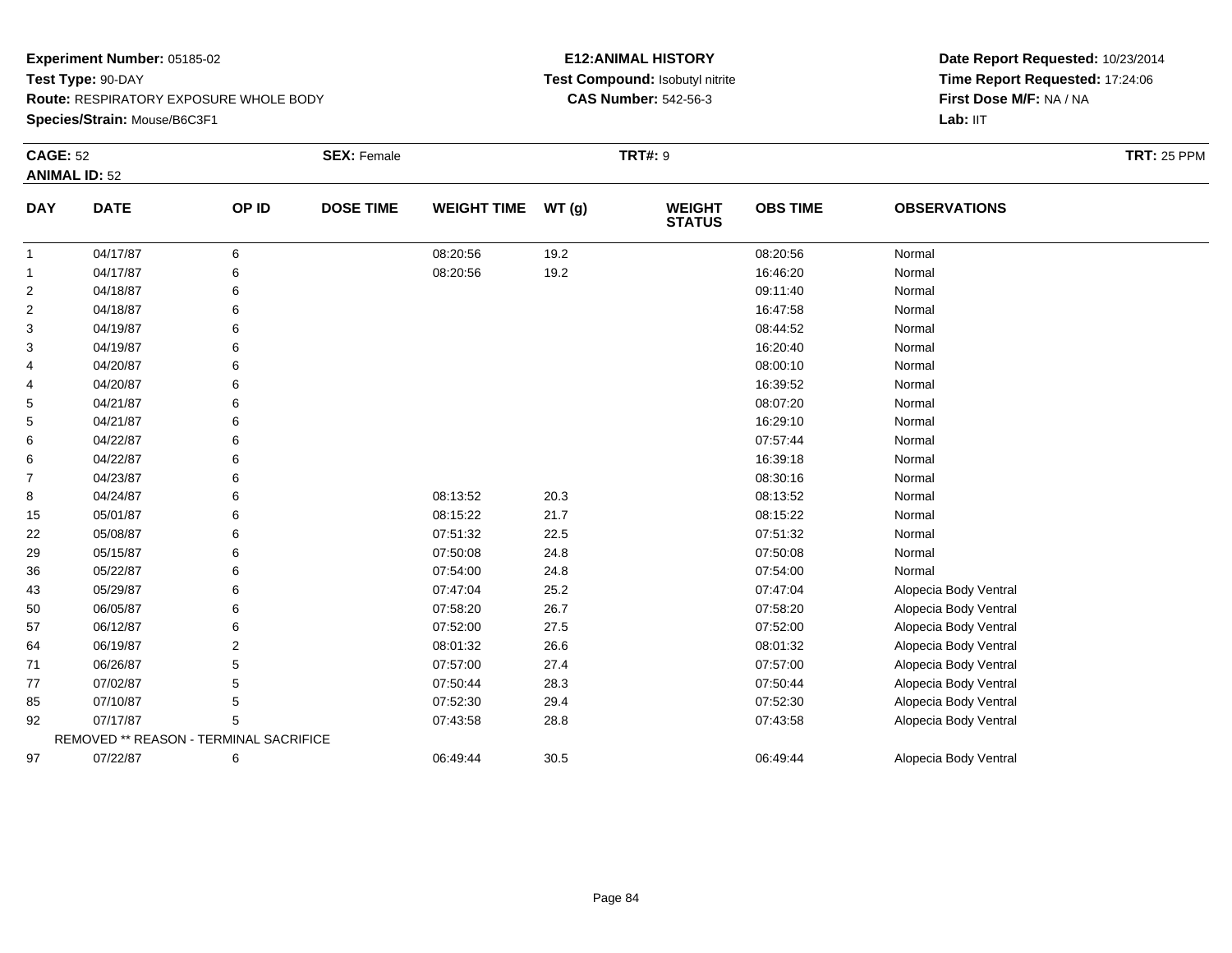**Species/Strain:** Mouse/B6C3F1

### **E12:ANIMAL HISTORY Test Compound:** Isobutyl nitrite**CAS Number:** 542-56-3

| <b>CAGE: 53</b> |                                        |                | <b>SEX: Female</b> |                    |      | <b>TRT#: 9</b>                 |                 |                     | <b>TRT: 25 PPM</b> |
|-----------------|----------------------------------------|----------------|--------------------|--------------------|------|--------------------------------|-----------------|---------------------|--------------------|
|                 | <b>ANIMAL ID: 53</b>                   |                |                    |                    |      |                                |                 |                     |                    |
| <b>DAY</b>      | <b>DATE</b>                            | OP ID          | <b>DOSE TIME</b>   | WEIGHT TIME WT (g) |      | <b>WEIGHT</b><br><b>STATUS</b> | <b>OBS TIME</b> | <b>OBSERVATIONS</b> |                    |
| $\mathbf{1}$    | 04/17/87                               | 6              |                    | 08:21:24           | 19.8 |                                | 08:21:24        | Normal              |                    |
| 1               | 04/17/87                               | 6              |                    | 08:21:24           | 19.8 |                                | 16:46:32        | Normal              |                    |
| $\overline{2}$  | 04/18/87                               | 6              |                    |                    |      |                                | 09:11:48        | Normal              |                    |
| 2               | 04/18/87                               | 6              |                    |                    |      |                                | 16:48:10        | Normal              |                    |
| 3               | 04/19/87                               | 6              |                    |                    |      |                                | 08:45:00        | Normal              |                    |
| 3               | 04/19/87                               | 6              |                    |                    |      |                                | 16:20:50        | Normal              |                    |
| 4               | 04/20/87                               | 6              |                    |                    |      |                                | 08:00:20        | Normal              |                    |
| 4               | 04/20/87                               | 6              |                    |                    |      |                                | 16:40:10        | Normal              |                    |
| 5               | 04/21/87                               | 6              |                    |                    |      |                                | 08:07:30        | Normal              |                    |
| 5               | 04/21/87                               | 6              |                    |                    |      |                                | 16:29:22        | Normal              |                    |
| 6               | 04/22/87                               |                |                    |                    |      |                                | 07:57:52        | Normal              |                    |
| 6               | 04/22/87                               | 6              |                    |                    |      |                                | 16:39:28        | Normal              |                    |
| 7               | 04/23/87                               | 6              |                    |                    |      |                                | 08:30:26        | Normal              |                    |
| 8               | 04/24/87                               | 6              |                    | 08:16:04           | 20.2 |                                | 08:16:04        | Normal              |                    |
| 15              | 05/01/87                               | 6              |                    | 08:15:50           | 21.1 |                                | 08:15:50        | Normal              |                    |
| 22              | 05/08/87                               | 6              |                    | 07:51:52           | 23.3 |                                | 07:51:52        | Normal              |                    |
| 29              | 05/15/87                               | 6              |                    | 07:50:28           | 23.6 |                                | 07:50:28        | Normal              |                    |
| 36              | 05/22/87                               |                |                    | 07:54:20           | 24.3 |                                | 07:54:20        | Normal              |                    |
| 43              | 05/29/87                               |                |                    | 07:47:26           | 25.5 |                                | 07:47:26        | Normal              |                    |
| 50              | 06/05/87                               | 6              |                    | 07:58:36           | 27.5 |                                | 07:58:36        | Normal              |                    |
| 57              | 06/12/87                               | 6              |                    | 07:52:22           | 27.7 |                                | 07:52:22        | Normal              |                    |
| 64              | 06/19/87                               | $\overline{2}$ |                    | 08:02:22           | 26.8 |                                | 08:02:22        | Normal              |                    |
| 71              | 06/26/87                               | 5              |                    | 07:57:18           | 27.8 |                                | 07:57:18        | Normal              |                    |
| 77              | 07/02/87                               | 5              |                    | 07:51:08           | 30.4 |                                | 07:51:08        | Normal              |                    |
| 85              | 07/10/87                               | 5              |                    | 07:52:50           | 33.3 |                                | 07:52:50        | Normal              |                    |
| 92              | 07/17/87                               | 5              |                    | 07:44:14           | 32.7 |                                | 07:44:14        | Normal              |                    |
|                 | REMOVED ** REASON - TERMINAL SACRIFICE |                |                    |                    |      |                                |                 |                     |                    |
| 97              | 07/22/87                               | 6              |                    | 06:50:18           | 34.1 |                                | 06:50:18        | Normal              |                    |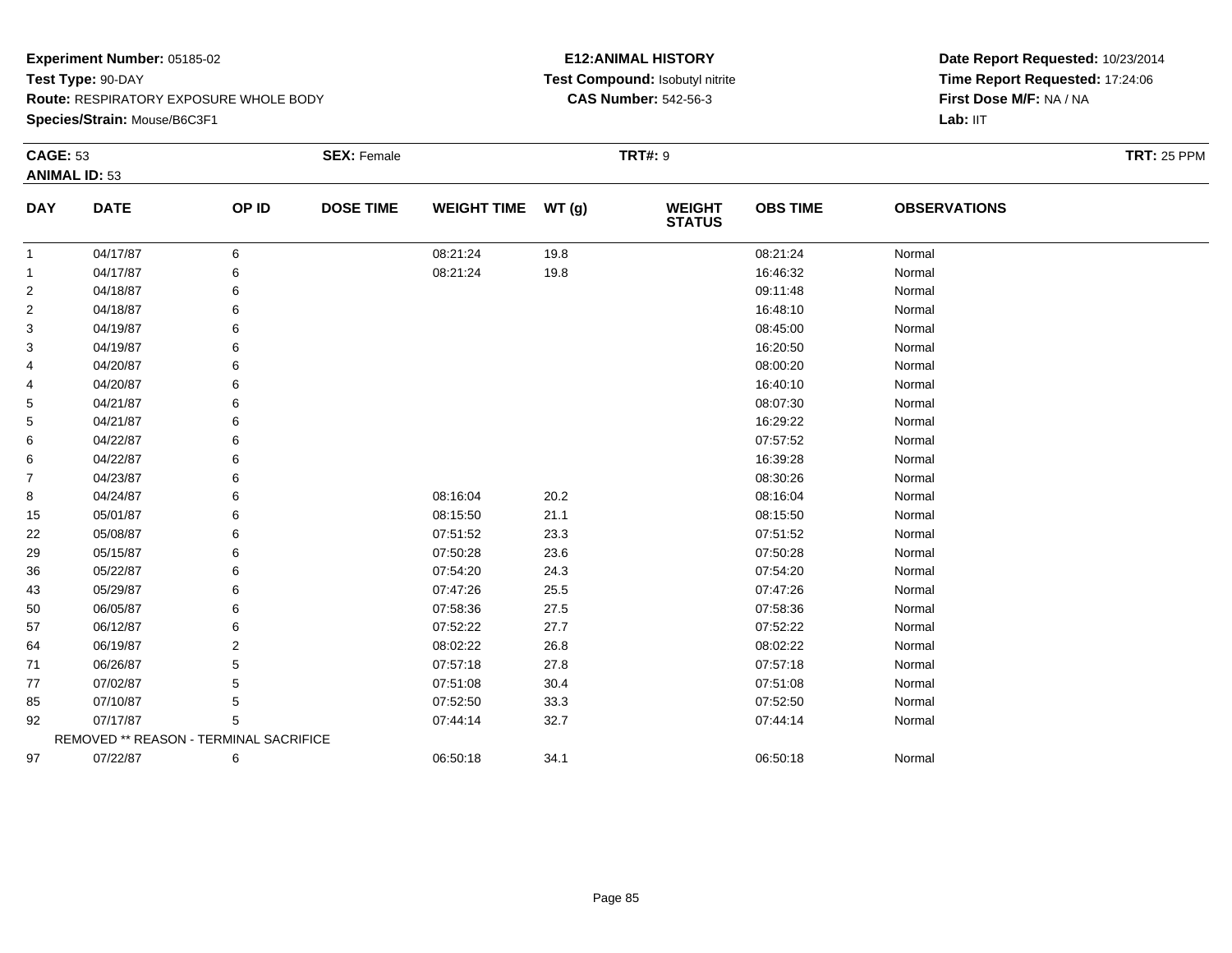#### **Species/Strain:** Mouse/B6C3F1

### **E12:ANIMAL HISTORY Test Compound:** Isobutyl nitrite**CAS Number:** 542-56-3

| <b>CAGE: 54</b> |                                        |       | <b>SEX: Female</b> |                    |       | <b>TRT#: 9</b>                 |                 |                       | <b>TRT: 25 PPM</b> |
|-----------------|----------------------------------------|-------|--------------------|--------------------|-------|--------------------------------|-----------------|-----------------------|--------------------|
|                 | <b>ANIMAL ID: 54</b>                   |       |                    |                    |       |                                |                 |                       |                    |
| <b>DAY</b>      | <b>DATE</b>                            | OP ID | <b>DOSE TIME</b>   | <b>WEIGHT TIME</b> | WT(g) | <b>WEIGHT</b><br><b>STATUS</b> | <b>OBS TIME</b> | <b>OBSERVATIONS</b>   |                    |
| $\mathbf{1}$    | 04/17/87                               | 6     |                    | 08:21:56           | 20.7  |                                | 08:21:56        | Normal                |                    |
| 1               | 04/17/87                               | 6     |                    | 08:21:56           | 20.7  |                                | 16:46:44        | Normal                |                    |
| 2               | 04/18/87                               | 6     |                    |                    |       |                                | 09:12:00        | Normal                |                    |
| $\overline{2}$  | 04/18/87                               | 6     |                    |                    |       |                                | 16:48:22        | Normal                |                    |
| 3               | 04/19/87                               | 6     |                    |                    |       |                                | 08:45:10        | Normal                |                    |
| 3               | 04/19/87                               |       |                    |                    |       |                                | 16:20:58        | Normal                |                    |
| 4               | 04/20/87                               |       |                    |                    |       |                                | 08:00:30        | Normal                |                    |
| 4               | 04/20/87                               |       |                    |                    |       |                                | 16:40:24        | Normal                |                    |
| 5               | 04/21/87                               |       |                    |                    |       |                                | 08:07:38        | Normal                |                    |
| 5               | 04/21/87                               |       |                    |                    |       |                                | 16:29:32        | Normal                |                    |
| 6               | 04/22/87                               |       |                    |                    |       |                                | 07:58:00        | Normal                |                    |
| 6               | 04/22/87                               |       |                    |                    |       |                                | 16:39:36        | Normal                |                    |
| $\overline{7}$  | 04/23/87                               |       |                    |                    |       |                                | 08:30:34        | Normal                |                    |
| 8               | 04/24/87                               |       |                    | 08:16:32           | 21.7  |                                | 08:16:32        | Normal                |                    |
| 15              | 05/01/87                               | 6     |                    | 08:16:24           | 22.7  |                                | 08:16:24        | Normal                |                    |
| 22              | 05/08/87                               |       |                    | 07:52:26           | 24.7  |                                | 07:52:26        | Normal                |                    |
| 29              | 05/15/87                               |       |                    | 07:50:54           | 26.0  |                                | 07:50:54        | Normal                |                    |
| 36              | 05/22/87                               |       |                    | 07:54:38           | 26.6  |                                | 07:54:38        | Normal                |                    |
| 43              | 05/29/87                               | 6     |                    | 07:47:50           | 28.0  |                                | 07:47:50        | Normal                |                    |
| 50              | 06/05/87                               |       |                    | 07:58:54           | 29.0  |                                | 07:58:54        | Normal                |                    |
| 57              | 06/12/87                               |       |                    | 07:52:44           | 31.8  |                                | 07:52:44        | Normal                |                    |
| 64              | 06/19/87                               |       |                    | 08:02:40           | 29.8  |                                | 08:02:40        | Normal                |                    |
| 71              | 06/26/87                               |       |                    | 07:57:38           | 31.7  |                                | 07:57:38        | Alopecia Body Ventral |                    |
| 77              | 07/02/87                               | 5     |                    | 07:51:24           | 32.6  |                                | 07:51:24        | Alopecia Body Ventral |                    |
| 85              | 07/10/87                               | 5     |                    | 07:53:10           | 35.8  |                                | 07:53:10        | Alopecia Body Ventral |                    |
| 92              | 07/17/87                               | 5     |                    | 07:44:32           | 36.8  |                                | 07:44:32        | Alopecia Body Ventral |                    |
|                 | REMOVED ** REASON - TERMINAL SACRIFICE |       |                    |                    |       |                                |                 |                       |                    |
| 97              | 07/22/87                               | 6     |                    | 06:50:42           | 38.0  |                                | 06:50:42        | Alopecia Body Ventral |                    |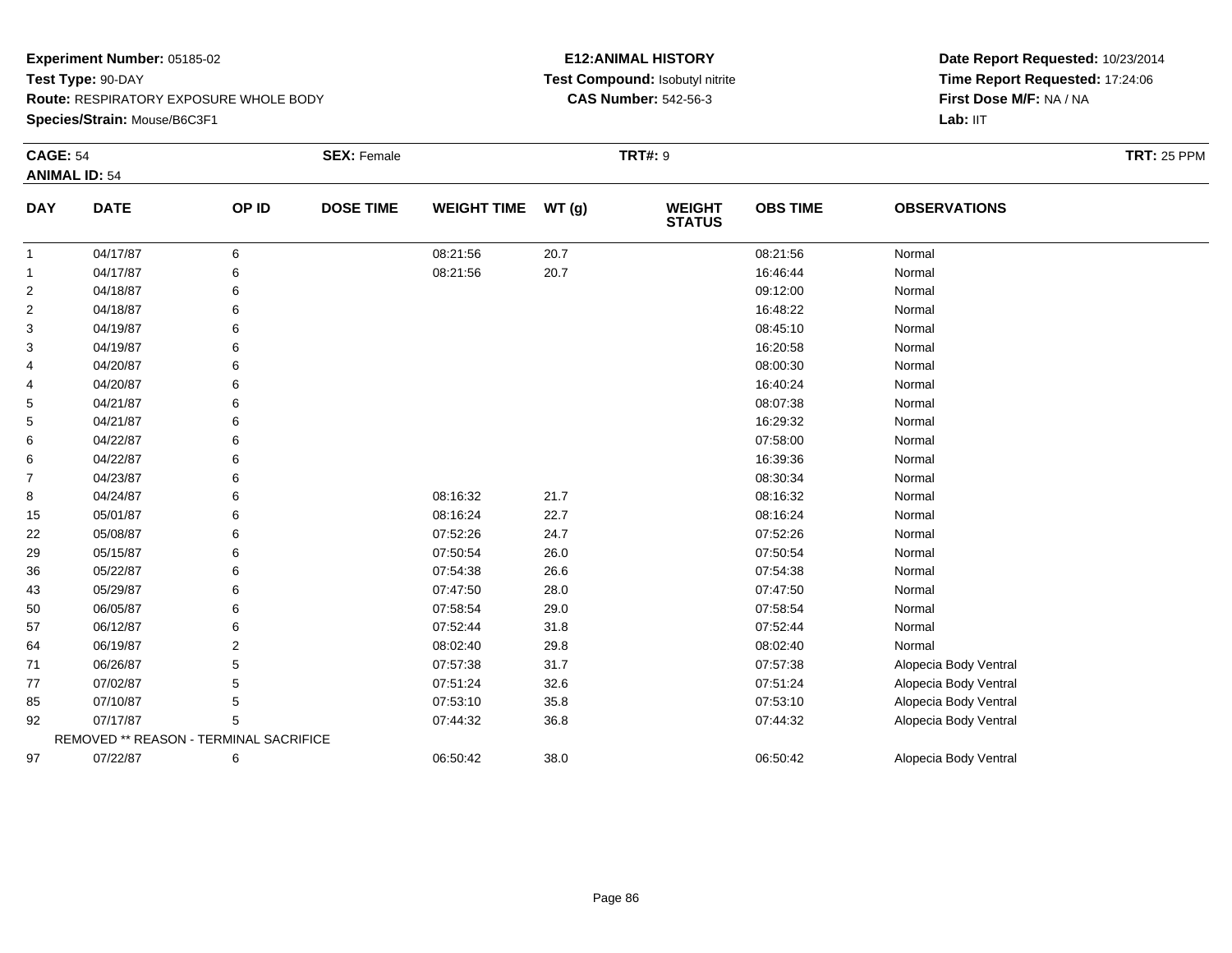#### **Species/Strain:** Mouse/B6C3F1

### **E12:ANIMAL HISTORY Test Compound:** Isobutyl nitrite**CAS Number:** 542-56-3

| <b>CAGE: 55</b> |                                        |       | <b>SEX: Female</b> |                    |       | <b>TRT#: 9</b>                 |                 |                       | <b>TRT: 25 PPM</b> |
|-----------------|----------------------------------------|-------|--------------------|--------------------|-------|--------------------------------|-----------------|-----------------------|--------------------|
|                 | <b>ANIMAL ID: 55</b>                   |       |                    |                    |       |                                |                 |                       |                    |
| <b>DAY</b>      | <b>DATE</b>                            | OP ID | <b>DOSE TIME</b>   | <b>WEIGHT TIME</b> | WT(g) | <b>WEIGHT</b><br><b>STATUS</b> | <b>OBS TIME</b> | <b>OBSERVATIONS</b>   |                    |
| $\mathbf{1}$    | 04/17/87                               | 6     |                    | 08:22:34           | 19.3  |                                | 08:22:34        | Normal                |                    |
| 1               | 04/17/87                               | 6     |                    | 08:22:34           | 19.3  |                                | 16:46:56        | Normal                |                    |
| $\overline{2}$  | 04/18/87                               | 6     |                    |                    |       |                                | 09:12:10        | Normal                |                    |
| $\overline{2}$  | 04/18/87                               | 6     |                    |                    |       |                                | 16:48:34        | Normal                |                    |
| 3               | 04/19/87                               | 6     |                    |                    |       |                                | 08:45:18        | Normal                |                    |
| 3               | 04/19/87                               |       |                    |                    |       |                                | 16:21:08        | Normal                |                    |
| 4               | 04/20/87                               |       |                    |                    |       |                                | 08:00:38        | Normal                |                    |
| 4               | 04/20/87                               |       |                    |                    |       |                                | 16:40:40        | Normal                |                    |
| 5               | 04/21/87                               | 6     |                    |                    |       |                                | 08:07:44        | Normal                |                    |
| 5               | 04/21/87                               | 6     |                    |                    |       |                                | 16:29:46        | Normal                |                    |
| 6               | 04/22/87                               |       |                    |                    |       |                                | 07:58:10        | Normal                |                    |
| 6               | 04/22/87                               |       |                    |                    |       |                                | 16:39:46        | Normal                |                    |
| $\overline{7}$  | 04/23/87                               |       |                    |                    |       |                                | 08:30:48        | Normal                |                    |
| 8               | 04/24/87                               | 6     |                    | 08:17:12           | 20.4  |                                | 08:17:12        | Normal                |                    |
| 15              | 05/01/87                               | 6     |                    | 08:16:56           | 22.6  |                                | 08:16:56        | Normal                |                    |
| 22              | 05/08/87                               |       |                    | 07:53:00           | 23.3  |                                | 07:53:00        | Normal                |                    |
| 29              | 05/15/87                               |       |                    | 07:51:22           | 24.0  |                                | 07:51:22        | Normal                |                    |
| 36              | 05/22/87                               | 6     |                    | 07:55:06           | 24.5  |                                | 07:55:06        | Normal                |                    |
| 43              | 05/29/87                               | 6     |                    | 07:48:08           | 25.1  |                                | 07:48:08        | Alopecia Body Ventral |                    |
| 50              | 06/05/87                               |       |                    | 07:59:12           | 28.2  |                                | 07:59:12        | Alopecia Body Ventral |                    |
| 57              | 06/12/87                               | 6     |                    | 07:53:06           | 25.5  |                                | 07:53:06        | Alopecia Body Ventral |                    |
| 64              | 06/19/87                               | 2     |                    | 08:03:02           | 25.8  |                                | 08:03:02        | Alopecia Body Ventral |                    |
| 71              | 06/26/87                               | 5     |                    | 07:58:16           | 29.7  |                                | 07:58:16        | Alopecia Body Ventral |                    |
| 77              | 07/02/87                               | 5     |                    | 07:51:48           | 27.5  |                                | 07:51:48        | Alopecia Body Ventral |                    |
| 85              | 07/10/87                               | 5     |                    | 07:53:36           | 28.5  |                                | 07:53:36        | Alopecia Body Ventral |                    |
| 92              | 07/17/87                               | 5     |                    | 07:44:54           | 28.8  |                                | 07:44:54        | Alopecia Body Ventral |                    |
|                 | REMOVED ** REASON - TERMINAL SACRIFICE |       |                    |                    |       |                                |                 |                       |                    |
| 97              | 07/22/87                               | 6     |                    | 06:51:10           | 29.2  |                                | 06:51:10        | Alopecia Body Ventral |                    |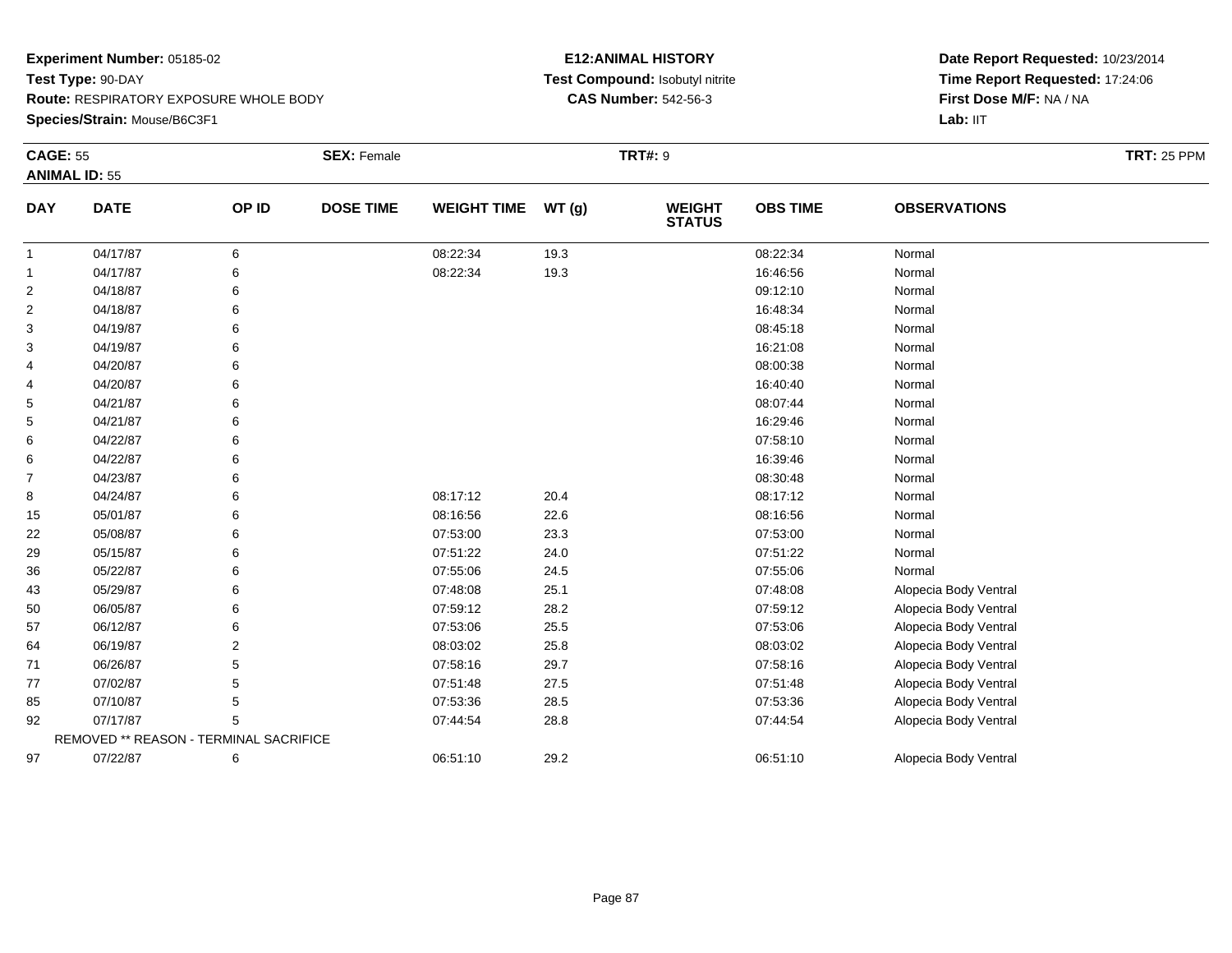### **Species/Strain:** Mouse/B6C3F1

### **E12:ANIMAL HISTORY Test Compound:** Isobutyl nitrite**CAS Number:** 542-56-3

| <b>CAGE: 56</b> |                                        |       | <b>SEX: Female</b> |                    |       | <b>TRT#: 9</b>                 |                 |                       | <b>TRT: 25 PPM</b> |
|-----------------|----------------------------------------|-------|--------------------|--------------------|-------|--------------------------------|-----------------|-----------------------|--------------------|
|                 | <b>ANIMAL ID: 56</b>                   |       |                    |                    |       |                                |                 |                       |                    |
| <b>DAY</b>      | <b>DATE</b>                            | OP ID | <b>DOSE TIME</b>   | <b>WEIGHT TIME</b> | WT(g) | <b>WEIGHT</b><br><b>STATUS</b> | <b>OBS TIME</b> | <b>OBSERVATIONS</b>   |                    |
| $\mathbf{1}$    | 04/17/87                               | 6     |                    | 08:23:04           | 19.8  |                                | 08:23:04        | Normal                |                    |
| 1               | 04/17/87                               | 6     |                    | 08:23:04           | 19.8  |                                | 16:47:10        | Normal                |                    |
| $\overline{2}$  | 04/18/87                               | 6     |                    |                    |       |                                | 09:12:20        | Normal                |                    |
| 2               | 04/18/87                               | 6     |                    |                    |       |                                | 16:48:48        | Normal                |                    |
| 3               | 04/19/87                               | 6     |                    |                    |       |                                | 08:45:30        | Normal                |                    |
| 3               | 04/19/87                               | 6     |                    |                    |       |                                | 16:21:18        | Normal                |                    |
| 4               | 04/20/87                               | 6     |                    |                    |       |                                | 08:00:46        | Normal                |                    |
| 4               | 04/20/87                               | 6     |                    |                    |       |                                | 16:40:54        | Normal                |                    |
| 5               | 04/21/87                               | 6     |                    |                    |       |                                | 08:07:54        | Normal                |                    |
| 5               | 04/21/87                               | 6     |                    |                    |       |                                | 16:29:56        | Normal                |                    |
| 6               | 04/22/87                               | 6     |                    |                    |       |                                | 07:58:20        | Normal                |                    |
| 6               | 04/22/87                               | 6     |                    |                    |       |                                | 16:39:56        | Normal                |                    |
| 7               | 04/23/87                               | 6     |                    |                    |       |                                | 08:30:58        | Normal                |                    |
| 8               | 04/24/87                               | 6     |                    | 08:17:40           | 23.0  |                                | 08:17:40        | Normal                |                    |
| 15              | 05/01/87                               | 6     |                    | 08:18:28           | 23.1  |                                | 08:18:28        | Normal                |                    |
| 22              | 05/08/87                               | 6     |                    | 07:53:24           | 24.3  |                                | 07:53:24        | Normal                |                    |
| 29              | 05/15/87                               | 6     |                    | 07:51:42           | 24.6  |                                | 07:51:42        | Alopecia Body Ventral |                    |
| 36              | 05/22/87                               | 6     |                    | 07:55:24           | 27.5  |                                | 07:55:24        | Alopecia Body Ventral |                    |
| 43              | 05/29/87                               | 6     |                    | 07:48:26           | 28.3  |                                | 07:48:26        | Alopecia Body Ventral |                    |
| 50              | 06/05/87                               | 6     |                    | 07:59:36           | 28.1  |                                | 07:59:36        | Alopecia Body Ventral |                    |
| 57              | 06/12/87                               | 6     |                    | 07:53:30           | 27.7  |                                | 07:53:30        | Alopecia Body Ventral |                    |
| 64              | 06/19/87                               | 2     |                    | 08:03:22           | 28.8  |                                | 08:03:22        | Alopecia Body Ventral |                    |
| 71              | 06/26/87                               | 5     |                    | 07:58:38           | 30.3  |                                | 07:58:38        | Alopecia Body Ventral |                    |
| 77              | 07/02/87                               | 5     |                    | 07:52:12           | 30.0  |                                | 07:52:12        | Alopecia Body Ventral |                    |
| 85              | 07/10/87                               | 5     |                    | 07:54:02           | 32.2  |                                | 07:54:02        | Alopecia Body Ventral |                    |
| 92              | 07/17/87                               | 5     |                    | 07:45:16           | 31.9  |                                | 07:45:16        | Alopecia Body Ventral |                    |
|                 | REMOVED ** REASON - TERMINAL SACRIFICE |       |                    |                    |       |                                |                 |                       |                    |
| 97              | 07/22/87                               | 6     |                    | 06:51:36           | 34.2  |                                | 06:51:36        | Alopecia Body Ventral |                    |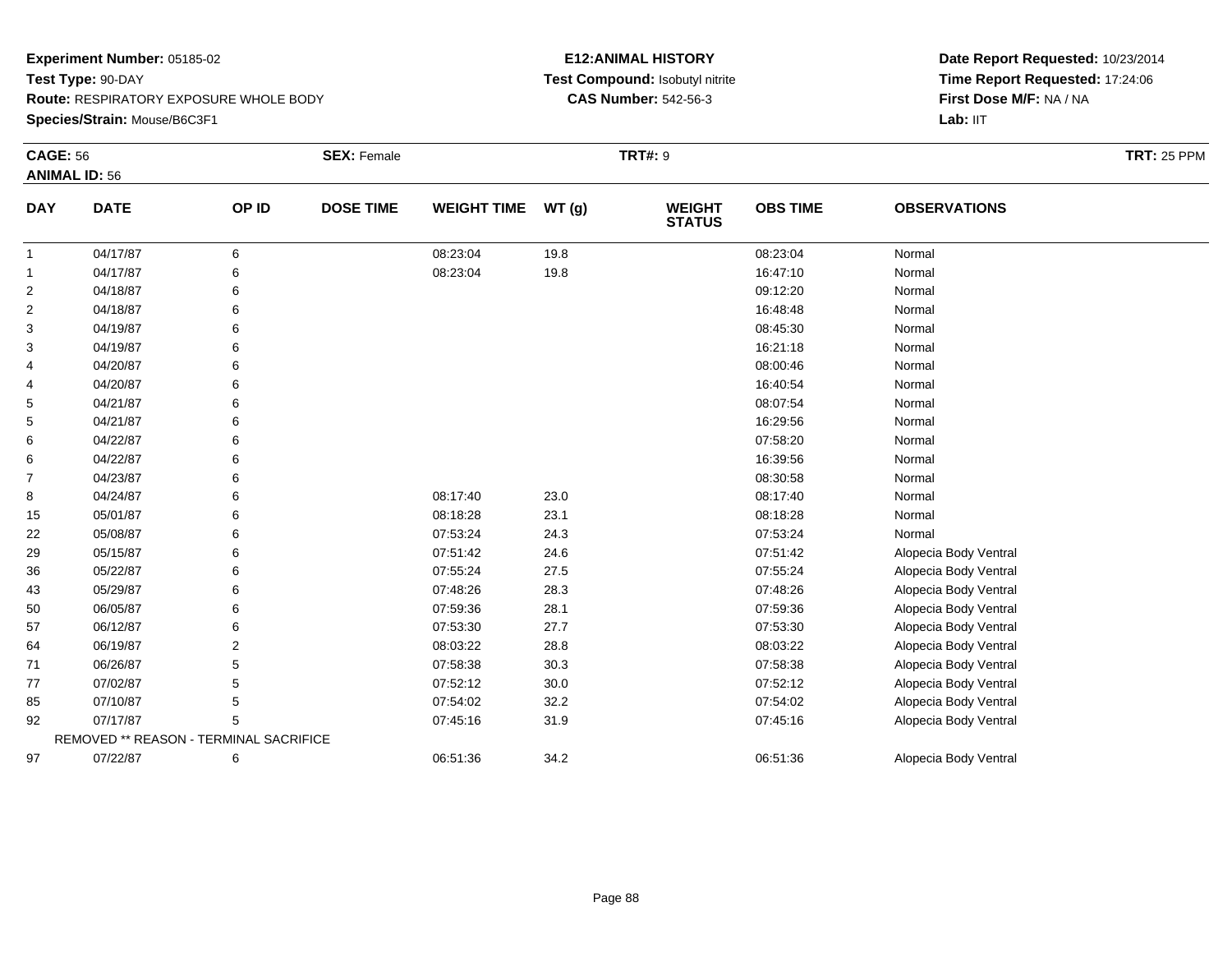**Species/Strain:** Mouse/B6C3F1

### **E12:ANIMAL HISTORY Test Compound:** Isobutyl nitrite**CAS Number:** 542-56-3

| <b>CAGE: 57</b> |                                        |                | <b>SEX: Female</b> |                    |       | <b>TRT#: 9</b>                 |                 |                     | <b>TRT: 25 PPM</b> |
|-----------------|----------------------------------------|----------------|--------------------|--------------------|-------|--------------------------------|-----------------|---------------------|--------------------|
|                 | <b>ANIMAL ID: 57</b>                   |                |                    |                    |       |                                |                 |                     |                    |
| <b>DAY</b>      | <b>DATE</b>                            | OP ID          | <b>DOSE TIME</b>   | <b>WEIGHT TIME</b> | WT(g) | <b>WEIGHT</b><br><b>STATUS</b> | <b>OBS TIME</b> | <b>OBSERVATIONS</b> |                    |
| $\mathbf{1}$    | 04/17/87                               | 6              |                    | 08:23:34           | 20.9  |                                | 08:23:34        | Normal              |                    |
| 1               | 04/17/87                               | 6              |                    | 08:23:34           | 20.9  |                                | 16:47:22        | Normal              |                    |
| $\overline{c}$  | 04/18/87                               | 6              |                    |                    |       |                                | 09:12:28        | Normal              |                    |
| 2               | 04/18/87                               | 6              |                    |                    |       |                                | 16:48:56        | Normal              |                    |
| 3               | 04/19/87                               | 6              |                    |                    |       |                                | 08:45:40        | Normal              |                    |
| 3               | 04/19/87                               | 6              |                    |                    |       |                                | 16:21:26        | Normal              |                    |
| 4               | 04/20/87                               | 6              |                    |                    |       |                                | 08:00:56        | Normal              |                    |
| 4               | 04/20/87                               | 6              |                    |                    |       |                                | 16:41:10        | Normal              |                    |
| 5               | 04/21/87                               | 6              |                    |                    |       |                                | 08:09:12        | Normal              |                    |
| 5               | 04/21/87                               | 6              |                    |                    |       |                                | 16:30:06        | Normal              |                    |
| 6               | 04/22/87                               | 6              |                    |                    |       |                                | 07:58:30        | Normal              |                    |
| 6               | 04/22/87                               | 6              |                    |                    |       |                                | 16:40:04        | Normal              |                    |
| $\overline{7}$  | 04/23/87                               | 6              |                    |                    |       |                                | 08:31:08        | Normal              |                    |
| 8               | 04/24/87                               | 6              |                    | 08:17:54           | 22.4  |                                | 08:17:54        | Normal              |                    |
| 15              | 05/01/87                               | 6              |                    | 08:18:58           | 23.3  |                                | 08:18:58        | Normal              |                    |
| 22              | 05/08/87                               | 6              |                    | 07:53:46           | 25.3  |                                | 07:53:46        | Normal              |                    |
| 29              | 05/15/87                               | 6              |                    | 07:52:10           | 25.7  |                                | 07:52:10        | Normal              |                    |
| 36              | 05/22/87                               | 6              |                    | 07:55:56           | 27.0  |                                | 07:55:56        | Normal              |                    |
| 43              | 05/29/87                               | 6              |                    | 07:48:50           | 26.5  |                                | 07:48:50        | Normal              |                    |
| 50              | 06/05/87                               | 6              |                    | 08:01:08           | 28.7  |                                | 08:01:08        | Normal              |                    |
| 57              | 06/12/87                               | 6              |                    | 07:53:50           | 28.9  |                                | 07:53:50        | Normal              |                    |
| 64              | 06/19/87                               | $\overline{2}$ |                    | 08:03:44           | 28.1  |                                | 08:03:44        | Normal              |                    |
| 71              | 06/26/87                               | 5              |                    | 07:58:56           | 27.7  |                                | 07:58:56        | Normal              |                    |
| 77              | 07/02/87                               | 5              |                    | 07:52:40           | 29.2  |                                | 07:52:40        | Normal              |                    |
| 85              | 07/10/87                               | 5              |                    | 07:54:28           | 31.5  |                                | 07:54:28        | Normal              |                    |
| 92              | 07/17/87                               | 5              |                    | 07:45:40           | 31.1  |                                | 07:45:40        | Normal              |                    |
|                 | REMOVED ** REASON - TERMINAL SACRIFICE |                |                    |                    |       |                                |                 |                     |                    |
| 97              | 07/22/87                               | 6              |                    | 06:51:58           | 32.7  |                                | 06:51:58        | Normal              |                    |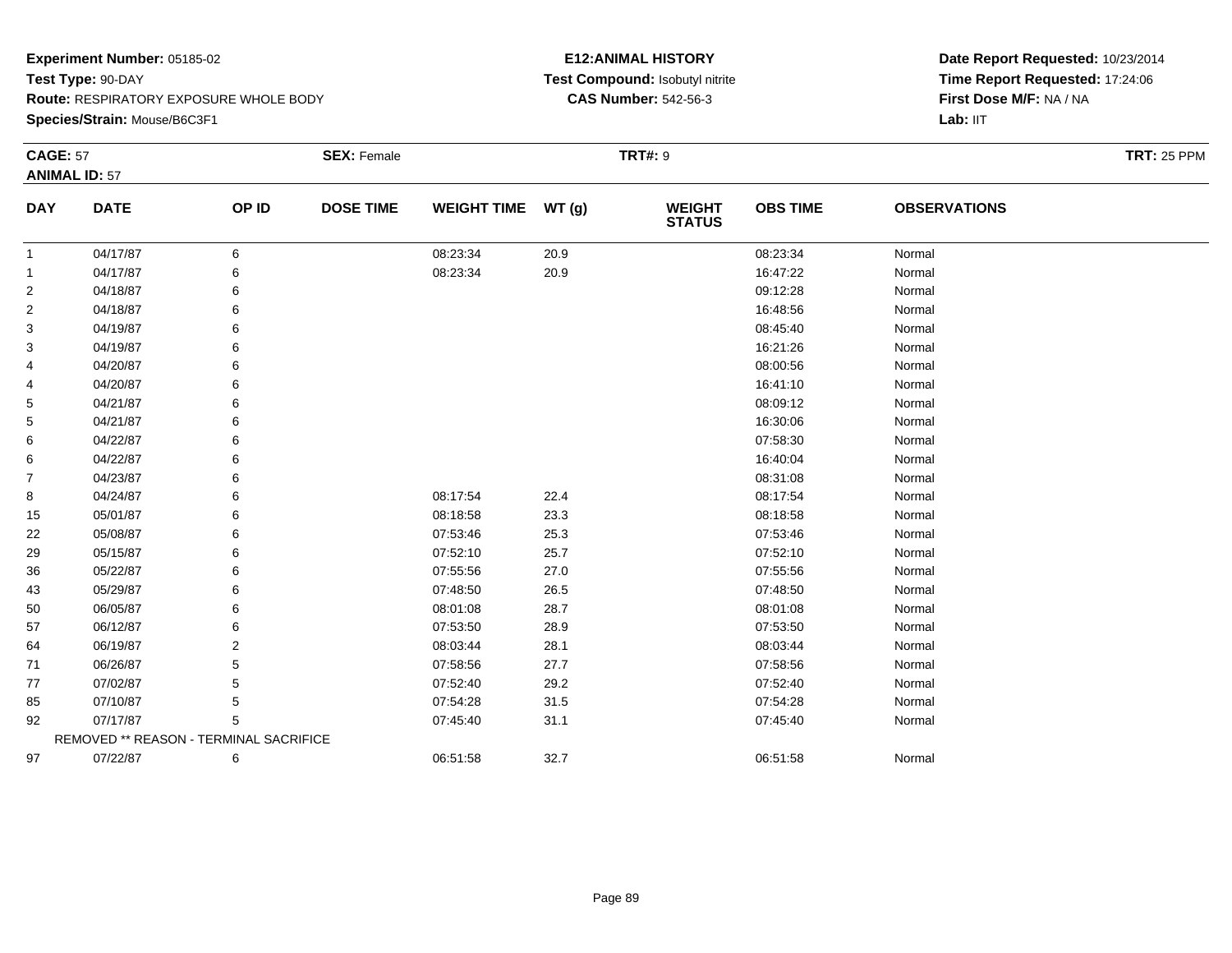### **Experiment Number:** 05185-02**Test Type:** 90-DAY **Route:** RESPIRATORY EXPOSURE WHOLE BODY**Species/Strain:** Mouse/B6C3F1

### **E12:ANIMAL HISTORY Test Compound:** Isobutyl nitrite**CAS Number:** 542-56-3

| <b>CAGE: 58</b> | <b>ANIMAL ID: 58</b>                   |       | <b>SEX: Female</b> |                    |       | <b>TRT#: 9</b>                 |                 |                     | <b>TRT: 25 PPM</b> |
|-----------------|----------------------------------------|-------|--------------------|--------------------|-------|--------------------------------|-----------------|---------------------|--------------------|
|                 |                                        |       |                    |                    |       |                                |                 |                     |                    |
| <b>DAY</b>      | <b>DATE</b>                            | OP ID | <b>DOSE TIME</b>   | <b>WEIGHT TIME</b> | WT(g) | <b>WEIGHT</b><br><b>STATUS</b> | <b>OBS TIME</b> | <b>OBSERVATIONS</b> |                    |
| 1               | 04/17/87                               | 6     |                    | 08:24:04           | 19.8  |                                | 08:24:04        | Normal              |                    |
| 1               | 04/17/87                               | 6     |                    | 08:24:04           | 19.8  |                                | 16:47:32        | Normal              |                    |
| $\overline{c}$  | 04/18/87                               | 6     |                    |                    |       |                                | 09:12:36        | Normal              |                    |
| 2               | 04/18/87                               | 6     |                    |                    |       |                                | 16:49:06        | Normal              |                    |
| 3               | 04/19/87                               | 6     |                    |                    |       |                                | 08:45:50        | Normal              |                    |
| 3               | 04/19/87                               | 6     |                    |                    |       |                                | 16:21:36        | Normal              |                    |
| 4               | 04/20/87                               | 6     |                    |                    |       |                                | 08:01:06        | Normal              |                    |
| 4               | 04/20/87                               | 6     |                    |                    |       |                                | 16:41:20        | Normal              |                    |
| 5               | 04/21/87                               | 6     |                    |                    |       |                                | 08:09:22        | Normal              |                    |
| 5               | 04/21/87                               | 6     |                    |                    |       |                                | 16:30:14        | Normal              |                    |
| 6               | 04/22/87                               | 6     |                    |                    |       |                                | 07:58:40        | Normal              |                    |
| 6               | 04/22/87                               | 6     |                    |                    |       |                                | 16:40:12        | Normal              |                    |
| 7               | 04/23/87                               | 6     |                    |                    |       |                                | 08:31:16        | Normal              |                    |
| 8               | 04/24/87                               | 6     |                    | 08:18:26           | 21.2  |                                | 08:18:26        | Normal              |                    |
| 15              | 05/01/87                               | 6     |                    | 08:19:24           | 22.2  |                                | 08:19:24        | Normal              |                    |
| 22              | 05/08/87                               | 6     |                    | 07:54:10           | 23.4  |                                | 07:54:10        | Normal              |                    |
| 29              | 05/15/87                               | 6     |                    | 07:52:28           | 25.1  |                                | 07:52:28        | Normal              |                    |
| 36              | 05/22/87                               | 6     |                    | 07:56:16           | 25.5  |                                | 07:56:16        | Normal              |                    |
| 43              | 05/29/87                               | 6     |                    | 07:49:12           | 26.2  |                                | 07:49:12        | Normal              |                    |
| 50              | 06/05/87                               | 6     |                    | 08:01:52           | 27.0  |                                | 08:01:52        | Normal              |                    |
| 57              | 06/12/87                               | 6     |                    | 07:54:20           | 27.3  |                                | 07:54:20        | Normal              |                    |
| 64              | 06/19/87                               | 2     |                    | 08:04:08           | 27.6  |                                | 08:04:08        | Normal              |                    |
| 71              | 06/26/87                               | 5     |                    | 07:59:18           | 28.4  |                                | 07:59:18        | Normal              |                    |
| 77              | 07/02/87                               | 5     |                    | 07:53:04           | 28.9  |                                | 07:53:04        | Normal              |                    |
| 85              | 07/10/87                               | 5     |                    | 07:54:48           | 30.2  |                                | 07:54:48        | Normal              |                    |
| 92              | 07/17/87                               | 5     |                    | 07:45:58           | 30.5  |                                | 07:45:58        | Normal              |                    |
|                 | REMOVED ** REASON - TERMINAL SACRIFICE |       |                    |                    |       |                                |                 |                     |                    |
| 97              | 07/22/87                               | 6     |                    | 06:52:22           | 31.5  |                                | 06:52:22        | Normal              |                    |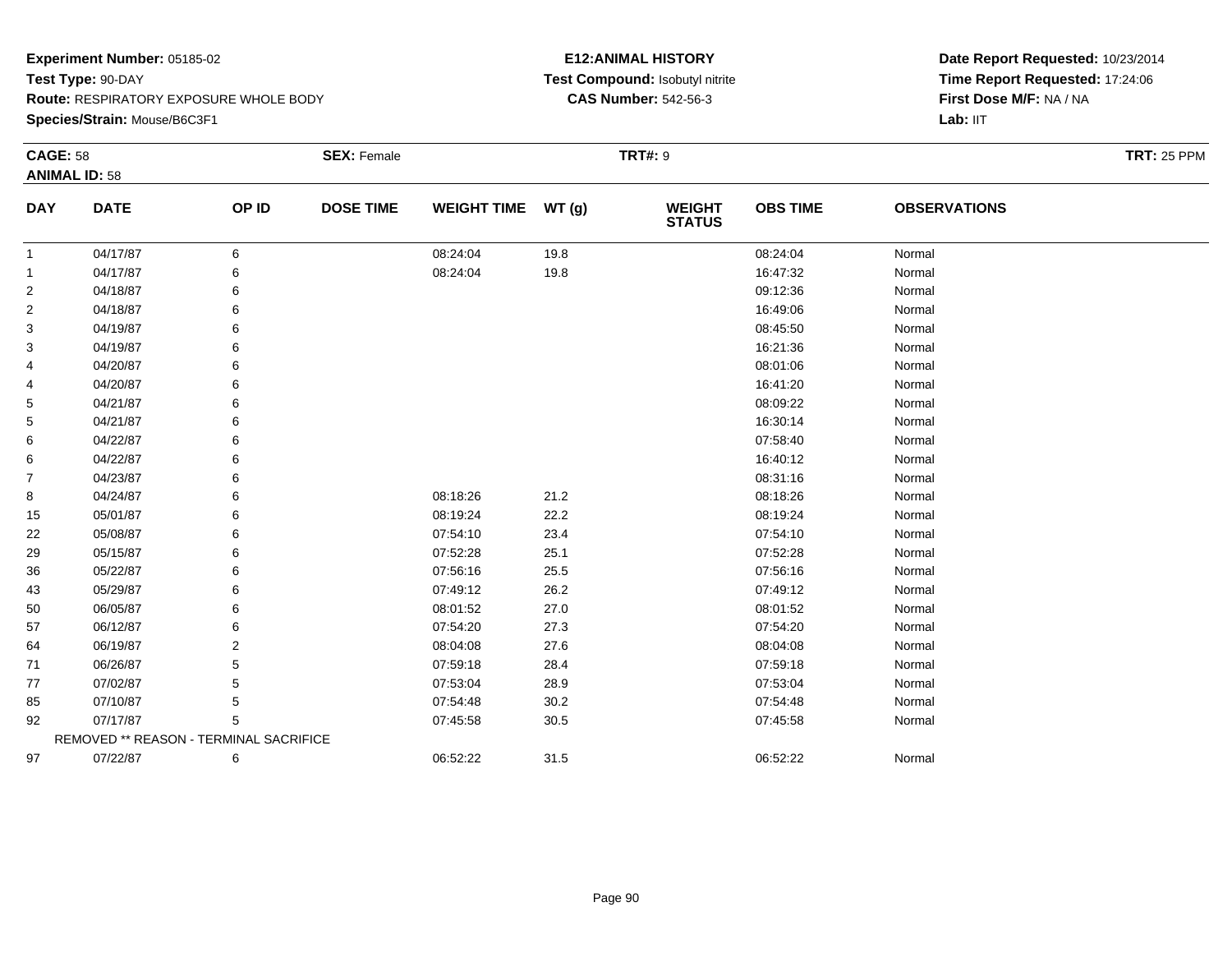#### **Species/Strain:** Mouse/B6C3F1

#### **E12:ANIMAL HISTORY Test Compound:** Isobutyl nitrite**CAS Number:** 542-56-3

| <b>CAGE: 59</b> | <b>ANIMAL ID: 59</b>                   |               | <b>SEX: Female</b> |                    |       | <b>TRT#: 9</b>           |                 |                       | <b>TRT: 25 PPM</b> |
|-----------------|----------------------------------------|---------------|--------------------|--------------------|-------|--------------------------|-----------------|-----------------------|--------------------|
| <b>DAY</b>      | <b>DATE</b>                            | OP ID         | <b>DOSE TIME</b>   | <b>WEIGHT TIME</b> | WT(g) | <b>WEIGHT<br/>STATUS</b> | <b>OBS TIME</b> | <b>OBSERVATIONS</b>   |                    |
| -1              | 04/17/87                               | 6             |                    | 08:24:34           | 20.1  |                          | 08:24:34        | Normal                |                    |
| 1               | 04/17/87                               | 6             |                    | 08:24:34           | 20.1  |                          | 16:47:44        | Normal                |                    |
| $\overline{2}$  | 04/18/87                               |               |                    |                    |       |                          | 09:12:48        | Normal                |                    |
| 2               | 04/18/87                               | 6             |                    |                    |       |                          | 16:49:18        | Normal                |                    |
| 3               | 04/19/87                               |               |                    |                    |       |                          | 08:46:00        | Normal                |                    |
| 3               | 04/19/87                               |               |                    |                    |       |                          | 16:21:44        | Normal                |                    |
| 4               | 04/20/87                               |               |                    |                    |       |                          | 08:01:16        | Normal                |                    |
| 4               | 04/20/87                               |               |                    |                    |       |                          | 16:41:30        | Normal                |                    |
| 5               | 04/21/87                               |               |                    |                    |       |                          | 08:09:32        | Normal                |                    |
| 5               | 04/21/87                               |               |                    |                    |       |                          | 16:30:24        | Normal                |                    |
| 6               | 04/22/87                               |               |                    |                    |       |                          | 07:58:50        | Normal                |                    |
| 6               | 04/22/87                               |               |                    |                    |       |                          | 16:40:32        | Normal                |                    |
| $\overline{7}$  | 04/23/87                               | 6             |                    |                    |       |                          | 08:31:26        | Normal                |                    |
| 8               | 04/24/87                               |               |                    | 08:19:02           | 22.9  |                          | 08:19:02        | Normal                |                    |
| 15              | 05/01/87                               |               |                    | 08:19:58           | 23.5  |                          | 08:19:58        | Normal                |                    |
| 22              | 05/08/87                               |               |                    | 07:54:48           | 24.4  |                          | 07:54:48        | Normal                |                    |
| 29              | 05/15/87                               |               |                    | 07:52:44           | 25.0  |                          | 07:52:44        | Normal                |                    |
| 36              | 05/22/87                               |               |                    | 07:56:34           | 27.2  |                          | 07:56:34        | Normal                |                    |
| 43              | 05/29/87                               |               |                    | 07:49:30           | 27.9  |                          | 07:49:30        | Normal                |                    |
| 50              | 06/05/87                               |               |                    | 08:02:22           | 28.4  |                          | 08:02:22        | Normal                |                    |
| 57              | 06/12/87                               |               |                    | 07:54:42           | 27.2  |                          | 07:54:42        | Normal                |                    |
| 64              | 06/19/87                               | $\mathcal{P}$ |                    | 08:04:42           | 28.9  |                          | 08:04:42        | Normal                |                    |
| 71              | 06/26/87                               |               |                    | 07:59:38           | 29.3  |                          | 07:59:38        | Normal                |                    |
| 77              | 07/02/87                               |               |                    | 07:53:28           | 28.8  |                          | 07:53:28        | Normal                |                    |
| 85              | 07/10/87                               |               |                    | 07:55:06           | 29.6  |                          | 07:55:06        | Normal                |                    |
| 92              | 07/17/87                               | 5             |                    | 07:46:16           | 32.1  |                          | 07:46:16        | Alopecia Body Ventral |                    |
|                 | REMOVED ** REASON - TERMINAL SACRIFICE |               |                    |                    |       |                          |                 |                       |                    |
| 97              | 07/22/87                               | 6             |                    | 06:52:58           | 30.7  |                          | 06:52:58        | Normal                |                    |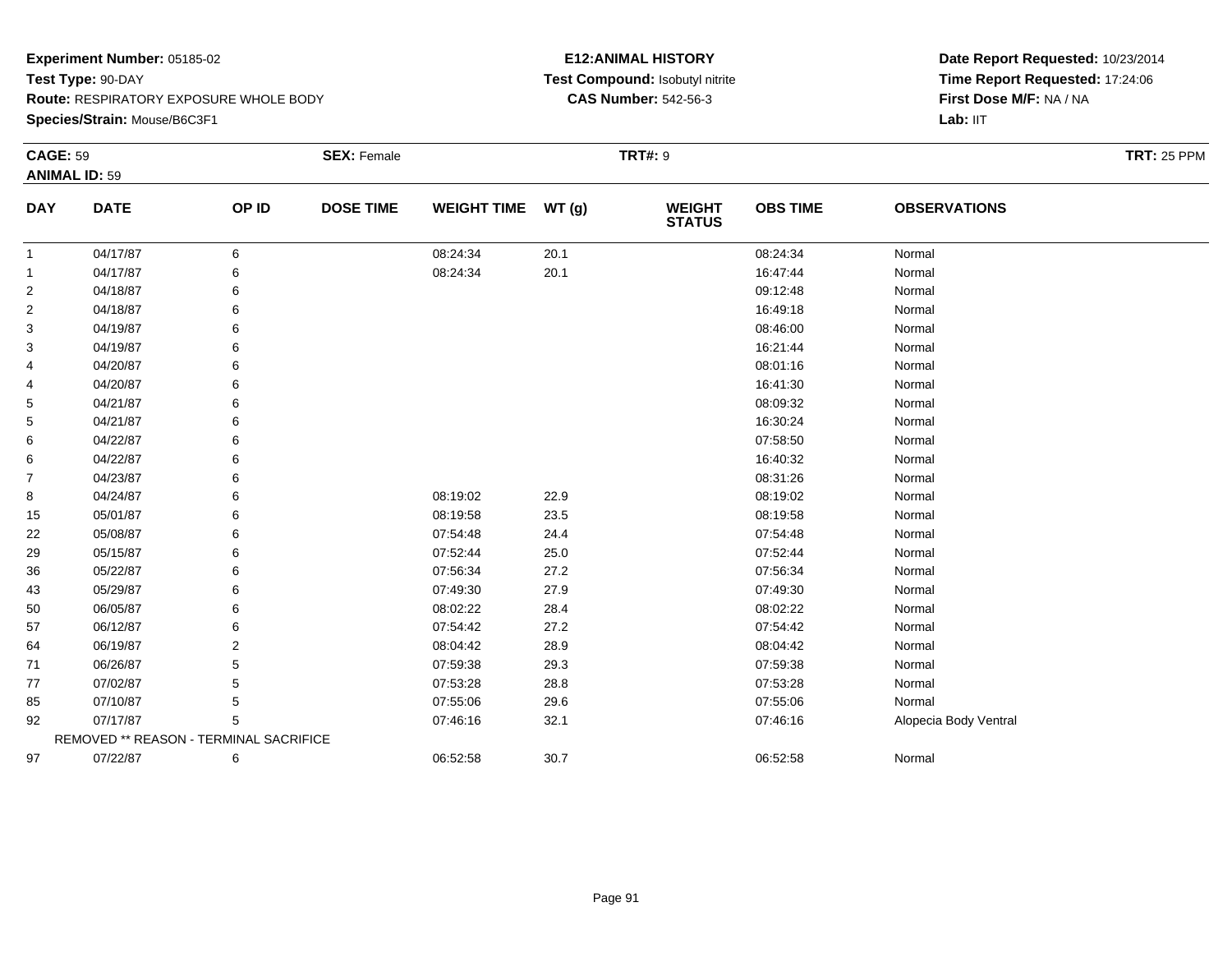#### **Species/Strain:** Mouse/B6C3F1

### **E12:ANIMAL HISTORY Test Compound:** Isobutyl nitrite**CAS Number:** 542-56-3

| <b>CAGE: 60</b> |                                        |       | <b>SEX: Female</b> |                    |       | <b>TRT#: 9</b>                 |                 |                     | <b>TRT: 25 PPM</b> |
|-----------------|----------------------------------------|-------|--------------------|--------------------|-------|--------------------------------|-----------------|---------------------|--------------------|
|                 | <b>ANIMAL ID: 60</b>                   |       |                    |                    |       |                                |                 |                     |                    |
| <b>DAY</b>      | <b>DATE</b>                            | OP ID | <b>DOSE TIME</b>   | <b>WEIGHT TIME</b> | WT(g) | <b>WEIGHT</b><br><b>STATUS</b> | <b>OBS TIME</b> | <b>OBSERVATIONS</b> |                    |
| $\mathbf{1}$    | 04/17/87                               | 6     |                    | 08:25:10           | 20.4  |                                | 08:25:10        | Normal              |                    |
| -1              | 04/17/87                               | 6     |                    | 08:25:10           | 20.4  |                                | 16:47:58        | Normal              |                    |
| 2               | 04/18/87                               | 6     |                    |                    |       |                                | 09:12:58        | Normal              |                    |
| $\overline{2}$  | 04/18/87                               | 6     |                    |                    |       |                                | 16:49:28        | Normal              |                    |
| 3               | 04/19/87                               | 6     |                    |                    |       |                                | 08:46:12        | Normal              |                    |
| 3               | 04/19/87                               | 6     |                    |                    |       |                                | 16:21:54        | Normal              |                    |
| 4               | 04/20/87                               | 6     |                    |                    |       |                                | 08:01:28        | Normal              |                    |
| 4               | 04/20/87                               | 6     |                    |                    |       |                                | 16:41:44        | Normal              |                    |
| 5               | 04/21/87                               | 6     |                    |                    |       |                                | 08:09:42        | Normal              |                    |
| 5               | 04/21/87                               | 6     |                    |                    |       |                                | 16:30:34        | Normal              |                    |
| 6               | 04/22/87                               | 6     |                    |                    |       |                                | 07:59:00        | Normal              |                    |
| 6               | 04/22/87                               | 6     |                    |                    |       |                                | 16:40:48        | Normal              |                    |
| $\overline{7}$  | 04/23/87                               | 6     |                    |                    |       |                                | 08:31:42        | Normal              |                    |
| 8               | 04/24/87                               | 6     |                    | 08:19:50           | 24.0  |                                | 08:19:50        | Normal              |                    |
| 15              | 05/01/87                               | 6     |                    | 08:20:26           | 24.5  |                                | 08:20:26        | Normal              |                    |
| 22              | 05/08/87                               | 6     |                    | 07:55:34           | 24.8  |                                | 07:55:34        | Normal              |                    |
| 29              | 05/15/87                               | 6     |                    | 07:53:06           | 25.7  |                                | 07:53:06        | Normal              |                    |
| 36              | 05/22/87                               | 6     |                    | 07:56:52           | 28.3  |                                | 07:56:52        | Normal              |                    |
| 43              | 05/29/87                               | 6     |                    | 07:49:48           | 28.5  |                                | 07:49:48        | Normal              |                    |
| 50              | 06/05/87                               | 6     |                    | 08:02:42           | 28.8  |                                | 08:02:42        | Normal              |                    |
| 57              | 06/12/87                               | 6     |                    | 07:55:02           | 27.9  |                                | 07:55:02        | Normal              |                    |
| 64              | 06/19/87                               | 2     |                    | 08:05:00           | 29.9  |                                | 08:05:00        | Normal              |                    |
| 71              | 06/26/87                               | 5     |                    | 08:00:08           | 30.1  |                                | 08:00:08        | Normal              |                    |
| 77              | 07/02/87                               | 5     |                    | 07:54:02           | 29.5  |                                | 07:54:02        | Normal              |                    |
| 85              | 07/10/87                               | 5     |                    | 07:55:26           | 32.7  |                                | 07:55:26        | Normal              |                    |
| 92              | 07/17/87                               | 5     |                    | 07:46:40           | 35.7  |                                | 07:46:40        | Normal              |                    |
|                 | REMOVED ** REASON - TERMINAL SACRIFICE |       |                    |                    |       |                                |                 |                     |                    |
| 97              | 07/22/87                               | 6     |                    | 06:53:28           | 34.5  |                                | 06:53:28        | Normal              |                    |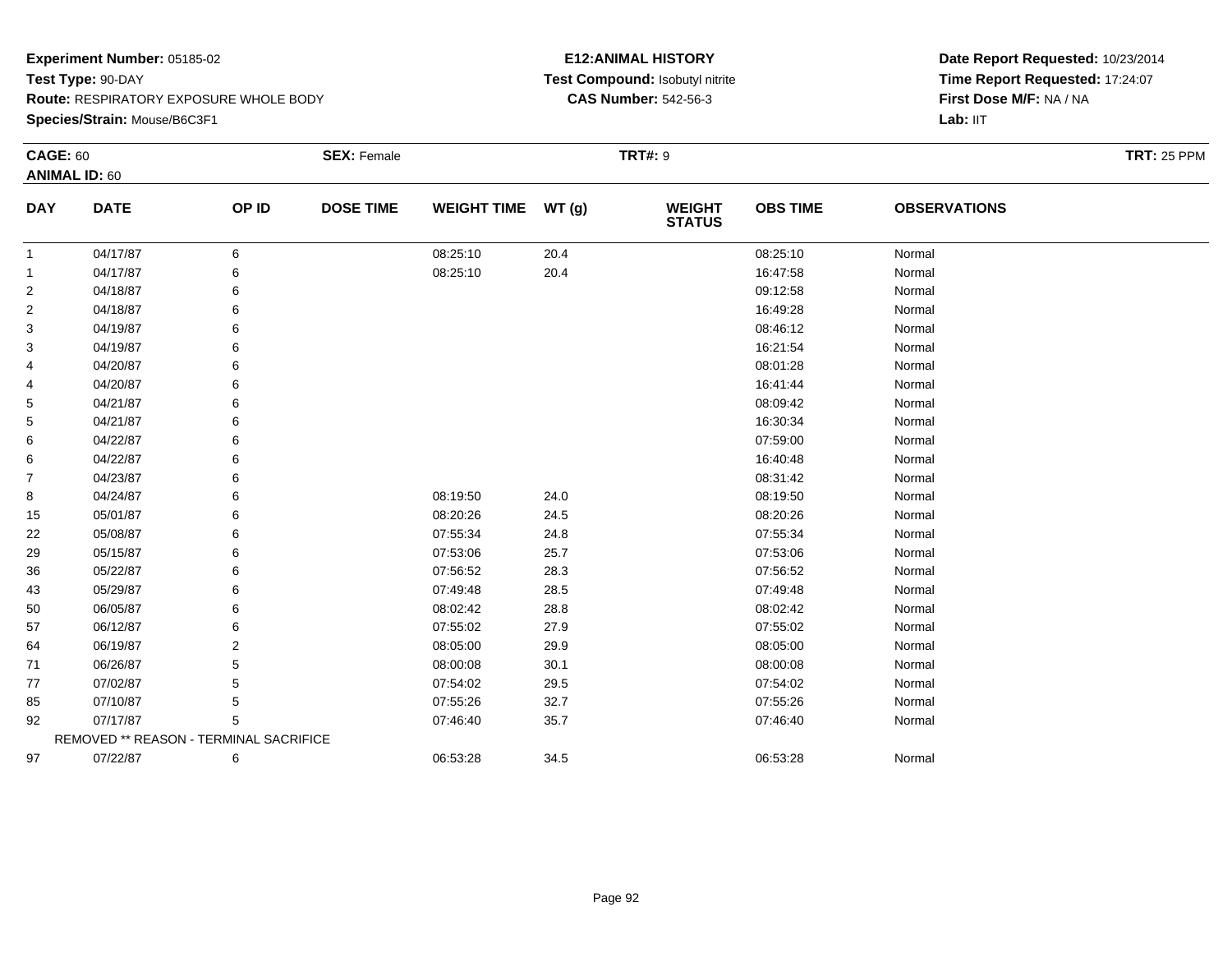**Species/Strain:** Mouse/B6C3F1

### **E12:ANIMAL HISTORY Test Compound:** Isobutyl nitrite**CAS Number:** 542-56-3

| <b>CAGE: 71</b> |                                        |       | <b>SEX: Female</b> |                    |       | <b>TRT#: 10</b>                |                 |                       | <b>TRT: 75 PPM</b> |
|-----------------|----------------------------------------|-------|--------------------|--------------------|-------|--------------------------------|-----------------|-----------------------|--------------------|
|                 | <b>ANIMAL ID: 71</b>                   |       |                    |                    |       |                                |                 |                       |                    |
| <b>DAY</b>      | <b>DATE</b>                            | OP ID | <b>DOSE TIME</b>   | <b>WEIGHT TIME</b> | WT(g) | <b>WEIGHT</b><br><b>STATUS</b> | <b>OBS TIME</b> | <b>OBSERVATIONS</b>   |                    |
| -1              | 04/17/87                               | 6     |                    | 08:33:12           | 18.6  |                                | 08:33:12        | Normal                |                    |
| 1               | 04/17/87                               | 6     |                    | 08:33:12           | 18.6  |                                | 16:55:34        | Normal                |                    |
| $\overline{2}$  | 04/18/87                               | 6     |                    |                    |       |                                | 09:23:50        | Normal                |                    |
| 2               | 04/18/87                               | 6     |                    |                    |       |                                | 16:57:38        | Normal                |                    |
| 3               | 04/19/87                               |       |                    |                    |       |                                | 08:55:44        | Normal                |                    |
| 3               | 04/19/87                               | 6     |                    |                    |       |                                | 16:30:22        | Normal                |                    |
| 4               | 04/20/87                               | 6     |                    |                    |       |                                | 08:11:38        | Normal                |                    |
| 4               | 04/20/87                               | 6     |                    |                    |       |                                | 16:47:58        | Normal                |                    |
| 5               | 04/21/87                               |       |                    |                    |       |                                | 08:16:42        | Normal                |                    |
| 5               | 04/21/87                               |       |                    |                    |       |                                | 16:45:36        | Normal                |                    |
| 6               | 04/22/87                               |       |                    |                    |       |                                | 08:12:18        | Normal                |                    |
| 6               | 04/22/87                               | 6     |                    |                    |       |                                | 16:33:44        | Normal                |                    |
| 7               | 04/23/87                               | 6     |                    |                    |       |                                | 08:34:50        | Normal                |                    |
| 8               | 04/24/87                               | 6     |                    | 08:29:26           | 19.8  |                                | 08:29:26        | Normal                |                    |
| 15              | 05/01/87                               |       |                    | 08:29:58           | 20.4  |                                | 08:29:58        | Normal                |                    |
| 22              | 05/08/87                               |       |                    | 08:09:18           | 20.7  |                                | 08:09:18        | Normal                |                    |
| 29              | 05/15/87                               |       |                    | 08:02:12           | 22.9  |                                | 08:02:12        | Normal                |                    |
| 36              | 05/22/87                               |       |                    | 08:05:32           | 22.5  |                                | 08:05:32        | Normal                |                    |
| 43              | 05/29/87                               |       |                    | 07:59:52           | 22.9  |                                | 07:59:52        | Normal                |                    |
| 50              | 06/05/87                               |       |                    | 08:10:36           | 23.1  |                                | 08:10:36        | Normal                |                    |
| 57              | 06/12/87                               |       |                    | 08:04:08           | 26.1  |                                | 08:04:08        | Normal                |                    |
| 64              | 06/19/87                               | 2     |                    | 08:12:46           | 24.9  |                                | 08:12:46        | Normal                |                    |
| 71              | 06/26/87                               | 5     |                    | 08:08:40           | 24.5  |                                | 08:08:40        | Normal                |                    |
| 77              | 07/02/87                               |       |                    | 08:02:36           | 25.9  |                                | 08:02:36        | Normal                |                    |
| 85              | 07/10/87                               | 5     |                    | 08:05:34           | 26.8  |                                | 08:05:34        | Alopecia Body Ventral |                    |
| 92              | 07/17/87                               | 5     |                    | 07:53:02           | 26.1  |                                | 07:53:02        | Alopecia Body Ventral |                    |
|                 | REMOVED ** REASON - TERMINAL SACRIFICE |       |                    |                    |       |                                |                 |                       |                    |
| 97              | 07/22/87                               | 6     |                    | 06:54:16           | 27.6  |                                | 06:54:16        | Alopecia Body Ventral |                    |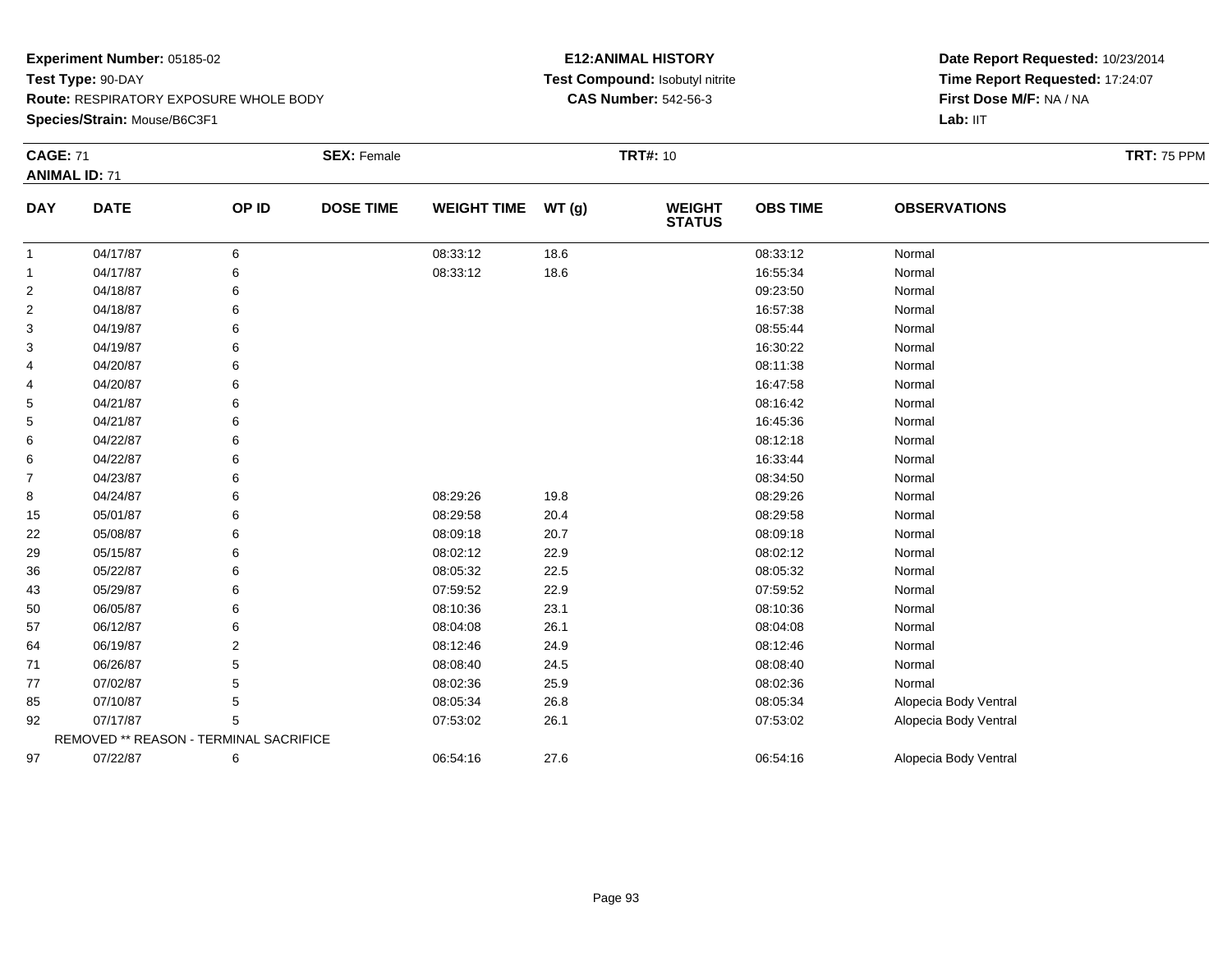**Species/Strain:** Mouse/B6C3F1

### **E12:ANIMAL HISTORY Test Compound:** Isobutyl nitrite**CAS Number:** 542-56-3

| <b>CAGE: 72</b> |                                        |       | <b>SEX: Female</b> |                    |       | <b>TRT#: 10</b>                |                 |                     | <b>TRT: 75 PPM</b> |
|-----------------|----------------------------------------|-------|--------------------|--------------------|-------|--------------------------------|-----------------|---------------------|--------------------|
|                 | <b>ANIMAL ID: 72</b>                   |       |                    |                    |       |                                |                 |                     |                    |
| <b>DAY</b>      | <b>DATE</b>                            | OP ID | <b>DOSE TIME</b>   | <b>WEIGHT TIME</b> | WT(g) | <b>WEIGHT</b><br><b>STATUS</b> | <b>OBS TIME</b> | <b>OBSERVATIONS</b> |                    |
| $\mathbf{1}$    | 04/17/87                               | 6     |                    | 08:33:40           | 18.1  |                                | 08:33:40        | Normal              |                    |
| $\mathbf{1}$    | 04/17/87                               | 6     |                    | 08:33:40           | 18.1  |                                | 16:55:48        | Normal              |                    |
| $\overline{c}$  | 04/18/87                               | 6     |                    |                    |       |                                | 09:24:00        | Normal              |                    |
| $\overline{c}$  | 04/18/87                               | 6     |                    |                    |       |                                | 16:57:54        | Normal              |                    |
| 3               | 04/19/87                               |       |                    |                    |       |                                | 08:55:52        | Normal              |                    |
| 3               | 04/19/87                               |       |                    |                    |       |                                | 16:30:30        | Normal              |                    |
| 4               | 04/20/87                               | 6     |                    |                    |       |                                | 08:11:50        | Normal              |                    |
| 4               | 04/20/87                               | 6     |                    |                    |       |                                | 16:48:08        | Normal              |                    |
| 5               | 04/21/87                               |       |                    |                    |       |                                | 08:16:52        | Normal              |                    |
| 5               | 04/21/87                               |       |                    |                    |       |                                | 16:45:42        | Normal              |                    |
| 6               | 04/22/87                               |       |                    |                    |       |                                | 08:12:28        | Normal              |                    |
| 6               | 04/22/87                               | 6     |                    |                    |       |                                | 16:34:00        | Normal              |                    |
| 7               | 04/23/87                               | 6     |                    |                    |       |                                | 08:35:02        | Normal              |                    |
| 8               | 04/24/87                               | 6     |                    | 08:30:26           | 19.4  |                                | 08:30:26        | Normal              |                    |
| 15              | 05/01/87                               | 6     |                    | 08:30:36           | 19.4  |                                | 08:30:36        | Normal              |                    |
| 22              | 05/08/87                               | 6     |                    | 08:09:40           | 22.0  |                                | 08:09:40        | Normal              |                    |
| 29              | 05/15/87                               | 6     |                    | 08:02:36           | 22.4  |                                | 08:02:36        | Normal              |                    |
| 36              | 05/22/87                               | 6     |                    | 08:05:52           | 22.2  |                                | 08:05:52        | Normal              |                    |
| 43              | 05/29/87                               | 6     |                    | 08:00:12           | 22.6  |                                | 08:00:12        | Normal              |                    |
| 50              | 06/05/87                               | 6     |                    | 08:10:58           | 23.5  |                                | 08:10:58        | Normal              |                    |
| 57              | 06/12/87                               | 6     |                    | 08:04:36           | 24.3  |                                | 08:04:36        | Normal              |                    |
| 64              | 06/19/87                               | 2     |                    | 08:13:10           | 24.9  |                                | 08:13:10        | Normal              |                    |
| 71              | 06/26/87                               | 5     |                    | 08:09:00           | 24.0  |                                | 08:09:00        | Normal              |                    |
| 77              | 07/02/87                               | 5     |                    | 08:03:00           | 25.2  |                                | 08:03:00        | Normal              |                    |
| 85              | 07/10/87                               | 5     |                    | 08:06:06           | 26.1  |                                | 08:06:06        | Normal              |                    |
| 92              | 07/17/87                               | 5     |                    | 07:53:20           | 26.8  |                                | 07:53:20        | Normal              |                    |
|                 | REMOVED ** REASON - TERMINAL SACRIFICE |       |                    |                    |       |                                |                 |                     |                    |
| 97              | 07/22/87                               | 6     |                    | 06:55:54           | 25.4  |                                | 06:55:54        | Normal              |                    |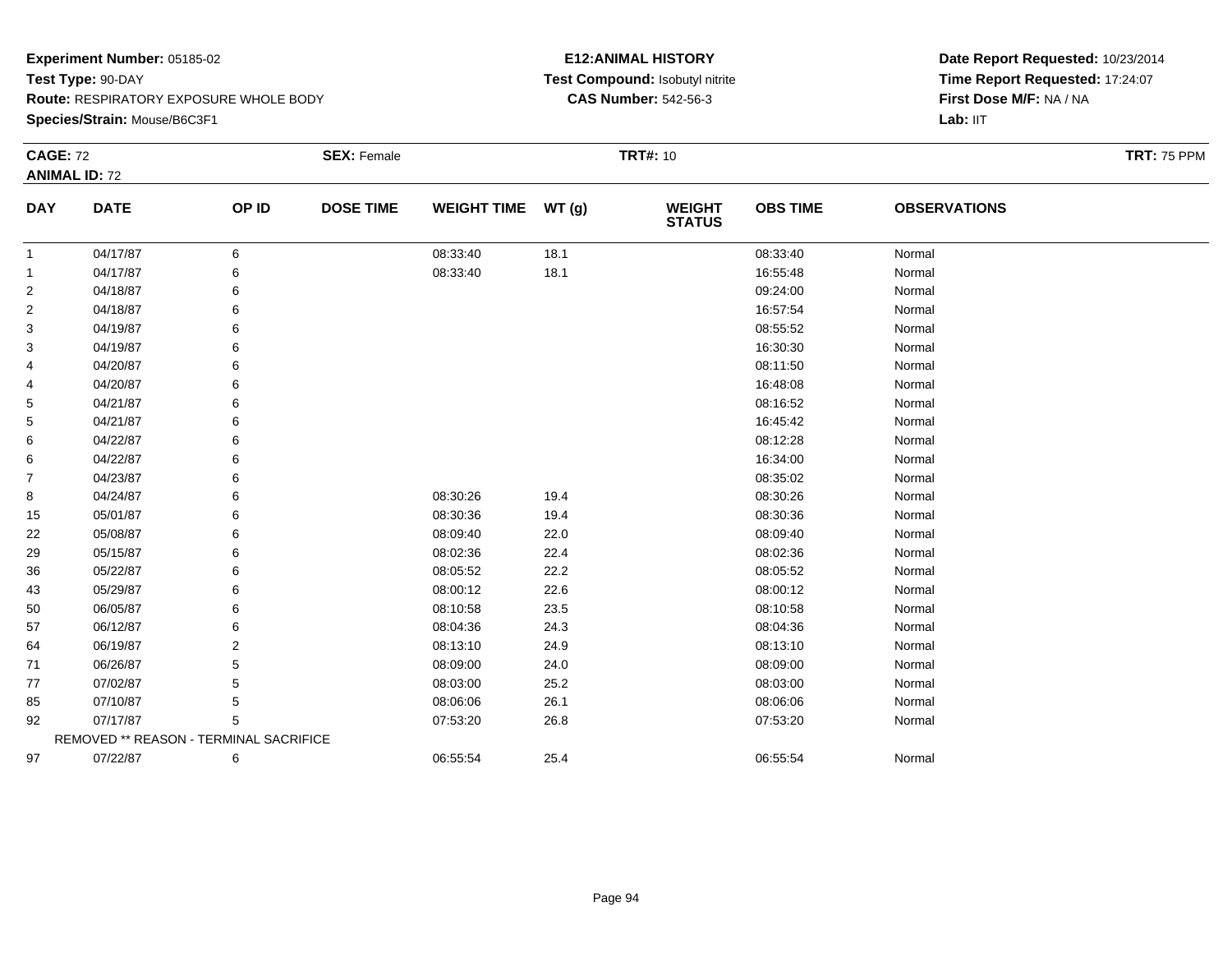**Species/Strain:** Mouse/B6C3F1

### **E12:ANIMAL HISTORY Test Compound:** Isobutyl nitrite**CAS Number:** 542-56-3

| <b>CAGE: 73</b> |                                        |       | <b>SEX: Female</b> |                    |       | <b>TRT#: 10</b>                |                 |                     | <b>TRT: 75 PPM</b> |
|-----------------|----------------------------------------|-------|--------------------|--------------------|-------|--------------------------------|-----------------|---------------------|--------------------|
|                 | <b>ANIMAL ID: 73</b>                   |       |                    |                    |       |                                |                 |                     |                    |
| <b>DAY</b>      | <b>DATE</b>                            | OP ID | <b>DOSE TIME</b>   | <b>WEIGHT TIME</b> | WT(g) | <b>WEIGHT</b><br><b>STATUS</b> | <b>OBS TIME</b> | <b>OBSERVATIONS</b> |                    |
| $\mathbf{1}$    | 04/17/87                               | 6     |                    | 08:34:08           | 20.2  |                                | 08:34:08        | Normal              |                    |
| $\mathbf{1}$    | 04/17/87                               | 6     |                    | 08:34:08           | 20.2  |                                | 16:56:00        | Normal              |                    |
| $\overline{c}$  | 04/18/87                               | 6     |                    |                    |       |                                | 09:24:12        | Normal              |                    |
| $\overline{c}$  | 04/18/87                               | 6     |                    |                    |       |                                | 16:58:04        | Normal              |                    |
| 3               | 04/19/87                               |       |                    |                    |       |                                | 08:56:02        | Normal              |                    |
| 3               | 04/19/87                               |       |                    |                    |       |                                | 16:30:42        | Normal              |                    |
| 4               | 04/20/87                               | 6     |                    |                    |       |                                | 08:11:58        | Normal              |                    |
| 4               | 04/20/87                               | 6     |                    |                    |       |                                | 16:48:18        | Normal              |                    |
| 5               | 04/21/87                               |       |                    |                    |       |                                | 08:17:16        | Normal              |                    |
| 5               | 04/21/87                               |       |                    |                    |       |                                | 16:45:50        | Normal              |                    |
| 6               | 04/22/87                               |       |                    |                    |       |                                | 08:12:36        | Normal              |                    |
| 6               | 04/22/87                               | 6     |                    |                    |       |                                | 16:34:08        | Normal              |                    |
| 7               | 04/23/87                               | 6     |                    |                    |       |                                | 08:35:16        | Normal              |                    |
| 8               | 04/24/87                               | 6     |                    | 08:30:56           | 20.9  |                                | 08:30:56        | Normal              |                    |
| 15              | 05/01/87                               | 6     |                    | 08:31:06           | 22.7  |                                | 08:31:06        | Normal              |                    |
| 22              | 05/08/87                               | 6     |                    | 08:10:22           | 23.0  |                                | 08:10:22        | Normal              |                    |
| 29              | 05/15/87                               | 6     |                    | 08:03:00           | 23.9  |                                | 08:03:00        | Normal              |                    |
| 36              | 05/22/87                               | 6     |                    | 08:06:12           | 24.3  |                                | 08:06:12        | Normal              |                    |
| 43              | 05/29/87                               | 6     |                    | 08:00:30           | 25.8  |                                | 08:00:30        | Normal              |                    |
| 50              | 06/05/87                               | 6     |                    | 08:11:26           | 25.9  |                                | 08:11:26        | Normal              |                    |
| 57              | 06/12/87                               | 6     |                    | 08:04:56           | 26.3  |                                | 08:04:56        | Normal              |                    |
| 64              | 06/19/87                               | 2     |                    | 08:13:26           | 25.9  |                                | 08:13:26        | Normal              |                    |
| 71              | 06/26/87                               | 5     |                    | 08:09:18           | 27.2  |                                | 08:09:18        | Normal              |                    |
| 77              | 07/02/87                               | 5     |                    | 08:03:24           | 27.0  |                                | 08:03:24        | Normal              |                    |
| 85              | 07/10/87                               | 5     |                    | 08:06:24           | 27.5  |                                | 08:06:24        | Normal              |                    |
| 92              | 07/17/87                               | 5     |                    | 07:53:42           | 28.3  |                                | 07:53:42        | Normal              |                    |
|                 | REMOVED ** REASON - TERMINAL SACRIFICE |       |                    |                    |       |                                |                 |                     |                    |
| 97              | 07/22/87                               | 6     |                    | 06:56:18           | 29.6  |                                | 06:56:18        | Normal              |                    |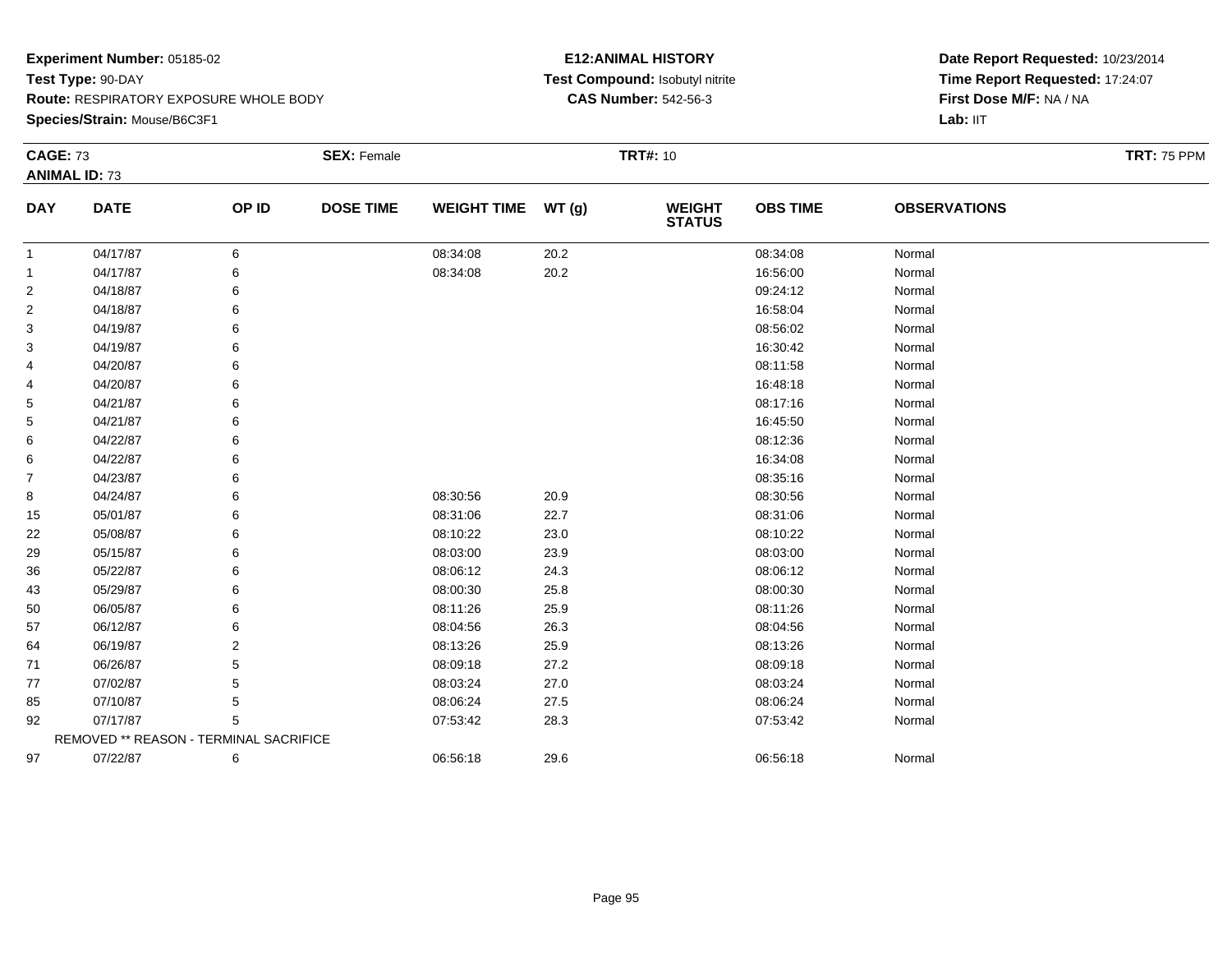**Species/Strain:** Mouse/B6C3F1

### **E12:ANIMAL HISTORY Test Compound:** Isobutyl nitrite**CAS Number:** 542-56-3

| <b>CAGE: 74</b> | <b>ANIMAL ID: 74</b>                   |       | <b>SEX: Female</b> |                    |       | <b>TRT#: 10</b>                |                 |                     | <b>TRT: 75 PPM</b> |
|-----------------|----------------------------------------|-------|--------------------|--------------------|-------|--------------------------------|-----------------|---------------------|--------------------|
| <b>DAY</b>      | <b>DATE</b>                            | OP ID | <b>DOSE TIME</b>   | <b>WEIGHT TIME</b> | WT(g) | <b>WEIGHT</b><br><b>STATUS</b> | <b>OBS TIME</b> | <b>OBSERVATIONS</b> |                    |
| $\mathbf{1}$    | 04/17/87                               | 6     |                    | 08:34:38           | 19.7  |                                | 08:34:38        | Normal              |                    |
| 1               | 04/17/87                               | 6     |                    | 08:34:38           | 19.7  |                                | 16:56:10        | Normal              |                    |
| $\overline{2}$  | 04/18/87                               | 6     |                    |                    |       |                                | 09:24:20        | Normal              |                    |
| $\overline{c}$  | 04/18/87                               | 6     |                    |                    |       |                                | 16:58:12        | Normal              |                    |
| 3               | 04/19/87                               | 6     |                    |                    |       |                                | 08:56:10        | Normal              |                    |
| 3               | 04/19/87                               | 6     |                    |                    |       |                                | 16:30:50        | Normal              |                    |
| 4               | 04/20/87                               | 6     |                    |                    |       |                                | 08:12:06        | Normal              |                    |
| 4               | 04/20/87                               | 6     |                    |                    |       |                                | 16:48:28        | Normal              |                    |
| 5               | 04/21/87                               | 6     |                    |                    |       |                                | 08:17:24        | Normal              |                    |
| 5               | 04/21/87                               | 6     |                    |                    |       |                                | 16:45:58        | Normal              |                    |
| 6               | 04/22/87                               | 6     |                    |                    |       |                                | 08:12:48        | Normal              |                    |
| 6               | 04/22/87                               | 6     |                    |                    |       |                                | 16:34:18        | Normal              |                    |
| 7               | 04/23/87                               | 6     |                    |                    |       |                                | 08:35:22        | Normal              |                    |
| 8               | 04/24/87                               | 6     |                    | 08:31:18           | 21.2  |                                | 08:31:18        | Normal              |                    |
| 15              | 05/01/87                               | 6     |                    | 08:31:32           | 21.4  |                                | 08:31:32        | Normal              |                    |
| 22              | 05/08/87                               | 6     |                    | 08:10:42           | 22.9  |                                | 08:10:42        | Normal              |                    |
| 29              | 05/15/87                               | 6     |                    | 08:03:18           | 23.7  |                                | 08:03:18        | Normal              |                    |
| 36              | 05/22/87                               | 6     |                    | 08:06:30           | 25.4  |                                | 08:06:30        | Normal              |                    |
| 43              | 05/29/87                               |       |                    | 08:00:48           | 25.9  |                                | 08:00:48        | Normal              |                    |
| 50              | 06/05/87                               | 6     |                    | 08:11:44           | 26.0  |                                | 08:11:44        | Normal              |                    |
| 57              | 06/12/87                               | 6     |                    | 08:05:20           | 25.7  |                                | 08:05:20        | Normal              |                    |
| 64              | 06/19/87                               | 2     |                    | 08:13:46           | 29.7  |                                | 08:13:46        | Normal              |                    |
| 71              | 06/26/87                               | 5     |                    | 08:09:36           | 26.5  |                                | 08:09:36        | Normal              |                    |
| 77              | 07/02/87                               | 5     |                    | 08:03:42           | 27.8  |                                | 08:03:42        | Normal              |                    |
| 85              | 07/10/87                               | 5     |                    | 08:06:44           | 29.8  |                                | 08:06:44        | Normal              |                    |
| 92              | 07/17/87                               | 5     |                    | 07:53:58           | 29.7  |                                | 07:53:58        | Normal              |                    |
|                 | REMOVED ** REASON - TERMINAL SACRIFICE |       |                    |                    |       |                                |                 |                     |                    |
| 97              | 07/22/87                               | 6     |                    | 06:56:38           | 30.3  |                                | 06:56:38        | Normal              |                    |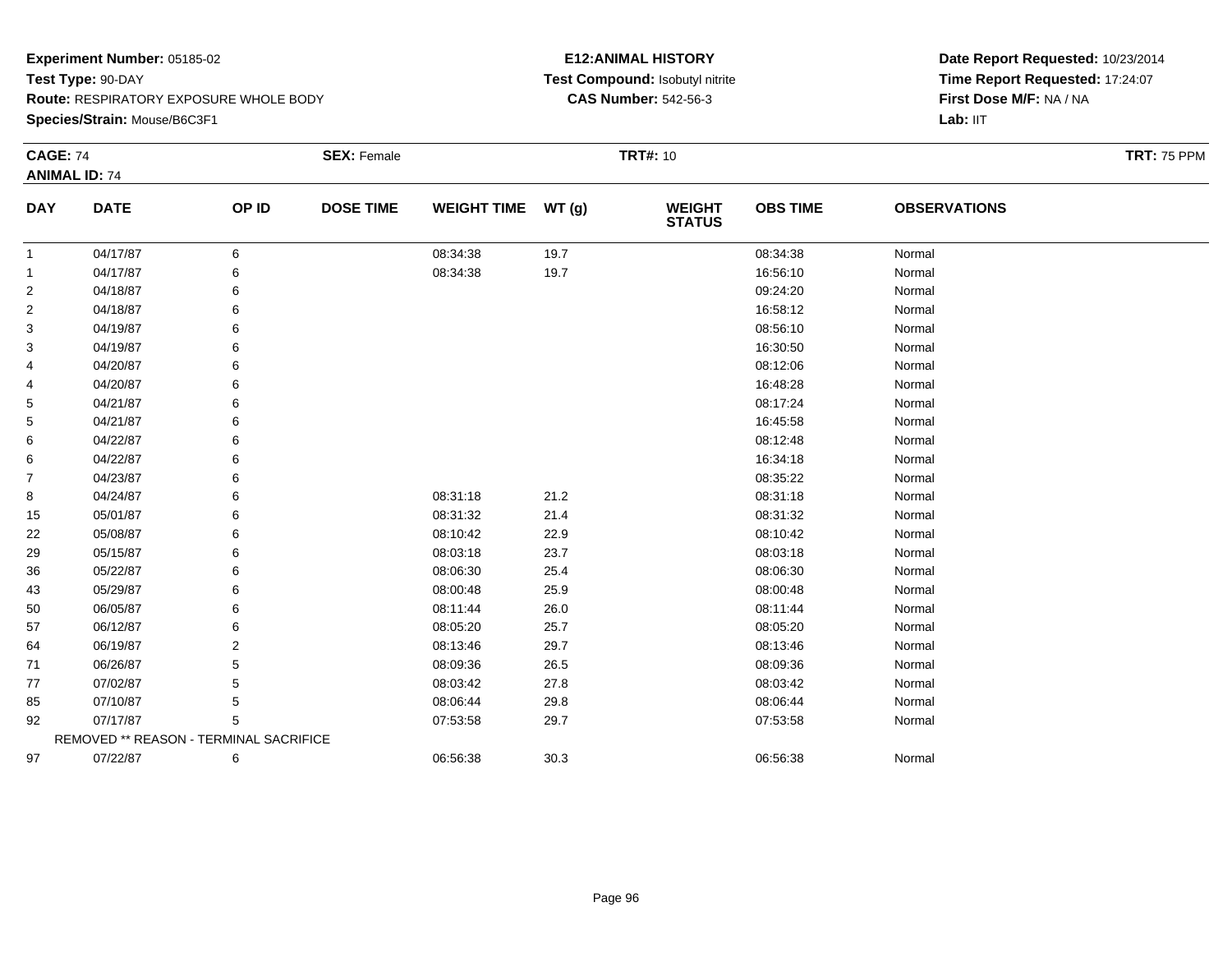**Species/Strain:** Mouse/B6C3F1

### **E12:ANIMAL HISTORY Test Compound:** Isobutyl nitrite**CAS Number:** 542-56-3

| <b>CAGE: 75</b> | <b>ANIMAL ID: 75</b>                   |       | <b>SEX: Female</b> |                    |       | <b>TRT#: 10</b>                |                 |                     | <b>TRT: 75 PPM</b> |
|-----------------|----------------------------------------|-------|--------------------|--------------------|-------|--------------------------------|-----------------|---------------------|--------------------|
| <b>DAY</b>      | <b>DATE</b>                            | OP ID | <b>DOSE TIME</b>   | <b>WEIGHT TIME</b> | WT(g) | <b>WEIGHT</b><br><b>STATUS</b> | <b>OBS TIME</b> | <b>OBSERVATIONS</b> |                    |
| $\mathbf{1}$    | 04/17/87                               | 6     |                    | 08:35:12           | 20.0  |                                | 08:35:12        | Normal              |                    |
| 1               | 04/17/87                               | 6     |                    | 08:35:12           | 20.0  |                                | 16:56:24        | Normal              |                    |
| $\overline{2}$  | 04/18/87                               | 6     |                    |                    |       |                                | 09:24:28        | Normal              |                    |
| $\overline{c}$  | 04/18/87                               | 6     |                    |                    |       |                                | 16:58:26        | Normal              |                    |
| 3               | 04/19/87                               | 6     |                    |                    |       |                                | 08:56:20        | Normal              |                    |
| 3               | 04/19/87                               | 6     |                    |                    |       |                                | 16:31:00        | Normal              |                    |
| 4               | 04/20/87                               | 6     |                    |                    |       |                                | 08:12:16        | Normal              |                    |
| 4               | 04/20/87                               | 6     |                    |                    |       |                                | 16:48:38        | Normal              |                    |
| 5               | 04/21/87                               | 6     |                    |                    |       |                                | 08:17:32        | Normal              |                    |
| 5               | 04/21/87                               | 6     |                    |                    |       |                                | 16:46:06        | Normal              |                    |
| 6               | 04/22/87                               | 6     |                    |                    |       |                                | 08:13:02        | Normal              |                    |
| 6               | 04/22/87                               | 6     |                    |                    |       |                                | 16:34:28        | Normal              |                    |
| 7               | 04/23/87                               | 6     |                    |                    |       |                                | 08:35:34        | Normal              |                    |
| 8               | 04/24/87                               | 6     |                    | 08:31:50           | 21.1  |                                | 08:31:50        | Normal              |                    |
| 15              | 05/01/87                               | 6     |                    | 08:31:58           | 21.9  |                                | 08:31:58        | Normal              |                    |
| 22              | 05/08/87                               | 6     |                    | 08:11:02           | 24.7  |                                | 08:11:02        | Normal              |                    |
| 29              | 05/15/87                               | 6     |                    | 08:03:40           | 25.1  |                                | 08:03:40        | Normal              |                    |
| 36              | 05/22/87                               | 6     |                    | 08:06:52           | 25.7  |                                | 08:06:52        | Normal              |                    |
| 43              | 05/29/87                               |       |                    | 08:01:08           | 25.8  |                                | 08:01:08        | Normal              |                    |
| 50              | 06/05/87                               | 6     |                    | 08:12:00           | 28.4  |                                | 08:12:00        | Normal              |                    |
| 57              | 06/12/87                               | 6     |                    | 08:05:42           | 28.0  |                                | 08:05:42        | Normal              |                    |
| 64              | 06/19/87                               | 2     |                    | 08:14:10           | 29.3  |                                | 08:14:10        | Normal              |                    |
| 71              | 06/26/87                               | 5     |                    | 08:10:00           | 28.7  |                                | 08:10:00        | Normal              |                    |
| 77              | 07/02/87                               | 5     |                    | 08:04:02           | 30.9  |                                | 08:04:02        | Normal              |                    |
| 85              | 07/10/87                               | 5     |                    | 08:07:16           | 32.5  |                                | 08:07:16        | Normal              |                    |
| 92              | 07/17/87                               | 5     |                    | 07:54:20           | 34.3  |                                | 07:54:20        | Normal              |                    |
|                 | REMOVED ** REASON - TERMINAL SACRIFICE |       |                    |                    |       |                                |                 |                     |                    |
| 97              | 07/22/87                               | 6     |                    | 06:57:04           | 34.7  |                                | 06:57:04        | Normal              |                    |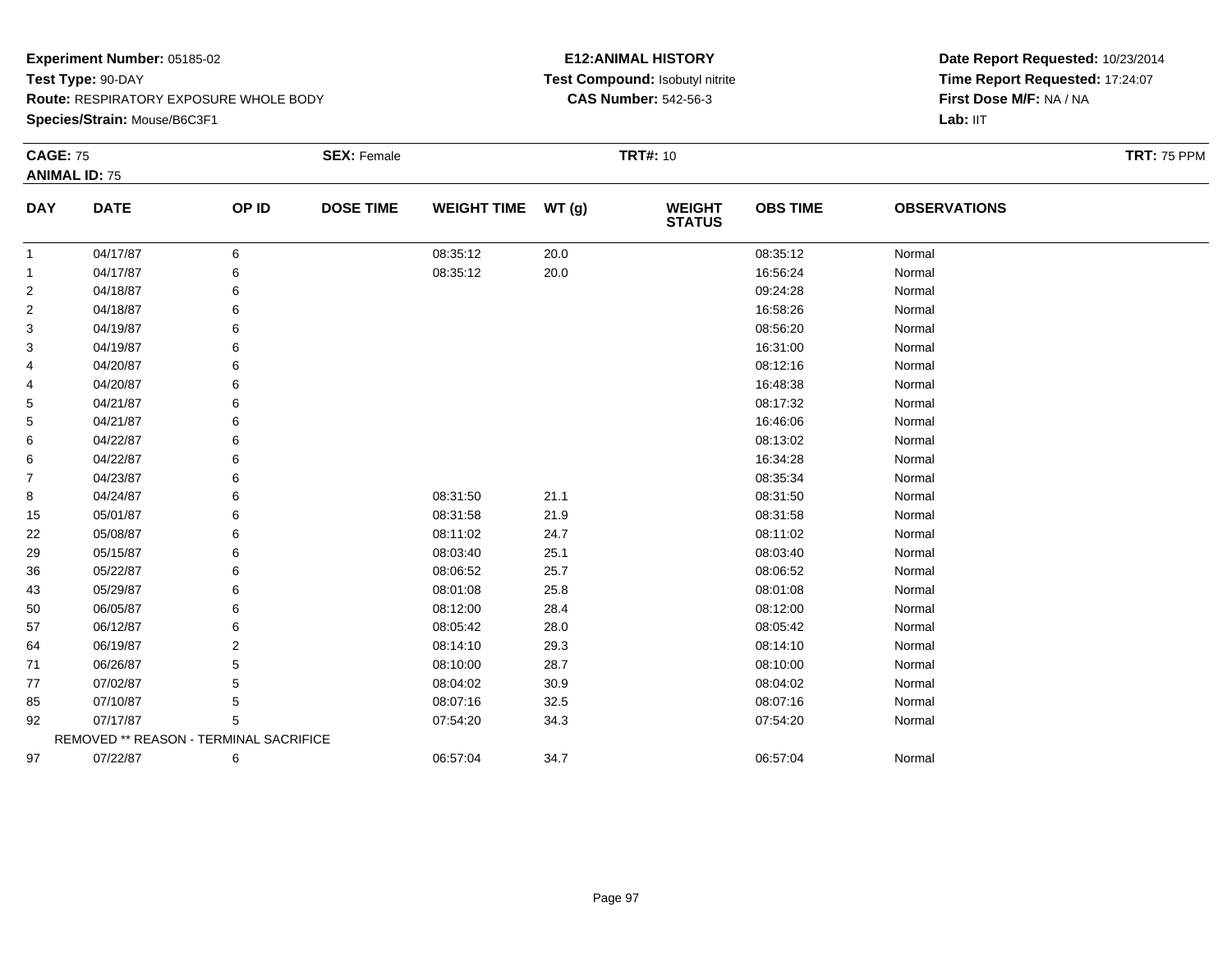**Species/Strain:** Mouse/B6C3F1

### **E12:ANIMAL HISTORY Test Compound:** Isobutyl nitrite**CAS Number:** 542-56-3

| <b>CAGE: 76</b> |                                        |                | <b>SEX: Female</b> |                    |       | <b>TRT#: 10</b>                |                 |                     | <b>TRT: 75 PPM</b> |
|-----------------|----------------------------------------|----------------|--------------------|--------------------|-------|--------------------------------|-----------------|---------------------|--------------------|
|                 | <b>ANIMAL ID: 76</b>                   |                |                    |                    |       |                                |                 |                     |                    |
| <b>DAY</b>      | <b>DATE</b>                            | OP ID          | <b>DOSE TIME</b>   | <b>WEIGHT TIME</b> | WT(g) | <b>WEIGHT</b><br><b>STATUS</b> | <b>OBS TIME</b> | <b>OBSERVATIONS</b> |                    |
| 1               | 04/17/87                               | 6              |                    | 08:35:44           | 19.9  |                                | 08:35:44        | Normal              |                    |
| 1               | 04/17/87                               | 6              |                    | 08:35:44           | 19.9  |                                | 16:56:38        | Normal              |                    |
| 2               | 04/18/87                               | 6              |                    |                    |       |                                | 09:24:38        | Normal              |                    |
| 2               | 04/18/87                               | 6              |                    |                    |       |                                | 16:58:36        | Normal              |                    |
| 3               | 04/19/87                               | 6              |                    |                    |       |                                | 08:56:30        | Normal              |                    |
| 3               | 04/19/87                               | 6              |                    |                    |       |                                | 16:31:10        | Normal              |                    |
| 4               | 04/20/87                               | 6              |                    |                    |       |                                | 08:12:28        | Normal              |                    |
| 4               | 04/20/87                               | 6              |                    |                    |       |                                | 16:48:52        | Normal              |                    |
| 5               | 04/21/87                               | 6              |                    |                    |       |                                | 08:17:40        | Normal              |                    |
| 5               | 04/21/87                               | 6              |                    |                    |       |                                | 16:46:18        | Normal              |                    |
| 6               | 04/22/87                               | 6              |                    |                    |       |                                | 08:13:14        | Normal              |                    |
| 6               | 04/22/87                               | 6              |                    |                    |       |                                | 16:34:36        | Normal              |                    |
| $\overline{7}$  | 04/23/87                               | 6              |                    |                    |       |                                | 08:35:46        | Normal              |                    |
| 8               | 04/24/87                               | 6              |                    | 08:32:14           | 21.4  |                                | 08:32:14        | Normal              |                    |
| 15              | 05/01/87                               | 6              |                    | 08:32:28           | 23.1  |                                | 08:32:28        | Normal              |                    |
| 22              | 05/08/87                               | 6              |                    | 08:11:26           | 24.4  |                                | 08:11:26        | Normal              |                    |
| 29              | 05/15/87                               | 6              |                    | 08:04:02           | 24.8  |                                | 08:04:02        | Normal              |                    |
| 36              | 05/22/87                               | 6              |                    | 08:07:10           | 25.3  |                                | 08:07:10        | Normal              |                    |
| 43              | 05/29/87                               | 6              |                    | 08:01:26           | 27.2  |                                | 08:01:26        | Normal              |                    |
| 50              | 06/05/87                               | 6              |                    | 08:12:18           | 28.8  |                                | 08:12:18        | Normal              |                    |
| 57              | 06/12/87                               | 6              |                    | 08:05:58           | 28.4  |                                | 08:05:58        | Normal              |                    |
| 64              | 06/19/87                               | $\overline{2}$ |                    | 08:14:24           | 29.8  |                                | 08:14:24        | Normal              |                    |
| 71              | 06/26/87                               | 5              |                    | 08:10:22           | 33.5  |                                | 08:10:22        | Normal              |                    |
| 77              | 07/02/87                               | 5              |                    | 08:04:22           | 33.4  |                                | 08:04:22        | Normal              |                    |
| 85              | 07/10/87                               | 5              |                    | 08:07:32           | 35.9  |                                | 08:07:32        | Normal              |                    |
| 92              | 07/17/87                               | 5              |                    | 07:54:38           | 36.3  |                                | 07:54:38        | Normal              |                    |
|                 | REMOVED ** REASON - TERMINAL SACRIFICE |                |                    |                    |       |                                |                 |                     |                    |
| 97              | 07/22/87                               | 6              |                    | 06:57:26           | 38.1  |                                | 06:57:26        | Normal              |                    |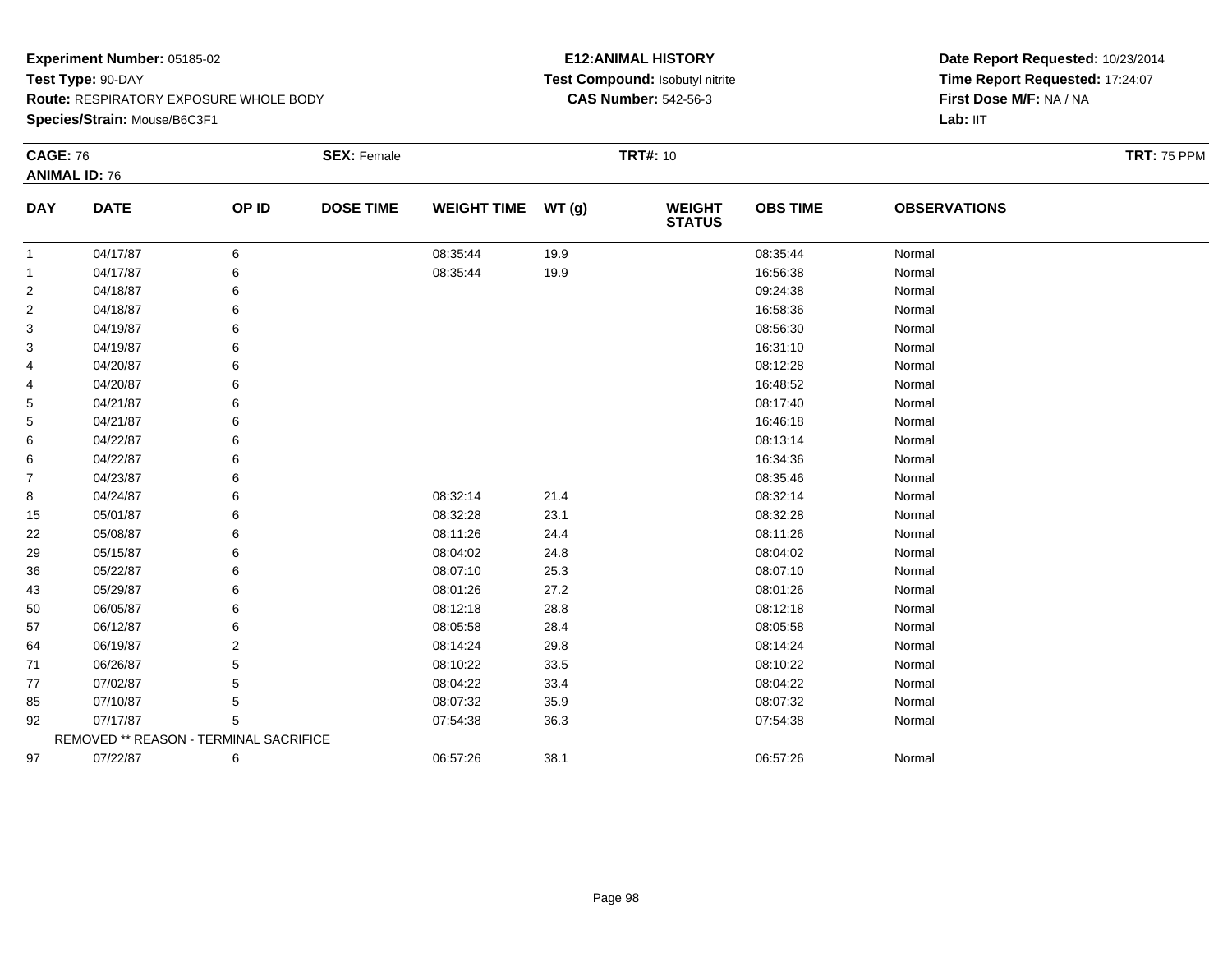**Species/Strain:** Mouse/B6C3F1

### **E12:ANIMAL HISTORY Test Compound:** Isobutyl nitrite**CAS Number:** 542-56-3

| <b>CAGE: 77</b> | <b>ANIMAL ID: 77</b>                   |                | <b>SEX: Female</b> |                    |       | <b>TRT#: 10</b>                |                 |                       | <b>TRT: 75 PPM</b> |
|-----------------|----------------------------------------|----------------|--------------------|--------------------|-------|--------------------------------|-----------------|-----------------------|--------------------|
| <b>DAY</b>      | <b>DATE</b>                            | OP ID          | <b>DOSE TIME</b>   | <b>WEIGHT TIME</b> | WT(g) | <b>WEIGHT</b><br><b>STATUS</b> | <b>OBS TIME</b> | <b>OBSERVATIONS</b>   |                    |
| $\mathbf{1}$    | 04/17/87                               | 6              |                    | 08:36:18           | 19.8  |                                | 08:36:18        | Normal                |                    |
| 1               | 04/17/87                               | 6              |                    | 08:36:18           | 19.8  |                                | 16:56:54        | Normal                |                    |
| $\overline{2}$  | 04/18/87                               | 6              |                    |                    |       |                                | 09:24:48        | Normal                |                    |
| $\overline{c}$  | 04/18/87                               | 6              |                    |                    |       |                                | 16:59:14        | Normal                |                    |
| 3               | 04/19/87                               | 6              |                    |                    |       |                                | 08:56:40        | Normal                |                    |
| 3               | 04/19/87                               | 6              |                    |                    |       |                                | 16:31:20        | Normal                |                    |
| 4               | 04/20/87                               | 6              |                    |                    |       |                                | 08:12:38        | Normal                |                    |
| 4               | 04/20/87                               | 6              |                    |                    |       |                                | 16:49:02        | Normal                |                    |
| 5               | 04/21/87                               | 6              |                    |                    |       |                                | 08:17:48        | Normal                |                    |
| 5               | 04/21/87                               | 6              |                    |                    |       |                                | 16:46:28        | Normal                |                    |
| 6               | 04/22/87                               |                |                    |                    |       |                                | 08:13:28        | Normal                |                    |
| 6               | 04/22/87                               | 6              |                    |                    |       |                                | 16:34:52        | Normal                |                    |
| 7               | 04/23/87                               | 6              |                    |                    |       |                                | 08:35:56        | Normal                |                    |
| 8               | 04/24/87                               | 6              |                    | 08:32:38           | 21.9  |                                | 08:32:38        | Normal                |                    |
| 15              | 05/01/87                               | 6              |                    | 08:33:04           | 24.6  |                                | 08:33:04        | Normal                |                    |
| 22              | 05/08/87                               | 6              |                    | 08:11:46           | 26.0  |                                | 08:11:46        | Normal                |                    |
| 29              | 05/15/87                               | 6              |                    | 08:04:22           | 25.7  |                                | 08:04:22        | Normal                |                    |
| 36              | 05/22/87                               | 6              |                    | 08:07:28           | 26.6  |                                | 08:07:28        | Normal                |                    |
| 43              | 05/29/87                               | 6              |                    | 08:01:46           | 29.1  |                                | 08:01:46        | Normal                |                    |
| 50              | 06/05/87                               | 6              |                    | 08:12:38           | 30.5  |                                | 08:12:38        | Normal                |                    |
| 57              | 06/12/87                               | 6              |                    | 08:06:22           | 30.8  |                                | 08:06:22        | Normal                |                    |
| 64              | 06/19/87                               | $\overline{2}$ |                    | 08:14:44           | 31.5  |                                | 08:14:44        | Normal                |                    |
| 71              | 06/26/87                               | 5              |                    | 08:10:54           | 35.1  |                                | 08:10:54        | Normal                |                    |
| 77              | 07/02/87                               | 5              |                    | 08:04:44           | 33.8  |                                | 08:04:44        | Normal                |                    |
| 85              | 07/10/87                               | 5              |                    | 08:07:56           | 36.1  |                                | 08:07:56        | Alopecia Body Ventral |                    |
| 92              | 07/17/87                               | 5              |                    | 07:54:52           | 36.5  |                                | 07:54:52        | Alopecia Body Ventral |                    |
|                 | REMOVED ** REASON - TERMINAL SACRIFICE |                |                    |                    |       |                                |                 |                       |                    |
| 97              | 07/22/87                               | 6              |                    | 06:58:02           | 38.8  |                                | 06:58:02        | Alopecia Body Ventral |                    |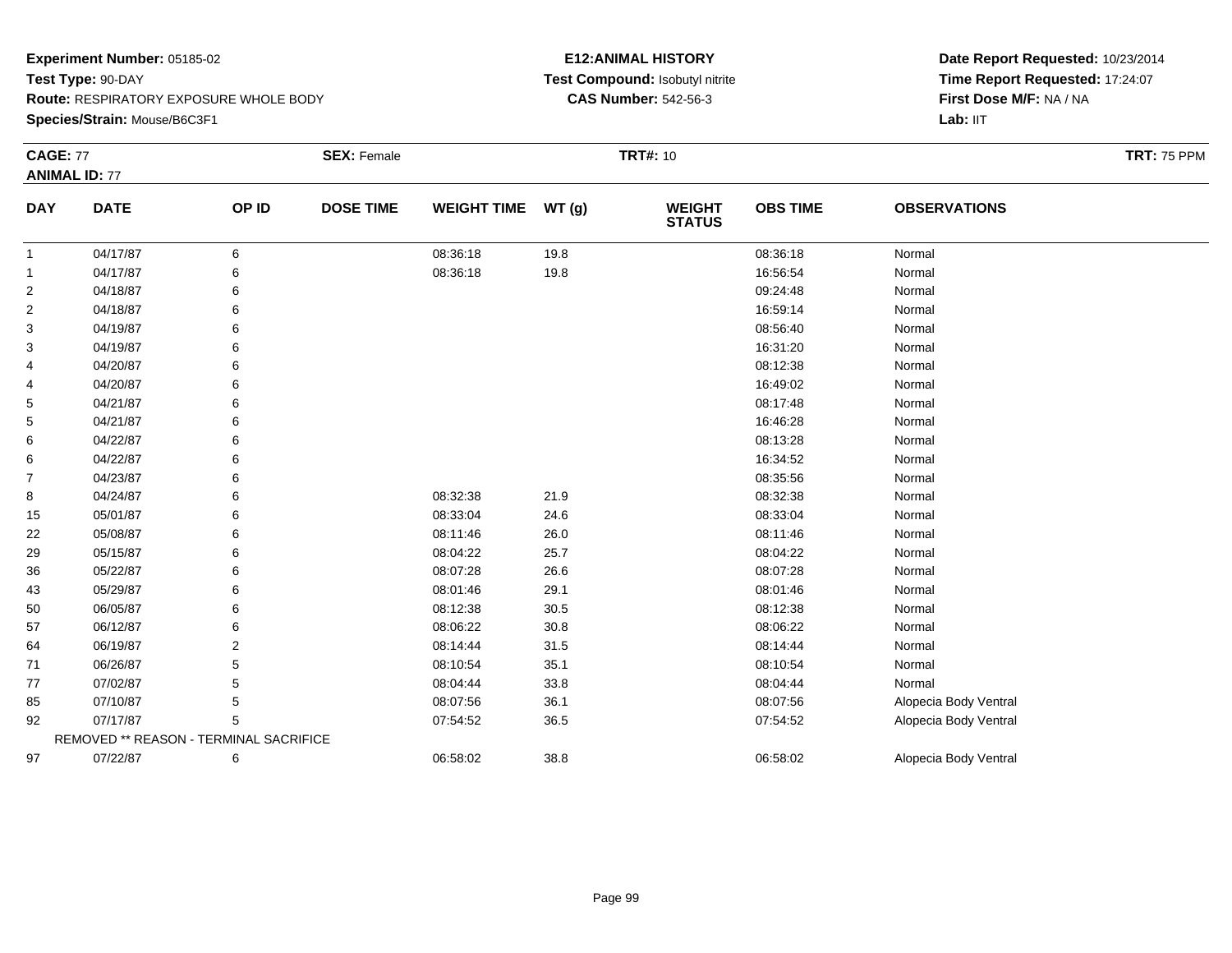**Species/Strain:** Mouse/B6C3F1

### **E12:ANIMAL HISTORY Test Compound:** Isobutyl nitrite**CAS Number:** 542-56-3

| <b>CAGE: 78</b> |                                        |       | <b>SEX: Female</b> |                    |       | <b>TRT#: 10</b>                |                 |                     | <b>TRT: 75 PPM</b> |
|-----------------|----------------------------------------|-------|--------------------|--------------------|-------|--------------------------------|-----------------|---------------------|--------------------|
|                 | <b>ANIMAL ID: 78</b>                   |       |                    |                    |       |                                |                 |                     |                    |
| <b>DAY</b>      | <b>DATE</b>                            | OP ID | <b>DOSE TIME</b>   | <b>WEIGHT TIME</b> | WT(g) | <b>WEIGHT</b><br><b>STATUS</b> | <b>OBS TIME</b> | <b>OBSERVATIONS</b> |                    |
| -1              | 04/17/87                               | 6     |                    | 08:36:50           | 20.4  |                                | 08:36:50        | Normal              |                    |
| -1              | 04/17/87                               | 6     |                    | 08:36:50           | 20.4  |                                | 16:57:10        | Normal              |                    |
| 2               | 04/18/87                               | 6     |                    |                    |       |                                | 09:25:00        | Normal              |                    |
| $\overline{2}$  | 04/18/87                               | 6     |                    |                    |       |                                | 16:59:26        | Normal              |                    |
| 3               | 04/19/87                               | 6     |                    |                    |       |                                | 08:56:48        | Normal              |                    |
| 3               | 04/19/87                               | 6     |                    |                    |       |                                | 16:31:28        | Normal              |                    |
| 4               | 04/20/87                               | 6     |                    |                    |       |                                | 08:12:46        | Normal              |                    |
| 4               | 04/20/87                               | 6     |                    |                    |       |                                | 16:49:12        | Normal              |                    |
| 5               | 04/21/87                               | 6     |                    |                    |       |                                | 08:17:56        | Normal              |                    |
| 5               | 04/21/87                               | 6     |                    |                    |       |                                | 16:46:36        | Normal              |                    |
| 6               | 04/22/87                               | 6     |                    |                    |       |                                | 08:13:40        | Normal              |                    |
| 6               | 04/22/87                               | 6     |                    |                    |       |                                | 16:35:04        | Normal              |                    |
| $\overline{7}$  | 04/23/87                               | 6     |                    |                    |       |                                | 08:36:06        | Normal              |                    |
| 8               | 04/24/87                               | 6     |                    | 08:33:06           | 21.1  |                                | 08:33:06        | Normal              |                    |
| 15              | 05/01/87                               | 6     |                    | 08:33:40           | 22.8  |                                | 08:33:40        | Normal              |                    |
| 22              | 05/08/87                               | 6     |                    | 08:12:06           | 25.2  |                                | 08:12:06        | Normal              |                    |
| 29              | 05/15/87                               | 6     |                    | 08:04:42           | 26.1  |                                | 08:04:42        | Normal              |                    |
| 36              | 05/22/87                               | 6     |                    | 08:07:48           | 25.4  |                                | 08:07:48        | Normal              |                    |
| 43              | 05/29/87                               | 6     |                    | 08:02:10           | 26.9  |                                | 08:02:10        | Normal              |                    |
| 50              | 06/05/87                               | 6     |                    | 08:12:58           | 29.4  |                                | 08:12:58        | Normal              |                    |
| 57              | 06/12/87                               | 6     |                    | 08:06:48           | 30.2  |                                | 08:06:48        | Normal              |                    |
| 64              | 06/19/87                               | 2     |                    | 08:15:04           | 30.7  |                                | 08:15:04        | Normal              |                    |
| 71              | 06/26/87                               |       |                    | 08:11:26           | 30.8  |                                | 08:11:26        | Normal              |                    |
| 77              | 07/02/87                               | 5     |                    | 08:05:08           | 32.0  |                                | 08:05:08        | Normal              |                    |
| 85              | 07/10/87                               | 5     |                    | 08:08:16           | 35.9  |                                | 08:08:16        | Normal              |                    |
| 92              | 07/17/87                               | 5     |                    | 07:55:16           | 36.2  |                                | 07:55:16        | Normal              |                    |
|                 | REMOVED ** REASON - TERMINAL SACRIFICE |       |                    |                    |       |                                |                 |                     |                    |
| 97              | 07/22/87                               | 6     |                    | 06:58:34           | 36.7  |                                | 06:58:34        | Normal              |                    |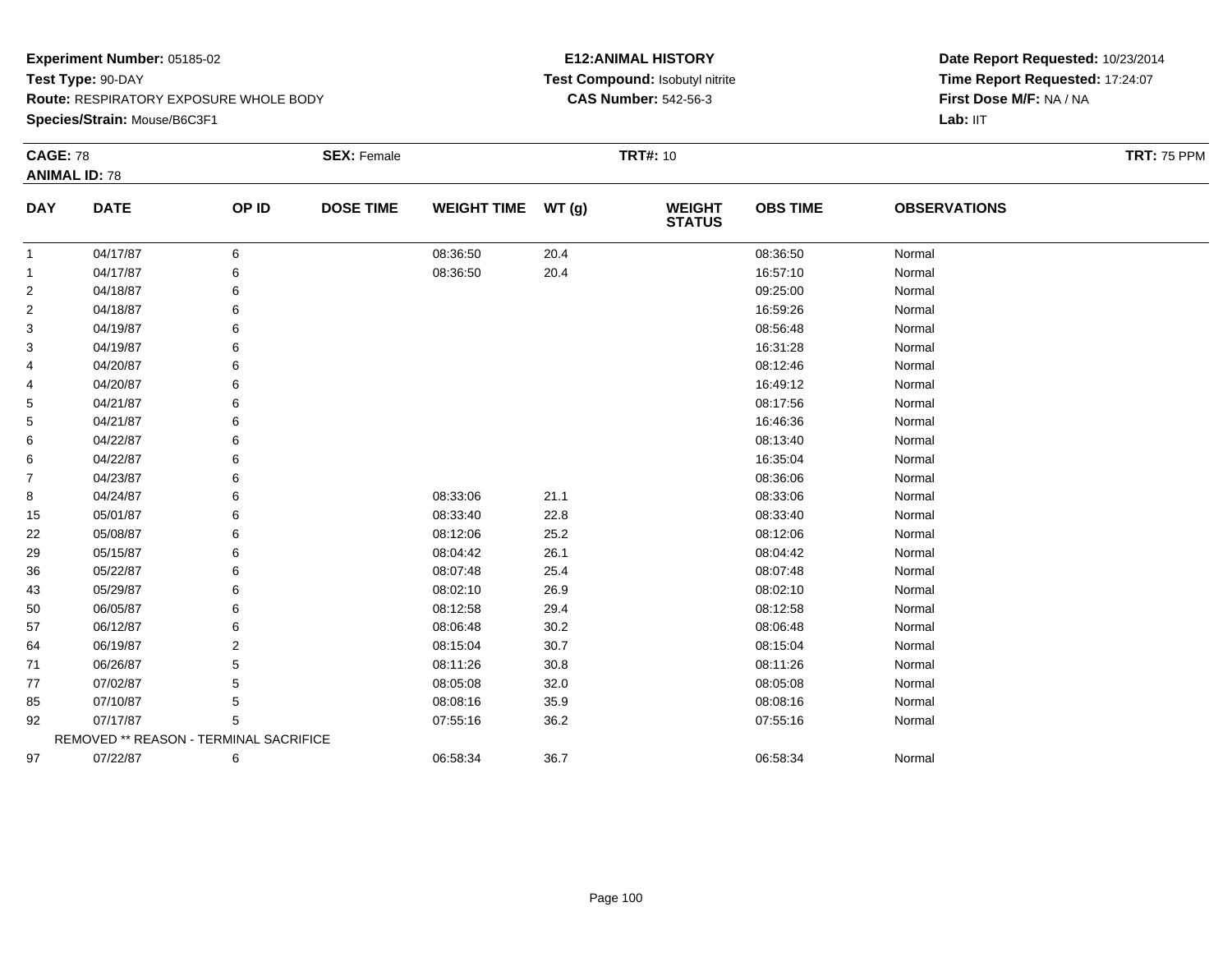**Species/Strain:** Mouse/B6C3F1

### **E12:ANIMAL HISTORY Test Compound:** Isobutyl nitrite**CAS Number:** 542-56-3

| <b>CAGE: 79</b> |                                        |       | <b>SEX: Female</b> |                    |      | <b>TRT#: 10</b>                |                 |                     | <b>TRT: 75 PPM</b> |
|-----------------|----------------------------------------|-------|--------------------|--------------------|------|--------------------------------|-----------------|---------------------|--------------------|
|                 | <b>ANIMAL ID: 79</b>                   |       |                    |                    |      |                                |                 |                     |                    |
| <b>DAY</b>      | <b>DATE</b>                            | OP ID | <b>DOSE TIME</b>   | WEIGHT TIME WT (g) |      | <b>WEIGHT</b><br><b>STATUS</b> | <b>OBS TIME</b> | <b>OBSERVATIONS</b> |                    |
| $\mathbf{1}$    | 04/17/87                               | 6     |                    | 08:37:16           | 19.2 |                                | 08:37:16        | Normal              |                    |
| 1               | 04/17/87                               | 6     |                    | 08:37:16           | 19.2 |                                | 16:57:24        | Normal              |                    |
| 2               | 04/18/87                               |       |                    |                    |      |                                | 09:25:10        | Normal              |                    |
| 2               | 04/18/87                               | 6     |                    |                    |      |                                | 16:59:36        | Normal              |                    |
| 3               | 04/19/87                               |       |                    |                    |      |                                | 08:56:58        | Normal              |                    |
| 3               | 04/19/87                               |       |                    |                    |      |                                | 16:31:40        | Normal              |                    |
| 4               | 04/20/87                               | 6     |                    |                    |      |                                | 08:12:54        | Normal              |                    |
| 4               | 04/20/87                               | 6     |                    |                    |      |                                | 16:49:34        | Normal              |                    |
| 5               | 04/21/87                               | 6     |                    |                    |      |                                | 08:18:06        | Normal              |                    |
| 5               | 04/21/87                               | 6     |                    |                    |      |                                | 16:46:44        | Normal              |                    |
| 6               | 04/22/87                               | 6     |                    |                    |      |                                | 08:13:52        | Normal              |                    |
| 6               | 04/22/87                               | 6     |                    |                    |      |                                | 16:35:14        | Normal              |                    |
| 7               | 04/23/87                               | 6     |                    |                    |      |                                | 08:36:14        | Normal              |                    |
| 8               | 04/24/87                               | 6     |                    | 08:33:30           | 21.1 |                                | 08:33:30        | Normal              |                    |
| 15              | 05/01/87                               | 6     |                    | 08:34:48           | 21.7 |                                | 08:34:48        | Normal              |                    |
| 22              | 05/08/87                               | 6     |                    | 08:12:30           | 22.5 |                                | 08:12:30        | Normal              |                    |
| 29              | 05/15/87                               | 6     |                    | 08:05:06           | 24.7 |                                | 08:05:06        | Normal              |                    |
| 36              | 05/22/87                               |       |                    | 08:08:06           | 24.6 |                                | 08:08:06        | Normal              |                    |
| 43              | 05/29/87                               | 6     |                    | 08:02:30           | 24.3 |                                | 08:02:30        | Normal              |                    |
| 50              | 06/05/87                               | 6     |                    | 08:13:18           | 26.0 |                                | 08:13:18        | Normal              |                    |
| 57              | 06/12/87                               | 6     |                    | 08:07:06           | 27.5 |                                | 08:07:06        | Normal              |                    |
| 64              | 06/19/87                               | 2     |                    | 08:15:24           | 25.1 |                                | 08:15:24        | Normal              |                    |
| 71              | 06/26/87                               | 5     |                    | 08:11:42           | 26.8 |                                | 08:11:42        | Normal              |                    |
| 77              | 07/02/87                               | 5     |                    | 08:05:28           | 25.8 |                                | 08:05:28        | Normal              |                    |
| 85              | 07/10/87                               | 5     |                    | 08:08:40           | 28.2 |                                | 08:08:40        | Normal              |                    |
| 92              | 07/17/87                               | 5     |                    | 07:55:50           | 30.6 |                                | 07:55:50        | Normal              |                    |
|                 | REMOVED ** REASON - TERMINAL SACRIFICE |       |                    |                    |      |                                |                 |                     |                    |
| 97              | 07/22/87                               | 6     |                    | 06:59:04           | 28.6 |                                | 06:59:04        | Normal              |                    |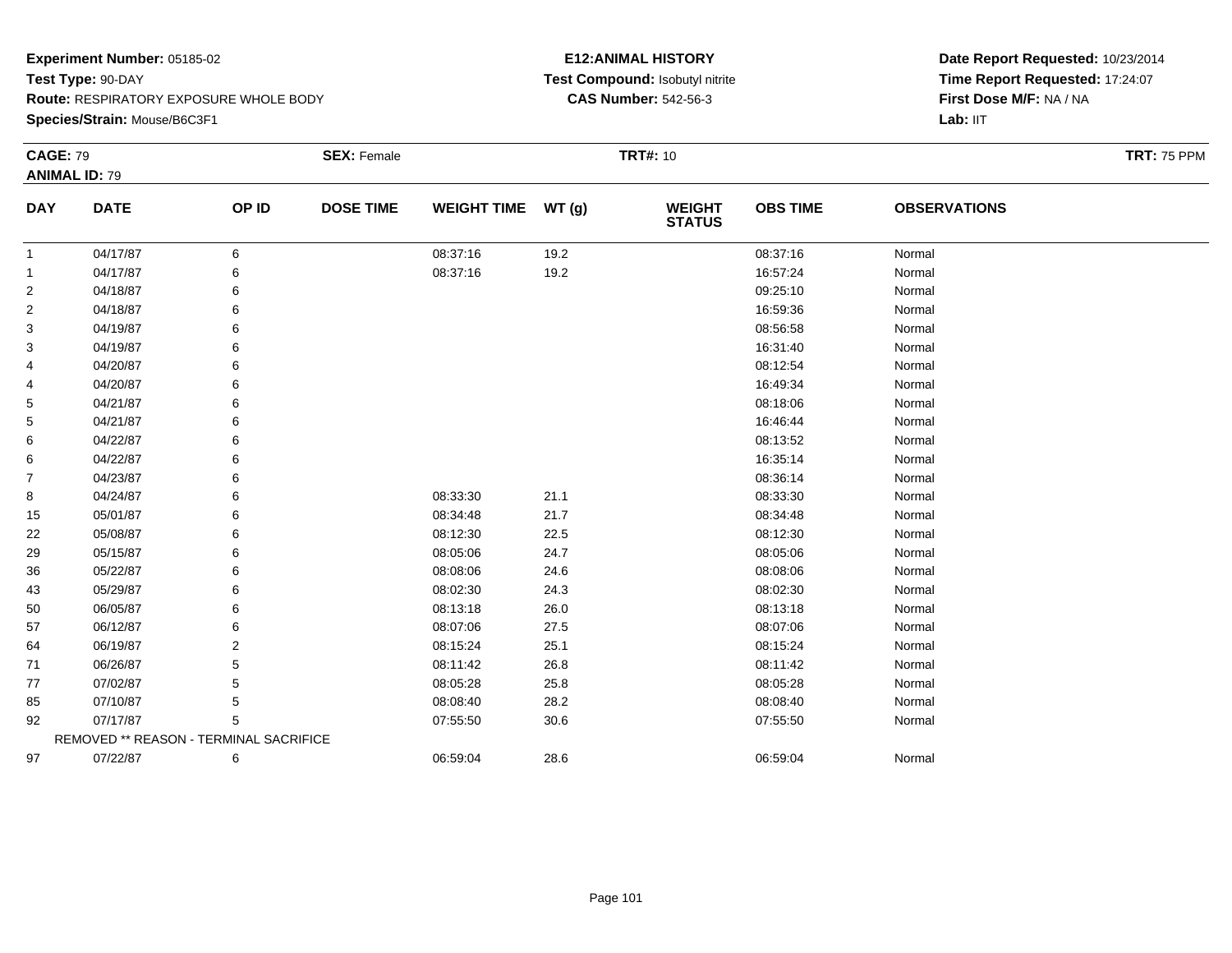### **Species/Strain:** Mouse/B6C3F1

### **E12:ANIMAL HISTORY Test Compound:** Isobutyl nitrite**CAS Number:** 542-56-3

| <b>CAGE: 80</b> |                                        |       | <b>SEX: Female</b> |                    |       | <b>TRT#: 10</b>                |                 |                     | <b>TRT: 75 PPM</b> |
|-----------------|----------------------------------------|-------|--------------------|--------------------|-------|--------------------------------|-----------------|---------------------|--------------------|
|                 | <b>ANIMAL ID: 80</b>                   |       |                    |                    |       |                                |                 |                     |                    |
| <b>DAY</b>      | <b>DATE</b>                            | OP ID | <b>DOSE TIME</b>   | <b>WEIGHT TIME</b> | WT(g) | <b>WEIGHT</b><br><b>STATUS</b> | <b>OBS TIME</b> | <b>OBSERVATIONS</b> |                    |
| 1               | 04/17/87                               | 6     |                    | 08:37:48           | 20.2  |                                | 08:37:48        | Normal              |                    |
| 1               | 04/17/87                               | 6     |                    | 08:37:48           | 20.2  |                                | 16:57:34        | Normal              |                    |
| 2               | 04/18/87                               |       |                    |                    |       |                                | 09:25:20        | Normal              |                    |
| 2               | 04/18/87                               | 6     |                    |                    |       |                                | 16:59:46        | Normal              |                    |
| 3               | 04/19/87                               | 6     |                    |                    |       |                                | 08:57:10        | Normal              |                    |
| 3               | 04/19/87                               | 6     |                    |                    |       |                                | 16:31:50        | Normal              |                    |
| 4               | 04/20/87                               | 6     |                    |                    |       |                                | 08:13:06        | Normal              |                    |
| 4               | 04/20/87                               | 6     |                    |                    |       |                                | 16:49:46        | Normal              |                    |
| 5               | 04/21/87                               | 6     |                    |                    |       |                                | 08:18:18        | Normal              |                    |
| 5               | 04/21/87                               | 6     |                    |                    |       |                                | 16:46:52        | Normal              |                    |
| 6               | 04/22/87                               |       |                    |                    |       |                                | 08:14:02        | Normal              |                    |
| 6               | 04/22/87                               | 6     |                    |                    |       |                                | 16:35:26        | Normal              |                    |
| $\overline{7}$  | 04/23/87                               | 6     |                    |                    |       |                                | 08:36:28        | Normal              |                    |
| 8               | 04/24/87                               | 6     |                    | 08:33:54           | 23.2  |                                | 08:33:54        | Normal              |                    |
| 15              | 05/01/87                               | 6     |                    | 08:35:30           | 23.8  |                                | 08:35:30        | Normal              |                    |
| 22              | 05/08/87                               | 6     |                    | 08:13:08           | 24.3  |                                | 08:13:08        | Normal              |                    |
| 29              | 05/15/87                               | 6     |                    | 08:05:28           | 25.6  |                                | 08:05:28        | Normal              |                    |
| 36              | 05/22/87                               | 6     |                    | 08:08:26           | 27.3  |                                | 08:08:26        | Normal              |                    |
| 43              | 05/29/87                               |       |                    | 08:02:46           | 27.7  |                                | 08:02:46        | Normal              |                    |
| 50              | 06/05/87                               | 6     |                    | 08:13:38           | 27.4  |                                | 08:13:38        | Normal              |                    |
| 57              | 06/12/87                               | 6     |                    | 08:07:28           | 26.9  |                                | 08:07:28        | Normal              |                    |
| 64              | 06/19/87                               | 2     |                    | 08:15:44           | 28.5  |                                | 08:15:44        | Normal              |                    |
| 71              | 06/26/87                               | 5     |                    | 08:12:06           | 29.0  |                                | 08:12:06        | Normal              |                    |
| 77              | 07/02/87                               | 5     |                    | 08:05:50           | 28.1  |                                | 08:05:50        | Normal              |                    |
| 85              | 07/10/87                               | 5     |                    | 08:09:04           | 29.7  |                                | 08:09:04        | Normal              |                    |
| 92              | 07/17/87                               | 5     |                    | 07:56:12           | 31.7  |                                | 07:56:12        | Normal              |                    |
|                 | REMOVED ** REASON - TERMINAL SACRIFICE |       |                    |                    |       |                                |                 |                     |                    |
| 97              | 07/22/87                               | 6     |                    | 06:59:52           | 30.5  |                                | 06:59:52        | Normal              |                    |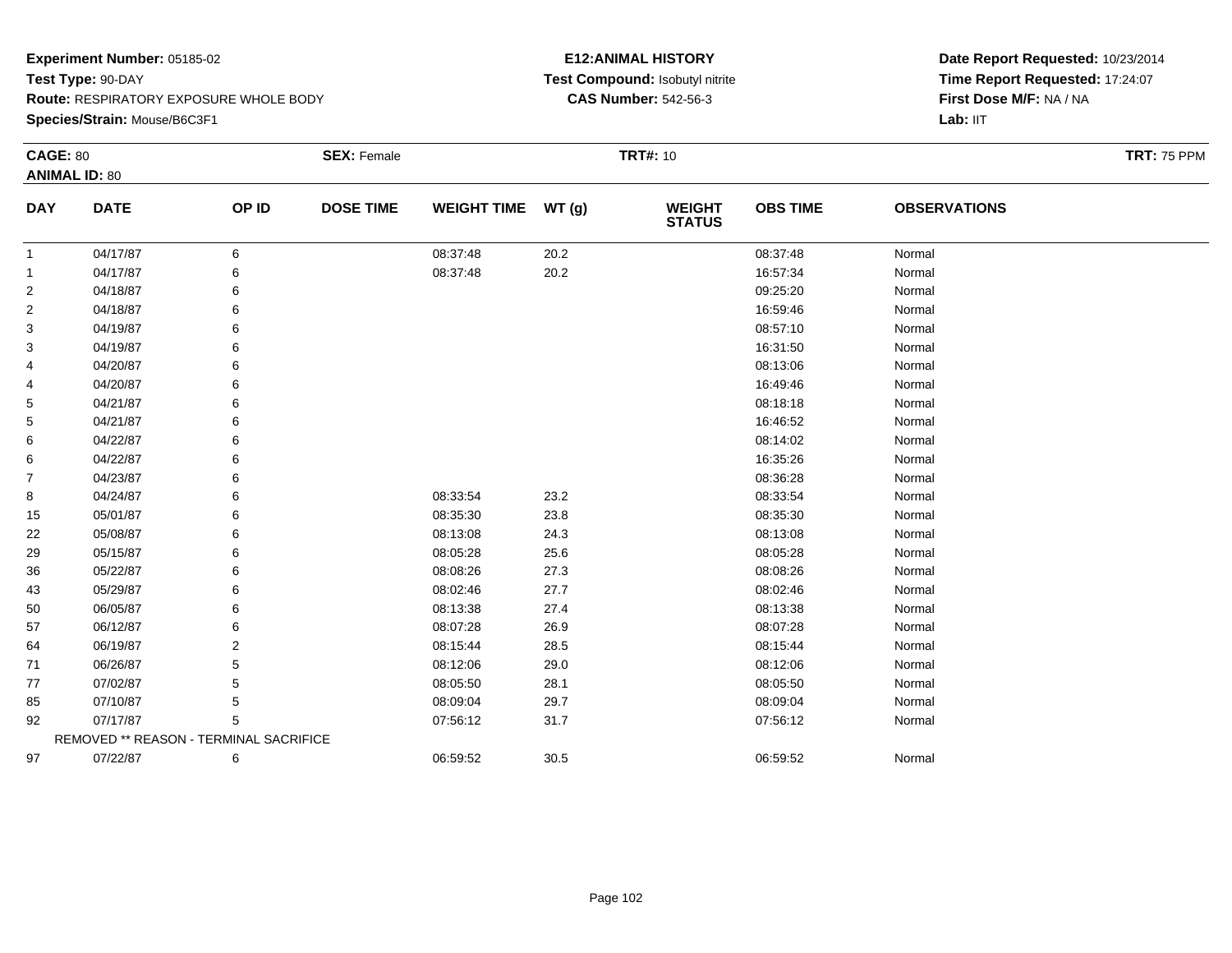**Species/Strain:** Mouse/B6C3F1

### **E12:ANIMAL HISTORY Test Compound:** Isobutyl nitrite**CAS Number:** 542-56-3

**Date Report Requested:** 10/23/2014 **Time Report Requested:** 17:24:07**First Dose M/F:** NA / NA**Lab:** IIT

Wound Face

| <b>CAGE: 91</b> | <b>ANIMAL ID: 91</b>              |       | <b>SEX: Female</b> |                    |       | <b>TRT#: 11</b>                |                 |                       | <b>TRT: 150 PPM</b> |
|-----------------|-----------------------------------|-------|--------------------|--------------------|-------|--------------------------------|-----------------|-----------------------|---------------------|
| <b>DAY</b>      | <b>DATE</b>                       | OP ID | <b>DOSE TIME</b>   | <b>WEIGHT TIME</b> | WT(g) | <b>WEIGHT</b><br><b>STATUS</b> | <b>OBS TIME</b> | <b>OBSERVATIONS</b>   |                     |
| $\overline{1}$  | 04/17/87                          | 6     |                    | 08:49:48           | 19.3  |                                | 08:49:48        | Normal                |                     |
| $\mathbf{1}$    | 04/17/87                          | 6     |                    | 08:49:48           | 19.3  |                                | 17:06:00        | Normal                |                     |
| $\overline{2}$  | 04/18/87                          | 6     |                    |                    |       |                                | 09:37:04        | Normal                |                     |
| $\overline{2}$  | 04/18/87                          | 6     |                    |                    |       |                                | 17:09:12        | Normal                |                     |
| 3               | 04/19/87                          |       |                    |                    |       |                                | 09:08:06        | Normal                |                     |
| 3               | 04/19/87                          | 6     |                    |                    |       |                                | 16:41:26        | Normal                |                     |
| 4               | 04/20/87                          |       |                    |                    |       |                                | 08:23:26        | Normal                |                     |
| 4               | 04/20/87                          |       |                    |                    |       |                                | 16:54:42        | Normal                |                     |
| 5               | 04/21/87                          |       |                    |                    |       |                                | 08:26:12        | Normal                |                     |
| 5               | 04/21/87                          |       |                    |                    |       |                                | 16:53:58        | Normal                |                     |
| 6               | 04/22/87                          |       |                    |                    |       |                                | 08:17:58        | Normal                |                     |
| 6               | 04/22/87                          |       |                    |                    |       |                                | 16:20:06        | Normal                |                     |
| 7               | 04/23/87                          |       |                    |                    |       |                                | 08:39:06        | Normal                |                     |
| 8               | 04/24/87                          |       |                    | 08:42:52           | 20.5  |                                | 08:42:52        | Normal                |                     |
| 15              | 05/01/87                          |       |                    | 08:46:48           | 20.9  |                                | 08:46:48        | Normal                |                     |
| 22              | 05/08/87                          |       |                    | 08:23:00           | 22.1  |                                | 08:23:00        | Normal                |                     |
| 29              | 05/15/87                          |       |                    | 08:13:12           | 22.5  |                                | 08:13:12        | Normal                |                     |
| 36              | 05/22/87                          |       |                    | 08:17:20           | 23.8  |                                | 08:17:20        | Normal                |                     |
| 43              | 05/29/87                          |       |                    | 08:12:12           | 26.3  |                                | 08:12:12        | Alopecia Body Ventral |                     |
| 50              | 06/05/87                          |       |                    | 08:21:14           | 24.0  |                                | 08:21:14        | Alopecia Body Ventral |                     |
| 57              | 06/12/87                          |       |                    | 08:17:06           | 26.5  |                                | 08:17:06        | Alopecia Body Ventral |                     |
| 64              | 06/19/87                          | 2     |                    | 08:23:08           | 24.3  |                                | 08:23:08        | Alopecia Body Ventral |                     |
|                 | REMOVED ** REASON - NATURAL DEATH |       |                    |                    |       |                                |                 |                       |                     |
| 68              | 06/23/87                          | 5     |                    | 10:00:00           | 16.7  |                                | 10:00:00        | Alopecia Body Ventral |                     |
|                 |                                   |       |                    |                    |       |                                |                 | Emaciated             |                     |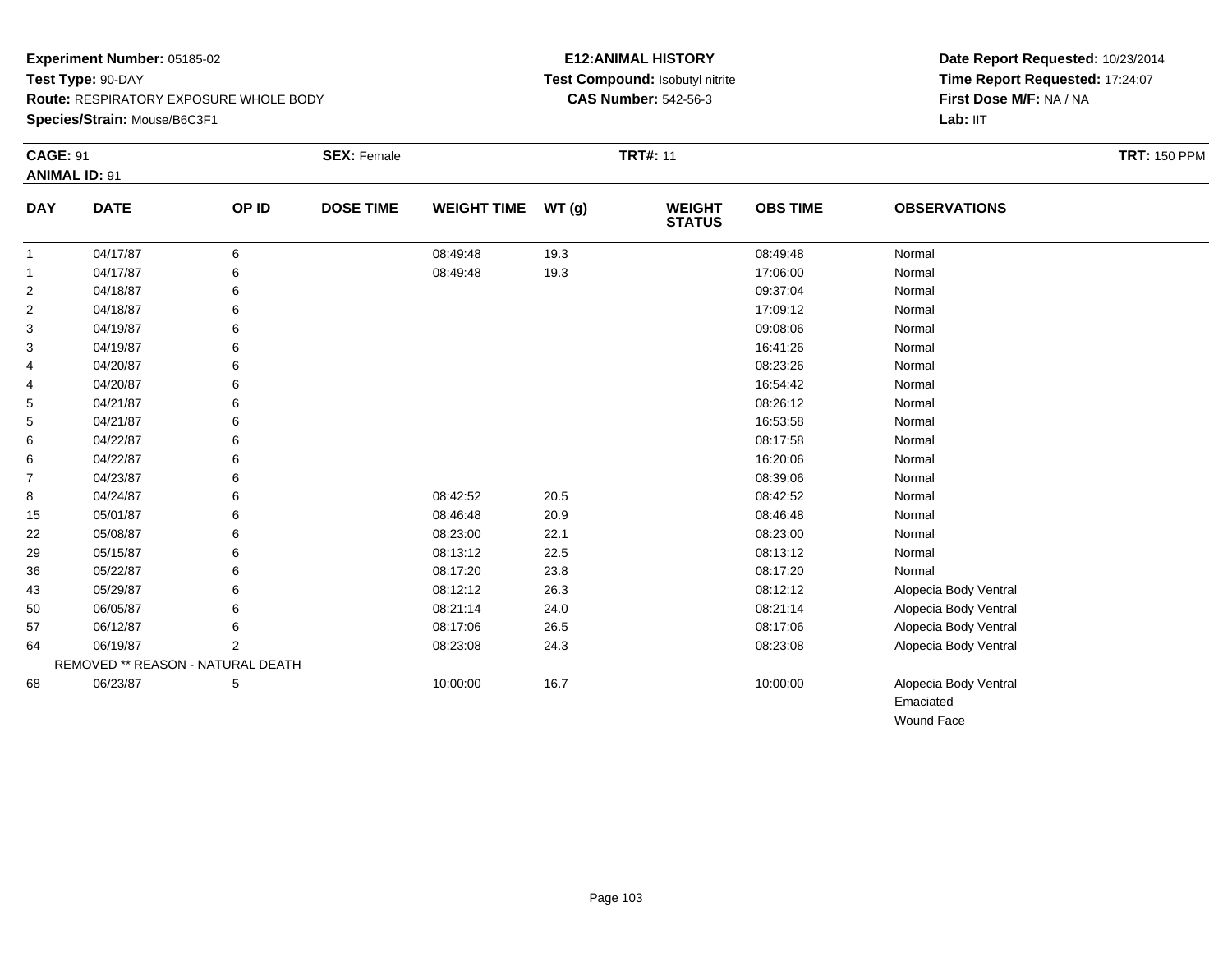**Species/Strain:** Mouse/B6C3F1

### **E12:ANIMAL HISTORY Test Compound:** Isobutyl nitrite**CAS Number:** 542-56-3

| <b>CAGE: 92</b> | <b>ANIMAL ID: 92</b>                   |                | <b>SEX: Female</b> |                    |       | <b>TRT#: 11</b>                |                 |                       | <b>TRT: 150 PPM</b> |
|-----------------|----------------------------------------|----------------|--------------------|--------------------|-------|--------------------------------|-----------------|-----------------------|---------------------|
| <b>DAY</b>      | <b>DATE</b>                            | OP ID          | <b>DOSE TIME</b>   | <b>WEIGHT TIME</b> | WT(g) | <b>WEIGHT</b><br><b>STATUS</b> | <b>OBS TIME</b> | <b>OBSERVATIONS</b>   |                     |
| $\mathbf{1}$    | 04/17/87                               | 6              |                    | 08:50:06           | 18.2  |                                | 08:50:06        | Normal                |                     |
| $\mathbf{1}$    | 04/17/87                               | 6              |                    | 08:50:06           | 18.2  |                                | 17:06:10        | Normal                |                     |
| $\overline{2}$  | 04/18/87                               | 6              |                    |                    |       |                                | 09:37:14        | Normal                |                     |
| $\overline{2}$  | 04/18/87                               | 6              |                    |                    |       |                                | 17:09:20        | Normal                |                     |
| 3               | 04/19/87                               | 6              |                    |                    |       |                                | 09:08:14        | Normal                |                     |
| 3               | 04/19/87                               | 6              |                    |                    |       |                                | 16:41:40        | Normal                |                     |
| 4               | 04/20/87                               | 6              |                    |                    |       |                                | 08:23:40        | Normal                |                     |
| 4               | 04/20/87                               | 6              |                    |                    |       |                                | 16:54:52        | Normal                |                     |
| 5               | 04/21/87                               | 6              |                    |                    |       |                                | 08:26:20        | Normal                |                     |
| 5               | 04/21/87                               | 6              |                    |                    |       |                                | 16:54:14        | Normal                |                     |
| 6               | 04/22/87                               | 6              |                    |                    |       |                                | 08:18:12        | Normal                |                     |
| 6               | 04/22/87                               | 6              |                    |                    |       |                                | 16:20:24        | Normal                |                     |
| $\overline{7}$  | 04/23/87                               | 6              |                    |                    |       |                                | 08:39:16        | Normal                |                     |
| 8               | 04/24/87                               | 6              |                    | 08:43:16           | 20.2  |                                | 08:43:16        | Normal                |                     |
| 15              | 05/01/87                               | 6              |                    | 08:47:20           | 21.4  |                                | 08:47:20        | Normal                |                     |
| 22              | 05/08/87                               | 6              |                    | 08:23:28           | 22.7  |                                | 08:23:28        | Normal                |                     |
| 29              | 05/15/87                               | 6              |                    | 08:13:42           | 24.9  |                                | 08:13:42        | Normal                |                     |
| 36              | 05/22/87                               | 6              |                    | 08:17:38           | 23.5  |                                | 08:17:38        | Normal                |                     |
| 43              | 05/29/87                               | 6              |                    | 08:12:44           | 26.8  |                                | 08:12:44        | Normal                |                     |
| 50              | 06/05/87                               | 6              |                    | 08:21:40           | 25.1  |                                | 08:21:40        | Normal                |                     |
| 57              | 06/12/87                               | 6              |                    | 08:17:44           | 26.8  |                                | 08:17:44        | Normal                |                     |
| 64              | 06/19/87                               | $\overline{2}$ |                    | 08:23:32           | 25.2  |                                | 08:23:32        | Normal                |                     |
| 71              | 06/26/87                               | 5              |                    | 08:18:58           | 26.0  |                                | 08:18:58        | Normal                |                     |
| 77              | 07/02/87                               | 5              |                    | 08:13:54           | 28.4  |                                | 08:13:54        | Alopecia Body Ventral |                     |
| 85              | 07/10/87                               | 5              |                    | 08:23:14           | 30.0  |                                | 08:23:14        | Alopecia Body Ventral |                     |
| 92              | 07/17/87                               | 5              |                    | 08:02:26           | 28.2  |                                | 08:02:26        | Alopecia Body Ventral |                     |
|                 | REMOVED ** REASON - TERMINAL SACRIFICE |                |                    |                    |       |                                |                 |                       |                     |
| 97              | 07/22/87                               | 6              |                    | 07:00:44           | 30.8  |                                | 07:00:44        | Alopecia Body Ventral |                     |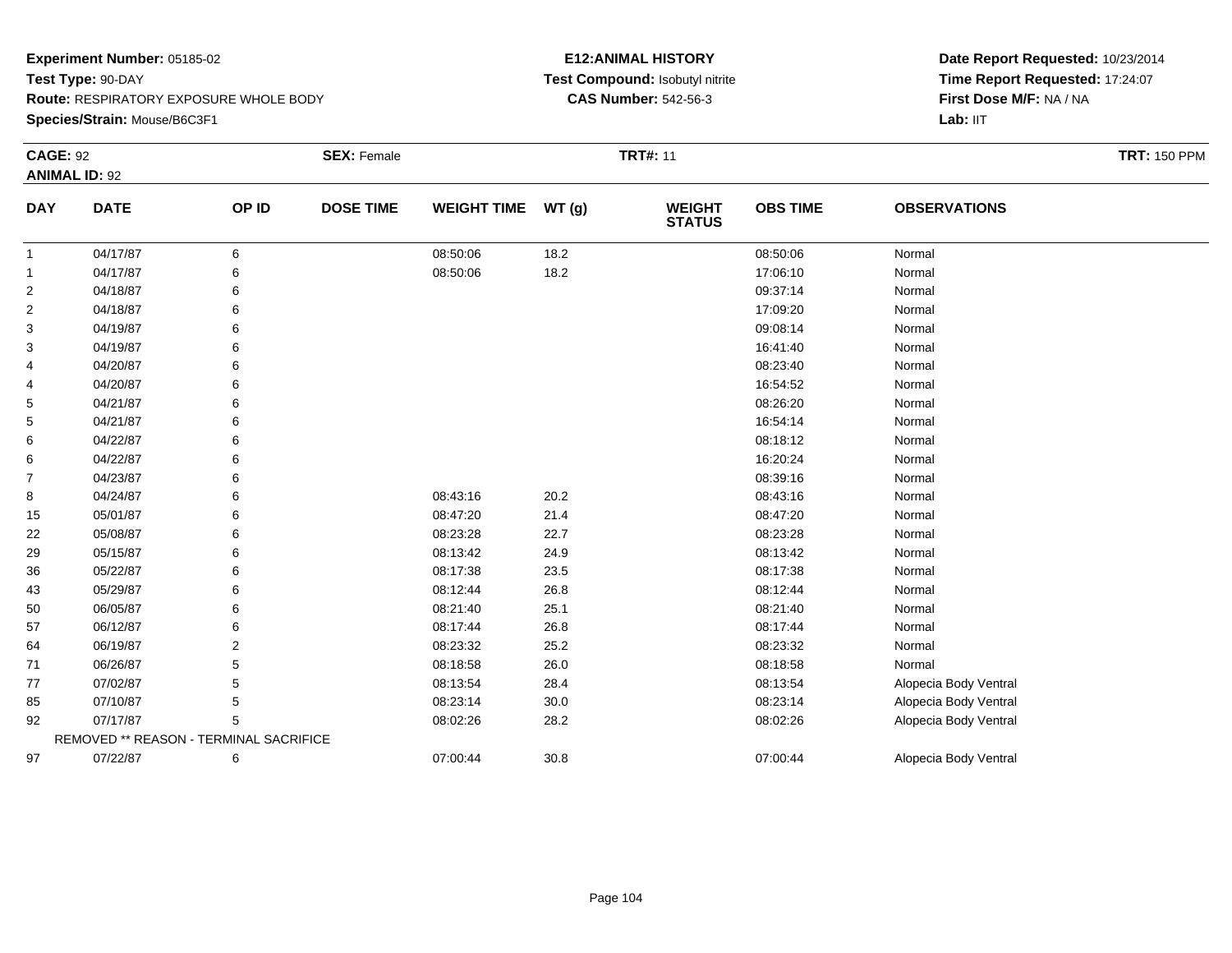**Species/Strain:** Mouse/B6C3F1

### **E12:ANIMAL HISTORY Test Compound:** Isobutyl nitrite**CAS Number:** 542-56-3

| <b>CAGE: 93</b> | <b>ANIMAL ID: 93</b>                   |                | <b>SEX: Female</b> |                    |       | <b>TRT#: 11</b>                |                 |                     | <b>TRT: 150 PPM</b> |
|-----------------|----------------------------------------|----------------|--------------------|--------------------|-------|--------------------------------|-----------------|---------------------|---------------------|
| <b>DAY</b>      | <b>DATE</b>                            | OP ID          | <b>DOSE TIME</b>   | <b>WEIGHT TIME</b> | WT(g) | <b>WEIGHT</b><br><b>STATUS</b> | <b>OBS TIME</b> | <b>OBSERVATIONS</b> |                     |
| $\mathbf{1}$    | 04/17/87                               | 6              |                    | 08:50:22           | 19.4  |                                | 08:50:22        | Normal              |                     |
| $\mathbf 1$     | 04/17/87                               | 6              |                    | 08:50:22           | 19.4  |                                | 17:06:26        | Normal              |                     |
| $\overline{2}$  | 04/18/87                               | 6              |                    |                    |       |                                | 09:37:26        | Normal              |                     |
| $\overline{2}$  | 04/18/87                               | 6              |                    |                    |       |                                | 17:09:30        | Normal              |                     |
| 3               | 04/19/87                               | 6              |                    |                    |       |                                | 09:08:24        | Normal              |                     |
| 3               | 04/19/87                               | 6              |                    |                    |       |                                | 16:41:50        | Normal              |                     |
| 4               | 04/20/87                               | 6              |                    |                    |       |                                | 08:23:52        | Normal              |                     |
| 4               | 04/20/87                               | 6              |                    |                    |       |                                | 16:55:02        | Normal              |                     |
| 5               | 04/21/87                               | 6              |                    |                    |       |                                | 08:26:30        | Normal              |                     |
| 5               | 04/21/87                               | 6              |                    |                    |       |                                | 16:54:24        | Normal              |                     |
| 6               | 04/22/87                               | 6              |                    |                    |       |                                | 08:18:22        | Normal              |                     |
| 6               | 04/22/87                               | 6              |                    |                    |       |                                | 16:20:48        | Normal              |                     |
| 7               | 04/23/87                               | 6              |                    |                    |       |                                | 08:39:30        | Normal              |                     |
| 8               | 04/24/87                               | 6              |                    | 08:43:44           | 20.9  |                                | 08:43:44        | Normal              |                     |
| 15              | 05/01/87                               | 6              |                    | 08:47:46           | 21.4  |                                | 08:47:46        | Normal              |                     |
| 22              | 05/08/87                               | 6              |                    | 08:23:48           | 22.4  |                                | 08:23:48        | Normal              |                     |
| 29              | 05/15/87                               | 6              |                    | 08:14:12           | 23.2  |                                | 08:14:12        | Normal              |                     |
| 36              | 05/22/87                               | 6              |                    | 08:17:56           | 24.8  |                                | 08:17:56        | Normal              |                     |
| 43              | 05/29/87                               | 6              |                    | 08:13:06           | 25.0  |                                | 08:13:06        | Normal              |                     |
| 50              | 06/05/87                               | 6              |                    | 08:22:18           | 24.1  |                                | 08:22:18        | Normal              |                     |
| 57              | 06/12/87                               | 6              |                    | 08:18:08           | 24.5  |                                | 08:18:08        | Normal              |                     |
| 64              | 06/19/87                               | $\overline{2}$ |                    | 08:23:48           | 24.9  |                                | 08:23:48        | Normal              |                     |
| 71              | 06/26/87                               | 5              |                    | 08:19:16           | 26.2  |                                | 08:19:16        | Normal              |                     |
| 77              | 07/02/87                               | 5              |                    | 08:14:22           | 28.0  |                                | 08:14:22        | Normal              |                     |
| 85              | 07/10/87                               | 5              |                    | 08:24:10           | 28.6  |                                | 08:24:10        | Normal              |                     |
| 92              | 07/17/87                               | 5              |                    | 08:02:54           | 28.2  |                                | 08:02:54        | Normal              |                     |
|                 | REMOVED ** REASON - TERMINAL SACRIFICE |                |                    |                    |       |                                |                 |                     |                     |
| 97              | 07/22/87                               | 6              |                    | 07:03:12           | 29.7  |                                | 07:03:12        | Normal              |                     |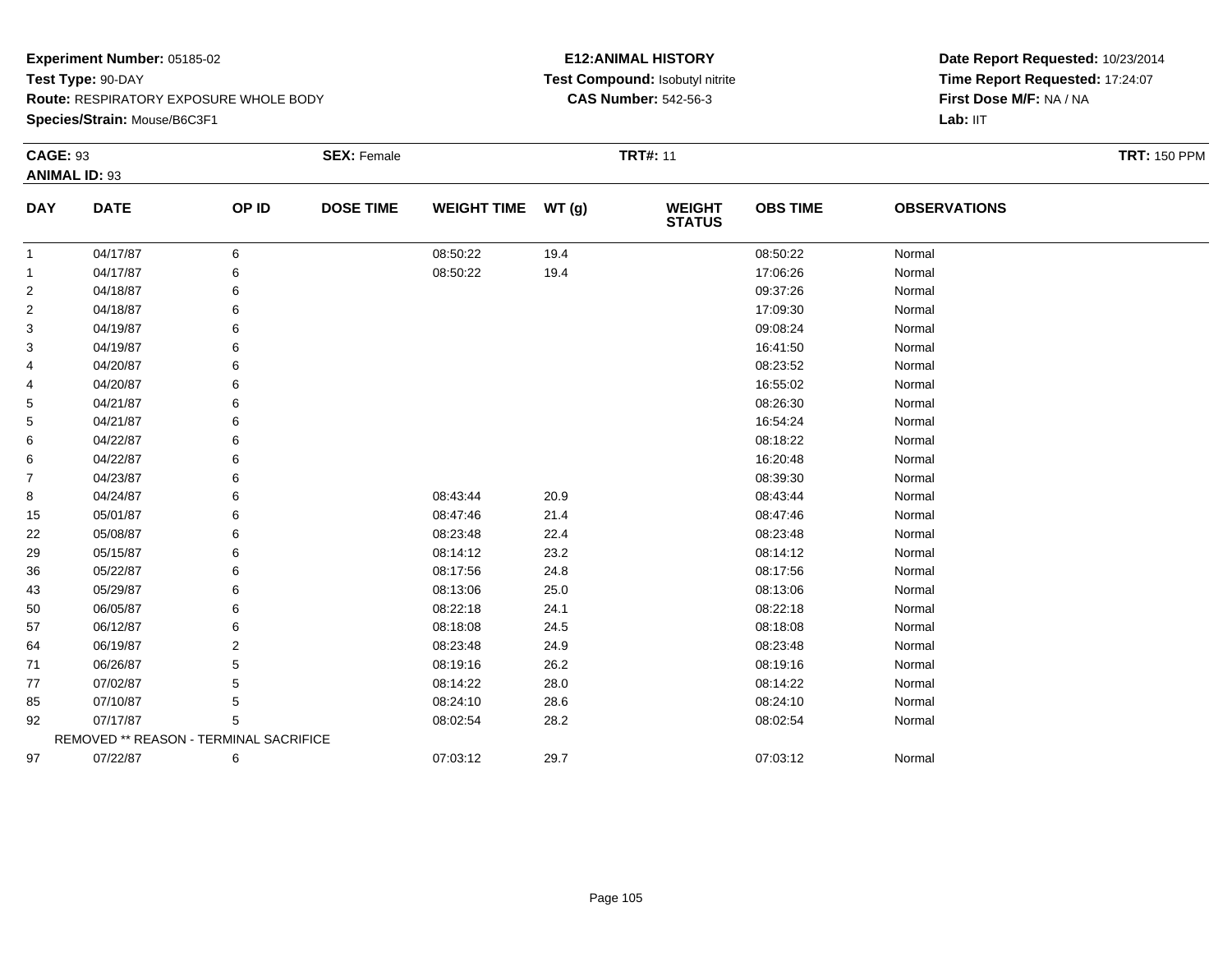**Species/Strain:** Mouse/B6C3F1

### **E12:ANIMAL HISTORY Test Compound:** Isobutyl nitrite**CAS Number:** 542-56-3

| <b>CAGE: 94</b> | <b>ANIMAL ID: 94</b>                   |       | <b>SEX: Female</b> |                    |       | <b>TRT#: 11</b>                |                 |                       | <b>TRT: 150 PPM</b> |
|-----------------|----------------------------------------|-------|--------------------|--------------------|-------|--------------------------------|-----------------|-----------------------|---------------------|
| <b>DAY</b>      | <b>DATE</b>                            | OP ID | <b>DOSE TIME</b>   | <b>WEIGHT TIME</b> | WT(g) | <b>WEIGHT</b><br><b>STATUS</b> | <b>OBS TIME</b> | <b>OBSERVATIONS</b>   |                     |
| $\mathbf{1}$    | 04/17/87                               | 6     |                    | 08:51:00           | 19.8  |                                | 08:51:00        | Normal                |                     |
| -1              | 04/17/87                               | 6     |                    | 08:51:00           | 19.8  |                                | 17:06:36        | Normal                |                     |
| $\overline{2}$  | 04/18/87                               | 6     |                    |                    |       |                                | 09:37:34        | Normal                |                     |
| $\overline{2}$  | 04/18/87                               | 6     |                    |                    |       |                                | 17:09:38        | Normal                |                     |
| 3               | 04/19/87                               |       |                    |                    |       |                                | 09:08:36        | Normal                |                     |
| 3               | 04/19/87                               |       |                    |                    |       |                                | 16:41:58        | Normal                |                     |
| 4               | 04/20/87                               |       |                    |                    |       |                                | 08:24:04        | Normal                |                     |
| 4               | 04/20/87                               | 6     |                    |                    |       |                                | 16:55:14        | Normal                |                     |
| 5               | 04/21/87                               |       |                    |                    |       |                                | 08:26:36        | Normal                |                     |
| 5               | 04/21/87                               |       |                    |                    |       |                                | 16:54:36        | Normal                |                     |
| 6               | 04/22/87                               |       |                    |                    |       |                                | 08:18:40        | Normal                |                     |
| 6               | 04/22/87                               |       |                    |                    |       |                                | 16:20:58        | Normal                |                     |
| $\overline{7}$  | 04/23/87                               |       |                    |                    |       |                                | 08:39:38        | Normal                |                     |
| 8               | 04/24/87                               | 6     |                    | 08:44:06           | 19.9  |                                | 08:44:06        | Normal                |                     |
| 15              | 05/01/87                               | 6     |                    | 08:48:20           | 20.0  |                                | 08:48:20        | Normal                |                     |
| 22              | 05/08/87                               | 6     |                    | 08:24:12           | 21.1  |                                | 08:24:12        | Normal                |                     |
| 29              | 05/15/87                               |       |                    | 08:14:40           | 22.9  |                                | 08:14:40        | Normal                |                     |
| 36              | 05/22/87                               |       |                    | 08:18:14           | 23.2  |                                | 08:18:14        | Normal                |                     |
| 43              | 05/29/87                               | 6     |                    | 08:13:28           | 23.3  |                                | 08:13:28        | Normal                |                     |
| 50              | 06/05/87                               | 6     |                    | 08:22:36           | 24.3  |                                | 08:22:36        | Normal                |                     |
| 57              | 06/12/87                               |       |                    | 08:18:32           | 26.5  |                                | 08:18:32        | Normal                |                     |
| 64              | 06/19/87                               | 2     |                    | 08:24:06           | 25.3  |                                | 08:24:06        | Normal                |                     |
| 71              | 06/26/87                               | 5     |                    | 08:19:38           | 26.0  |                                | 08:19:38        | Normal                |                     |
| 77              | 07/02/87                               | 5     |                    | 08:14:46           | 26.6  |                                | 08:14:46        | Normal                |                     |
| 85              | 07/10/87                               | 5     |                    | 08:24:54           | 27.6  |                                | 08:24:54        | Normal                |                     |
| 92              | 07/17/87                               | 5     |                    | 08:03:14           | 26.8  |                                | 08:03:14        | Alopecia Body Ventral |                     |
|                 | REMOVED ** REASON - TERMINAL SACRIFICE |       |                    |                    |       |                                |                 |                       |                     |
| 97              | 07/22/87                               | 6     |                    | 07:03:34           | 28.9  |                                | 07:03:34        | Normal                |                     |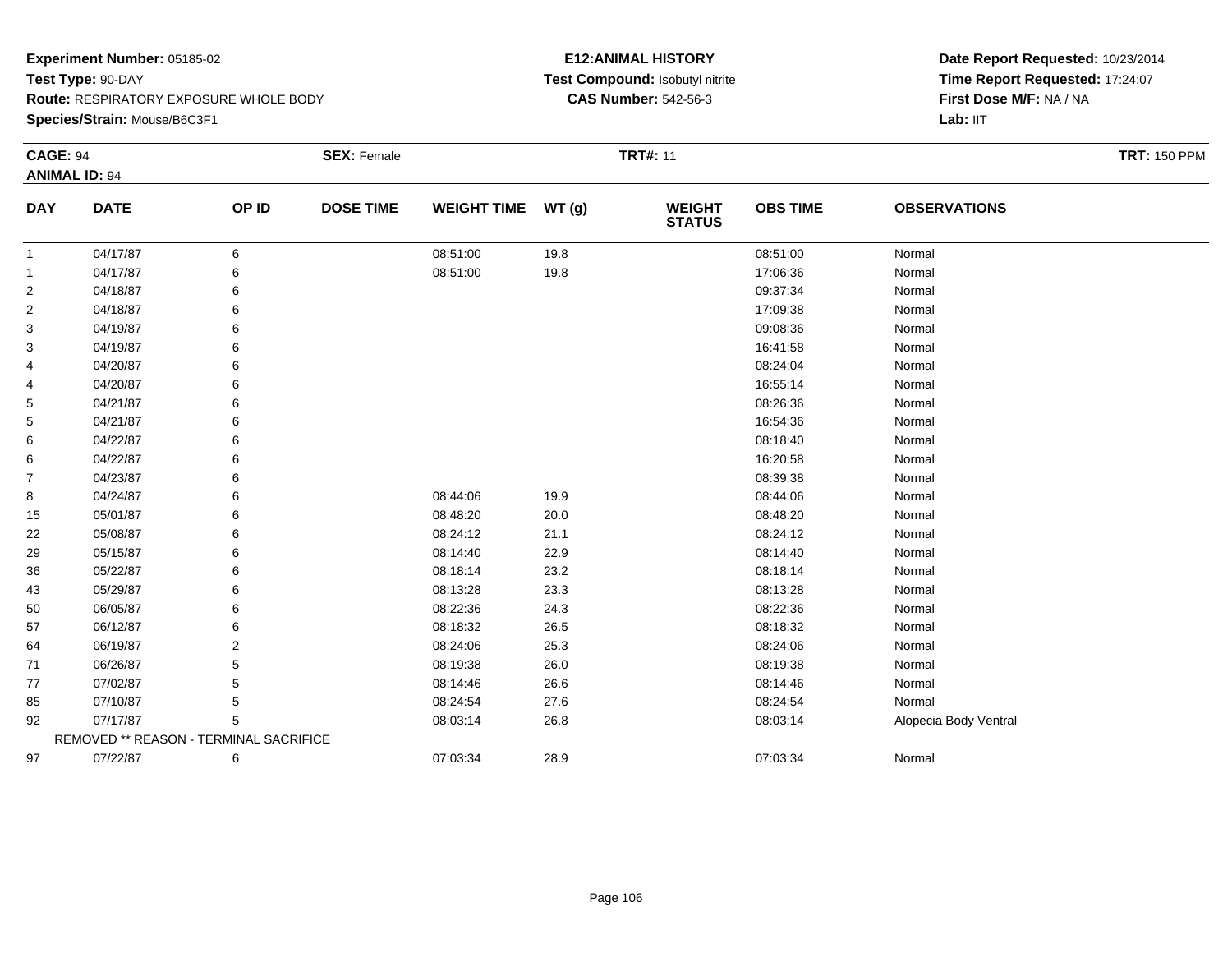**Species/Strain:** Mouse/B6C3F1

### **E12:ANIMAL HISTORY Test Compound:** Isobutyl nitrite**CAS Number:** 542-56-3

| <b>CAGE: 95</b> | <b>ANIMAL ID: 95</b>                   |       | <b>SEX: Female</b> |                    |       | <b>TRT#: 11</b>                |                 |                     | <b>TRT: 150 PPM</b> |
|-----------------|----------------------------------------|-------|--------------------|--------------------|-------|--------------------------------|-----------------|---------------------|---------------------|
| <b>DAY</b>      | <b>DATE</b>                            | OP ID | <b>DOSE TIME</b>   | <b>WEIGHT TIME</b> | WT(g) | <b>WEIGHT</b><br><b>STATUS</b> | <b>OBS TIME</b> | <b>OBSERVATIONS</b> |                     |
| $\mathbf{1}$    | 04/17/87                               | 6     |                    | 08:54:22           | 19.1  |                                | 08:54:22        | Normal              |                     |
| $\mathbf 1$     | 04/17/87                               | 6     |                    | 08:54:22           | 19.1  |                                | 17:06:48        | Normal              |                     |
| $\overline{2}$  | 04/18/87                               | 6     |                    |                    |       |                                | 09:37:44        | Normal              |                     |
| $\overline{2}$  | 04/18/87                               | 6     |                    |                    |       |                                | 17:09:48        | Normal              |                     |
| 3               | 04/19/87                               | 6     |                    |                    |       |                                | 09:08:44        | Normal              |                     |
| 3               | 04/19/87                               | 6     |                    |                    |       |                                | 16:42:08        | Normal              |                     |
| 4               | 04/20/87                               | 6     |                    |                    |       |                                | 08:24:16        | Normal              |                     |
| 4               | 04/20/87                               | 6     |                    |                    |       |                                | 16:55:22        | Normal              |                     |
| 5               | 04/21/87                               | 6     |                    |                    |       |                                | 08:26:44        | Normal              |                     |
| 5               | 04/21/87                               | 6     |                    |                    |       |                                | 16:54:46        | Normal              |                     |
| 6               | 04/22/87                               | 6     |                    |                    |       |                                | 08:18:50        | Normal              |                     |
| 6               | 04/22/87                               | 6     |                    |                    |       |                                | 16:21:12        | Normal              |                     |
| $\overline{7}$  | 04/23/87                               | 6     |                    |                    |       |                                | 08:39:46        | Normal              |                     |
| 8               | 04/24/87                               | 6     |                    | 08:44:40           | 19.0  |                                | 08:44:40        | Normal              |                     |
| 15              | 05/01/87                               | 6     |                    | 08:48:54           | 21.4  |                                | 08:48:54        | Normal              |                     |
| 22              | 05/08/87                               | 6     |                    | 08:24:34           | 22.1  |                                | 08:24:34        | Normal              |                     |
| 29              | 05/15/87                               | 6     |                    | 08:15:04           | 22.2  |                                | 08:15:04        | Normal              |                     |
| 36              | 05/22/87                               | 6     |                    | 08:18:36           | 24.3  |                                | 08:18:36        | Normal              |                     |
| 43              | 05/29/87                               | 6     |                    | 08:13:56           | 25.0  |                                | 08:13:56        | Normal              |                     |
| 50              | 06/05/87                               | 6     |                    | 08:22:52           | 25.3  |                                | 08:22:52        | Normal              |                     |
| 57              | 06/12/87                               | 6     |                    | 08:18:56           | 25.0  |                                | 08:18:56        | Normal              |                     |
| 64              | 06/19/87                               | 2     |                    | 08:24:26           | 25.9  |                                | 08:24:26        | Normal              |                     |
| 71              | 06/26/87                               | 5     |                    | 08:20:10           | 27.0  |                                | 08:20:10        | Normal              |                     |
| 77              | 07/02/87                               | 5     |                    | 08:15:04           | 28.8  |                                | 08:15:04        | Normal              |                     |
| 85              | 07/10/87                               | 5     |                    | 08:25:36           | 27.1  |                                | 08:25:36        | Normal              |                     |
| 92              | 07/17/87                               | 5     |                    | 08:03:38           | 26.8  |                                | 08:03:38        | Normal              |                     |
|                 | REMOVED ** REASON - TERMINAL SACRIFICE |       |                    |                    |       |                                |                 |                     |                     |
| 97              | 07/22/87                               | 6     |                    | 07:03:58           | 28.9  |                                | 07:03:58        | Normal              |                     |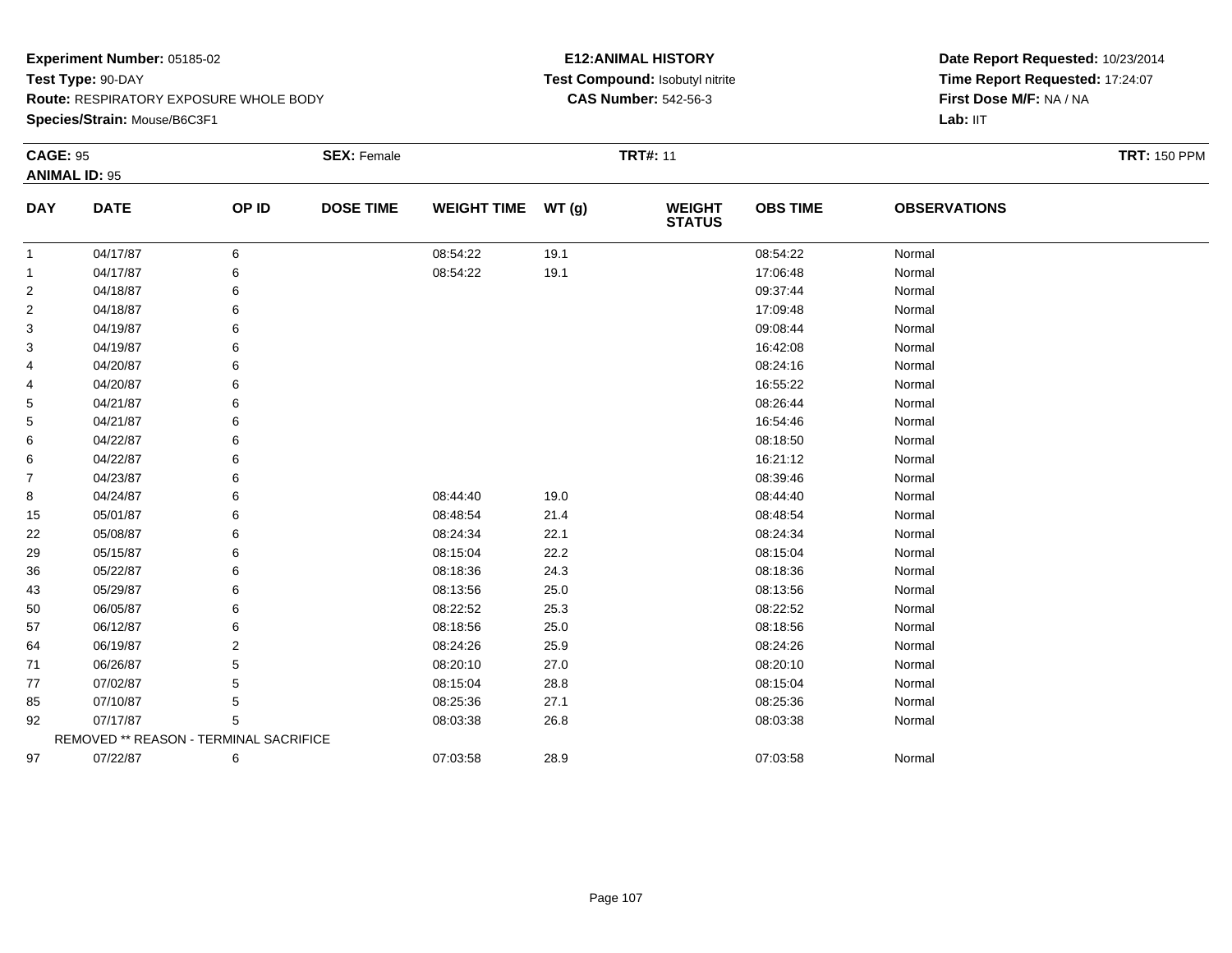### **Species/Strain:** Mouse/B6C3F1

### **E12:ANIMAL HISTORY Test Compound:** Isobutyl nitrite**CAS Number:** 542-56-3

| <b>CAGE: 96</b> |                                        |       | <b>SEX: Female</b> |                    |       | <b>TRT#: 11</b>                |                 |                       | <b>TRT: 150 PPM</b> |
|-----------------|----------------------------------------|-------|--------------------|--------------------|-------|--------------------------------|-----------------|-----------------------|---------------------|
|                 | <b>ANIMAL ID: 96</b>                   |       |                    |                    |       |                                |                 |                       |                     |
| <b>DAY</b>      | <b>DATE</b>                            | OP ID | <b>DOSE TIME</b>   | <b>WEIGHT TIME</b> | WT(g) | <b>WEIGHT</b><br><b>STATUS</b> | <b>OBS TIME</b> | <b>OBSERVATIONS</b>   |                     |
| $\mathbf{1}$    | 04/17/87                               | 6     |                    | 08:55:12           | 19.9  |                                | 08:55:12        | Normal                |                     |
| 1               | 04/17/87                               | 6     |                    | 08:55:12           | 19.9  |                                | 17:07:04        | Normal                |                     |
| 2               | 04/18/87                               | 6     |                    |                    |       |                                | 09:37:52        | Normal                |                     |
| $\overline{2}$  | 04/18/87                               | 6     |                    |                    |       |                                | 17:09:56        | Normal                |                     |
| 3               | 04/19/87                               | 6     |                    |                    |       |                                | 09:08:54        | Normal                |                     |
| 3               | 04/19/87                               |       |                    |                    |       |                                | 16:42:16        | Normal                |                     |
| 4               | 04/20/87                               |       |                    |                    |       |                                | 08:24:28        | Normal                |                     |
| 4               | 04/20/87                               |       |                    |                    |       |                                | 16:55:32        | Normal                |                     |
| 5               | 04/21/87                               | 6     |                    |                    |       |                                | 08:26:52        | Normal                |                     |
| 5               | 04/21/87                               | 6     |                    |                    |       |                                | 16:54:58        | Normal                |                     |
| 6               | 04/22/87                               |       |                    |                    |       |                                | 08:19:00        | Normal                |                     |
| 6               | 04/22/87                               |       |                    |                    |       |                                | 16:21:24        | Normal                |                     |
| $\overline{7}$  | 04/23/87                               |       |                    |                    |       |                                | 08:39:56        | Normal                |                     |
| 8               | 04/24/87                               | 6     |                    | 08:45:06           | 22.8  |                                | 08:45:06        | Normal                |                     |
| 15              | 05/01/87                               | 6     |                    | 08:49:36           | 22.2  |                                | 08:49:36        | Normal                |                     |
| 22              | 05/08/87                               |       |                    | 08:25:14           | 23.5  |                                | 08:25:14        | Normal                |                     |
| 29              | 05/15/87                               |       |                    | 08:15:28           | 25.6  |                                | 08:15:28        | Normal                |                     |
| 36              | 05/22/87                               |       |                    | 08:19:02           | 25.4  |                                | 08:19:02        | Normal                |                     |
| 43              | 05/29/87                               | 6     |                    | 08:14:16           | 24.9  |                                | 08:14:16        | Normal                |                     |
| 50              | 06/05/87                               |       |                    | 08:23:20           | 26.0  |                                | 08:23:20        | Normal                |                     |
| 57              | 06/12/87                               | 6     |                    | 08:19:12           | 27.3  |                                | 08:19:12        | Alopecia Body Ventral |                     |
| 64              | 06/19/87                               |       |                    | 08:24:46           | 27.0  |                                | 08:24:46        | Alopecia Body Ventral |                     |
| 71              | 06/26/87                               | 5     |                    | 08:20:30           | 30.6  |                                | 08:20:30        | Alopecia Body Ventral |                     |
| 77              | 07/02/87                               | 5     |                    | 08:15:26           | 27.9  |                                | 08:15:26        | Alopecia Body Ventral |                     |
| 85              | 07/10/87                               | 5     |                    | 08:26:26           | 27.4  |                                | 08:26:26        | Alopecia Body Ventral |                     |
| 92              | 07/17/87                               | 5     |                    | 08:04:40           | 27.7  |                                | 08:04:40        | Alopecia Body Ventral |                     |
|                 | REMOVED ** REASON - TERMINAL SACRIFICE |       |                    |                    |       |                                |                 |                       |                     |
| 97              | 07/22/87                               | 6     |                    | 07:04:20           | 29.9  |                                | 07:04:20        | Alopecia Body Ventral |                     |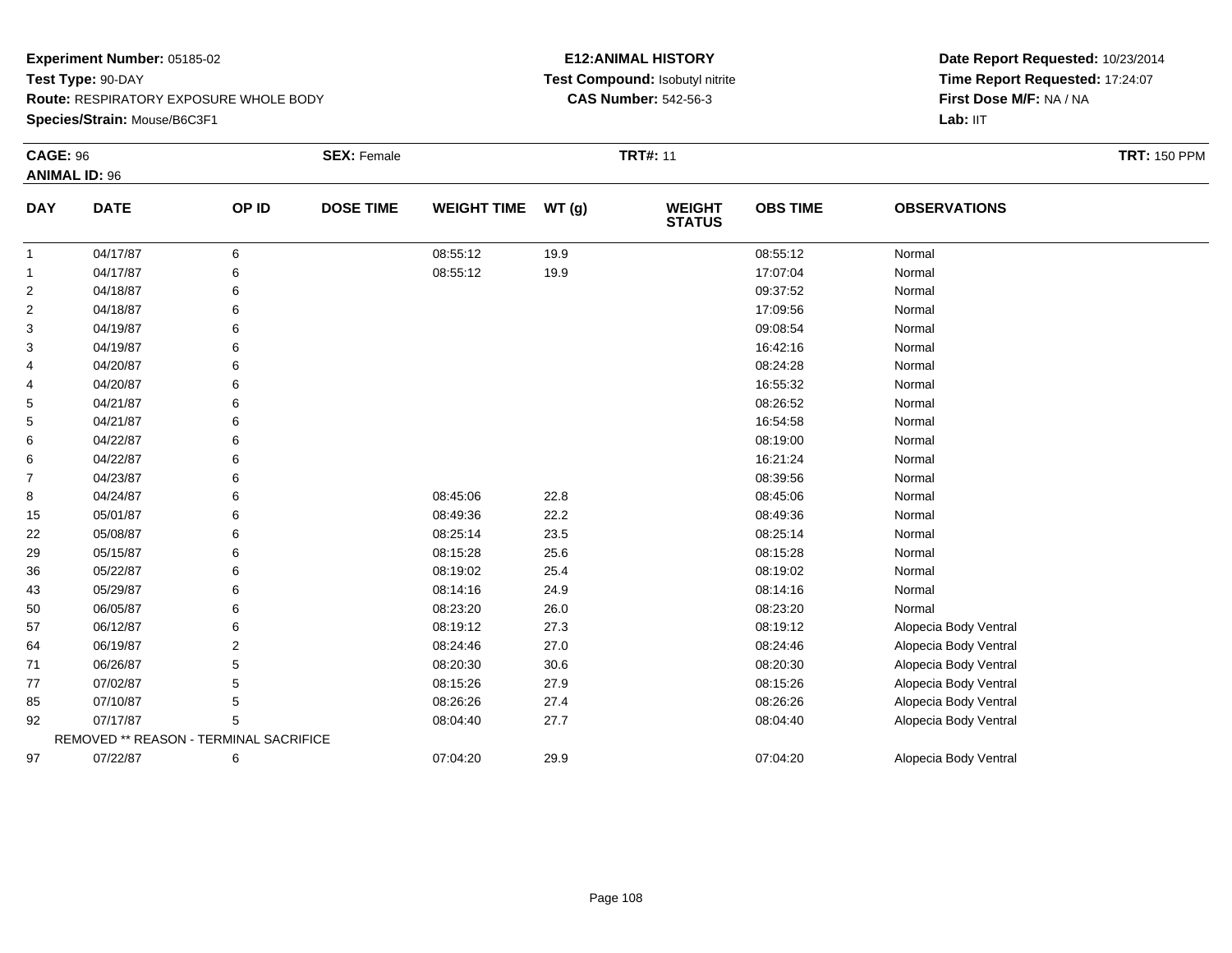**Species/Strain:** Mouse/B6C3F1

#### **E12:ANIMAL HISTORY Test Compound:** Isobutyl nitrite**CAS Number:** 542-56-3

| <b>CAGE: 97</b> | <b>ANIMAL ID: 97</b>                   |       | <b>SEX: Female</b> |                    |       | <b>TRT#: 11</b>                |                 |                       |  |
|-----------------|----------------------------------------|-------|--------------------|--------------------|-------|--------------------------------|-----------------|-----------------------|--|
| <b>DAY</b>      | <b>DATE</b>                            | OP ID | <b>DOSE TIME</b>   | <b>WEIGHT TIME</b> | WT(g) | <b>WEIGHT</b><br><b>STATUS</b> | <b>OBS TIME</b> | <b>OBSERVATIONS</b>   |  |
| $\mathbf{1}$    | 04/17/87                               | 6     |                    | 08:55:50           | 20.4  |                                | 08:55:50        | Normal                |  |
| 1               | 04/17/87                               | 6     |                    | 08:55:50           | 20.4  |                                | 17:07:18        | Normal                |  |
| $\overline{c}$  | 04/18/87                               | 6     |                    |                    |       |                                | 09:38:00        | Normal                |  |
| 2               | 04/18/87                               | 6     |                    |                    |       |                                | 17:10:06        | Normal                |  |
| 3               | 04/19/87                               | 6     |                    |                    |       |                                | 09:09:04        | Normal                |  |
| 3               | 04/19/87                               | 6     |                    |                    |       |                                | 16:42:28        | Normal                |  |
| 4               | 04/20/87                               | 6     |                    |                    |       |                                | 08:24:40        | Normal                |  |
| 4               | 04/20/87                               | 6     |                    |                    |       |                                | 16:55:42        | Normal                |  |
| 5               | 04/21/87                               | 6     |                    |                    |       |                                | 08:27:02        | Normal                |  |
| 5               | 04/21/87                               | 6     |                    |                    |       |                                | 16:55:08        | Normal                |  |
| 6               | 04/22/87                               | 6     |                    |                    |       |                                | 08:19:10        | Normal                |  |
| 6               | 04/22/87                               | 6     |                    |                    |       |                                | 16:21:38        | Normal                |  |
| 7               | 04/23/87                               | 6     |                    |                    |       |                                | 08:40:06        | Normal                |  |
| 8               | 04/24/87                               | 6     |                    | 08:45:32           | 22.8  |                                | 08:45:32        | Normal                |  |
| 15              | 05/01/87                               | 6     |                    | 08:50:06           | 24.0  |                                | 08:50:06        | Normal                |  |
| 22              | 05/08/87                               | 6     |                    | 08:25:40           | 23.9  |                                | 08:25:40        | Normal                |  |
| 29              | 05/15/87                               | 6     |                    | 08:15:50           | 24.5  |                                | 08:15:50        | Normal                |  |
| 36              | 05/22/87                               | 6     |                    | 08:19:18           | 25.9  |                                | 08:19:18        | Normal                |  |
| 43              | 05/29/87                               | 6     |                    | 08:14:42           | 26.6  |                                | 08:14:42        | Alopecia Body Ventral |  |
| 50              | 06/05/87                               | 6     |                    | 08:23:54           | 27.5  |                                | 08:23:54        | Normal                |  |
| 57              | 06/12/87                               | 6     |                    | 08:19:42           | 27.0  |                                | 08:19:42        | Normal                |  |
| 64              | 06/19/87                               | 2     |                    | 08:25:06           | 28.8  |                                | 08:25:06        | Normal                |  |
| 71              | 06/26/87                               | 5     |                    | 08:20:54           | 29.8  |                                | 08:20:54        | Alopecia Body Ventral |  |
| 77              | 07/02/87                               | 5     |                    | 08:15:50           | 29.6  |                                | 08:15:50        | Alopecia Body Ventral |  |
| 85              | 07/10/87                               | 5     |                    | 08:27:20           | 32.5  |                                | 08:27:20        | Alopecia Body Ventral |  |
| 92              | 07/17/87                               | 5     |                    | 08:05:06           | 31.6  |                                | 08:05:06        | Alopecia Body Ventral |  |
|                 | REMOVED ** REASON - TERMINAL SACRIFICE |       |                    |                    |       |                                |                 |                       |  |
| 97              | 07/22/87                               | 6     |                    | 07:04:42           | 32.8  |                                | 07:04:42        | Alopecia Body Ventral |  |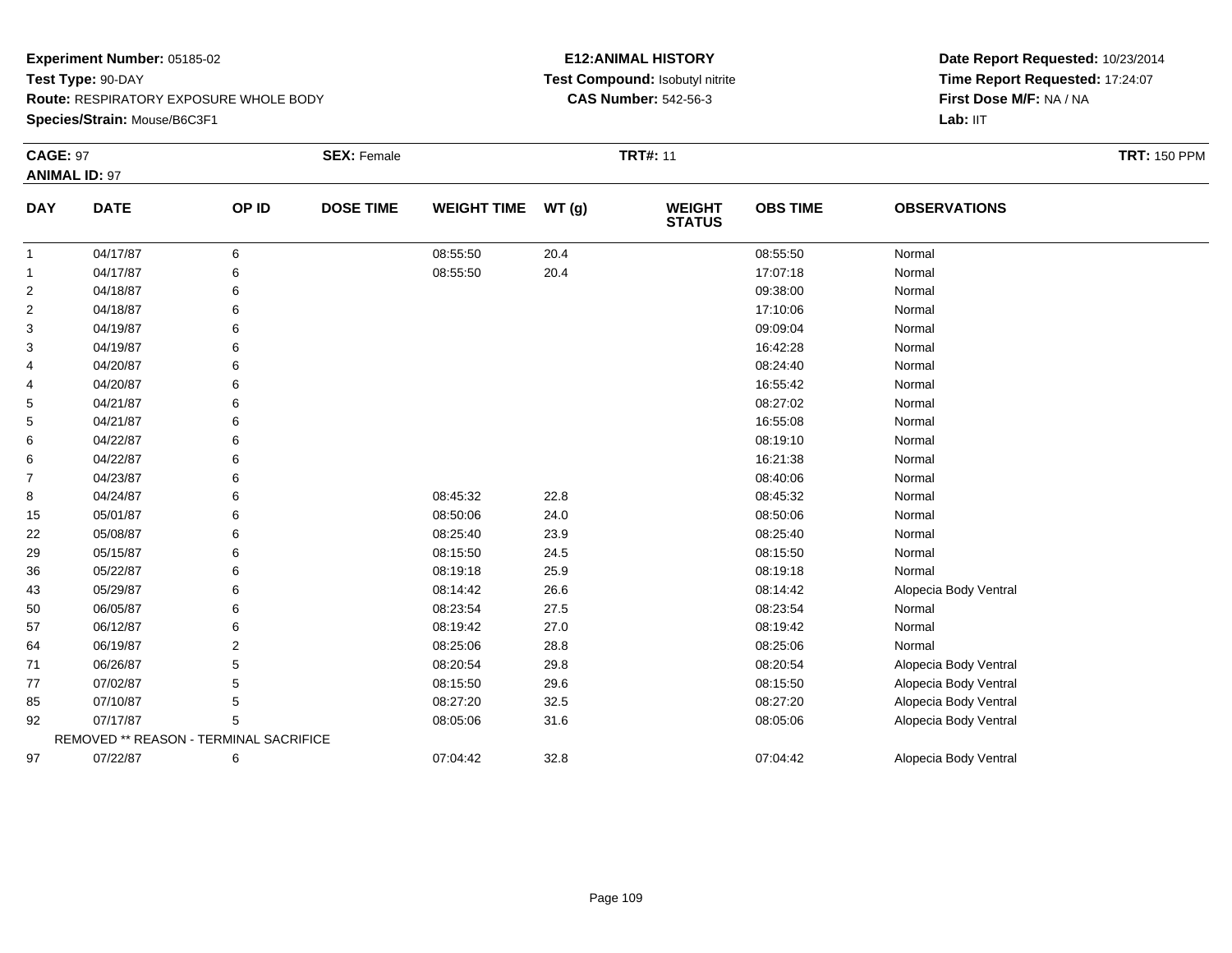#### **Experiment Number:** 05185-02**Test Type:** 90-DAY **Route:** RESPIRATORY EXPOSURE WHOLE BODY**Species/Strain:** Mouse/B6C3F1

#### **E12:ANIMAL HISTORY Test Compound:** Isobutyl nitrite**CAS Number:** 542-56-3

| <b>CAGE: 98</b> | <b>ANIMAL ID: 98</b>                   |       | <b>SEX: Female</b> |                    |       | <b>TRT#: 11</b>                |                 |                       | <b>TRT: 150 PPM</b> |
|-----------------|----------------------------------------|-------|--------------------|--------------------|-------|--------------------------------|-----------------|-----------------------|---------------------|
| <b>DAY</b>      | <b>DATE</b>                            | OP ID | <b>DOSE TIME</b>   | <b>WEIGHT TIME</b> | WT(g) | <b>WEIGHT</b><br><b>STATUS</b> | <b>OBS TIME</b> | <b>OBSERVATIONS</b>   |                     |
| $\mathbf{1}$    | 04/17/87                               | 6     |                    | 08:56:20           | 19.9  |                                | 08:56:20        | Normal                |                     |
| 1               | 04/17/87                               | 6     |                    | 08:56:20           | 19.9  |                                | 17:07:30        | Normal                |                     |
| 2               | 04/18/87                               | 6     |                    |                    |       |                                | 09:38:14        | Normal                |                     |
| 2               | 04/18/87                               | 6     |                    |                    |       |                                | 17:10:16        | Normal                |                     |
| 3               | 04/19/87                               | 6     |                    |                    |       |                                | 09:09:12        | Normal                |                     |
| 3               | 04/19/87                               | 6     |                    |                    |       |                                | 16:42:38        | Normal                |                     |
| 4               | 04/20/87                               | 6     |                    |                    |       |                                | 08:24:56        | Normal                |                     |
| 4               | 04/20/87                               | 6     |                    |                    |       |                                | 16:55:52        | Normal                |                     |
| 5               | 04/21/87                               | 6     |                    |                    |       |                                | 08:27:12        | Normal                |                     |
| 5               | 04/21/87                               | 6     |                    |                    |       |                                | 16:55:20        | Normal                |                     |
| 6               | 04/22/87                               |       |                    |                    |       |                                | 08:19:24        | Normal                |                     |
| 6               | 04/22/87                               | 6     |                    |                    |       |                                | 16:21:48        | Normal                |                     |
| $\overline{7}$  | 04/23/87                               | 6     |                    |                    |       |                                | 08:40:22        | Normal                |                     |
| 8               | 04/24/87                               | 6     |                    | 08:46:00           | 19.9  |                                | 08:46:00        | Normal                |                     |
| 15              | 05/01/87                               |       |                    | 08:50:38           | 22.2  |                                | 08:50:38        | Normal                |                     |
| 22              | 05/08/87                               | 6     |                    | 08:26:06           | 23.2  |                                | 08:26:06        | Normal                |                     |
| 29              | 05/15/87                               | 6     |                    | 08:16:24           | 22.4  |                                | 08:16:24        | Normal                |                     |
| 36              | 05/22/87                               | 6     |                    | 08:19:38           | 22.8  |                                | 08:19:38        | Normal                |                     |
| 43              | 05/29/87                               |       |                    | 08:15:18           | 24.4  |                                | 08:15:18        | Normal                |                     |
| 50              | 06/05/87                               | 6     |                    | 08:24:14           | 25.6  |                                | 08:24:14        | Normal                |                     |
| 57              | 06/12/87                               | 6     |                    | 08:20:12           | 26.2  |                                | 08:20:12        | Normal                |                     |
| 64              | 06/19/87                               | 2     |                    | 08:25:26           | 25.2  |                                | 08:25:26        | Normal                |                     |
| 71              | 06/26/87                               | 5     |                    | 08:21:20           | 26.9  |                                | 08:21:20        | Normal                |                     |
| 77              | 07/02/87                               | 5     |                    | 08:16:20           | 27.4  |                                | 08:16:20        | Alopecia Body Ventral |                     |
| 85              | 07/10/87                               | 5     |                    | 08:28:06           | 28.2  |                                | 08:28:06        | Alopecia Body Ventral |                     |
| 92              | 07/17/87                               | 5     |                    | 08:05:34           | 29.0  |                                | 08:05:34        | Normal                |                     |
|                 | REMOVED ** REASON - TERMINAL SACRIFICE |       |                    |                    |       |                                |                 |                       |                     |
| 97              | 07/22/87                               | 6     |                    | 07:05:14           | 29.4  |                                | 07:05:14        | Normal                |                     |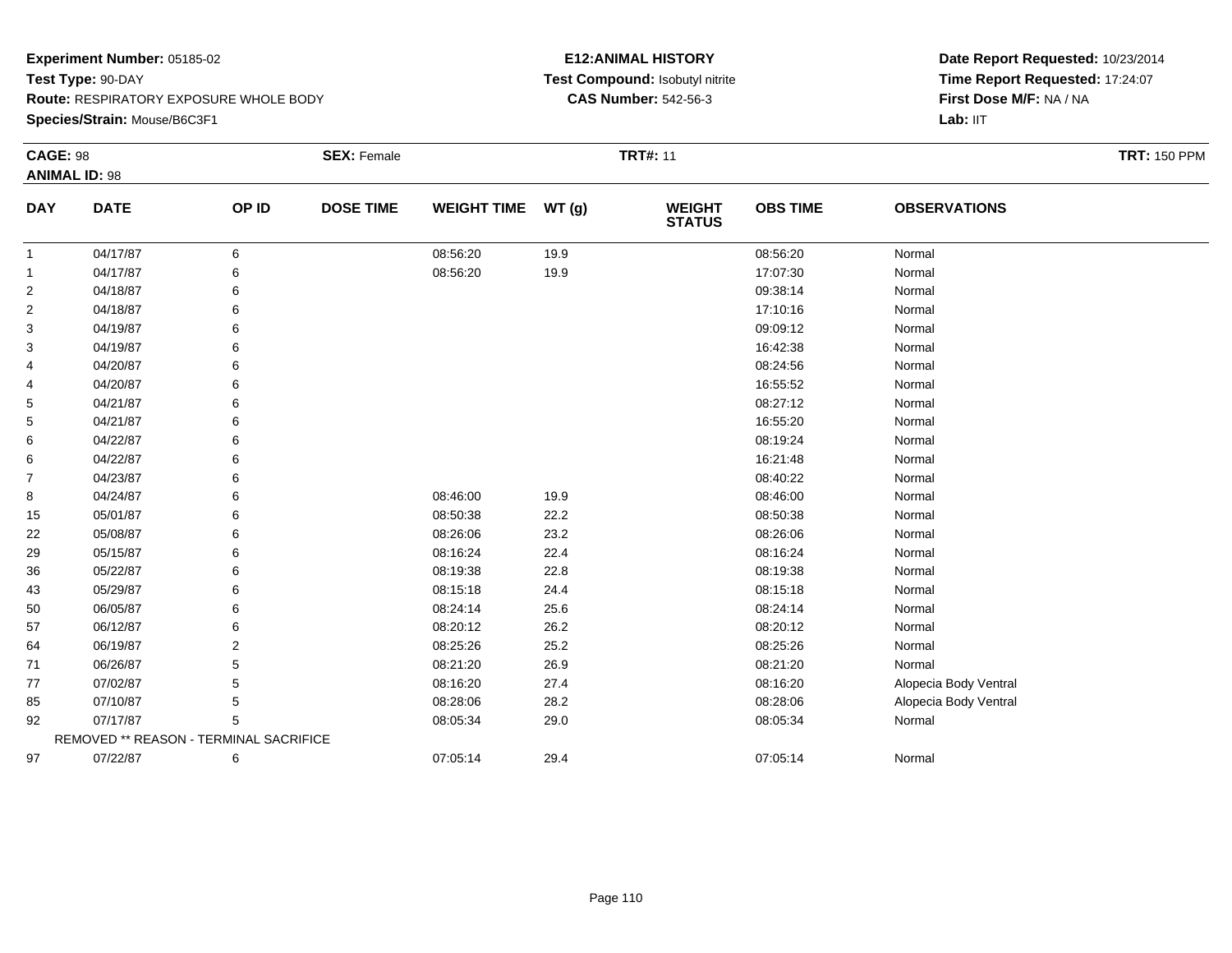**Species/Strain:** Mouse/B6C3F1

#### **E12:ANIMAL HISTORY Test Compound:** Isobutyl nitrite**CAS Number:** 542-56-3

| <b>CAGE: 99</b> | <b>ANIMAL ID: 99</b>                   |       | <b>SEX: Female</b> |                    |       | <b>TRT#: 11</b>                |                 |                     | <b>TRT: 150 PPM</b> |
|-----------------|----------------------------------------|-------|--------------------|--------------------|-------|--------------------------------|-----------------|---------------------|---------------------|
|                 |                                        |       |                    |                    |       |                                |                 |                     |                     |
| <b>DAY</b>      | <b>DATE</b>                            | OP ID | <b>DOSE TIME</b>   | <b>WEIGHT TIME</b> | WT(g) | <b>WEIGHT</b><br><b>STATUS</b> | <b>OBS TIME</b> | <b>OBSERVATIONS</b> |                     |
| $\mathbf{1}$    | 04/17/87                               | 6     |                    | 08:56:38           | 21.4  |                                | 08:56:38        | Normal              |                     |
| $\mathbf{1}$    | 04/17/87                               |       |                    | 08:56:38           | 21.4  |                                | 17:07:40        | Normal              |                     |
| $\overline{2}$  | 04/18/87                               | 6     |                    |                    |       |                                | 09:38:30        | Normal              |                     |
| $\overline{2}$  | 04/18/87                               | 6     |                    |                    |       |                                | 17:10:26        | Normal              |                     |
| 3               | 04/19/87                               | 6     |                    |                    |       |                                | 09:09:20        | Normal              |                     |
| 3               | 04/19/87                               |       |                    |                    |       |                                | 16:42:50        | Normal              |                     |
| 4               | 04/20/87                               | 6     |                    |                    |       |                                | 08:25:12        | Normal              |                     |
| 4               | 04/20/87                               | 6     |                    |                    |       |                                | 16:56:02        | Normal              |                     |
| 5               | 04/21/87                               | 6     |                    |                    |       |                                | 08:27:20        | Normal              |                     |
| 5               | 04/21/87                               |       |                    |                    |       |                                | 16:55:32        | Normal              |                     |
| 6               | 04/22/87                               |       |                    |                    |       |                                | 08:19:34        | Normal              |                     |
| 6               | 04/22/87                               | 6     |                    |                    |       |                                | 16:22:04        | Normal              |                     |
| 7               | 04/23/87                               | 6     |                    |                    |       |                                | 08:40:34        | Normal              |                     |
| 8               | 04/24/87                               |       |                    | 08:46:26           | 22.8  |                                | 08:46:26        | Normal              |                     |
| 15              | 05/01/87                               |       |                    | 08:51:20           | 23.4  |                                | 08:51:20        | Normal              |                     |
| 22              | 05/08/87                               | 6     |                    | 08:26:32           | 24.3  |                                | 08:26:32        | Normal              |                     |
| 29              | 05/15/87                               | 6     |                    | 08:16:50           | 26.3  |                                | 08:16:50        | Normal              |                     |
| 36              | 05/22/87                               |       |                    | 08:20:02           | 26.5  |                                | 08:20:02        | Normal              |                     |
| 43              | 05/29/87                               |       |                    | 08:15:40           | 27.5  |                                | 08:15:40        | Normal              |                     |
| 50              | 06/05/87                               | 6     |                    | 08:24:44           | 28.5  |                                | 08:24:44        | Normal              |                     |
| 57              | 06/12/87                               | 6     |                    | 08:20:32           | 29.8  |                                | 08:20:32        | Normal              |                     |
| 64              | 06/19/87                               | 2     |                    | 08:25:44           | 29.4  |                                | 08:25:44        | Normal              |                     |
| 71              | 06/26/87                               |       |                    | 08:21:44           | 29.7  |                                | 08:21:44        | Normal              |                     |
| 77              | 07/02/87                               | 5     |                    | 08:16:46           | 31.3  |                                | 08:16:46        | Normal              |                     |
| 85              | 07/10/87                               | 5     |                    | 08:29:30           | 32.8  |                                | 08:29:30        | Normal              |                     |
| 92              | 07/17/87                               | 5     |                    | 08:05:50           | 32.1  |                                | 08:05:50        | Normal              |                     |
|                 | REMOVED ** REASON - TERMINAL SACRIFICE |       |                    |                    |       |                                |                 |                     |                     |
| 97              | 07/22/87                               | 6     |                    | 07:05:40           | 34.5  |                                | 07:05:40        | Normal              |                     |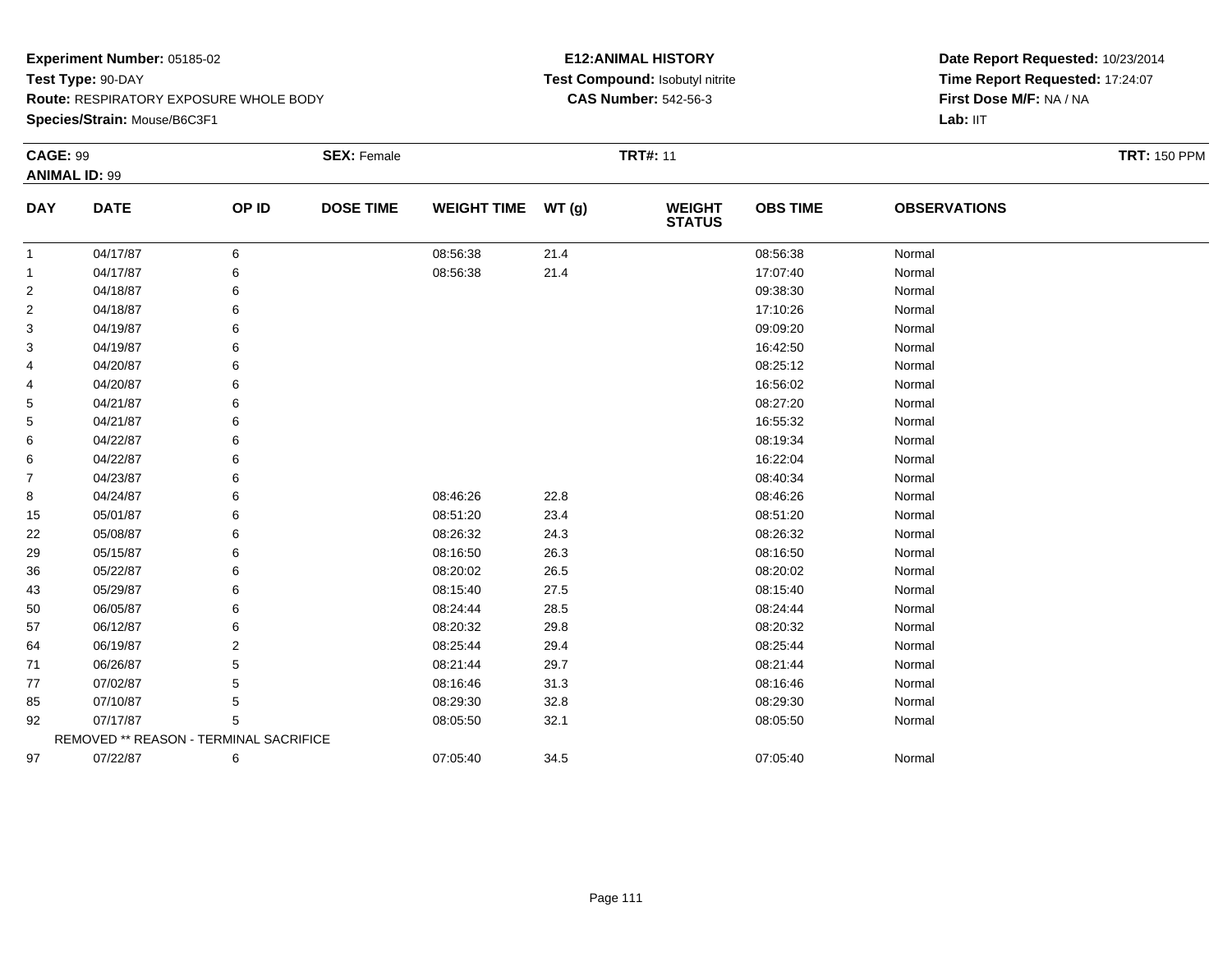**Species/Strain:** Mouse/B6C3F1

#### **E12:ANIMAL HISTORY Test Compound:** Isobutyl nitrite**CAS Number:** 542-56-3

| <b>CAGE: 100</b> |                                        |       | <b>SEX: Female</b> |                    |       | <b>TRT#: 11</b>                |                 |                       | <b>TRT: 150 PPM</b> |
|------------------|----------------------------------------|-------|--------------------|--------------------|-------|--------------------------------|-----------------|-----------------------|---------------------|
|                  | <b>ANIMAL ID: 100</b>                  |       |                    |                    |       |                                |                 |                       |                     |
| <b>DAY</b>       | <b>DATE</b>                            | OP ID | <b>DOSE TIME</b>   | <b>WEIGHT TIME</b> | WT(g) | <b>WEIGHT</b><br><b>STATUS</b> | <b>OBS TIME</b> | <b>OBSERVATIONS</b>   |                     |
| $\mathbf{1}$     | 04/17/87                               | 6     |                    | 08:56:58           | 21.1  |                                | 08:56:58        | Normal                |                     |
| 1                | 04/17/87                               | 6     |                    | 08:56:58           | 21.1  |                                | 17:07:54        | Normal                |                     |
| 2                | 04/18/87                               | 6     |                    |                    |       |                                | 09:38:40        | Normal                |                     |
| $\overline{2}$   | 04/18/87                               | 6     |                    |                    |       |                                | 17:10:34        | Normal                |                     |
| 3                | 04/19/87                               | 6     |                    |                    |       |                                | 09:09:30        | Normal                |                     |
| 3                | 04/19/87                               |       |                    |                    |       |                                | 16:43:00        | Normal                |                     |
| 4                | 04/20/87                               |       |                    |                    |       |                                | 08:25:22        | Normal                |                     |
| 4                | 04/20/87                               |       |                    |                    |       |                                | 16:56:12        | Normal                |                     |
| 5                | 04/21/87                               | 6     |                    |                    |       |                                | 08:27:32        | Normal                |                     |
| 5                | 04/21/87                               | 6     |                    |                    |       |                                | 16:55:44        | Normal                |                     |
| 6                | 04/22/87                               |       |                    |                    |       |                                | 08:19:46        | Normal                |                     |
| 6                | 04/22/87                               |       |                    |                    |       |                                | 16:22:14        | Normal                |                     |
| $\overline{7}$   | 04/23/87                               |       |                    |                    |       |                                | 08:40:42        | Normal                |                     |
| 8                | 04/24/87                               | 6     |                    | 08:47:02           | 23.5  |                                | 08:47:02        | Normal                |                     |
| 15               | 05/01/87                               | 6     |                    | 08:51:50           | 24.5  |                                | 08:51:50        | Normal                |                     |
| 22               | 05/08/87                               |       |                    | 08:27:00           | 25.7  |                                | 08:27:00        | Normal                |                     |
| 29               | 05/15/87                               |       |                    | 08:17:22           | 27.6  |                                | 08:17:22        | Normal                |                     |
| 36               | 05/22/87                               |       |                    | 08:20:22           | 28.5  |                                | 08:20:22        | Normal                |                     |
| 43               | 05/29/87                               | 6     |                    | 08:15:58           | 29.6  |                                | 08:15:58        | Alopecia Body Ventral |                     |
| 50               | 06/05/87                               |       |                    | 08:25:04           | 29.8  |                                | 08:25:04        | Alopecia Body Ventral |                     |
| 57               | 06/12/87                               | 6     |                    | 08:20:48           | 32.8  |                                | 08:20:48        | Alopecia Body Ventral |                     |
| 64               | 06/19/87                               |       |                    | 08:26:04           | 30.8  |                                | 08:26:04        | Alopecia Body Ventral |                     |
| 71               | 06/26/87                               | 5     |                    | 08:22:08           | 34.0  |                                | 08:22:08        | Alopecia Body Ventral |                     |
| 77               | 07/02/87                               | 5     |                    | 08:17:06           | 33.5  |                                | 08:17:06        | Alopecia Body Ventral |                     |
| 85               | 07/10/87                               | 5     |                    | 08:30:00           | 34.8  |                                | 08:30:00        | Alopecia Body Ventral |                     |
| 92               | 07/17/87                               | 5     |                    | 08:06:06           | 35.7  |                                | 08:06:06        | Alopecia Body Ventral |                     |
|                  | REMOVED ** REASON - TERMINAL SACRIFICE |       |                    |                    |       |                                |                 |                       |                     |
| 97               | 07/22/87                               | 6     |                    | 07:06:00           | 39.6  |                                | 07:06:00        | Alopecia Body Ventral |                     |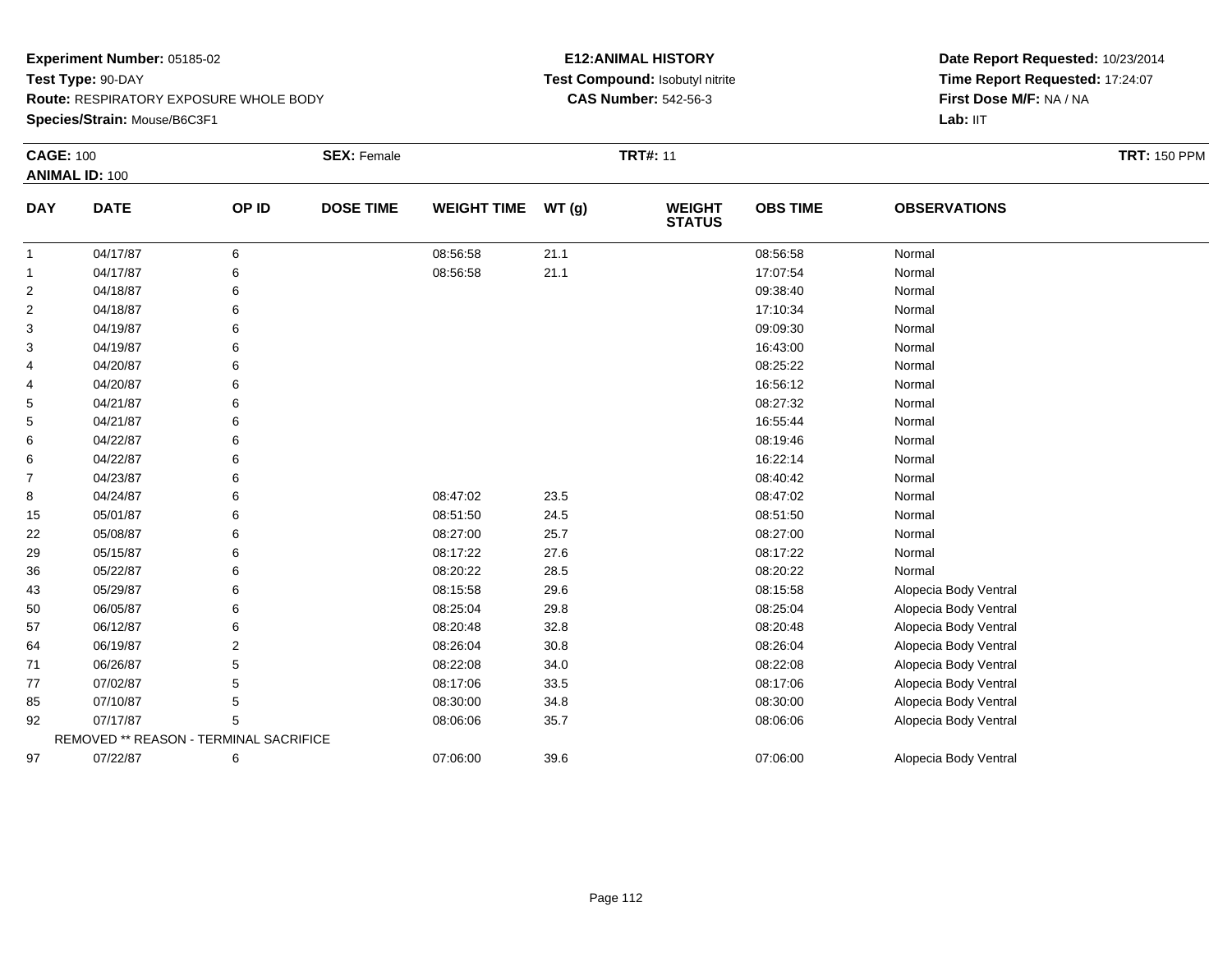**Species/Strain:** Mouse/B6C3F1

#### **E12:ANIMAL HISTORY Test Compound:** Isobutyl nitrite**CAS Number:** 542-56-3

| <b>CAGE: 111</b> |                                        |       | <b>SEX: Female</b> |                    |       | <b>TRT#: 12</b>                |                 |                     | <b>TRT: 300 PPM</b> |
|------------------|----------------------------------------|-------|--------------------|--------------------|-------|--------------------------------|-----------------|---------------------|---------------------|
|                  | <b>ANIMAL ID: 111</b>                  |       |                    |                    |       |                                |                 |                     |                     |
| <b>DAY</b>       | <b>DATE</b>                            | OP ID | <b>DOSE TIME</b>   | <b>WEIGHT TIME</b> | WT(g) | <b>WEIGHT</b><br><b>STATUS</b> | <b>OBS TIME</b> | <b>OBSERVATIONS</b> |                     |
| $\mathbf{1}$     | 04/17/87                               | 6     |                    | 09:01:58           | 17.6  |                                | 09:01:58        | Normal              |                     |
| $\mathbf{1}$     | 04/17/87                               | 6     |                    | 09:01:58           | 17.6  |                                | 17:18:08        | Normal              |                     |
| 2                | 04/18/87                               | 6     |                    |                    |       |                                | 09:54:04        | Normal              |                     |
| 2                | 04/18/87                               |       |                    |                    |       |                                | 17:23:26        | Normal              |                     |
| 3                | 04/19/87                               |       |                    |                    |       |                                | 09:22:18        | Normal              |                     |
| 3                | 04/19/87                               |       |                    |                    |       |                                | 16:53:22        | Normal              |                     |
| 4                | 04/20/87                               |       |                    |                    |       |                                | 08:28:50        | Normal              |                     |
| 4                | 04/20/87                               |       |                    |                    |       |                                | 17:00:46        | Normal              |                     |
| 5                | 04/21/87                               |       |                    |                    |       |                                | 08:35:36        | Normal              |                     |
| 5                | 04/21/87                               |       |                    |                    |       |                                | 17:10:46        | Normal              |                     |
| 6                | 04/22/87                               |       |                    |                    |       |                                | 08:32:46        | Normal              |                     |
| 6                | 04/22/87                               |       |                    |                    |       |                                | 16:09:44        | Normal              |                     |
| 7                | 04/23/87                               |       |                    |                    |       |                                | 08:51:40        | Normal              |                     |
| 8                | 04/24/87                               |       |                    | 08:58:28           | 19.8  |                                | 08:58:28        | Normal              |                     |
| 15               | 05/01/87                               | 6     |                    | 09:02:46           | 21.7  |                                | 09:02:46        | Normal              |                     |
| 22               | 05/08/87                               | 6     |                    | 08:41:06           | 22.8  |                                | 08:41:06        | Normal              |                     |
| 29               | 05/15/87                               |       |                    | 08:30:46           | 23.9  |                                | 08:30:46        | Normal              |                     |
| 36               | 05/22/87                               |       |                    | 08:28:34           | 23.1  |                                | 08:28:34        | Normal              |                     |
| 43               | 05/29/87                               |       |                    | 08:25:08           | 24.6  |                                | 08:25:08        | Normal              |                     |
| 50               | 06/05/87                               | 6     |                    | 08:33:28           | 25.3  |                                | 08:33:28        | Normal              |                     |
| 57               | 06/12/87                               |       |                    | 08:29:42           | 25.2  |                                | 08:29:42        | Normal              |                     |
| 64               | 06/19/87                               | 2     |                    | 08:33:56           | 25.4  |                                | 08:33:56        | Normal              |                     |
| 71               | 06/26/87                               |       |                    | 08:28:54           | 21.7  |                                | 08:28:54        | Normal              |                     |
| 77               | 07/02/87                               |       |                    | 08:27:26           | 25.9  |                                | 08:27:26        | Normal              |                     |
| 85               | 07/10/87                               |       |                    | 08:42:24           | 26.2  |                                | 08:42:24        | Normal              |                     |
| 92               | 07/17/87                               | 5     |                    | 08:12:14           | 26.7  |                                | 08:12:14        | Normal              |                     |
|                  | REMOVED ** REASON - TERMINAL SACRIFICE |       |                    |                    |       |                                |                 |                     |                     |
| 97               | 07/22/87                               | 6     |                    | 07:06:50           | 26.5  |                                | 07:06:50        | Normal              |                     |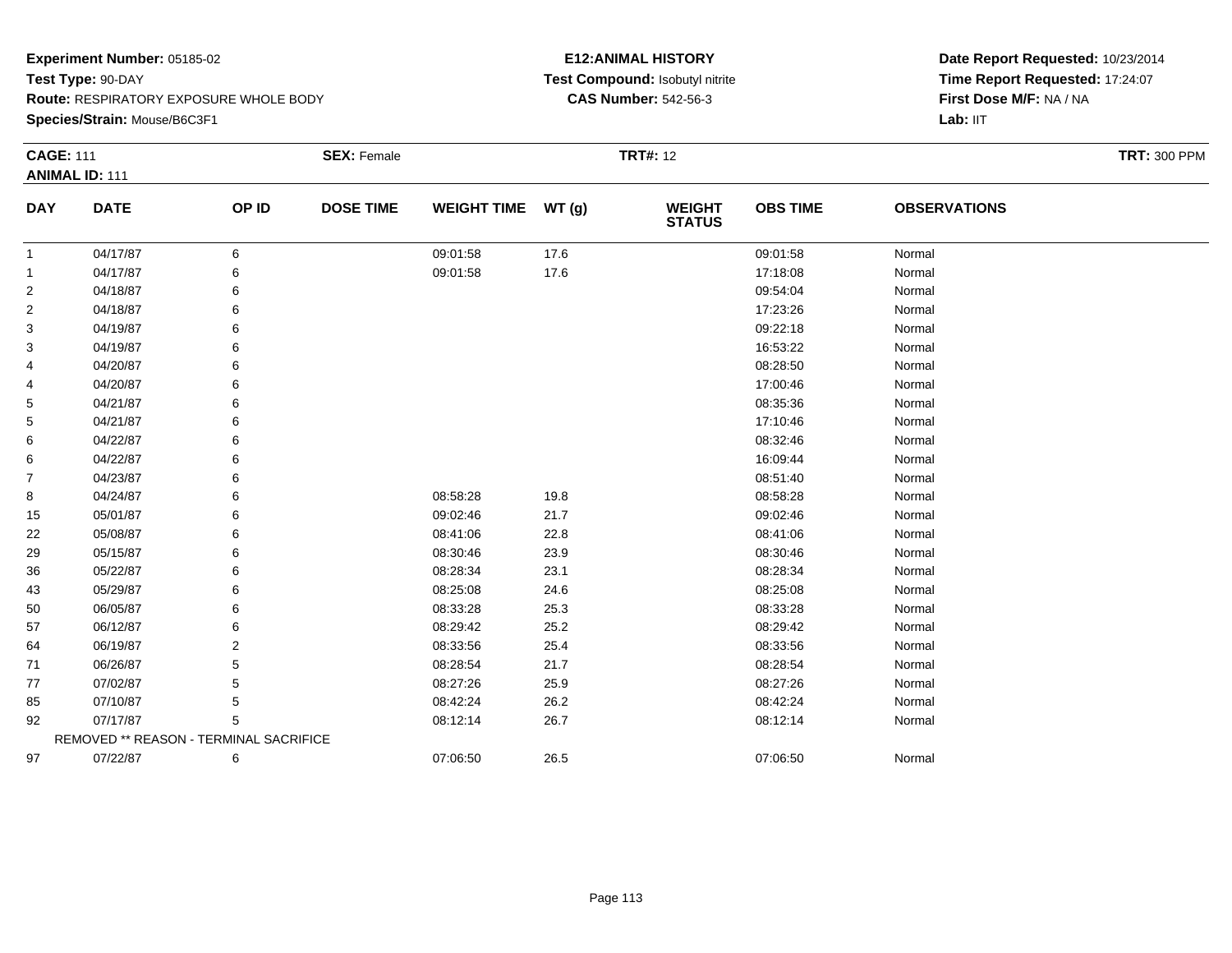**Species/Strain:** Mouse/B6C3F1

#### **E12:ANIMAL HISTORY Test Compound:** Isobutyl nitrite**CAS Number:** 542-56-3

| <b>CAGE: 112</b> | <b>ANIMAL ID: 112</b>                  |       | <b>SEX: Female</b> |                    |       | <b>TRT#: 12</b> |                 |                     | <b>TRT: 300 PPM</b> |
|------------------|----------------------------------------|-------|--------------------|--------------------|-------|-----------------|-----------------|---------------------|---------------------|
| <b>DAY</b>       | <b>DATE</b>                            | OP ID | <b>DOSE TIME</b>   | <b>WEIGHT TIME</b> | WT(g) | <b>WEIGHT</b>   | <b>OBS TIME</b> | <b>OBSERVATIONS</b> |                     |
|                  |                                        |       |                    |                    |       | <b>STATUS</b>   |                 |                     |                     |
| $\mathbf{1}$     | 04/17/87                               | 6     |                    | 09:02:14           | 19.3  |                 | 09:02:14        | Normal              |                     |
| -1               | 04/17/87                               | 6     |                    | 09:02:14           | 19.3  |                 | 17:18:24        | Normal              |                     |
| 2                | 04/18/87                               | 6     |                    |                    |       |                 | 09:54:14        | Normal              |                     |
| $\overline{c}$   | 04/18/87                               | 6     |                    |                    |       |                 | 17:23:36        | Normal              |                     |
| 3                | 04/19/87                               | 6     |                    |                    |       |                 | 09:22:24        | Normal              |                     |
| 3                | 04/19/87                               | 6     |                    |                    |       |                 | 16:53:30        | Normal              |                     |
| 4                | 04/20/87                               | 6     |                    |                    |       |                 | 08:28:58        | Normal              |                     |
| 4                | 04/20/87                               | 6     |                    |                    |       |                 | 17:00:54        | Normal              |                     |
| 5                | 04/21/87                               | 6     |                    |                    |       |                 | 08:35:46        | Normal              |                     |
| 5                | 04/21/87                               | 6     |                    |                    |       |                 | 17:10:56        | Normal              |                     |
| 6                | 04/22/87                               | 6     |                    |                    |       |                 | 08:33:04        | Normal              |                     |
| 6                | 04/22/87                               | 6     |                    |                    |       |                 | 16:09:52        | Normal              |                     |
| $\overline{7}$   | 04/23/87                               | 6     |                    |                    |       |                 | 08:52:24        | Normal              |                     |
| 8                | 04/24/87                               | 6     |                    | 08:58:58           | 22.0  |                 | 08:58:58        | Normal              |                     |
| 15               | 05/01/87                               | 6     |                    | 09:03:42           | 22.6  |                 | 09:03:42        | Normal              |                     |
| 22               | 05/08/87                               | 6     |                    | 08:41:32           | 23.3  |                 | 08:41:32        | Normal              |                     |
| 29               | 05/15/87                               | 6     |                    | 08:31:18           | 24.6  |                 | 08:31:18        | Normal              |                     |
| 36               | 05/22/87                               | 6     |                    | 08:28:52           | 26.0  |                 | 08:28:52        | Normal              |                     |
| 43               | 05/29/87                               | 6     |                    | 08:25:28           | 25.6  |                 | 08:25:28        | Normal              |                     |
| 50               | 06/05/87                               | 6     |                    | 08:33:50           | 27.0  |                 | 08:33:50        | Normal              |                     |
| 57               | 06/12/87                               | 6     |                    | 08:30:06           | 26.6  |                 | 08:30:06        | Normal              |                     |
| 64               | 06/19/87                               | 2     |                    | 08:34:18           | 27.7  |                 | 08:34:18        | Normal              |                     |
| 71               | 06/26/87                               | 5     |                    | 08:29:16           | 23.3  |                 | 08:29:16        | Normal              |                     |
| 77               | 07/02/87                               | 5     |                    | 08:28:32           | 27.7  |                 | 08:28:32        | Normal              |                     |
| 85               | 07/10/87                               | 5     |                    | 08:42:46           | 28.3  |                 | 08:42:46        | Normal              |                     |
| 92               | 07/17/87                               | 5     |                    | 08:12:32           | 27.8  |                 | 08:12:32        | Normal              |                     |
|                  | REMOVED ** REASON - TERMINAL SACRIFICE |       |                    |                    |       |                 |                 |                     |                     |
| 97               | 07/22/87                               | 6     |                    | 07:08:32           | 28.3  |                 | 07:08:32        | Normal              |                     |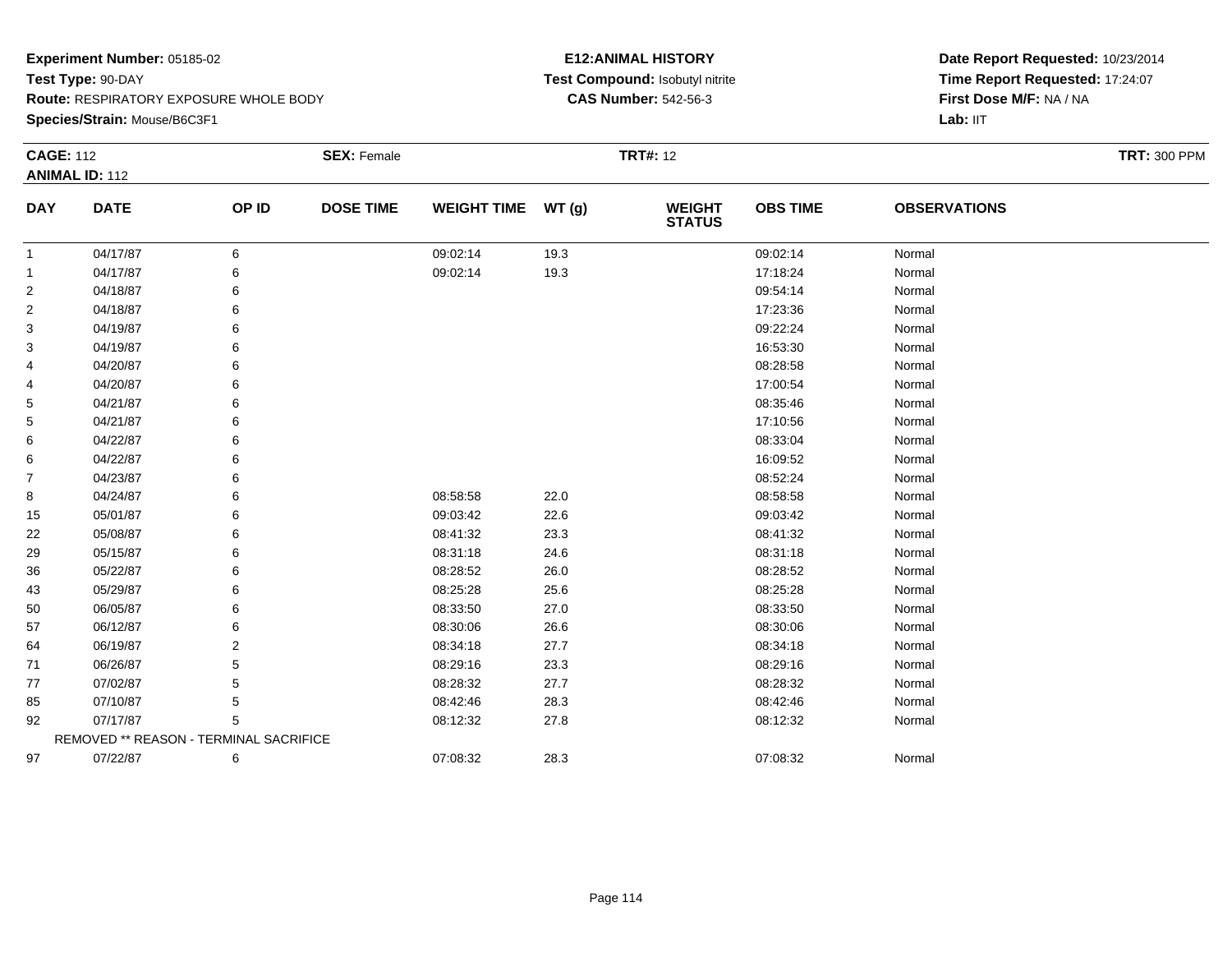**Species/Strain:** Mouse/B6C3F1

#### **E12:ANIMAL HISTORY Test Compound:** Isobutyl nitrite**CAS Number:** 542-56-3

| <b>CAGE: 113</b> |                                        |       | <b>SEX: Female</b> |                    |       | <b>TRT#: 12</b>                |                 |                     | <b>TRT: 300 PPM</b> |
|------------------|----------------------------------------|-------|--------------------|--------------------|-------|--------------------------------|-----------------|---------------------|---------------------|
|                  | <b>ANIMAL ID: 113</b>                  |       |                    |                    |       |                                |                 |                     |                     |
| <b>DAY</b>       | <b>DATE</b>                            | OP ID | <b>DOSE TIME</b>   | <b>WEIGHT TIME</b> | WT(g) | <b>WEIGHT</b><br><b>STATUS</b> | <b>OBS TIME</b> | <b>OBSERVATIONS</b> |                     |
| $\mathbf{1}$     | 04/17/87                               | 6     |                    | 09:02:30           | 20.0  |                                | 09:02:30        | Normal              |                     |
| $\mathbf{1}$     | 04/17/87                               | 6     |                    | 09:02:30           | 20.0  |                                | 17:18:34        | Normal              |                     |
| $\overline{2}$   | 04/18/87                               | 6     |                    |                    |       |                                | 09:54:24        | Normal              |                     |
| $\overline{2}$   | 04/18/87                               | 6     |                    |                    |       |                                | 17:23:46        | Normal              |                     |
| 3                | 04/19/87                               |       |                    |                    |       |                                | 09:22:34        | Normal              |                     |
| 3                | 04/19/87                               |       |                    |                    |       |                                | 16:53:40        | Normal              |                     |
| 4                | 04/20/87                               |       |                    |                    |       |                                | 08:29:06        | Normal              |                     |
| 4                | 04/20/87                               |       |                    |                    |       |                                | 17:01:06        | Normal              |                     |
| 5                | 04/21/87                               |       |                    |                    |       |                                | 08:35:54        | Normal              |                     |
| 5                | 04/21/87                               |       |                    |                    |       |                                | 17:11:04        | Normal              |                     |
| 6                | 04/22/87                               |       |                    |                    |       |                                | 08:34:34        | Normal              |                     |
| 6                | 04/22/87                               |       |                    |                    |       |                                | 16:10:02        | Normal              |                     |
| 7                | 04/23/87                               |       |                    |                    |       |                                | 08:53:08        | Normal              |                     |
| 8                | 04/24/87                               |       |                    | 08:59:28           | 20.9  |                                | 08:59:28        | Normal              |                     |
| 15               | 05/01/87                               |       |                    | 09:04:18           | 22.6  |                                | 09:04:18        | Normal              |                     |
| 22               | 05/08/87                               |       |                    | 08:41:50           | 23.3  |                                | 08:41:50        | Normal              |                     |
| 29               | 05/15/87                               |       |                    | 08:31:52           | 24.8  |                                | 08:31:52        | Normal              |                     |
| 36               | 05/22/87                               |       |                    | 08:29:10           | 24.9  |                                | 08:29:10        | Normal              |                     |
| 43               | 05/29/87                               |       |                    | 08:25:50           | 24.7  |                                | 08:25:50        | Normal              |                     |
| 50               | 06/05/87                               |       |                    | 08:34:38           | 25.4  |                                | 08:34:38        | Normal              |                     |
| 57               | 06/12/87                               |       |                    | 08:30:26           | 27.5  |                                | 08:30:26        | Normal              |                     |
| 64               | 06/19/87                               | 2     |                    | 08:34:36           | 27.6  |                                | 08:34:36        | Normal              |                     |
| 71               | 06/26/87                               |       |                    | 08:29:42           | 24.5  |                                | 08:29:42        | Normal              |                     |
| 77               | 07/02/87                               |       |                    | 08:28:52           | 28.9  |                                | 08:28:52        | Normal              |                     |
| 85               | 07/10/87                               | 5     |                    | 08:43:06           | 28.1  |                                | 08:43:06        | Normal              |                     |
| 92               | 07/17/87                               | 5     |                    | 08:13:52           | 28.2  |                                | 08:13:52        | Normal              |                     |
|                  | REMOVED ** REASON - TERMINAL SACRIFICE |       |                    |                    |       |                                |                 |                     |                     |
| 97               | 07/22/87                               | 6     |                    | 07:08:58           | 28.6  |                                | 07:08:58        | Normal              |                     |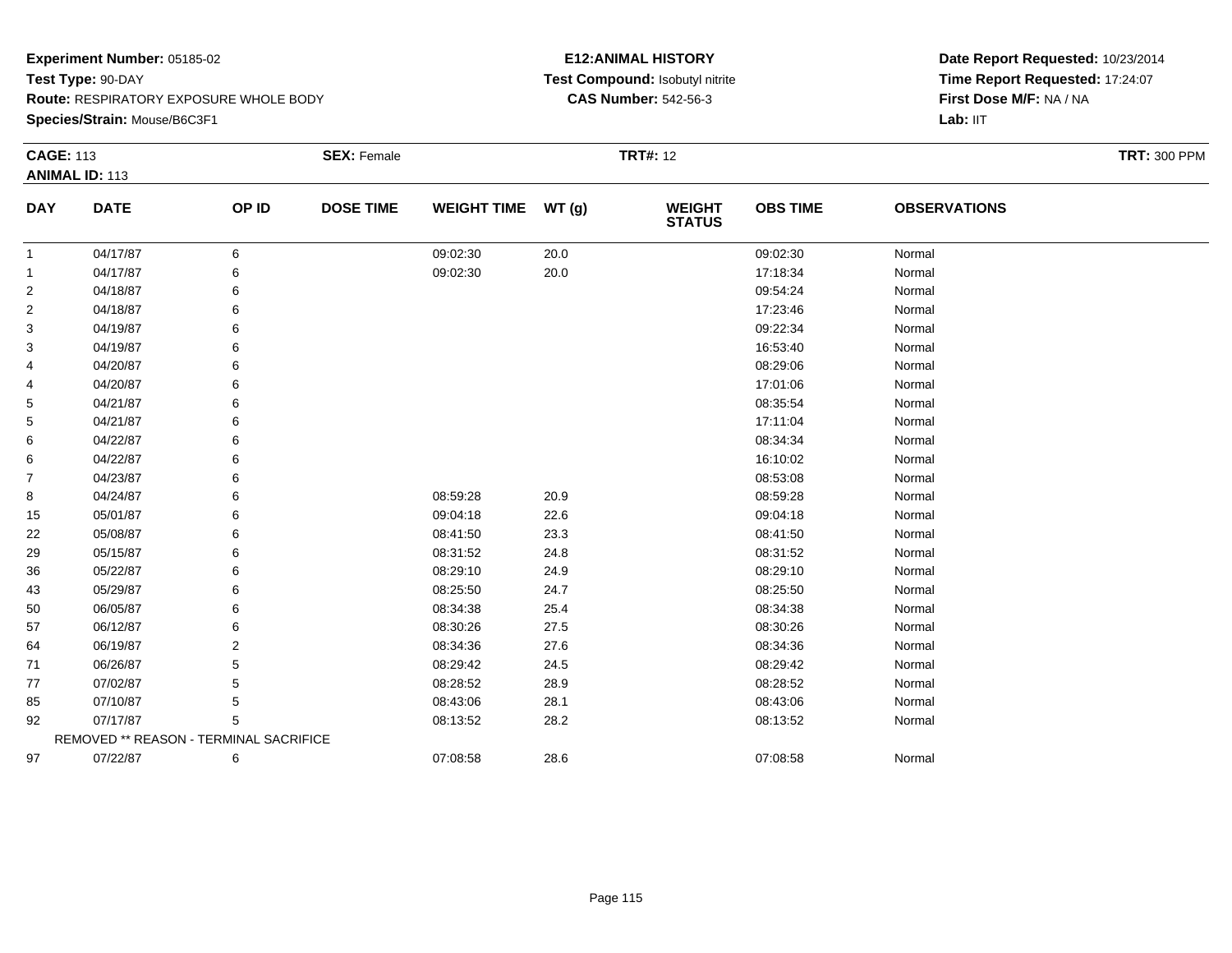**Species/Strain:** Mouse/B6C3F1

#### **E12:ANIMAL HISTORY Test Compound:** Isobutyl nitrite**CAS Number:** 542-56-3

| <b>CAGE: 114</b> |                                        |       | <b>SEX: Female</b> |                    |       | <b>TRT#: 12</b>                |                 |                     | <b>TRT: 300 PPM</b> |
|------------------|----------------------------------------|-------|--------------------|--------------------|-------|--------------------------------|-----------------|---------------------|---------------------|
|                  | <b>ANIMAL ID: 114</b>                  |       |                    |                    |       |                                |                 |                     |                     |
| <b>DAY</b>       | <b>DATE</b>                            | OP ID | <b>DOSE TIME</b>   | <b>WEIGHT TIME</b> | WT(g) | <b>WEIGHT</b><br><b>STATUS</b> | <b>OBS TIME</b> | <b>OBSERVATIONS</b> |                     |
| $\mathbf{1}$     | 04/17/87                               | 6     |                    | 09:02:52           | 19.5  |                                | 09:02:52        | Normal              |                     |
| $\mathbf{1}$     | 04/17/87                               | 6     |                    | 09:02:52           | 19.5  |                                | 17:18:48        | Normal              |                     |
| 2                | 04/18/87                               | 6     |                    |                    |       |                                | 09:54:32        | Normal              |                     |
| 2                | 04/18/87                               |       |                    |                    |       |                                | 17:23:56        | Normal              |                     |
| 3                | 04/19/87                               |       |                    |                    |       |                                | 09:22:44        | Normal              |                     |
| 3                | 04/19/87                               |       |                    |                    |       |                                | 16:53:50        | Normal              |                     |
| 4                | 04/20/87                               |       |                    |                    |       |                                | 08:29:16        | Normal              |                     |
| 4                | 04/20/87                               |       |                    |                    |       |                                | 17:01:18        | Normal              |                     |
| 5                | 04/21/87                               |       |                    |                    |       |                                | 08:36:02        | Normal              |                     |
| 5                | 04/21/87                               |       |                    |                    |       |                                | 17:11:12        | Normal              |                     |
| 6                | 04/22/87                               |       |                    |                    |       |                                | 08:34:46        | Normal              |                     |
| 6                | 04/22/87                               |       |                    |                    |       |                                | 16:10:12        | Normal              |                     |
| 7                | 04/23/87                               |       |                    |                    |       |                                | 08:53:54        | Normal              |                     |
| 8                | 04/24/87                               |       |                    | 08:59:54           | 22.4  |                                | 08:59:54        | Normal              |                     |
| 15               | 05/01/87                               |       |                    | 09:04:52           | 21.1  |                                | 09:04:52        | Normal              |                     |
| 22               | 05/08/87                               |       |                    | 08:42:12           | 23.5  |                                | 08:42:12        | Normal              |                     |
| 29               | 05/15/87                               |       |                    | 08:32:18           | 23.5  |                                | 08:32:18        | Normal              |                     |
| 36               | 05/22/87                               |       |                    | 08:29:26           | 24.8  |                                | 08:29:26        | Normal              |                     |
| 43               | 05/29/87                               |       |                    | 08:26:06           | 24.4  |                                | 08:26:06        | Normal              |                     |
| 50               | 06/05/87                               |       |                    | 08:35:08           | 26.4  |                                | 08:35:08        | Normal              |                     |
| 57               | 06/12/87                               |       |                    | 08:30:46           | 27.6  |                                | 08:30:46        | Normal              |                     |
| 64               | 06/19/87                               | 2     |                    | 08:35:32           | 27.5  |                                | 08:35:32        | Normal              |                     |
| 71               | 06/26/87                               |       |                    | 08:30:02           | 25.2  |                                | 08:30:02        | Normal              |                     |
| 77               | 07/02/87                               |       |                    | 08:29:38           | 28.7  |                                | 08:29:38        | Normal              |                     |
| 85               | 07/10/87                               |       |                    | 08:43:26           | 27.4  |                                | 08:43:26        | Normal              |                     |
| 92               | 07/17/87                               | 5     |                    | 08:14:08           | 28.6  |                                | 08:14:08        | Normal              |                     |
|                  | REMOVED ** REASON - TERMINAL SACRIFICE |       |                    |                    |       |                                |                 |                     |                     |
| 97               | 07/22/87                               | 6     |                    | 07:09:24           | 27.7  |                                | 07:09:24        | Normal              |                     |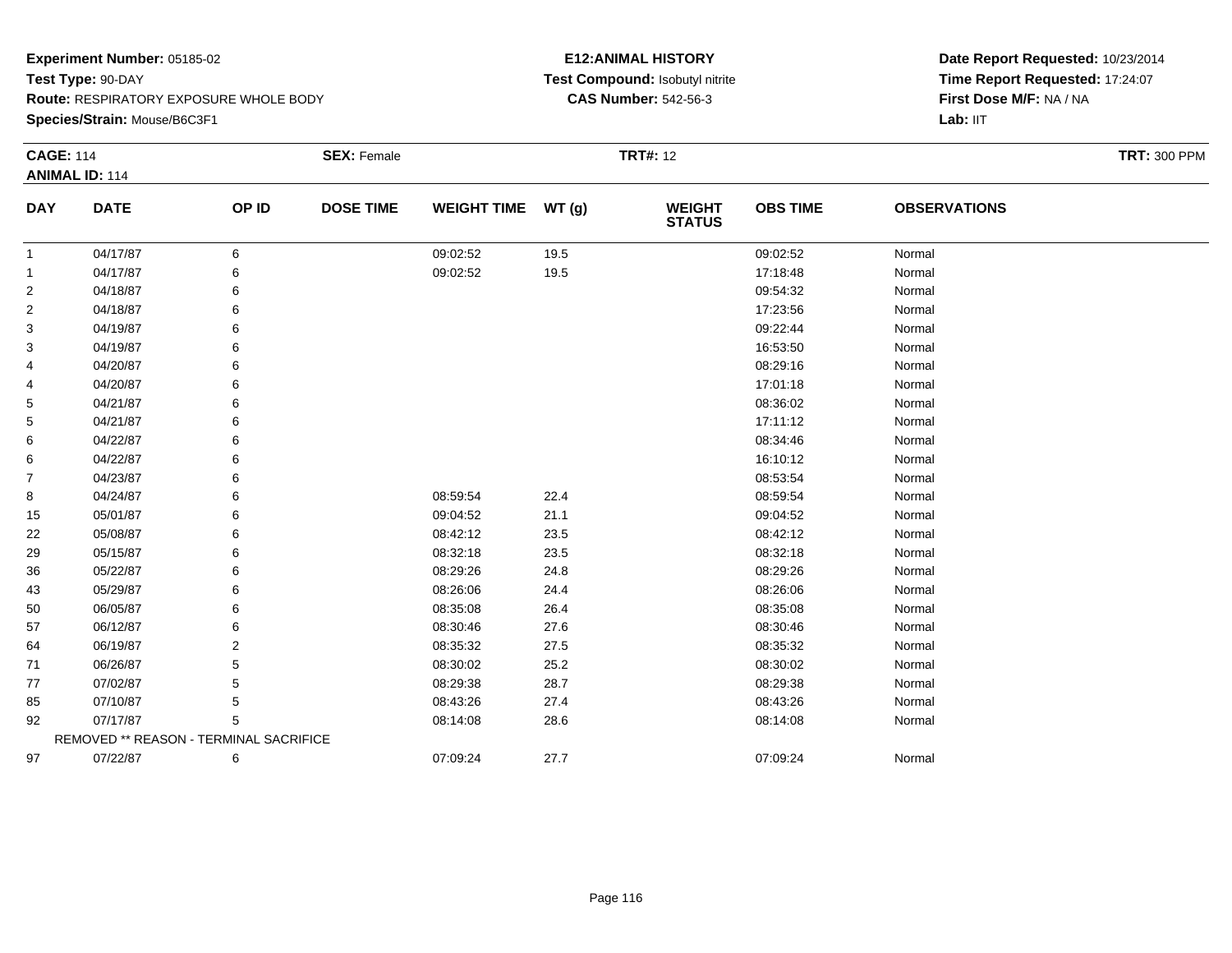**Species/Strain:** Mouse/B6C3F1

#### **E12:ANIMAL HISTORY Test Compound:** Isobutyl nitrite**CAS Number:** 542-56-3

| <b>CAGE: 115</b> |                                        |       | <b>SEX: Female</b> |                    |          | <b>TRT#: 12</b>                |                 |                       | <b>TRT: 300 PPM</b> |
|------------------|----------------------------------------|-------|--------------------|--------------------|----------|--------------------------------|-----------------|-----------------------|---------------------|
|                  | <b>ANIMAL ID: 115</b>                  |       |                    |                    |          |                                |                 |                       |                     |
| <b>DAY</b>       | <b>DATE</b>                            | OP ID | <b>DOSE TIME</b>   | <b>WEIGHT TIME</b> | WT(g)    | <b>WEIGHT</b><br><b>STATUS</b> | <b>OBS TIME</b> | <b>OBSERVATIONS</b>   |                     |
| -1               | 04/17/87                               | 6     |                    | 09:03:08           | 19.2     |                                | 09:03:08        | Normal                |                     |
| $\mathbf{1}$     | 04/17/87                               | 6     |                    | 09:03:08           | 19.2     |                                | 17:19:00        | Normal                |                     |
| $\overline{2}$   | 04/18/87                               | 6     |                    |                    |          |                                | 09:54:42        | Normal                |                     |
| 2                | 04/18/87                               | 6     |                    |                    |          |                                | 17:24:08        | Normal                |                     |
| 3                | 04/19/87                               |       |                    |                    |          |                                | 09:22:54        | Normal                |                     |
| 3                | 04/19/87                               |       |                    |                    |          |                                | 16:53:58        | Normal                |                     |
| 4                | 04/20/87                               |       |                    |                    |          |                                | 08:29:26        | Normal                |                     |
| 4                | 04/20/87                               | 6     |                    |                    |          |                                | 17:01:28        | Normal                |                     |
| 5                | 04/21/87                               |       |                    |                    |          |                                | 08:36:10        | Normal                |                     |
| 5                | 04/21/87                               |       |                    |                    |          |                                | 17:11:20        | Normal                |                     |
| 6                | 04/22/87                               |       |                    |                    |          |                                | 08:34:58        | Normal                |                     |
| 6                | 04/22/87                               | 6     |                    |                    |          |                                | 16:10:20        | Normal                |                     |
| 7                | 04/23/87                               |       |                    |                    |          |                                | 08:54:34        | Normal                |                     |
| 8                | 04/24/87                               | 6     |                    | 09:00:22           | 23.9     |                                | 09:00:22        | Normal                |                     |
| 15               | 05/01/87                               | 6     |                    | 09:05:14           | 22.9     |                                | 09:05:14        | Normal                |                     |
| 22               | 05/08/87                               | 6     |                    | 08:42:36           | 24.2     |                                | 08:42:36        | Normal                |                     |
| 29               | 05/15/87                               |       |                    | 08:32:34           | 24.8     |                                | 08:32:34        | Normal                |                     |
| 36               | 05/22/87                               |       |                    | 08:29:46           | 26.0     |                                | 08:29:46        | Normal                |                     |
| 43               | 05/29/87                               |       |                    | 08:26:24           | 24.8     |                                | 08:26:24        | Alopecia Body Ventral |                     |
| 50               | 06/05/87                               | 6     |                    | 08:35:30           | 26.8     |                                | 08:35:30        | Alopecia Body Ventral |                     |
| 57               | 06/12/87                               |       |                    | 08:31:08           | 26.6     |                                | 08:31:08        | Alopecia Body Ventral |                     |
| 64               | 06/19/87                               | 2     |                    | 08:35:52           | 27.9     |                                | 08:35:52        | Alopecia Body Ventral |                     |
| 71               | 06/26/87                               | 5     |                    | 08:30:24           | 25.0     |                                | 08:30:24        | Alopecia Body Ventral |                     |
| 77               | 07/02/87                               | 5     |                    | 08:30:18           | 28.1     |                                | 08:30:18        | Alopecia Body Ventral |                     |
| 85               | 07/10/87                               | 5     |                    | 08:44:02           | $30.0\,$ |                                | 08:44:02        | Alopecia Body Ventral |                     |
| 92               | 07/17/87                               | 5     |                    | 08:14:40           | 27.3     |                                | 08:14:40        | Alopecia Body Ventral |                     |
|                  | REMOVED ** REASON - TERMINAL SACRIFICE |       |                    |                    |          |                                |                 |                       |                     |
| 97               | 07/22/87                               | 6     |                    | 07:09:52           | 29.3     |                                | 07:09:52        | Alopecia Body Ventral |                     |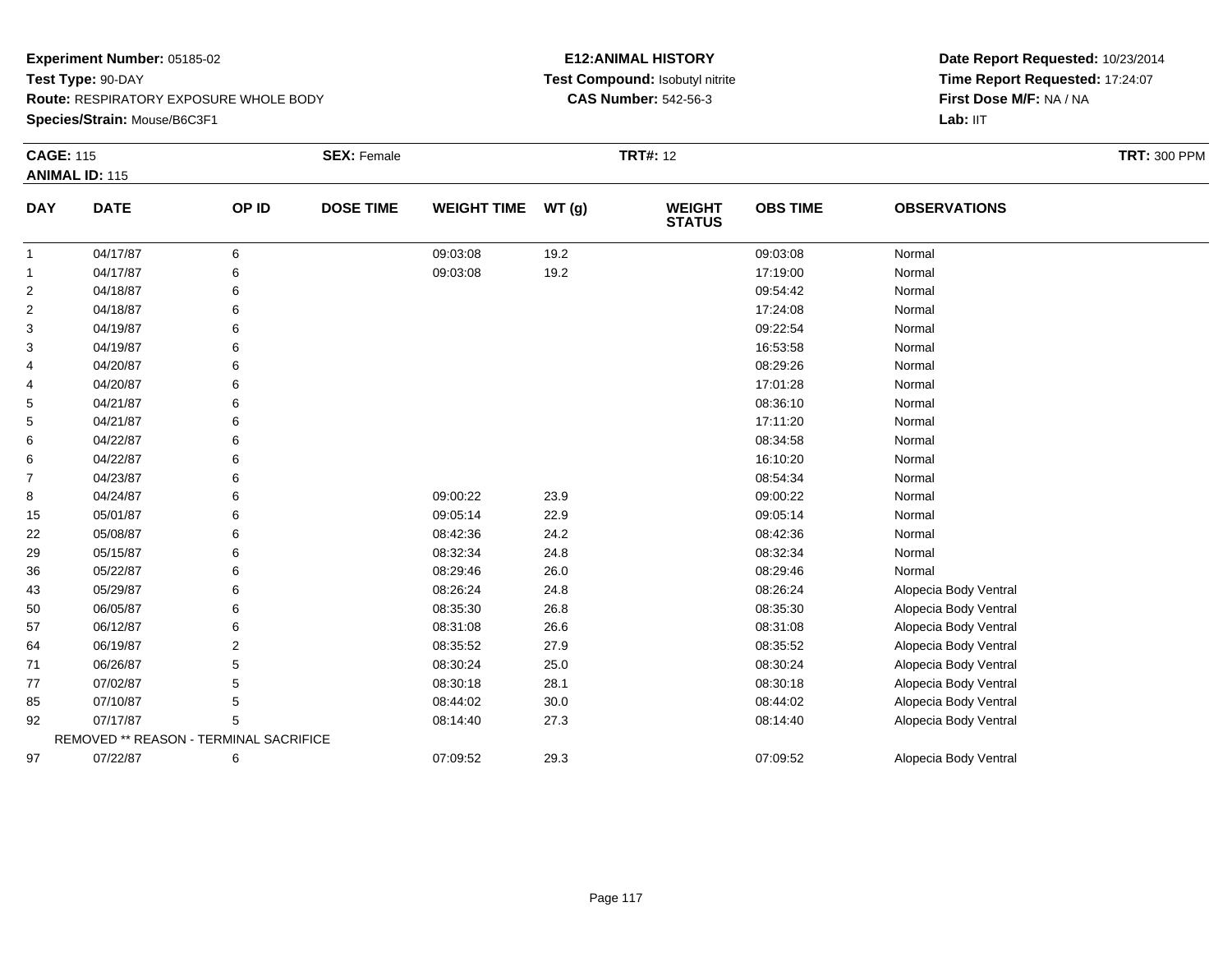**Species/Strain:** Mouse/B6C3F1

#### **E12:ANIMAL HISTORY Test Compound:** Isobutyl nitrite**CAS Number:** 542-56-3

| <b>CAGE: 116</b> |                                        |                | <b>SEX: Female</b> |                    |       | <b>TRT#: 12</b>                |                 |                       | <b>TRT: 300 PPM</b> |
|------------------|----------------------------------------|----------------|--------------------|--------------------|-------|--------------------------------|-----------------|-----------------------|---------------------|
|                  | <b>ANIMAL ID: 116</b>                  |                |                    |                    |       |                                |                 |                       |                     |
| <b>DAY</b>       | <b>DATE</b>                            | OP ID          | <b>DOSE TIME</b>   | <b>WEIGHT TIME</b> | WT(g) | <b>WEIGHT</b><br><b>STATUS</b> | <b>OBS TIME</b> | <b>OBSERVATIONS</b>   |                     |
| $\mathbf{1}$     | 04/17/87                               | 6              |                    | 09:03:24           | 17.2  |                                | 09:03:24        | Normal                |                     |
| $\mathbf{1}$     | 04/17/87                               |                |                    | 09:03:24           | 17.2  |                                | 17:19:10        | Normal                |                     |
| $\overline{2}$   | 04/18/87                               |                |                    |                    |       |                                | 09:54:52        | Normal                |                     |
| 2                | 04/18/87                               |                |                    |                    |       |                                | 17:24:18        | Normal                |                     |
| 3                | 04/19/87                               |                |                    |                    |       |                                | 09:23:06        | Normal                |                     |
| 3                | 04/19/87                               |                |                    |                    |       |                                | 16:54:06        | Normal                |                     |
| 4                | 04/20/87                               |                |                    |                    |       |                                | 08:29:36        | Normal                |                     |
| 4                | 04/20/87                               |                |                    |                    |       |                                | 17:01:42        | Normal                |                     |
| 5                | 04/21/87                               |                |                    |                    |       |                                | 08:37:36        | Normal                |                     |
| 5                | 04/21/87                               |                |                    |                    |       |                                | 17:11:28        | Normal                |                     |
| 6                | 04/22/87                               |                |                    |                    |       |                                | 08:35:10        | Normal                |                     |
| 6                | 04/22/87                               |                |                    |                    |       |                                | 16:10:28        | Normal                |                     |
| $\overline{7}$   | 04/23/87                               |                |                    |                    |       |                                | 08:55:16        | Normal                |                     |
| 8                | 04/24/87                               |                |                    | 09:00:50           | 22.6  |                                | 09:00:50        | Normal                |                     |
| 15               | 05/01/87                               |                |                    | 09:05:34           | 21.6  |                                | 09:05:34        | Normal                |                     |
| 22               | 05/08/87                               |                |                    | 08:43:00           | 25.6  |                                | 08:43:00        | Normal                |                     |
| 29               | 05/15/87                               |                |                    | 08:33:02           | 25.3  |                                | 08:33:02        | Normal                |                     |
| 36               | 05/22/87                               |                |                    | 08:30:04           | 25.2  |                                | 08:30:04        | Alopecia Body Ventral |                     |
| 43               | 05/29/87                               |                |                    | 08:26:48           | 26.8  |                                | 08:26:48        | Alopecia Body Ventral |                     |
| 50               | 06/05/87                               |                |                    | 08:35:54           | 27.5  |                                | 08:35:54        | Alopecia Body Ventral |                     |
| 57               | 06/12/87                               |                |                    | 08:31:30           | 28.4  |                                | 08:31:30        | Alopecia Body Ventral |                     |
| 64               | 06/19/87                               | $\overline{2}$ |                    | 08:36:12           | 27.9  |                                | 08:36:12        | Alopecia Body Ventral |                     |
| 71               | 06/26/87                               |                |                    | 08:30:52           | 27.5  |                                | 08:30:52        | Alopecia Body Ventral |                     |
| 77               | 07/02/87                               |                |                    | 08:30:40           | 28.8  |                                | 08:30:40        | Alopecia Body Ventral |                     |
| 85               | 07/10/87                               | 5              |                    | 08:44:24           | 28.4  |                                | 08:44:24        | Alopecia Body Ventral |                     |
| 92               | 07/17/87                               |                |                    | 08:15:10           | 28.7  |                                | 08:15:10        | Alopecia Body Ventral |                     |
|                  | REMOVED ** REASON - TERMINAL SACRIFICE |                |                    |                    |       |                                |                 |                       |                     |
| 97               | 07/22/87                               | 6              |                    | 07:10:14           | 28.6  |                                | 07:10:14        | Alopecia Body Ventral |                     |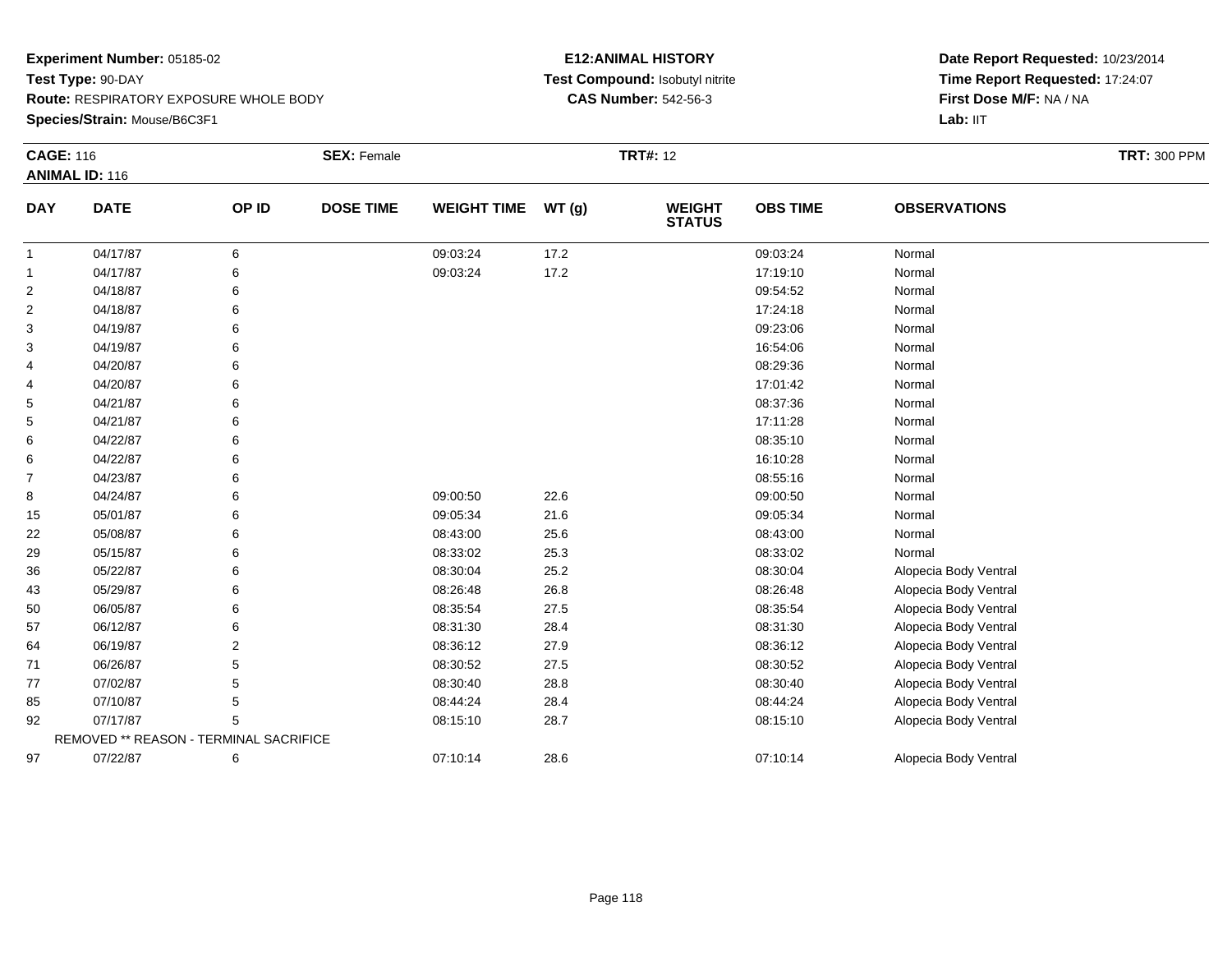**Species/Strain:** Mouse/B6C3F1

#### **E12:ANIMAL HISTORY Test Compound:** Isobutyl nitrite**CAS Number:** 542-56-3

| <b>CAGE: 117</b>        | <b>ANIMAL ID: 117</b> |                | <b>SEX: Female</b> |                    |       | <b>TRT#: 12</b>                |                 |                         | <b>TRT: 300 PPM</b> |
|-------------------------|-----------------------|----------------|--------------------|--------------------|-------|--------------------------------|-----------------|-------------------------|---------------------|
| <b>DAY</b>              | <b>DATE</b>           | OP ID          | <b>DOSE TIME</b>   | <b>WEIGHT TIME</b> | WT(g) | <b>WEIGHT</b><br><b>STATUS</b> | <b>OBS TIME</b> | <b>OBSERVATIONS</b>     |                     |
| $\overline{1}$          | 04/17/87              | $\,6\,$        |                    | 09:03:40           | 15.6  |                                | 09:03:40        | Normal                  |                     |
| $\mathbf{1}$            | 04/17/87              | 6              |                    | 09:03:40           | 15.6  |                                | 17:19:22        | Normal                  |                     |
| $\overline{\mathbf{c}}$ | 04/18/87              | 6              |                    |                    |       |                                | 09:55:00        | Normal                  |                     |
| 2                       | 04/18/87              | 6              |                    |                    |       |                                | 17:24:26        | Normal                  |                     |
| 3                       | 04/19/87              | 6              |                    |                    |       |                                | 09:23:18        | Normal                  |                     |
| 3                       | 04/19/87              | 6              |                    |                    |       |                                | 16:54:18        | Normal                  |                     |
| 4                       | 04/20/87              | 6              |                    |                    |       |                                | 08:29:44        | Normal                  |                     |
| 4                       | 04/20/87              | 6              |                    |                    |       |                                | 17:01:50        | Normal                  |                     |
| 5                       | 04/21/87              | 6              |                    |                    |       |                                | 08:37:46        | Normal                  |                     |
| 5                       | 04/21/87              | 6              |                    |                    |       |                                | 17:11:38        | Normal                  |                     |
| 6                       | 04/22/87              | 6              |                    |                    |       |                                | 08:35:24        | Normal                  |                     |
| 6                       | 04/22/87              | 6              |                    |                    |       |                                | 16:10:38        | Normal                  |                     |
| 7                       | 04/23/87              | 6              |                    |                    |       |                                | 08:56:08        | Normal                  |                     |
| 8                       | 04/24/87              | 6              |                    | 09:01:20           | 22.0  |                                | 09:01:20        | Normal                  |                     |
| 15                      | 05/01/87              | 6              |                    | 09:06:04           | 22.1  |                                | 09:06:04        | Normal                  |                     |
| 22                      | 05/08/87              | 6              |                    | 08:43:20           | 25.3  |                                | 08:43:20        | Normal                  |                     |
| 29                      | 05/15/87              | 6              |                    | 08:33:28           | 25.5  |                                | 08:33:28        | Normal                  |                     |
| 36                      | 05/22/87              | 6              |                    | 08:30:28           | 26.8  |                                | 08:30:28        | Normal                  |                     |
| 43                      | 05/29/87              | 6              |                    | 08:27:08           | 23.6  |                                | 08:27:08        | Normal                  |                     |
| 50                      | 06/05/87              | 6              |                    | 08:37:14           | 18.8  |                                | 08:37:14        | <b>Abnormal Posture</b> |                     |
| 57                      | 06/12/87              | 6              |                    | 08:32:00           | 24.9  |                                | 08:32:00        | Normal                  |                     |
| 64                      | 06/19/87              | $\overline{2}$ |                    | 08:36:32           | 27.3  |                                | 08:36:32        | Normal                  |                     |
| 71                      | 06/26/87              | 5              |                    | 08:31:10           | 26.8  |                                | 08:31:10        | Normal                  |                     |
| 77                      | 07/02/87              | 5              |                    | 08:31:02           | 28.3  |                                | 08:31:02        | Normal                  |                     |
| 85                      | 07/10/87              | 5              |                    | 08:44:44           | 23.2  |                                | 08:44:44        | Normal                  |                     |
| 92                      | 07/17/87              | 6              |                    | 08:15:42           | 20.8  |                                | 08:15:42        | <b>Abnormal Posture</b> |                     |
|                         |                       |                |                    |                    |       |                                |                 | <b>Abnormal Posture</b> |                     |
|                         |                       |                |                    |                    |       |                                |                 | <b>Ruffled Fur</b>      |                     |
|                         |                       |                |                    |                    |       |                                |                 | <b>Ruffled Fur</b>      |                     |
| 92                      | 07/17/87              | 6              | **NOTE-THIN        |                    |       |                                | 15:30:00        |                         |                     |
| 92                      | 07/17/87              | 5              | **NOTE-THIN        |                    |       |                                | 15:30:00        |                         |                     |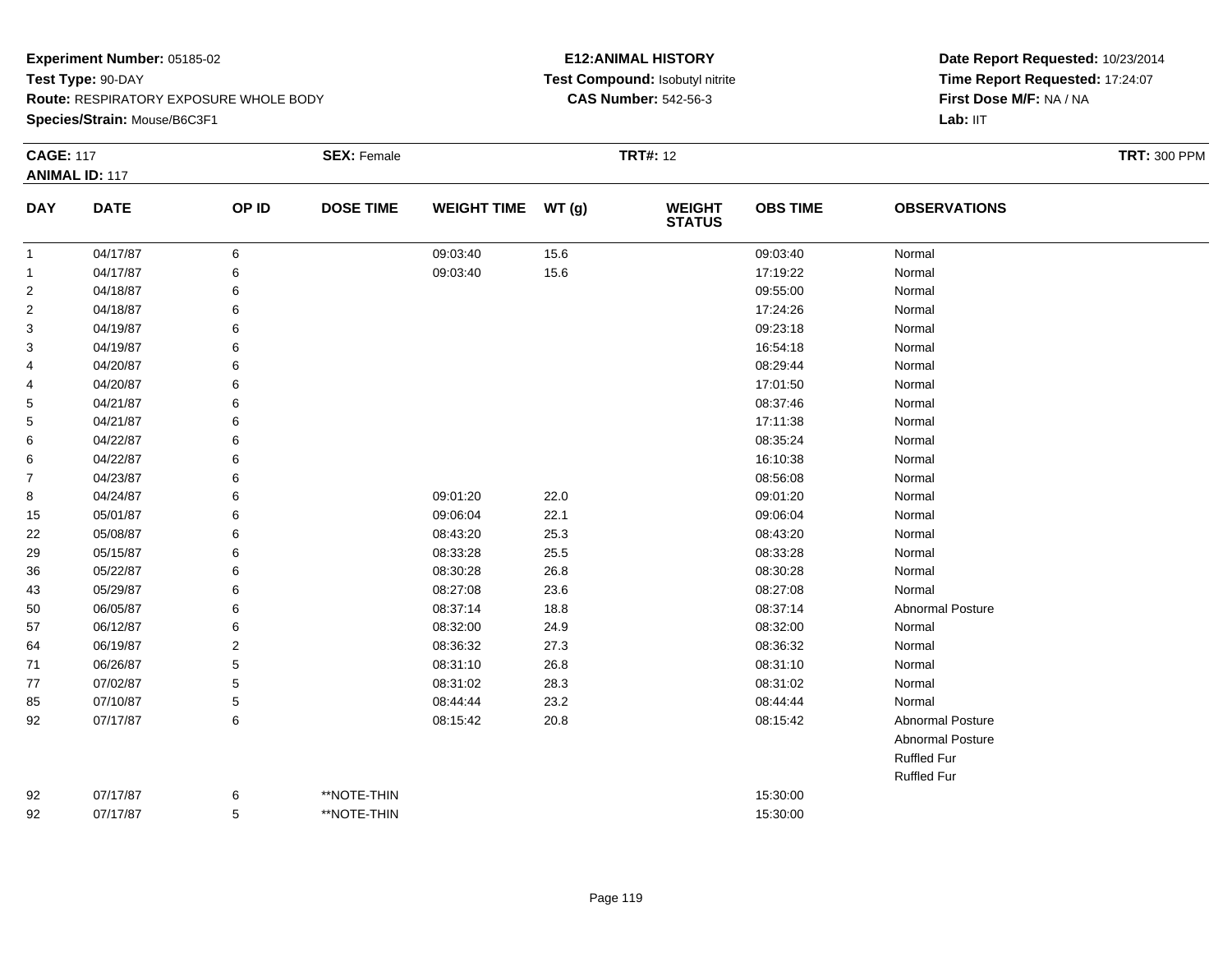|                                           | Experiment Number: 05185-02<br>Test Type: 90-DAY<br>Species/Strain: Mouse/B6C3F1 | <b>Route: RESPIRATORY EXPOSURE WHOLE BODY</b> |                    |                    |        | <b>E12: ANIMAL HISTORY</b><br>Test Compound: Isobutyl nitrite<br><b>CAS Number: 542-56-3</b> | Date Report Requested: 10/23/2014<br>Time Report Requested: 17:24:07<br>First Dose M/F: NA / NA<br>Lab: IIT |                                    |
|-------------------------------------------|----------------------------------------------------------------------------------|-----------------------------------------------|--------------------|--------------------|--------|----------------------------------------------------------------------------------------------|-------------------------------------------------------------------------------------------------------------|------------------------------------|
| <b>CAGE: 117</b><br><b>ANIMAL ID: 117</b> |                                                                                  |                                               | <b>SEX: Female</b> |                    |        | <b>TRT#: 12</b>                                                                              |                                                                                                             | <b>TRT: 300 PPM</b>                |
| <b>DATE</b><br><b>DAY</b>                 |                                                                                  | OP ID<br><b>DOSE TIME</b>                     |                    | <b>WEIGHT TIME</b> | WT (a) | <b>WEIGHT</b><br><b>STATUS</b>                                                               |                                                                                                             | <b>OBSERVATIONS</b>                |
| 92                                        | 07/17/87                                                                         | 5                                             |                    | 08:15:42           | 20.8   |                                                                                              |                                                                                                             |                                    |
|                                           | <b>REMOVED ** REASON - MORIBUND SACRIFICE</b>                                    |                                               |                    |                    |        |                                                                                              |                                                                                                             |                                    |
| 92                                        | 07/17/87                                                                         | 6                                             |                    | 15:30:00           | 20.0   |                                                                                              | 15:30:00                                                                                                    | <b>Abnormal Posture</b><br>Dyspnea |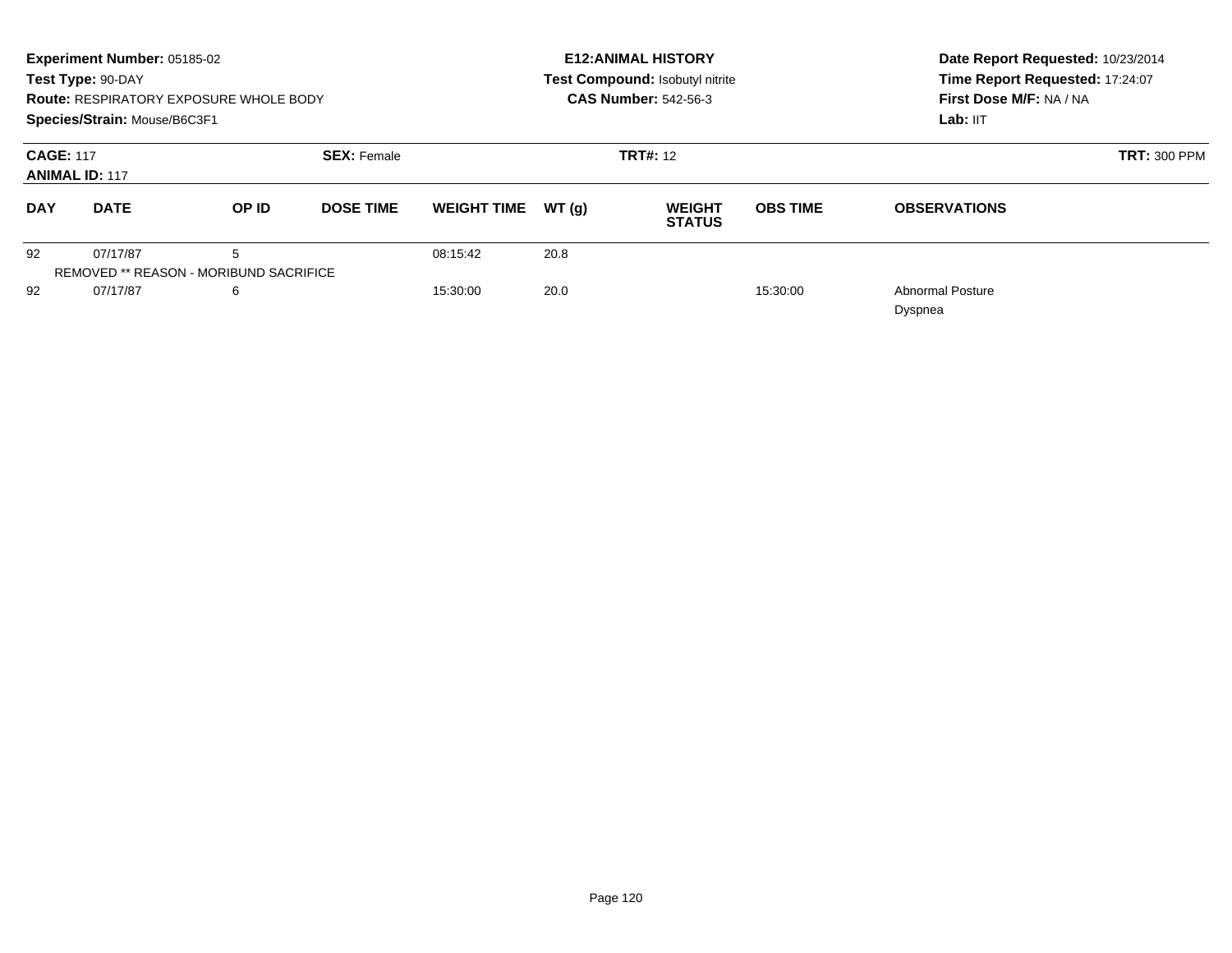**Species/Strain:** Mouse/B6C3F1

#### **E12:ANIMAL HISTORY Test Compound:** Isobutyl nitrite**CAS Number:** 542-56-3

| <b>CAGE: 118</b>      |                                        |       | <b>SEX: Female</b> |                    |       | <b>TRT#: 12</b>                | <b>TRT: 300 PPM</b> |                       |  |
|-----------------------|----------------------------------------|-------|--------------------|--------------------|-------|--------------------------------|---------------------|-----------------------|--|
| <b>ANIMAL ID: 118</b> |                                        |       |                    |                    |       |                                |                     |                       |  |
| <b>DAY</b>            | <b>DATE</b>                            | OP ID | <b>DOSE TIME</b>   | <b>WEIGHT TIME</b> | WT(g) | <b>WEIGHT</b><br><b>STATUS</b> | <b>OBS TIME</b>     | <b>OBSERVATIONS</b>   |  |
| $\mathbf{1}$          | 04/17/87                               | 6     |                    | 09:03:54           | 17.0  |                                | 09:03:54            | Normal                |  |
| $\mathbf{1}$          | 04/17/87                               |       |                    | 09:03:54           | 17.0  |                                | 17:19:38            | Normal                |  |
| $\overline{2}$        | 04/18/87                               |       |                    |                    |       |                                | 09:55:12            | Normal                |  |
| 2                     | 04/18/87                               |       |                    |                    |       |                                | 17:24:38            | Normal                |  |
| 3                     | 04/19/87                               |       |                    |                    |       |                                | 09:23:30            | Normal                |  |
| 3                     | 04/19/87                               |       |                    |                    |       |                                | 16:54:28            | Normal                |  |
| 4                     | 04/20/87                               |       |                    |                    |       |                                | 08:29:54            | Normal                |  |
| 4                     | 04/20/87                               |       |                    |                    |       |                                | 17:01:58            | Normal                |  |
| 5                     | 04/21/87                               |       |                    |                    |       |                                | 08:38:00            | Normal                |  |
| 5                     | 04/21/87                               |       |                    |                    |       |                                | 17:11:46            | Normal                |  |
| 6                     | 04/22/87                               |       |                    |                    |       |                                | 08:36:14            | Normal                |  |
| 6                     | 04/22/87                               |       |                    |                    |       |                                | 16:10:46            | Normal                |  |
| $\overline{7}$        | 04/23/87                               |       |                    |                    |       |                                | 08:57:00            | Normal                |  |
| 8                     | 04/24/87                               |       |                    | 09:01:48           | 22.2  |                                | 09:01:48            | Normal                |  |
| 15                    | 05/01/87                               |       |                    | 09:06:26           | 21.8  |                                | 09:06:26            | Normal                |  |
| 22                    | 05/08/87                               |       |                    | 08:43:50           | 24.6  |                                | 08:43:50            | Normal                |  |
| 29                    | 05/15/87                               |       |                    | 08:33:46           | 24.4  |                                | 08:33:46            | Normal                |  |
| 36                    | 05/22/87                               |       |                    | 08:30:50           | 25.6  |                                | 08:30:50            | Normal                |  |
| 43                    | 05/29/87                               |       |                    | 08:27:34           | 25.8  |                                | 08:27:34            | Normal                |  |
| 50                    | 06/05/87                               |       |                    | 08:38:34           | 26.5  |                                | 08:38:34            | Normal                |  |
| 57                    | 06/12/87                               |       |                    | 08:32:26           | 27.0  |                                | 08:32:26            | Normal                |  |
| 64                    | 06/19/87                               | 2     |                    | 08:36:52           | 27.2  |                                | 08:36:52            | Normal                |  |
| 71                    | 06/26/87                               |       |                    | 08:31:36           | 27.0  |                                | 08:31:36            | Normal                |  |
| 77                    | 07/02/87                               |       |                    | 08:31:28           | 27.5  |                                | 08:31:28            | Normal                |  |
| 85                    | 07/10/87                               | 5     |                    | 08:45:16           | 26.9  |                                | 08:45:16            | Normal                |  |
| 92                    | 07/17/87                               |       |                    | 08:17:12           | 27.6  |                                | 08:17:12            | Alopecia Body Ventral |  |
|                       | REMOVED ** REASON - TERMINAL SACRIFICE |       |                    |                    |       |                                |                     |                       |  |
| 97                    | 07/22/87                               | 6     |                    | 07:10:52           | 28.9  |                                | 07:10:52            | Alopecia Body Ventral |  |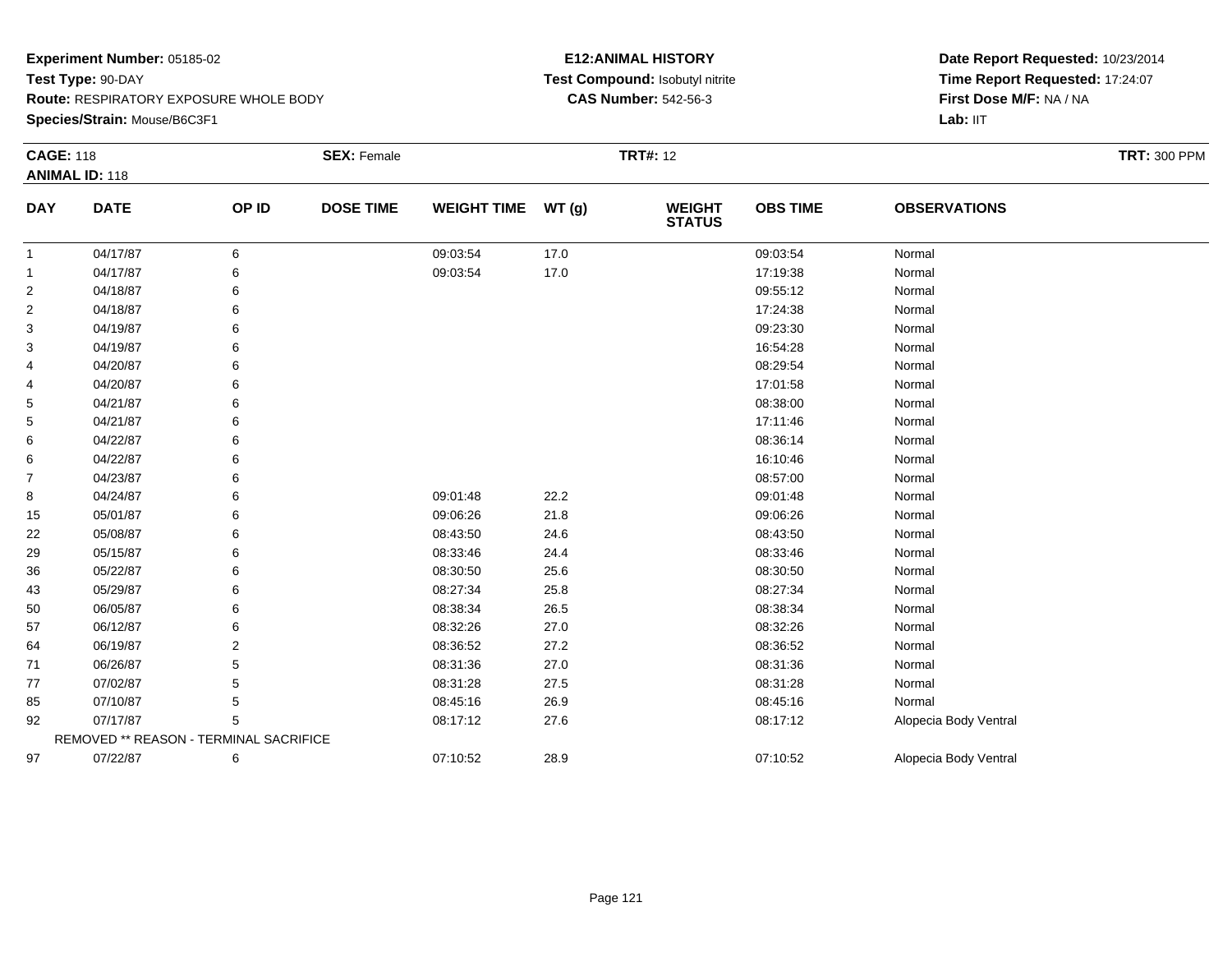**Species/Strain:** Mouse/B6C3F1

#### **E12:ANIMAL HISTORY Test Compound:** Isobutyl nitrite**CAS Number:** 542-56-3

| <b>CAGE: 119</b><br><b>ANIMAL ID: 119</b> |                                        | <b>SEX: Female</b> |                  |                    | <b>TRT#: 12</b> | <b>TRT: 300 PPM</b>            |                 |                     |  |
|-------------------------------------------|----------------------------------------|--------------------|------------------|--------------------|-----------------|--------------------------------|-----------------|---------------------|--|
| <b>DAY</b>                                | <b>DATE</b>                            | OP ID              | <b>DOSE TIME</b> | <b>WEIGHT TIME</b> | WT(g)           | <b>WEIGHT</b><br><b>STATUS</b> | <b>OBS TIME</b> | <b>OBSERVATIONS</b> |  |
| $\mathbf{1}$                              | 04/17/87                               | 6                  |                  | 09:04:18           | 17.8            |                                | 09:04:18        | Normal              |  |
| -1                                        | 04/17/87                               | 6                  |                  | 09:04:18           | 17.8            |                                | 17:19:50        | Normal              |  |
| $\overline{2}$                            | 04/18/87                               | 6                  |                  |                    |                 |                                | 09:55:24        | Normal              |  |
| $\overline{2}$                            | 04/18/87                               | 6                  |                  |                    |                 |                                | 17:24:50        | Normal              |  |
| 3                                         | 04/19/87                               | 6                  |                  |                    |                 |                                | 09:23:38        | Normal              |  |
| 3                                         | 04/19/87                               |                    |                  |                    |                 |                                | 16:54:40        | Normal              |  |
| 4                                         | 04/20/87                               | 6                  |                  |                    |                 |                                | 08:30:04        | Normal              |  |
| 4                                         | 04/20/87                               | 6                  |                  |                    |                 |                                | 17:02:06        | Normal              |  |
| 5                                         | 04/21/87                               | 6                  |                  |                    |                 |                                | 08:38:12        | Normal              |  |
| 5                                         | 04/21/87                               |                    |                  |                    |                 |                                | 17:11:56        | Normal              |  |
| 6                                         | 04/22/87                               |                    |                  |                    |                 |                                | 08:36:32        | Normal              |  |
| 6                                         | 04/22/87                               | 6                  |                  |                    |                 |                                | 16:10:54        | Normal              |  |
| $\overline{7}$                            | 04/23/87                               | 6                  |                  |                    |                 |                                | 08:57:36        | Normal              |  |
| 8                                         | 04/24/87                               |                    |                  | 09:02:36           | 21.9            |                                | 09:02:36        | Normal              |  |
| 15                                        | 05/01/87                               | 6                  |                  | 09:06:52           | 21.8            |                                | 09:06:52        | Normal              |  |
| 22                                        | 05/08/87                               | 6                  |                  | 08:44:14           | 23.9            |                                | 08:44:14        | Normal              |  |
| 29                                        | 05/15/87                               | 6                  |                  | 08:34:12           | 23.7            |                                | 08:34:12        | Normal              |  |
| 36                                        | 05/22/87                               |                    |                  | 08:31:10           | 25.9            |                                | 08:31:10        | Normal              |  |
| 43                                        | 05/29/87                               |                    |                  | 08:27:54           | 24.5            |                                | 08:27:54        | Normal              |  |
| 50                                        | 06/05/87                               | 6                  |                  | 08:39:20           | 24.2            |                                | 08:39:20        | Normal              |  |
| 57                                        | 06/12/87                               | 6                  |                  | 08:32:50           | 27.0            |                                | 08:32:50        | Normal              |  |
| 64                                        | 06/19/87                               | 2                  |                  | 08:37:14           | 27.4            |                                | 08:37:14        | Normal              |  |
| 71                                        | 06/26/87                               |                    |                  | 08:31:58           | 24.0            |                                | 08:31:58        | Normal              |  |
| 77                                        | 07/02/87                               | 5                  |                  | 08:31:48           | 27.4            |                                | 08:31:48        | Normal              |  |
| 85                                        | 07/10/87                               | 5                  |                  | 08:45:42           | 26.6            |                                | 08:45:42        | Normal              |  |
| 92                                        | 07/17/87                               | 5                  |                  | 08:17:36           | 27.2            |                                | 08:17:36        | Normal              |  |
|                                           | REMOVED ** REASON - TERMINAL SACRIFICE |                    |                  |                    |                 |                                |                 |                     |  |
| 97                                        | 07/22/87                               | 6                  |                  | 07:11:18           | 27.3            |                                | 07:11:18        | Normal              |  |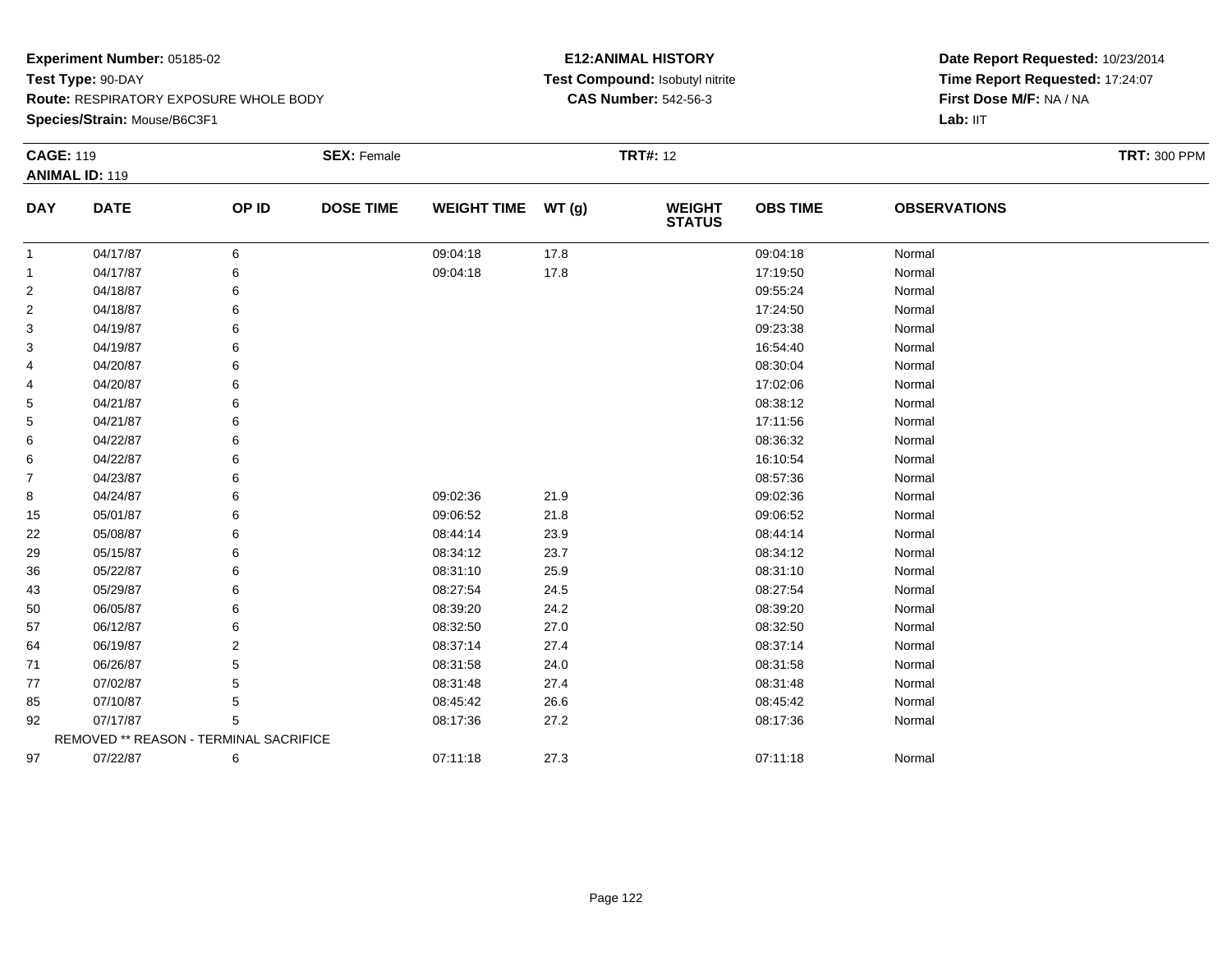**Species/Strain:** Mouse/B6C3F1

#### **E12:ANIMAL HISTORY Test Compound:** Isobutyl nitrite**CAS Number:** 542-56-3

| <b>CAGE: 120</b>      |                                        | <b>SEX: Female</b> |                  |                    | <b>TRT#: 12</b> | <b>TRT: 300 PPM</b>            |                 |                       |  |
|-----------------------|----------------------------------------|--------------------|------------------|--------------------|-----------------|--------------------------------|-----------------|-----------------------|--|
| <b>ANIMAL ID: 120</b> |                                        |                    |                  |                    |                 |                                |                 |                       |  |
| <b>DAY</b>            | <b>DATE</b>                            | OP ID              | <b>DOSE TIME</b> | <b>WEIGHT TIME</b> | WT(g)           | <b>WEIGHT</b><br><b>STATUS</b> | <b>OBS TIME</b> | <b>OBSERVATIONS</b>   |  |
| $\mathbf{1}$          | 04/17/87                               | 6                  |                  | 09:04:34           | 18.9            |                                | 09:04:34        | Normal                |  |
| -1                    | 04/17/87                               | 6                  |                  | 09:04:34           | 18.9            |                                | 17:20:00        | Normal                |  |
| $\overline{2}$        | 04/18/87                               |                    |                  |                    |                 |                                | 09:55:32        | Normal                |  |
| 2                     | 04/18/87                               | 6                  |                  |                    |                 |                                | 17:25:02        | Normal                |  |
| 3                     | 04/19/87                               |                    |                  |                    |                 |                                | 09:23:48        | Normal                |  |
| 3                     | 04/19/87                               |                    |                  |                    |                 |                                | 16:54:50        | Normal                |  |
| 4                     | 04/20/87                               |                    |                  |                    |                 |                                | 08:30:58        | Normal                |  |
| 4                     | 04/20/87                               |                    |                  |                    |                 |                                | 17:02:16        | Normal                |  |
| 5                     | 04/21/87                               | 6                  |                  |                    |                 |                                | 08:38:22        | Normal                |  |
| 5                     | 04/21/87                               |                    |                  |                    |                 |                                | 17:12:04        | Normal                |  |
| 6                     | 04/22/87                               |                    |                  |                    |                 |                                | 08:36:50        | Normal                |  |
| 6                     | 04/22/87                               |                    |                  |                    |                 |                                | 16:11:04        | Normal                |  |
| $\overline{7}$        | 04/23/87                               |                    |                  |                    |                 |                                | 08:57:52        | Normal                |  |
| 8                     | 04/24/87                               | 6                  |                  | 09:03:10           | 24.2            |                                | 09:03:10        | Normal                |  |
| 15                    | 05/01/87                               |                    |                  | 09:07:18           | 24.2            |                                | 09:07:18        | Normal                |  |
| 22                    | 05/08/87                               | 6                  |                  | 08:44:34           | 24.8            |                                | 08:44:34        | Normal                |  |
| 29                    | 05/15/87                               |                    |                  | 08:34:34           | 26.6            |                                | 08:34:34        | Normal                |  |
| 36                    | 05/22/87                               |                    |                  | 08:31:36           | 25.7            |                                | 08:31:36        | Normal                |  |
| 43                    | 05/29/87                               |                    |                  | 08:28:14           | 27.5            |                                | 08:28:14        | Normal                |  |
| 50                    | 06/05/87                               | 6                  |                  | 08:39:48           | 27.6            |                                | 08:39:48        | Normal                |  |
| 57                    | 06/12/87                               |                    |                  | 08:33:18           | 29.4            |                                | 08:33:18        | Normal                |  |
| 64                    | 06/19/87                               | 2                  |                  | 08:37:34           | 28.1            |                                | 08:37:34        | Normal                |  |
| 71                    | 06/26/87                               |                    |                  | 08:32:52           | 27.9            |                                | 08:32:52        | Normal                |  |
| 77                    | 07/02/87                               | 5                  |                  | 08:32:30           | 29.9            |                                | 08:32:30        | Normal                |  |
| 85                    | 07/10/87                               | 5                  |                  | 08:46:04           | 29.9            |                                | 08:46:04        | Normal                |  |
| 92                    | 07/17/87                               | 5                  |                  | 08:17:56           | 30.2            |                                | 08:17:56        | Normal                |  |
|                       | REMOVED ** REASON - TERMINAL SACRIFICE |                    |                  |                    |                 |                                |                 |                       |  |
| 97                    | 07/22/87                               | 6                  |                  | 07:11:42           | 30.1            |                                | 07:11:42        | Alopecia Body Ventral |  |